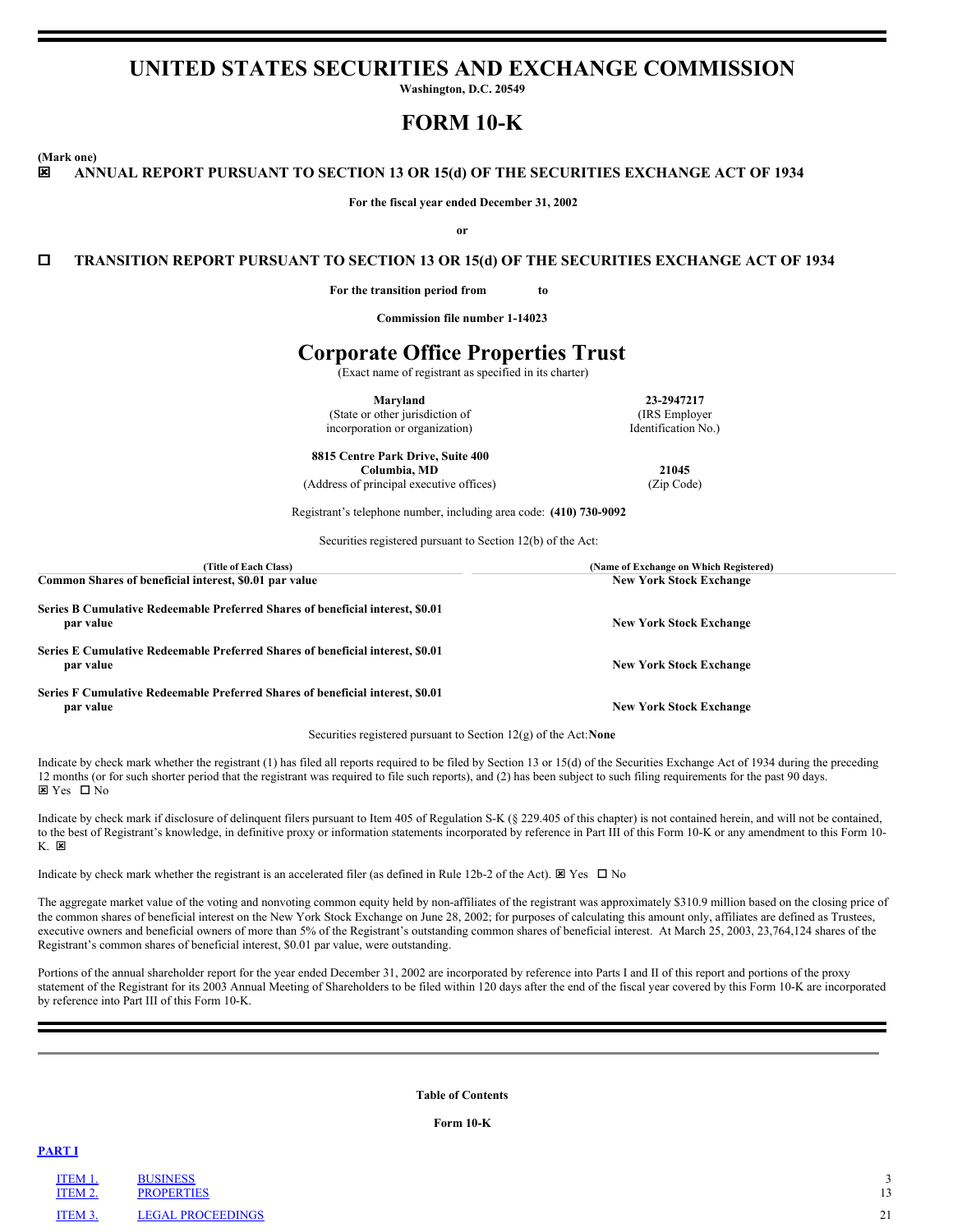| <b>PART II</b>  |                                                                                       |    |
|-----------------|---------------------------------------------------------------------------------------|----|
| ITEM 5.         | <b>MARKET FOR REGISTRANT'S COMMON EQUITY AND RELATED SHAREHOLDER MATTERS</b>          | 21 |
| ITEM 6.         | <b>SELECTED FINANCIAL DATA</b>                                                        | 21 |
| ITEM 7.         | MANAGEMENT'S DISCUSSION AND ANALYSIS OF FINANCIAL CONDITION AND RESULTS OF OPERATIONS | 21 |
| ITEM 7A.        | <b>OUANTITATIVE AND OUALITATIVE DISCLOSURES ABOUT MARKET RISK</b>                     | 21 |
| ITEM 8.         | FINANCIAL STATEMENTS AND SUPPLEMENTARY DATA                                           | 21 |
| ITEM 9.         | CHANGES IN AND DISAGREEMENTS WITH ACCOUNTANTS ON ACCOUNTING AND FINANCIAL DISCLOSURE  | 21 |
| <b>PART III</b> |                                                                                       |    |
| <b>ITEM 10.</b> | <b>TRUSTEES AND EXECUTIVE OFFICERS OF THE REGISTRANT</b>                              | 21 |
| <b>ITEM 11.</b> | <b>EXECUTIVE COMPENSATION</b>                                                         | 21 |
| <b>ITEM 12.</b> | SECURITY OWNERSHIP OF CERTAIN BENEFICIAL OWNERS AND MANAGEMENT                        | 21 |
| ITEM 13.        | <b>CERTAIN RELATIONSHIPS AND RELATED TRANSACTIONS</b>                                 | 21 |
| <b>ITEM 14.</b> | <b>CONTROLS AND PROCEDURES</b>                                                        | 21 |
| <b>PART IV</b>  |                                                                                       |    |

[ITEM](#page-11-1) 4. [SUBMISSION](#page-11-1) OF MATTERS TO A VOTE OF SECURITY HOLDERS 21

#### [ITEM](#page-11-13) 15 EXHIBITS, FINANCIAL [STATEMENT](#page-11-13) SCHEDULES AND REPORTS ON FORM 8-K 22

## **FORWARD-LOOKING STATEMENTS**

This Form 10-K contains "forward-looking" statements, as defined in the Private Securities Litigation Reform Act of 1995, that are based on our current expectations, estimates and projections about future events and financial trends affecting the financial condition and operations of our business. Forward-looking statements can be identified by the use of words such as "may," "will," "should," "expect," "estimate" or other comparable terminology. Forward-looking statements are inherently subject to risks and uncertainties, many of which we cannot predict with accuracy and some of which we might not even anticipate. Although we believe that the expectations, estimates and projections reflected in such forward-looking statements are based on reasonable assumptions at the time made, we can give no assurance that these expectations, estimates and projections will be achieved. Future events and actual results may differ materially from those discussed in the forward-looking statements. Important factors that may affect these expectations, estimates and projections include, but are not limited to: our ability to borrow on favorable terms; general economic and business conditions, which will, among other things, affect office property demand and rents, tenant creditworthiness, interest rates and financing availability; adverse changes in the real estate markets including, among other things, increased competition with other companies; risks of real estate acquisition and development, including, among other things, risks that development projects may not be completed on schedule, that tenants may not take occupancy or pay rent or that development or operating costs may be greater than anticipated; risks of investing through joint venture structures, including risks that our joint venture partners may not fulfill their financial obligations as investors or may take actions that are inconsistent with our objectives; governmental actions and initiatives; and environmental requirements. For further information on factors that could impact the company and the statements contained herein, you should refer to the "Risk Factors" section. We undertake no obligation to update or supplement forwardlooking statements.

2

## <span id="page-1-0"></span>**PART I**

## <span id="page-1-1"></span>**Item 1. Business**

## **OUR COMPANY**

General. We are a fully-integrated and self-managed real estate investment trust ("REIT") that focuses principally on the ownership, management, leasing, acquisition and development of suburban office properties located in select submarkets in the Mid-Atlantic region of the United States. As of December 31, 2002, we owned:

- 110 office properties in Maryland, Pennsylvania, New Jersey and Virginia containing approximately 8.9 million rentable square feet in operations that were 93% occupied;
- land parcels totaling 124 acres that were contiguous to certain of our operating properties and potentially developable into approximately 2.0 million square feet; and
- interests in five real estate joint ventures, which in aggregate were constructing five buildings to contain approximately 281,000 square feet and developing two additional land parcels totaling 14 acres.

We conduct almost all of our operations through our operating partnership, Corporate Office Properties, L.P. (the "Operating Partnership"), a Delaware limited partnership, for which we are the managing general partner. Our Operating Partnership owns real estate both directly and through subsidiaries. The Operating Partnership also owns Corporate Office Management, Inc. ("COMI") (together with its subsidiaries defined as the "Service Companies"). COMI has three subsidiaries: Corporate Realty Management, LLC ("CRM"), Corporate Development Services, LLC ("CDS") and Corporate Cooling and Controls, LLC ("CCC"). CRM manages our properties and also provides corporate facilities management for select third parties. CDS provides construction and development services predominantly to us. CCC provides heating and air conditioning installation, maintenance and repair services. COMI owned 100% of these subsidiaries as of December 31, 2002.

Interests in our Operating Partnership are in the form of common and preferred units. As of December 31, 2002, we owned approximately 71% of the outstanding common units and approximately 81% of the outstanding preferred units. The remaining common and preferred units in our Operating Partnership were owned by third parties, which included certain of our officers and Trustees.

We believe that we are organized and have operated in a manner that permits us to satisfy the requirements for taxation as a REIT under the Internal Revenue Code of 1986, as amended, and we intend to continue to operate in such a manner. If we qualify for taxation as a REIT, we generally will not be subject to Federal income tax on our taxable income that is distributed to our shareholders. A REIT is subject to a number of organizational and operational requirements, including a requirement that it distribute to its shareholders at least 90% of its annual taxable income (excluding net capital gains).

Our executive offices are located at 8815 Centre Park Drive, Suite 400, Columbia, Maryland 21045 and our telephone number is (410) 730-9092.

Corporate Office Properties Trust's Internet address is www.copt.com. The information on our Internet site is not part of this report. We make available on our Internet site free of charge our annual report on Form 10-K, quarterly reports on Form 10-Q, current reports on Form 8-K and amendments to those reports filed or furnished pursuant to Section 13(a) or 15(d) of the Exchange Act as soon as reasonably possible after we file such material with the Securities and Exchange Commission.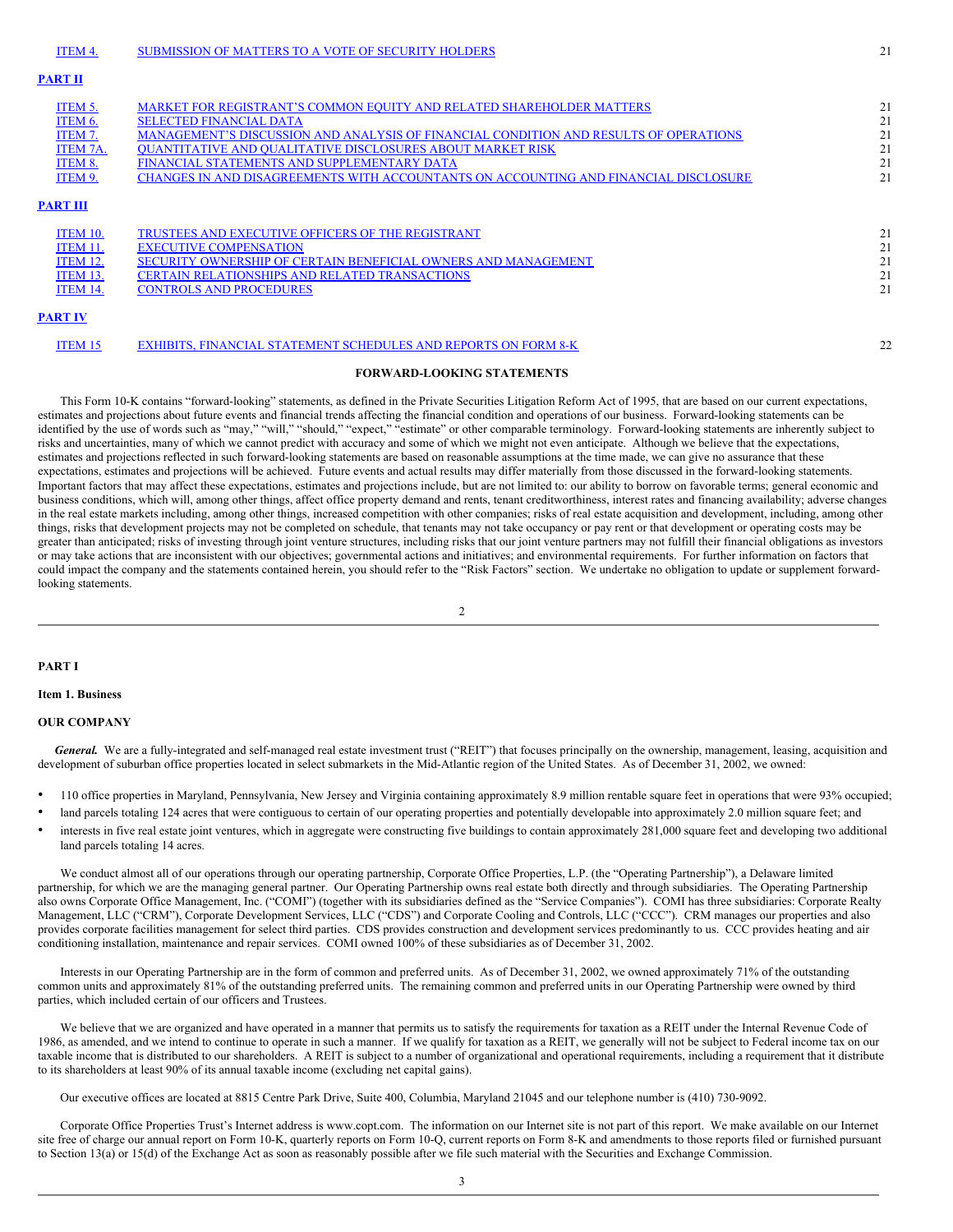## **Significant 2002 Developments**

During 2002, we completed the following:

- Acquired nine office buildings totaling 839,364 square feet for \$107.3 million, three parcels of land for \$8.2 million and a leasehold interest carrying a right to purchase an additional parcel of land for \$466,000. Of the office buildings acquired, two were located in Northern Virginia, six in the Baltimore/Washington Corridor and one in Suburban Washington, D.C. These acquisitions were financed using \$62.6 million in borrowings from our secured revolving credit facility with Bankers Trust Company (the "Revolving Credit Facility"), \$46.7 million from new and assumed mortgage loans and cash reserves for the balance.
- Completed the construction of five office buildings in the Baltimore/Washington Corridor totaling 410,551 square feet (excluding the construction activities of unconsolidated real estate joint ventures). Costs incurred on these buildings through December 31, 2002 totaled \$66.0 million. On December 31, 2002, we also had construction activities underway on one new building totaling 123,743 square feet that was 60% operational and 63% leased. We estimate that land and construction costs upon completion of this project will total approximately \$23.1 million, of which \$21.1 million was incurred through December 31, 2002.
- Sold an office building and three land parcels for \$10.6 million, providing \$2.3 million in mortgage loans to the purchasers. The net proceeds from these sales after transaction costs and the loans provided by us to the purchasers totaled \$7.5 million. We realized \$1.7 million in gains from these sales.
- Participated in an offering of 10,961,000 common shares of beneficial interest ("common shares") to the public at a price of \$12.04 per share; Constellation Real Estate, Inc. ("Constellation") sold 8,876,172 of these shares and we sold 2,084,828 of these shares. With the completion of this transaction, Constellation, which had been our largest shareholder, no longer owns any of our shares. We contributed the net proceeds from the shares sold by us to our Operating Partnership in exchange for 2,084,828 common units. The Operating Partnership used most of the proceeds to pay down our Revolving Credit Facility.
- Obtained \$213.8 million in borrowings from new mortgage loans, including \$160.8 million in fixed-rate, long-term mortgage loans that bear interest at a weighted average interest rate of 6.49% and had a weighted average term of 8.0 years. We used \$116.8 million of the proceeds from these borrowings to repay other loans, \$51.3 million to finance acquisitions, \$40.8 million to pay down our Revolving Credit Facility and the balance to fund cash reserves.
- Entered into an interest rate swap agreement with SunTrust Bank that fixes the one-month LIBOR base rate at 2.31% on a notional amount of \$50.0 million. This swap agreement became effective on January 2, 2003 and carries a two-year term.

#### **Subsequent Events**

From January 1, 2003 to March 20, 2003, we completed the following:

- Entered into an interest rate swap agreement with Deutsche Bank AG that fixes the one-month LIBOR base rate at 1.52% on a notional amount of \$50.0 million. This swap agreement became effective on January 7, 2003 and carries a one-year term.
- Entered into a secured revolving credit agreement with Wachovia Bank, National Association, for a maximum principal amount of \$25.0 million that carries an interest rate of LIBOR plus 1.65% to 2.15%, depending on the amount of debt we carry relative to our total assets. The credit facility matures in two years, although individual borrowings under the loan mature one year from the borrowing date.
- Completed the first phase of a \$29.8 million, 108-acre land parcel purchase from Constellation. The first phase was acquired for \$21.0 million using primarily an \$18.4 million seller-provided mortgage loan.
- Acquired an office building located in Annapolis, Maryland totaling approximately 155,000 square feet for \$18.0 million. This acquisition was financed primarily using proceeds from our Revolving Credit Facility.
- Contributed an office building located in Fairfield, New Jersey into a newly-created joint venture in exchange for a 20% ownership interest in the joint venture and a cash payment of \$20.0 million. We used \$3.3 million of the cash proceeds to fund a loan to an entity related to our joint venture partner and most of the balance to pay down our Revolving Credit Facility.

#### 4

## **Corporate Objectives and Strategies**

Our primary objectives are to achieve sustainable long-term growth in funds from operations per share and to maximize long-term shareholder value. We seek to achieve these objectives through focusing on the ownership, management, leasing, acquisition and development of suburban office properties. Important elements of our strategy are set forth below:

*Geographic Focus.* Our strategy is to operate in select, demographically strong and growing submarkets within the Mid-Atlantic region, where we believe we have achieved the critical mass necessary to maximize management efficiencies, operating synergies and competitive advantages through our acquisition, property management and development programs. By focusing within selected regions where our management has extensive experience and market knowledge, we believe that we can achieve regional prominence that will lead to better operating results.

*Of ice Park Focus.* We focus on owning and operating properties located in established suburban corporate office parks. We believe the suburban office park environment generally attracts longer-term tenants, including high-quality corporations seeking to attract and retain quality work forces, because these parks are typically situated along major transportation routes with easy access to support services, amenities and residential communities.

*Corporate Tenants.* We focus on leasing our office properties to large, high-quality companies that are financially sound market leaders in their respective fields and have significant space requirements. To enhance the stability of our cash flow, we typically structure our leases with terms ranging from three to ten years. We believe that this strategy enables us to establish long-term relationships with quality tenants and, coupled with our geographic and submarket focus, enhances our ability to become the low-cost provider and landlord of choice in our targeted markets.

*Acquisition Strategies.* We actively pursue the acquisition of suburban office properties through a three-part acquisition strategy. This strategy includes targeting: (i) entity acquisitions of significant portfolios along with their management to establish prominent ownership positions in new neighboring regions and enhance our management infrastructure; (ii) portfolio purchases to enhance our existing submarket positions as well as enter selective new neighboring regions; and (iii) opportunistic acquisitions of individual properties in our existing regions. We seek to make acquisitions at attractive yields and below replacement costs. We also seek to increase cash flow and enhance the underlying value of each acquisition through repositioning the properties and capitalizing on existing below market leases and expansion opportunities.

*Property Development Strategies.* We balance our acquisition program through selective development and expansion of suburban office properties as market conditions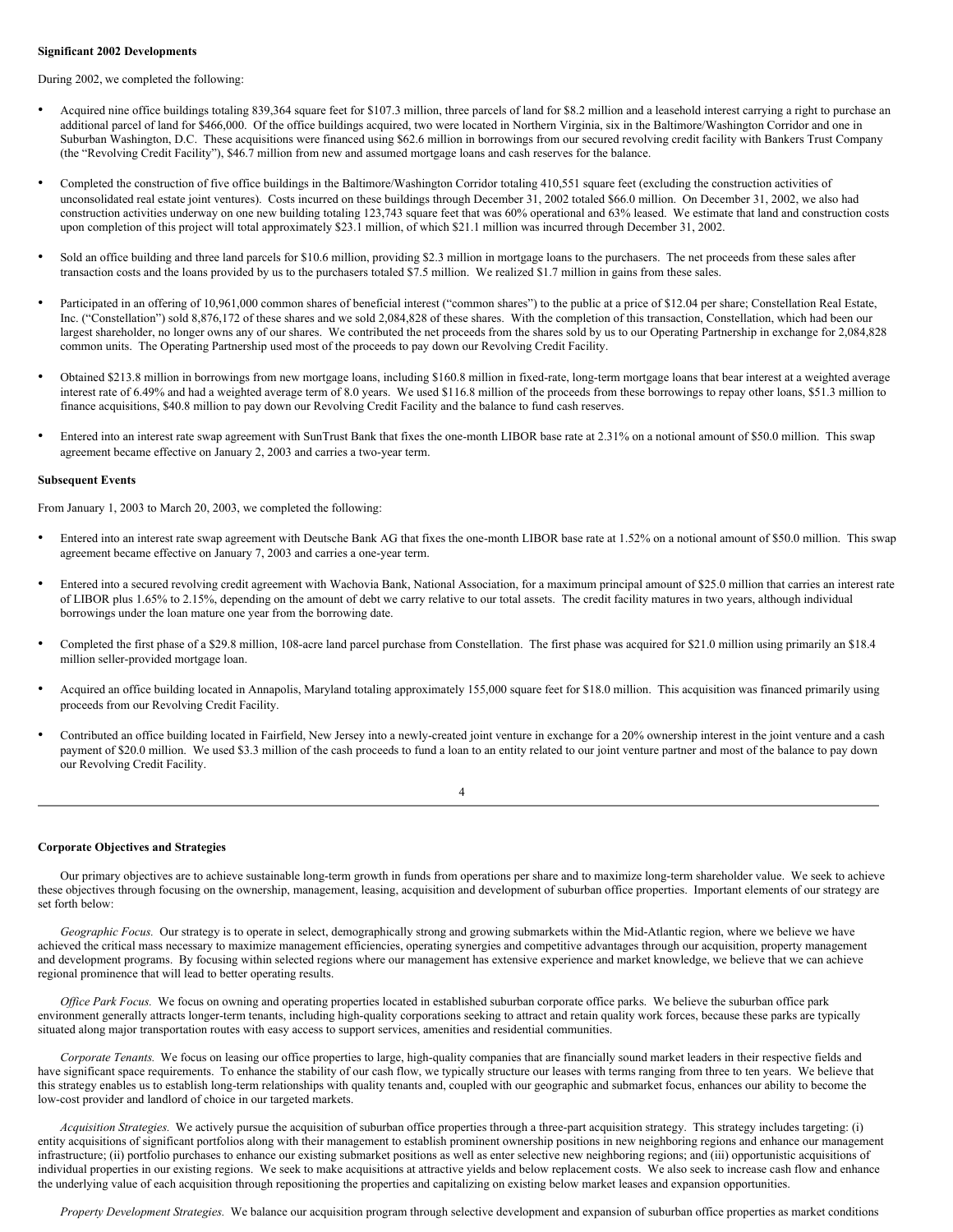and leasing opportunities support favorable risk-adjusted returns. We pursue development opportunities principally in response to the needs of existing and prospective new tenants. We generally develop sites that are in proximity to our existing properties. We believe that developing such sites enhances our ability to effectively meet tenant needs and efficiently provide critical tenant services.

*Tenant Services.* We seek to capitalize on our geographic focus and critical mass of properties in our core regions by providing high level, comprehensive services to our tenants. We conduct our tenant services activities through our subsidiary Service Companies. We believe that providing such services is an integral part of our ability to achieve consistently high levels of tenant satisfaction and retention.

*Internal Growth Strategies.* We aggressively manage our portfolio to maximize the operating performance of each property through: (i) proactive property management and leasing, (ii) achieving operating efficiencies through increasing economies of scale, (iii) renewing tenant leases and re-tenanting at increased rents where market conditions permit and (iv) expanding our tenant and real estate service capabilities. These strategies are designed to promote tenant satisfaction, resulting in higher tenant retention and the attraction of new tenants.

#### **Financing Policy**

We pursue a capitalization strategy aimed at maintaining a flexible capital structure in order to facilitate consistent growth and performance in the face of differing market conditions. Key components of our policy are set forth below:

5

*Debt Strategy.* We primarily utilize property-level mortgage debt as opposed to corporate unsecured debt. We believe that the commercial mortgage debt market is generally a more stable market, providing us with greater access to capital on a more consistent basis and, generally, on more favorable terms. Additionally, we seek to utilize long-term, fixed-rate debt, which we believe enhances the stability of our cash flow. On a consolidated basis, we seek to maintain a debt service coverage ratio of EBITDA (operating income before mortgage and other interest, income taxes, depreciation and amortization) to debt service (interest expense plus capitalized interest and scheduled principal amortization) in excess of 1.6x, which we believe is generally consistent with the current minimum investment grade requirement for mortgages securing commercial real estate. We believe that this ratio is appropriate for a seasoned portfolio of suburban office buildings. However, despite our current intention to maintain this policy, we are not obligated to do so and we may change this policy without shareholder consent.

*Equity Strategy.* When conditions warrant, we issue common and preferred equity. We also seek to maximize the benefits of our Operating Partnership's organizational structure by utilizing, where appropriate, the issuance of units in our Operating Partnership as an equity source to finance our property acquisition program. This strategy provides prospective property sellers the ability to defer taxable gains by receiving our units in lieu of cash and reduces the need for us to access the equity and debt markets.

#### **Mortgage Loans Payable**

For information relating to future maturities of our mortgage loans payable, you should refer to the section entitled "Management's Discussion and Analysis of Financial Condition and Results of Operations" and Note 8 to our Consolidated Financial Statements, both of which are included in Exhibit 13.1 to this Form 10-K and are incorporated herein by reference.

#### **Industry Segments**

We operate in one industry segment: suburban office real estate. Our suburban office real estate operations have six geographical segments all located in the Mid-Atlantic region of the United States: Baltimore/Washington Corridor, Greater Philadelphia, Northern/Central New Jersey, Greater Harrisburg, Pennsylvania, Northern Virginia and Suburban Washington, D.C. For information relating to these geographic segments, you should refer to Note 15 to our Consolidated Financial Statements included in Exhibit 13.1 to this Form 10-K which is incorporated herein by reference.

#### **Employees**

We employed 171 persons as of December 31, 2002. We believe that our relations with our employees are good.

## **Competition**

The commercial real estate market is highly competitive. Numerous commercial properties compete for tenants with our properties. We believe that the recent economic slowdown in the United States has adversely affected occupancy rates in our regions and our properties and, in turn, led to downward pressure on rental rates. Some of the properties competing with ours may be newer or have more desirable locations or the competing properties' owners may be willing to accept lower rents than are acceptable to us. If occupancy rates in our regions do not improve or further decline, we may have difficulty leasing both existing vacant space and space associated with future lease expirations at rental rates that are sufficient to meeting our short-term capital needs.

We also compete for the purchase of commercial property with many entities, including other publicly-traded commercial REITs. Many of our competitors have substantially greater financial resources than ours. In addition, our competitors may be willing to accept lower returns on their investments. If our competitors prevent us from buying properties that we have targeted for acquisition, we may not be able to meet our property acquisition and development goals.

## 6

## **RISK FACTORS**

Set forth below are risks and uncertainties relating to our business and the ownership of our securities. You should carefully consider each of the risks and uncertainties below and all of the information in this Form 10-K and its Exhibits, including Exhibit 13.1, which sets forth portions of the Annual Report to Shareholders of Corporate Office Properties Trust as of and for the year ended December 31, 2002.

We may suffer adverse consequences as a result of our reliance on rental revenues for our income. We earn revenue from renting our properties. Our operating costs do not necessarily fluctuate in relation to changes in our rental revenue. This means that our costs will not necessarily decline and may increase even if our revenues decline.

For new tenants or upon lease expiration for existing tenants, we generally must make improvements and pay other tenant-related costs for which we may not receive increased rents. We also make building-related capital improvements for which tenants may not reimburse us.

If our properties do not generate revenue sufficient to meet our operating expenses and capital costs, we may have to borrow additional amounts to cover these costs. In such circumstances, we would likely have lower profits or possibly incur losses. We may also find in such circumstances that we are unable to borrow to cover such costs, in which case our operations could be adversely affected. Moreover, there may be less or no cash available for distributions to our shareholders.

Adverse developments concerning some of our key tenants could have a negative impact on our revenue. As of December 31, 2002, ten tenants accounted for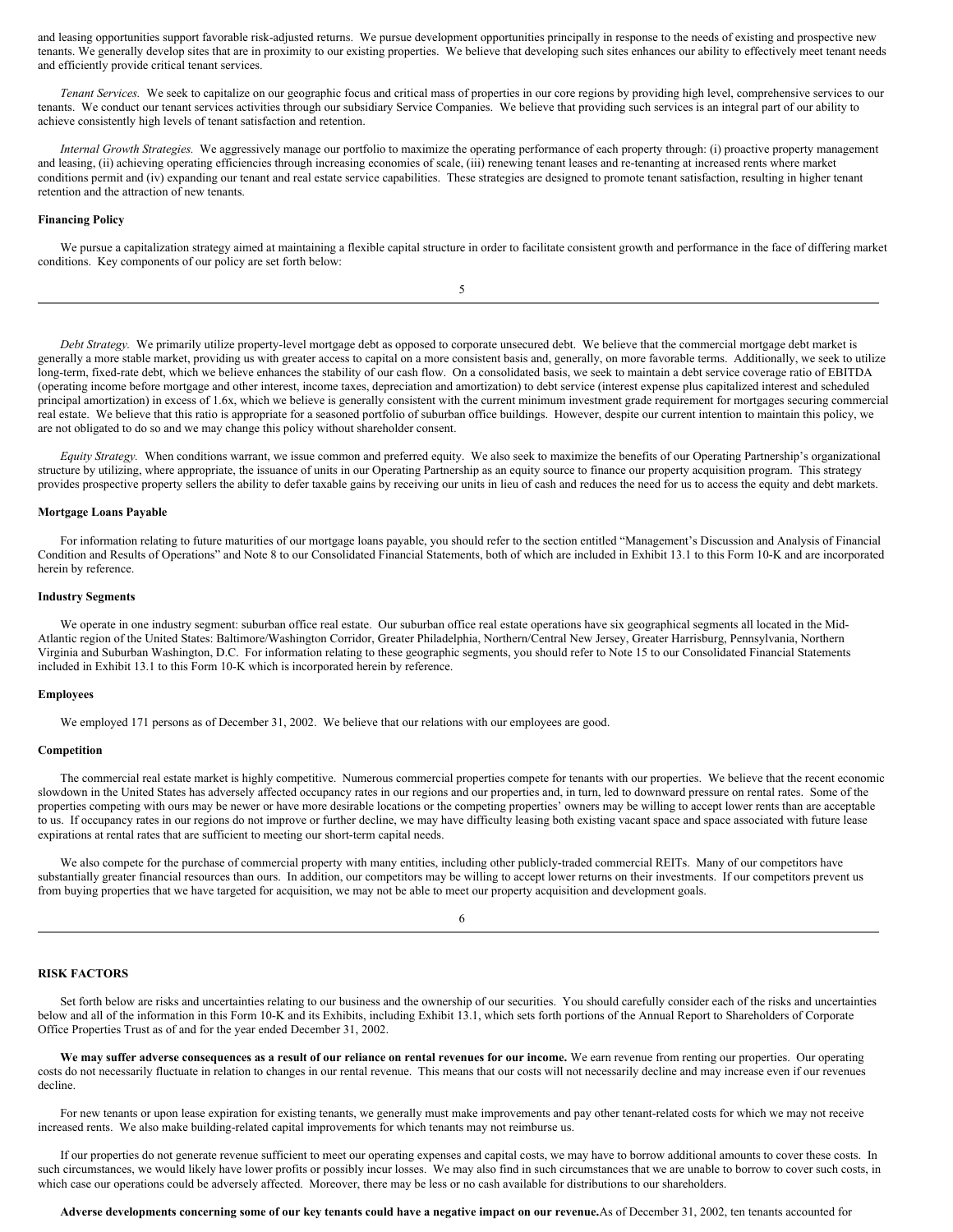44.1% of our total annualized rental revenue and three of these tenants accounted for approximately 25.2% of our total annualized rental revenue. Our largest tenant is the United States Government, two agencies of which lease space in 20 of our office properties. These leases represented approximately 14.2% of our total annualized rental revenue as of December 31, 2002. Generally, these government leases provide for one-year terms or provide for early termination rights. The government may terminate its leases if, among other reasons, the Congress of the United States fails to provide funding. The Congress of the United States has appropriated funds for these leases through September 2003. Our second largest tenant, AT&T Local Services, which combined with its affiliates represented 6.0% of our total annualized rental revenue as of December 31, 2002, occupies space in six of our properties. The third largest tenant, Unisys Corporation, represented 5.0% of our total annualized rental revenue as of December 31, 2002, occupying space in three of our properties. If any of our three largest tenants fail to make rental payments to us, or if the United States Government elects to terminate several of its leases and the space cannot be re-leased on satisfactory terms, there would be an adverse effect on our financial performance and ability to make expected distributions to shareholders.

As of December 31, 2002, the United States defense industry (comprised of the United States Government and defense contractors) accounted for approximately 37.6% of our total annualized rental revenue, including most of the 14.2% derived from leases with two agencies of the United States Government as referenced above. We have become increasingly reliant on defense industry tenants, particularly since the events of September 11, 2001. Furthermore, we expect the percentage of our total annualized rental revenue derived from the defense industry to continue to increase. A reduction in government spending for defense could affect the ability of these tenants to fulfill lease obligations or decrease the likelihood that these tenants will renew their leases or, in the case of the United States Government, result in the early termination of leases. Such occurrences could have an adverse effect on our results of operations, financial condition, cash flows and ability to make expected distributions to our shareholders.

We rely on the ability of our tenants to pay rent and would be harmed by their inability to do so. Our performance depends on the ability of our tenants to fulfill their lease obligations by paying their rental payments in a timely manner. We believe that the recent economic slowdown in the United States has and could continue to adversely affect a number of our tenants. In addition, as noted above, we rely on a few major tenants for a large percentage of our total rental revenue. If one of our major tenants or a number of our smaller tenants were to experience financial difficulties, including bankruptcy, insolvency or general downturn of business, there could be an adverse effect on our financial performance and ability to make expected distributions to shareholders.

Our properties are geographically concentrated in the Mid-Atlantic region, particularly in the Baltimore/ Washington Corridor, and we may therefore suffer economic harm as a result of adverse conditions in that region. All of our properties are located in the Mid-Atlantic region of the United States, and as of December 31, 2002, our properties located in

7

the Baltimore/Washington Corridor accounted for 62.2% of our total annualized rental revenue. Our properties are also typically concentrated in office parks in which we own most of the properties. Consequently, we do not have a broad geographic distribution of our properties. As a result, a decline in the real estate market or general economic conditions in the Mid-Atlantic region, the Baltimore/Washington Corridor or the office parks in which our properties are located could have an adverse effect on our financial position, results of operations, cash flows and ability to make expected distributions to our shareholders.

We would suffer economic harm if we were unable to renew our leases on favorable terms. When leases expire for our properties, our tenants may not renew or may renew on terms less favorable to us than the terms of their original leases. If a tenant leaves, we can expect to experience a vacancy for some period of time, as well as higher capital costs than if a tenant renews. As a result, our financial performance and ability to make expected distributions to our shareholders could be adversely affected if we experience a high volume of tenant departures at the end of their lease terms. Set forth below are the percentages of total annualized rental revenue as of December 31, 2002 that were subject to scheduled lease expirations in each of the next five years:

| 2003 | $9.3\%$    |
|------|------------|
| 2004 | $11.6\%$   |
| 2005 | $10.6\,\%$ |
| 2006 | $9.8\%$    |
| 2007 | 17.2%      |

Our government leases generally provide for early termination rights; the percentages reported above assume no exercise of such early termination rights.

We may not be able to compete successfully with other entities that operate in our industry. The commercial real estate market is highly competitive. Numerous commercial properties compete for tenants with our properties. We believe that the recent economic slowdown in the United States has adversely affected occupancy rates in our regions and our properties and, in turn, led to downward pressure on rental rates. Some of the properties competing with ours may be newer or have more desirable locations or the competing properties' owners may be willing to accept lower rents than are acceptable to us. If occupancy rates in our regions do not improve or further decline, we may have difficulty leasing both existing vacant space and space associated with future lease expirations at rental rates that are sufficient to meet our short-term capital needs.

Our business strategy includes the acquisition of properties, which may be hindered by various circumstances. We compete for the purchase of commercial property with many entities, including other publicly traded commercial REITs. Many of our competitors have substantially greater financial resources than ours. In addition, our competitors may be willing to accept lower returns on their investments. If our competitors prevent us from buying properties that we target for acquisition, we may not be able to meet our property acquisition and development goals. Moreover, we may incur costs on unsuccessful acquisitions that we will not be able to recover. The operating performance of our property acquisitions may also fall short of our expectations, which could have an adverse effect on our financial performance and ability to make expected distributions to our shareholders.

We may be unable to execute our plans to develop and construct additional properties. Although the majority of our investments are in currently leased properties, we also develop and construct properties, including some that are not fully pre-leased. When we develop and construct properties, we assume the risk that actual costs will exceed our budgets, that we will experience construction or development delays and that projected leasing will not occur, any of which could adversely affect our financial performance and ability to make expected distributions to our shareholders. In addition, we generally do not obtain construction financing commitments until the development stage of a project is complete and construction is about to commence. We may find that we are unable to obtain financing needed to continue with the construction activities for such projects.

We may suffer economic harm as a result of the actions of our joint venture partners. We invest in certain entities in which we are not the exclusive investor or principal decision maker. Aside from our inability to unilaterally control the operations of these joint ventures, our investments entail the additional risks that (i) the other parties to these investments may not fulfill their financial obligations as investors, in which case we may need to fund such parties' share of additional capital requirements and (ii) the other parties to these investments may take actions that are inconsistent with our objectives, either of

which could have an adverse effect on our financial condition, results of operations, cash flows and ability to make expected distributions to our shareholders.

**We are subject to possible environmental liabilities.** We are subject to various Federal, state and local environmental laws. These laws can impose liability on property owners or operators for the costs of removal or remediation of hazardous substances released on a property, even if the property owner was not responsible for the release of the hazardous substances. Costs resulting from environmental liability could be substantial. The presence of hazardous substances on our properties may also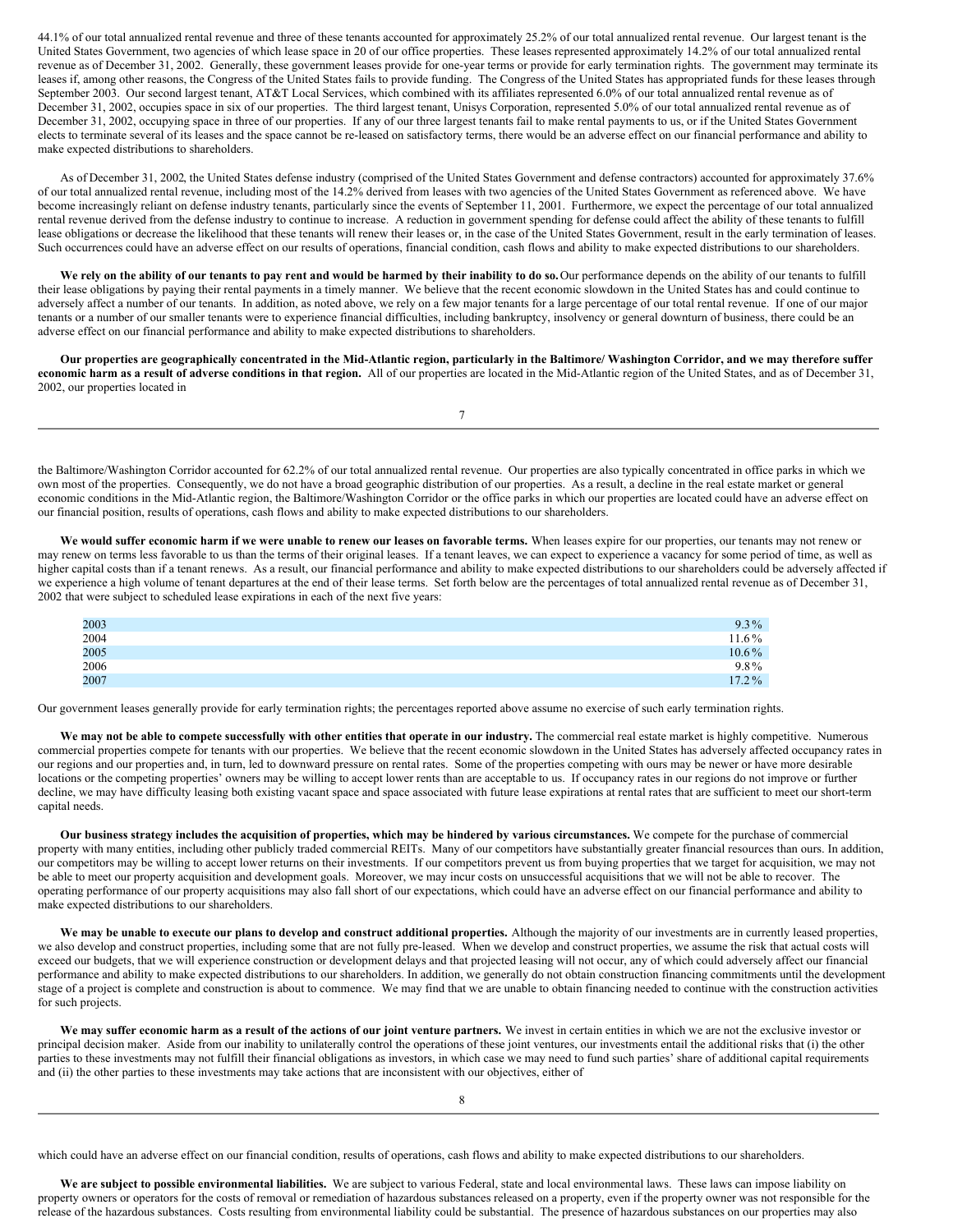adversely affect occupancy and our ability to sell or borrow against those properties. In addition to the costs of government claims under environmental laws, private plaintiffs may bring claims for personal injury or similar reasons. In addition, various laws impose liability for the costs of removal or remediation of hazardous substances at the disposal or treatment facility. Anyone who arranges for the disposal or treatment of hazardous substances at such a facility is potentially liable under such laws. These laws often impose liability on an entity even if the facility was not owned or operated by the entity.

Real estate investments are illiquid, and we may not be able to sell our properties on a timely basis when we determine it is appropriate to do so. Equity real estate investments like our properties are relatively difficult to sell and convert to cash quickly, especially if market conditions are depressed. Such illiquidity will tend to limit our ability to vary our portfolio of properties promptly in response to changes in economic or other conditions. Moreover, the Internal Revenue Code imposes certain penalties on a REIT that sells property held for less than four years. In addition, for certain of our properties that we acquired by issuing units in our Operating Partnership, we are restricted from entering into transactions (such as the sale or refinancing of the acquired property) that will result in a taxable gain to the sellers without the seller's consent. Due to all of these factors, we may be unable to sell a property at an advantageous time.

We are subject to other possible liabilities that would adversely affect our financial position and cash flows. Our properties may be subject to other risks related to current or future laws, including laws benefiting disabled persons, and state or local laws relating to zoning, construction and other matters. These laws may require significant property modifications in the future for which we may not have budgeted and could result in fines being levied against us. In addition, although we believe that we adequately insure our properties, we are subject to the risk that our insurance may not cover all of the costs to restore a property that is damaged by a fire or other catastrophic events, including acts of war or terrorism. The occurrence of any of these events could have an adverse effect on our financial condition, results of operations, cash flows and ability to make expected distributions to our shareholders.

As a result of the September 11, 2001 terrorist attacks, we may be subject to increased costs of insurance and limitations on coverage.Our portfolio of properties is insured for losses under our property, casualty and umbrella insurance policies through September 2003. Due largely to the terrorist attacks on September 11, 2001, the insurance industry is reportedly changing its risk assessment approach and cost structure. These changes in the insurance industry may increase the cost of insuring our properties and decrease the scope of insurance coverage, either of which could adversely affect our financial position and operating results.

We may suffer adverse effects as a result of the indebtedness that we carry and the terms and covenants that relate to this debt. Our strategy is to operate with higher debt levels than most other REITs. However, these high debt levels could make it difficult to obtain additional financing when required and could also make us more vulnerable to an economic downturn. Most of our properties have been mortgaged to collateralize indebtedness. In addition, we rely on borrowings to fund some or all of the costs of new property acquisitions, construction and development activities and other items. Our organizational documents do not limit the amount of indebtedness that we may incur.

As of December 31, 2002, our total outstanding debt was \$705.1 million. Our debt to total market capitalization was 54.4% based upon the \$14.03 closing per share market price of our common shares on December 31, 2002. Total market capitalization is the sum of (1) total debt, (2) the value of all outstanding common shares and common units in our Operating Partnership at the \$14.03 market price and (3) the total liquidation value of preferred shares and preferred units in our Operating Partnership.

Payments of principal and interest on our debt may leave us with insufficient cash to operate our properties or pay distributions to our shareholders required to maintain our qualification as a REIT. We are also subject to the risks that:

9

- we may not be able to refinance our existing indebtedness, or refinance on terms as favorable as the terms of our existing indebtedness;
- certain debt agreements of our Operating Partnership could restrict the ability of our Operating Partnership to make cash distributions to us, which could result in reduced distributions to our shareholders or the need to incur additional debt to fund these distributions; and
- if we are unable to pay our debt service on time or are unable to comply with restrictive financial covenants in certain of our mortgage loans, our lenders could foreclose on our properties securing such debt and in some cases other properties and assets that we own.

A number of our loans are cross-collateralized, which means that separate groups of properties from our portfolio secure each of these loans. More importantly, many of our loans are cross-defaulted, which means that failure to pay interest or principal on any of our loans will create a default on certain of our other loans. Any foreclosure of our properties would result in loss of income and asset value that would negatively affect our financial condition, results of operations, cash flows and ability to make expected distributions to our shareholders. In addition, if we are in default and the value of the properties securing a loan is less than the loan balance, the lender may require payment from our other assets.

If short-term interest rates were to rise, our debt service payments would increase, which would lower our net income and could decrease our distributions to our shareholders. We use interest rate swap and interest rate cap agreements to reduce the impact of interest rate changes. As of December 31, 2002, we had an interest rate swap agreement in place on a notional amount of \$100.0 million; this agreement expired in January 2003. We had two new swap agreements become effective in January 2003 on a total notional amount of \$100.0 million. Decreases in interest rates would result in increased interest payments due under interest rate swap agreements in place and could result in the Company's management recognizing a loss and remitting a payment to unwind such agreements. As of December 31, 2002, approximately 31.8% of our total debt had adjustable interest rates, excluding effects of the outstanding interest rate swap agreement; this percentage would decrease to 17.6% when including the effect of the interest rate swap agreement in effect at December 31, 2002.

We must refinance our mortgage debt in the future. As of December 31, 2002, our scheduled debt payments over the next five years, including maturities, were as follows:

| Year | Amount         |
|------|----------------|
|      | (in thousands) |
| 2003 | 104,718(1)     |
| 2004 | 163,052(2)     |
| 2005 | 25,913         |
| 2006 | 69,610         |
| 2007 | 59,736         |

conditions.

Our operations likely will not generate enough cash flow to repay some or all of this debt without additional borrowings or new equity financings. If we cannot refinance our debt, extend the repayment dates, or raise additional equity prior to the date when our debt matures, we would default on our existing debt, which would have an adverse effect on our financial position, results of operations, cash flows and ability to make expected distributions to our shareholders.

We may be unable to continue to make shareholder distributions at expected levels. We intend to make regular quarterly cash distributions to our shareholders. However, distribution levels depend on a number of factors, some of which are beyond our control.

<sup>(1)</sup> Includes maturities of \$10.9 million in April, \$16.0 million in August and \$36.0 million in November, each of which may be extended for a one-year period, subject to certain conditions; also includes a \$12.0 million maturity in July that may be extended for two six-month terms, subject to certain conditions. (2) Includes maturities of \$128.0 million in March and \$25.8 million in August, each of which may be extended for a one-year period, subject to certain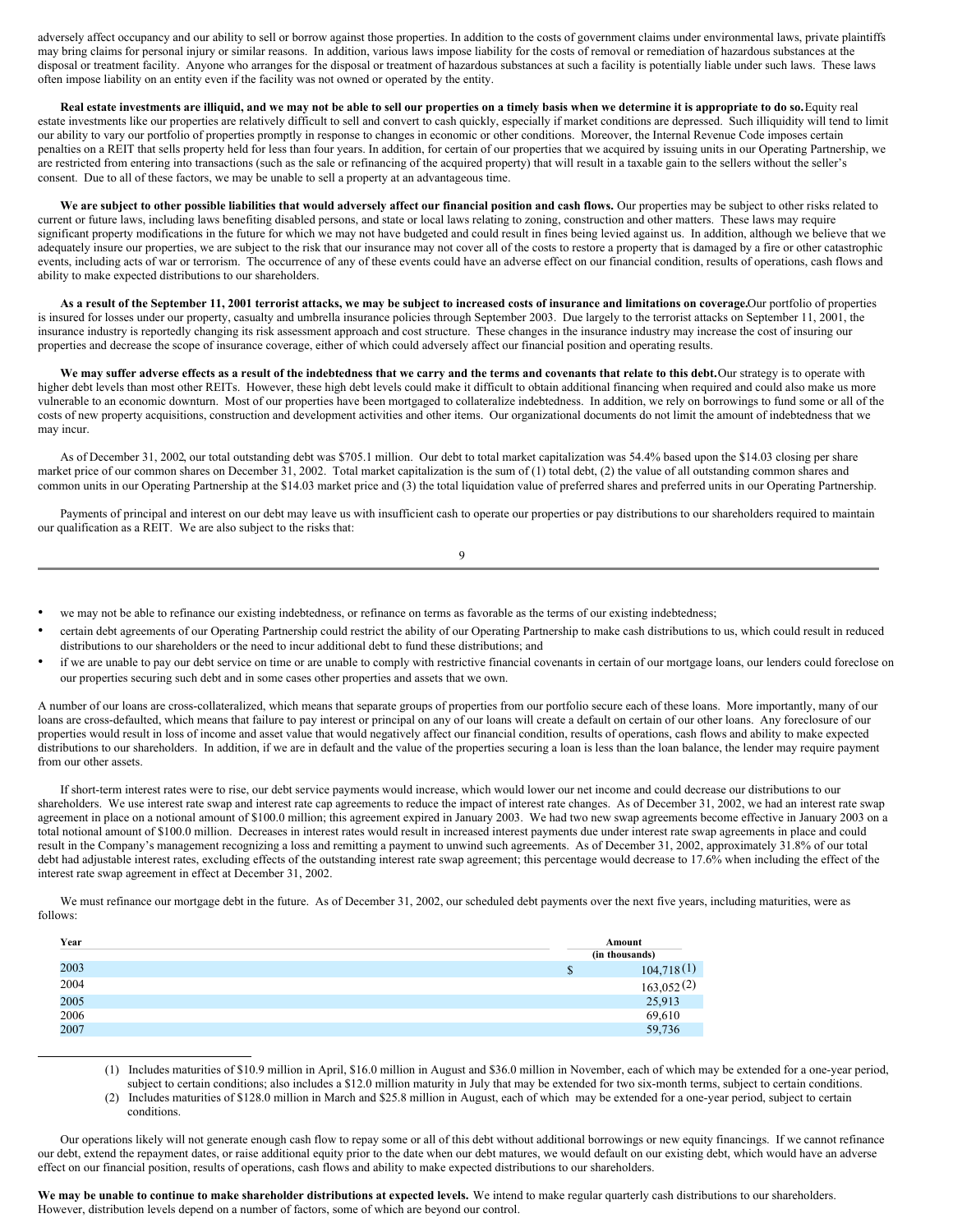Our loan agreements contain provisions that could restrict future distributions. Our ability to sustain our current distribution level will also be dependent, in part, on other matters including:

- continued property occupancy and timely payment by tenants of rent obligations;
- the amount of future capital expenditures and expenses relating to our properties;
- the level of leasing activity and future rental rates;
- the strength of the commercial real estate market;
- competition;
- the costs of compliance with environmental and other laws;
- our corporate overhead levels;
- the amount of uninsured losses; and
- our decision to reinvest in operations rather than distribute available cash.

In addition, we can make distributions to the holders of our common shares only after we make preferential distributions to holders of our preferred shares and Series C Preferred Units in our Operating Partnership.

**Our ownership limits are important factors.** Our Declaration of Trust limits ownership of our common shares by any single shareholder to 9.8% of the number of the outstanding common shares or 9.8% of the value of the outstanding common shares, whichever is more restrictive. Our Declaration of Trust also limits ownership by any single shareholder of our common and preferred shares in the aggregate to 9.8% of the aggregate value of the outstanding common and preferred shares. We call these restrictions the "Ownership Limit." Our Declaration of Trust allows our Board of Trustees to exempt shareholders from the Ownership Limit, and our Board of Trustees previously has exempted the foreign trust owning all of our Series D Preferred Shares from the Ownership Limit.

Our Declaration of Trust includes other provisions that may prevent or delay a change of control. Subject to the requirements of the New York Stock Exchange, our Board of Trustees has the authority without shareholder approval to issue additional securities on terms that could delay or prevent a change in control. In addition, our Board of Trustees has the authority to reclassify any of our unissued common shares into preferred shares. Our Board of Trustees may issue preferred shares with such preferences, rights, powers and restrictions as our Board of Trustees may determine, which could also delay or prevent a change in control.

Our Board of Trustees is divided into three classes of Trustees, which could delay a change of control. Our Declaration of Trust divides our Board of Trustees into three classes. The term of one class of the Trustees expires each year, at which time a successor class is elected for a three-year term. Such staggered three-year terms make it more difficult for a third party to acquire control of us.

The Maryland business statutes also impose potential restrictions on a change of control of our company. Various Maryland laws may have the effect of discouraging offers to acquire us, even if the acquisition would be advantageous to shareholders. Our Bylaws exempt us from such laws, but our Board of Trustees can change our Bylaws at any time to make these provisions applicable to us.

Our failure to qualify as a REIT would have adverse tax consequences. We believe that since 1992 we have qualified for taxation as a REIT for Federal income tax purposes. We plan to continue to meet the requirements for taxation as a REIT. Many of these requirements, however, are highly technical and complex. The determination that we are a REIT requires an analysis of various factual matters and circumstances that may not be totally within our control. For example, to qualify as a REIT, at least 95% of our gross income must come from certain sources that are itemized in the REIT tax laws. We are also required to distribute to shareholders at least 90% of our REIT taxable income, excluding net capital gains. The fact that we hold most of our assets through our Operating Partnership and its subsidiaries further complicates the application of the REIT requirements. Even a technical or inadvertent mistake could jeopardize our REIT status. Furthermore, Congress and the Internal Revenue Service might make changes to the tax laws and regulations and the courts might issue new rulings that make it more difficult or impossible for us to remain qualified as a REIT.

If we fail to qualify as a REIT, we would be subject to Federal income tax at regular corporate rates. Also, unless the Internal Revenue Service granted us relief under certain statutory provisions, we would remain disqualified as a REIT for four

11

years following the year we first fail to qualify. If we fail to qualify as a REIT, we would have to pay significant income taxes and would therefore have less money available for investments or for distributions to our shareholders. This would likely have a significant adverse effect on the value of our securities and would impair our ability to raise capital. In addition, we would no longer be required to make any distributions to our shareholders.

We have certain distribution requirements that reduce cash available for other business purposes. As a REIT, we must distribute 90% of our annual taxable income (excluding net capital gain), which limits the amount of cash we have available for other business purposes, including amounts to fund our growth. Also, it is possible that because of the differences between the time we actually receive revenue or pay expenses and the period during which we report those items for distribution purposes, we may have to borrow funds to meet the 90% distribution requirement.

A number of factors could cause our security prices to decline. As is the case with any publicly-traded securities, certain factors outside of our control could influence the value of our common and preferred shares. These conditions include, but are not limited to: market perception of REITs in general and office REITs in particular; market perception of REITs relative to other investment opportunities; the level of institutional investor interest in our company; general economic and business conditions; interest rates; and market perception of our financial condition, performance, dividends and growth potential. Congress could also make changes to the tax laws and regulations that make it less advantageous for investors to invest in REITs.

The average daily trading volume of our common shares during 2002 was approximately 89,000 shares, and the average trading volume of our publicly-traded preferred shares is generally insignificant. As a result, relatively small volumes of transactions could have a pronounced effect on the market price of such shares.

We are dependent on external sources of capital for future growth. As noted above, because we are a REIT, we must distribute 90% of our annual taxable income. Due to this requirement, we will not be able to fund our acquisition, construction and development activities using cash flow from operations. Therefore, our ability to fund these activities is dependent on our ability to access capital funded by third parties. Such capital could be in the form of new loans, equity issuances of common shares, preferred shares, common and preferred units in our Operating Partnership or joint venture funding. Such capital may not be available on favorable terms or at all. Moreover, additional debt financing may substantially increase our leverage and subject us to covenants that restrict management's flexibility in directing our operations, and additional equity offerings may result in substantial dilution of our shareholders' interests. Our inability to obtain capital when needed could have a material adverse effect on our ability to expand our business and fund other cash requirements.

Certain of our officers and Trustees have potential conflicts of interest. Certain of our officers and members of our Board of Trustees own partnership units in our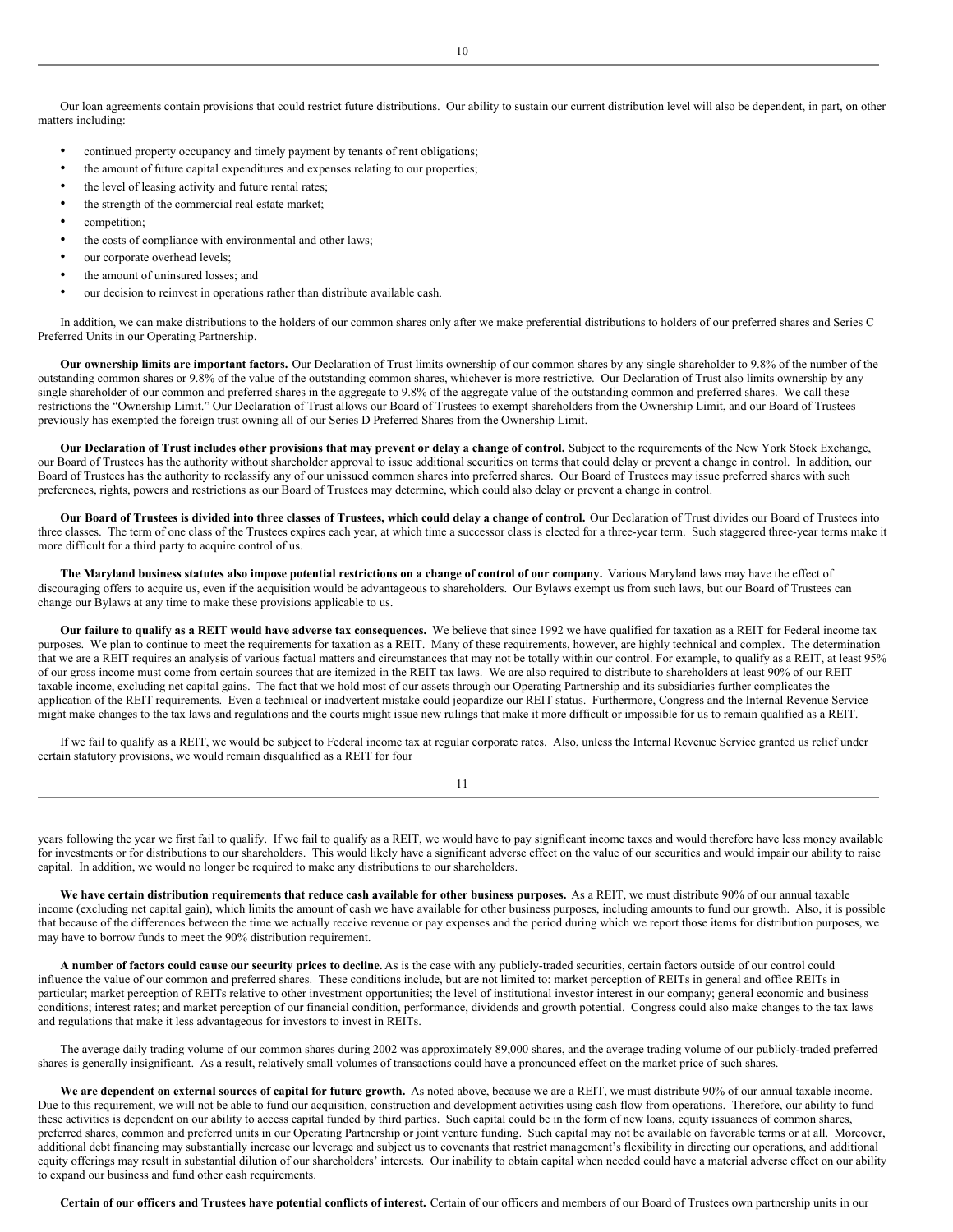Operating Partnership. These individuals may have personal interests that conflict with the interests of our shareholders. For example, if our Operating Partnership sells or refinances certain of the properties that these officers or Trustees contributed to the Operating Partnership, the officers or Trustees could suffer adverse tax consequences. Their personal interest could conflict with our interests if such a sale or refinancing would be advantageous to us. We have certain policies in place that are designed to minimize conflicts of interest. We cannot assure you, however, that these policies will be successful in eliminating the influence of such conflicts, and if they are not successful, decisions could be made that might fail to reflect fully the interests of all of our shareholders.

We are dependent on our key personnel, and the loss of any key personnel could have an adverse effect on our operations. We are dependent on the efforts of our Trustees and executive officers. The loss of any of their services could have an adverse effect on our operations. Although certain of our officers have entered into employment agreements with us, we cannot assure you that they will remain employed with us.

We may change our policies without shareholder approval, which could adversely affect our financial condition, results of operations, market price of our **common shares or ability to pay distributions.** Our Board of Trustees determines all of our policies, including our investment, financing and distribution policies. Although our Board of Trustees has no current plans to do so, it may amend or revise these policies at any time without a vote of our shareholders. Policy changes could adversely affect our financial condition, results of operations, the market price of the common shares or our ability to pay expected dividends or distributions.

12

## <span id="page-7-0"></span>**Item 2. Properties**

The following table provides certain information about our office properties as of December 31, 2002:

| <b>Property and Location</b>                            | <b>Submarket</b>   | Year<br>Built/<br><b>Renovated</b> | Rentable<br>Square<br>Feet | $\overline{Occupancy}^{(1)}$ | <b>Total</b><br>Rental<br>Revenue <sup>(2)</sup> | <b>Total Rental</b><br>Revenue per<br>Occupied<br>Square Foot (2) (3) | <b>Major Tenants</b><br>(10% or more of Rentable Square Feet)                                                  |
|---------------------------------------------------------|--------------------|------------------------------------|----------------------------|------------------------------|--------------------------------------------------|-----------------------------------------------------------------------|----------------------------------------------------------------------------------------------------------------|
| Baltimore/Washington Corridor: <sup>(4)</sup>           |                    |                                    |                            |                              |                                                  |                                                                       |                                                                                                                |
| 2730 Hercules Road<br>Annapolis Junction, MD            | <b>BWI</b> Airport | 1990                               | 240,336                    | $100.0\%$ \$                 | 5,494,249                                        | s<br>22.86                                                            | United States of America (100%)                                                                                |
| 2711 Technology Drive<br>Annapolis Junction, MD         | <b>BWI</b> Airport | 2002                               | 152,000                    | 100.0%                       | 3,625,200                                        | 23.85                                                                 | Computer Sciences Corporation (100%)                                                                           |
| 132 National Business Parkway<br>Annapolis Junction, MD | <b>BWI</b> Airport | 2000                               | 118,456                    | 100.0%                       | 2,529,523                                        | 21.35                                                                 | Ameritrade Holding Corp. (66%);<br>Computer Sciences Corporation (26%)                                         |
| 2721 Technology Drive<br>Annapolis Junction, MD         | <b>BWI</b> Airport | 2000                               | 118,093                    | 100.0%                       | 2,784,596                                        | 23.58                                                                 | General Dynamics Government Corp. (78%);<br>United States of America (22%)                                     |
| 2701 Technology Drive<br>Annapolis Junction, MD         | <b>BWI</b> Airport | 2001                               | 117,450                    | 100.0%                       | 2,933,675                                        | 24.98                                                                 | Northrop Grumman Systems (62%);<br>Titan Systems Corporation (38%)                                             |
| 1306 Concourse Drive<br>Linthicum, MD                   | <b>BWI</b> Airport | 1990                               | 114,046                    | 96.6%                        | 2,361,820                                        | 21.43                                                                 | IBM (33%);<br>Owest Communications (21%);<br>AT&T Local Services (13%)                                         |
| 1304 Concourse Drive<br>Linthicum, MD                   | <b>BWI</b> Airport | 2002                               | 102,964                    | 62.9%                        | 1,483,405                                        | 22.91                                                                 | Northrop Grumman Corporation (53%);<br>Debtscape (10%)                                                         |
| 870-880 Elkridge Landing Road<br>Linthicum, MD          | <b>BWI</b> Airport | 1981                               | 101,785                    | 5.5%                         | 120,738                                          | 21.46                                                                 | $^{3}/_{4}$                                                                                                    |
| 900 Elkridge Landing Road<br>Linthicum, MD              | <b>BWI</b> Airport | 1982                               | 97,261                     | 100.0%                       | 1,866,029                                        | 19.19                                                                 | First Annapolis Consulting (51%);<br>Booz Allen Hamilton (46%)                                                 |
| 1199 Winterson Road<br>Linthicum, MD                    | <b>BWI</b> Airport | 1988                               | 96,636                     | 100.0%                       | 1,372,231                                        | 14.20                                                                 | United States of America (100%)                                                                                |
| 920 Elkridge Landing Road<br>Linthicum, MD              | <b>BWI</b> Airport | 1982                               | 96,566                     | 100.0%                       | 1,460,375                                        | 15.12                                                                 | Ciena Corporation (100%)                                                                                       |
| 134 National Business Parkway<br>Annapolis Junction, MD | <b>BWI</b> Airport | 1999                               | 93,482                     | 100.0%                       | 2,016,788                                        | 21.57                                                                 | Booz Allen Hamilton (100%)                                                                                     |
| 133 National Business Parkway<br>Annapolis Junction, MD | <b>BWI</b> Airport | 1997                               | 88,666                     | 100.0%                       | 1,819,547                                        | 20.52                                                                 | United States of America (34%);<br>Applied Signal Technology, Inc. (33%);<br>Lockheed Martin Corporation (33%) |
| 141 National Business Parkway<br>Annapolis Junction, MD | <b>BWI</b> Airport | 1990                               | 86,964                     | 100.0%                       | 1,747,951                                        | 20.10                                                                 | ITT Industries (48%);<br>Getronics Government Solutions (20%);<br>Harris Data Services Corp. (14%)             |
| 135 National Business Parkway<br>Annapolis Junction, MD | <b>BWI</b> Airport | 1998                               | 86,863                     | 100.0%                       | 1,777,181                                        | 20.46                                                                 | First American Credit Mgmt. Solutions (82%)                                                                    |
| 1302 Concourse Drive<br>Linthicum, MD                   | <b>BWI</b> Airport | 1996                               | 84,607                     | 87.1%                        | 1,704,121                                        | 23.13                                                                 | Lucent Technologies (31%);<br>Aetna US Healthcare (20%);<br>American Express Travel Related Srvs, Inc. (13%)   |
| 7467 Ridge Road<br>Hanover, MD                          | <b>BWI</b> Airport | 1990                               | 74,273                     | 94.3%                        | 1,432,182                                        | 20.44                                                                 | Travelers Bank & Trust, FSB (49%);<br>Pro Object $(32\%)$ ;<br>The Mitre Corporation (13%)                     |
| 7240 Parkway Drive<br>Hanover, MD                       | <b>BWI</b> Airport | 1985                               | 74,156                     | 93.9%                        | 1,369,864                                        | 19.67                                                                 | Deloitte & Touche USA, LLP (21%);<br>Delmarva Foundation for Medical Research (21%);<br>Nevamar Company (12%)  |
| 881 Elkridge Landing Road<br>Linthicum, MD              | <b>BWI</b> Airport | 1986                               | 73,572                     | 100.0%                       | 1,231,558                                        | 16.74                                                                 | United States of America (100%)                                                                                |

| <b>Property and Location</b>                            | Submarket          | Year<br>Built/<br>Renovated | Rentable<br>Square<br>Feet | $Occupancy$ <sup>(1)</sup> | Total<br>Rental<br>Revenue <sup>(2)</sup> | <b>Total Rental</b><br>Revenue per<br>Occupied<br>Square Foot $(2)$ $(3)$ | <b>Major Tenants</b><br>(10% or more of Rentable Square Feet)                                                               |
|---------------------------------------------------------|--------------------|-----------------------------|----------------------------|----------------------------|-------------------------------------------|---------------------------------------------------------------------------|-----------------------------------------------------------------------------------------------------------------------------|
| 1099 Winterson Road<br>Linthicum, MD                    | <b>BWI</b> Airport | 1988                        | 71,076                     | 100.0%                     | 1,324,235                                 | 18.63                                                                     | Preferred Health Network (62%)                                                                                              |
| 131 National Business Parkway<br>Annapolis Junction, MD | <b>BWI</b> Airport | 1990                        | 69,039                     | 100.0%                     | 1,542,116                                 | 22.34                                                                     | Conquest Information Technologies, Inc. (71%);<br>United States of America (17%);<br>Intel Corporation (12%)                |
| 849 International Drive<br>Linthicum, MD                | <b>BWI</b> Airport | 1988                        | 68,758                     | 89.3%                      | 1,271,943                                 | 20.71                                                                     | First Service Networks, Inc. (13%);<br>Raytheon Company (11%);<br>United States of America (11%);<br>Dames & Moore $(10\%)$ |
| 1190 Winterson Road<br>Linthicum, MD                    | <b>BWI</b> Airport | 1987                        | 68,746                     | 45.2%                      | 636,375                                   | 20.49                                                                     | United States of America (15%);<br>General Dynamics (14%);<br>Travelers Bank & Trust, FSB (14%)                             |
| 911 Elkridge Landing Road<br>Linthicum, MD              | <b>BWI</b> Airport | 1985                        | 68,296                     | 100.0%                     | 1,262,178                                 | 18.48                                                                     | United States of America (100%)                                                                                             |
| 1201 Winterson Road<br>Linthicum, MD                    | <b>BWI</b> Airport | 1985                        | 67,903                     | 100.0%                     | 926,812                                   | 13.65                                                                     | Ciena Corporation (100%)                                                                                                    |
| 999 Corporate Boulevard<br>Linthicum, MD                | <b>BWI</b> Airport | 2000                        | 67,351                     | 78.7%                      | 1,278,488                                 | 24.13                                                                     | RAG American Coal Holding (71%)                                                                                             |
| 7318 Parkway Drive                                      | <b>BWI</b> Airport | 1984                        | 59,204                     | 100.0%                     | 828,940                                   | 14.00                                                                     | United States of America (100%)                                                                                             |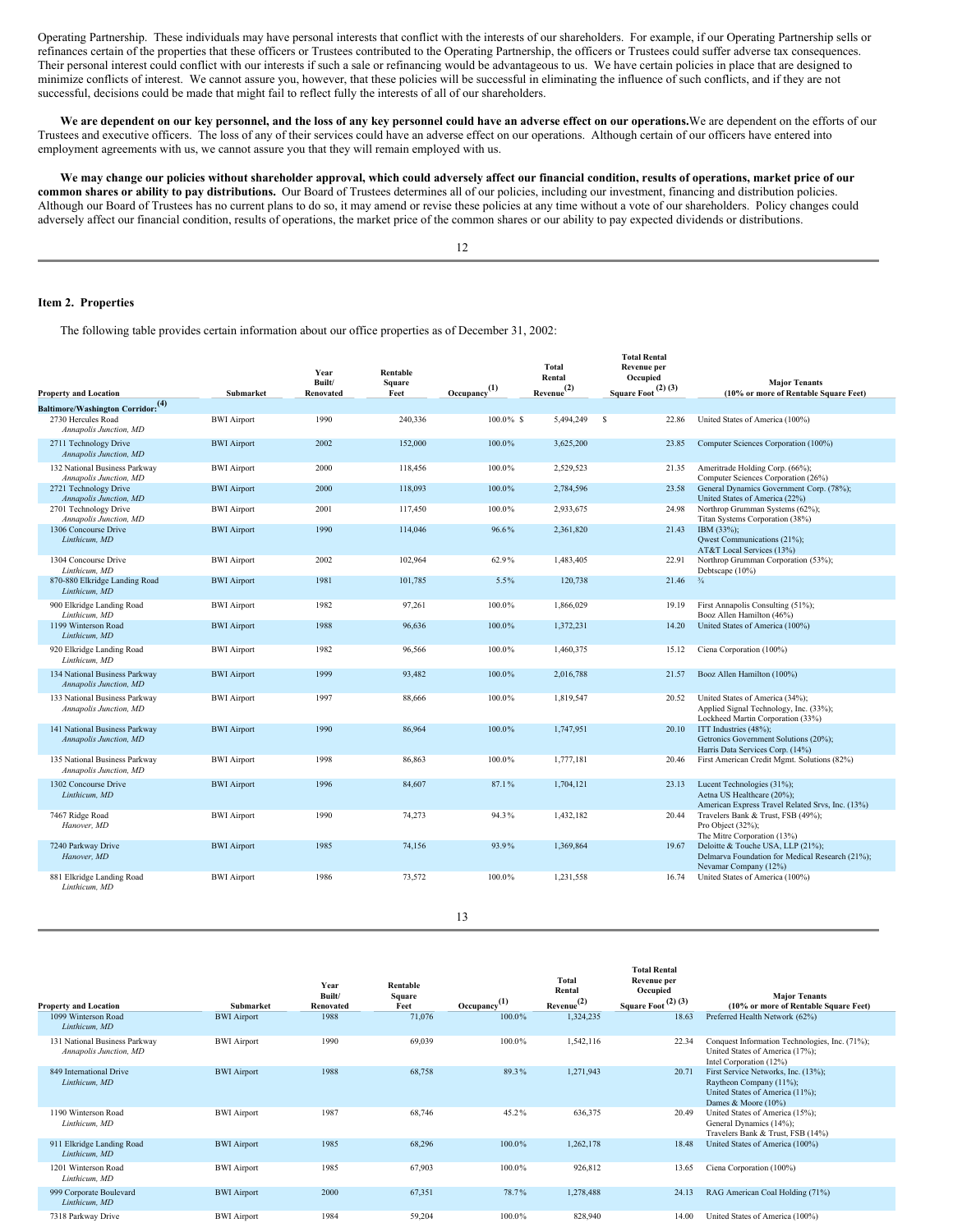| Hanover, MD                                |                    |      |        |         |          |             |                                                                                                         |
|--------------------------------------------|--------------------|------|--------|---------|----------|-------------|---------------------------------------------------------------------------------------------------------|
| 901 Elkridge Landing Road<br>Linthicum, MD | <b>BWI</b> Airport | 1984 | 57,308 | 79.3%   | 723,470  | 15.93       | State of Maryland (61%);<br>Institute for Operations Research and Management<br>Sciences (14%)          |
| 7320 Parkway Drive<br>Hanover, MD          | <b>BWI</b> Airport | 1983 | 57,176 | 77.1%   | 595,004  | 13.50       | Baltimore Gas & Electric (27%);<br>Atlantic Coast Training (24%);<br>Northrop Grumman Corporation (18%) |
| 900 International Drive<br>Linthicum, MD   | <b>BWI</b> Airport | 1986 | 57,140 | 100.0%  | 709.092  | 12.41       | Ciena Corporation (100%)                                                                                |
| 930 International Drive<br>Linthicum, MD   | <b>BWI</b> Airport | 1986 | 57,140 | 100.0%  | 687,553  | 12.03       | Ciena Corporation (100%)                                                                                |
| 891 Elkridge Landing Road<br>Linthicum, MD | <b>BWI</b> Airport | 1984 | 56,489 | 86.6%   | 999.858  | 20.44       | NCO Financial Systems (52%);<br>Metropolitan Life Insurance Co. (26%)                                   |
| 921 Elkridge Landing Road<br>Linthicum, MD | <b>BWI</b> Airport | 1983 | 54,175 | $0.0\%$ | $^{3/4}$ | $^{3}/_{4}$ | $^{3}/_{4}$                                                                                             |
| 939 Elkridge Landing Road<br>Linthicum, MD | <b>BWI</b> Airport | 1983 | 53,031 | 100.0%  | 902,908  | 17.03       | First Service Networks, Inc. (36%);<br>Agency Holding Company (34%);<br>United States of America (23%)  |
| 938 Elkridge Landing Road<br>Linthicum, MD | <b>BWI</b> Airport | 1984 | 52,988 | 100.0%  | 932,077  | 17.59       | United States of America (100%)                                                                         |
| 940 Elkridge Landing Road<br>Linthicum, MD | <b>BWI</b> Airport | 1984 | 51,704 | 100.0%  | 741,356  | 14.34       | Cadmus Journal Services (100%)                                                                          |
| 800 International Drive<br>Linthicum, MD   | <b>BWI</b> Airport | 1988 | 50,979 | 100.0%  | 805,586  | 15.80       | Raytheon E-Systems, Inc. (100%)                                                                         |
| 1340 Ashton Road<br>Hanover, MD            | <b>BWI</b> Airport | 1989 | 46,400 | 100.0%  | 812,457  | 17.51       | Lockheed Martin Corp. (100%)                                                                            |
| 7321 Parkway Drive<br>Hanover, MD          | <b>BWI</b> Airport | 1984 | 39,822 | 100.0%  | 699,063  | 17.55       | United States of America (100%)                                                                         |

14

|                                                            |                                   | Year<br>Built/ | Rentable<br>Square |                | <b>Total</b><br>Rental   | <b>Total Rental</b><br>Revenue per<br>Occupied | <b>Major Tenants</b>                                                                                                                                                                     |
|------------------------------------------------------------|-----------------------------------|----------------|--------------------|----------------|--------------------------|------------------------------------------------|------------------------------------------------------------------------------------------------------------------------------------------------------------------------------------------|
| <b>Property and Location</b>                               | Submarket                         | Renovated      | Feet               | $Occupancy(1)$ | $\mathbf{Revenue}^{(2)}$ | Square Foot <sup>(2)(3)</sup>                  | (10% or more of Rentable Square Feet)                                                                                                                                                    |
| 1334 Ashton Road<br>Hanover, MD                            | <b>BWI</b> Airport                | 1989           | 37,565             | 96.8%          | 682,283                  | 18.77                                          | Science Applications International (60%);<br>Parsons Transportation Group (37%)                                                                                                          |
| 1331 Ashton Road<br>Hanover, MD                            | <b>BWI</b> Airport                | 1989           | 29,936             | 100.0%         | 437,927                  | 14.63                                          | Booz Allen Hamilton (71%);<br>Aerosol Monitoring & Analysis (29%)                                                                                                                        |
| 1350 Dorsey Road<br>Hanover, MD                            | <b>BWI</b> Airport                | 1989           | 19.992             | 100.0%         | 332,015                  | 16.61                                          | Aerotek, Inc. (23%):<br>Noodles, Inc. (14%);<br>Hunan Pagoda (12%);<br>C.G. Menk & Associates, Inc. (11%);<br>Corestaff Support Services, Inc. (10%)                                     |
| 1344 Ashton Road<br>Hanover, MD                            | <b>BWI</b> Airport                | 1989           | 17,076             | 77.3%          | 347,624                  | 26.34                                          | Engineering Solutions, Inc. (19%);<br>AMP Corporation (16%);<br>Dialysis Corporation of America (14%);<br>Citizens National Bank (12%);<br>NETg Security, Inc. (10%)                     |
| 1341 Ashton Road<br>Hanover, MD                            | <b>BWI</b> Airport                | 1989           | 15,841             | 100.0%         | 269,235                  | 17.00                                          | Supertots Childcare, Inc. (71%);<br>The Devereux Foundation (29%)                                                                                                                        |
| 1343 Ashton Road<br>Hanover, MD                            | <b>BWI</b> Airport                | 1989           | 9,962              | 100.0%         | 140,349                  | 14.09                                          | Nauticus Corporation (100%)                                                                                                                                                              |
| 114 National Business Parkway<br>Annapolis Junction, MD    | <b>BWI</b> Airport                | 2002           | 9,717              | 100.0%         | 60,568                   | 6.23                                           | Huff and Puff, Inc. (44%);<br>Café Joe (39%);<br>Charm City Concierge (17%)                                                                                                              |
| 1615 - 1629 Thames Street<br>Baltimore, MD                 | Downtown<br><b>Baltimore City</b> | 1989           | 104,115            | 68.0%          | 1,364,862                | 19.27                                          | Johns Hopkins University (39%);<br>Community of Science (18%)                                                                                                                            |
| 7200 Riverwood<br>Columbia, MD                             | <b>Howard County</b><br>Perimeter | 1986           | 160,000            | 100.0%         | 3,000,720                | 18.75                                          | United States of America (100%)                                                                                                                                                          |
| 9140 Rt. $108^{(5)}$<br>Columbia, MD                       | <b>Howard County</b><br>Perimeter | 1974/1985      | 150,000            | 100.0%         | 1,882,500                | 12.55                                          | United States of America (100%)                                                                                                                                                          |
| 7000 Columbia Gateway Drive<br>Columbia, MD                | <b>Howard County</b><br>Perimeter | 1999           | 145,806            | 100.0%         | 1,334,125                | 9.15                                           | Honeywell International (100%)                                                                                                                                                           |
| 6940 Columbia Gateway Drive<br>Columbia, MD                | <b>Howard County</b><br>Perimeter | 1999           | 108,737            | 89.9%          | 1,566,765                | 16.03                                          | Magellan Behavioral Health, Inc. (39%);<br>Response Services Center (26%);<br>Peregrine Remedy, Inc. (14%)                                                                               |
| 6950 Columbia Gateway Drive<br>Columbia, MD                | <b>Howard County</b><br>Perimeter | 1998           | 107,778            | 100.0%         | 2,322,064                | 21.54                                          | Magellan Behavioral Health, Inc. (100%)                                                                                                                                                  |
| 7067 Columbia Gateway Drive<br>Columbia, MD                | <b>Howard County</b><br>Perimeter | 2001           | 82,953             | 100.0%         | 1,742,408                | 21.00                                          | Community First Financial (50%);<br>Allstate Insurance Company (50%)                                                                                                                     |
| 6750 Alexander Bell Drive<br>Columbia, MD                  | <b>Howard County</b><br>Perimeter | 2001           | 78,460             | 93.1%          | 1,923,836                | 26.33                                          | Sun Microsystems, Inc. (45%);<br>The Coca-Cola Company (35%)                                                                                                                             |
| 6700 Alexander Bell Drive<br>Columbia, MD                  | <b>Howard County</b><br>Perimeter | 1988           | 75,650             | 41.3%          | 683,554                  | 21.88                                          | Arbitron, Inc. (26%)                                                                                                                                                                     |
| 6731 Columbia Gateway Drive <sup>(6)</sup><br>Columbia, MD | <b>Howard County</b><br>Perimeter | 2002           | 73,902             | 100.0%         | 1,857,069                | 25.13                                          | CareFirst Inc. & Subsidiaries (68%);<br>Washington Mutual Bank (29%)                                                                                                                     |
| 6740 Alexander Bell Drive<br>Columbia, MD                  | <b>Howard County</b><br>Perimeter | 1992           | 61,957             | 88.0%          | 1,373,820                | 25.19                                          | Johns Hopkins University (68%);<br>Advanced Career Technologies, Inc. (20%)                                                                                                              |
| 6716 Alexander Bell Drive<br>Columbia, MD                  | <b>Howard County</b><br>Perimeter | 1990           | 52,002             | 89.7%          | 886,757                  | 19.01                                          | Sun Microsystems, Inc. (49%);<br>Rational Software Corp. (15%);<br>Jefferson Pilot Financial Insurance (11%)                                                                             |
| 9140 Guilford Road<br>Columbia, MD                         | <b>Howard County</b><br>Perimeter | 1983           | 41,704             | 92.9%          | 549,140                  | 14.17                                          | Microcosm $(21\%)$ ;<br>Applied Data Systems (21%);<br>COACT, Inc. (14%);<br>NEC Business Network Solutions, Inc. (14%);<br>Chesapeake Surgical, Ltd. (12%);<br>Creative Marketing (11%) |

| <b>Property and Location</b>                | Submarket                         | Year<br>Built/<br>Renovated | Rentable<br>Square<br>Feet | $\Omega$<br>Occupancy | Total<br>Rental<br>(2)<br>Revenue <sup>'</sup> | <b>Total Rental</b><br>Revenue per<br>Occupied<br>Square Foot $(2)$ $(3)$ | <b>Major Tenants</b><br>(10% or more of Rentable Square Feet) |
|---------------------------------------------|-----------------------------------|-----------------------------|----------------------------|-----------------------|------------------------------------------------|---------------------------------------------------------------------------|---------------------------------------------------------------|
| 7065 Columbia Gateway Drive<br>Columbia, MD | <b>Howard County</b><br>Perimeter | 2000                        | 38.560                     | 100.0%                | 606.163                                        | 15.72                                                                     | Corvis Operations, Inc. (100%)                                |
| 7063 Columbia Gateway Drive<br>Columbia, MD | <b>Howard County</b><br>Perimeter | 2000                        | 36.936                     | 100.0%                | 569,553                                        | 15.42                                                                     | Corvis Operations, Inc. (100%)                                |
| 9160 Guilford Road<br>Columbia, MD          | <b>Howard County</b><br>Perimeter | 1984                        | 36.528                     | 100.0%                | 556,821                                        | 15.24                                                                     | AT&T Corporation (100%)                                       |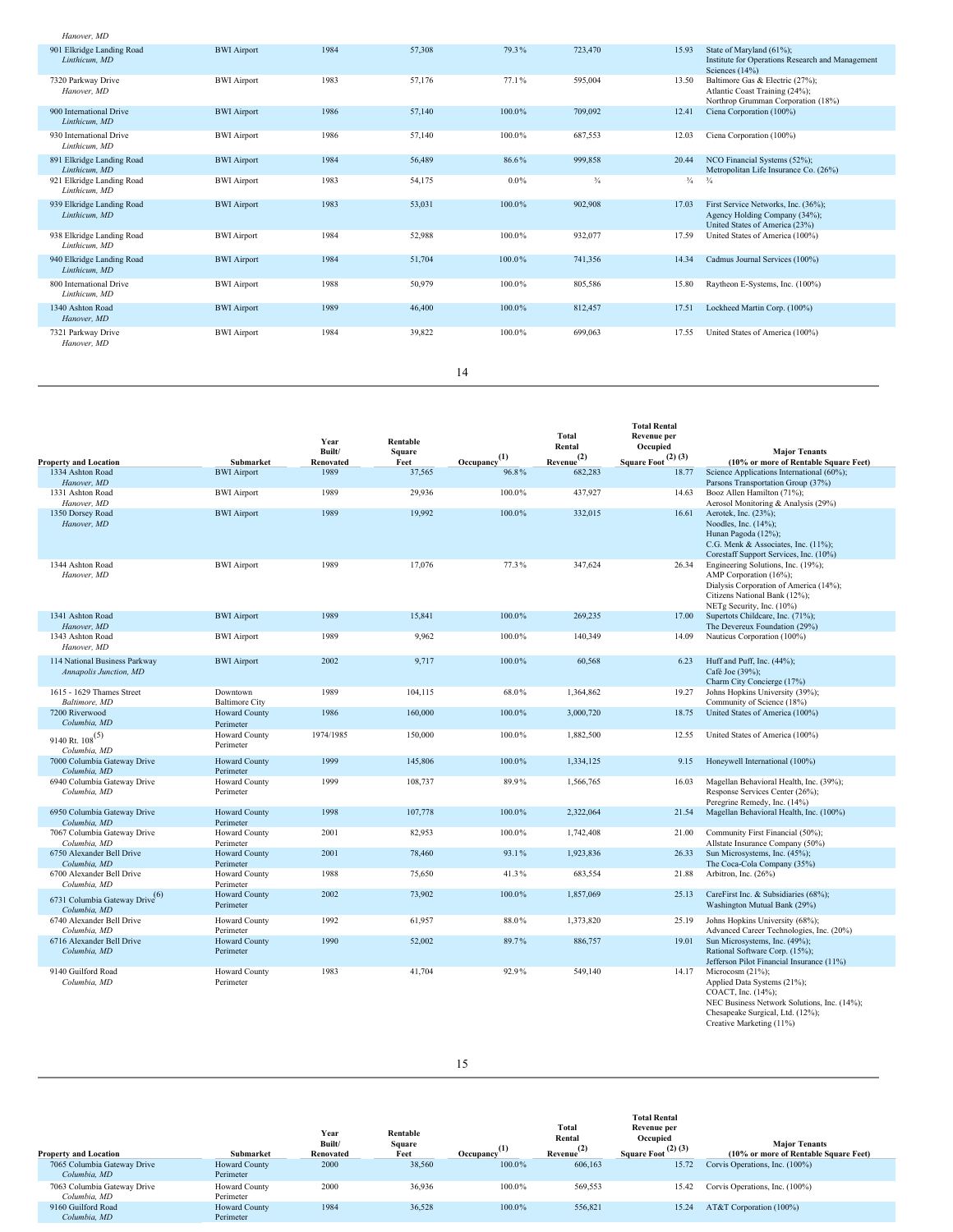| 6760 Alexander Bell Drive                        | <b>Howard County</b>              | 1991       | 36,309    | 39.6%        | 286,290    |              | 19.92 | $^{3/4}$                                                  |
|--------------------------------------------------|-----------------------------------|------------|-----------|--------------|------------|--------------|-------|-----------------------------------------------------------|
| Columbia, MD                                     | Perimeter                         |            |           |              |            |              |       |                                                           |
| 6708 Alexander Bell Drive                        | <b>Howard County</b>              | 1988       | 35,040    | 100.0%       | 634,350    |              | 18.10 | State Farm Mutual Auto Insurance Co. (100%)               |
| Columbia, MD                                     | Perimeter                         |            |           |              |            |              |       |                                                           |
| 7061 Columbia Gateway Drive                      | <b>Howard County</b>              | 2000       | 29,604    | 82.8%        | 582,670    |              | 23.77 | Manekin, LLC (83%)                                        |
| Columbia, MD                                     | Perimeter                         |            |           |              |            |              |       |                                                           |
| 6724 Alexander Bell Drive                        | <b>Howard County</b>              | 2002       | 28,420    | 100.0%       | 617,636    |              | 21.73 | Lurgi Lentjes North America (95%)                         |
| Columbia, MD                                     | Perimeter                         |            |           |              |            |              |       |                                                           |
| 9150 Guilford Drive                              | <b>Howard County</b>              | 1984       | 17,655    | 100.0%       | 273,810    |              | 15.51 | Essex Corporation (100%)                                  |
| Columbia, MD                                     | Perimeter                         |            |           |              |            |              |       |                                                           |
| 9130 Guilford Drive<br>Columbia, MD              | <b>Howard County</b><br>Perimeter | 1984       | 13,700    | 100.0%       | 234,386    |              | 17.11 | Chesapeake Research (100%)                                |
| 14502 Greenview Drive                            | Laurel                            | 1988       | 71,926    | 79.6%        | 1,133,885  |              | 19.80 | iSky $(20\%)$ ;                                           |
| Laurel, MD                                       |                                   |            |           |              |            |              |       | LCC Telecom Management (11%)                              |
| 14504 Greenview Drive                            | Laurel                            | 1985       | 69,194    | 66.7%        | 907,093    |              | 19.67 | Moore USA $(11\%)$ ;                                      |
| Laurel, MD                                       |                                   |            |           |              |            |              |       | Light Wave Communications (10%)                           |
| 6009 - 6011 Oxon Hill Road                       | Southern Prince                   | 1990       | 181,768   | 100.0%       | 3,645,893  |              | 20.06 | United States of America (65%);                           |
| Oxon Hill, MD                                    | George's County                   |            |           |              |            |              |       | NRL Federal Credit Union (10%)                            |
| 9690 Deereco Road                                | Suburban North                    | 1988       | 133,737   | 99.5%        | 3,098,194  |              | 23.29 | Fireman's Fund Insurance (24%);                           |
| Timonium, MD                                     | <b>Baltimore County</b>           |            |           |              |            |              |       | I4Commerce, Inc. (10%)                                    |
| 375 W. Padonia Road                              | Suburban North                    | 1986       | 101,133   | 95.9%        | 1,603,419  |              | 16.53 | Deutsche Bank Securities (83%)                            |
| Timonium, MD                                     | <b>Baltimore County</b>           |            |           |              |            |              |       |                                                           |
| Subtotal/Average                                 |                                   |            | 5,406,564 | $91.0\%$ \$  | 94,318,328 | $\mathbf{s}$ | 19.18 |                                                           |
| <b>Blue Bell/Philadelphia:</b><br>753 Jolly Road | <b>Blue Bell</b>                  | 1960/92-94 | 419,472   | $100.0\%$ \$ | 3,792,811  |              | 9.04  | Unisys (100%)                                             |
| Blue Bell, PA                                    |                                   |            |           |              |            | -S           |       |                                                           |
| 785 Jolly Road                                   | <b>Blue Bell</b>                  | 1970/1996  | 219,065   | 100.0%       | 2,280,799  |              | 10.41 | Unisys with 100% sublease to Merck                        |
| Blue Bell, PA                                    |                                   |            |           |              |            |              |       |                                                           |
| 760 Jolly Road                                   | <b>Blue Bell</b>                  | 1974/1994  | 208,854   | 100.0%       | 2,778,889  |              | 13.31 | Unisys (100%)                                             |
| Blue Bell, PA                                    |                                   |            |           |              |            |              |       |                                                           |
| 751 Jolly Road                                   | <b>Blue Bell</b>                  | 1966/1991  | 112,958   | 100.0%       | 1,021,352  |              | 9.04  | Unisys (100%)                                             |
| Blue Bell, PA                                    |                                   |            |           |              |            |              |       |                                                           |
| Subtotal/Average                                 |                                   |            | 960,349   | $100.0\%$ \$ | 9,873,851  | $\mathbf{s}$ | 10.28 |                                                           |
| Greater Harrisburg:                              |                                   |            |           |              |            |              |       |                                                           |
| 2605 Interstate Drive                            | <b>East Shore</b>                 | 1990       | 81,187    | 92.7% \$     | 1,317,009  | -S           | 17.49 | Commonwealth of Pennsylvania (88%)                        |
| Harrisburg, PA                                   |                                   |            |           |              |            |              |       |                                                           |
| 6345 Flank Drive                                 | East Shore                        | 1989       | 69,443    | 82.1%        | 906,011    |              | 15.88 | Allstate Insurance (30%);<br>First Health Services (24%); |
| Harrisburg, PA                                   |                                   |            |           |              |            |              |       | Coventry Health Care (18%);                               |
|                                                  |                                   |            |           |              |            |              |       | LWN Enterprises (15%)                                     |
|                                                  |                                   |            |           |              |            |              |       |                                                           |
|                                                  |                                   |            |           |              |            |              |       |                                                           |

| <b>Property and Location</b>                                 | Submarket             | Year<br>Built/<br>Renovated | Rentable<br>Square<br>Feet |              | <b>Total</b><br>Rental<br>$\frac{\text{Revenue}}{}^{(2)}$ | <b>Total Rental</b><br>Revenue per<br>Occupied<br>Square Foot <sup>(2)(3)</sup> | <b>Major Tenants</b><br>(10% or more of Rentable Square Feet)                                                                                                                                              |
|--------------------------------------------------------------|-----------------------|-----------------------------|----------------------------|--------------|-----------------------------------------------------------|---------------------------------------------------------------------------------|------------------------------------------------------------------------------------------------------------------------------------------------------------------------------------------------------------|
| 6340 Flank Drive                                             | East Shore            | 1988                        | 68,200                     | 83.5%        | 594,649                                                   | 10.45                                                                           | Lancaster Lebanon (84%)                                                                                                                                                                                    |
| Harrisburg, PA<br>2601 Market Place<br>Harrisburg, PA        | East Shore            | 1989                        | 66,224                     | 100.0%       | 1,151,013                                                 | 17.38                                                                           | Duke Energy Operating Co. (26%);<br>Ernst & Young, LLP (26%);<br>Albright College (14%);<br>Penn State Geisinger Systems (12%);<br>Groundwater Sciences Corp. (11%);<br>Quality Insights of PA, Inc. (11%) |
| 6400 Flank Drive<br>Harrisburg, PA                           | <b>East Shore</b>     | 1992                        | 52,439                     | 84.0%        | 695,872                                                   | 15.80                                                                           | Pennsylvania Coalition Against Domestic<br>Violence $(51\%)$ :<br>The REM Organization (27%)                                                                                                               |
| 6360 Flank Drive<br>Harrisburg, PA                           | East Shore            | 1988                        | 46,500                     | 97.7%        | 671,562                                                   | 14.79                                                                           | Ikon Office Solutions, Inc. (22%);<br>Computer Applications (20%);<br>Sentage Corp. d/b/a Dental Services Group (15%);<br>Health Spectrum Medical (15%)                                                    |
| 6385 Flank Drive<br>Harrisburg, PA                           | <b>East Shore</b>     | 1995                        | 32,921                     | 63.0%        | 330,604                                                   | 15.94                                                                           | Cowles Enthusiast Media (34%);<br>Imagistics International (11%)<br>CGI Information Systems & Management (11%)                                                                                             |
| 6380 Flank Drive<br>Harrisburg, PA                           | East Shore            | 1991                        | 32,613                     | 86.2%        | 374,305                                                   | 13.32                                                                           | Myers & Stauffer (16%);<br>Verizon Network Integration Corp. (14%);<br>Lorom America, Inc. (14%);<br>Day Enterprises, Inc. (12%);                                                                          |
|                                                              | <b>East Shore</b>     |                             |                            |              |                                                           |                                                                                 | Critical Care Systems, Inc. (12%);<br>U-Conn Technology USA (10%)                                                                                                                                          |
| 6405 Flank Drive<br>Harrisburg, PA                           |                       | 1991                        | 32,000                     | 100.0%       | 514,239                                                   | 16.07                                                                           | Cowles Enthusiast Media (100%)                                                                                                                                                                             |
| 95 Shannon Road<br>Harrisburg, PA                            | East Shore            | 1999                        | 21.976                     | 100.0%       | 363,085                                                   | 16.52                                                                           | New World Pasta (100%)                                                                                                                                                                                     |
| 75 Shannon Road<br>Harrisburg, PA                            | East Shore            | 1999                        | 20,887                     | 100.0%       | 353,578                                                   | 16.93                                                                           | McCormick, Taylor & Assoc. (100%)                                                                                                                                                                          |
| 6375 Flank Drive<br>Harrisburg, PA                           | East Shore            | 2000                        | 19,783                     | 100.0%       | 340,388                                                   | 17.21                                                                           | Orion Capital Companies (71%);<br>McCormick, Taylor & Assoc. (29%)                                                                                                                                         |
| 85 Shannon Road<br>Harrisburg, PA                            | East Shore            | 1999                        | 12,863                     | 100.0%       | 212,521                                                   | 16.52                                                                           | New World Pasta (100%)                                                                                                                                                                                     |
| 5035 Ritter Road<br>Mechanicsburg, PA                        | <b>West Shore</b>     | 1988                        | 56,556                     | 100.0%       | 812,854                                                   | 14.37                                                                           | Commonwealth of Pennsylvania (82%);<br>PA Continuing Legal Education Board (10%)                                                                                                                           |
| 5070 Ritter Road - Building A<br>Mechanicsburg, PA           | <b>West Shore</b>     | 1989                        | 32,309                     | 77.5%        | 388,449                                                   | 15.51                                                                           | Maryland Casualty Co. (62%);<br>Commonwealth of Pennsylvania (15%)                                                                                                                                         |
| 5070 Ritter Road - Building B<br>Mechanicsburg, PA           | West Shore            | 1989                        | 28,039                     | 100.0%       | 358,223                                                   | 12.78                                                                           | Vale National Training Center (63%);<br>Pennsylvania Trauma Systems Foundation (18%);<br>Paytime, Inc. $(15%)$                                                                                             |
| Subtotal/Average                                             |                       |                             | 673,940                    | $90.6\%$ \$  | 9,384,362                                                 | $\mathbf{s}$<br>15.36                                                           |                                                                                                                                                                                                            |
| Northern/Central New Jersey:<br>431 Ridge Road<br>Davton, NJ | Exit 8A -<br>Cranbury | 1958/1998                   | 170,000                    | $100.0\%$ \$ | 3,401,124                                                 | $\sim$ \$<br>20.01                                                              | AT&T Local Services (100%)                                                                                                                                                                                 |
| 429 Ridge Road<br>Dayton, NJ                                 | Exit 8A -<br>Cranbury | 1966/1996                   | 142,385                    | 100.0%<br>17 | 2,843,655                                                 | 19.97                                                                           | AT&T Local Services (100%)                                                                                                                                                                                 |
|                                                              |                       |                             |                            |              |                                                           |                                                                                 |                                                                                                                                                                                                            |

| <b>Property and Location</b> | <b>Submarket</b> | Year<br>Built/<br>Renovated | Rentable<br>Square<br>Feet | (1)<br>Occupancy | <b>Total</b><br>Rental<br>Revenue <sup>(2)</sup> | <b>Total Rental</b><br>Revenue per<br>Occupied<br>(2)(3)<br><b>Square Foot</b> | <b>Maior Tenants</b><br>(10% or more of Rentable Square Feet) |
|------------------------------|------------------|-----------------------------|----------------------------|------------------|--------------------------------------------------|--------------------------------------------------------------------------------|---------------------------------------------------------------|
| 68 Culver Road               | Exit 8A -        | 2000                        | 57,280                     | 100.0%           | 1,227,238                                        | 21.43                                                                          | AT&T Local Services (100%)                                    |
| Dayton, NJ                   | Cranbury         |                             |                            |                  |                                                  |                                                                                |                                                               |
| 437 Ridge Road               | Exit 8A -        | 1962/1996                   | 30,000                     | 100.0%           | 795,000                                          | 26.50                                                                          | AT&T Local Services (100%)                                    |
| Dayton, NJ                   | Cranbury         |                             |                            |                  |                                                  |                                                                                |                                                               |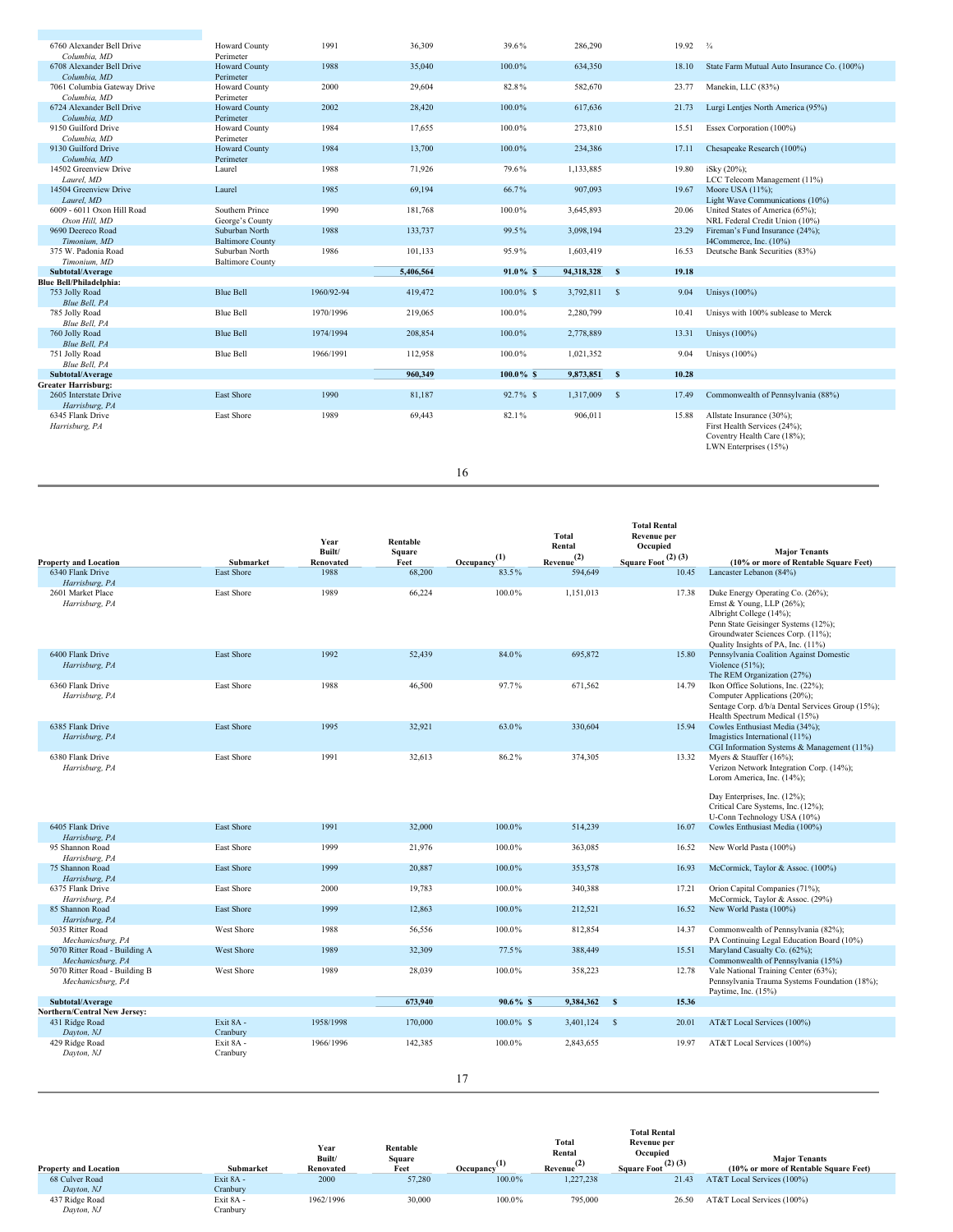| 104 Interchange Plaza<br>Cranbury, NJ          | Exit 8A -<br>Cranbury | 1990      | 47.677    | 100.0%       | 1,066,236      | 22.36                 | Turner Construction Co. (35%);<br>Laborer's International Union (28%);<br>Lanier Worldwide (12%)                                                                                           |
|------------------------------------------------|-----------------------|-----------|-----------|--------------|----------------|-----------------------|--------------------------------------------------------------------------------------------------------------------------------------------------------------------------------------------|
| 101 Interchange Plaza<br>Cranbury, NJ          | Exit 8A -<br>Cranbury | 1985      | 43,621    | 96.0%        | 943,284        | 22.53                 | Ford Motor Credit Co. (21%);<br>CSX Transportation, Inc. (18%);<br>Arquest, Inc. (16%);<br>Middlesex County Improve. Auth. (13%)                                                           |
| 47 Commerce<br>Cranbury, NJ                    | Exit 8A -<br>Cranbury | 1992/1998 | 41,398    | 100.0%       | 503,393        | 12.16                 | Somfy Systems, Inc. (100%)                                                                                                                                                                 |
| 7 Centre Drive<br>Jamesburg, NJ                | Exit 8A -<br>Cranbury | 1989      | 19,466    | 100.0%       | 447,400        | 22.98                 | Compugen, Inc. (29%);<br>Systems Freight (22%)                                                                                                                                             |
| 8 Centre Drive<br>Jamesburg, NJ                | Exit 8A -<br>Cranbury | 1986      | 16,199    | 45.4%        | 174,961        | 23.78                 | Medical World Communications (45%)                                                                                                                                                         |
| 2 Centre Drive<br>Jamesburg, NJ                | Exit 8A -<br>Cranbury | 1989      | 16,132    | 100.0%       | 417,741        | 25.90                 | Fleet National Bank (100%)                                                                                                                                                                 |
| 4301 Route 1<br>Monmouth Junction, NJ          | Monmouth<br>Junction  | 1986      | 61,327    | 83.9%        | 1,016,809      | 19.77                 | Guest Supply, Inc. (47%);<br>Ikon Office Solutions (14%);<br>Foster & Adoptive Family Services (10%)                                                                                       |
| 695 Rt. 46<br>Fairfield, NJ                    | Wayne                 | 1990      | 157,394   | 95.7%        | 3,166,148      | 21.02                 | ADT Security Services, Inc. (26%);<br>The Museum Company (16%);<br>JP Morgan Chase Bank (15%);<br>Dean Witter Reynolds (13%)                                                               |
| 710 Rt. 46<br>Fairfield, NJ                    | Wayne                 | 1985      | 101,263   | 70.4%        | 1,498,546      | 21.01                 | Ericsson, Inc. $(13\%)$ ;<br>Green Point Mortgage (10%)                                                                                                                                    |
| Subtotal/Average                               |                       |           | 904,142   | 93.7% S      | 17,501,535     | -S<br>20.66           |                                                                                                                                                                                            |
| <b>Northern Virginia:</b>                      |                       |           |           |              |                |                       |                                                                                                                                                                                            |
| 15000 Conference Center Drive<br>Chantilly, VA | <b>Dulles South</b>   | 1989      | 470,406   | 99.6% \$     | 9,765,284 \$   | 20.85                 | Dyncorp Information Systems, LLC (52%);<br>General Dynamics Government Corp. (15%);<br>Verizon Realty Corporation (13%);<br>Genuity, Inc. (10%)                                            |
| 15059 Conference Center Drive<br>Chantilly, VA | <b>Dulles South</b>   | 2000      | 145,192   | 92.6%        | 3,548,801      | 26.39                 | The Boeing Company (55%);<br>Booz-Allen & Hamilton, Inc. (18%)                                                                                                                             |
| 15049 Conference Center Drive<br>Chantilly, VA | Dulles South          | 1997      | 145,053   | 100.0%       | 3,753,671      | 25.88                 | The Aerospace Corporation (92%)                                                                                                                                                            |
| Subtotal/Average                               |                       |           | 760.651   | 98.3% S      | 17,067,756     | $\mathbf{s}$<br>22.82 |                                                                                                                                                                                            |
| Suburban Washington D.C.                       |                       |           |           |              |                |                       |                                                                                                                                                                                            |
| 11800 Tech Road<br>Silver Spring, MD           | <b>Silver Spring</b>  | 1969/1989 | 235,866   | $100.0\%$ \$ | 3,589,803 \$   | 15.22                 | Comcast Cablevision (42%);<br>Kaiser Foundation Health Plan (17%):<br>BioCore Medical Technologies (14%);<br>Holy Cross Hospital of Silver Spring (12%);<br>United States of America (11%) |
| Subtotal/Average                               |                       |           | 235,866   | $100.0\%$ S  | 3,589,803 \$   | 15.22                 |                                                                                                                                                                                            |
|                                                |                       |           |           |              |                |                       |                                                                                                                                                                                            |
| Total/Average                                  |                       |           | 8,941,512 | 93.0% S      | 151,735,635 \$ | 18.24                 |                                                                                                                                                                                            |
|                                                |                       |           | 18        |              |                |                       |                                                                                                                                                                                            |

(1) This percentage is based upon all signed leases and tenants occupancy as of December 31, 2002.

(2) Total rental revenue is the monthly contractual base rent as of December 31, 2002 multiplied by 12 plus the estimated annualized expense reimbursements under existing leases

(3) This total rent per occupied square foot is the property's total rental revenue divided by that property's occupied square feet as of December 31, 2002.

(4) The Baltimore/Washington Corridor encompasses mostly Anne Arundel and Howard Counties. Included in this region are six properties located outside of these counties, including two properties in Laurel, one property in Oxon Hill, two properties in Timonium and one property in Baltimore City.

(5) Bookham Technology, Inc. was the tenant in this building until December 31, 2002, when it terminated its lease. This entire building was re-tenanted to the United States of America under a lease that commenced January 1, 2003; the terms of this new lease are included in the above table.

(6) This property contains 123,743 square feet, 49,841 square feet of which was under development at December 31, 2002.

19

## **Lease Expirations**

The following table provides a summary schedule of the lease expirations for leases in place as of December 31, 2002, assuming that none of the tenants exercise renewal options (dollars in thousands, except per square foot amounts):

**Total Rental**

| <b>Year of Lease</b><br>$\mathbf{Expiration}^{(1)}$ | Number of<br>Leases<br><b>Expiring</b> | <b>Square Footage</b><br>of Leases<br><b>Expiring</b> | Percentage of<br><b>Total Occupied</b><br><b>Square Feet</b> |              | <b>Total Rental</b><br><b>Revenue of</b><br><b>Expiring</b><br>Office Leases <sup>(2)</sup><br>(in thousands) | Percentage of<br><b>Total Office</b><br><b>Rental Revenue</b><br>Expiring $^{(2)}$ |              | <b>Revenue of</b><br><b>Expiring</b><br><b>Leases Per</b><br>Occupied<br>Square Foot <sup>(2)</sup> |
|-----------------------------------------------------|----------------------------------------|-------------------------------------------------------|--------------------------------------------------------------|--------------|---------------------------------------------------------------------------------------------------------------|------------------------------------------------------------------------------------|--------------|-----------------------------------------------------------------------------------------------------|
| 2003                                                | 101                                    | 758,936                                               | $9.1\%$                                                      | $\mathbb{S}$ | 14,038                                                                                                        | $9.3\%$                                                                            | $\mathbb{S}$ | 18.50                                                                                               |
| 2004                                                | 74                                     | 911,254                                               | 11.0%                                                        |              | 17,616                                                                                                        | $11.6\%$                                                                           |              | 19.33                                                                                               |
| 2005                                                | 86                                     | 854,941                                               | $10.3\%$                                                     |              | 16,033                                                                                                        | $10.6\%$                                                                           |              | 18.75                                                                                               |
| 2006                                                | 59                                     | 814,421                                               | 9.8%                                                         |              | 14,917                                                                                                        | $9.8\%$                                                                            |              | 18.32                                                                                               |
| 2007                                                | 73                                     | 1,389,010                                             | $16.7\%$                                                     |              | 26,090                                                                                                        | $17.2\%$                                                                           |              | 18.78                                                                                               |
| 2008                                                | 20                                     | 750,932                                               | $9.0\%$                                                      |              | 16,071                                                                                                        | $10.6\%$                                                                           |              | 21.40                                                                                               |
| 2009                                                | 17                                     | 1,357,102                                             | 16.3%                                                        |              | 16,879                                                                                                        | 11.1%                                                                              |              | 12.44                                                                                               |
| 2010                                                | 15                                     | 777,068                                               | $9.3\%$                                                      |              | 16,612                                                                                                        | 10.9%                                                                              |              | 21.38                                                                                               |
| 2011                                                | 3                                      | 71,501                                                | $0.9\%$                                                      |              | 1,744                                                                                                         | $1.1\%$                                                                            |              | 24.40                                                                                               |
| 2012                                                |                                        | 428,474                                               | $5.1\%$                                                      |              | 9,772                                                                                                         | $6.4\%$                                                                            |              | 22.81                                                                                               |
| 2013                                                |                                        | 150,000                                               | 1.8%                                                         |              | 1,883                                                                                                         | $1.3\%$                                                                            |              | 12.55                                                                                               |
| Other $^{(3)}$                                      | 14                                     | 56,259                                                | $0.7\%$                                                      |              | 81                                                                                                            | $0.1\%$                                                                            |              | 1.44                                                                                                |
| Total/Weighted Average.                             | 470                                    | 8,319,898                                             | $100.0\%$                                                    |              | 151,736                                                                                                       | $100.0\%$                                                                          | \$           | 18.87                                                                                               |

(1) Many of our government leases are subject to certain early termination provisions that are customary to government leases. The year of lease expiration was computed assuming no such early termination rights are exercised. A 150,000 square foot lease with the United States Government commenced January 1, 2003 and expires June 30, 2013, assuming that the government does not exercise its right under the lease to terminate early; this 150,000 square foot lease has been included above since the previous lease with Bookham Techonology, Inc. for the same 150,000 square feet terminated early on December 31, 2002.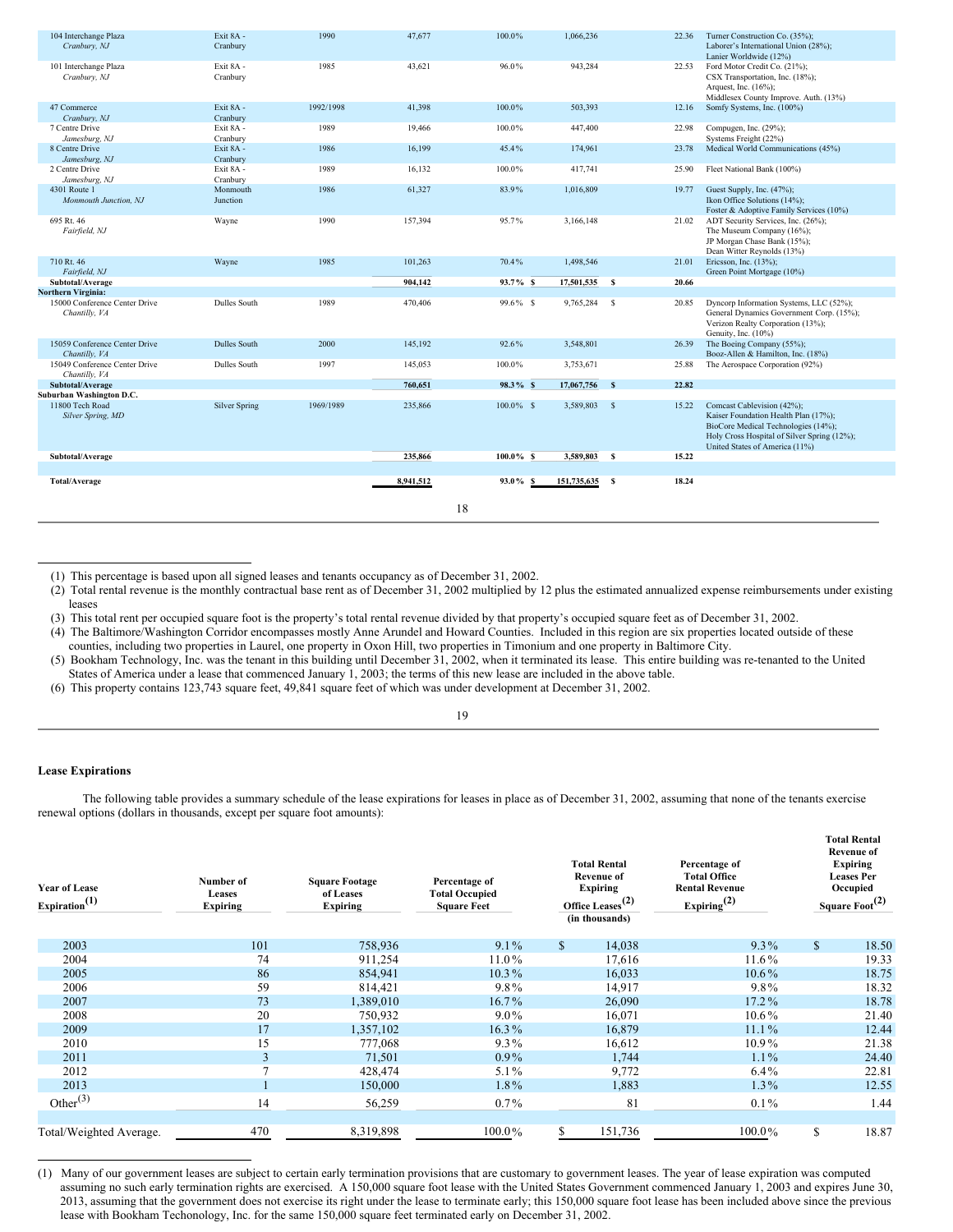- (2) Total rental revenue is the monthly contractual base rent as of December 31, 2002 multiplied by 12, plus the estimated annualized expense reimbursements under existing leases. Refer to (1) above for the inclusion of the 150,000 square foot lease with the United States Government despite its lease commencement date of January 1, 2003.
- (3) Other consists of amenities, including cafeterias, concierge offices and property management space. In addition, month-to-month leases are included inthis line item as the exact expiration date is unknown.

20

## <span id="page-11-0"></span>**Item 3. Legal Proceedings**

We are not currently involved in any material litigation nor, to our knowledge, is any material litigation currently threatened against the Company (other than routine litigation arising in the ordinary course of business, substantially all of which is expected to be covered by liability insurance).

#### <span id="page-11-1"></span>**Item 4. Submission of Matters to a Vote of Security Holders**

Not applicable.

## <span id="page-11-2"></span>**PART II**

#### <span id="page-11-3"></span>**Item 5. Market for Registrant's Common Equity and Related Shareholder Matters**

Information for this item is incorporated herein by reference to the section of Exhibit 13.1 entitled "Market for Registrant's Common Equity and Related Shareholder Matters."

#### <span id="page-11-4"></span>**Item 6. Selected Financial Data**

Information for this item is incorporated herein by reference to the section of Exhibit 13.1 to this Form 10-K entitled "Selected Financial Data."

## <span id="page-11-5"></span>**Item 7. Management's Discussion and Analysis of Financial Condition and Results of Operations**

Information for this item is incorporated herein by reference to the section of Exhibit 13.1 to this Form 10-K entitled "Management's Discussion and Analysis of Financial Condition and Results of Operations."

## <span id="page-11-6"></span>**Item 7A. Quantitative and Qualitative Disclosures about Market Risk**

Information for this section is incorporated herein by reference to the section of Exhibit 13.1 to this Form 10-K entitled "Quantitative and Qualitative Disclosures about Market Risk."

#### <span id="page-11-7"></span>**Item 8. Financial Statements and Supplementary Data**

Information for this section is incorporated herein by reference to the section of Exhibit 13.1 to this Form 10-K beginning with the Consolidated Balance Sheets and continuing through the Report of Independent Accountants.

## <span id="page-11-8"></span>**Item 9. Changes in and Disagreements with Accountants on Accounting and Financial Disclosure**

None.

## <span id="page-11-9"></span>**PART III**

## <span id="page-11-10"></span>Items 10, 11, 12 & 13. Trustees and Executive Officers of the Registrant, Executive Compensation, Security Ownership ofCertain Beneficial Owners and **Management and Certain Relationships and Related Transactions**

For the information required by Item 10, Item 11, Item 12 and Item 13, you should refer to our definitive proxy statement relating to the 2003 Annual Meeting of our Shareholders to be filed with the Securities and Exchange Commission no later than 120 days after the end of the fiscal year covered by this Form 10-K.

### <span id="page-11-11"></span>**Item 14. Controls and Procedures**

An evaluation of the effectiveness of the design and operation of our disclosure controls and procedures was carried out by us under the supervision and with the participation of our management, including our Chief Executive Officer, Chief Operating Officer and Chief Financial Officer, within 90 days prior to the filing date of this report. Based on that evaluation, the Chief Executive Officer, Chief Operating Officer and Chief Financial Officer concluded that our disclosure controls and

21

procedures are functioning effectively to provide reasonable assurance that the information required to be disclosed by us in reports filed under the Securities Exchange Act of 1934 is recorded, processed, summarized and reported within the time periods specified in the Securities and Exchange Commission's rules and forms. A controls system, no matter how well designed and operated, cannot provide absolute assurance that the objectives of the such system are met, and no evaluation of controls can provide absolute assurance that all control issues and instances of fraud, if any, within a company have been detected. Subsequent to the date of the most recent evaluation, there were no significant changes in our internal controls or in other factors that could significantly affect the internal controls, including any corrective actions with regard to significant deficiencies and material weaknesses.

#### <span id="page-11-12"></span>**PART IV**

#### <span id="page-11-13"></span>**Item 15. Exhibits, Financial Statement Schedules and Reports on Form 8-K**

- (a) The following documents are filed as exhibits to this Form 10-K:
- 1. **Financial Statements**. Audited consolidated balance sheets as of December 31, 2002 and 2001, and the related consolidated statements of operations, of shareholders' equity, and of cash flows for each of the three years in the period ended December 31, 2002 are included in Exhibit 13.1 to this Form 10-K and are incorporated by reference.
- 2. **Financial Statement Schedule.** Audited Schedule III Real Estate and Accumulated Depreciation is included in Exhibit 13.2 to this Form 10-K and is incorporated by reference.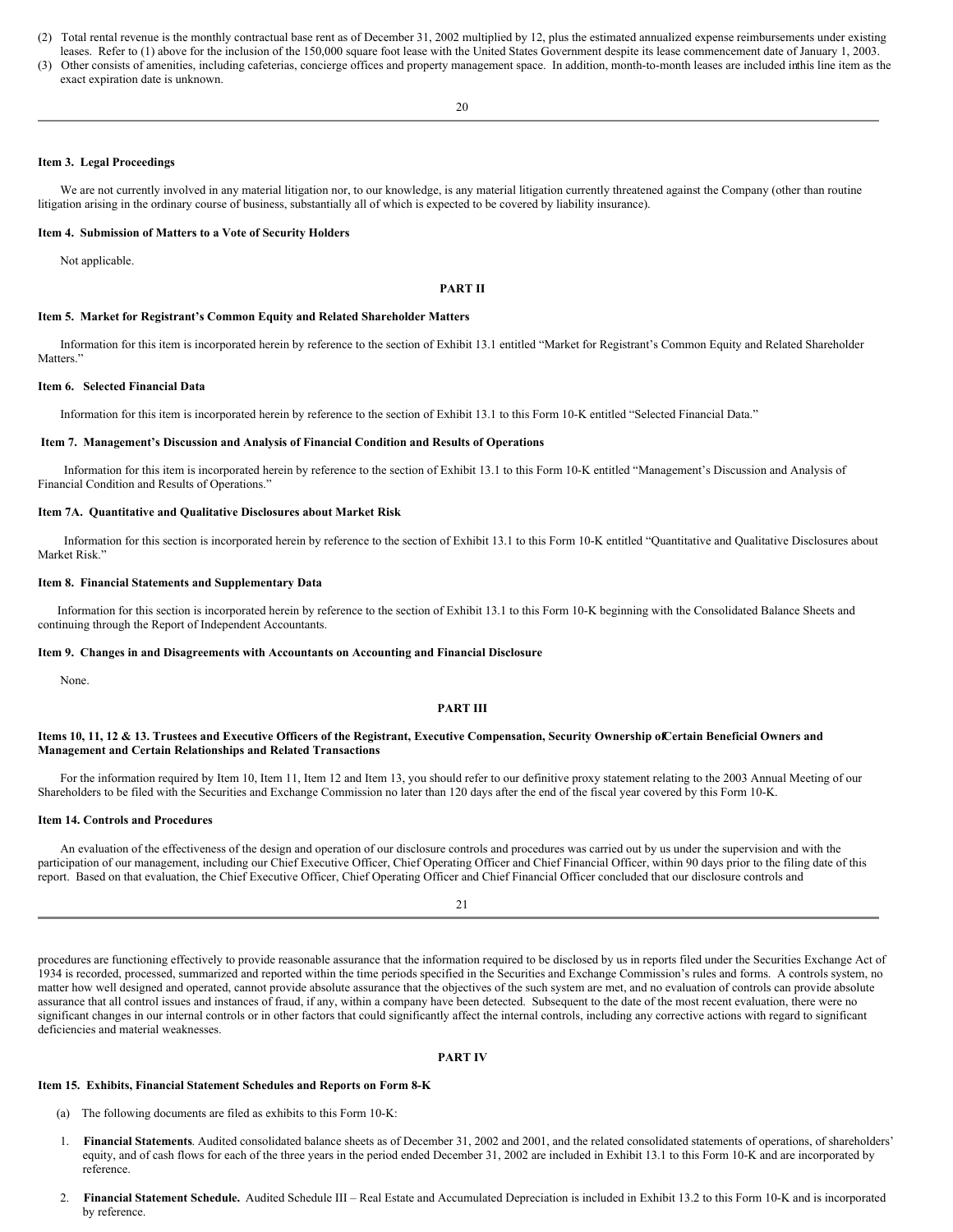(b) We filed the following Current Reports on Form 8-K in the last quarter of the year ended December 31, 2002:

Report dated October 23, 2002 containing Item 7 and Item 9 disclosures that were filed in connection with the release of earnings on October 23, 2002. We also through this filing made available certain additional information pertaining to our properties and operations as of and for the period ended September 30, 2002.

Report dated December 16, 2002 containing Item 5 and Item 7 disclosures that were filed in connection with the acquisitions of 7000 Columbia Gateway Drive, 11800 Tech Road, and 15049 and 15059 Conference Center Drive. This report contained financial statements for the properties described therein, as well as certain pro forma financial statements.

(c) **Exhibits**. Refer to the Exhibit Index that follows. Unless otherwise noted, the file number of all documents incorporated by reference is 1-14023.

| <b>EXHIBIT</b><br>NO. | <b>DESCRIPTION</b>                                                                                                                                                                                                                             |
|-----------------------|------------------------------------------------------------------------------------------------------------------------------------------------------------------------------------------------------------------------------------------------|
| 3.1.1                 | Amended and Restated Declaration of Trust of Registrant (filed with the Registrant's Registration Statement on Form S-4 (Commission File<br>No. 333-45649) and incorporated herein by reference).                                              |
| 3.1.2                 | Articles of Amended and Restated Declaration of Trust (filed with the Company's Annual Report on Form 10-K on March 22, 2002 and<br>incorporated herein by reference).                                                                         |
| 3.1.3                 | Articles Supplementary of Corporate Office Properties Trust Series A Convertible Preferred Shares, dated September 28, 1998 (filed with<br>the Company's Current Report on Form 8-K on October 13, 1998 and incorporated herein by reference). |
| 3.1.4                 | Articles Supplementary of Corporate Office Properties Trust Series B Convertible Preferred Shares, dated July 2, 1999 (filed with the<br>Company's Current Report on Form 8-K on July 7, 1999 and incorporated herein by reference).           |

| <b>EXHIBIT</b><br>NO. | <b>DESCRIPTION</b>                                                                                                                                                                                                                                                                                                   |
|-----------------------|----------------------------------------------------------------------------------------------------------------------------------------------------------------------------------------------------------------------------------------------------------------------------------------------------------------------|
| 3.1.5                 | Articles Supplementary of Corporate Office Properties Trust Series D Cumulative Convertible Redeemable Preferred Shares, dated January<br>25, 2001 (filed with the Company's Annual Report on Form 10-K on March 22, 2001 and incorporated herein by reference).                                                     |
| 3.1.6                 | Articles Supplementary of Corporate Office Properties Trust Series E Cumulative Redeemable Preferred Shares, dated April 3, 2001 (filed<br>with the Registrant's Current Report on Form 8-K on April 4, 2001 and incorporated herein by reference).                                                                  |
| 3.1.7                 | Articles Supplementary of Corporate Office Properties Trust Series F Cumulative Redeemable Preferred Shares, dated September 13, 2001<br>(filed with the Registrant's Current Report on Form 8-K on September 14, 2001 and incorporated herein by reference).                                                        |
| 3.2                   | Bylaws of Registrant (filed with the Registrant's Registration Statement on Form S-4 (Commission File No. 333-45649) and incorporated<br>herein by reference).                                                                                                                                                       |
| 3.3                   | Form of certificate for the Registrant's Common Shares of Beneficial Interest, \$0.01 par value per share (filed with the Registrant's<br>Registration Statement on Form S-4 (Commission File No. 333-45649) and incorporated herein by reference).                                                                  |
| 3.4                   | Amended and Restated Registration Rights Agreement, dated March 16, 1998, for the benefit of certain shareholders of the Company (filed<br>with the Company's Quarterly Report on Form 10-Q on August 12, 1998 and incorporated herein by reference).                                                                |
| 3.5                   | Registration Rights Agreement, dated January 25, 2001, for the benefit of Barony Trust Limited (filed with the Company's Annual Report<br>on Form 10-K on March 22, 2001 and incorporated herein by reference).                                                                                                      |
| 10.1.1                | Second Amended and Restated Limited Partnership Agreement of the Operating Partnership, dated December 7, 1999 (filed with the<br>Company's Annual Report on Form 10-K on March 16, 2000 and incorporated herein by reference).                                                                                      |
| 10.1.2                | First Amendment to Second Amended and Restated Limited Partnership Agreement of the Operating Partnership, dated December 21, 1999<br>(filed with the Company's Annual Report on Form 10-K on March 16, 2000 and incorporated herein by reference).                                                                  |
| 10.1.3                | Second Amendment to Second Amended and Restated Limited Partnership Agreement of the Operating Partnership, dated December 21,<br>1999 (filed with the Company's Post Effective Amendment No. 2 to Form S-3 dated November 1, 2000 (Registration Statement No. 333-<br>71807) and incorporated herein by reference). |
| 10.1.4                | Third Amendment to Second Amended and Restated Limited Partnership Agreement of the Operating Partnership, dated September 29,<br>2000 (filed with the Company's Post Effective Amendment No. 2 to Form S-3 dated November 1, 2000 (Registration Statement No. 333-<br>71807) and incorporated herein by reference). |
| 10.1.5                | Fourth Amendment to Second Amended and Restated Limited Partnership Agreement of the Operating Partnership, dated November 27,<br>2000 (filed herewith).                                                                                                                                                             |
| 10.1.6                | Fifth Amendment to Second Amended and Restated Limited Partnership Agreement of the Operating Partnership, dated January 25, 2001<br>(filed herewith).                                                                                                                                                               |
|                       | 23                                                                                                                                                                                                                                                                                                                   |

**EXHIBIT**

10.1.7 Sixth Amendment to Second Amended and Restated Limited Partnership Agreement of the Operating Partnership, dated April 3, 2001 (filed with the Company's Current Report on Form 8-K dated March 30, 2001 and incorporated herein by reference).

**NO. DESCRIPTION**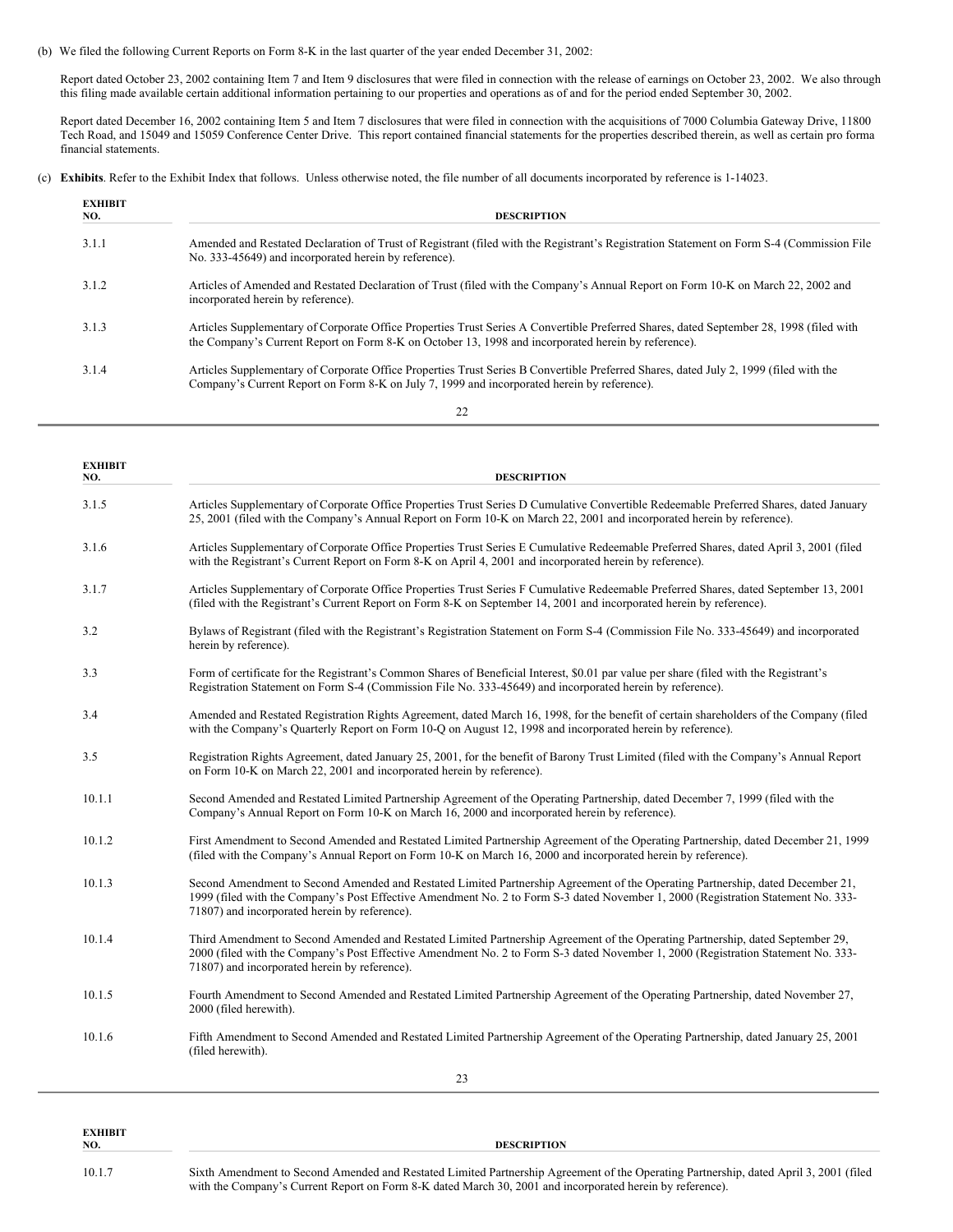| 10.1.8    | Seventh Amendment to Second Amended and Restated Limited Partnership Agreement of the Operating Partnership, dated August 30, 2001<br>(filed herewith).                                                                                                     |
|-----------|-------------------------------------------------------------------------------------------------------------------------------------------------------------------------------------------------------------------------------------------------------------|
| 10.1.9    | Eighth Amendment to Second Amended and Restated Limited Partnership Agreement of the Operating Partnership, dated September 14,<br>2001 (filed with the Company's Current Report on Form 8-K dated September 6, 2001 and incorporated herein by reference). |
| 10.1.10   | Ninth Amendment to Second Amended and Restated Limited Partnership Agreement of the Operating Partnership, dated October 6, 2001<br>(filed herewith).                                                                                                       |
| 10.1.11   | Tenth Amendment to Second Amended and Restated Limited Partnership Agreement of the Operating Partnership, dated December 29,<br>2001 (filed herewith).                                                                                                     |
| 10.1.12   | Eleventh Amendment to Second Amended and Restated Limited Partnership Agreement of the Operating Partnership, dated December 15,<br>2002 (filed herewith).                                                                                                  |
| 10.2      | Stock Option Plan for Directors (filed with Royale Investments, Inc.'s Form 10-KSB for the year ended December 31, 1993 (Commission<br>File No. 0-20047) and incorporated herein by reference).                                                             |
| $10.3.1*$ | Corporate Office Properties Trust 1998 Long Term Incentive Plan (filed with the Registrant's Registration Statement on Form S-4<br>(Commission File No. 333-45649) and incorporated herein by reference).                                                   |
| $10.3.2*$ | Amendment No. 1 to Corporate Office Properties Trust 1998 Long Term Incentive Plan (filed with the Company's Quarterly Report on<br>Form 10-Q on August 13, 1999 and incorporated herein by reference).                                                     |
| $10.3.3*$ | Amendment No. 2 to Corporate Office Properties Trust 1998 Long Term Incentive Plan (filed with the Company's Annual Report on Form<br>10-K on March 22, 2002 and incorporated herein by reference).                                                         |
| $10.4*$   | Corporate Office Properties Trust Supplemental Nonqualified Deferred Compensation Plan (filed with the Registrant's Registration<br>Statement on Form S-8 (Commission File No. 333-87384) and incorporated herein by reference).                            |
| $10.5*$   | Employment Agreement, dated December 16, 1999, between Corporate Office Management, Inc., COPT and Clay W. Hamlin, III (filed<br>with the Company's Annual Report on Form 10-K on March 16, 2000 and incorporated herein by reference).                     |
| $10.6.1*$ | Employment Agreement, dated December 16, 1999, between Corporate Office Management, Inc., COPT and Randall M. Griffin (filed with<br>the Company's Annual Report on Form 10-K on March 16, 2000 and incorporated herein by reference).                      |
| $10.6.2*$ | Employment Agreement, dated September 12, 2002, between the Operating Partnership, COPT and Randall M. Griffin (filed herewith).                                                                                                                            |
| $10.7.1*$ | Employment Agreement, dated December 16, 1999, between Corporate Office Management, Inc., COPT and Roger A. Waesche, Jr. (filed<br>with the Company's Annual                                                                                                |

| <b>EXHIBIT</b><br>NO. | <b>DESCRIPTION</b>                                                                                                                                                                                                                                                                            |
|-----------------------|-----------------------------------------------------------------------------------------------------------------------------------------------------------------------------------------------------------------------------------------------------------------------------------------------|
|                       | Report on Form 10-K on March 16, 2000 and incorporated herein by reference).                                                                                                                                                                                                                  |
| $10.7.2*$             | Employment Agreement, dated September 12, 2002, between the Operating Partnership, COPT and Roger A. Waesche, Jr. (filed herewith).                                                                                                                                                           |
| $10.8*$               | Employment Agreement, dated December 16, 1999, between Corporate Development Services, LLC, COPT and Dwight Taylor (filed with<br>the Company's Annual Report on Form 10-K on March 16, 2000 and incorporated herein by reference).                                                           |
| $10.9*$               | Employment Agreement, dated December 16, 1999, between Corporate Realty Management, LLC, COPT and Michael D. Kaiser (filed with<br>the Company's Annual Report on Form 10-K on March 16, 2000 and incorporated herein by reference).                                                          |
| $10.10*$              | Amended and Restated Restricted Share Agreement, dated September 12, 2002, between Corporate Office Properties Trust and Randall M.<br>Griffin (filed with the Company's Quarterly Report on Form 10-Q on November 14, 2002 and incorporated herein by reference).                            |
| $10.11*$              | Amended and Restated Restricted Share Agreement, dated September 12, 2002, between Corporate Office Properties Trust and Roger A.<br>Waesche, Jr. (filed with the Company's Quarterly Report on Form 10-Q on November 14, 2002 and incorporated herein by reference).                         |
| $10.12.1*$            | Restricted Share Agreement, dated December 16, 1999, between Corporate Office Properties Trust and Dwight Taylor (filed with the<br>Company's Annual Report on Form 10-K on March 16, 2000 and incorporated herein by reference).                                                             |
| $10.12.2*$            | Amendment to Restricted Share Agreement, dated September 12, 2002, between Corporate Office Properties Trust and Dwight Taylor (filed<br>with the Company's Quarterly Report on Form 10-Q on November 14, 2002 and incorporated herein by reference).                                         |
| $10.13.1*$            | Restricted Share Agreement, dated December 16, 1999, between Corporate Office Properties Trust and Michael D. Kaiser (filed with the<br>Company's Annual Report on Form 10-K on March 16, 2000 and incorporated herein by reference).                                                         |
| $10.13.2*$            | Amendment to Restricted Share Agreement, dated September 12, 2002, between Corporate Office Properties Trust and Michael D. Kaiser<br>(filed with the Company's Quarterly Report on Form 10-Q on November 14, 2002 and incorporated herein by reference).                                     |
| $10.14.1*$            | Restricted Share Agreement, dated July 2, 2001, between Corporate Office Properties Trust and Roger A. Waesche, Jr. (filed with the<br>Company's Annual Report on Form 10-K on March 22, 2002 and incorporated herein by reference).                                                          |
| $10.14.2*$            | Amendment to Restricted Share Agreement, dated July 1, 2002, between Corporate Office Properties Trust and Roger A. Waesche, Jr. (filed<br>with the Company's Quarterly Report on Form 10-Q on November 14, 2002 and incorporated herein by reference).                                       |
| 10.15.1               | Senior Secured Revolving Credit Agreement, dated May 28, 1998, between the Company, the Operating Partnership, Any Mortgaged<br>Property Subsidiary and Bankers Trust Company (filed with the Company's Current Report on Form 8-K on June 10, 1998 and incorporated<br>herein by reference). |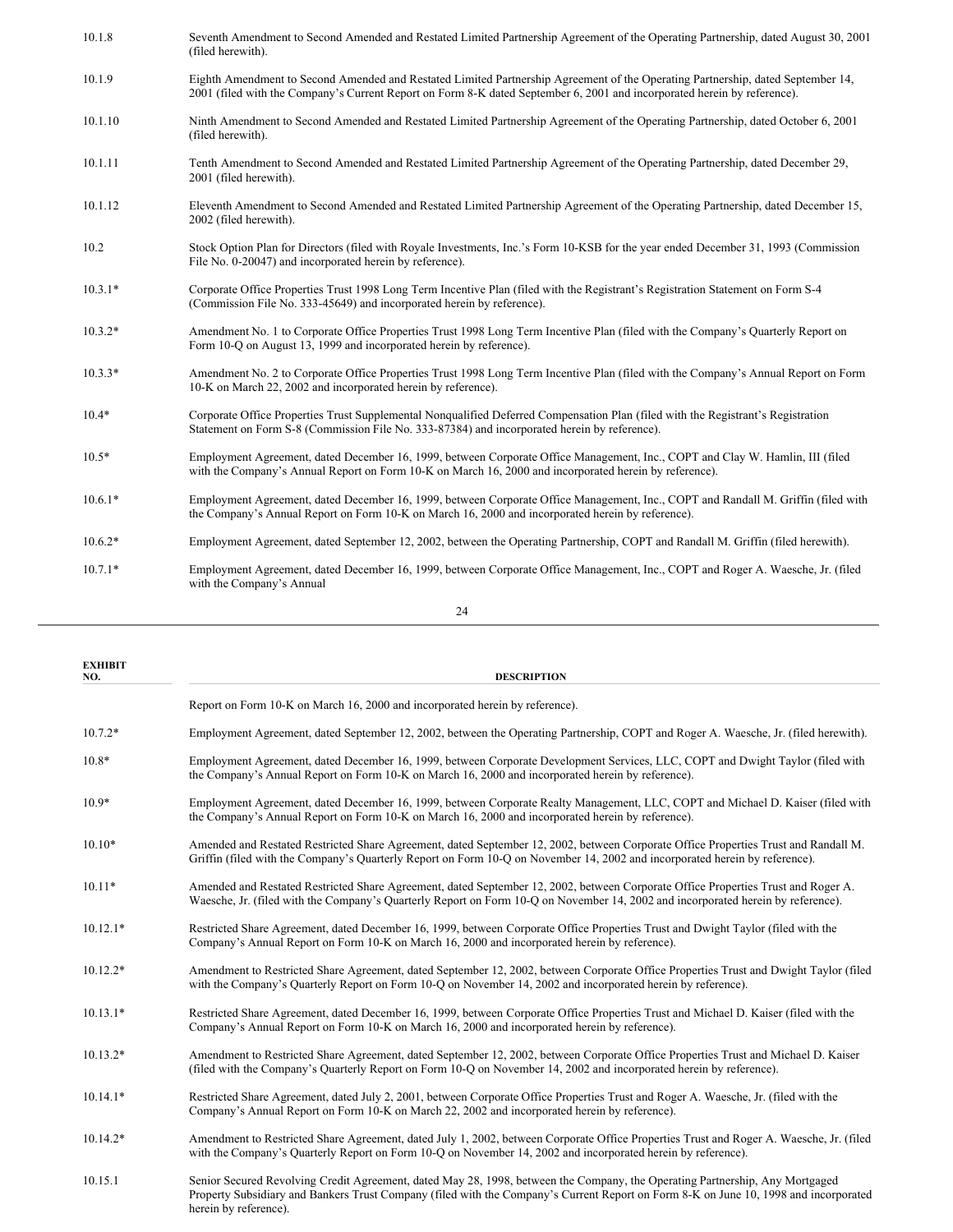| <b>EXHIBIT</b><br>NO. | <b>DESCRIPTION</b>                                                                                                                                                                                                                                                                                                                                     |
|-----------------------|--------------------------------------------------------------------------------------------------------------------------------------------------------------------------------------------------------------------------------------------------------------------------------------------------------------------------------------------------------|
| 10.15.2               | First Amended and Restated Senior Secured Revolving Credit Agreement, dated March 28, 2001, between the Company, the Operating<br>Partnership, Any Mortgaged Property Subsidiary and Bankers Trust Company (filed with the Company's Current Report on Form 8-K on<br>September 7, 2001 and incorporated herein by reference).                         |
| 10.15.3               | Second Amended and Restated Senior Secured Revolving Credit Agreement, dated March 8, 2002, between the Company, the Operating<br>Partnership, Any Mortgaged Property Subsidiary and Bankers Trust Company (filed with the Company's Annual Report on Form 10-K on<br>March 22, 2002 and incorporated herein by reference).                            |
| 10.15.4               | First Amendment to Second Amended and Restated Senior Secured Revolving Credit Agreement, dated July 23, 2002, between the<br>Company, the Operating Partnership, Any Mortgaged Property Subsidiary and Bankers Trust Company (filed herewith).                                                                                                        |
| 10.16                 | Promissory Note, dated October 22, 1998, between Teachers Insurance and Annuity Association of America and the Operating Partnership<br>(filed with the Company's Quarterly Report on Form 10-Q on November 13, 1998 and incorporated herein by reference).                                                                                            |
| 10.17                 | Indemnity Deed of Trust, Assignment of Leases and Rents and Security Agreement, dated October 22, 1998, by affiliates of the Operating<br>Partnership for the benefit of Teachers Insurance and Annuity Association of America (filed with the Company's Quarterly Report on Form<br>10-Q on November 13, 1998 and incorporated herein by reference).  |
| 10.18                 | Promissory Note, dated September 30, 1999, between Teachers Insurance and Annuity Association of America and the Operating<br>Partnership (filed with the Company's Quarterly Report on Form 10-Q on November 8, 1999 and incorporated herein by reference).                                                                                           |
| 10.19                 | Indemnity Deed of Trust, Assignment of Leases and Rents and Security Agreement, dated September 30, 1999, by affiliates of the<br>Operating Partnership for the benefit of Teachers Insurance and Annuity Association of America (filed with the Company's Quarterly<br>Report on Form 10-Q on November 8, 1999 and incorporated herein by reference). |
| 10.20                 | Letter Agreement for Interest Rate Swap Transaction, dated December 26, 2000, between Corporate Office Properties, L.P. and Deutsche<br>Bank AG (filed with the Company's Annual Report on Form 10-K on March 22, 2001 and incorporated herein by reference).                                                                                          |
| 10.21.1               | Contribution Agreement between the Company and the Operating Partnership and certain Constellation affiliates (filed as Exhibit A of the<br>Company's Schedule 14A Information on June 26, 1998 and incorporated herein by reference).                                                                                                                 |
| 10.21.2               | First Amendment to Contribution Agreement, dated July 16, 1998, between Constellation Properties, Inc. and certain entities controlled by<br>Constellation Properties, Inc. (filed with the Company's Current Report on Form 8-K on October 13, 1998 and incorporated herein by<br>reference).                                                         |
| 10.21.3               | Second Amendment to Contribution Agreement, dated September 28, 1998, between Constellation Properties, Inc. and certain entities<br>controlled by Constellation Properties, Inc. (filed with the Company's Current Report on Form 8-K on October 13, 1998 and incorporated<br>herein by reference).                                                   |
| 10.22                 | Service Company Asset Contribution Agreement between the Company and the Operating                                                                                                                                                                                                                                                                     |

| <b>EXHIBIT</b><br>NO. | <b>DESCRIPTION</b>                                                                                                                                                                                                                                                                        |
|-----------------------|-------------------------------------------------------------------------------------------------------------------------------------------------------------------------------------------------------------------------------------------------------------------------------------------|
|                       | Partnership and certain Constellation affiliates (filed as Exhibit B of the Company's Schedule 14A Information on June 26, 1998 and<br>incorporated herein by reference).                                                                                                                 |
| 10.23.1               | Contribution Rights Agreement, dated June 23, 1999, between the Operating Partnership and United Properties Group, Incorporated (filed<br>with the Company's Quarterly Report on Form 10-Q on August 13, 1999 and incorporated herein by reference).                                      |
| 10.23.2               | Contribution Agreement, dated December 21, 1999, between United Properties Group, Incorporated and COPT Acquisitions, Inc. (filed with<br>the Company's Annual Report on Form 10-K on March 16, 2000 and incorporated herein by reference).                                               |
| 10.24.1               | Contract of Sale, dated August 9, 1999, between Jolly Acres Limited Partnership and the Operating Partnership (filed with the Company's<br>Annual Report on Form 10-K on March 22, 2001 and incorporated herein by reference).                                                            |
| 10.24.2               | Amendment to Contract of Sale, dated April 28, 2000, between Jolly Acres Limited Partnership and the Operating Partnership (filed with<br>the Company's Annual Report on Form 10-K on March 22, 2001 and incorporated herein by reference).                                               |
| 10.25                 | Agreement to Sell Partnership Interests, dated August 12, 1999, between Gateway Shannon Development Corporation, Clay W. Hamlin, III<br>and COPT Acquisitions, Inc. (filed with the Company's Quarterly Report on Form 10-Q on November 8, 1999 and incorporated herein by<br>reference). |
| 10.26                 | Contract of Sale, dated March 14, 2000, between Arbitrage Land Limited Partnership, Jolly Acres Limited Partnership and the Operating<br>Partnership (filed with the Company's Annual Report on Form 10-K on March 22, 2001 and incorporated herein by reference).                        |
| 10.27.1               | Lease Agreement, dated August 3, 1998, between Constellation Real Estate, Inc. and Constellation Properties, Inc. (filed with the<br>Company's Annual Report on Form 10-K on March 30, 1999 and incorporated herein by reference).                                                        |
| 10.27.2               | First Amendment to Lease, dated December 30, 1998, between Three Centre Park, LLC and Constellation Properties, Inc. (filed with the<br>Company's Annual Report on Form 10-K on March 30, 1999 and incorporated herein by reference).                                                     |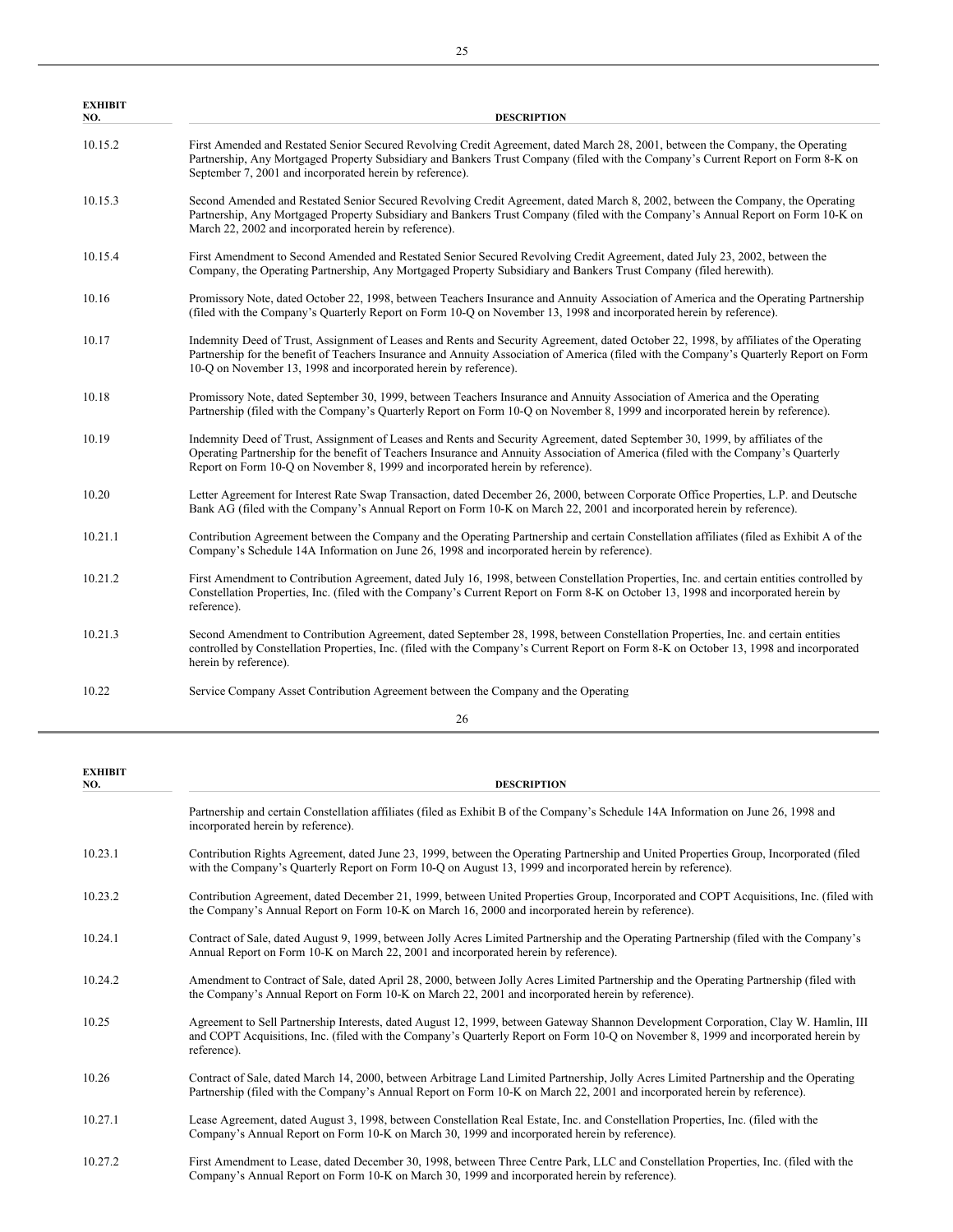| 10.28 | Lease Agreement between Blue Bell Investment Company, L.P. and Unisys Corporation dated March 12, 1997 with respect to lot A (filed<br>with the Registrant's Registration Statement on Form S-4 (Commission File No. 333-45649) and incorporated herein by reference).   |
|-------|--------------------------------------------------------------------------------------------------------------------------------------------------------------------------------------------------------------------------------------------------------------------------|
| 10.29 | Lease Agreement between Blue Bell Investment Company, L.P. and Unisys Corporation, dated March 12, 1997, with respect to lot B (filed<br>with the Registrant's Registration Statement on Form S-4 (Commission File No. 333-45649) and incorporated herein by reference). |
| 10.30 | Lease Agreement between Blue Bell Investment Company, L.P. and Unisys Corporation, dated March 12, 1997, with respect to lot C (filed<br>with the Registrant's Registration Statement on Form S-4 (Commission File No. 333-45649) and incorporated herein by reference). |
| 10.31 | Option Agreement, dated March 1998, between the Operating Partnership and Blue Bell Land, L.P. (filed with the Company's Annual<br>Report on Form 10-K on March 16, 2000                                                                                                 |

27

| and incorporated herein by reference).                                                                                                                                                                                                                                   |
|--------------------------------------------------------------------------------------------------------------------------------------------------------------------------------------------------------------------------------------------------------------------------|
|                                                                                                                                                                                                                                                                          |
| Option Agreement, dated March 1998, between the Operating Partnership and Comcourt Land, L.P. (filed with the Company's Annual<br>Report on Form 10-K on March 16, 2000 and incorporated herein by reference).                                                           |
| Option Agreement, dated September 28, 1998, between Jolly Acres Limited Partnership, Arbitrage Land Limited Partnership and the<br>Operating Partnership (filed with the Company's Current Report on Form 8-K on October 13, 1998 and incorporated herein by reference). |
| Agreement of Sale, dated December 19, 2002, between Jolly Knolls, LLC and the Operating Partnership (filed herewith).                                                                                                                                                    |
| Indemnity Deed of Trust Note, dated January 24, 2003, by Corporate Office Properties, LP for the benefit of Jolly Knolls, LLC (filed<br>herewith).                                                                                                                       |
| Portions of the Annual Report of Corporate Office Properties Trust as of and for the year ended December 31, 2002 (filed herewith).                                                                                                                                      |
| Schedule III – Real Estate and Accumulated Depreciation as of December 31, 2002 (filed herewith).                                                                                                                                                                        |
| Subsidiaries of Registrant (filed herewith).                                                                                                                                                                                                                             |
| Consent of Independent Accountants (filed herewith).                                                                                                                                                                                                                     |
| Certification of the Chief Executive Officer under Title 18, Section 1350 of the United States Code, as adopted under Section 906 of the<br>Sarbanes-Oxley Act of 2002 (filed herewith).                                                                                 |
| Certification of the Chief Operating Officer under Title 18, Section 1350 of the United States Code, as adopted under Section 906 of the<br>Sarbanes-Oxley Act of 2002 (filed herewith).                                                                                 |
| Certification of the Chief Financial Officer under Title 18, Section 1350 of the United States Code, as adopted under Section 906 of the<br>Sarbanes-Oxley Act of 2002 (filed herewith).                                                                                 |
|                                                                                                                                                                                                                                                                          |

\* - Indicates a compensatory plan or arrangement required to be filed as an exhibit to this Form 10-K.

28

## **SIGNATURES**

Pursuant to the requirements of Section 13 or 15(d) of the Securities Act of 1934, the Registrant has duly caused this report to be signed on its behalf by the undersigned, thereunto duly authorized.

## CORPORATE OFFICE PROPERTIES TRUST

President and Chief Operating Officer

Randall M. Griffin

Date: March 27, 2003 By: /s/ Randall M. Griffin

Date: March 27, 2003 By: /s/ Roger A. Waesche, Jr. Roger A. Waesche, Jr.

Senior Vice President and Chief Financial Officer

Pursuant to the requirements of the Securities Act of 1934, this report has been signed below by the following persons on behalf of the Registrant and in the capacities and on the dates indicated:

| <b>Signatures</b>                                | Title                                 | Date           |
|--------------------------------------------------|---------------------------------------|----------------|
| /s/ Jay H. Shidler<br>(Jay H. Shidler)           | Chairman of the Board and Trustee     | March 27, 2003 |
| /s/ Clay W. Hamlin, III<br>(Clay W. Hamlin, III) | Chief Executive Officer and Trustee   | March 27, 2003 |
| /s/ Randall M. Griffin                           | President and Chief Operating Officer | March 27, 2003 |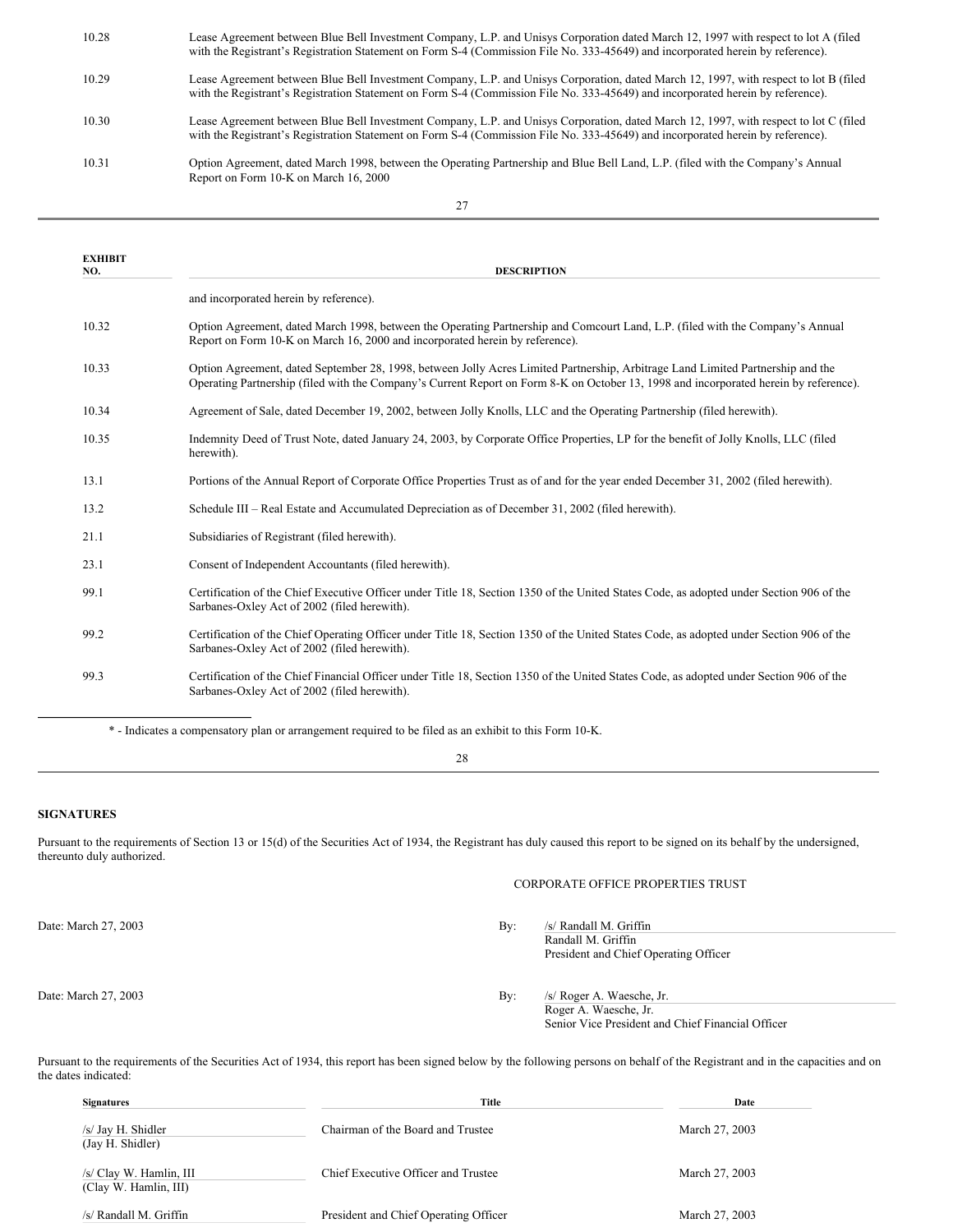| (Randall M. Griffin)                                 |                                                   |                |
|------------------------------------------------------|---------------------------------------------------|----------------|
| /s/ Roger A. Waesche, Jr.<br>(Roger A. Waesche)      | Senior Vice President and Chief Financial Officer | March 27, 2003 |
| /s/ Betsy Z. Cohen<br>(Betsy Z. Cohen)               | Trustee                                           | March 27, 2003 |
| /s/ Kenneth D. Wethe<br>(Kenneth D. Wethe)           | Trustee                                           | March 27, 2003 |
| /s/ Robert L. Denton<br>(Robert L. Denton)           | Trustee                                           | March 27, 2003 |
| /s/ Kenneth S. Sweet, Jr.<br>(Kenneth S. Sweet, Jr.) | Trustee                                           | March 27, 2003 |
| /s/ Steven D. Kesler<br>(Steven D. Kesler)           | Trustee                                           | March 27, 2003 |
| /s/ Thomas F. Brady<br>(Thomas F. Brady)             | Trustee                                           | March 27, 2003 |
|                                                      | 29                                                |                |

## **CERTIFICATION**

I, Clay W. Hamlin, III, certify that:

1. I have reviewed this annual report on Form 10-K of Corporate Office Properties Trust;

2. Based on my knowledge, this annual report does not contain any untrue statement of a material fact or omit to state a material fact necessary to make the statements made, in light of the circumstances under which such statements were made, not misleading with respect to the period covered by this annual report;

3. Based on my knowledge, the financial statements, and other financial information included in this annual report, fairly present in all material respects the financial condition, results of operations and cash flows of the registrant as of, and for, the periods presented in this annual report;

4. The registrant's other certifying officers and I are responsible for establishing and maintaining disclosure controls and procedures (as defined in Exchange Act Rules 13a-14 and 15d-14) for the registrant and have:

a) designed such disclosure controls and procedures to ensure that material information relating to the registrant, including its consolidated subsidiaries, is made known to us by others within those entities, particularly during the period in which this annual report is being prepared;

b) evaluated the effectiveness of the registrant's disclosure controls and procedures as of a date within 90 days prior to the filing date of this annual report (the "Evaluation Date"); and

c) presented in this annual report our conclusions about the effectiveness of the disclosure controls and procedures based on our evaluation as of the Evaluation Date;

5. The registrant's other certifying officers and I have disclosed, based on our most recent evaluation, to the registrant's auditors and the audit committee of registrant's board of directors (or persons performing the equivalent functions):

a) all significant deficiencies in the design or operation of internal controls which could adversely affect the registrant's ability to record, process, summarize and report financial data and have identified for the registrant's auditors any material weaknesses in internal controls; and

b) any fraud, whether or not material, that involves management or other employees who have a significant role in the registrant's internal controls; and

6. The registrant's other certifying officers and I have indicated in this annual report whether there were significant changes in internal controls or in other factors that could significantly affect internal controls subsequent to the date of our most recent evaluation, including any corrective actions with regard to significant deficiencies and material weaknesses.

Date: March 27, 2003 By: /s/ Clay W. Hamlin, III Clay W. Hamlin, III Chief Executive Officer

30

## **CERTIFICATION**

I, Randall M. Griffin, certify that:

1. I have reviewed this annual report on Form 10-K of Corporate Office Properties Trust;

2. Based on my knowledge, this annual report does not contain any untrue statement of a material fact or omit to state a material fact necessary to make the statements made, in light of the circumstances under which such statements were made, not misleading with respect to the period covered by this annual report;

3. Based on my knowledge, the financial statements, and other financial information included in this annual report, fairly present in all material respects the financial condition, results of operations and cash flows of the registrant as of, and for, the periods presented in this annual report;

4. The registrant's other certifying officers and I are responsible for establishing and maintaining disclosure controls and procedures (as defined in Exchange Act Rules 13a-14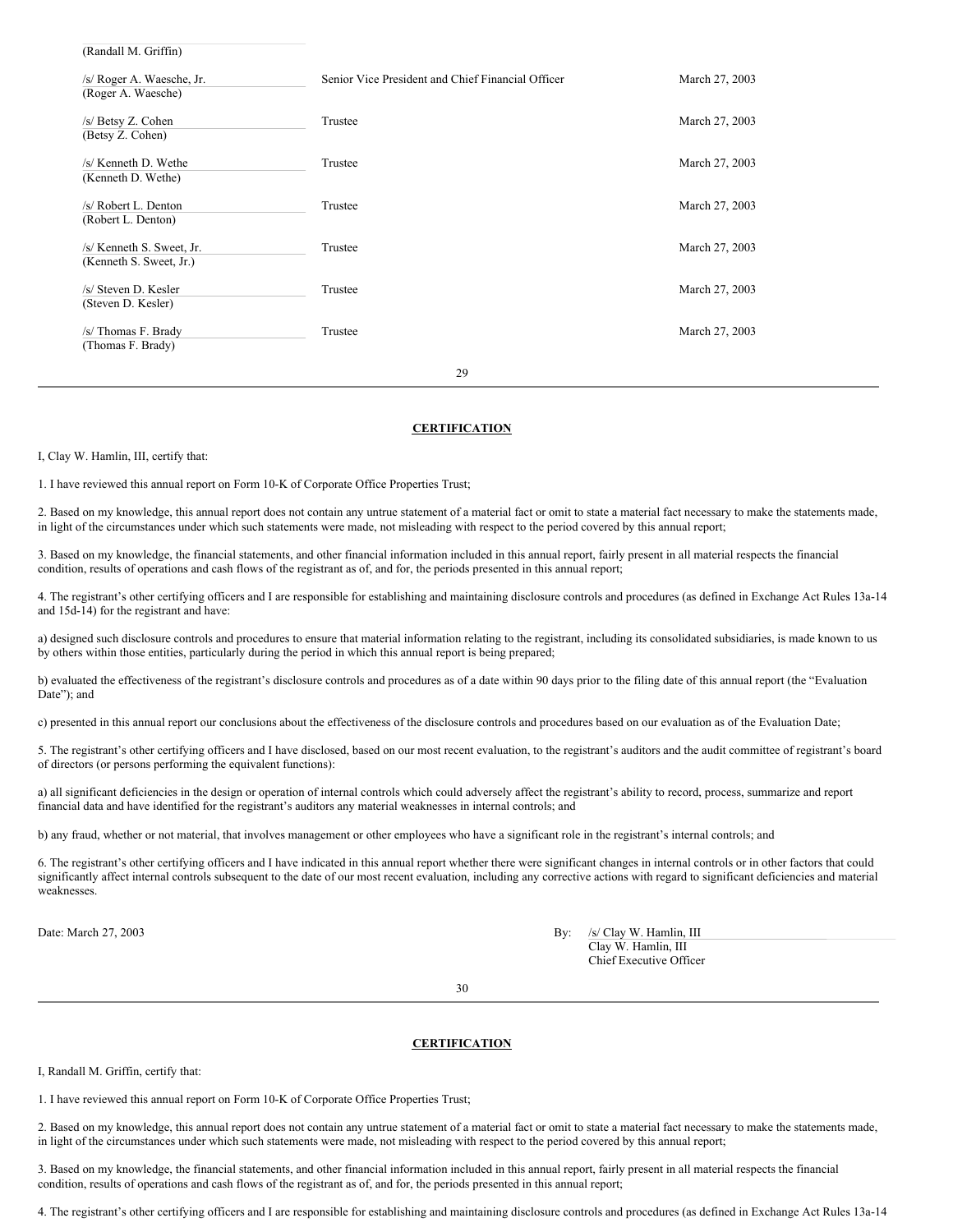and 15d-14) for the registrant and have:

a) designed such disclosure controls and procedures to ensure that material information relating to the registrant, including its consolidated subsidiaries, is made known to us by others within those entities, particularly during the period in which this annual report is being prepared;

b) evaluated the effectiveness of the registrant's disclosure controls and procedures as of a date within 90 days prior to the filing date of this annual report (the "Evaluation Date"); and

c) presented in this annual report our conclusions about the effectiveness of the disclosure controls and procedures based on our evaluation as of the Evaluation Date;

5. The registrant's other certifying officers and I have disclosed, based on our most recent evaluation, to the registrant's auditors and the audit committee of registrant's board of directors (or persons performing the equivalent functions):

a) all significant deficiencies in the design or operation of internal controls which could adversely affect the registrant's ability to record, process, summarize and report financial data and have identified for the registrant's auditors any material weaknesses in internal controls; and

b) any fraud, whether or not material, that involves management or other employees who have a significant role in the registrant's internal controls; and

6. The registrant's other certifying officers and I have indicated in this annual report whether there were significant changes in internal controls or in other factors that could significantly affect internal controls subsequent to the date of our most recent evaluation, including any corrective actions with regard to significant deficiencies and material weaknesses.

Date: March 27, 2003 By: /s/ Randall M. Griffin

Randall M. Griffin President and Chief Operating Officer

31

## **CERTIFICATION**

I, Roger A. Waesche, Jr., certify that:

1. I have reviewed this annual report on Form 10-K of Corporate Office Properties Trust;

2. Based on my knowledge, this annual report does not contain any untrue statement of a material fact or omit to state a material fact necessary to make the statements made, in light of the circumstances under which such statements were made, not misleading with respect to the period covered by this annual report;

3. Based on my knowledge, the financial statements, and other financial information included in this annual report, fairly present in all material respects the financial condition, results of operations and cash flows of the registrant as of, and for, the periods presented in this annual report;

4. The registrant's other certifying officers and I are responsible for establishing and maintaining disclosure controls and procedures (as defined in Exchange Act Rules 13a-14 and 15d-14) for the registrant and have:

a) designed such disclosure controls and procedures to ensure that material information relating to the registrant, including its consolidated subsidiaries, is made known to us by others within those entities, particularly during the period in which this annual report is being prepared;

b) evaluated the effectiveness of the registrant's disclosure controls and procedures as of a date within 90 days prior to the filing date of this annual report (the "Evaluation Date": and

c) presented in this annual report our conclusions about the effectiveness of the disclosure controls and procedures based on our evaluation as of the Evaluation Date;

5. The registrant's other certifying officers and I have disclosed, based on our most recent evaluation, to the registrant's auditors and the audit committee of registrant's board of directors (or persons performing the equivalent functions):

a) all significant deficiencies in the design or operation of internal controls which could adversely affect the registrant's ability to record, process, summarize and report financial data and have identified for the registrant's auditors any material weaknesses in internal controls; and

b) any fraud, whether or not material, that involves management or other employees who have a significant role in the registrant's internal controls; and

6. The registrant's other certifying officers and I have indicated in this annual report whether there were significant changes in internal controls or in other factors that could significantly affect internal controls subsequent to the date of our most recent evaluation, including any corrective actions with regard to significant deficiencies and material weaknesses.

Date: March 27, 2003 By: /s/ Roger A. Waesche, Jr. Roger A. Waesche, Jr. Senior Vice President and

Chief Financial Officer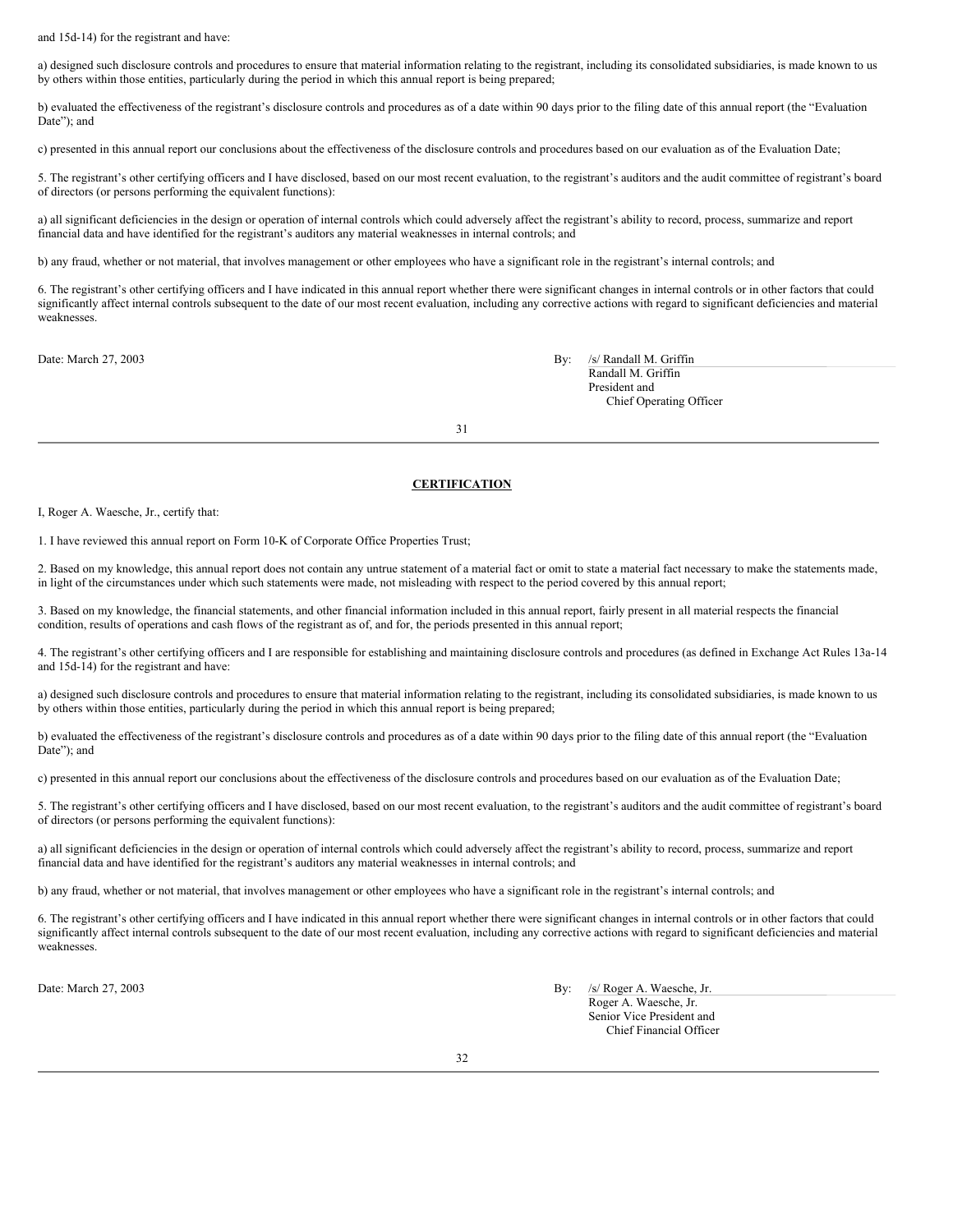**Exhibit 1**

Fourth Amendment To Second Amended and Restated Limited Partnership Agreement Of Corporate Office Properties, L.P.

This Fourth Amendment (the "Amendment") to the Second Amended and Restated Limited Partnership Agreement Of Corporate Office Properties, L.P., a Delaware limited partnership (the "Partnership"), is made and entered into as of November 27, 2000 by the undersigned.

## **Recitals**

A. The Partnership is a limited partnership organized under the Delaware Revised Uniform Limited Partnership Act and governed by that certain Second Amended and Restated Limited Partnership Agreement dated as of December 7, 1999 (the "Partnership Agreement").

B. The sole general partner of the Partnership is Corporate Office Properties Trust, a real estate investment trust formed under the laws of the State of Maryland (the "General Partner").

C. Pursuant to Section 11.1 (b) (iii), the General Partner desires to amend the Partnership Agreement to reflect the admission, substitution, termination and/or withdrawal of various limited partners in accordance with the terms of the Partnership Agreement.

NOW THEREFORE, the General Partner, intending to be legally bound, hereby amends the Partnership Agreement as follows, effective as of the date first set forth above.

1. Exhibit 1, Schedule of Partners, as attached hereto and by this reference made a part hereof, is hereby substituted for and intended to replace any prior Exhibit 1 attached to a prior Amendment to the Partnership Agreement, and as attached hereto shall be a full and complete listing of all the general and limited partners of the Partnership as of the date of this Amendment, same being intended and hereby superceding all prior Exhibit 1 listings.

In Witness Whereof, the General Partner has executed this Amendment as of the day and year first above written.

Corporate Office Properties Trust, a Maryland Real Estate Investment Trust

By: /s/ Roger A. Waesche, Jr.

Roger A. Waesche, Jr. Senior Vice President

## **Schedule of Partners**

| <b>General Partner</b>                                                   | Partnership<br><b>Units</b> | <b>Series A</b><br>Preferred<br>Partnership<br>Units | <b>Series B</b><br>Preferred<br>Partnership<br>Units | Series C<br>Preferred<br>Partnership<br>Units |
|--------------------------------------------------------------------------|-----------------------------|------------------------------------------------------|------------------------------------------------------|-----------------------------------------------|
| Corporate Office Properties Trust                                        | 18,275,296                  |                                                      | 1,250,000                                            |                                               |
|                                                                          |                             |                                                      |                                                      |                                               |
| Limited Partners and Preferred Limited Partners                          |                             |                                                      |                                                      |                                               |
| United Properties Group, Incorporated                                    |                             |                                                      |                                                      | 1,016,662                                     |
| Jay H. Shidler                                                           | 452,878                     |                                                      |                                                      |                                               |
| Shidler Equities, L.P.                                                   | 2,995,439                   |                                                      |                                                      |                                               |
| Clay W. Hamlin, III                                                      | 587,292                     |                                                      |                                                      |                                               |
| <b>LBCW</b> Limited Partnership                                          | 3,246,007                   |                                                      |                                                      |                                               |
| <b>Anthony Muscatello</b>                                                | 90,905                      |                                                      |                                                      |                                               |
| Lynn B. Hamlin                                                           | 121,411                     |                                                      |                                                      |                                               |
| Robert L. Denton                                                         | 434,910                     |                                                      |                                                      |                                               |
| James K. Davis                                                           | 51,589                      |                                                      |                                                      |                                               |
| John E. De B. Blockey, Trustee of the John E. de B. Blockey Living Trust |                             |                                                      |                                                      |                                               |
| dated 9/12/88                                                            | 300,625                     |                                                      |                                                      |                                               |
| Henry D. Bullock                                                         | 116,553                     |                                                      |                                                      |                                               |
| Frederick K. Ito Trust                                                   | 29,140                      |                                                      |                                                      |                                               |
| June Y. I. Ito Trust                                                     | 29,135                      |                                                      |                                                      |                                               |
| <b>Reger Investment Fund</b>                                             | 268,671                     |                                                      |                                                      |                                               |
| Denise J. Liszewski                                                      | 34,333                      |                                                      |                                                      |                                               |
| <b>Samuel Tang</b>                                                       | 22,889                      |                                                      |                                                      |                                               |
| David P. Hartsfield                                                      | 30,519                      |                                                      |                                                      |                                               |
| Lawrence J. Taff                                                         | 13,733                      |                                                      |                                                      |                                               |
| Kimberly F. Acquino                                                      | 5,874                       |                                                      |                                                      |                                               |
| M.O.R. XXIX Associates Limited Partnership                               | 148,381                     |                                                      |                                                      |                                               |
| M.O.R. 44 Gateway Associates Limited Partnership                         |                             |                                                      |                                                      |                                               |
| Enterprise Nautical, Inc.                                                | 50,000                      |                                                      |                                                      |                                               |
| John Parsinen                                                            | 90,000                      |                                                      |                                                      |                                               |
| John Parsinen, Jr.                                                       | 10,000                      |                                                      |                                                      |                                               |
| New Parkway Domain Group Enterprises, LLC                                | 206,768                     |                                                      |                                                      |                                               |
| M.O.R. Commons Limited Partnership                                       | 7                           |                                                      |                                                      |                                               |
| John Edward De Burgh Blockey and Sanda Juanita Blockey                   | 50,476                      |                                                      |                                                      |                                               |
|                                                                          |                             |                                                      |                                                      |                                               |
|                                                                          | 27.662.832                  |                                                      | 1.250.000                                            | 1.016.662                                     |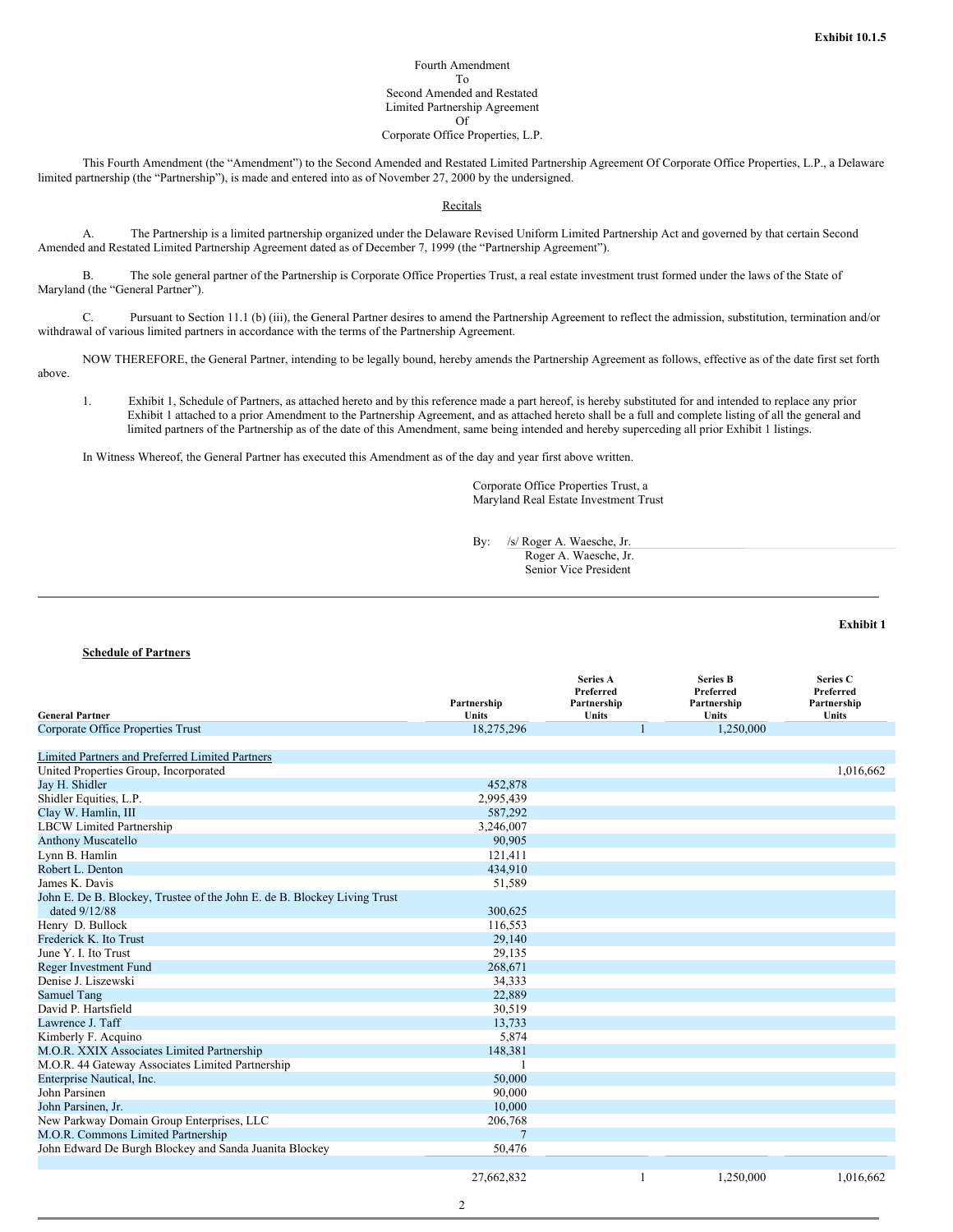## EXHIBIT 1 ADDENDUM

| <b>Series</b><br>Preferred<br><b>Units</b> | Preferred<br><b>Limited Partner</b> | No. of<br>Preferred<br>Units | Liquidation<br>Preference<br>Per<br>Preferred<br>Unit |    | Priority<br>Return<br>Percentage | Priority | Conversion<br>Factor | Conversion<br>Commencement<br>Date |
|--------------------------------------------|-------------------------------------|------------------------------|-------------------------------------------------------|----|----------------------------------|----------|----------------------|------------------------------------|
| А                                          | <b>General Partner</b>              |                              |                                                       | 25 | 1.375%                           | Senior   | 1.8748               | 8/28/2000                          |
| В                                          | General Partner                     | ,250,000                     |                                                       | 25 | 2.50%                            | Senior   | None                 | N/A                                |
| $\mathbf C$                                | <b>UPG</b>                          | 1,016,662                    |                                                       | 25 | **                               | Senior   | 2.381                | 12/22/2000                         |

\* Priority Return Percentage is expressed per Distribution Period.

\*\* Priority Percentage Return for the Series C Preferred Units shall be: 2.25% from December 21, 1999 to December 20, 2009; 2.625% from December 21, 2009 to December 20, 2014; and 3.00% thereafter.

year.

The Distribution Period for the Series C Preferred Units shall be each calendar quarter ending March 31, June 30, September 30 and December 31 of each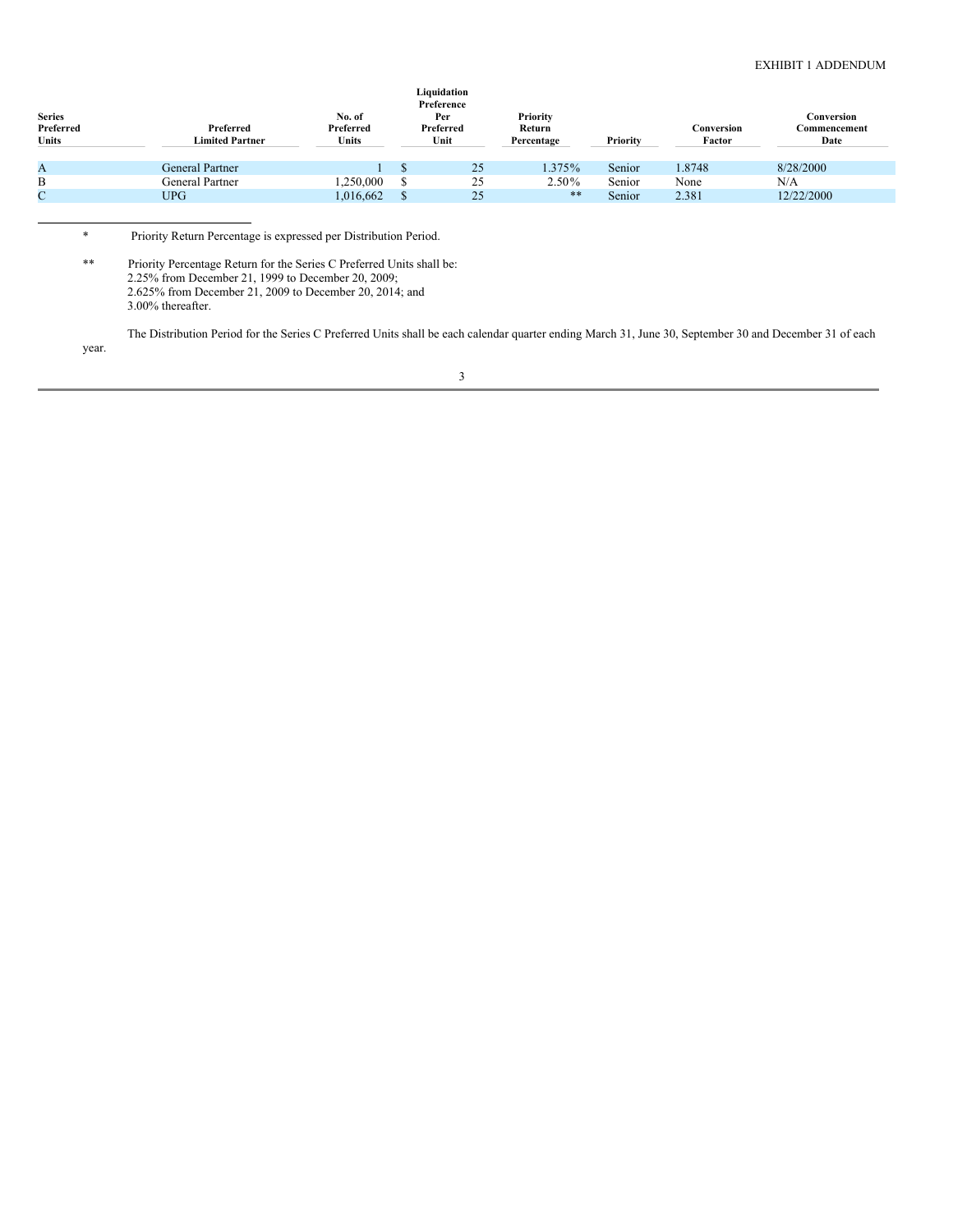## FIFTH AMENDMENT TO SECOND AMENDED AND RESTATED LIMITED PARTNERSHIP AGREEMENT OF CORPORATE OFFICE PROPERTIES, L.P.

THIS FIFTH AMENDMENT (the "Amendment") to the Second Amended and Restated Limited Partnership Agreement of Corporate Office Properties, L.P., a Delaware limited partnership (the "Partnership") is made and entered into as of January 25, 2001, by and among the undersigned parties.

## Recitals

A. The Partnership is a limited partnership organized under the Delaware Revised Uniform Limited Partnership Act (the "Act") and governed by that certain Second Amended and Restated Limited Partnership Agreement dated as of January, 1999, as amended by that certain First Amendment to Second Amended and Restated Limited Partnership Agreement dated as of December 21, 1999, that certain Second Amendment to Second Amended and Restated Limited Partnership Agreement dated as of December 21, 1999, that certain Third Amendment to Second Amended and Restated Limited Partnership Agreement dated as of September 29, 2000, and that certain Fourth Amendment to Second Amended and Restated Limited Partnership Agreement dated as of November 27, 2000 (as amended, the "Agreement").

B. The sole general partner of the Partnership is Corporate Office Properties Trust, a real estate investment trust formed under the laws of the State of Maryland (the "General Partner").

C. The General Partner has issued a promissory note (the "Note") that is convertible at any time after January 25, 2001 by the holder thereof or the General Partner into 544,000 Series D Cumulative Convertible Redeemable Preferred Shares, par value \$.01, of the General Partner (the "Series D Preferred REIT Shares").

D. As required under Sections 4.2(B) and (C) of the Agreement, the General Partner has transferred the net proceeds of the Note (or cause them to be transferred) to or for the benefit of the Partnership in exchange for Partnership Interests in the Partnership having terms substantially the same as the Note (the "Partnership Note"), and upon Conversion of the Note on the date hereof, the Partnership Note is being converted into Preferred Units having designations, rights and preferences substantially similar to the economic rights of the holders of the Series D Preferred REIT Shares (the "Series D Preferred Units").

E. The General Partner desires to amend the Agreement to acknowledge the contribution of the net proceeds of the Note by the General Partner to the Partnership in exchange for the Partnership Note and provide for the Conversion of the Promissory Note into the Series D Preferred Units as set forth below. Unless otherwise defined herein, all

capitalized terms used in this Amendment shall have the same meanings as set forth in the Agreement.

NOW THEREFORE, in consideration of the foregoing and of the mutual premises set forth herein, the General Partner, intending to be legally bound hereby, hereby amends the Agreement as follows, effective as of the date set forth above.

1. The foregoing recitals to this Amendment are hereby incorporated in and made a part of this Amendment.

(a) Upon the conversion of the Note and the simultaneous conversion of the Partnership Note on the date hereof, the Partnership is issuing to the General Partner 544,000 Series D Preferred Units, equal to the number of Series D Preferred REIT Shares issued by the General Partner upon conversion of the Note.

For purposes of the Agreement, including the maintenance of Capital Accounts, the General Partner shall be treated as making a Capital Contribution of \$11,968,000, equal to the product of \$22.00 times the number of Series D Preferred Units issued to the General Partner.

(c) The General Partner is hereby amending Exhibit 1 to the Agreement by substituting for the existing addendum to Exhibit 1 the Addendum to Exhibit 1 in the form attached hereto to reflect the issuance of the Series D Preferred Units to the General Partner.

2. Except as explicitly modified by this Amendment, all of the provisions of the Agreement are hereby ratified and confirmed, and shall remain in full force and effect.

(Remainder of Page Intentionally Left Blank)

 $\overline{2}$ 

In witness whereof, the General Partner has executed this Amendment as of the day and year first above written.

CORPORATE OFFICE PROPERTIES TRUST. a Maryland Real Estate Investment Trust

By: /s/ Roger A. Waesche, Jr. Name: Roger A. Waesche, Jr.<br>Title: Senior Vice President a Senior Vice President and Chief Financial Officer

3

#### Exhibit 1 Addendum

| <b>Series</b>             |                                     | No. of             | Liquidation<br>Preference<br>Per | Priority              |          |                      | Conversion           |
|---------------------------|-------------------------------------|--------------------|----------------------------------|-----------------------|----------|----------------------|----------------------|
| Preferred<br><b>Units</b> | <b>Preferred Limited</b><br>Partner | Preferred<br>Units | Preferred<br>Unit                | Percentage<br>Return* | Priority | Conversion<br>Factor | Commencement<br>Date |
| A                         | <b>General Partner</b>              |                    | 25                               | 1.375%                | Senior   | 1.8748               | 8/28/2000            |
|                           | General Partner                     | ,250,000           | 25                               | $2.50\%$              | Senior   | None                 | N/A                  |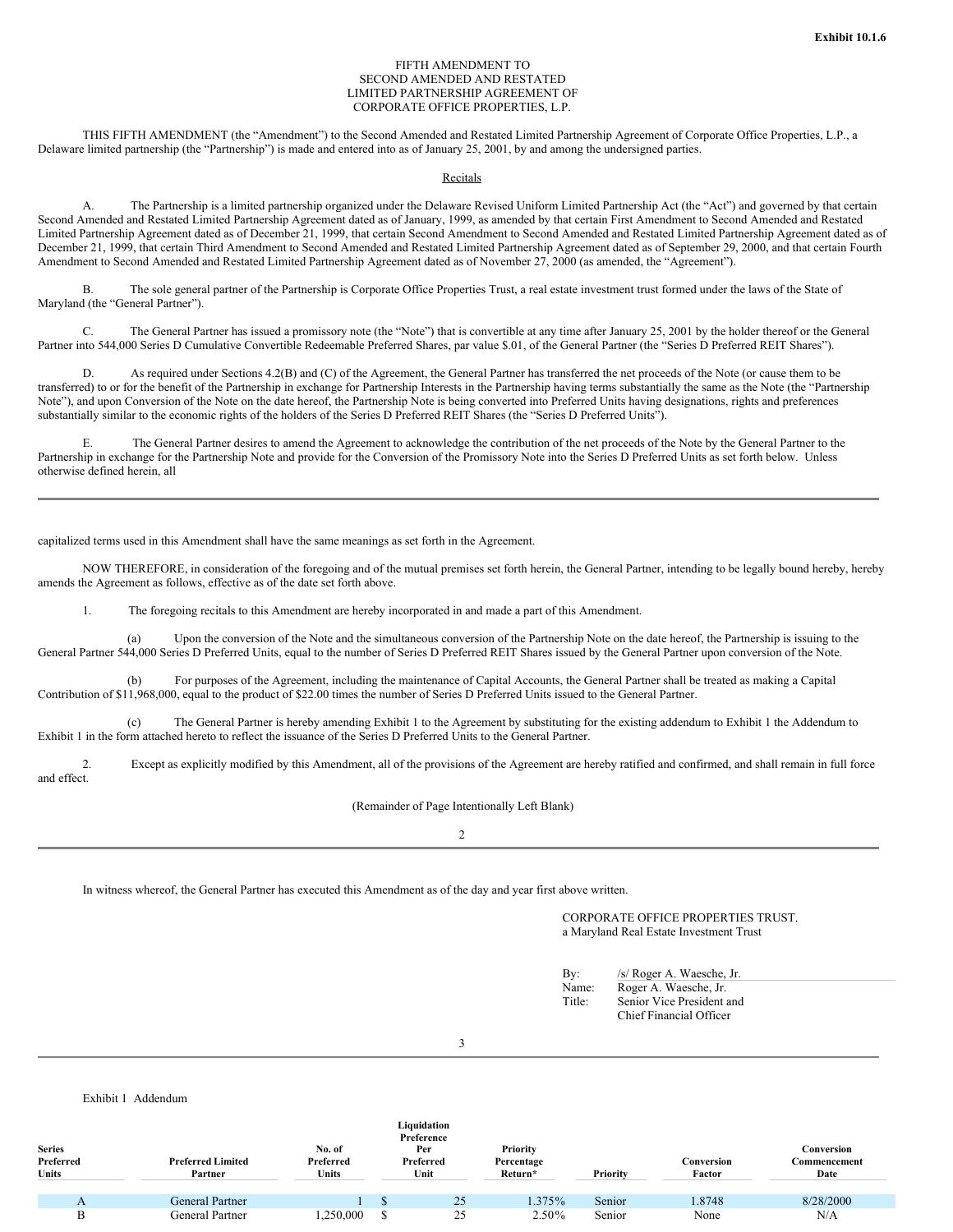| C   | <b>UPG</b>                                                                                                                                                                                                                                                                                                                                                                                                                             | 1,016,662 | 25 | $***$    | Senior | 2.381 | 12/22/2000 |
|-----|----------------------------------------------------------------------------------------------------------------------------------------------------------------------------------------------------------------------------------------------------------------------------------------------------------------------------------------------------------------------------------------------------------------------------------------|-----------|----|----------|--------|-------|------------|
| D   | General Partner                                                                                                                                                                                                                                                                                                                                                                                                                        | 544,000   | 25 | $1.00\%$ | Senior | ***   | ***        |
|     | Priority Return Percentage is expressed as a percentage of the Liquidation Preference per Distribution Period. See the Agreement for the definitions of<br>"Priority Return Percentage," "Liquidation Preference" and "Distribution Period."                                                                                                                                                                                           |           |    |          |        |       |            |
| **  | Priority Percentage Return for the Series C Preferred Units shall be:<br>2.25% from December 21, 1999 to December 20, 2009;<br>2.625% from December 21, 2009 to December 20, 2014; and<br>3.00% thereafter.<br>The Distribution Period for the Series C Preferred Units shall be each calendar quarter ending March 31, June 30, September 30 and December 31 of each<br>year.                                                         |           |    |          |        |       |            |
| *** | With respect to any series of Preferred Units issued to the General Partner pursuant to Section 4.2(B) of the Agreement, the Conversion Commencement Date<br>and the applicable Conversion Factor shall correspond to the conversion commencement date and conversion factor of the related issuance of securities by the<br>General Partner as provided in Section 4.2(B) of the Agreement. See Section $9.8(A)(1)$ of the Agreement. |           | 4  |          |        |       |            |
|     |                                                                                                                                                                                                                                                                                                                                                                                                                                        |           |    |          |        |       |            |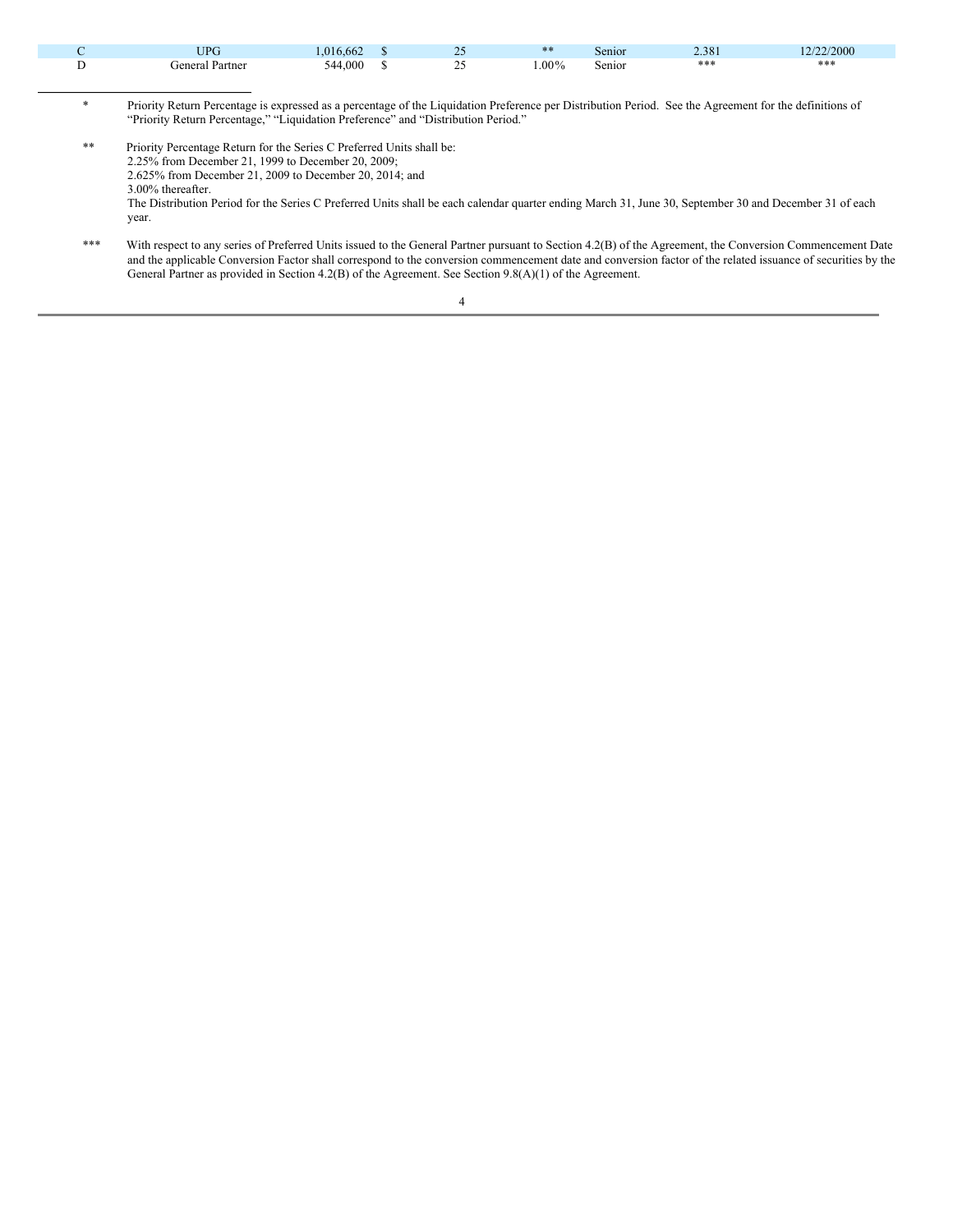Seventh Amendment To Second Amended and Restated Limited Partnership Agreement Of Corporate Office Properties, L.P.

This Seventh Amendment (the "Amendment") to the Second Amended and Restated Limited Partnership Agreement Of Corporate Office Properties, L.P., a Delaware limited partnership (the "Partnership"), is made and entered into as of August 30, 2001 by the undersigned.

## **Recitals**

A. The Partnership is a limited partnership organized under the Delaware Revised Uniform Limited Partnership Act and governed by that certain Second Amended and Restated Limited Partnership Agreement dated as of December 7, 1999 (the "Partnership Agreement").

B. The sole general partner of the Partnership is Corporate Office Properties Trust, a real estate investment trust formed under the laws of the State of Maryland (the "General Partner").

C. Pursuant to Section 11.1 (b) (iii), the General Partner desires to amend the Partnership Agreement to reflect the admission, substitution, termination and/or withdrawal of various limited partners in accordance with the terms of the Partnership Agreement.

NOW THEREFORE, the General Partner, intending to be legally bound, hereby amends the Partnership Agreement as follows, effective as of the date first set forth above.

1. Exhibit 1, Schedule of Partners, as attached hereto and by this reference made a part hereof, is hereby substituted for and intended to replace any prior Exhibit 1 attached to a prior Amendment to the Partnership Agreement, and as attached hereto shall be a full and complete listing of all the general and limited partners of the Partnership as of the date of this Amendment, same being intended and hereby superceding all prior Exhibit 1 listings.

In Witness Whereof, the General Partner has executed this Amendment as of the day and year first above written.

Corporate Office Properties Trust, a Maryland Real Estate Investment Trust

By: /s/ Roger A. Waesche, Jr. Roger A. Waesche, Jr.

Senior Vice President

## **Schedule of Partners**

**General Partner Partnership Units** Corporate Office Properties Trust 18,475,902 Limited Partners and Preferred Limited Partners United Properties Group, Incorporated Jay H. Shidler 452,878 Shidler Equities, L.P. 2,217,182<br>Clay W. Hamlin, III 417,138 Clay W. Hamlin, III LBCW Limited Partnership 3,246,007<br>CHLB Partnership 3,246,007 CHLB Partnership 212,316<br>
Robert L. Denton 213,316<br>
213,316<br>
213,910 Robert L. Denton 434,910 James K. Davis 51,589 John E. De B. Blockey, Trustee of the John E. de B. Blockey Living Trust dated 9/12/88 300,625 Henry D. Bullock 116,553 Frederick K. Ito Trust 29,140 June Y. I. Ito Trust 29,135 Bernice Reger 268,671 Denise J. Liszewski 34,333 Samuel Tang 22,889 Lawrence J. Taff 13,733 Kimberly F. Acquino 5,874 M.O.R. XXIX Associates Limited Partnership 148,381 M.O.R. 44 Gateway Associates Limited Partnership 1 John Parsinen 90,000 John D. Parsinen, Jr. 10,000 New Parkway Domain Group Enterprises, LLC 206,768 M.O.R. Commons Limited Partnership 7 John Edward De Burgh Blockey and Sanda Juanita Blockey 50,476 RA&DM, Inc. 3,103 Manekin Investment Associates 3, LLC 307,239 27,144,850

## **Exhibit 1 - Addendum**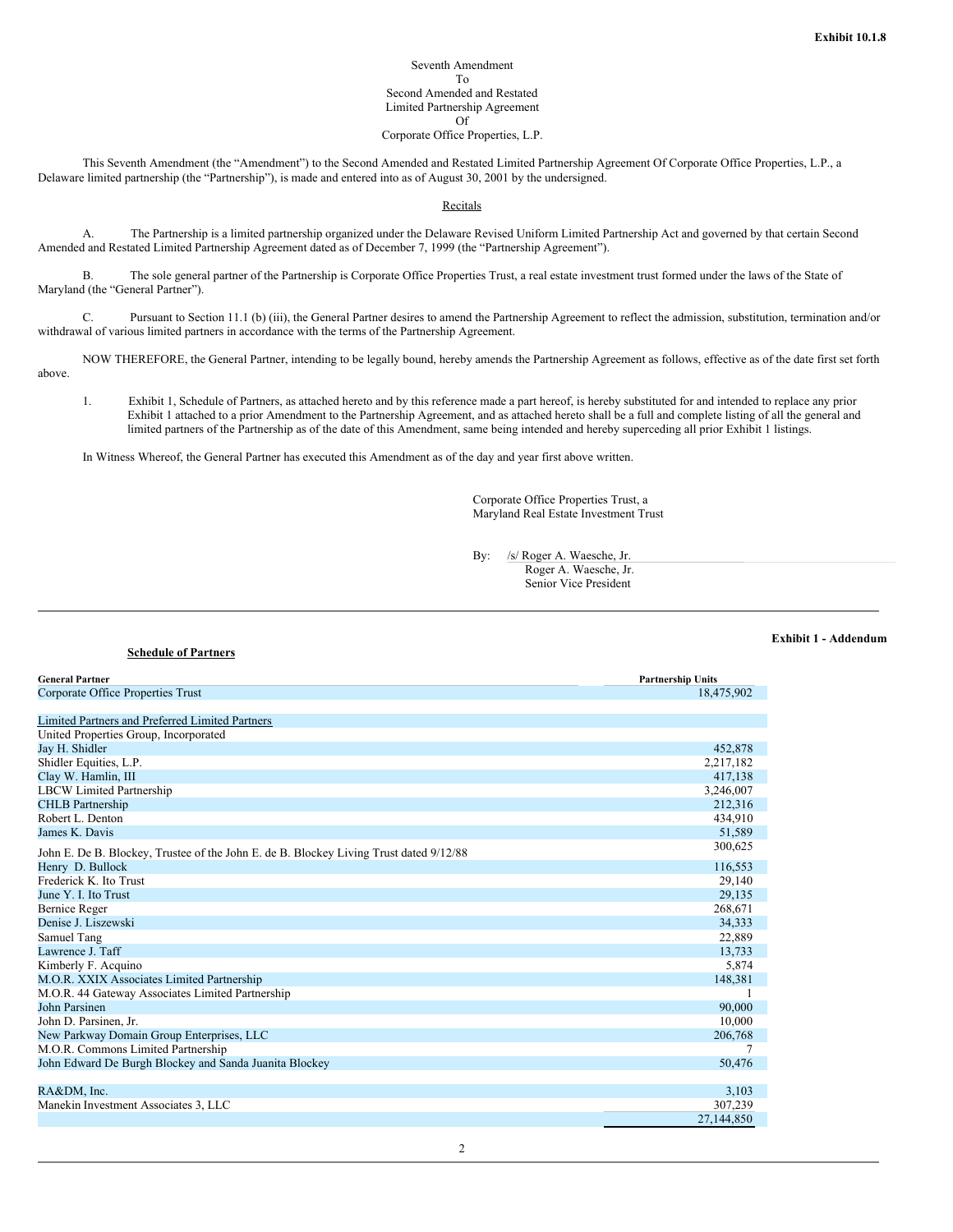Ninth Amendment To Second Amended and Restated Limited Partnership Agreement Of Corporate Office Properties, L.P.

This Seventh Amendment (the "Amendment") to the Second Amended and Restated Limited Partnership Agreement Of Corporate Office Properties, L.P., a Delaware limited partnership (the "Partnership"), is made and entered into as of October 16, 2001, by the undersigned.

## **Recitals**

A. The Partnership is a limited partnership organized under the Delaware Revised Uniform Limited Partnership Act and governed by that certain Second Amended and Restated Limited Partnership Agreement dated as of December 7, 1999 (the "Partnership Agreement").

B. The sole general partner of the Partnership is Corporate Office Properties Trust, a real estate investment trust formed under the laws of the State of Maryland (the "General Partner").

C. Pursuant to Section 11.1 (b) (iii), the General Partner desires to amend the Partnership Agreement to reflect the admission, substitution, termination and/or withdrawal of various limited partners in accordance with the terms of the Partnership Agreement.

NOW THEREFORE, the General Partner, intending to be legally bound, hereby amends the Partnership Agreement as follows, effective as of the date first set forth above.

1. Exhibit 1, Schedule of Partners, as attached hereto and by this reference made a part hereof, is hereby substituted for and intended to replace any prior Exhibit 1 attached to a prior Amendment to the Partnership Agreement, and as attached hereto shall be a full and complete listing of all the general and limited partners of the Partnership as of the date of this Amendment, same being intended and hereby superceding all prior Exhibit 1 listings.

In Witness Whereof, the General Partner has executed this Amendment as of the day and year first above written.

Corporate Office Properties Trust, a Maryland Real Estate Investment Trust

By: /s/ Roger A. Waesche, Jr.

Roger A. Waesche, Jr. Senior Vice President

## **Schedule of Common Unit Partners**

| <b>General Partner</b>                                                                 | <b>Common Units</b> |
|----------------------------------------------------------------------------------------|---------------------|
| Corporate Office Properties Trust                                                      | 18,488,835          |
| <b>Limited Partners and Preferred Limited Partners</b>                                 |                     |
| Jay H. Shidler                                                                         | 452,878             |
| Shidler Equities, L.P.                                                                 | 2,995,439           |
| Clay W. Hamlin, III                                                                    | 587,292             |
| <b>LBCW Limited Partnership</b>                                                        | 3,246,007           |
| Robert L. Denton                                                                       | 434,910             |
| James K. Davis                                                                         | 51,589              |
| John E. De B. Blockey, Trustee of the John E. de B. Blockey Living Trust dated 9/12/88 | 300,625             |
| Henry D. Bullock                                                                       | 116,553             |
| Frederick K. Ito Trust                                                                 | 29,140              |
| June Y. I. Ito Trust                                                                   | 29,135              |
| RP Investments, LLC                                                                    | 268,671             |
| Denise J. Liszewski                                                                    | 34,333              |
| <b>Samuel Tang</b>                                                                     | 22,889              |
| Lawrence J. Taff                                                                       | 13,733              |
| Kimberly F. Acquino                                                                    | 5,874               |
| M.O.R. XXIX Associates Limited Partnership                                             | 148,381             |
| M.O.R. 44 Gateway Associates Limited Partnership                                       |                     |
| John Parsinen                                                                          | 90,000              |
| John D. Parsinen, Jr.                                                                  | 10,000              |
| New Parkway Domain Group Enterprises, LLC                                              | 206,768             |
| M.O.R. Commons Limited Partnership                                                     |                     |
| John Edward De Burgh Blockey and Sanda Juanita Blockey                                 | 50,476              |
| <b>Anthony Muscatello</b>                                                              | 90,905              |
| Lynn Hamlin                                                                            | 121,411             |
| RA&DM, Inc.                                                                            | 3,103               |
| Manekin Investment Associates 3, LLC                                                   | 307.239             |
|                                                                                        | 28,106,194          |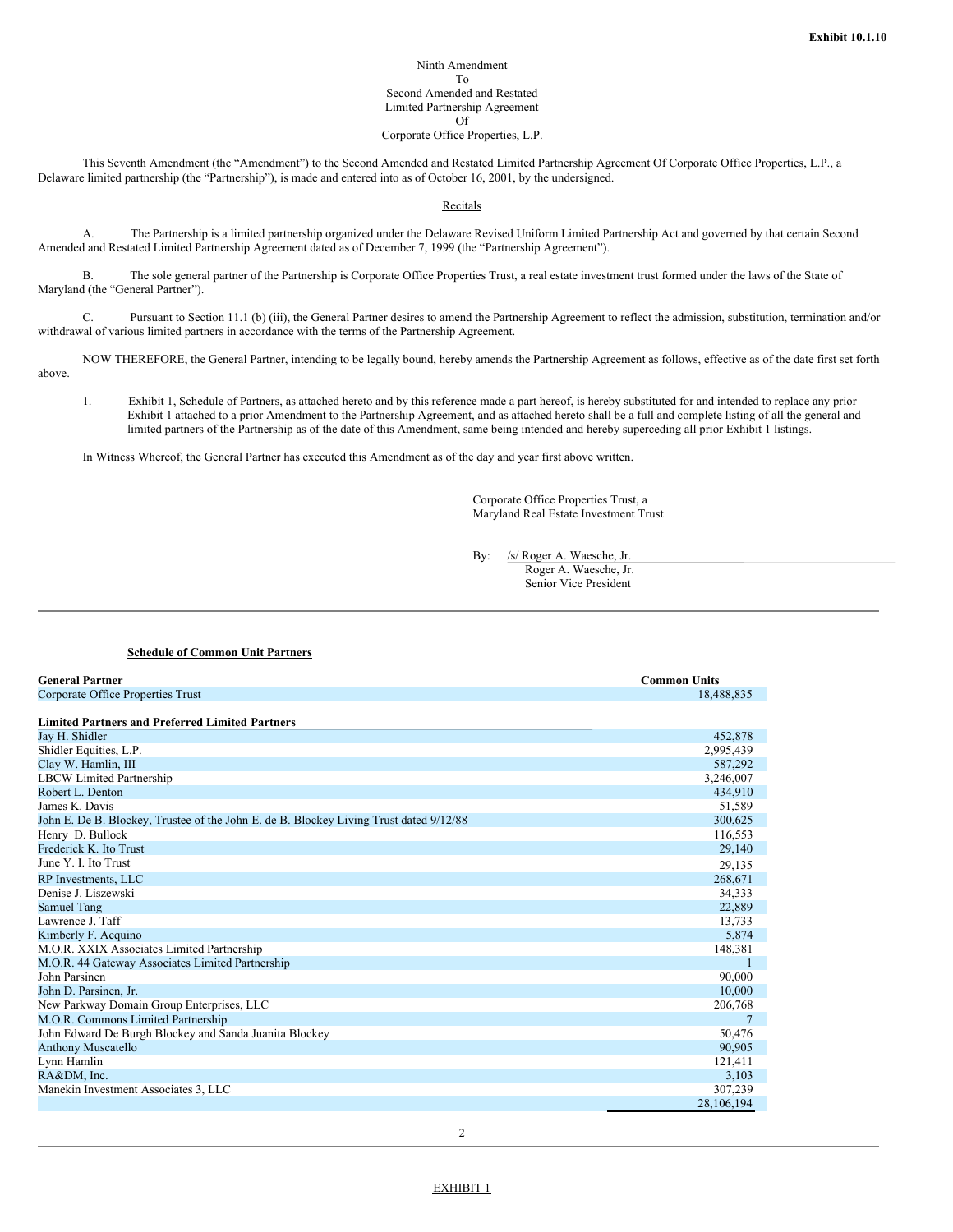## Addendum

| <b>Series</b><br>Preferred<br>Units | <b>Preferred Limited</b><br>Partner | No. of<br>Preferred<br>Units |          | Liquidation<br>Preference<br>Per<br>Preferred<br>Unit | Priority<br>Percentage<br>Return* | Priority | Conversion<br>Factor | Conversion<br>Commencement<br>Date |
|-------------------------------------|-------------------------------------|------------------------------|----------|-------------------------------------------------------|-----------------------------------|----------|----------------------|------------------------------------|
| A                                   | <b>General Partner</b>              |                              |          | 25                                                    | 1.375%                            | Senior   | 1.8748               | 8/28/2000                          |
| B                                   | General Partner                     | 1,250,000                    |          | 25                                                    | 2.50%                             | Senior   | None                 | N/A                                |
| C                                   | <b>UPG</b>                          | 1,016,662                    | <b>S</b> | 25                                                    | $***$                             | Senior   | 2.381                | 12/22/2000                         |
|                                     | General Partner                     | 544,000                      | ъ        | 25                                                    | $1.00\%$                          | Senior   | ***                  | ***                                |
| E                                   | <b>General Partner</b>              | 1,150,000                    | <b>S</b> | 25                                                    | $2.5625\%$                        | Senior   | None                 | N/A                                |
| E                                   | General Partner                     | 1,425,000                    | S        | 25                                                    |                                   | Senior   | None                 | N/A                                |

\* Priority Return Percentage is expressed as a percentage of the Liquidation Preference per Distribution Period. *See* the Agreement for the definitions of "Priority Return Percentage," "Liquidation Preference" and "Distribution Period."

\*\* Priority Percentage Return for the Series C Preferred Units shall be:

2.25% from December 21, 1999 to December 20, 2009; 2.625% from December 21, 2009 to December 20, 2014; and 3.00% thereafter.

year.

The Distribution Period for the Series C Preferred Units shall be each calendar quarter ending March 31, June 30, September 30 and December 31 of each

\*\*\* With respect to any series of Preferred Units issued to the General Partner pursuant to Section 4.2(B) of the Agreement, the Conversion Commencement Date and the applicable Conversion Factor shall correspond to the conversion commencement date and conversion factor of the related issuance of securities by the General Partner as provided in Section 4.2(B) of the Agreement. *See* Section 9.8(A)(1) of the Agreement.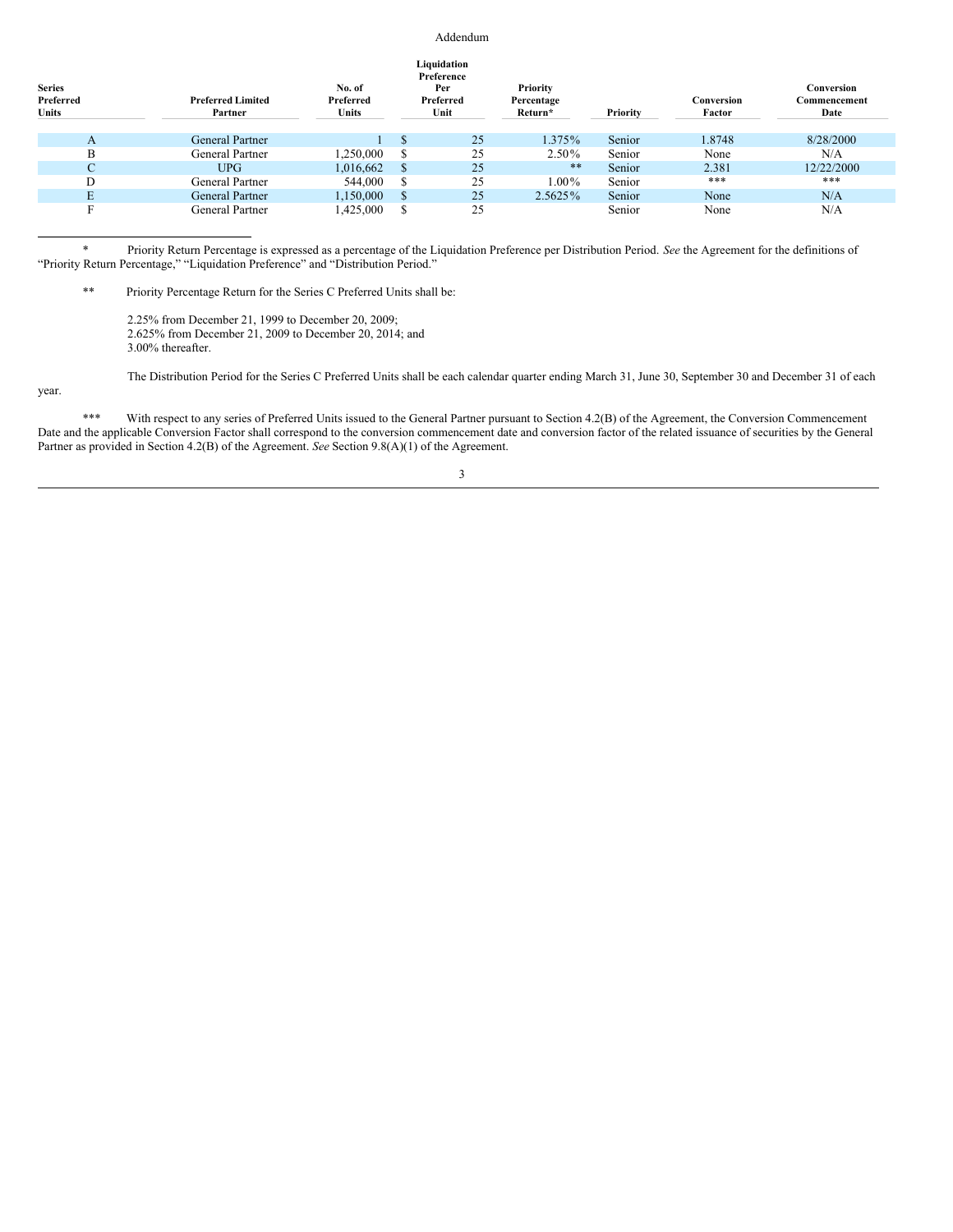Tenth Amendment To Second Amended and Restated Limited Partnership Agreement Of Corporate Office Properties, L.P.

This Tenth Amendment (the "Amendment") to the Second Amended and Restated Limited Partnership Agreement Of Corporate Office Properties, L.P., a Delaware limited partnership (the "Partnership"), is made and entered into as of December 29, 2001 by the undersigned.

## **Recitals**

A. The Partnership is a limited partnership organized under the Delaware Revised Uniform Limited Partnership Act and governed by that certain Second Amended and Restated Limited Partnership Agreement dated as of December 7, 1999 (the "Partnership Agreement").

B. The sole general partner of the Partnership is Corporate Office Properties Trust, a real estate investment trust formed under the laws of the State of Maryland (the "General Partner").

C. Pursuant to Section 11.1 (b) (iii), the General Partner desires to amend the Partnership Agreement to reflect the admission, substitution, termination and/or withdrawal of various limited partners in accordance with the terms of the Partnership Agreement.

NOW THEREFORE, the General Partner, intending to be legally bound, hereby amends the Partnership Agreement as follows, effective as of the date first set forth above.

1. Exhibit 1, Schedule of Partners, as attached hereto and by this reference made a part hereof, is hereby substituted for and intended to replace any prior Exhibit 1 attached to a prior Amendment to the Partnership Agreement, and as attached hereto shall be a full and complete listing of all the general and limited partners of the Partnership as of the date of this Amendment, same being intended and hereby superceding all prior Exhibit 1 listings.

In Witness Whereof, the General Partner has executed this Amendment as of the day and year first above written.

Corporate Office Properties Trust, a Maryland Real Estate Investment Trust

By: /s/ Roger A. Waesche, Jr.

Roger A. Waesche, Jr. Senior Vice President

## **Schedule of Partners**

| <b>General Partner</b>                                                                 | <b>Partnership Units</b> |
|----------------------------------------------------------------------------------------|--------------------------|
| Corporate Office Properties Trust                                                      | 18,542,289               |
|                                                                                        |                          |
| <b>Limited Partners and Preferred Limited Partners</b>                                 |                          |
| Jay H. Shidler                                                                         | 452,878                  |
| Shidler Equities, L.P.                                                                 | 2,995,439                |
| Clay W. Hamlin, III                                                                    | 580,492                  |
| <b>LBCW Limited Partnership</b>                                                        | 3,246,007                |
| Robert L. Denton                                                                       | 434,910                  |
| James K. Davis                                                                         | 51,589                   |
| John E. De B. Blockey, Trustee of the John E. de B. Blockey Living Trust dated 9/12/88 | 300,625                  |
| Henry D. Bullock                                                                       | 116,553                  |
| Frederick K. Ito Trust                                                                 | 29,140                   |
| June Y. I. Ito Trust                                                                   | 29,135                   |
| RPInvestments, LLC                                                                     | 268,671                  |
| Denise J. Liszewski                                                                    | 34,333                   |
| Samuel Tang                                                                            | 22,889                   |
| Lawrence J. Taff                                                                       | 13,733                   |
| Kimberly F. Acquino                                                                    | 5,874                    |
| M.O.R. XXIX Associates Limited Partnership                                             | 148,381                  |
| M.O.R. 44 Gateway Associates Limited Partnership                                       |                          |
| <b>John Parsinen</b>                                                                   | 90,000                   |
| New Parkway Domain Group Enterprises, LLC                                              | 206,768                  |
| M.O.R. Commons Limited Partnership                                                     |                          |
| John Edward De Burgh Blockey and Sanda Juanita Blockey                                 | 50,476                   |
| <b>Anthony Muscatello</b>                                                              | 90,905                   |
| Lynn Hamlin                                                                            | 121,411                  |
| RA&DM, Inc.                                                                            | 3,103                    |
| Manekin Investment Associates 3, LLC                                                   | 307,239                  |
| Nichols School                                                                         | 250                      |
| The Baldwin School                                                                     | 1,000                    |
| Philadelphia Youth Tennis                                                              | 1,000                    |
| Johns Hopkins University, Office of Treasurer                                          | 550                      |
| <b>National Prostate Cancer Coalition</b>                                              | 1,000                    |
| The Trustees of the University of Pennsylvania                                         | 3,000                    |
|                                                                                        | 28.122.648               |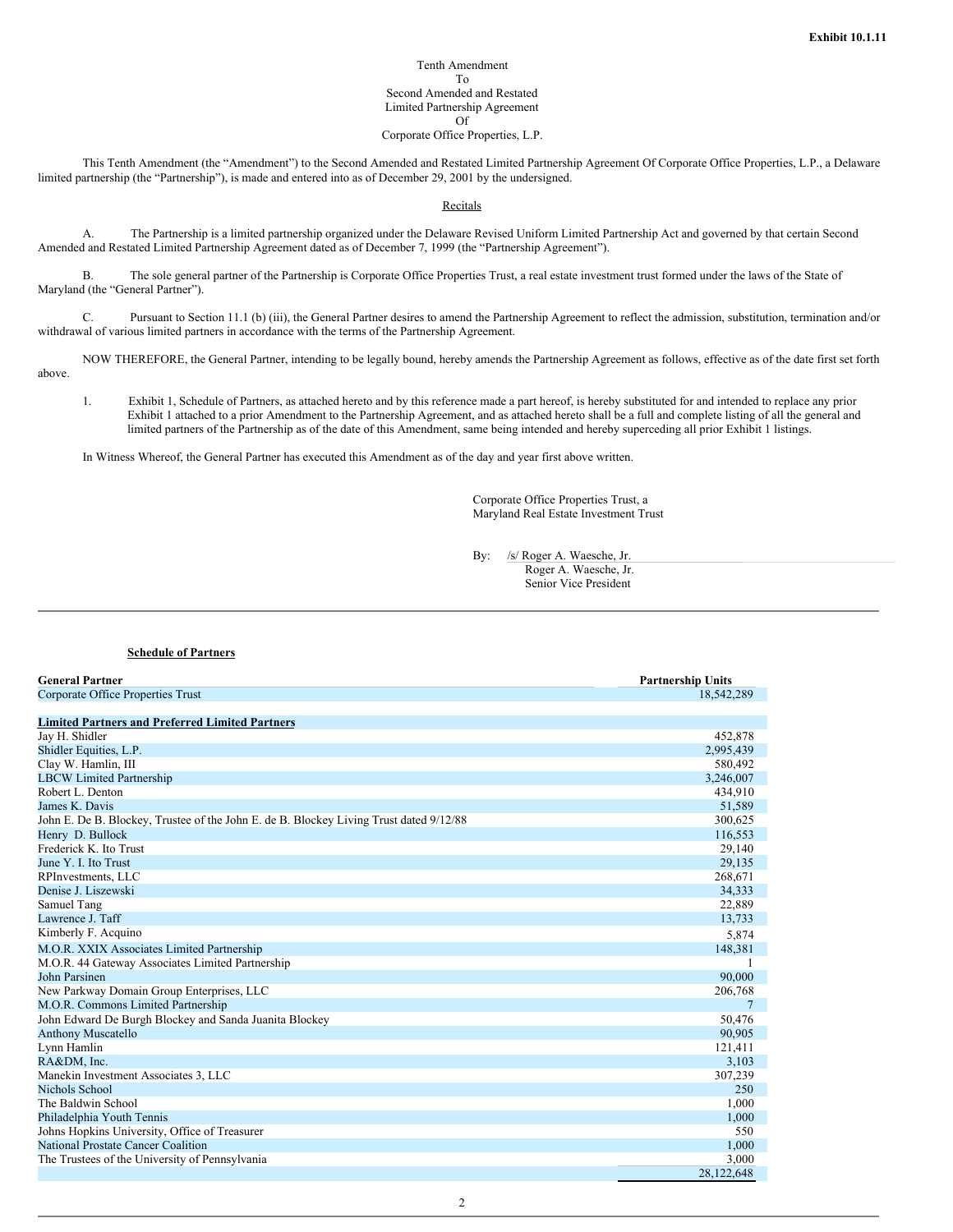## EXHIBIT 1

## Addendum

#### **Series Preferred Units Preferred Limited Partner No. of Preferred Units Liquidation Preference Per Preferred Unit Priority Percentage Priority Conversion Factor Conversion Commencement Date** A General Partner 1 \$ 25 1.375% Senior 1.8748 8/28/2000 B General Partner 1,250,000 \$ 25 2.50% Senior None N/A C 1,016,662 \$ 25 \* Senior 2.381 12/22/2000 D General Partner 544,000 \$ 25 1.00% Senior \*\*\* \*\*\* \*\*\* E General Partner 1,150,000 \$ 25 2.5625% Senior None N/A F General Partner 1,425,000 \$ 25 Senior None N/A

\* Priority Return Percentage is expressed as a percentage of the Liquidation Preference per Distribution Period. *See* the Agreement for the definitions of "Priority Return Percentage," "Liquidation Preference" and "Distribution Period."

\*\* Priority Percentage Return for the Series C Preferred Units shall be:

2.25% from December 21, 1999 to December 20, 2009; 2.625% from December 21, 2009 to December 20, 2014; and 3.00% thereafter.

The Distribution Period for the Series C Preferred Units shall be each calendar quarter ending March 31, June 30, September 30 and December 31 of each

year.

\*\*\* With respect to any series of Preferred Units issued to the General Partner pursuant to Section 4.2(B) of the Agreement, the Conversion Commencement Date and the applicable Conversion Factor shall correspond to the conversion commencement date and conversion factor of the related issuance of securities by the General Partner as provided in Section 4.2(B) of the Agreement. *See* Section 9.8(A)(1) of the Agreement.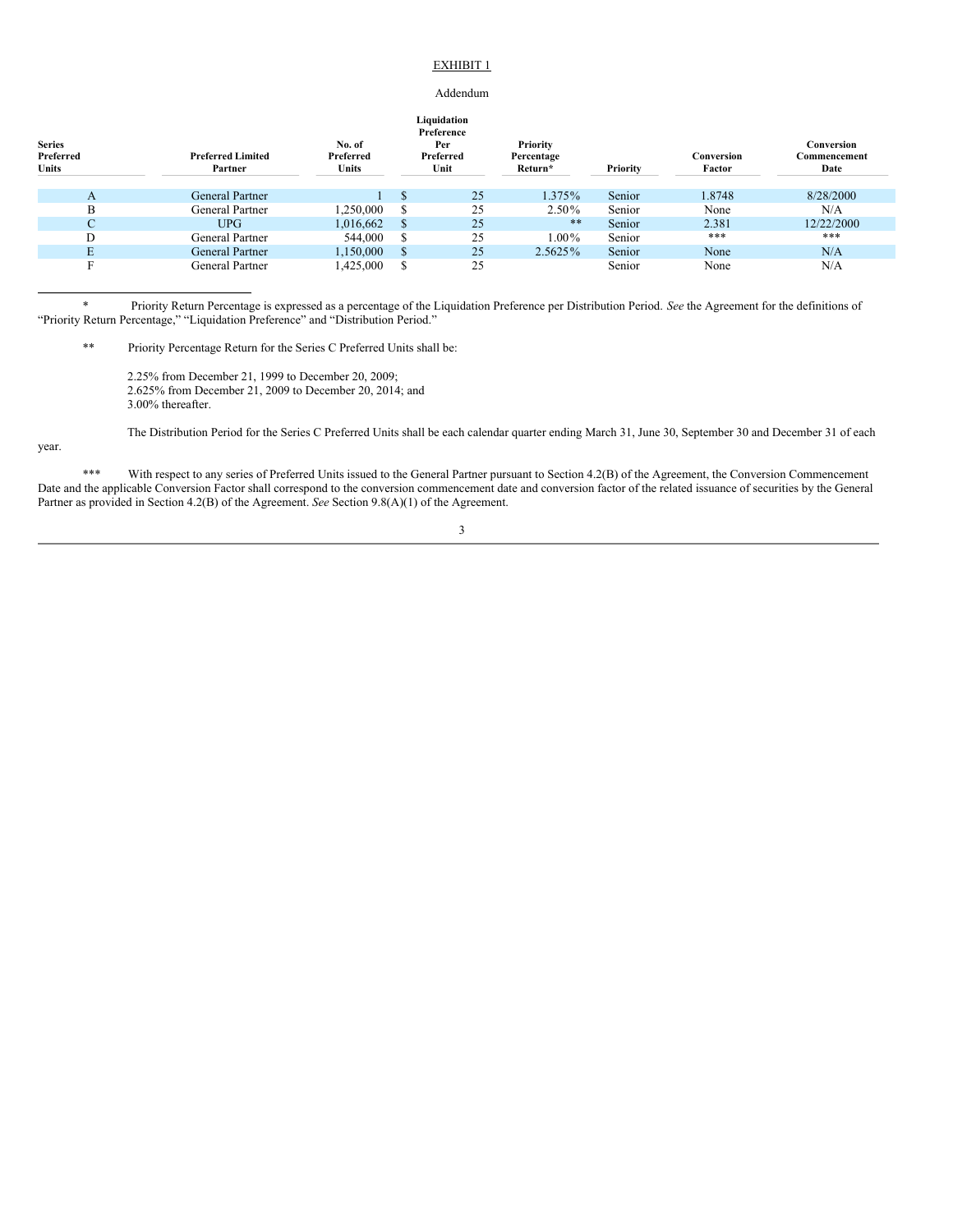Eleventh Amendment To Second Amended and Restated Limited Partnership Agreement Of Corporate Office Properties, L.P.

This Eleventh Amendment (the "Amendment") to the Second Amended and Restated Limited Partnership Agreement Of Corporate Office Properties, L.P., a Delaware limited partnership (the "Partnership"), is made and entered into as of December 15, 2002, by the undersigned.

## **Recitals**

A. The Partnership is a limited partnership organized under the Delaware Revised Uniform Limited Partnership Act and governed by that certain Second Amended and Restated Limited Partnership Agreement dated as of December 7, 1999 (the "Partnership Agreement").

B. The sole general partner of the Partnership is Corporate Office Properties Trust, a real estate investment trust formed under the laws of the State of Maryland (the "General Partner").

C. Pursuant to Section 11.1 (b) (iii), the General Partner desires to amend the Partnership Agreement to reflect the admission, substitution, termination and/or withdrawal of various limited partners in accordance with the terms of the Partnership Agreement.

NOW THEREFORE, the General Partner, intending to be legally bound, hereby amends the Partnership Agreement as follows, effective as of the date first set forth above.

1. Exhibit 1, Schedule of Partners, as attached hereto and by this reference made a part hereof, is hereby substituted for and intended to replace any prior Exhibit 1 attached to a prior Amendment to the Partnership Agreement, and as attached hereto shall be a full and complete listing of all the general and limited partners of the Partnership as of the date of this Amendment, same being intended and hereby superceding all prior Exhibit 1 listings.

In Witness Whereof, the General Partner has executed this Amendment as of the day and year first above written.

Corporate Office Properties Trust, a Maryland Real Estate Investment Trust

By: /s/ Roger A. Waesche, Jr.

Roger A. Waesche, Jr. Senior Vice President

## **Schedule of Partners**

| <b>General Partner</b>                                                                 | <b>Partnership Units</b> |
|----------------------------------------------------------------------------------------|--------------------------|
| Corporate Office Properties Trust                                                      | 21,569,614               |
|                                                                                        |                          |
| <b>Limited Partners and Preferred Limited Partners</b>                                 |                          |
| Jay H. Shidler                                                                         | 452,878                  |
| Shidler Equities, L.P.                                                                 | 2,995,439                |
| Clay W. Hamlin, III                                                                    | 568,492                  |
| <b>LBCW Limited Partnership</b>                                                        | 3,164,407                |
| Robert L. Denton                                                                       | 434,910                  |
| James K. Davis                                                                         | 51,589                   |
| John E. De B. Blockey, Trustee of the John E. de B. Blockey Living Trust dated 9/12/88 | 300,625                  |
| Henry D. Bullock                                                                       | 116,553                  |
| Frederick K. Ito Trust                                                                 | 29,140                   |
| June Y. I. Ito Trust                                                                   | 29,135                   |
| RPInvestments, LLC                                                                     | 268,671                  |
| Denise J. Liszewski                                                                    | 34,333                   |
| Samuel Tang                                                                            | 22,889                   |
| Lawrence J. Taff                                                                       | 13,733                   |
| Kimberly F. Acquino                                                                    | 5,874                    |
| M.O.R. XXIX Associates Limited Partnership                                             | 148,381                  |
| M.O.R. 44 Gateway Associates Limited Partnership                                       |                          |
| <b>John Parsinen</b>                                                                   | 90,000                   |
| M.O.R. Commons Limited Partnership                                                     |                          |
| John Edward De Burgh Blockey and Sanda Juanita Blockey                                 | 50,476                   |
| Anthony Muscatello                                                                     | 90,905                   |
| Lynn Hamlin                                                                            | 121,411                  |
|                                                                                        |                          |
|                                                                                        | 30,559,463               |

EXHIBIT 1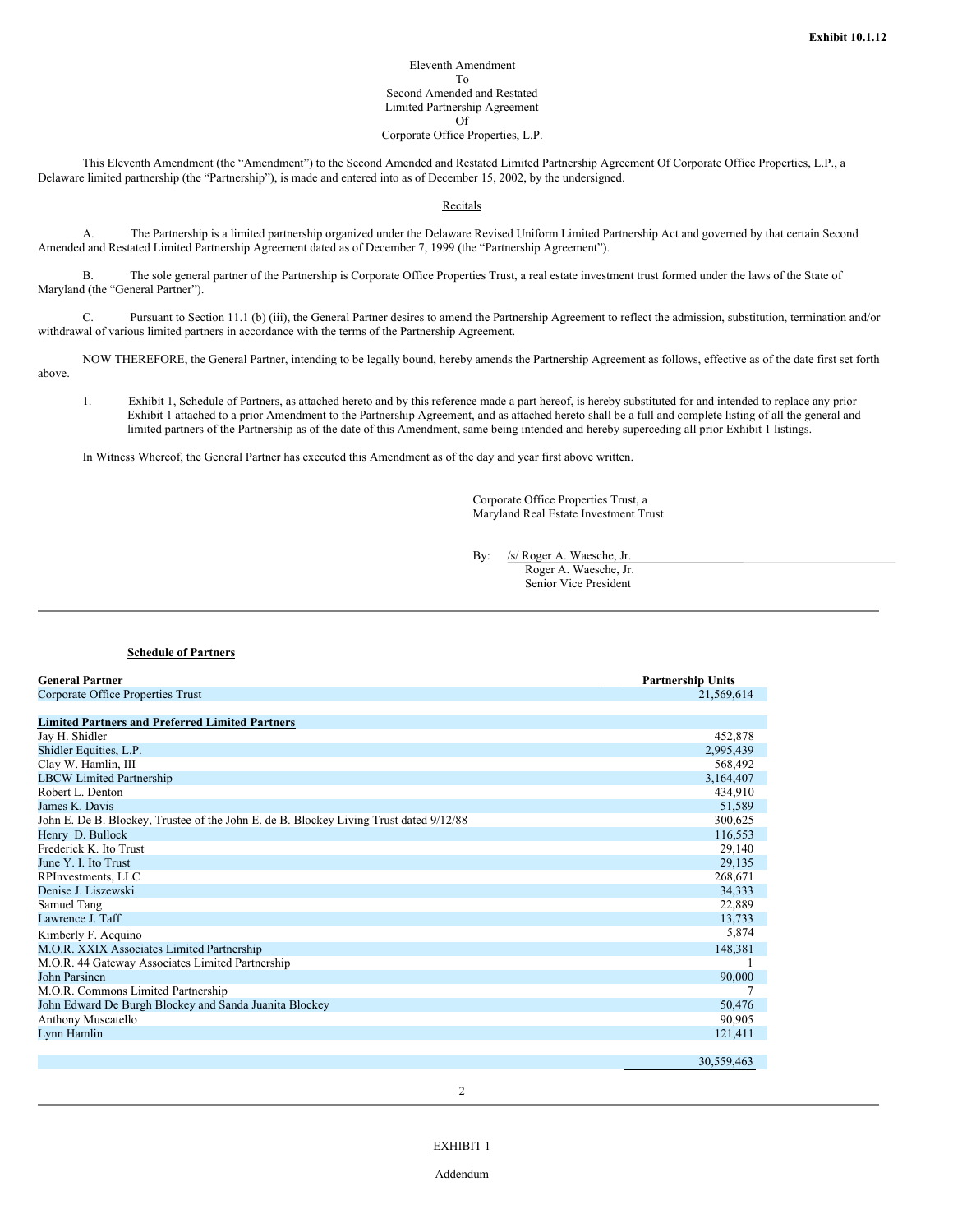| <b>Series</b><br>Preferred<br>Units | <b>Preferred Limited</b><br>Partner | No. of<br>Preferred<br><b>Units</b> |   | Liquidation<br>Preference<br>Per<br>Preferred<br>Unit | Priority<br>Percentage<br>Return* | Priority | Conversion<br>Factor | Conversion<br>Commencement<br>Date |
|-------------------------------------|-------------------------------------|-------------------------------------|---|-------------------------------------------------------|-----------------------------------|----------|----------------------|------------------------------------|
| B                                   | <b>General Partner</b>              | .250.000                            | Ъ | 25                                                    | $2.50\%$                          | Senior   | None                 | N/A                                |
|                                     | <b>UPG</b>                          | 1,016,662                           |   | 25                                                    | **                                | Senior   | 2.381                | 12/22/2000                         |
| D                                   | <b>General Partner</b>              | 544,000                             | S | 25                                                    | $1.00\%$                          | Senior   | ***                  | ***                                |
|                                     | General Partner                     | 1,150,000                           |   | 25                                                    | $2.5625\%$                        | Senior   | None                 | N/A                                |
|                                     | <b>General Partner</b>              | .425.000                            |   | 25                                                    |                                   | Senior   | None                 | N/A                                |

**Liquidation**

\*\* Priority Percentage Return for the Series C Preferred Units shall be:

2.25% from December 21, 1999 to December 20, 2009; 2.625% from December 21, 2009 to December 20, 2014; and 3.00% thereafter.

The Distribution Period for the Series C Preferred Units shall be each calendar quarter ending March 31, June 30, September 30 and December 31 of each

year.

\*\*\* With respect to any series of Preferred Units issued to the General Partner pursuant to Section 4.2(B) of the Agreement, the Conversion Commencement Date and the applicable Conversion Factor shall correspond to the conversion commencement date and conversion factor of the related issuance of securities by the General Partner as provided in Section 4.2(B) of the Agreement. *See* Section 9.8(A)(1) of the Agreement.

<sup>\*</sup> Priority Return Percentage is expressed as a percentage of the Liquidation Preference per Distribution Period. *See* the Agreement for the definitions of "Priority Return Percentage," "Liquidation Preference" and "Distribution Period."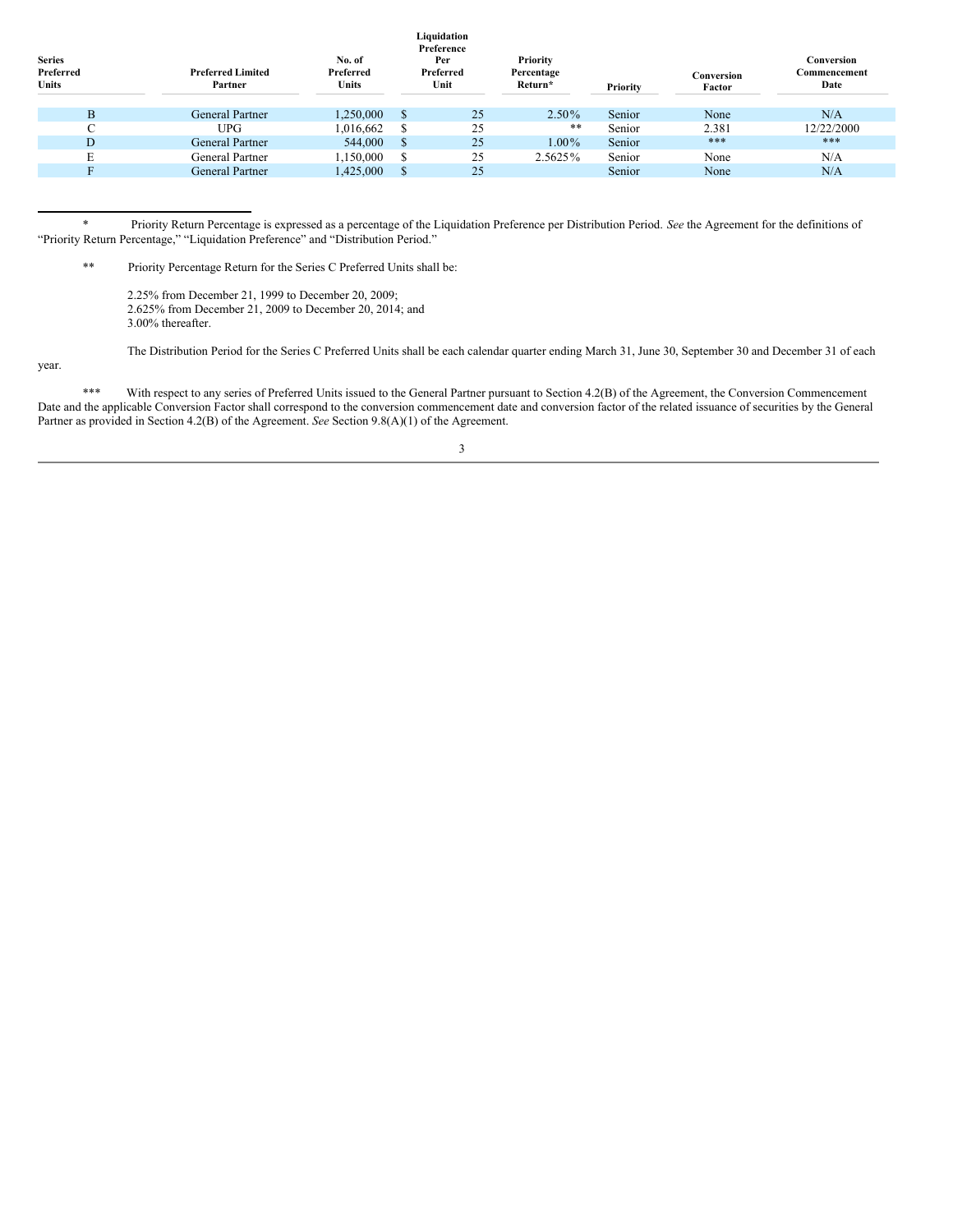## **EMPLOYMENT AGREEMENT RANDALL M. GRIFFIN**

This Employment Agreement (this "Agreement"), is made and entered into as of the 12th day of September, 2002, by and between Corporate Office Properties L.P., a Maryland limited liability company (the "Employer"), and Corporate Office Properties Trust, a Maryland business trust ("COPT"), and Randall M. Griffin (the "Executive").

## RECITALS

A. The Executive and former Employer Corporate Office Management Inc. (COMI) and current employer Corporate Office Properties, L.P. (COPLP) executed an agreement effective as of December 16, 1999 providing for the employment of the Executive by the former/current Employer upon the terms and conditions therein stated (the "Prior Agreement").

B. The Employer (as referenced in the first paragraph) wishes to terminate the Prior Agreement and to renegotiate a new Agreement to assure itself of the continued services of the Executive for the period provided in this Agreement and the Executive is willing to continue in the employ of the Employer on a full-time basis for said period, and upon the other terms and conditions hereinafter provided.

C. The Employer recognizes that circumstances may arise in which a change of control of the Employer or COPT, through acquisition or otherwise, may occur, thereby causing uncertainty of employment without regard to the competence or past contributions of the Executive, and that such uncertainty may result in the loss of valuable services of the Executive. Accordingly, the Employer and the Executive wish to provide reasonable security to the Executive against changes in the employment relationship in the event of any such change of control.

D. COPT has agreed to become a party to this Agreement for the purpose of assuming the liabilities, obligations and duties of the Employer to the extent provided herein.

E. It is the intention of the Employer and the Executive that, notwithstanding the date of execution hereof, the Prior Agreement shall be terminated and this Agreement shall become effective as of July 1, 2002.

NOW, THEREFORE, in consideration of the premises and of the covenants and agreements hereinafter contained, it is covenanted and agreed by and between the parties hereto as follows:

#### AGREEMENTS

1. TERMINATION OF PRIOR AGREEMENT. The Prior Agreement is hereby terminated and this Agreement shall become effective as of July 1, 2002 (the "Effective Date").

2. POSITION AND DUTIES. As of the Effective Date, the Employer hereby employs the Executive as the President and Chief Operating Officer of the Employer, or in such other capacity as shall be mutually agreed between the Employer and the Executive. During the period of the Executive's employment hereunder, the Executive shall devote his best efforts and full business time, energy, skills and attention to the business and affairs of the Employer. The Executive's duties and authority shall consist of and include all duties and authority customarily performed and held by persons holding equivalent positions with business organizations similar in nature and size to the Employer, as such duties and authority are reasonably defined, modified and delegated from time to time by the Board of Trustees of the Employer (the "Board"). The Executive shall have the powers necessary to perform the duties assigned to him, and shall be provided such supporting services, staff, secretarial and other assistance, office space and accouterments as shall be reasonably necessary and appropriate in the light of such assigned duties.

3. COMPENSATION. As compensation for the services to be provided by the Executive hereunder, the Executive shall receive the following compensation and other benefits:

(a) BASE SALARY. The Executive shall receive an aggregate annual minimum "Base Salary" at the annualized rate of Four Hundred Fifteen Thousand Dollars (\$415,000.00) per annum, payable in periodic installments in accordance with the regular payroll practices of the Employer. Such Base Salary shall be subject to review annually by the Board and Compensation Committee of COPT ("Compensation Committee") during the term hereof, in accordance with the established compensation policies of the Compensation Committee.

(b) PERFORMANCE BONUS. The Executive shall be entitled to an annual cash "Performance Bonus," payable within ninety (90) days after the end of the fiscal year of the Employer the amount (if any) of which shall be determined by the Board based upon the recommendation of the Compensation Committee.

(c) STOCK OPTION/RESTRICTED SHARES. Executive shall be entitled to stock options and/or restricted shares as determined by the Compensation Committee and the Board.

(d) BENEFITS. The Executive shall be entitled to all perquisites extended to similarly situated executives, as such are stated in the Employer's Executive Perquisite Policy (the "Perquisite Policy") promulgated for the Board or the Compensation Committee, and which Perquisite Policy is hereby incorporated by reference, as amended by the Board or the Compensation Committee from time to time. In addition, the Executive shall be entitled to participate in all plans and benefits generally, from time to time, accorded to employees of the Employer ("Benefit Plans"), all as determined by the Board from time to time based upon the input of the Compensation Committee. Executive shall also receive additional benefits as follows:

(i) a one thousand two hundred fifty dollar (\$1,250.00) per month automobile allowance and

 $\mathfrak{D}$ 

(ii) six thousand dollars (\$6,000.00) per year for personal financial planning and personal income tax preparation.

WITHHOLDING. The Employer shall be entitled to withhold, from amounts payable to the Executive hereunder, any federal, state or local withholding or other taxes or charges which it is from time to time required to withhold. The Employer shall be entitled to rely upon the opinion of its independent accountants, with regard to any question concerning the amount or requirement of any such withholding.

4. TERM AND TERMINATION.

(a) BASIC TERM. The Executive's employment hereunder shall be for a six (6) year basic term (the "Basic Term"), commencing as of the Effective Date. After the Basic Term, the Executive's term of employment shall automatically be extended for a continuous, self-renewing one (1) year term without further action of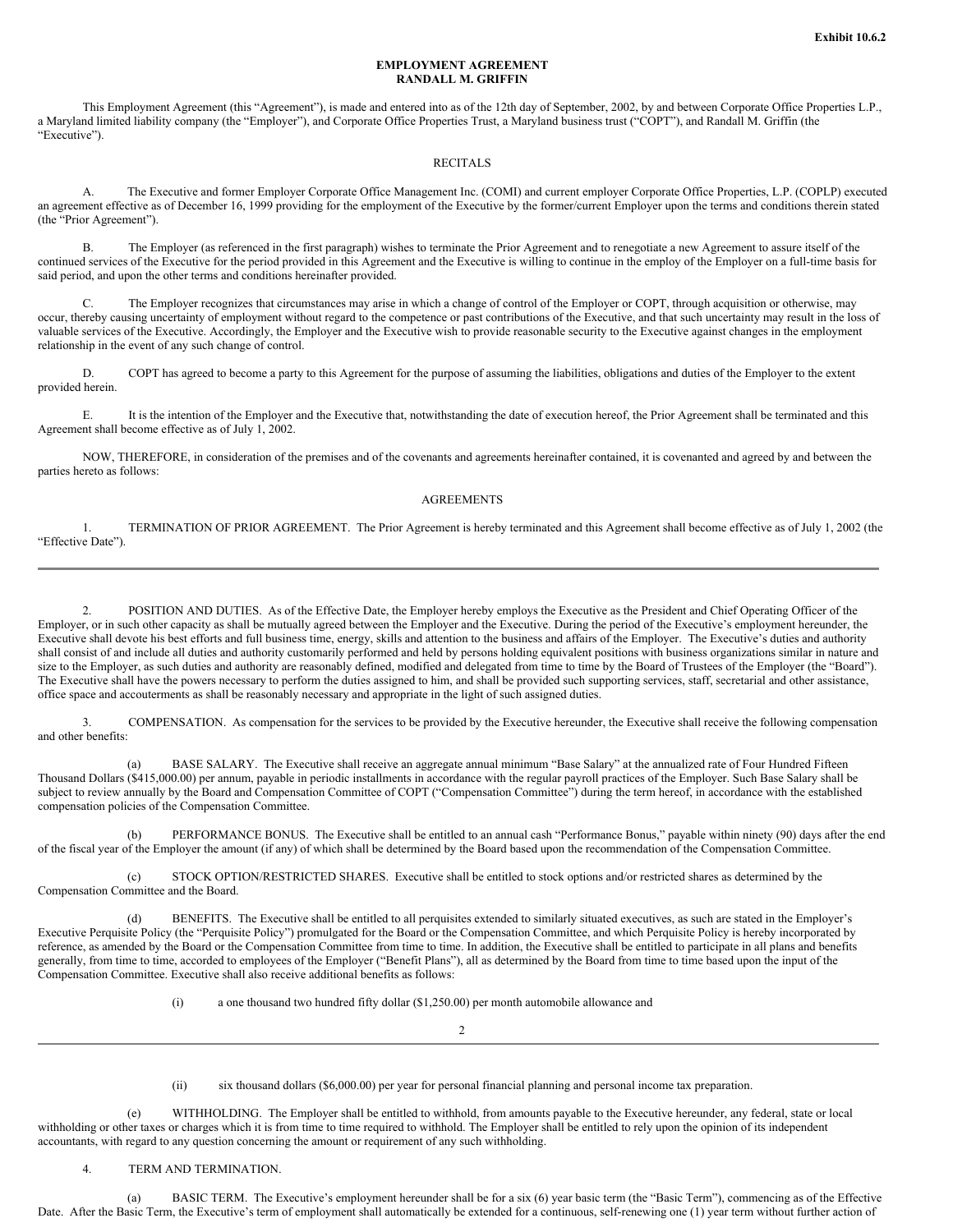the parties unless either party shall have served written notice on the other at least six (6) months prior to the expiration of the Basic Term that this Agreement shall terminate at the end of the Basic Term. If this Agreement is extended beyond the Basic Term, either party may at any time thereafter give written notice to the other party that the term of this Agreement will expire on the date that is one (1) year following the date of such written notice. Subject to the foregoing and other applicable terms of this Agreement, this Agreement may be terminated by either party, with or without cause, effective as of the first (1st) business day after written notice to that effect is delivered to the other party.

## (b) PREMATURE TERMINATION.

(i) In the event of the termination of the employment of the Executive under this Agreement by the Employer for any reason other than expiration of the term hereof, termination upon disability in accordance with the provisions of paragraph (f) of this Section 4, or a "for-cause" termination in accordance with the provisions of paragraph (d) of this Section 4, then notwithstanding any actual or allegedly available alternative employment or other mitigation of damages by or available to the Executive, the Executive shall be entitled to a "Termination Payment" equal to the sum of: (w) three (3) times the rate of annualized Base Salary then payable to the Executive, plus (x) three (3) times the average of the three (3) most recent annual Performance Bonuses that the Executive received; provided, however that if the Executive has been employed by the Employer fewer than three (3) years, then the amount set forth in (x) above, shall be equal to three (3) times the average of the annual Performance Bonuses that the Executive has theretofore received from the Employer. For purposes of calculating the Termination Payment amounts due, the Executive's employment with the Employer shall be agreed to have commenced on July 1, 1999. In the event of a termination governed by this subparagraph (b) of Section 4, the Employer shall also: (y) allow a period of eighteen (18) months following the termination of employment for the Executive (but in no event beyond the expiration of any option term or period specified in the option agreement with the Executive) to exercise any options granted under any stock option or share incentive plan established by Employer or COPT ("Stock Plan"); and (z) continue for the

| I<br>I<br>v |  |
|-------------|--|

Executive (provided that such items are not available to him by virtue of other employment secured after termination) the perquisites, plans and benefits provided under the Employer's Perquisite Policy and Benefit Plans as of and after the date of termination, [all items in (z) being collectively referred to as "Post-Termination Perquisites and Benefits"], for the lesser of the number of full months the Executive has theretofore been employed by the Employer (but not less than twelve (12) months) or twenty four (24) months following such termination. The payments and benefits provided under (w), (x), (y) and (z) above by the Employer shall not be offset against or diminish any other compensation or benefits accrued as of the date of termination.

(ii) Notwithstanding the vesting schedule otherwise applicable, in the event of a termination governed by this subparagraph (b) of Section 4, the Executive shall be fully vested in all of the Executive's options and restricted shares under any Stock Plan or similar program.

(iii) Any cash payments to the Executive under this Section 4(b) will be made monthly over twelve (12) months, unless otherwise mutually agreed by the parties to minimize the Executives' tax burden in any year.

(c) CONSTRUCTIVE TERMINATION. If at any time during the term of this Agreement, except in connection with a "for-cause" termination pursuant to paragraph (d) of this Section 4, the Executive is Constructively Discharged (as hereinafter defined), then the Executive shall have the right, by written notice to the Employer given within one hundred and twenty (120) days of such Constructive Discharge, to terminate his services hereunder, effective as of thirty (30) days after such notice, and the Executive shall have no rights or obligations under this Agreement other than as provided in Sections 5 and 6 hereof. The Executive shall in such event be entitled to a Termination Payment of Base Salary and Performance Bonus compensation as well as all of the Post-Termination Perquisites and Benefits, as if such termination of his employment had been effectuated pursuant to paragraph (b) of this Section 4.

For purposes of this Agreement, the Executive shall be deemed to have been "Constructively Discharged" upon the occurrence of any one of the following

events:

(i) The Executive is not re-elected to, or is removed from, the position with the Employer as set forth in Section 2 hereof, other than as a result of the Executive's election or appointment to positions of equal or superior scope and responsibility; or

(ii) The Executive shall fail to be vested by the Employer with the powers, authority and support services normally attendant to any of said offices; or

(iii) The Employer shall notify the Executive that the employment of the Executive will be terminated or materially modified in the future or that the Executive will be Constructively Discharged in the future; or

4

(iv) The Employer changes the primary employment location of the Executive to a place that is more than fifty (50) miles from the primary employment location, 8815 Centre Park Drive, Columbia, Maryland 21045, as of the Effective Date of this Agreement; or

(v) The Employer otherwise commits a material breach of its obligations under this Agreement.

TERMINATION FOR CAUSE. The employment of the Executive and this Agreement may be terminated "for-cause" as hereinafter defined. Termination "for- cause" shall mean the termination of employment on the basis or as a result of (i) a material violation by the Executive of any applicable material law or regulation respecting the business of the Employer; (ii) the Executive being found guilty of, or being publicly associated with, to the Employer's detriment, a felony or an act of dishonesty in connection with the performance of his duties as an officer of the Employer, or the Executive's commission of an act which in the opinion of a reasonable third party disqualifies the Executive from serving as an officer or director of the Employer; or (iii) the willful or negligent failure of the Executive to perform his duties hereunder in any material respect. The Executive shall be entitled to at least thirty (30) days' prior written notice of the Employer's intention to terminate his employment for any cause (except the Executive's death), specifying the grounds for such termination, affording the Executive a reasonable opportunity to cure any conduct or act (if curable) alleged as grounds for such termination, and a reasonable opportunity to present to the Board his position regarding any dispute relating to the existence of such cause. In the event the Employer terminates the Executive's employment "for cause" the Executive shall be entitled only to the Base Salary through the date of the termination of the Executive's employment "for cause" and any other additional benefit in accordance with applicable plans, programs or agreements with the Employer.

TERMINATION UPON DEATH. In the event payments are due and owing under this Agreement at the death of the Executive, such payments shall be made to such beneficiary, designee or fiduciary as Executive may have designated in writing, or failing such designation, to the executor or administrator of his estate, in full settlement and satisfaction of all claims and demands on behalf of the Executive. Such payments shall be in addition to any other death benefits of the Employer made available for the benefit of the Executive, and in full settlement and satisfaction of all payments provided for in this Agreement. Notwithstanding the vesting schedule otherwise applicable in the event of a termination governed by this subparagraph (e) of Section 4, all of options and restricted shares granted to the Executive under any Stock Plan or similar program shall be fully vested.

(f) TERMINATION UPON DISABILITY. The Employer may terminate the Executive's employment after the Executive is determined to be disabled under the long-term disability program of the Employer then covering the Executive or by a physician engaged by the Employer and reasonably approved by the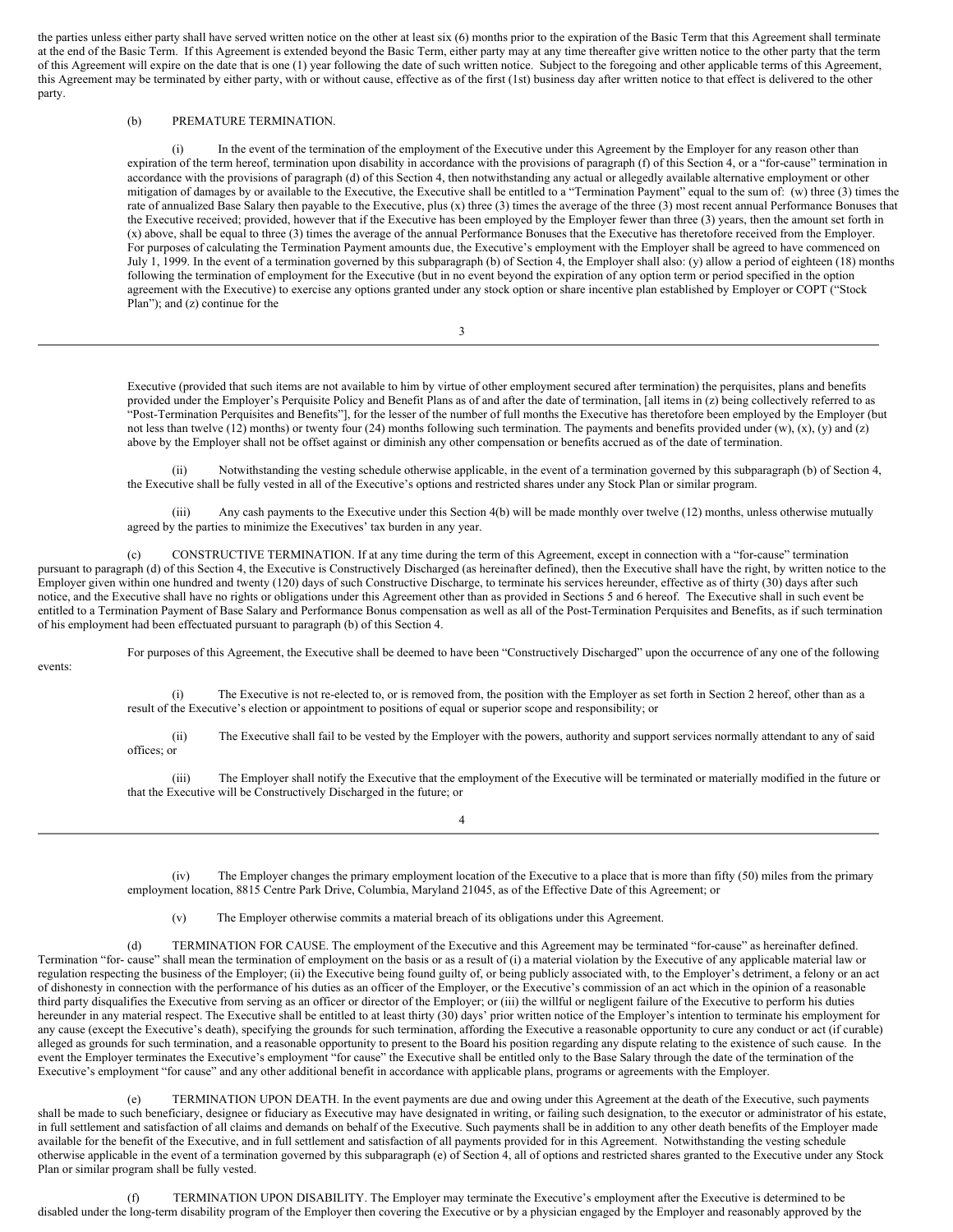Executive. In the event of a dispute regarding the Executive's "disability," such dispute shall be resolved through arbitration as provided in paragraph (d) of Section 11 hereof, except that the arbitrator appointed by the American Arbitration Association shall be a duly licensed medical doctor. The Executive shall be entitled to the compensation and benefits provided for under this Agreement during any period of

5

incapacitation occurring during the term of this Agreement, and occurring prior to the establishment of the Executive's "disability" during which the Executive is unable to work due to a physical or mental infirmity. Notwithstanding anything contained in this Agreement to the contrary, until the date specified in a notice of termination relating to the Executive's disability, the Executive shall be entitled to return to his positions with the Employer as set forth in this Agreement, in which event no disability of the Executive will be deemed to have occurred. Notwithstanding the vesting schedule otherwise applicable, in the event of a termination governed by this subparagraph (f) of Section 4, the Executive shall be fully vested in all of the Executive's options and restricted shares under any Stock Plan or similar program.

(g) TERMINATION UPON CHANGE OF CONTROL.

(i) In the event of a Change in Control (as defined below) and the termination of the Executive's employment by Executive or by the Employer under either 1 or 2 below, the Executive shall be entitled to a Termination Payment equal to the sum of: (w) the rate of annualized Base Salary then payable to the Executive multiplied by the number of years then remaining in the contract term (but not less than three (3) years); plus (x) the average of the three (3) most recent Performance Bonuses that the Executive received (or if less, the average of the annual Performance Bonuses that the Executive has theretofore received from the Employer) multiplied by the number of years then remaining in the contract term (but not less than three (3) years). The Employer shall also continue for the Executive the Post-Termination Perquisites and Benefits as provided in paragraph (b) of this Section 4; provided, however, that notwithstanding the vesting schedule otherwise applicable, immediately following a Change in Control (whether or not the Executive's employment is terminated), the Executive shall be fully vested in all of Executive's options and restricted shares outstanding under any Stock Plan or similar program and shall be allowed a period of eighteen (18) months following the termination of employment of the Executive for the Executive's exercise of such options. The following shall constitute termination under this paragraph:

1. The Executive terminates his employment under this Agreement pursuant to a written notice to that effect delivered to the Board within six (6) months after the occurrence of the Change in Control.

2. Executive's employment is terminated, including Constructively Discharged, by the Employer or its successor either in contemplation of or after Change in Control, other than on a for-cause basis.

(ii) For purposes of this paragraph, the term "Change in Control" shall mean the following occurring after the date of this Agreement:

1. The consummation of the acquisition by any person, (as such term is defined in Section 13(d) or 14(d) of the Securities Exchange Act of 1934, as amended (the "1934 Act") of beneficial ownership (within the meaning of Rule 13d-3 promulgated under the 1934 Act) of fifty percent (50%) or more of the

6

combined voting power embodied in the then outstanding voting securities of COPT or the Employer; or

2. Approval by the stockholders of COPT or the Employer of: (1) a merger or consolidation of COPT or the Employer, if the stockholders of COPT or the Employer immediately before such merger or consolidation do not, as a result of such merger or consolidation, own, directly or indirectly, more than fifty percent (50%) of the combined voting power of the then outstanding voting securities of the entity resulting from such merger or consolidation in substantially the same proportion as was represented by their ownership of the combined voting power of the voting securities of COPT or the Employer outstanding immediately before such merger or consolidation; or (2) a complete or substantial liquidation or dissolution, or an agreement for the sale or other disposition, of all or substantially all of the assets of COPT or the Employer.

Notwithstanding the foregoing, a Change in Control shall not be deemed to occur solely because fifty percent (50%) or more of the combined voting then outstanding securities is acquired by: (1) a trustee or other fiduciary holding securities under one or more employee benefit plans maintained for employees of the entity; or (2) any corporation or other entity which, immediately prior to such acquisition, is owned directly or indirectly by the stockholders of COPT or the Employer in the same proportion as their ownership of stock in COPT or the Employer immediately prior to such acquisition.

> (iii) If it is determined, in the opinion of the Employer's independent accountants, in consultation with the Employer's independent counsel, that any amount payable to the Executive by the Employer under this Agreement, or any other plan or agreement under which the Executive participates or is a party, would constitute an "Excess Parachute Payment" within the meaning of Section 280G of the Internal Revenue Code of 1986, as amended (the "Code") and be subject to the excise tax imposed by Section 4999 of the Code (the "Excise Tax"), the Employer shall pay to the Executive a "grossing-up" amount equal to the amount of such Excise Tax and all federal and state income or other taxes with respect to payment of the amount of such Excise Tax, including all such taxes with respect to any such grossing-up amount. If at a later date, the Internal Revenue Service assesses a deficiency against the Executive for the Excise Tax which is greater than that which was determined at the time such amounts were paid, the Employer shall pay to the Executive the amount of such unreimbursed Excise Tax plus any interest, penalties and professional fees or expenses, incurred by the Executive as a result of such assessment, including all such taxes with respect to any such additional amount. The highest marginal tax rate applicable to individuals at the time of payment of such amounts will be used for purposes of determining the federal and state income and other taxes with respect thereto. The Employer shall withhold from any amounts paid under this Agreement the amount of any Excise Tax or other federal, state or local taxes then required to be withheld. Computations of the amount of any grossing-up supplemental compensation paid under this subparagraph shall be made by the Employer's independent accountants, in consultation with the Employer's independent legal

counsel. The Employer shall pay all accountant and legal counsel fees and expenses.

(h) VOLUNTARY TERMINATION. In the event of a termination of employment by the Executive on his own initiative, other than a termination due to death, disability or a Constructive Discharge, the Executive shall have the same entitlements as provided in paragraph (d) of this Section 4 for a termination "forcause."

5. CONFIDENTIALITY AND LOYALTY. The Executive acknowledges that heretofore or hereafter during the course of his employment he has produced and received, and may hereafter produce, receive and otherwise have access to various materials, records, data, trade secrets and information not generally available to the public (collectively, "Confidential Information") regarding the Employer and its subsidiaries and affiliates. Accordingly, during and subsequent to termination of this Agreement, the Executive shall hold in confidence and not directly or indirectly disclose, use, copy or make lists of any such Confidential Information, except to the extent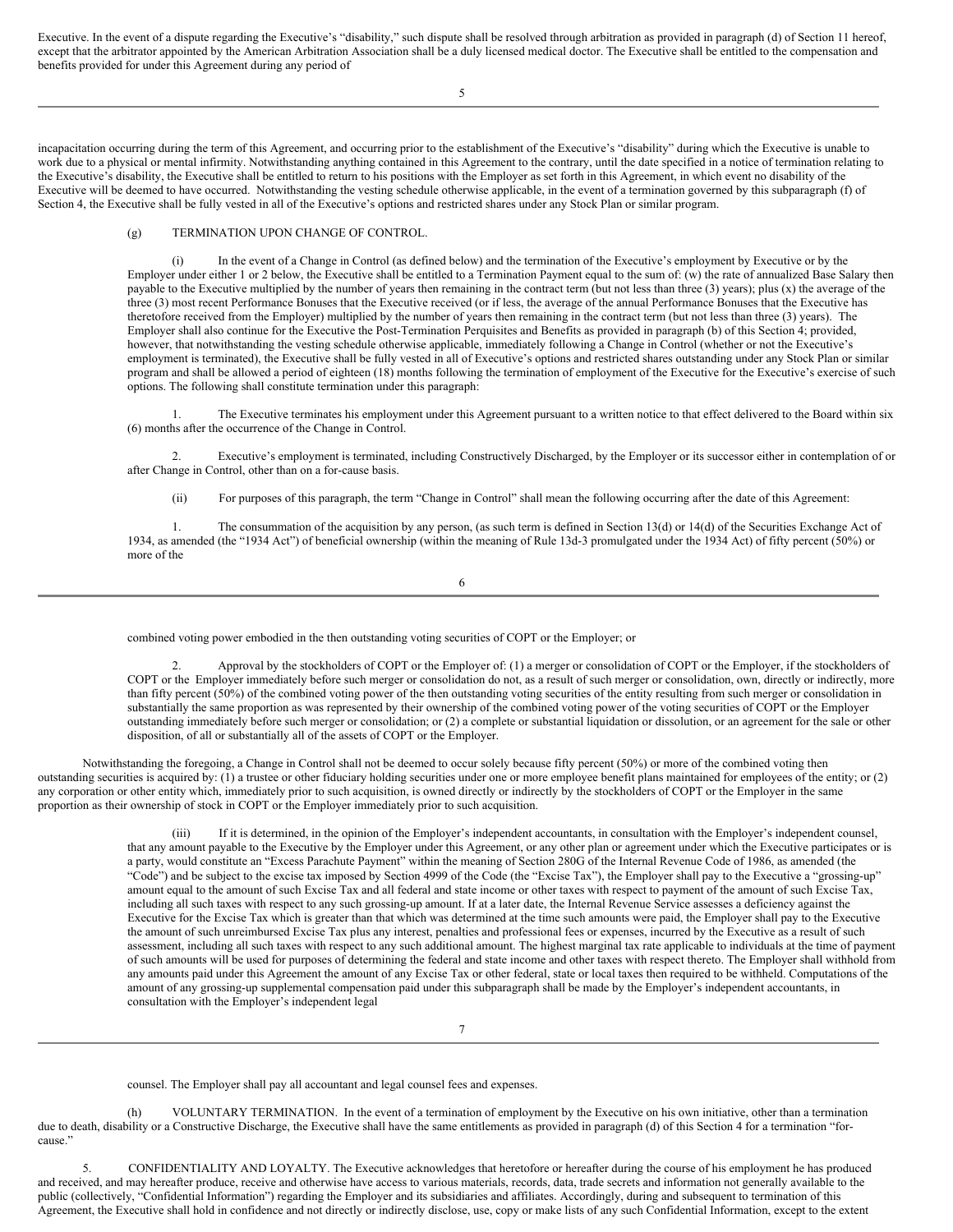that such information is or thereafter becomes lawfully available from public sources, or such disclosure is authorized in writing by the Employer, required by law or by any competent administrative agency or judicial authority, or otherwise as reasonably necessary or appropriate in connection with the performance by the Executive of his duties hereunder. All records, files, documents, computer diskettes, computer programs and other computer-generated material, as well as all other materials or copies thereof relating to the Employer's business, which the Executive shall prepare or use, shall be and remain the sole property of the Employer, shall not be removed from the Employer's premises without its written consent, and shall be promptly returned to the Employer upon termination of the Executive's employment hereunder. The Executive agrees to abide by the Employer's reasonable policies, as in effect from time to time, respecting confidentiality and the avoidance of interests conflicting with those of the Employer.

## 6. NON-COMPETITION COVENANT.

(a) RESTRICTIVE COVENANT. The Employer and the Executive have jointly reviewed the tenant lists, property submittals, logs, broker lists, and operations of the Employer, and have agreed that as an essential ingredient of and in consideration of this Agreement and the payment of the amounts described in Sections 3 and 4 hereof, the Executive hereby agrees that, except with the express prior written consent of the Employer, for a period equal to the lesser of the number of *full* months the Executive has at any time been employed by the Employer or twenty-four (24) months after the termination of the Executive's employment with the Employer (the "Restrictive Period"), he will not directly or indirectly compete with the business of the Employer, including, but not by way of limitation, by directly or indirectly owning, managing, operating, controlling, financing, or by directly or indirectly serving as an employee, officer or director of or consultant to, or by soliciting or inducing, or attempting to solicit or induce, any employee or agent of Employer to terminate employment with Employer and become employed by any person, firm, partnership, corporation, trust or other entity which owns or operates a business similar to that of the Employer (the "Restrictive Covenant"). For purposes of this subparagraph (a), a business shall be considered "similar" to that of the Employer if it is engaged in the acquisition, development, ownership, operation, management or leasing of suburban office property (i) in any geographic market or submarket in which the

| I            |  |
|--------------|--|
| I            |  |
| ï<br>×<br>۰, |  |

Employer owns more than 750,000 s.f. of properties either as of the date hereof or as of the date of termination of the Executive's employment. If the Executive violates the Restrictive Covenant and the Employer brings legal action for injunctive or other relief, the Employer shall not, as a result of the time involved in obtaining such relief, be deprived of the benefit of the *full* period of the Restrictive Covenant. Accordingly, the Restrictive Covenant shall be deemed to have the duration specified in this paragraph (a) computed from the date the relief is granted but reduced by the time between the period when the Restrictive Period began to run and the date of the first violation of the Restrictive Covenant by the Executive. In the event that a successor of the Employer assumes and agrees to perform this Agreement or otherwise acquires the Employer, this Restrictive Covenant shall continue to apply only to the primary service area of the Employer as it existed immediately before such assumption or acquisition and shall not apply to any of the successor's other offices or markets. The foregoing Restrictive Covenant shall not prohibit the Executive from owning, directly or indirectly, capital stock or similar securities which are listed on a securities exchange or quoted on the National Association of Securities Dealers Automated Quotation System which do not represent more than five percent (5%) of the outstanding capital stock of any corporation.

(b) REMEDIES FOR BREACH OF RESTRICTIVE COVENANT. The Executive acknowledges that the restrictions contained in Sections 5 and 6 of this Agreement are reasonable and necessary for the protection of the legitimate proprietary business interests of the Employer; that any violation of these restrictions would cause substantial injury to the Employer and such interests; that the Employer would not have entered into this Agreement with the Executive without receiving the additional consideration offered by the Executive in binding himself to these restrictions; and that such restrictions were a material inducement to the Employer to enter into this Agreement. In the event of any violation or threatened violation of these restrictions, the Employer shall be relieved of any further obligations under this Agreement, shall be entitled to any rights, remedies or damages available at law, in equity or otherwise under this Agreement, and shall be entitled to preliminary and temporary injunctive relief granted by a court of competent jurisdiction to prevent or restrain any such violation by the Executive and any and all persons directly or indirectly acting for or with him, as the case may be, while awaiting the decision of the arbitrator selected in accordance with paragraph (d) of Section 11 of this Agreement, which decision, if rendered adverse to the Executive, may include permanent injunctive relief to be granted by the court.

7. INTERCORPORATE TRANSFERS. If the Executive shall be voluntarily transferred to an affiliate of the Employer, such transfer shall not be deemed to terminate or modify this Agreement, and the employing corporation to which the Executive shall have been transferred shall, for all purposes of this Agreement, be construed as standing in the same place and stead as the Employer as of the date of such transfer. For purposes hereof, an affiliate of the Employer shall mean any corporation or other entity directly or indirectly controlling, controlled by, or under common control with the Employer. The Employer shall be secondarily liable to the Executive for the obligations hereunder in the event the affiliate of the Employer cannot or refuses to honor such obligations. For all relevant purposes hereof, the tenure of the Executive shall be deemed to include the aggregate term of his employment by the Employer or its affiliate.

8. INTEREST IN ASSETS. Neither the Executive nor his estate shall acquire hereunder any rights in funds or assets of the Employer, otherwise than by and through the actual

9

payment of amounts payable hereunder; nor shall the Executive or his estate have any power to transfer, assign (except into a trust for purposes of estate planning), anticipate, hypothecate or otherwise encumber in advance any of said payments; nor shall any of such payments be subject to seizure for the payment of any debt, judgment, alimony, separate maintenance or be transferable by operation of law in the event of bankruptcy, insolvency or otherwise of the Executive.

## 9. INDEMNIFICATION.

(a) The Employer shall provide the Executive (including his heirs, personal representatives, executors and administrators), during the term of this Agreement and thereafter throughout all applicable limitations periods, with coverage under the Employer's then-current directors' and officers' liability insurance policy, at the Employer's expense.

(b) In addition to the insurance coverage provided for in paragraph (a) of this Section 9, the Employer shall defend, hold harmless and indemnify the Executive (and his heirs, personal representatives, executors and administrators) to the fullest extent permitted under applicable law, and subject to the requirements, limitations and specifications set forth in the Bylaws and other organizational documents of the Employer, against all expenses and liabilities reasonably incurred by him in connection with or arising out of any action, suit or proceeding in which he may be involved by reason of his having been an officer of the Employer (whether or not he continues to be an officer at the time of incurring such expenses or liabilities), such expenses and liabilities to include, but not be limited to, judgments, court costs and attorneys' fees and the cost of reasonable settlements.

(c) In the event the Executive becomes a party, or is threatened to be made a party, to any action, suit or proceeding for which the Employer has agreed to provide insurance coverage or indemnification under this Section 9, the Employer shall, to the full extent permitted under applicable law, advance all expenses (including the reasonable attorneys' fees of the attorneys selected by Employer and approved by Executive for the representation of the Executive), judgments, fines and amounts paid in settlement (collectively "Expenses") incurred by the Executive in connection with the investigation, defense, settlement, or appeal of any threatened, pending or completed action, suit or proceeding, subject to receipt by the Employer of a written undertaking from the Executive covenanting: (i) to reimburse the Employer for all Expenses actually paid by the Employer to or on behalf of the Executive in the event it shall be ultimately determined that the Executive is not entitled to indemnification by the Employer for such Expenses; and (ii) to assign to the Employer all rights of the Executive to insurance proceeds, under any policy of directors' and officers' liability insurance or otherwise, to the extent of the amount of Expenses actually paid by the Employer to or on behalf of the Executive.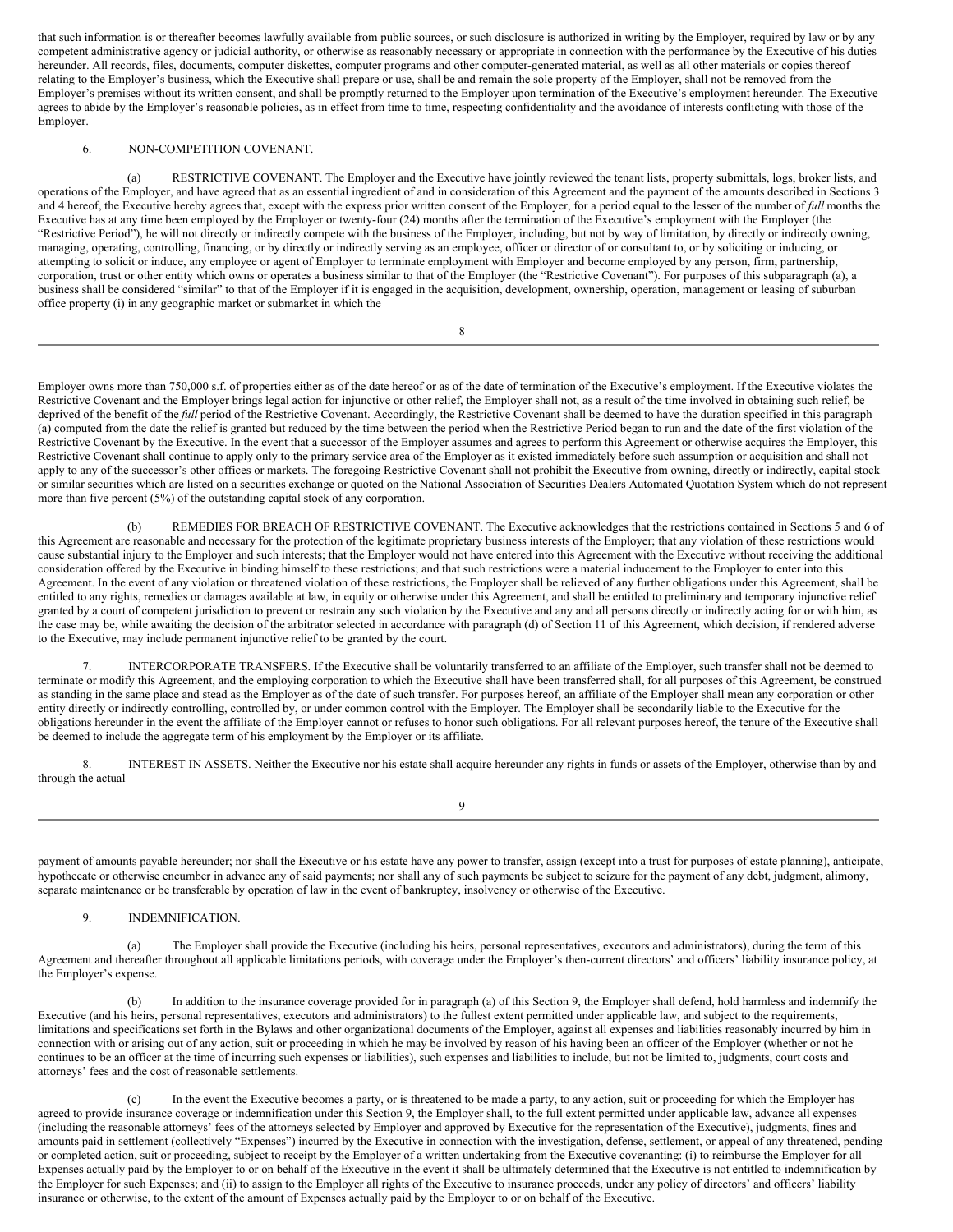10. ASSUMPTION BY COPT. By its execution of this Agreement, COPT agrees to be secondarily liable to the Executive, and shall assume the liabilities, obligations and duties of the Employer as contained in this Agreement in the event the Employer cannot or refuses to honor such obligations.

10

## 11. GENERAL PROVISIONS.

(a) SUCCESSORS; ASSIGNMENT. This Agreement shall be binding upon and inure to the benefit of the Executive, the Employer and his and its respective personal representatives, successors and assigns, and any successor or assign of the Employer shall be deemed the "Employer" hereunder. The Employer shall require any successor to all or substantially all of the business and/or assets of the Employer, whether directly or indirectly, by purchase, merger, consolidation, acquisition of stock, or otherwise, by an agreement in form and substance satisfactory to the Executive, expressly to assume and agree to perform this Agreement in the same manner and to the same extent as the Employer would be required to perform if no such succession had taken place. No rights or obligations of the Executive under this Agreement may be assigned or transferred by the Executive other than his rights to compensation and benefits, which may be transferred only by will or by operation of law.

ENTIRE AGREEMENT; MODIFICATIONS. This Agreement constitutes the entire agreement between the parties respecting the subject matter hereof, and supersedes all prior negotiations, undertakings, agreements and arrangements with respect thereto, whether written or oral. Except as otherwise explicitly provided herein, this Agreement may not be amended or modified except by written agreement signed by the Executive and the Employer.

(c) ENFORCEMENT AND GOVERNING LAW. The provisions of this Agreement shall be regarded as divisible and separate; if any of said provisions should be declared invalid or unenforceable by a court of competent jurisdiction, the validity and enforceability of the remaining provisions shall not be affected thereby. This Agreement shall be construed and the legal relations of the parties hereto shall be determined in accordance with the laws of the State of Maryland as it constitutes the situs of the corporation and the employment hereunder, without reference to the law regarding conflicts of law.

(d) ARBITRATION. Except as provided in paragraph (b) of Section 6, any dispute or controversy arising under or in connection with this Agreement or the Executive's employment by the Employer shall be settled exclusively by arbitration, conducted by a single arbitrator sitting in Baltimore, MD in accordance with the rules of the American Arbitration Association (the "AAA") then in effect. The arbitrator shall be selected by the parties from a list of eleven (11) arbitrators provided by the AAA, provided that no arbitrator shall be related to or affiliated with either of the parties. No later than ten (10) days after the list of proposed arbitrators is received by the parties, the parties, or their respective representatives, shall meet at a mutually convenient location in Baltimore, Maryland, or telephonically. At that meeting, the party who sought arbitration shall eliminate one (1) proposed arbitrator and then the other party shall eliminate one (1) proposed arbitrator. The parties shall continue to alternatively eliminate names from the list of proposed arbitrators in this manner until each party has eliminated five (5) proposed arbitrators. The remaining arbitrator shall arbitrate the dispute. Each party shall submit, in writing, the specific requested action or decision it wishes to take, or make, with respect to the matter in dispute, and the arbitrator shall be obligated to choose one (1) party's specific requested action or decision, without being permitted to effectuate any compromise or "new" position; provided, however, that the arbitrator is authorized to award amounts not in dispute during the pendency of any dispute or controversy arising under or in connection with this Agreement. The Employer shall bear the cost of all counsel, experts or other representatives that are retained by both parties, together with all costs of the arbitration proceeding, including, without limitation, the fees, costs and expenses imposed or incurred by the arbitrator. Judgment may be entered on

11

the arbitrator's award in any court having jurisdiction; including, if applicable, entry of a permanent injunction under paragraph (b) of Section 6.

PRESS RELEASES AND PUBLIC DISCLOSURE. Any press release or other public communication by either the Executive or the Employer with any other person concerning the terms, conditions or circumstances of Executive's employment, or the termination of such employment, shall be subject to prior written approval of both the Executive and the Employer, subject to the proviso that the Employer shall be entitled to make requisite and appropriate public disclosure of the terms of this Agreement, without the Executive's consent or approval, as required under applicable statutes, and the rules and regulations of the Securities and Exchange Commission and the Stock Exchange on which the shares of Employer may from time to time be listed.

(f) WAIVER. No waiver by either party at any time of any breach by the other party of, or compliance with, any condition or provision of this Agreement to be performed by the other party, shall be deemed a waiver of any similar or dissimilar provisions or conditions at the same time or any prior or subsequent time.

(g) NOTICES. Notices given pursuant to this Agreement shall be in writing, and shall be deemed given when received, and, if mailed, shall be mailed by United States registered or certified mail, return receipt requested, postage prepaid. Notices to the Employer shall be addressed to the principal headquarters of the Employer, Attention: Chairman. Notices to the Executive shall be sent to the address set forth below the Executive's signature on this Agreement, or to such other address as the party to be notified shall have given to the other.

"Executive"

IN WITNESS WHEREOF, the parties have executed this Agreement as of the date first above written.

"Employer" Corporate Office Properties, L.P., a Maryland limited liability company

By: /s/ Clay W. Hamlin, III /s/ Clay Games /s/ Randall M. Griffin Clay W. Hamlin, III, CEO Randall M. Griffin

8815 Centre Park Drive, Suite 400 Columbia, MD 21045

Corporate Office Properties Trust, a Maryland business trust

By: /s/ Clay W. Hamlin, III Clay W. Hamlin, III, CEO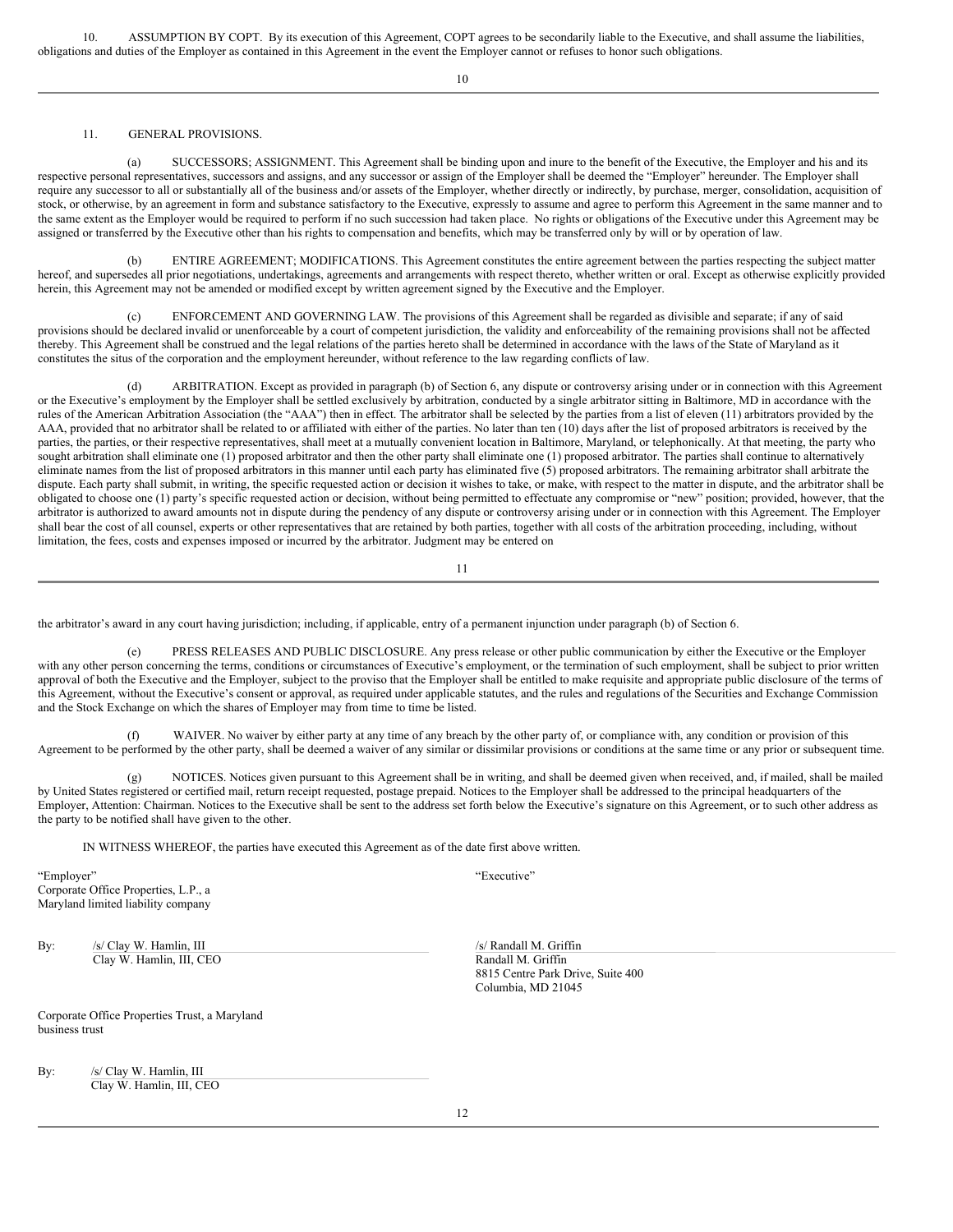## **EMPLOYMENT AGREEMENT ROGER A. WAESCHE, JR.**

This Employment Agreement (this "Agreement"), is made and entered into as of the 12th day of September, 2002, by and between Corporate Office Properties L.P., a Maryland limited liability company (the "Employer"), and Corporate Office Properties Trust, a Maryland business trust ("COPT"), and Roger A. Waesche, Jr. (the "Executive").

## RECITALS

A. The Executive and former Employer Corporate Office Management Inc. (COMI) and current employer Corporate Office Properties, L.P. (COPLP) executed an agreement effective as of December 16, 1999 providing for the employment of the Executive by the former/current Employer upon the terms and conditions therein stated (the "Prior Agreement").

B. The Employer (as referenced in the first paragraph) wishes to terminate the Prior Agreement and to renegotiate a new Agreement to assure itself of the continued services of the Executive for the period provided in this Agreement and the Executive is willing to continue in the employ of the Employer on a full-time basis for said period, and upon the other terms and conditions hereinafter provided.

C. The Employer recognizes that circumstances may arise in which a change of control of the Employer or COPT, through acquisition or otherwise, may occur, thereby causing uncertainty of employment without regard to the competence or past contributions of the Executive, and that such uncertainty may result in the loss of valuable services of the Executive. Accordingly, the Employer and the Executive wish to provide reasonable security to the Executive against changes in the employment relationship in the event of any such change of control.

D. COPT has agreed to become a party to this Agreement for the purpose of assuming the liabilities, obligations and duties of the Employer to the extent provided herein.

E. It is the intention of the Employer and the Executive that, notwithstanding the date of execution hereof, the Prior Agreement shall be terminated and this Agreement shall become effective as of July 1, 2002.

NOW, THEREFORE, in consideration of the premises and of the covenants and agreements hereinafter contained, it is covenanted and agreed by and between the parties hereto as follows:

## AGREEMENTS

1. TERMINATION OF PRIOR AGREEMENT. The Prior Agreement is hereby terminated and this Agreement shall become effective as of July 1, 2002 (the "Effective Date").

2. POSITION AND DUTIES. As of the Effective Date, the Employer hereby employs the Executive as Senior Vice-President and Chief Financial Officer of the Employer, or in such other capacity as shall be mutually agreed between the Employer and the Executive.

1

During the period of the Executive's employment hereunder, the Executive shall devote his best efforts and full business time, energy, skills and attention to the business and affairs of the Employer. The Executive's duties and authority shall consist of and include all duties and authority customarily performed and held by persons holding equivalent positions with business organizations similar in nature and size to the Employer, as such duties and authority are reasonably defined, modified and delegated from time to time by the Board of Trustees of the Employer (the "Board"). The Executive shall have the powers necessary to perform the duties assigned to him, and shall be provided such supporting services, staff, secretarial and other assistance, office space and accouterments as shall be reasonably necessary and appropriate in the light of such assigned duties.

3. COMPENSATION. As compensation for the services to be provided by the Executive hereunder, the Executive shall receive the following compensation and other benefits:

(a) BASE SALARY. The Executive shall receive an aggregate annual minimum "Base Salary" at the annualized rate of Two Hundred Sixty Five Thousand Dollars (\$265,000.00) per annum, payable in periodic installments in accordance with the regular payroll practices of the Employer. Such Base Salary shall be subject to review annually by the Board and Compensation Committee of COPT ("Compensation Committee") during the term hereof, in accordance with the established compensation policies of the Compensation Committee.

(b) PERFORMANCE BONUS. The Executive shall be entitled to an annual cash "Performance Bonus," payable within ninety (90) days after the end of the fiscal year of the Employer the amount (if any) of which shall be determined by the Board based upon the recommendation of the Compensation Committee.

(c) STOCK OPTION/RESTRICTED SHARES. Executive shall be entitled to stock options and/or restricted shares as determined by the Compensation Committee and the Board.

(d) BENEFITS. The Executive shall be entitled to all perquisites extended to similarly situated executives, as such are stated in the Employer's Executive Perquisite Policy (the "Perquisite Policy") promulgated for the Board or the Compensation Committee, and which Perquisite Policy is hereby incorporated by reference, as amended by the Board or the Compensation Committee from time to time. In addition, the Executive shall be entitled to participate in all plans and benefits generally, from time to time, accorded to employees of the Employer ("Benefit Plans"), all as determined by the Board from time to time based upon the input of the Compensation Committee. Executive shall also receive additional benefits as follows:

(i) a \$1,000.00 dollars (\$1,000.00) per month automobile allowance; and

(ii) five thousand dollars (\$5,000.00) per year for personal financial planning and personal income tax preparation.

(e) WITHHOLDING. The Employer shall be entitled to withhold, from amounts payable to the Executive hereunder, any federal, state or local withholding or other

taxes or charges which it is from time to time required to withhold. The Employer shall be entitled to rely upon the opinion of its independent accountants, with regard to any question concerning the amount or requirement of any such withholding.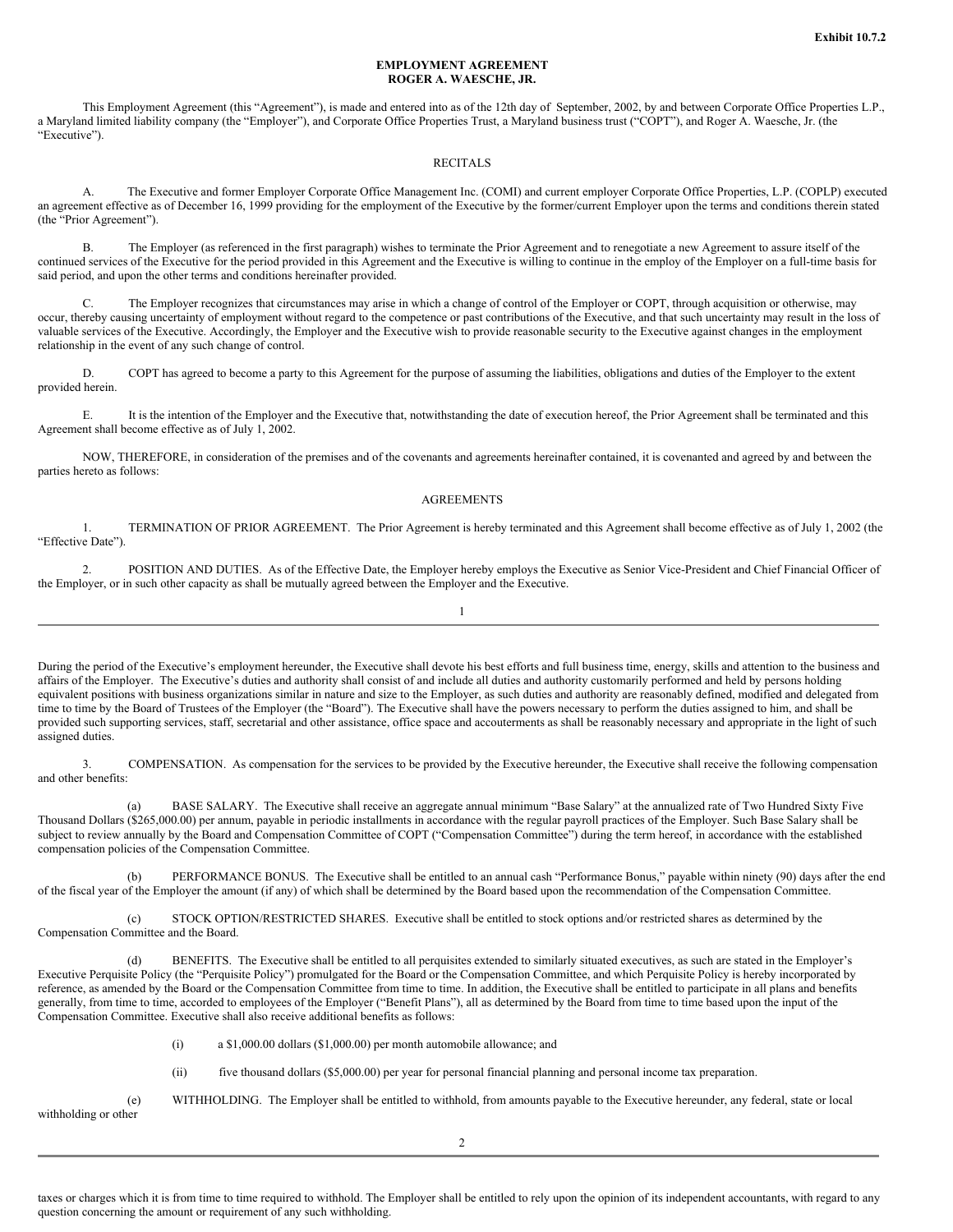## 4. TERM AND TERMINATION.

(a) BASIC TERM. The Executive's employment hereunder shall be for a six (6) year basic term (the "Basic Term"), commencing as of the Effective Date. If either the Executive or the Employer notifies the Compensation Committee in writing at least six (6) months but not more than one (1) year prior to the expiration of the Basic Term that the Agreement is set to terminate at the end of the Basic Term, the Agreement shall automatically be extended after the Basic Term for a continuous, selfrenewing one (1) year term without further action of the parties unless, within ninety (90) days after receiving such notice, the Compensation Committee notifies the parties in writing that this Agreement shall not be extended beyond the end of the Basic Term. If this Agreement is extended beyond the Basic Term, either party may at any time thereafter give written notice to the other party that the term of this Agreement will expire on the date that is one (1) year following the date of such written notice. Subject to the foregoing and other applicable terms of this Agreement, the Executive's employment may be terminated by either party, with or without cause, effective as of the first (1st) business day after written notice to that effect is delivered to the other party.

(b) POST-TERMINATION SALARY CONTINUATION. After the expiration of the Basic Term, or after the expiration of any renewal term, the Employer shall continue payment of the Executive's Base Salary in periodic installments corresponding to the regular payroll periods of the Employer for a period of one year from the date of the expiration of the term of this Agreement.

#### (c) PREMATURE TERMINATION.

In the event of the termination of the employment of the Executive under this Agreement by the Employer for any reason other than expiration of the Basic Term hereof or any renewal term, termination upon disability in accordance with the provisions of paragraph (g) of this Section 4, or a "for-cause" termination in accordance with the provisions of paragraph (e) of this Section 4, then notwithstanding any actual or allegedly available alternative employment or other mitigation of damages by or available to the Executive, the Executive shall be entitled to a "Premature Termination Payment" equal to the sum of: (w) three (3) times the rate of annualized Base Salary then payable to the Executive, plus (x) three (3) times the average of the three (3) most recent annual Performance Bonuses that the Executive received. In the event of a termination governed by this subparagraph (c) of Section 4, the Employer shall also: (y) allow a period of eighteen (18) months following the termination of employment for the Executive (but in no event beyond the expiration of any option term or period specified in the option agreement with the Executive) to exercise any options granted under any stock option or share incentive plan established by Employer or COPT ("Stock Plan"); and (z) continue for the Executive (provided that such items are not available to him by virtue of other employment secured after termination) the

perquisites, plans and benefits provided under the Employer's Perquisite Policy and Benefit Plans as of and after the date of termination, [all items in (z) being collectively referred to as "Post-Termination Perquisites and Benefits"], for the lesser of the number of full months the Executive has theretofore been employed by the Employer (but not less than twelve (12) months) or twenty four (24) months following such termination. The payments and benefits provided under  $(w)$ ,  $(x)$ ,  $(y)$  and  $(z)$  above by the Employer shall not be offset against or diminish any other compensation or benefits accrued as of the date of termination.

(ii) Notwithstanding the vesting schedule otherwise applicable, in the event of a termination governed by this subparagraph (c) of Section 4, the Executive shall be fully vested in all of the Executive's options and restricted shares under any Stock Plan or similar program.

(iii) Any cash payments to the Executive under this Section 4(c) will be made monthly over twelve (12) months, unless otherwise mutually agreed by the parties to minimize the Executives' tax burden in any year.

(d) CONSTRUCTIVE TERMINATION. If at any time during the term of this Agreement, except in connection with a "for-cause" termination pursuant to paragraph (e) of this Section 4, the Executive is Constructively Discharged (as hereinafter defined), then the Executive shall have the right, by written notice to the Employer given within one hundred and twenty (120) days of such Constructive Discharge, to terminate his services hereunder, effective as of thirty (30) days after such notice, and the Executive shall have no rights or obligations under this Agreement other than as provided in Sections 5 and 6 hereof. The Executive shall in such event be entitled to a termination payment as well as all of the Post-Termination Perquisites and Benefits, as if such termination of his employment had been effectuated pursuant to paragraph (c) of this Section 4.

For purposes of this Agreement, the Executive shall be deemed to have been "Constructively Discharged" upon the occurrence of any one of the following

events:

(i) The Executive is not re-elected to, or is removed from, the position with the Employer as set forth in Section 2 hereof, other than as a result of the Executive's election or appointment to positions of equal or superior scope and responsibility; or

(ii) The Executive shall fail to be vested by the Employer with the powers, authority and support services normally attendant to any of said offices; or

(iii) The Employer shall notify the Executive that the employment of the Executive will be terminated or materially modified in the future or that the Executive will be Constructively Discharged in the future; or

(iv) The Employer changes the primary employment location of the Executive to a place that is more than fifty (50) miles from the primary

employment location, 8815 Centre Park Drive, Columbia, Maryland 21045, as of the Effective Date of this Agreement; or

(v) The Employer otherwise commits a material breach of its obligations under this Agreement.

(e) TERMINATION FOR CAUSE. The employment of the Executive and this Agreement may be terminated "for-cause" as hereinafter defined. Termination "for-cause" shall mean the termination of employment on the basis or as a result of (i) a material violation by the Executive of any applicable material law or regulation respecting the business of the Employer; (ii) the Executive being found guilty of, or being publicly associated with, to the Employer's detriment, a felony or an act of dishonesty in connection with the performance of his duties as an officer of the Employer, or the Executive's commission of an act which in the opinion of a reasonable third party disqualifies the Executive from serving as an officer or director of the Employer; or (iii) the willful or negligent failure of the Executive to perform his duties hereunder in any material respect. The Executive shall be entitled to at least thirty (30) days' prior written notice of the Employer's intention to terminate his employment for any cause (except the Executive's death), specifying the grounds for such termination, affording the Executive a reasonable opportunity to cure any conduct or act (if curable) alleged as grounds for such termination, and a reasonable opportunity to present to the Board his position regarding any dispute relating to the existence of such cause. In the event the Employer terminates the Executive's employment "for cause" the Executive shall be entitled only to the Base Salary through the date of the termination of the Executive's employment "for cause" and any other additional benefit in accordance with applicable plans, programs or agreements with the Employer.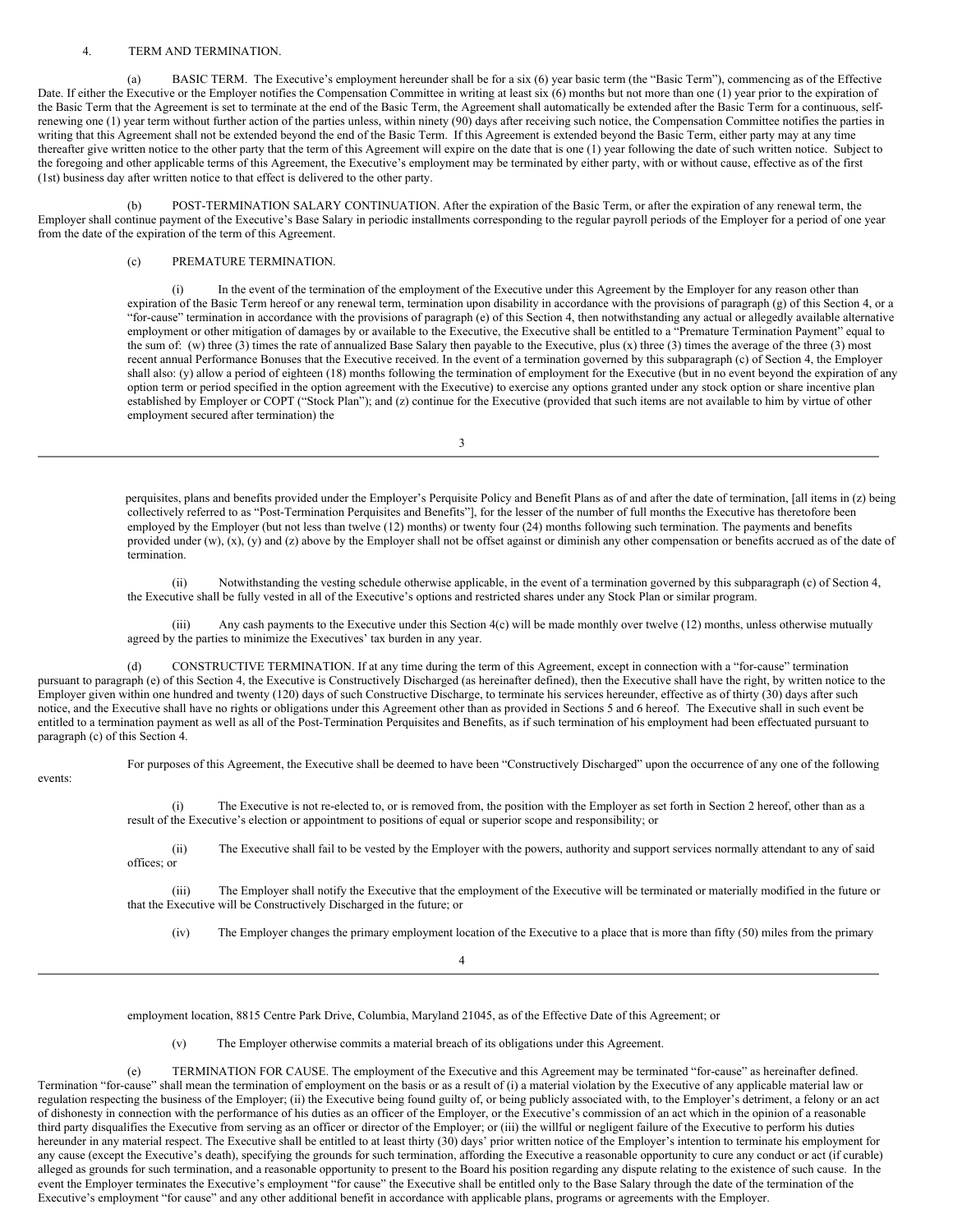(f) TERMINATION UPON DEATH. In the event payments are due and owing under this Agreement at the death of the Executive, such payments shall be made to such beneficiary, designee or fiduciary as Executive may have designated in writing, or failing such designation, to the executor or administrator of his estate, in full settlement and satisfaction of all claims and demands on behalf of the Executive. Such payments shall be in addition to any other death benefits of the Employer made available for the benefit of the Executive, and in full settlement and satisfaction of all payments provided for in this Agreement. Notwithstanding the vesting schedule otherwise applicable in the event of a termination governed by this subparagraph (f) of Section 4, all of options and restricted shares granted to the Executive under any Stock Plan or similar program shall be fully vested.

(g) TERMINATION UPON DISABILITY. The Employer may terminate the Executive's employment after the Executive is determined to be disabled under the long-term disability program of the Employer then covering the Executive or by a physician engaged by the Employer and reasonably approved by the Executive. In the event of a dispute regarding the Executive's "disability," such dispute shall be resolved through arbitration as provided in paragraph (d) of Section 11 hereof, except that the arbitrator appointed by the American Arbitration Association shall be a duly licensed medical doctor. The Executive shall be entitled to the compensation and benefits provided for under this Agreement during any period of incapacitation occurring during the term of this Agreement, and occurring prior to the establishment of the Executive's "disability" during which the Executive is unable to work due to

5

a physical or mental infirmity. Notwithstanding anything contained in this Agreement to the contrary, until the date specified in a notice of termination relating to the Executive's disability, the Executive shall be entitled to return to his positions with the Employer as set forth in this Agreement, in which event no disability of the Executive will be deemed to have occurred. Notwithstanding the vesting schedule otherwise applicable, in the event of a termination governed by this subparagraph (g) of Section 4, the Executive shall be fully vested in all of the Executive's options and restricted shares under any Stock Plan or similar program.

### (h) TERMINATION UPON CHANGE OF CONTROL.

(i) In the event of a Change in Control (as defined below) and the termination of the Executive's employment by Executive or by the Employer under either 1 or 2 below, the Executive shall be entitled to a Termination Payment equal to the sum of: (w) three (3) times the rate of annualized Base Salary then payable to the Executive, plus (x) three (3) times the average of the three (3) most recent annual Performance Bonuses that the Executive received. The Employer shall also continue for the Executive the Post-Termination Perquisites and Benefits for the same period and to the same extent as provided in paragraph (c) of this Section 4; provided, however, that notwithstanding the vesting schedule otherwise applicable, immediately following a Change in Control (whether or not the Executive's employment is terminated), the Executive shall be fully vested in all of Executive's options and restricted shares outstanding under any Stock Plan or similar program and shall be allowed a period of eighteen (18) months following the termination of employment of the Executive for the Executive's exercise of such options. The following shall constitute termination under this paragraph:

1 . The Executive terminates his employment under this Agreement pursuant to a written notice to that effect delivered to the Board within six (6) months after the occurrence of the Change in Control.

2. Executive's employment is terminated, including Constructively Discharged, by the Employer or its successor either in contemplation of or after Change in Control, other than on a for-cause basis.

(ii) For purposes of this paragraph, the term "Change in Control" shall mean the following occurring after the date of this Agreement:

1. The consummation of the acquisition by any person, (as such term is defined in Section 13(d) or 14(d) of the Securities Exchange Act of 1934, as amended (the "1934 Act") of beneficial ownership (within the meaning of Rule 13d-3 promulgated under the 1934 Act) of fifty percent (50%) or more of the combined voting power embodied in the then outstanding voting securities of COPT or the Employer; or

6

2. Approval by the stockholders of COPT or the Employer of: (1) a merger or consolidation of COPT or the Employer, if the stockholders of COPT or the Employer immediately before such merger or consolidation do not, as a result of such merger or consolidation, own, directly or indirectly, more than fifty percent (50%) of the combined voting power of the then outstanding voting securities of the entity resulting from such merger or consolidation in substantially the same proportion as was represented by their ownership of the combined voting power of the voting securities of COPT or the Employer outstanding immediately before such merger or consolidation; or (2) a complete or substantial liquidation or dissolution, or an agreement for the sale or other disposition, of all or substantially all of the assets of COPT or the Employer.

Notwithstanding the foregoing, a Change in Control shall not be deemed to occur solely because fifty percent (50%) or more of the combined voting then outstanding securities is acquired by: (1) a trustee or other fiduciary holding securities under one or more employee benefit plans maintained for employees of the entity; or (2) any corporation or other entity which, immediately prior to such acquisition, is owned directly or indirectly by the stockholders of COPT or the Employer in the same proportion as their ownership of stock in COPT or the Employer immediately prior to such acquisition.

> (iii) If it is determined, in the opinion of the Employer's independent accountants, in consultation with the Employer's independent counsel, that any amount payable to the Executive by the Employer under this Agreement, or any other plan or agreement under which the Executive participates or is a party, would constitute an "Excess Parachute Payment" within the meaning of Section 280G of the Internal Revenue Code of 1986, as amended (the "Code") and be subject to the excise tax imposed by Section 4999 of the Code (the "Excise Tax"), the Employer shall pay to the Executive a "grossing-up" amount equal to the amount of such Excise Tax and all federal and state income or other taxes with respect to payment of the amount of such Excise Tax, including all such taxes with respect to any such grossing-up amount. If at a later date, the Internal Revenue Service assesses a deficiency against the Executive for the Excise Tax which is greater than that which was determined at the time such amounts were paid, the Employer shall pay to the Executive the amount of such unreimbursed Excise Tax plus any interest, penalties and professional fees or expenses, incurred by the Executive as a result of such assessment, including all such taxes with respect to any such additional amount. The highest marginal tax rate applicable to individuals at the time of payment of such amounts will be used for purposes of determining the federal and state income and other taxes with respect thereto. The Employer shall withhold from any amounts paid under this Agreement the amount of any Excise Tax or other federal, state or local taxes then required to be withheld. Computations of the amount of any grossing-up supplemental compensation paid under this subparagraph shall be made by the Employer's independent accountants, in consultation with the Employer's independent legal counsel. The Employer shall pay all accountant and legal counsel fees and expenses.

> > 7

(i) VOLUNTARY TERMINATION. In the event of a termination of employment by the Executive on his own initiative, other than a termination due to death, disability or a Constructive Discharge, the Executive shall have the same entitlements as provided in paragraph (e) of this Section 4 for a termination "forcause."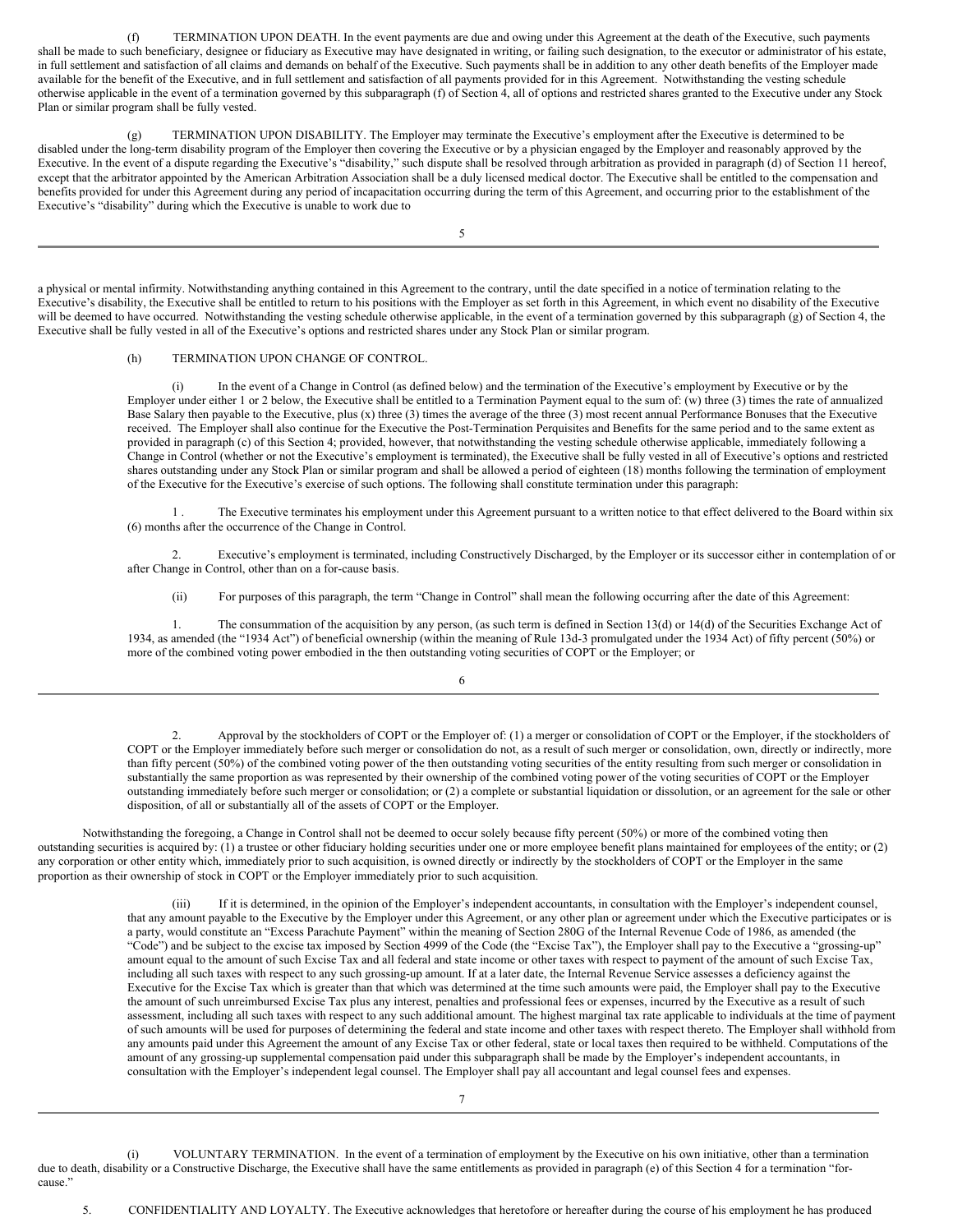and received, and may hereafter produce, receive and otherwise have access to various materials, records, data, trade secrets and information not generally available to the public (collectively, "Confidential Information") regarding the Employer and its subsidiaries and affiliates. Accordingly, during and subsequent to termination of this Agreement, the Executive shall hold in confidence and not directly or indirectly disclose, use, copy or make lists of any such Confidential Information, except to the extent that such information is or thereafter becomes lawfully available from public sources, or such disclosure is authorized in writing by the Employer, required by law or by any competent administrative agency or judicial authority, or otherwise as reasonably necessary or appropriate in connection with the performance by the Executive of his duties hereunder. All records, files, documents, computer diskettes, computer programs and other computer-generated material, as well as all other materials or copies thereof relating to the Employer's business, which the Executive shall prepare or use, shall be and remain the sole property of the Employer, shall not be removed from the Employer's premises without its written consent, and shall be promptly returned to the Employer upon termination of the Executive's employment hereunder. The Executive agrees to abide by the Employer's reasonable policies, as in effect from time to time, respecting confidentiality and the avoidance of interests conflicting with those of the Employer.

## 6. NON-COMPETITION COVENANT.

(a) RESTRICTIVE COVENANT. The Employer and the Executive have jointly reviewed the tenant lists, property submittals, logs, broker lists, and operations of the Employer, and have agreed that as an essential ingredient of and in consideration of this Agreement and the payment of the amounts described in Sections 3 and 4 hereof, the Executive hereby agrees that, except with the express prior written consent of the Employer, for a period equal to either (i) twelve (12) months if the Executive's employment is terminated as a result of the expiration of the term of this Agreement or (ii) twenty-four (24) months after the termination of the Executive's employment with the Employer for any other reason, (the "Restrictive Period"), he will not directly or indirectly compete with the business of the Employer, including, but not by way of limitation, by directly or indirectly owning, managing, operating, controlling, financing, or by directly or indirectly serving as an employee, officer or director of or consultant to, or by soliciting or inducing, or attempting to solicit or induce, any employee or agent of Employer to terminate employment with Employer and become employed by any person, firm, partnership, corporation, trust or other entity which owns or operates a business similar to that of the Employer (the "Restrictive Covenant"). For purposes of this subparagraph (a), a business shall be considered "similar" to that of the Employer if it is engaged in the acquisition, development, ownership, operation, management or leasing of suburban office property in any geographic market or submarket in which the Employer owns more than 750,000 s.f. of properties either as of the date hereof or as of the date of termination of the Executive's employment. If the Executive violates the Restrictive Covenant and the Employer brings legal

8

action for injunctive or other relief, the Employer shall not, as a result of the time involved in obtaining such relief, be deprived of the benefit of the*full* period of the Restrictive Covenant. Accordingly, the Restrictive Covenant shall be deemed to have the duration specified in this paragraph (a) computed from the date the relief is granted but reduced by the time between the period when the Restrictive Period began to run and the date of the first violation of the Restrictive Covenant by the Executive. In the event that a successor of the Employer assumes and agrees to perform this Agreement or otherwise acquires the Employer, this Restrictive Covenant shall continue to apply only to the primary service area of the Employer as it existed immediately before such assumption or acquisition and shall not apply to any of the successor's other offices or markets. The foregoing Restrictive Covenant shall not prohibit the Executive from owning, directly or indirectly, capital stock or similar securities which are listed on a securities exchange or quoted on the National Association of Securities Dealers Automated Quotation System which do not represent more than five percent (5%) of the outstanding capital stock of any corporation.

(b) REMEDIES FOR BREACH OF RESTRICTIVE COVENANT. The Executive acknowledges that the restrictions contained in Sections 5 and 6 of this Agreement are reasonable and necessary for the protection of the legitimate proprietary business interests of the Employer; that any violation of these restrictions would cause substantial injury to the Employer and such interests; that the Employer would not have entered into this Agreement with the Executive without receiving the additional consideration offered by the Executive in binding himself to these restrictions; and that such restrictions were a material inducement to the Employer to enter into this Agreement. In the event of any violation or threatened violation of these restrictions, the Employer shall be relieved of any further obligations under this Agreement, shall be entitled to any rights, remedies or damages available at law, in equity or otherwise under this Agreement, and shall be entitled to preliminary and temporary injunctive relief granted by a court of competent jurisdiction to prevent or restrain any such violation by the Executive and any and all persons directly or indirectly acting for or with him, as the case may be, while awaiting the decision of the arbitrator selected in accordance with paragraph (d) of Section 11 of this Agreement, which decision, if rendered adverse to the Executive, may include permanent injunctive relief to be granted by the court.

7. INTERCORPORATE TRANSFERS. If the Executive shall be voluntarily transferred to an affiliate of the Employer, such transfer shall not be deemed to terminate or modify this Agreement, and the employing corporation to which the Executive shall have been transferred shall, for all purposes of this Agreement, be construed as standing in the same place and stead as the Employer as of the date of such transfer. For purposes hereof, an affiliate of the Employer shall mean any corporation or other entity directly or indirectly controlling, controlled by, or under common control with the Employer. The Employer shall be secondarily liable to the Executive for the obligations hereunder in the event the affiliate of the Employer cannot or refuses to honor such obligations. For all relevant purposes hereof, the tenure of the Executive shall be deemed to include the aggregate term of his employment by the Employer or its affiliate.

8. INTEREST IN ASSETS. Neither the Executive nor his estate shall acquire hereunder any rights in funds or assets of the Employer, otherwise than by and through the actual payment of amounts payable hereunder; nor shall the Executive or his estate have any power to transfer, assign (except into a trust for purposes of estate planning), anticipate, hypothecate or

9

otherwise encumber in advance any of said payments; nor shall any of such payments be subject to seizure for the payment of any debt, judgment, alimony, separate maintenance or be transferable by operation of law in the event of bankruptcy, insolvency or otherwise of the Executive.

# 9. INDEMNIFICATION.

(a) The Employer shall provide the Executive (including his heirs, personal representatives, executors and administrators), during the term of this Agreement and thereafter throughout all applicable limitations periods, with coverage under the Employer's then-current directors' and officers' liability insurance policy, at the Employer's expense.

(b) In addition to the insurance coverage provided for in paragraph (a) of this Section 9, the Employer shall defend, hold harmless and indemnify the Executive (and his heirs, personal representatives, executors and administrators) to the fullest extent permitted under applicable law, and subject to the requirements, limitations and specifications set forth in the Bylaws and other organizational documents of the Employer, against all expenses and liabilities reasonably incurred by him in connection with or arising out of any action, suit or proceeding in which he may be involved by reason of his having been an officer of the Employer (whether or not he continues to be an officer at the time of incurring such expenses or liabilities), such expenses and liabilities to include, but not be limited to, judgments, court costs and attorneys' fees and the cost of reasonable settlements.

In the event the Executive becomes a party, or is threatened to be made a party, to any action, suit or proceeding for which the Employer has agreed to provide insurance coverage or indemnification under this Section 9, the Employer shall, to the full extent permitted under applicable law, advance all expenses (including the reasonable attorneys' fees of the attorneys selected by Employer and approved by Executive for the representation of the Executive), judgments, fines and amounts paid in settlement (collectively "Expenses") incurred by the Executive in connection with the investigation, defense, settlement, or appeal of any threatened, pending or completed action, suit or proceeding, subject to receipt by the Employer of a written undertaking from the Executive covenanting: (i) to reimburse the Employer for all Expenses actually paid by the Employer to or on behalf of the Executive in the event it shall be ultimately determined that the Executive is not entitled to indemnification by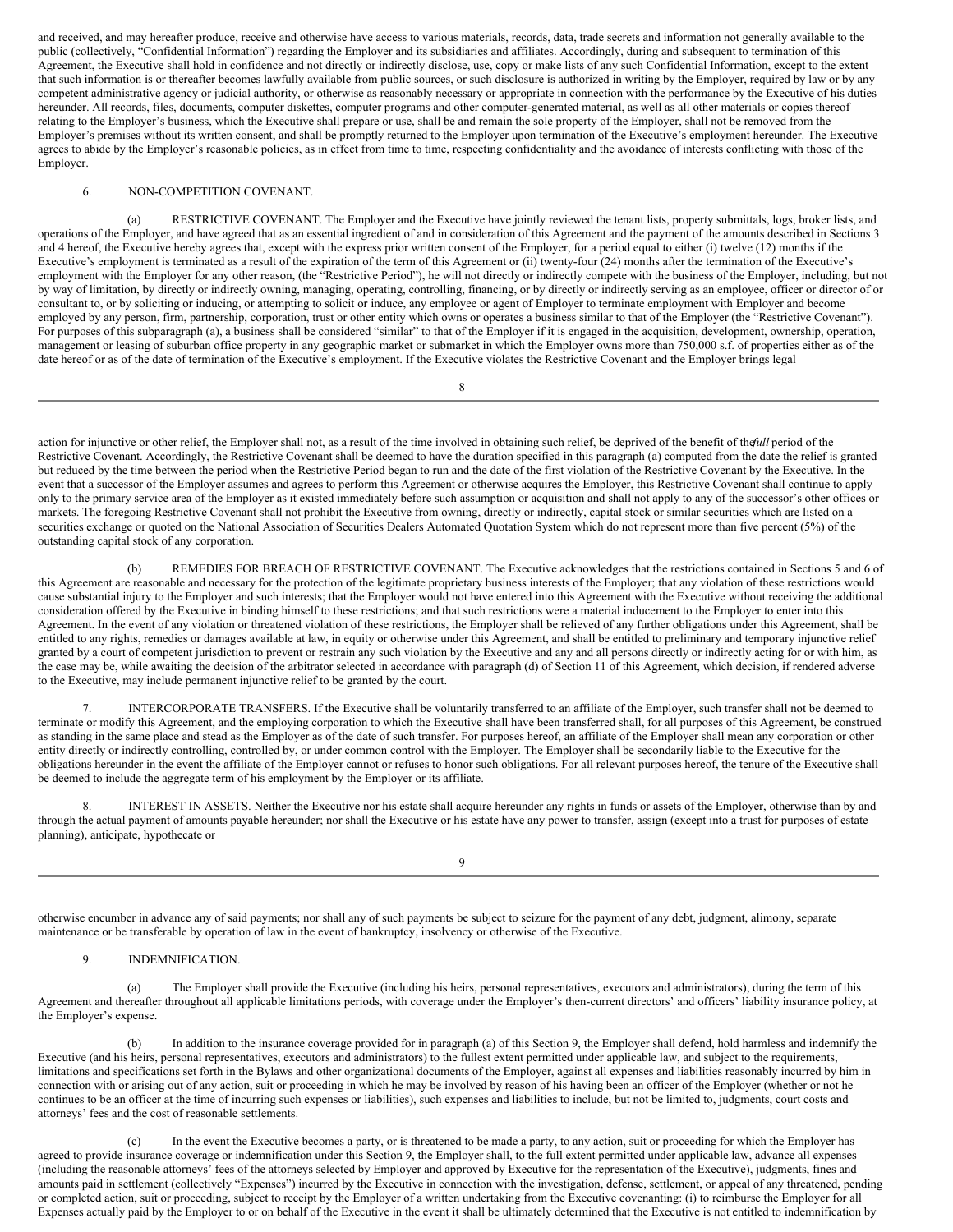the Employer for such Expenses; and (ii) to assign to the Employer all rights of the Executive to insurance proceeds, under any policy of directors' and officers' liability insurance or otherwise, to the extent of the amount of Expenses actually paid by the Employer to or on behalf of the Executive.

10. ASSUMPTION BY COPT. By its execution of this Agreement, COPT agrees to be secondarily liable to the Executive, and shall assume the liabilities, obligations and duties of the Employer as contained in this Agreement in the event the Employer cannot or refuses to honor such obligations.

# 11. GENERAL PROVISIONS.

(a) SUCCESSORS; ASSIGNMENT. This Agreement shall be binding upon and inure to the benefit of the Executive, the Employer and his and its respective personal

10

representatives, successors and assigns, and any successor or assign of the Employer shall be deemed the "Employer" hereunder. The Employer shall require any successor to all or substantially all of the business and/or assets of the Employer, whether directly or indirectly, by purchase, merger, consolidation, acquisition of stock, or otherwise, by an agreement in form and substance satisfactory to the Executive, expressly to assume and agree to perform this Agreement in the same manner and to the same extent as the Employer would be required to perform if no such succession had taken place. No rights or obligations of the Executive under this Agreement may be assigned or transferred by the Executive other than his rights to compensation and benefits, which may be transferred only by will or by operation of law.

(b) ENTIRE AGREEMENT; MODIFICATIONS. This Agreement constitutes the entire agreement between the parties respecting the subject matter hereof, and supersedes all prior negotiations, undertakings, agreements and arrangements with respect thereto, whether written or oral. Except as otherwise explicitly provided herein, this Agreement may not be amended or modified except by written agreement signed by the Executive and the Employer.

(c) ENFORCEMENT AND GOVERNING LAW. The provisions of this Agreement shall be regarded as divisible and separate; if any of said provisions should be declared invalid or unenforceable by a court of competent jurisdiction, the validity and enforceability of the remaining provisions shall not be affected thereby. This Agreement shall be construed and the legal relations of the parties hereto shall be determined in accordance with the laws of the State of Maryland as it constitutes the situs of the corporation and the employment hereunder, without reference to the law regarding conflicts of law.

(d) ARBITRATION. Except as provided in paragraph (b) of Section 6, any dispute or controversy arising under or in connection with this Agreement or the Executive's employment by the Employer shall be settled exclusively by arbitration, conducted by a single arbitrator sitting in Baltimore, MD in accordance with the rules of the American Arbitration Association (the "AAA") then in effect. The arbitrator shall be selected by the parties from a list of eleven (11) arbitrators provided by the AAA, provided that no arbitrator shall be related to or affiliated with either of the parties. No later than ten (10) days after the list of proposed arbitrators is received by the parties, the parties, or their respective representatives, shall meet at a mutually convenient location in Baltimore, Maryland, or telephonically. At that meeting, the party who sought arbitration shall eliminate one (1) proposed arbitrator and then the other party shall eliminate one (1) proposed arbitrator. The parties shall continue to alternatively eliminate names from the list of proposed arbitrators in this manner until each party has eliminated five (5) proposed arbitrators. The remaining arbitrator shall arbitrate the dispute. Each party shall submit, in writing, the specific requested action or decision it wishes to take, or make, with respect to the matter in dispute, and the arbitrator shall be obligated to choose one (1) party's specific requested action or decision, without being permitted to effectuate any compromise or "new" position; provided, however, that the arbitrator is authorized to award amounts not in dispute during the pendency of any dispute or controversy arising under or in connection with this Agreement. The Employer shall bear the cost of all counsel, experts or other representatives that are retained by both parties, together with all costs of the arbitration proceeding, including, without limitation, the fees, costs and expenses imposed or incurred by the arbitrator. Judgment may be entered on the arbitrator's award in any court having jurisdiction; including, if applicable, entry of a permanent injunction under paragraph (b) of Section 6.

(e) PRESS RELEASES AND PUBLIC DISCLOSURE. Any press release or other public communication by either the Executive or the Employer with any other person concerning the terms, conditions or circumstances of Executive's employment, or the termination of such employment, shall be subject to prior written approval of both the Executive and the Employer, subject to the proviso that the Employer shall be entitled to make requisite and appropriate public disclosure of the terms of this Agreement, without the Executive's consent or approval, as required under applicable statutes, and the rules and regulations of the Securities and Exchange Commission and the Stock Exchange on which the shares of Employer may from time to time be listed.

(f) WAIVER. No waiver by either party at any time of any breach by the other party of, or compliance with, any condition or provision of this Agreement to be performed by the other party, shall be deemed a waiver of any similar or dissimilar provisions or conditions at the same time or any prior or subsequent time.

(g) NOTICES. Notices given pursuant to this Agreement shall be in writing, and shall be deemed given when received, and, if mailed, shall be mailed by United States registered or certified mail, return receipt requested, postage prepaid. Notices to the Employer shall be addressed to the principal headquarters of the Employer, Attention: Chairman. Notices to the Executive shall be sent to the address set forth below the Executive's signature on this Agreement, or to such other address as the party to be notified shall have given to the other.

IN WITNESS WHEREOF, the parties have executed this Agreement as of the date first above written.

"Employer" "Executive" Corporate Office Properties L.P., a Maryland limited liability corporation

By: /s/ Clay W. Hamlin, III /s/ Clay W. Hamlin, III /s/ Roger A. Waesche, Jr. /s/ Roger A. Waesche, Jr. /s/ Roger A. Waesche, Jr. Clay W. Hamlin, III, CEO

Corporate Office Properties Trust, a Maryland business trust

By: /s/ Clay W. Hamlin, III Clay W. Hamlin, III, CEO

8815 Centre Park Drive, Suite 400 Columbia, MD 21045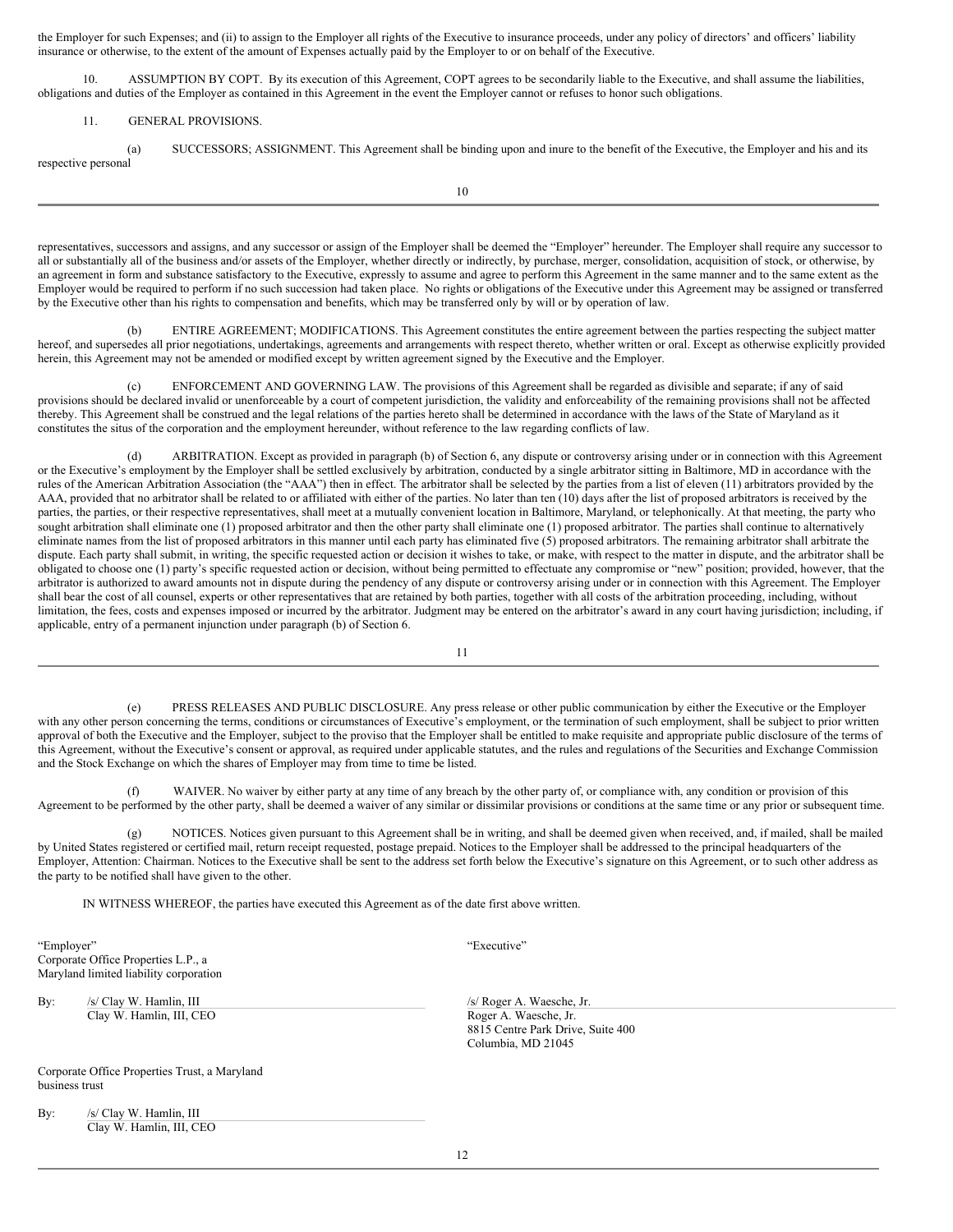#### **FIRST AMENDMENT TO SECOND AMENDED AND RESTATED SENIOR SECURED REVOLVING CREDIT AGREEMENT**

# This **FIRST AMENDMENT TO SECOND AMENDED AND RESTATED SENIOR SECURED REVOLVING CREDIT AGREEMENT**(this

"**Amendment**"), dated as of July 23, 2002, is entered into by and among**CORPORATE OFFICE PROPERTIES, L.P.**, a Delaware limited partnership ("**Borrower**"), **CORPORATE OFFICE PROPERTIES TRUST**, a Maryland real estate investment trust ("**COPT**"), any Mortgaged Property Subsidiary that is or may become a party to the Credit Agreement (together with Borrower and COPT, the "**Loan Parties**"), **DEUTSCHE BANK TRUST COMPANY AMERICAS** (fka Bankers Trust Company) and the other Lenders that are or may become a party to the Credit Agreement (individually, a "**Lender**" and collectively, the "**Lenders**") and **DEUTSCHE BANK TRUST COMPANY AMERICAS** (fka Bankers Trust Company) as agent for the Lenders (in such capacity, "**Agent**").

## **R E C I T A L S**

**A.** The Loan Parties, the Lenders and Agent have entered into that certain Second Amended and Restated Senior Secured Revolving Credit Agreement dated as of March 8, 2002 (the "**Credit Agreement**"). Initially capitalized terms not otherwise defined in this Amendment shall have the respective definitions ascribed to them in the Credit Agreement.

**B.** By entering into this Amendment, the Loan Parties, the Lenders and Agent desire to amend the Credit Agreement as more particularly set forth herein.

## **A G R E E M E N T**

**NOW, THEREFORE**, in consideration of the foregoing Recitals (which by this reference are incorporated herein) and of other good and valuable consideration, the receipt and sufficiency of which are hereby acknowledged, the parties agree as follows:

**1. Increase in Letter of Credit Sublimit.** Subsection 2.16.1(ii) of the Credit Agreement is amended and restated in its entirety as follows:

"(ii) any Letter of Credit, if after giving effect to such issuance, the Letter of Credit Usage would exceed \$10,000,000;"

**2. Representations and Warranties.** Acknowledging that each of the following representations and warranties is given to induce Agent and the other Lenders to enter into this Amendment and the documents related thereto, each of Loan Parties hereby represents and warrants to Agent and the other Lenders that:

**(a)** The execution and delivery of this Amendment and the other documents related thereto do not contravene, result in the breach of or constitute a default under any deed of

1

trust, loan agreement, indenture or other contract or agreement to which any Loan Party is a party or by which any Loan Party or any of their respective properties may be bound (nor would such execution and delivery constitute such a default with the passage of time or the giving of notice or both) and does not violate or contravene any law, order, decree, rule, regulation or restriction to which any Loan Party or any of the Mortgaged Properties is subject;

**(b)** This Amendment and the other documents related thereto, if any, constitute the legal, valid and binding obligations of Loan Parties that are parties thereto, and are enforceable against such Loan Parties in accordance with their respective terms;

**(c)** The respective execution and delivery of, and performance under, this Amendment and the other documents related thereto are within the applicable Loan Parties' respective power and authority without the joinder or consent of any other party and have been duly authorized by all requisite action and are not in contravention of law or their respective organizational documents;

**(d)** There exists no Event of Default or Potential Event of Default under the Loan Documents and there are no offsets, claims or defenses with respect to any of the Obligations, including the Guarantied Obligations under the COPT Guaranty;

**(e)** Except for those representations and warranties that are expressly limited to apply to or as of a specific date, all the representations and warranties of the Loan Parties under the Loan Documents and all the representations and warranties of COPT under the COPT Guaranty are true and correct in all material respects on the date hereof, all of which are hereby ratified and reaffirmed for all purposes;

**(f)** There has been no amendment or supplement or change to the organizational and governance documents of the Loan Parties that were delivered and certified to Agent and the other Lenders at or subsequent to Closing Date, all of which organizational and governance documents are in full force and effect on the date hereof; and

**(g)** As of the date hereof, each of the Loan Parties is in legal existence and good standing under the laws of the state of its respective formation or creation and are duly authorized to conduct business in which their respective Mortgaged Properties are located.

**3. Ratification; Restatement.** Each of the Loan Parties restates and remakes all of the covenants and agreements contained in the Credit Agreement and other Loan Documents as of the date hereof, and acknowledges and agrees that, except as modified herein, the Credit Agreement has not been otherwise modified or amended and remains in full force and effect. The Security Documents are hereby ratified and confirmed as valid, subsisting and continuing to secure the Notes, the Loan Documents and any other Obligations, as modified by this Amendment and all related documents. Nothing herein shall in any manner diminish, impair or extinguish the Notes, the Security Documents, or any of the other Obligations. The recitals set forth above are true, accurate and complete.

**4. Conditions Precedent to Effectiveness.** This Amendment shall not become effective, nor shall Agent and the other Lenders be obligated hereunder, until each of the following conditions precedent in favor of Agent and the other Lenders has been satisfied:

 $\overline{2}$ 

**(a)** The applicable Loan Parties shall have executed and delivered to Agent this Amendment and all other documents to be executed in connection herewith (including any amendments to or restatements of the Mortgages, Security Documents, other Loan Documents or financing statements and fixture filings required by Agent);

**(b)** No Event of Default or Potential Event of Default under the Loan Documents shall exist and be continuing; and

**(c)** Agent shall have received from the Loan Parties all certificates and other evidence and opinions of counsel as Agent shall in its sole and absolute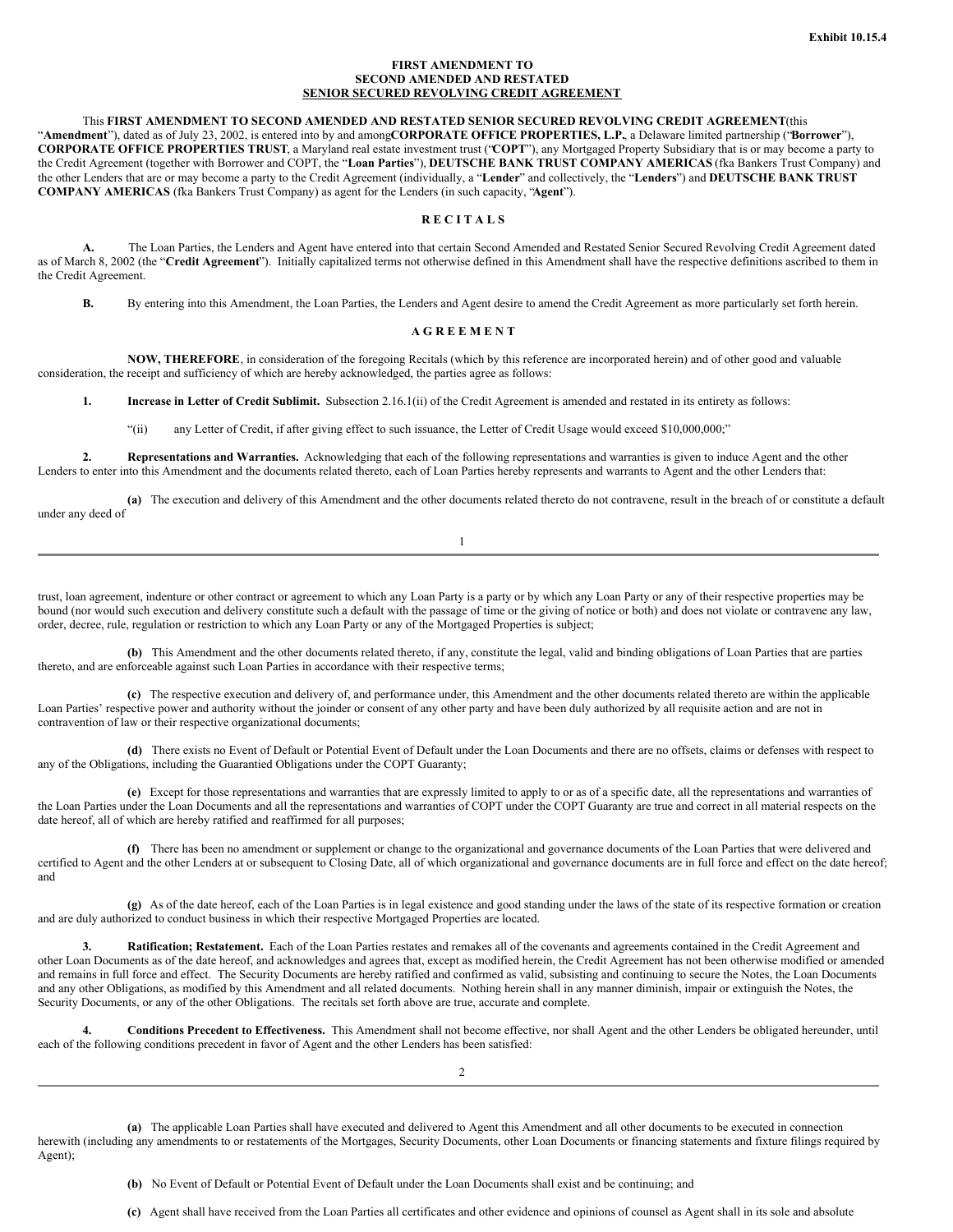discretion require concerning, inter alia, the Loan Parties' respective due power and authority to enter into, deliver and perform their respective obligations under this Amendment and all other documents executed in connection therewith.

## **5. Miscellaneous.**

**(a) Conflicts.** In the event of any conflict between the terms and provisions of the Credit Agreement and this Amendment, the terms and provisions of this Amendment shall control and govern.

**(b) Counterparts**. This Amendment may be executed in any number of counterparts, each of which shall be considered an original but all of which, when taken together, shall constitute but one and the same instrument.

**(c) Further Assurances.** Each of the Loan Parties hereby agrees to execute and deliver to Agent, promptly upon request from Agent, such other and further documents as may be reasonably necessary or appropriate to consummate the transactions contemplated in this Amendment and the other documents related thereto or to perfect the liens, security interests, collateral assignments and financing statements as Agent may request to more fully evidence the security and collateral contemplated in such documents.

## **[Remainder of page intentionally blank.]**

3

**IN WITNESS WHEREOF**, the parties to this Amendment have caused this Amendment to be executed as of the date first above written.

# **LOAN PARTIES: CORPORATE OFFICE PROPERTIES, L.P.,**

a Delaware limited partnership

By: Corporate Office Properties Trust, a Maryland real estate investment trust, its sole general partner

| Bv:    | /s/ Roger A. Waesche, Jr. |
|--------|---------------------------|
| Name:  | Roger A. Waesche, Jr.     |
| Title: | Senior Vice President     |

#### **CORPORATE OFFICE PROPERTIES TRUST**,

a Maryland real estate investment trust

| By:    | /s/ Roger A. Waesche, Jr. |
|--------|---------------------------|
| Name:  | Roger A. Waesche, Jr.     |
| Title: | Senior Vice President     |

S-1

#### **LENDERS AND AGENT: DEUTSCHE BANK TRUST COMPANY AMERICAS** (fka Bankers Trust Company),

as a Lender and the Agent

| By:    | /s/ Brenda Casey |
|--------|------------------|
| Name:  | Brenda Casey     |
| Title: | Vice President   |

## **THE BANK OF NOVA SCOTIA**,

as a Lender

| By:    | /s/ NEIL J.CRAWFORD    |
|--------|------------------------|
| Name:  | <b>NEIL J.CRAWFORD</b> |
| Title: | <b>DIRECTOR</b>        |

## **FLEET NATIONAL BANK**,

as a Lender

| By:    | /s/ James B. McLaughlin |
|--------|-------------------------|
| Name:  | James B. McLaughlin     |
| Title: | Director                |

# **CHEVY CHASE BANK, FSB**,

as a Lender

| By:    | /s/ J.Jordan O'Neill. III |
|--------|---------------------------|
| Name:  | J.Jordan O'Neill, III     |
| Title: | Vice President            |

# **BRANCH BANKING & TRUST COMPANY**,

as a Lender

| By:    | /s/ Elizabeth L. Paulson |
|--------|--------------------------|
| Name:  | Elizabeth L. Paulson     |
| Title: | Senior Vice President    |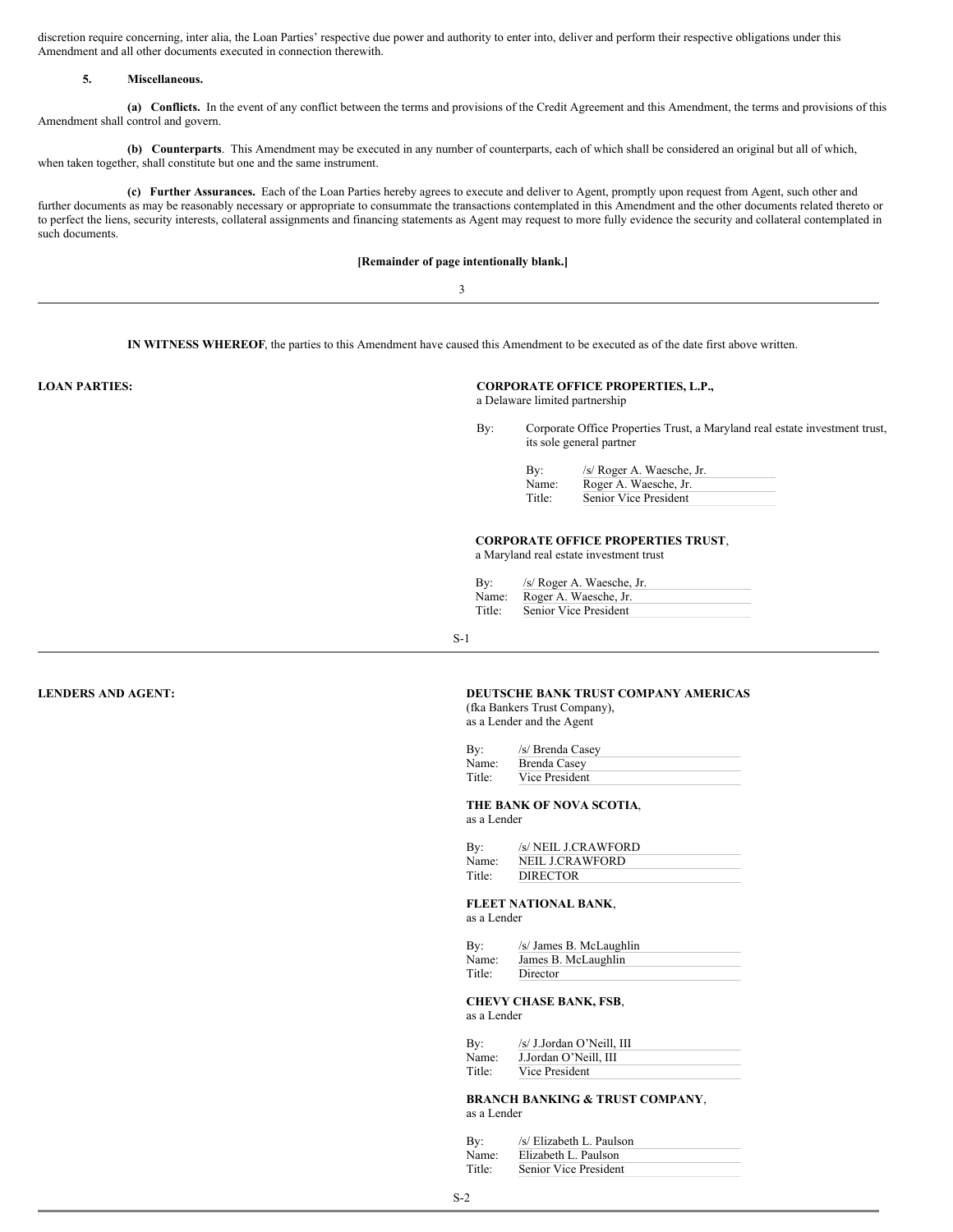# **SUNTRUST BANK**

**(formerly Crestar Bank)**,

as a Lender

| By:    | /s/ Nancy B Richards |
|--------|----------------------|
| Name:  | Nancy B Richards     |
| Title: | Vice President       |

# **KEYBANK NATIONAL ASSOCIATION**,

as a Lender

| By:    | /s/ John Scott                  |
|--------|---------------------------------|
| Name:  | John Scott                      |
| Title: | <b>Assistant Vice President</b> |

#### **PROVIDENT BANK**,

**A MARYLAND BANKING INSTITUTION**, as a Lender

| By:    | /s/ Carole A. Stafford |  |
|--------|------------------------|--|
| Name:  | Carole A. Stafford     |  |
| Title: | Vice President         |  |

S-3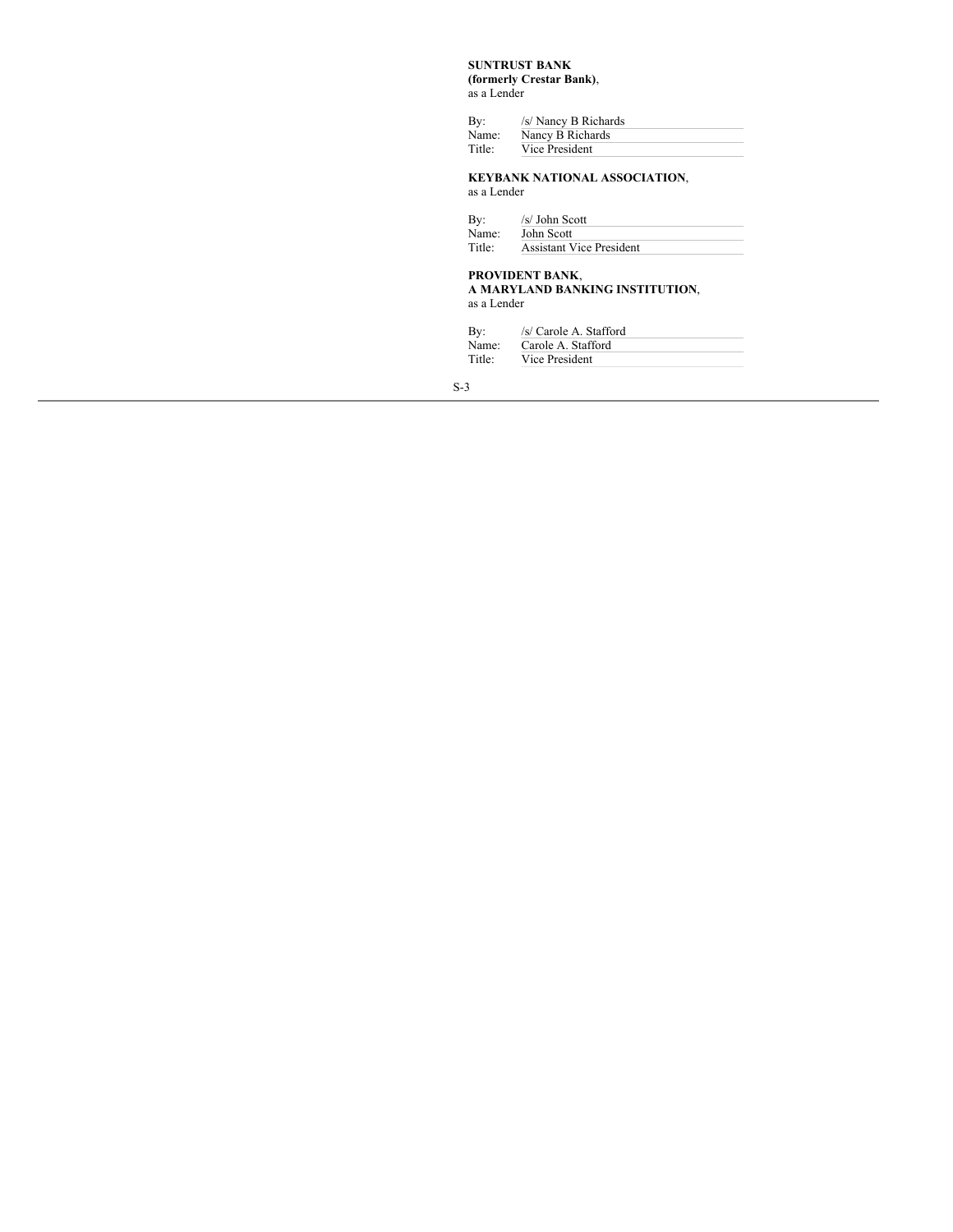## **AGREEMENT OF SALE**

**THIS AGREEMENT OF SALE** (this "**Agreement**") is made as of this 19th day of December, 2002 (the**"Effective Date"**), by and between **JOLLY KNOLLS, LLC**, a Maryland limited liability company **("Seller"**), and **CORPORATE OFFICE PROPERTIES, L.P**., a Delaware limited partnership ("**Buyer**").

## **Background**

Seller is the owner in fee simple of that certain parcel of land known as "Cedar Knolls" (the *Land*"), located in Anne Arundel County, Maryland (the "**County**"), within "The National Business Park" ("**National Business Park**"), and containing approximately 108.183 acres. The Land is more particularly shown on the plats entitled "The National Business Park Phase 4 Formerly Cedar Knolls Property Previously Recorded in Liber 9138, folio 677", consisting of plats 1 through 7 and recorded among the Land Records at Plat Book 246, pp. 23 through 29, plats 12850 through 12856 (collectively, the "**Subdivision Plat**").

Under the Subdivision Plat, the Land has been divided into two phases. The first phase is that portion of the Land which has been subdivided into eight (8) Lots, numbered 21 through 25 and 30 through 32, inclusive, on the Subdivision Plat. Lots Nos. 21-25 and 30-32 are herein referred to collectively as the "**Lots**" and individually, as a "**Lot**". The second phase is that portion of the Land which is shown on plat 5 of the Subdivision Plat as the "**Reserve** Parcel". The Land, as described on the Subdivision Plat, also contains (i) roadways to be dedicated to the County with an aggregate acreage of approximately 3.784 acres (the "**Roadways**"); (ii) three (3) open space parcels with an aggregate acreage of approximately 17.339 acres (each individually, an "**Open Space Parcel**", and collectively the "**Open Space Parcels**"); and (iii) a flood plain area comprising approximately 1.192 acres (the "**Flood Plain Area**").

All of the Land has been annexed and is subject to the Declaration (as hereinafter defined). The Lots as now subdivided will be permitted under applicable law to have a total FAR (as hereinafter defined) of approximately 900,000 square feet. It is anticipated that if the Reserve Parcel is subdivided it will have a total FAR of not less than 350,000 square feet.

Seller desires to sell the Property (as hereinafter defined in Section 2) to Buyer and Buyer desires to purchase the Property from

1

Seller, upon the terms, covenants and conditions set forth in this Agreement.

#### **Agreements**

NOW, THEREFORE, in consideration of the foregoing, the mutual covenants and agreements herein contained, and for other good and valuable consideration, the receipt and sufficiency of which are hereby acknowledged by Seller and Buyer, the parties hereto covenant and agree as follows:

**SECTION 1. DEFINITIONS**. As used herein, the following terms shall have the meanings indicated:

"**Additional Guaranty**" is defined in Subsection 3.1.2.

"**Alternative Sale Structure**" is defined in Section 2.

"**Assignment Agreement**" means the agreement by and among Seller, Arbitrage Land Limited Partnership "("**Arbitrage**"), Jolly Acres Limited Partnership ("**Jolly Acres**") and Corporate Office Properties, L.P., in recordable form, in which Seller, Arbitrage and Jolly Acres shall assign to Corporate Office Properties, L.P., jointly and severally and non-exclusively with Seller, their rights as "Declarant" under the Declaration, and Arbitrage and Jolly Acres, the remaining two Declarants under the Declaration. The Assignment Agreement shall be in the form attached hereto as **Exhibit G-1**.

"**Assignment of Member Interests**" is defined in Section 2.

"**Association**" means the Maryland nonprofit corporation organized or to be organized pursuant to the Declaration.

"**Closing Dates**" means, collectively, the First Closing Date and the Second Closing Date.

"**Closing Statement**" is defined in Subsection 5.3.5.

"**Closings**" means, collectively, the First Closing and the Second Closing.

"**Completion of the Ponds**" means the Seller's completion of the three ponds referenced in the Mass Grading Permit for purposes of sediment control, two of which ponds have been completed as sediment control ponds as of the Effective Date and the third of which ponds will be completed by Seller as a sediment control pond and may be located offsite on Lot 17R.

"**COPT**" means Corporate Office Properties Trust, a Maryland real estate investment trust.

 $\overline{2}$ 

"**County**" is defined above in the Background Section.

"**Declaration**" means the Declaration of Covenants, Conditions and Restrictions dated April 21, 2000 and recorded among the Land Records of the County at Liber 9853, folio 591, as amended by a First Amendment to Declaration of Covenants, Conditions and Restrictions dated July 6, 2001 and recorded among the Land Records of the County at Liber 11048, folio 310.

"**Deed of Trust**" is defined in Subsection 3.1.2.

"**Default Rate**" means an annual interest rate equal to the greater of (i) fifteen percent (15%); and (ii) eight percent (8%) in excess of the prime rate as announced from time to time in the "Money Rates" section of the Wall Street Journal.

"**Easement Agreement**" means that easement agreement in recordable form, granting to Seller, its successors and assigns, a non-exclusive perpetual easement for vehicular and pedestrian access, ingress and egress over the Roadways to allow for access to and from the Reserve Parcel to public roadways. In addition, the Easement Agreement shall grant to Seller, its successors and assigns, an easement to install, maintain, operate and replace utility lines, cables, conduits and other utility lines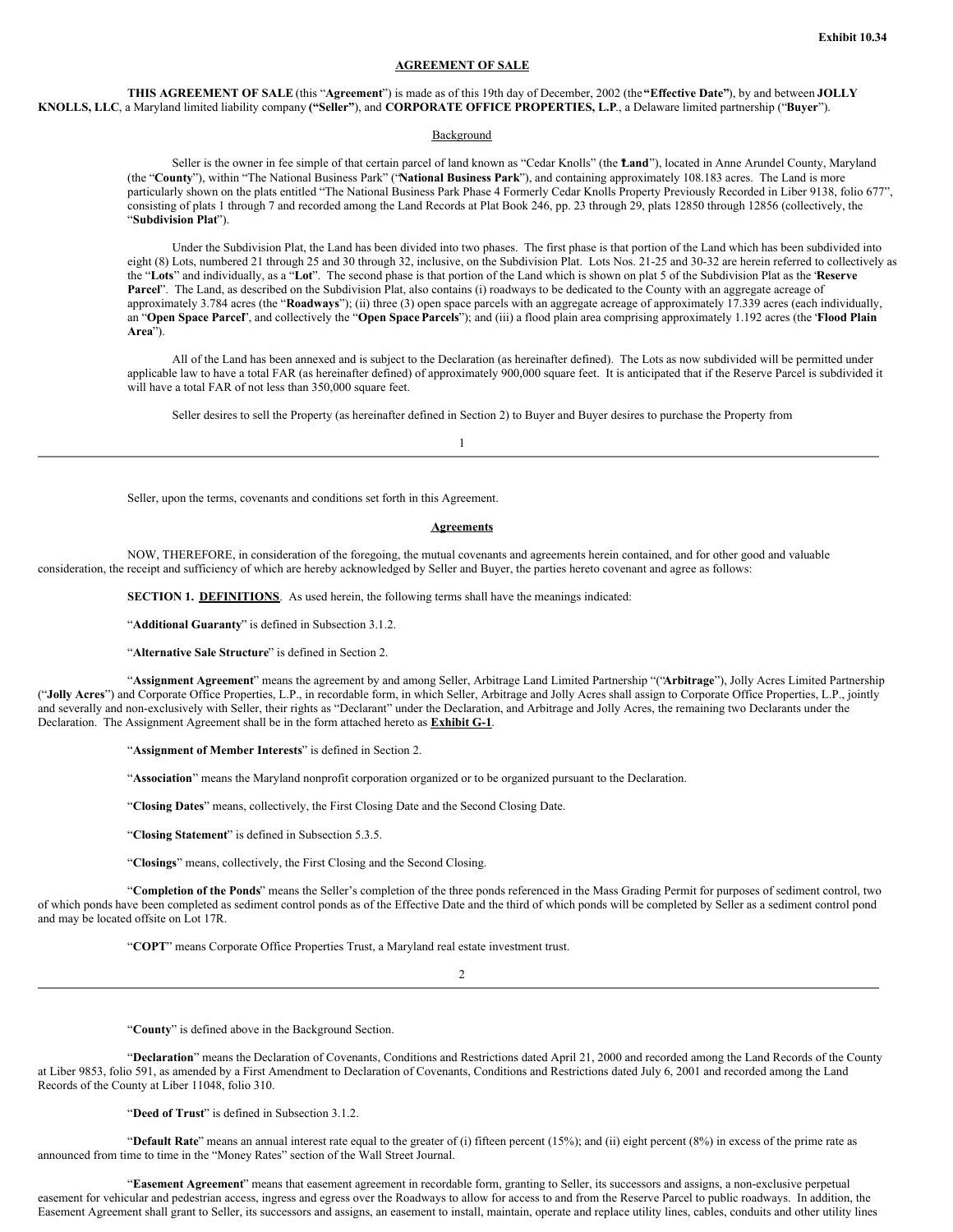for utility service for any portion of the Reserve Parcel. The Easement Agreement shall be in the form attached hereto as **Exhibit E**.

"**EDUs**" are defined in Subsection 6.2.

"**Environmental Feasibility Period**" means that period of time commencing on the Effective Date and ending thirty (30) days thereafter.

"**Existing Title Information**" means the Commonwealth Land Title Insurance Policy No. 207-875508, dated April 23, 1999, as updated by a letter dated November 15, 2002 from Commonwealth Land Title Insurance Company, copies of which are attached as **Exhibit F**.

"**FAR**" means the square footage of floor area of a Structure determined in accordance with Article 28, Section 1-106 (a) of the Anne Arundel County Zoning Code in effect from time to time. As of the Effective Date, the "floor area" is defined by such section to mean "the sum of the gross horizontal areas, other than parking areas not part of the structure, of all stories of a structure measured from the exterior faces of the exterior walls or from the centerline of party walls, including all basement floors, interior balconies or mezzanines, elevator shafts, stairwells, and enclosed porches and the floor area of each accessory structure located on the same lot…."

"**FAR Covenant**" means a covenant in the form attached as**Exhibit C-1** hereto which shall provide that from and after the First Closing Date, except as otherwise provided in the FAR Covenant, the total FAR for Phase One may not be increased in excess of 900,000 (the "**Cumulative FAR Amount**").

3

"**Financing Statement**" means a UCC-1 financing statement in form and content reasonably satisfactory to Seller, perfecting Seller's security interest in those items secured by the Deed of Trust or IDOT, as applicable, and required or permitted to be perfected by a financing statement.

"**First Closing**" is defined in Subsection 5.1.1.

"**First Closing Date**" means January 24, 2003, or on such earlier date and time designated byBuyer by written notice to Seller given not less than five (5) days prior to such date.

"**Flood Plain Area**" is defined above in the Background Section.

"**Guaranty**" is defined in Subsection 3.1.2.

"Hotel Covenant" means a covenant to be included in each deed for the Property (whether a deed to the Buyer or, if the Alternative Sale Structure is used, any Deed to Newco1 or Newco2) which provides that prior to December 29, 2005, the portion of the Property conveyed by such deed shall not be developed or used for hotel uses.

"**IDOT**" is defined in Section 3.1.2.

"**Land**" is defined above in the Background Section.

"**Land Records**" means the Land Records of Anne Arundel County, Maryland.

"**Lot**" and "**Lots**" are defined above in the Background Section.

"**Mass Grading Permit**" means the mass grading permit NBR 302008668 from Anne Arundel County Planning and Code Enforcement to Seller (listed as Jolly Knolls Ltd Liability Company) in connection with the installation of three (3) ponds and mass grading, a copy of which permit is attached hereto as**Exhibit L**.

"**Mass Grading Permit Holder**" means the Seller (listed as Jolly Knolls Ltd LiabilityCompany on the Mass Grading Permit).

"**Mass Grading Permit Collateral**" means all bonds and letters credit posted or delivered by Seller to the County to secure the obligations under the Mass Grading Permit, including, but not limited to, the Grading & Sediment Control Bond No. 929203095 dated November 20, 2001 from Seller, as principal, and National Fire Insurance Company of Hartford, as surety, in the amount of \$1,001,784.10 for the benefit of the County.

"**Modification Agreement**" means an agreement modifying the Cumulative FAR Amountunder the FAR Covenant, which is entered into pursuant to the provisions of Section 3 of the FAR Covenant.

"**National Business Park**" is defined above in the Background Section.

4

"**Newco1**" is defined in Section 2.

"**Newco1 Deed**" means the deed from Seller to Newco1, which will be used only if the Alternative Sale Structure is utilized with respect to the First Closing. The Newco1 Deed shall be in the form attached hereto as **Exhibit K**.

"**Newco2**" is defined in Section 2.

"**Non-Feasibility Notice**" is defined in Subsection 4.1.

"**Note**" is defined in Subsection 3.1.2.

"**Open Space Parcel**" is defined above in the Background Section.

"**Permitted Exceptions**" means the following: (a) all real estate taxes and assessments, both general and special, not yet due and payable as of the First Closing Date or Second Closing Date, as applicable, (b) zoning ordinances and subdivision regulations, (c) all matters of public record, including all matters set forth on the Existing Title Information except for Title Defects that Seller agrees to correct pursuant to Subsection 5.2.3 below; (d) all matters that would be revealed by a true and accurate survey, including all matters set forth on the Existing Title Information, except for Title Defects that Seller agrees to correct pursuant to Subsection 5.2.3 below; (e) the FAR Covenant, (f) any other title matters approved or deemed approved by Buyer in accordance with this Agreement; (g) the Hotel Covenant, (h) the Easement Agreement, (i) matters that result from acts of Buyer, (j) the Declaration, (k) such other matters as may reasonably be required by the County or other applicable governmental authorities, including but not limited to a subdivision plat, in connection with the subdivision of the Reserve Parcel, (l) easements, covenants and other matters of title entered into after the Effective Date by Seller and/or by the Association that are reasonably necessary in connection with the subdivision, development, construction, operation or ownership of the Property, provided such matters of title do not materially and adversely affect the use of any Lot for its intended purpose, and (m) the Second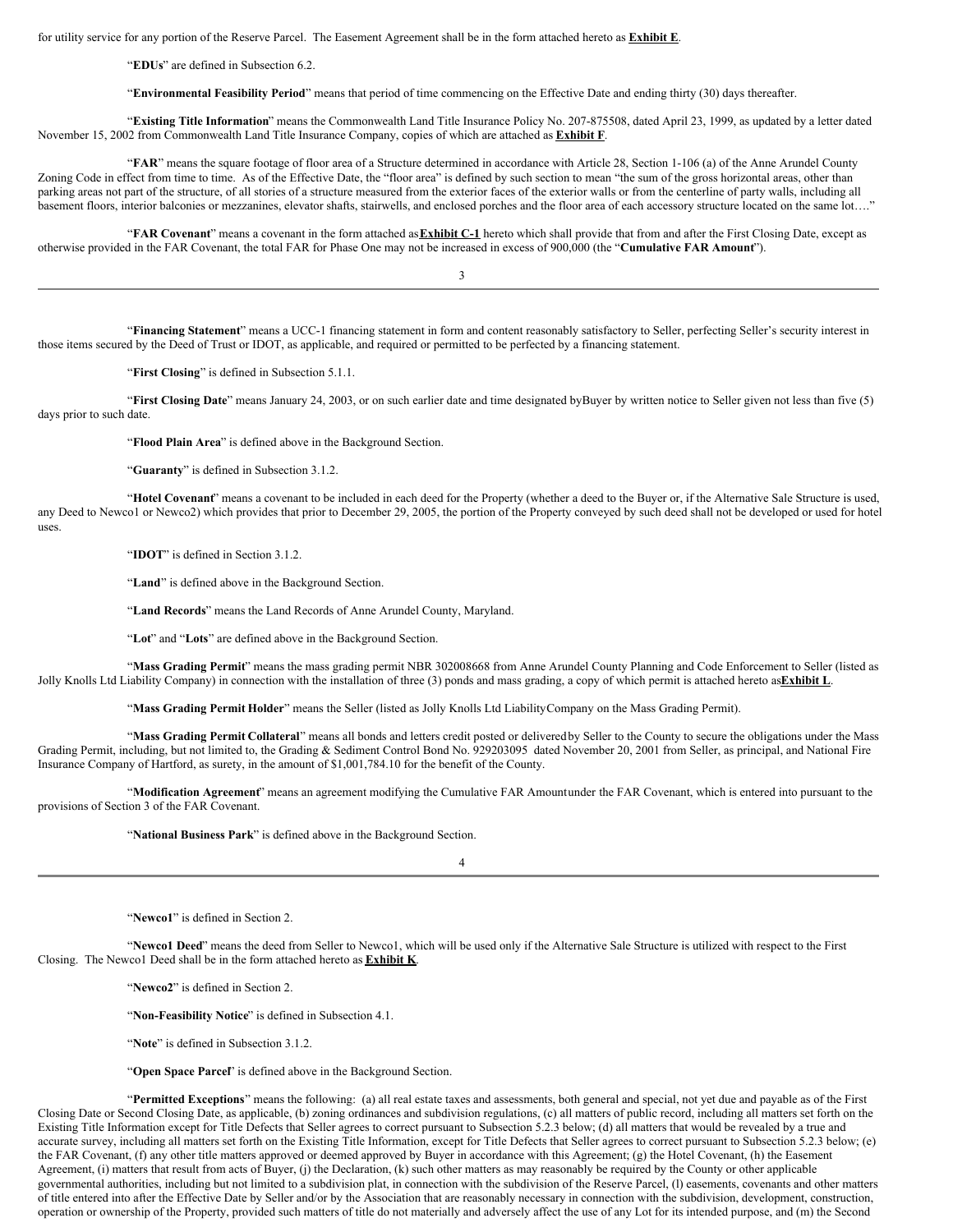"**Phase 1 Environmental Assessment**" is defined in Subsection 4.1.

"**Phase One**" means, collectively, the Lots, the Roadways, the Open Space Parcel and the Floodplain Area.

"**Phase One Deed**" means the deed to Buyer referred to in Section 5.3.1 or the Newco1 Deed, as applicable.

"**Phase One Loan Documents**" means the Note, the Guaranty, Financing Statement, Deed of Trust, the FAR Covenant, the Second FAR Covenant, and any certificates, assignments, and other documents executed in connection herewith or therewith, and all current and future supplements, amendments and attachments thereto. If the Alternative Sale Structure is used, the Loan Documents shall include the Additional Guaranty and IDOT.

5

"**Phase One Opinion Letter**" means an opinion of counsel with respect to the existence of the Buyer and COPT, the Buyer's and COPT's authorization of the Phase One Loan Documents, the due execution and enforceability of the Phase One Loan Documents. The Phase One Opinion Letter shall be in the form attached hereto as **Exhibit I-1**.

"**Phase One Purchase Price**" is Twenty Million Nine Hundred Ninety-Three Thousand One Hundred Forty-Six Dollars (\$20,993,146).

"**Phase One Purchase Price Balance**" means Eighteen Million Four Hundred Thirty-Three Thousand Eighty-Three Dollars and Zero Cents (\$18,433,083.00), which is the balance of the Phase One Purchase Price, after payment by Buyer to Seller of the Phase One Purchase Price Initial Payment.

"**Phase One Purchase Price Initial Payment**" is Two Million Five Hundred Sixty Thousand Sixty-Three Dollars and Zero Cents (\$2,560,063.00).

"**Property**" is defined in Section 2.

"**Reserve Parcel**" is defined above in the Background Section.

"**Reserve Parcel Additional Guaranty**" is defined in Subsection 3.2.2.

"**Reserve Parcel Deed of Trust**" is defined in Subsection 3.2.2.

"**Reserve Parcel Financing Statement**" means a UCC-1 financing statement in form and content reasonably satisfactory to Seller, perfecting Seller's security interest in those items secured by the Reserve Parcel Deed of Trust or Reserve Parcel IDOT, as applicable, and required or permitted to be perfected by a financing statement.

"**Reserve Parcel Guaranty**" is defined in Subsection 3.2.2.

"**Reserve Parcel IDOT**" is defined in Subsection 3.2.2.

"**Reserve Parcel Loan Documents**" means the Reserve Parcel Note, the Reserve Parcel Guaranty, Reserve Parcel Financing Statement, Reserve Parcel Deed of Trust, the FAR Covenant, the Second FAR Covenant and any certificates, assignments, and other documents executed in connection herewith or therewith, and all current and future supplements, amendments and attachments thereto. If the Alternative Sale Structure is used, the Reserve Parcel Loan Documents shall include the Reserve Parcel Additional Guaranty and Reserve Parcel IDOT.

"**Reserve Parcel Note**" is defined in Subsection 3.2.2.

"**Reserve Parcel Opinion Letter**" means an opinion of counsel with respect to the existence of the Buyer and COPT, the Buyer's and COPT's authorization of the Reserve Parcel

6

Loan Documents, the due execution and enforceability of the Reserve Parcel Loan Documents. The Reserve Parcel Opinion Letter shall be in the form attached hereto as **Exhibit I-2**.

"**Reserve Parcel Purchase Price**" is Eight Million Seven Hundred Fifty Thousand Dollars (\$8,750,000.00), which dollar amount shall increase at the rate of 3% per annum after October 1, 2002. As an example, if the Second Closing occurs on June 2, 2003, then the Reserve Parcel Purchase Price shall be \$8,925,479.45, calculated as follows: (a)  $$8,750,000.00$ , plus (b)  $$8,750,000.00$  multiplied by three percent (3%) times 244/365 days.

"**Reserve Parcel Purchase Price Balance**" is the sum of the Reserve Parcel Purchase Price less the Reserve Parcel Purchase Price Initial Payment.

"**Reserve Parcel Purchase Price Initial Payment**" is that product which equals twenty percent (20%) of the Reserve Parcel Purchase Price. As an example, if the Reserve Parcel Purchase Price is \$8,925,479.45, then the Reserve Parcel Purchase Price Initial Payment shall be \$1,785,095.89.

"**Roadways**" is defined above in the Explanatory Statement.

"**Second Assignment Agreement**" means the agreement by and among Seller, Arbitrage, Jolly Acres and Corporate Office Properties, L.P. in recordable form, in which Seller, Arbitrage and Jolly Acres shall assign to Corporate Office Properties, L.P., all their remaining rights as "Declarant" under the Declaration. The Assignment Agreement shall be in the form attached hereto as **Exhibit G-2**.

"**Second Closing**" is defined in Subsection 5.1.1.

"**Second Closing Date**" means that date which is sixty (60) days after the recordation of a subdivision plat by the County for the Reserve Parcelor on such earlier date and time designated by Buyer by written notice to Seller given not less than five (5) days prior to such date. The subdivision plat for the Reserve Parcel shall subdivide the Reserve Parcel into one or more lots. The Second Closing Date is anticipated to occur in June of 2003.

"**Second FAR Covenant**" means a covenant in the form attached as**Exhibit C-2** hereto which shall provide that from and after the First Closing Date until the day immediately prior to the twentieth  $(20^{\text{th}})$  anniversary of the First Closing Date, except as otherwise provided in the Second FAR Covenant, the total FAR for Phase One and the Reserve Parcel in the aggregate may not be increased in excess of 1,300,000.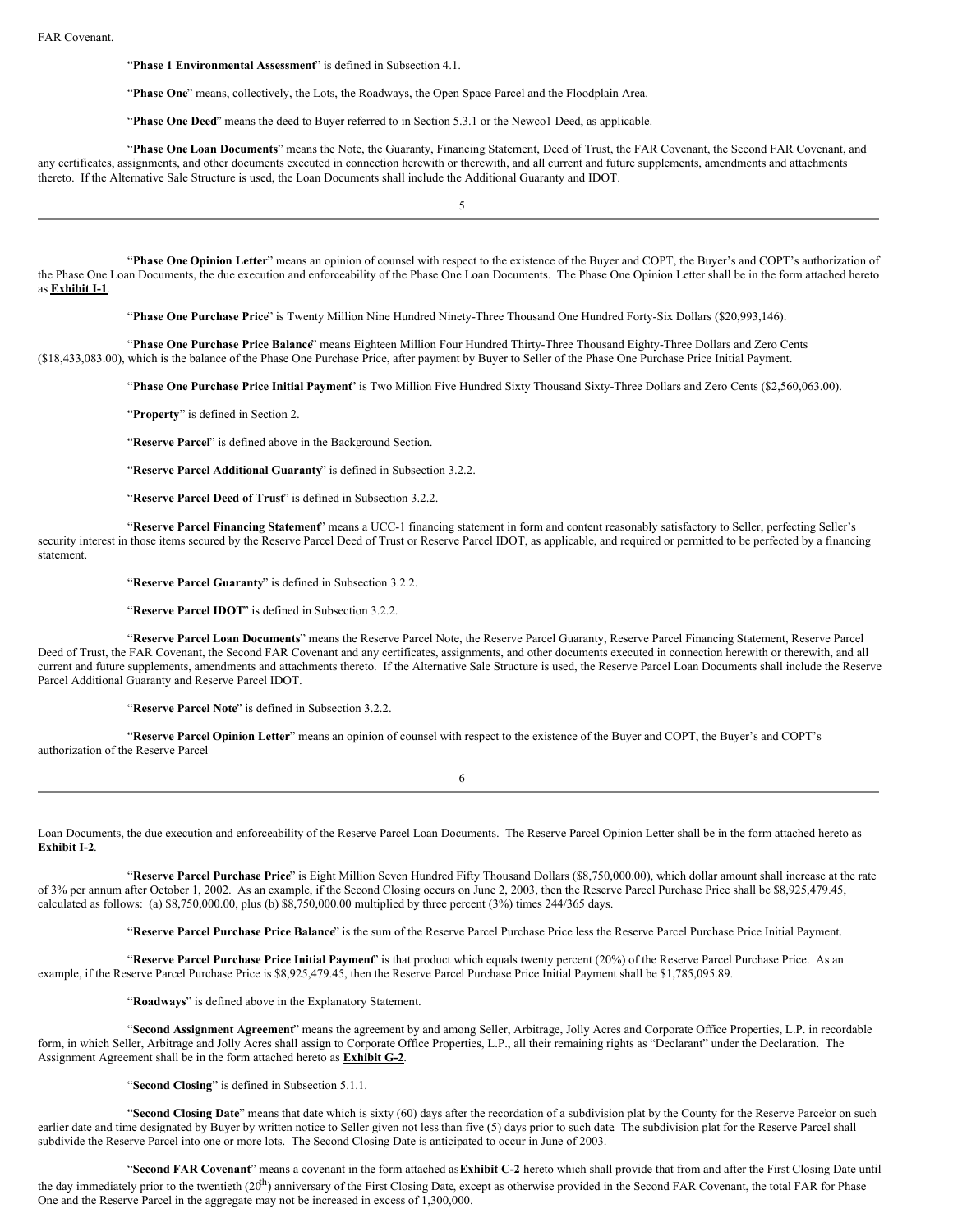"**Structure**" means a building or other structure that, under applicable law, is included for purposes of determining the floor area ratio or other density calculation for allowable buildings on a Lot.

"**Subdivision Plat**" is defined above in the Background Section.

"**Termination Notice**" is defined in Subsection 4.3.

7

**SECTION 2. SALE AND PURCHASE**. Subject to the terms and conditions set forth in this Agreement, Seller hereby agrees to sell to Buyer, and Buyer hereby agrees to purchase from Seller, the Land, and all improvements thereon, and any and all rights, alleys, ways, waters, privileges, appurtenances and advantages, to the same belonging or in anyway appertaining (all of which are sometimes hereinafter collectively referred to as the "**Property**"). The parties agree that in order to reduce the amount of transfer and recordation taxes which may be payable in connection with the transfer of the Property, Buyer may require that the sale be structured (herein, the "**Alternative Sale Structure**") as a contribution of Phase One by the Seller to a newly formed limited liability company to be named Jolly COPT I, LLC ("**Newco1**") pursuant to a deed in the form attached hereto as **Exhibit K** and as the contribution of the Reserve Parcel by the Seller to a newly formed limited liability company to be named Jolly COPT II, LLC ("**Newco2**") pursuant to a deed substantially similar to the form attached hereto as**Exhibit K** immediately prior to the applicable Closing, and at the applicable Closing the Buyer shall purchase one hundred percent (100%) of the membership interests in Newco1 or Newco2, as applicable, from the Seller for the Phase One Purchase Price or Reserve Parcel Purchase Price, as applicable. The total cost of transfer and recordation taxes for transferring the Property to Newco1 and Newco2 shall be divided equally between Seller and Buyer and paid by them at the time of transfer. If Buyer elects to use the Alternative Sale Structure, Buyer shall notify Seller at least ten (10) business days prior to the First Closing Date or Second Closing Date, as applicable, and the parties shall, in good faith and with all due diligence, negotiate and prepare the forms of the documents to be used in connection with the Alternative Sale Structure, which the parties anticipate being Articles of Organization, an Operating Agreement to be prepared by Buyer and an Assignment of Member Interests in the form attached hereto as **Exhibit H** ("**Assignment of Member Interests**"). In the event the County, the State of Maryland or any other governmental authority attempts to impose, or imposes, any transfer, recordation or other taxes or charges on the transfer to Buyer of the membership interests in Newco1 or Newco2, or on the deed to Newco1 or Newco2, or on the recordation of the IDOT (whether at the time of recordation or thereafter), Seller and Buyer shall share and promptly pay equally, fifty percent (50%) by Seller and fifty percent (50%) by Buyer, any costs and expenses of defending such matter and paying any such transfer, recordation or other taxes or charges. The provisions of this Section shall survive the Closings.

# **SECTION 3. PURCHASE PRICE AND PAYMENT**.

follows:

3.1. Payment of Phase One Purchase Price. At the First Closing, the Phase One Purchase Price shall be payable by Buyer to Seller as

3.1.1. Payment. The Phase One Purchase Price Initial Payment shall be paid by a wire transfer of immediately available federal funds.

3.1.2. Note, Financing Statement, Guaranty and Deed of Trust. The balance of the Phase One Purchase Price shall be paid by way of a Note ("Note") from Buyer in the amount of the Phase One Purchase Price Balance, which Note shall provide for interest at the rate of three percent (3%), interest to begin accruing from October 1, 2002 (which date the parties acknowledge precedes the First Closing Date by more than three months), shall have a maturity date of December 31, 2007, and shall be in the form attached hereto as **Exhibit A-1**. The Note shall be

8

guaranteed by a Guaranty to Seller from COPT (the "**Guaranty**"), which Guaranty shall be in the form attached hereto as**Exhibit A-2** and shall be secured by a Purchase Money Deed of Trust, Assignment of Leases and Rents and Security Agreement from the Buyer (the "**Deed of Trust**") and by the Financing Statement. The Deed of Trust shall be a first lien on Phase One, exclusive of Lot No. 21, and shall be in the form attached hereto as **Exhibit A-3**. If the Alternative Sale Structure is used, the Note shall also be guaranteed by an additional guaranty (the "**Additional Guaranty**") from Newco1 (following Seller's transfer of its member interests therein), which Additional Guaranty shall be in substantially the same form as the Guaranty. The Additional Guaranty shall be secured by an Indemnity Deed of Trust ("**IDOT**") from Newco1, which IDOT shall be in substantially the same form as the Deed of Trust, except for any necessary changes to re-draft the Deed of Trust from a purchase money deed of trust to an IDOT and by a Financing Statement (and in the event of the IDOT structure, appropriate changes shall be made to the Guaranty).

3.2. Payment of Reserve Parcel Purchase Price. At the Second Closing, the Reserve Parcel Purchase Price shall be payable by Buyer to

Seller as follows:

3.2.1. Payment. The Reserve Parcel Purchase Price Initial Payment shall be paid by a wire transfer of immediately available federal funds. Any payment of monies to Seller under Section 3.2 of the FAR Covenant, after crediting such payment first against any monies unpaid under the Note or Deed of Trust shall be credited against the Reserve Parcel Purchase Price Initial Payment and any remaining balance shall be credited against the payments due under the Reserve Parcel Note.

3.2.2. Reserve Parcel Note, Reserve Parcel Financing Statement, Reserve Parcel Guaranty and Reserve Parcel Deed of Trust The balance of the Reserve Parcel Purchase Price shall be paid by way of a Note ("**Reserve Parcel Note**") from Buyer in the amount of the Reserve Parcel Purchase Price Balance, which Reserve Parcel Note shall provide for interest at the rate of three percent (3%), interest to begin accruing from the Second Closing Date, shall have a maturity date of December 31, 2007, and shall be in the form attached hereto as **Exhibit A-4**. The Reserve Parcel Note shall provide for principal and interest payments on each anniversary of the Second Closing Date that will occur prior to the maturity date of December 31, 2007, and shall provide for the final payment being due on the maturity date of December 31, 2007. The principal payment for each of the annual installments due on each anniversary date and for the principal payment due on the aforementioned maturity date shall be determined by dividing the Reserve Parcel Purchase Price Balance by the number of annual installments to be made plus one (for the maturity date payment). As an example, if the Second Closing Date occurs on June 2, 2003, then equal annual installments of principal shall be due on June 2, 2004, June 2, 2005, June 2, 2006, June 2, 2007 and on the maturity date of December 31, 2007, and the amount of each installment shall be determined by dividing the Reserve Parcel Purchase Price Balance by 5 (which is the total of the four annual payments plus the one final payment on the maturity date). As an example, if the Second Closing Date occurs on June 2, 2003, then the Reserve Parcel Note shall be in the amount of \$7,140,383.56, and each of the annual payments of principal will be \$1,428,076.71 (plus all outstanding interest due on such dates) and the final maturity date payment of principal will be \$1,428,076.72 (plus all outstanding interest due on the maturity date of December 31, 2007). The Reserve Parcel Note shall be guaranteed by a Guaranty to Seller from COPT (the "**Reserve Parcel**

**Guaranty**"), which Reserve Parcel Guaranty shall be in the form attached hereto as**Exhibit A-5** and shall be secured by a Purchase Money Deed of Trust, Assignment of Leases and Rents and Security Agreement from the Buyer (the "**Reserve Parcel Deed of Trust**") and by the Reserve Parcel Financing Statement. The Reserve Parcel Deed of Trust shall be a first lien on the Reserve Parcel, and shall be in the form attached hereto as **Exhibit A-6**. If the Alternative Sale Structure is used, the Reserve Parcel Note shall also be guaranteed by an additional guaranty (the "**Reserve Parcel Additional Guaranty**") from Newco2 (following Seller's transfer of its member interests therein), which Reserve Parcel Additional Guaranty shall be in substantially the same form as the Reserve Parcel Guaranty. The Reserve Parcel Additional Guaranty shall be secured by an Indemnity Deed of Trust ("**Reserve ParcelIDOT**") from Newco2, which Reserve Parcel IDOT shall be in substantially the same form as the Reserve Parcel Deed of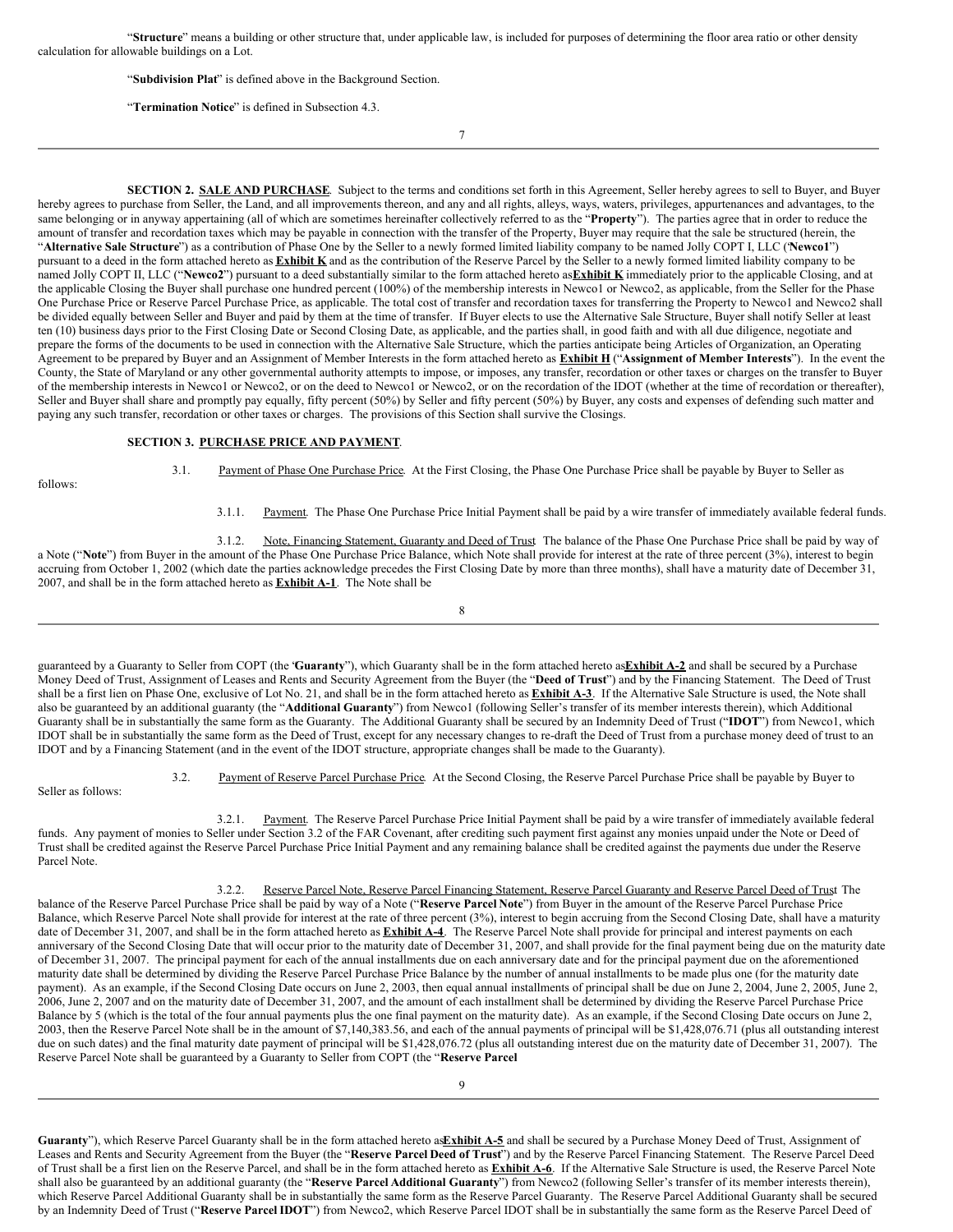Trust, except for any necessary changes to re-draft the Reserve Parcel Deed of Trust from a purchase money deed of trust to an IDOT and by a Financing Statement (and in the event of the IDOT structure, appropriate changes shall be made to the Reserve Parcel Guaranty).

# **SECTION 4. FEASIBILITY PERIOD, ENTRY ON THE PROPERTY AND BOARD APPROVAL**.

4.1. Feasibility Period. During the Environmental Feasibility Period and thereafter until the applicable Closing unless Buyer issues the Non-Feasibility Notice, and subject to Seller's prior reasonable approval, Buyer, its agents, employees, contractors and engineers may enter upon the Property at its own risk and, while thereon, conduct such surveys, tests, studies, investigations and the like as Buyer, in Buyer's sole and absolute discretion, may deem necessary or appropriate. Seller acknowledges that Buyer shall have the right to perform standard testing of the Property, including standard environmental testing as is customarily done in connection with a Phase I assessment (the "**Phase 1 Environmental Assessment**") for the type of Land. Buyer acknowledges that a representative of Seller may accompany Buyer and Buyer's agents during such testing. Notwithstanding anything contained herein to the contrary, no intrusive testing or destructive sampling on or within the Property shall be performed without the prior written consent of the Seller in its reasonable discretion. Unless prohibited by law, Buyer shall provide, in any contract with a consultant or other agent for work pertaining to a site assessment or environmental inspection of the Property, a confidentiality clause limiting disclosure of all results to Buyer and Seller, and a clause requiring that a similar confidentiality clause be included in each subcontract related thereto. Buyer agrees to deliver to Seller, within five (5) days after receipt thereof copies of all surveys, test results, analyses, reports and similar material generated with respect to the Property, or any portion thereof. In the event that the Phase I Environmental Assessment discloses any environmental conditions at the Property which are not acceptable to Buyer, Buyer shall have the right to terminate this Agreement by giving written notice (the "**Non**-**Feasibility Notice**") of such conclusion to Seller on or before the last day of the Environmental Feasibility Period. If Buyer timely delivers to Seller its Non-Feasibility Notice, this Agreement shall thereupon automatically terminate, in which event neither party hereto shall have any further obligation hereunder to the other party hereto, except to the extent that any obligation set forth herein expressly survives termination of this Agreement. If, on the other hand, Buyer fails to deliver the Non-Feasibility Notice to Seller within the Environmental Feasibility Period, then: (a) Buyer shall be deemed to have concluded that the environmental condition of the Property is acceptable; and (b) the parties shall proceed with the Closings under this Agreement. The

10

provisions of this Subsection 4.1 shall survive the Closings and the termination of this Agreement.

4.2. Repair and Insurance. Buyer agrees to indemnify, defend and hold Seller harmless from any and all losses, liabilities, claims, costs, damages and expenses (including reasonable attorneys' fees) arising as a result of Buyer's (or any of its agents) entry and activities on the Property. If the Property shall be damaged as a result of Buyer's activities, Buyer shall repair such property to substantially the same condition in which it existed immediately before Buyer's entry thereon. Buyer shall keep the Property free of any liens or third party claims resulting from Buyer's (or its agents, employees, contractors and engineers) activities thereon. Prior to Buyer's (or its agents, employees, contractors and engineers) entry upon the Property, Buyer shall (i) obtain and maintain commercial general liability insurance in the amount of \$5,000,000 combined single limit, covering personal injury, bodily injury and property damage, which policy of insurance shall name Seller as an additional insured; and (ii) deliver to Seller a Certificate of Insurance evidencing such coverage. Buyer shall cease or cause its subcontractors and agents to cease, promptly upon Seller's request, any activity or work, that in Seller's reasonable judgment, shall increase the cost to Seller or otherwise interfere with or delay completion by Seller of the performance of its obligations under this Agreement. The provisions of this Subsection 4.2 shall survive the Closings and the termination of this Agreement.

4.3. Board Approval. If COPT's Board of Trustees does not approve the Buyer's execution of this Agreement, Buyer shall have the right to terminate this Agreement by giving written notice of such to Seller ("**Termination Notice**") on or before the last day of the Environmental Feasibility Period. If Buyer timely delivers to Seller its Termination Notice, this Agreement shall thereupon automatically terminate, in which event neither party hereto shall have any further obligation hereunder to the other party hereto, except to the extent that any obligation set forth herein expressly survives termination of this Agreement. If, on the other hand, Buyer fails to deliver the Termination Notice to Seller within the Environmental Feasibility Period, then the parties shall proceed with the Closings under this Agreement.

## **SECTION 5. CLOSINGS, TITLE, DELIVERIES AND POSSESSION**.

#### 5.1. Closings and Guaranty.

5.1.1. Closings. Subject to the provisions of Section 7, the consummation of the transactions contemplated by this Agreement shall take place in two closings. The first closing (the "**First Closing**") shall be for the purchase of Phase One and shall be held on the First Closing Date. The second closing (the "**Second Closing**") shall be for the purchase of the Reserve Parcel and shall be held on the Second Closing Date.The Closings shall be held at a location designated by Buyer in Columbia, Maryland or elsewhere within the Baltimore metropolitan area. Notwithstanding anything contained herein to the contrary, if the Second Closing Date has not occurred on or before the seventh (7<sup>th</sup>) anniversary of the Effective Date for reasons other than a failure of Buyer or Seller to close in breach of its obligation to do so, then this Agreement shall automatically terminate with respect to Buyer's obligation to purchase and Seller's obligation to sell the Reserve Parcel without the necessity of any action on the part of Seller or Buyer, in which event the parties hereto shall thereafter be relieved of any and all further rights,

11

liabilities and obligations under this Agreement, except to the extent that any right, obligation or liability set forth herein expressly survives termination of this Agreement.

5.1.2. Guaranty. COPT guarantees to Seller, its successors and assigns, the due and punctual performance by Buyer of its obligations under this Agreement to purchase the Reserve Parcel (or the membership interests in Newco2 if the Alternative Sale Structure is used) on the Second Closing Date. If, in breach of its obligation to do so, Buyer fails to close on its purchase of the Reserve Parcel (or the purchase of the membership interests in Newco2 if the Alternative Sale Structure is used) on the Second Closing Date, COPT shall promptly purchase the Reserve Parcel (or membership interests in Newco2, if applicable) within three (3) business days after Buyer's default, for the Reserve Parcel Purchase Price and otherwise in accordance with the terms of this Agreement. The liability of COPT under this Subsection shall be primary, direct and immediate and not conditional or contingent on pursuit by Seller of any remedies it may have against Buyer, its successors and assigns. COPT agrees that Seller may, without affecting COPT's rights hereunder, modify, waive, amend or terminate any of the provisions of this Agreement. COPT shall pay to Seller all costs and expenses (including reasonable attorneys' fees and court costs) incurred by Seller in enforcing this guaranty. The provisions of this Subsection shall survive the First Closing.

5.2. Title.

5.2.1. Title and Title Commitment. Within twenty (20) days after the Effective Date, Buyer may, at its sole costand expense, cause a title insurance company acceptable to Buyer (the "**Title Company**") to issue and deliver to Buyer a title commitment for the Property (the "**Title Commitment**"). Following Buyer's receipt of the Title Commitment, Buyer shall determine whether the condition of title of the Property as set forth in the Title Commitment is acceptable to Buyer.

5.2.2. Title Notice and Survey Title Notice. In the event that the condition of title of the Property as set forth in the Title Commitment or on a survey which Buyer may obtain is not acceptable to Buyer, Buyer shall, on or before that date which is twenty (20) days after the Effective Date, give Seller written notice (the "**Title Notice**") that the condition of title of the Property as set forth in the Title Commitment is not acceptable (which Title Notice shall enumerate the unacceptable aspects of the Title Commitment (the "**Title Defects**")). Buyer agrees that Title Defects shall not include any Permitted Exceptions.

5.2.3. Curing Title Defects. In the event that the condition of title of the Property as set forth in the Title Commitment is not acceptable to Buyer, and Buyer gives the Title Notice to Seller, Seller shall, within five (5) days after receipt of the Title Notice, notify Buyer in writing (the "**Seller's Title**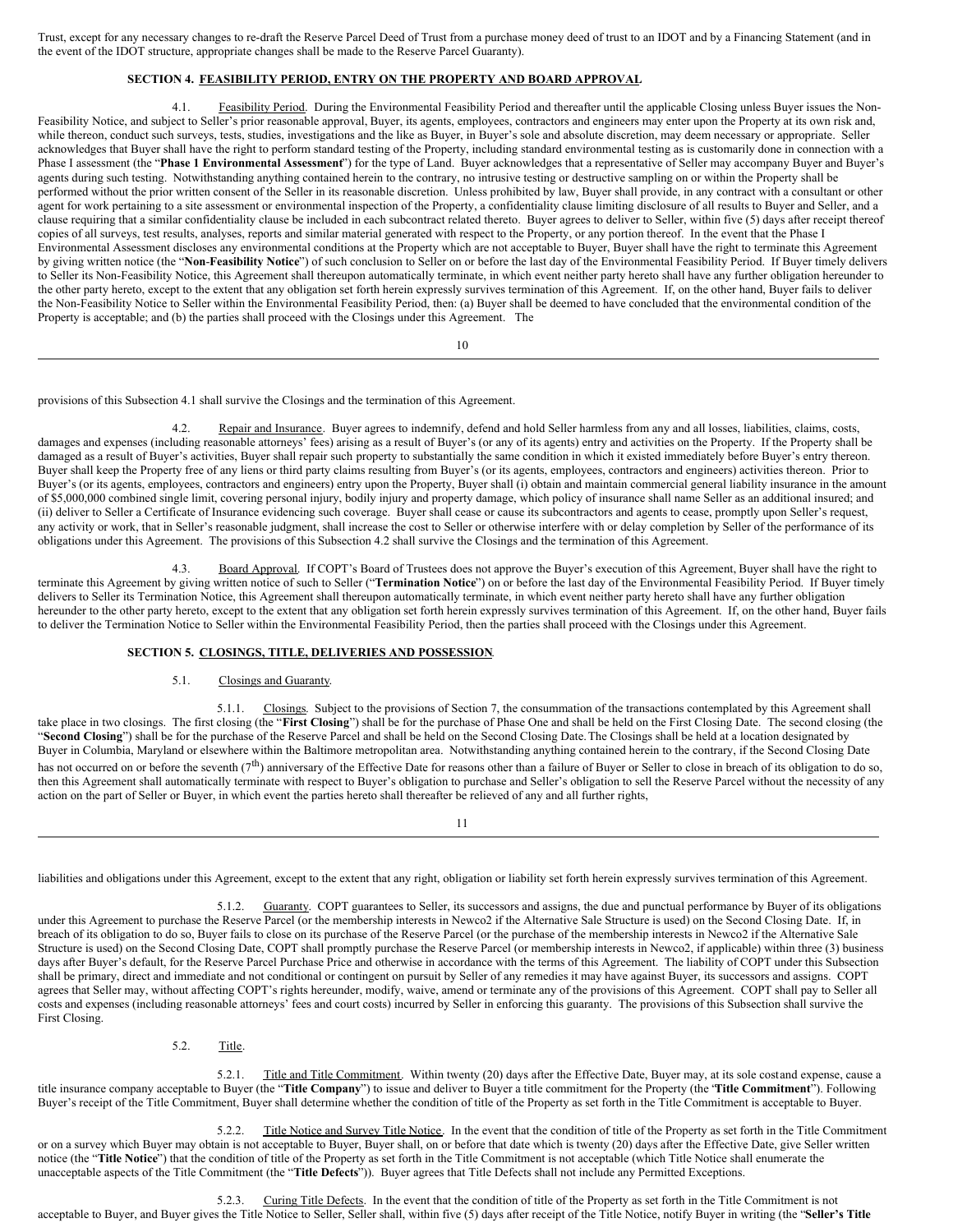Notice") as to which of the Title Defects, if any, Seller, at Seller's sole cost and expense, will undertake promptly to eliminate to the reasonable satisfaction of Buyer. In the event Seller elects not to eliminate all such Title Defects to the reasonable satisfaction of Buyer, or if Seller fails to respond to Buyer within such five (5) day period, then, in any of such events, Buyer shall, at its option, within three (3) days after the earlier of (i) receipt of Seller's Title Notice or (ii) expiration of the five (5) day period if Seller has failed to respond, elect in writing either to (a) proceed to the applicable Closing subject to the Title Defects which Seller

12

has not agreed to cure, in which event said objections shall be deemed to be waived for all purposes, or (b) terminate this Agreement by giving notice thereof to Seller and the parties hereto shall thereafter be relieved of any and all further rights, liabilities and obligations under this Agreement except to the extent that any right, obligation or liability set forth herein expressly survives termination of this Agreement. If Buyer does not notify Seller of its election within such three (3) day period, Buyer shall be deemed to have waived its objections and shall proceed to the applicable Closing subject to the Title Defects which Seller has not agreed to cure.

5.2.4. Owner's Affidavit. Upon request by Buyer, at each of the Closings Seller shall execute an Owner's affidavit for the benefit of the Title Company in the form attached hereto as **Exhibit B**. Seller shall not be required to execute any other affidavits, including, but not limited to, any non-imputation affidavit if the parties use the Alternative Sale Structure.

5.2.5. Liens and Similar Encumbrances. Notwithstanding the foregoing, any deeds of trust, mortgages, judgmentliens, mechanics or materialmen's liens against the Property which were placed or caused by Seller shall be deemed Title Defects, whether Buyer gives written notice of such or not, and shall be removed by Seller, at its cost and expense, at or before the applicable Closing.

5.3. Deliveries by Seller at the Closings. At each Closing (unless indicated otherwise), Seller shall take those actions, and deliver to Buyer those documents, hereinafter referred to in this Subsection (all of which documents shall, unless hereinafter expressly provided otherwise, be dated as of the First Closing Date or Second Closing Date, as applicable):

5.3.1. Conveyance of Property. Assuming that the Alternative Sale Structure is used, (i) prior to the applicable Closing,Seller shall convey to Newco1 or Newco2 the title to Phase One or the Reserve Parcel, as applicable, subject to the provisions of Subsection 5.2 above and subject to the Permitted Encumbrances, by a special warranty deed in the form attached hereto as **Exhibit K**; and (ii) at the applicable Closing, Seller shall execute an Assignment of Member Interests in the form attached hereto as **Exhibit H** with respect to the member interests in Newco1 or Newco2, as applicable. If theAlternative Sale Structure is not used, Seller shall convey to Buyer the title to Phase One or the Reserve Parcel, as applicable, subject to the provisions of Subsection 5.2 above and subject to the Permitted Encumbrances, by a special warranty deed substantially in the form attached hereto as **Exhibit K**.

5.3.2. Easement Agreement. In the event that the Alternative Sale Structure is used with respect to Phase One, then prior to the First Closing the Easement Agreement shall be executed by Seller (i) in its capacity as owner of the Reserve Parcel, and (ii) as owner of Jolly COPT I, LLC, which shall own Phase One after the conveyance of Phase One pursuant to the Newco1 Deed, and the Easement Agreement shall be recorded prior to the transfer of membership interests in Newco1 to Buyer. In the event that the Alternative Sale Structure is not used with respect to Phase One, the form of the Easement Agreement shall be revised to be a declaration to be executed solely by Seller and shall be recorded immediately prior to the Phase One Deed. The parties acknowledge that all easements granted in the Easement Agreement are appurtenant to the Reserve Parcel and that upon the Second Closing Date, the then owner of the Reserve Parcel (including Jolly COPT I, LLC if the Alternative Sale Structure is used) shall have the sole right to

13

use and enjoy such easements and Seller shall have no such easement rights (except in its capacity as beneficiary of the Reserve Parcel Deed of Trust).

reasonably satisfactory to Buyer.

5.3.3. FIRPTA. Seller shall execute and deliver to Buyer a FIRPTA Non-Foreign Person Certification, in form and substance

5.3.4. Certificate. Seller shall execute and deliver to Buyer a certificate to the effect that all representations made by Seller to Buyer are true and correct in all material respects on and as of the First Closing Date or Second Closing Date, as applicable, with the same effect as if such representations and warranties had been made on and as of such applicable Closing Date, which certificate and the certifications therein shall survive each Closing and not merge into the deed or other closing documents.

5.3.5. Closing Statement. Seller shall execute and deliver a Closing Statement ("**Closing Statement**") that shall, among other items, set forth the Phase One Purchase Price or Reserve Parcel Purchase Price, as applicable, all credits against such Phase One Purchase Price or Reserve Parcel Purchase Price, as applicable, the amounts of all prorations and other adjustments to such Phase One Purchase Price or Reserve Parcel Purchase Price, as applicable, and all disbursements made at each Closing on behalf of Buyer and Seller.

5.3.6. FAR Covenant and Hotel Use. At the First Closing, Seller shall execute and deliver the FAR Covenant which shall be recorded prior to the Easement Agreement and the Phase One Deed (or prior to the Newco1 Deed) and immediately prior to the Second FAR Covenant. Buyer hereby covenants that it shall not develop or use any portion of the Property for hotel use prior to December 29, 2005.

5.3.7. Assignment Agreement. At the First Closing, Seller shall execute and deliver the Assignment Agreement. Seller shall execute and deliver the Second Assignment Agreement at the later of (i) the Second Closing Date; and (ii) payment in full of the Note and the Reserve Parcel Note. The obligations of Seller under this Subsection 5.3.7 shall survive the Closings.

5.3.8. FAR Covenant Termination, Assignment of FAR Covenant. In addition to the termination date set out in the FAR Covenant, the FAR Covenant shall terminate and Seller shall execute such documents as Buyer may reasonably request to effectuate such termination, if either one of the following occurs: (i) Buyer complies with the terms of Section 3 of the FAR Covenant and the Cumulative FAR Covenant is increased to 1,250,000, or (ii) after the Second Closing, and after payment in full of the Note and the Reserve Parcel Note. The provisions of this Subsection 5.3.8 shall survive the Closings. Additionally, prior to exercising its rights of assignment under Section 10 of the FAR Covenant, the Declarant thereunder shall provide evidence reasonably satisfactory to Buyer that the assignee has knowledge of and will agree to the foregoing provisions of this Section 5.3.8.

5.3.9 Second FAR Covenant. At the First Closing, Seller shall execute and deliver the Second FAR Covenant which shall be recorded after the FAR Covenant and prior to the Easement Agreement.

5.3.10. Other Documents. Seller shall execute and/or deliver to Buyer such other documents and materials as are reasonably necessary to consummate the transactions contemplated hereby. The provisions of this Subsection 5.3.10 shall survive the Closings.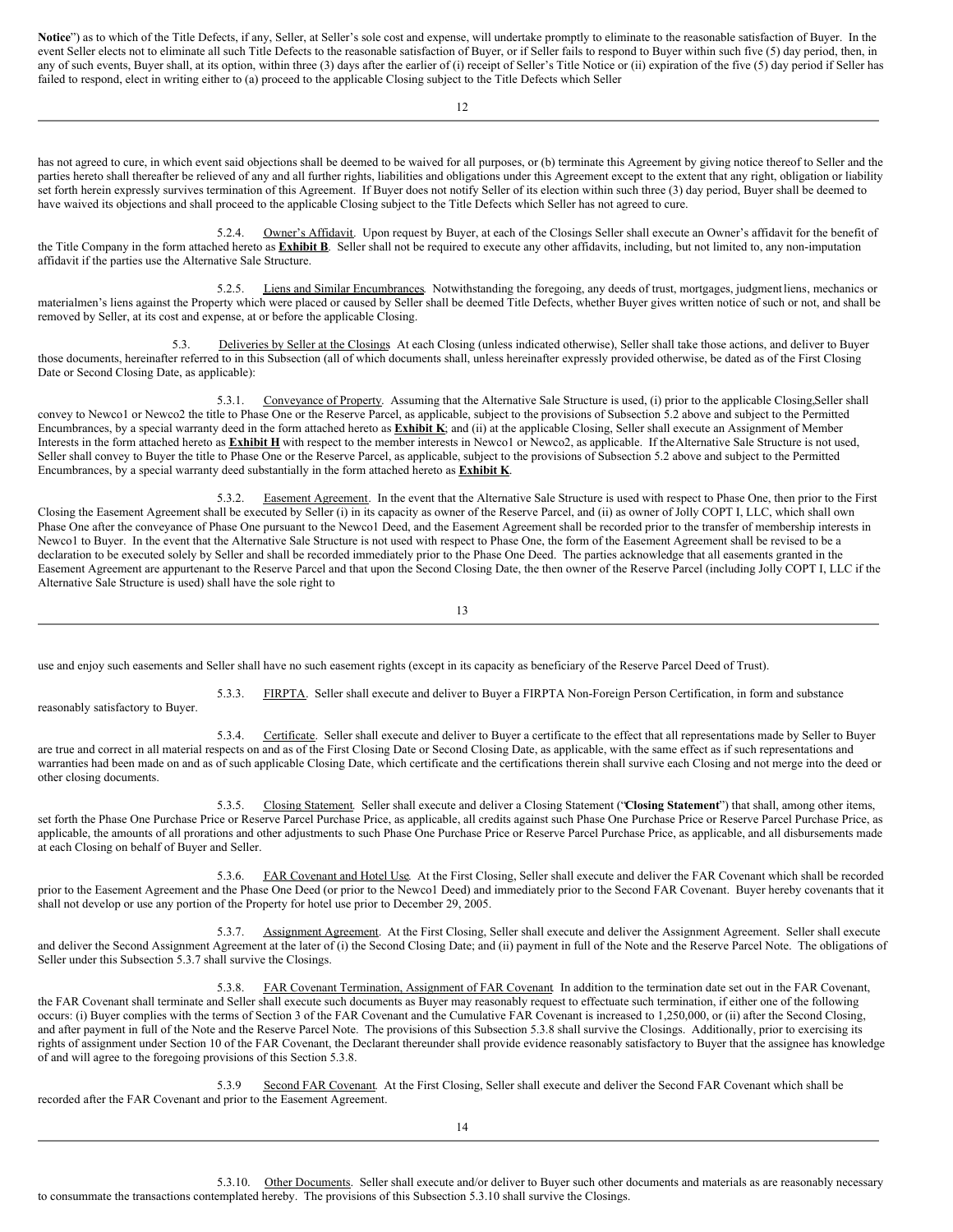5.4. Deliveries by Buyer at or Prior to Closings At each Closing (unless indicated otherwise), Buyer shall take those actions, and deliver to Seller those documents, hereinafter referred to in this Subsection (all of which documents shall, unless hereinafter expressly provided otherwise, be dated as of the First Closing Date or Second Closing Date, as applicable):

5.4.1. Execution of Note, Guaranty and Deed of Trust. At the First Closing, Buyer shall execute the Note and Deed of Trust and COPT shall execute the Guaranty. If the Alternative Sale Structure is used, Buyer shall also deliver originals of the Additional Guaranty and IDOT, executed by Newco1.

5.4.2. Execution of Reserve Parcel Note, Reserve Parcel Guaranty and Reserve Parcel Deed of Trust At the Second Closing, Buyer shall execute the Reserve Parcel Note and Reserve Parcel Deed of Trust and COPT shall execute the Reserve Parcel Guaranty. If the Alternative Sale Structure is used, Buyer shall also deliver originals of the Reserve Parcel Additional Guaranty and Reserve Parcel IDOT, executed by Newco2.

5.4.3. Assignment of Member Interests. If the Alternative Sale Structure is used with respect to the First Closing, then at the First Closing, Buyer shall execute and deliver to Seller the Assignment of Member Interests with respect to the member interests in Newco1. If the Alternative Sale Structure is used with respect to the Second Closing, then at the Second Closing, Buyer shall execute and deliver to Seller the Assignment of Member Interests with respect to the member interests in Newco2.

5.4.4. Assignment. At the First Closing, Corporate Office Properties, L.P. shall execute and deliver to Seller the Assignment Agreement. Corporate Office Properties, L.P. shall execute and deliver to Seller the Second Assignment Agreement at the later of (i) the Second Closing Date; and (ii) payment in full of the Note and the Reserve Parcel Note. The obligations of Corporate Office Properties, L.P. under this Subsection 5.4.4 shall survive the Closings.

5.4.5. Certificate. Buyer shall execute and deliver to Seller a certificate to the effect that all representations made by Buyer to Seller are true and correct in all material respects on and as of the First Closing Date or Second Closing Date, as applicable, with the same effect as if such representations and warranties had been made on and as of such Closing Date, which certificate and the certifications therein shall survive each Closing and not merge into the deed or other closing documents.

5.4.6. Closing Statement. Buyer shall execute and deliver to Seller the Closing Statement.

15

5.4.7. Title Policy. At the First Closing, Buyer shall deliver to Seller, at Buyer's expense, a 1992 ALTA Loan Title Insurance Policy written by a title insurance company reasonably acceptable to Seller, insuring a first deed of trust lien on Phase One, in an amount equal to the amount of the Note, listing the Seller as a named insured, deleting all standard exceptions and removing (by endorsement or written waiver) any creditor's rights exception or exclusion from the Loan Title policy, with affirmative insurance over any claim of fraudulent conveyance. At the Second Closing, Buyer shall deliver to Seller, at Buyer's expense, a 1992 ALTA Loan Title Insurance Policy written by a title insurance company reasonably acceptable to Seller, insuring a first deed of trust lien on the Reserve Parcel, in an amount equal to the amount of the Reserve Parcel Note, listing the Seller as a named insured, deleting all standard exceptions and removing (by endorsement or written waiver) any creditor's rights exception or exclusion from the Loan Title policy, with affirmative insurance over any claim of fraudulent conveyance.

5.4.8. Resolutions. At the First Closing, COPT shall deliver to Seller a certificate from the secretary of COPT, certifying that the transactions contemplated hereby, including, but not limited to, any confession of judgment provisions contained in the Note, Deed of Trust (or IDOT, if the Alternative Sale Structure is used) or any other Loan Documents, were approved by COPT, acting on behalf of itself and as the general partner of Buyer. At the Second Closing, COPT shall deliver to Seller a certificate from the secretary of COPT, certifying that the transactions contemplated hereby, including, but not limited to, any confession of judgment provisions contained in the Reserve Parcel Note, Reserve Parcel Deed of Trust (or Reserve Parcel IDOT, if the Alternative Sale Structure is used) or any other Loan Documents, were approved by COPT, acting on behalf of itself and as the general partner of Buyer.

5.4.9. Opinion of Counsel. At the First Closing, Buyer shall deliver to Seller the Phase One Opinion Letter. At the Second Closing, Buyer shall deliver to Seller the Reserve Parcel Opinion Letter.

5.4.10. Other Documents. Buyer shall execute and/or deliver to Seller such other documents and materials as are reasonably necessary to consummate the transactions contemplated hereby.

5.5. Possession. At each Closing, Seller shall deliver to Buyer possession of Phase One or the Reserve Parcel, as applicable, free of any and all tenancies and other rights or claims of right to its use or occupancy.

# **SECTION 6. CLOSING COSTS; ADJUSTMENTS**.

6.1. Closing Costs. Buyer shall pay the costs of examination of title and title insurance premiums, and each party shall pay its own attorneys' fees. Buyer and Seller shall divide equally all transfer and recordation taxes, documentary stamp taxes, recording fees and other similar taxes and fees associated with the transfer of the Property from Seller to Buyer or to Newco1 and Newco2. Seller shall pay any agricultural land transfer tax which may be payable with respect to the Property and this transaction.

16

6.2. Prorations and Adjustments. Seller shall be responsible for all expenses allocable to the period prior to the First Closing Date or Second Closing Date, as applicable. Buyer shall be responsible for all expenses for the period beginning at 12:01 a.m. on the First Closing Date or Second Closing Date, as applicable. At each Closing, all items of expense shall be prorated in accordance with this principle. The term "**expenses**" shall include but not be limited to real property taxes, assessments (including but not limited to assessments under the Declaration), front foot benefit charges, metropolitan charges and utility charges (water, electricity, etc.). At each Closing, Buyer shall reimburse Seller for all prepaid water and sewer connection fees associated with the applicable Lot, in consideration of obtaining vouchers from Seller to deliver to the County as part of the building permit process sufficient for the proposed development. The rate of reimbursement for such prepaid water and sewer connection fees shall be Five Thousand Sixty-four Dollars (\$5,064.00) per Equivalent Dwelling Units ("**EDUs**"), which amount is based on the current (as of the Effective Date) County fee for EDUs, and which amount shall be increased or decreased, as appropriate, if the County fee for water and sewer connections is increased or decreased. The reimbursement shall be based upon the building contemplated by Buyer's Building Permit. If Buyer does not have a Building Permit at the time of each Closing, then the reimbursement shall be delayed until ten (10) business days after Buyer obtains a Building Permit for such Lot. Notwithstanding the foregoing, Buyer shall have no obligation to reimburse Seller for EDU's if Seller does not provide vouchers to Buyer for such EDUs; provided, however, that Buyer will be required to pay to the County any water and sewer connection fees associated with such Lot. The obligations under this Section 6.2 shall survive the Closings.

6.3. Special Taxing District. Simultaneously with the execution of this Agreement, the parties hereto have executed the disclosure regarding the National Business Park Disclosure of Special Taxing District attached hereto as **Exhibit D.**

# **SECTION 7. CONDITIONS PRECEDENT TO CLOSINGS**.

7.1. Conditions to Buyer's Obligations. Buyer's obligation hereunder to complete each Closing shall be conditioned upon the satisfaction (or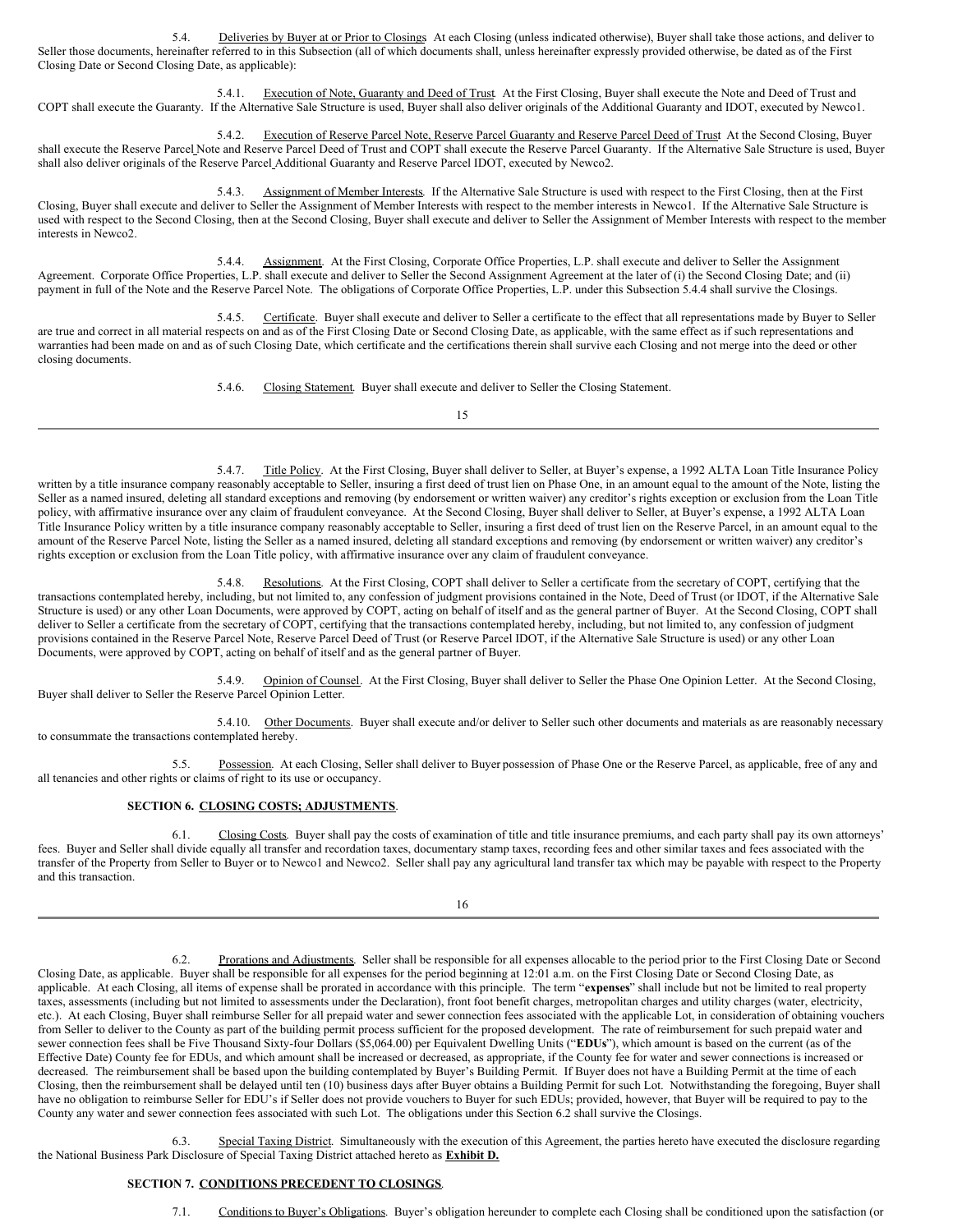Buyer's written waiver thereof) of each of the following conditions precedent:

of Subsection 5.2.

7.1.1. Title. The title to Phase One or the Reserve Parcel, as applicable, shall at the respective Closing be as set forth in the provisions

7.1.2. Performance of Seller's Obligations. Seller shall have fully performed its obligations under this Agreement.

7.1.3. Representations. Each of Seller's representations under the provisions of Subsection 8.1 shall be true and accurate as of the First Closing Date or Second Closing Date, as applicable.

7.2. Benefit of Satisfaction. Buyer alone shall have the benefit of the satisfaction of the conditions precedent set forth in the provisions of Subsection 7.1, and shall be entitled to waive Buyer's rights thereto. In the event that any of the conditions are not satisfied (or waived) by Buyer, then Buyer shall be entitled to terminate this Agreement.

7.3. Conditions to Seller's Obligations. Seller's obligation hereunder to complete each Closing shall be conditioned upon the satisfaction (or Seller's written waiver thereof) of each of the following conditions precedent:

7.3.1. Performance of Buyer's Obligations. Buyer shall have fully performed its obligations under this Agreement.

7.3.2. Representations. Each of Buyer's representations under the provisions of Subsection 8.2 shall be true and accurate as of the First Closing Date or Second Closing Date, as applicable.

7.4. Benefit of Satisfaction. Seller alone shall have the benefit of the satisfaction of the conditions precedent set forth in the provisions of Subsection 7.3, and shall be entitled to waive Seller's rights thereto. In the event that any of the conditions are not satisfied (or waived) by Seller, then Seller shall not be obligated to proceed to the applicable Closing.

# **SECTION 8. REPRESENTATIONS**.

8.1. Seller's Representations. To induce Buyer to enter into this Agreement, Seller represents to Buyer that the following matters are true and correct as of the Effective Date and will be true and correct on the Closing Dates:

8.1.1. Authority. Seller is a Maryland limited liability company, duly organized, validly existing and in good standing under the laws of the State of Maryland. Seller has taken all action necessary to enable it to conduct its business and consummate the transactions contemplated by this Agreement, has duly authorized the execution and performance of this Agreement and the person executing this Agreement on behalf of the sole member of Seller has been authorized to so act, and such execution and performance will not violate the terms of Seller's organizational documents.

8.1.2. Breach of Other Agreements. Seller has no knowledge of any contract, agreement, undertaking, law, order, regulation or instrument to which Seller is a party or by which Seller is bound that would be violated by the Seller's execution of this Agreement.

8.1.3. Other Agreements. Other than this Agreement, Seller has not entered into any contract of sale, option agreement, right of first refusal or other agreement for the sale of the Property.

8.1.4. Zoning. To the best of Seller's knowledge, as of the Effective Date the Property is zoned W-1.

8.1.5. Hazardous Materials. To the best of Seller's actual knowledge, and except as may be disclosed to Buyer in the Phase I Environmental Assessment or any other environmental reports obtained by Buyer pursuant to Subsection 4.1, Seller has not used, generated, stored or disposed, and from and after the Effective Date, except to the extent consistent

18

with current real estate industry practices for such type of property and permitted under governmental regulations, will not use, generate, store or dispose on, under or about the Property any hazardous waste toxic materials or any friable asbestos or substance containing asbestos. Notwithstanding the foregoing, Seller hereby notifies Buyer that Seller has demolished structures containing a residential detention facility on a portion of the Property. Seller shall have no liability to Buyer with respect to such rubble and makes no representations or warranties regarding the contents of such rubble.

Property.

8.1.6. Underground Storage Tanks. To the best of Seller's knowledge, there are no underground storage tanks located on the

8.1.7. As Is. Buyer hereby agrees and acknowledges that, except as set forth in Subsections 8.1.1 though 8.1.6 above, neither Seller nor any agent, attorney, employee or representative of Seller has made any representation whatsoever regarding the subject matter of this transaction, or any part thereof, including (without limiting the generality of the foregoing) representations as to the physical nature or physical condition of the Property or the capabilities thereof, and that Buyer, in executing, delivering and/or performing this Agreement, does not rely upon any statement and/or information to whomever made or given, directly or indirectly, orally or in writing, by any individual, firm or corporation unless such statement or information is expressly incorporated herein. Buyer agrees that the Property shall be (directly or indirectly) sold to Buyer "as is, where is" as of the date hereof.

EXCEPT AS SPECIFICALLY PROVIDED HEREIN TO THE CONTRARY, SELLER MAKES NO REPRESENTATIONS OR WARRANTIES AS TO THE PHYSICAL CONDITION OF THE PROPERTY OR THE SUITABILITY THEREOF FOR ANY PURPOSE. SELLER HEREBY EXPRESSLY DISCLAIMS ANY WARRANTIES OF MERCHANTABILITY AND/OR FITNESS FOR A PARTICULAR PURPOSE AND ANY OTHER WARRANTIES OR REPRESENTATIONS AS TO THE PHYSICAL CONDITION OF THE PROPERTY. BUYER, BY EXECUTION OF THIS AGREEMENT AGREES THAT IT HAS INSPECTED THE PROPERTY AND THAT BUYER SHALL ACCEPT SAME "AS IS" AND "*WITH ALL FAULTS*".

8.2. Buyer's Representations. To induce Seller to enter into this Agreement, Buyer represents to Seller that the following matters are true and correct as of the Effective Date and will be true and correct on the Closing Dates:

8.2.1. Authority. Buyer is a limited partnership, duly organized and validly existing under the laws of the State of Delaware, qualified to do business in the State of Maryland and in good standing under the laws of the State of Delaware and the State of Maryland. Buyer has taken all action necessary to enable it to conduct its business and consummate the transactions contemplated by this Agreement, has duly authorized the execution and performance of this Agreement, and such execution and performance will not violate the terms of Buyer's organizational documents.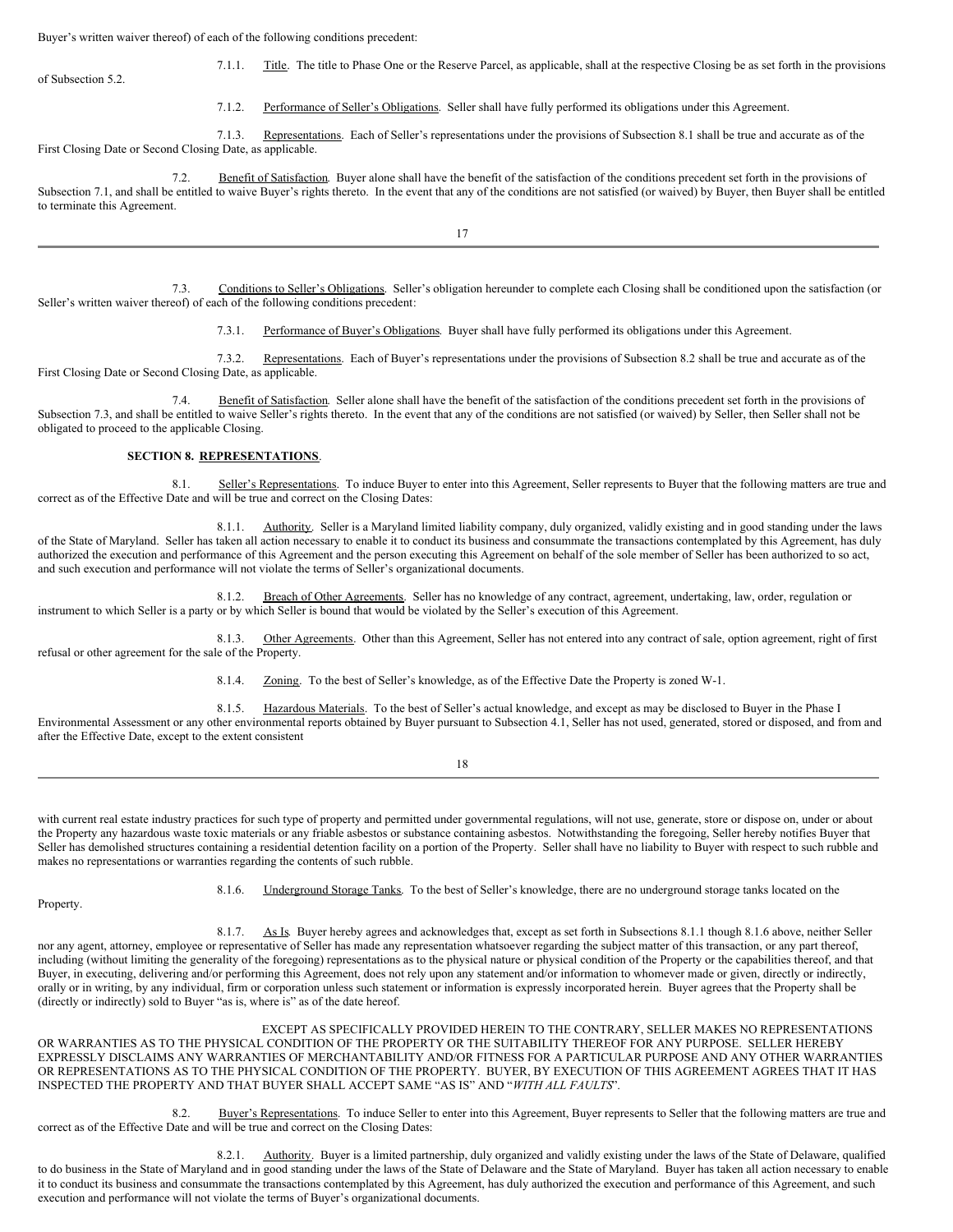8.2.2. Breach of Other Agreements. Buyer has no knowledge of any contract, agreement, undertaking, law, order, regulation or instrument to which Buyer is a party or by which Buyer is bound that would be violated by the Buyer's execution of this Agreement.

8.3. Survival of Representations. The representations set out in Subsections 8.1 and 8.2 above shall terminate on the first anniversary of the First Closing Date and Second Closing Date, as applicable.

**SECTION 9. COOPERATION.** Buyer agrees to cooperate with Seller with respect to the subdivision of the Reserve Parcel into one or more lots, including, but not limited to, the execution of subdivision plats or any revisions thereto. Buyer shall promptly review and respond to all materials supplied to it by or on behalf of Seller in connection with such subdivision. Seller shall use its best efforts in proceeding with the subdivision of the Reserve Parcel.

**SECTION 10. MASS GRADING PERMIT.** Seller shall give Buyer notice of Seller's Completion of the Ponds. Seller shall proceed with due diligence and use commercially reasonable efforts to pursue Completion of the Ponds, subject to being prevented or delayed, retarded or hindered by act of God, weather of unusual severity, fire, earthquake, flood, explosion, action of the elements, war (declared or undeclared), invasion, insurrection, riot, mob violence, sabotage, malicious mischief, inability to procure or general shortage of labor, equipment, facilities, materials or supplies in the open market, failure of transportation, strikes, lockouts, action of labor unions, condemnation, public requisition, laws, order of government or civil defense authorities, or any other cause, whether similar or dissimilar to the foregoing, not within the reasonable control of the Seller. Within sixty (60) days after the earlier to occur of (i) Seller's notice to Buyer of Seller's Completion of the Ponds, or (ii) the date that Buyer commences grading or construction activities of any kind on any portion of the Property, Seller will cause the Mass Grading Permit to be transferred to Buyer (or Buyer's designee) and all of the obligations of the Mass Grading Permit Holder to be released in writing, the documentation for which shall be satisfactory to Seller in its sole discretion, and Buyer shall cooperate with Seller with respect thereto. Additionally, within such sixty (60) day time period, Buyer shall cause to be substituted all of the Mass Grading Permit Collateral with its own bond, letter of credit or other collateral as may be required by the County to the end and effect that the Seller and the Mass Grading Permit Holder shall have no further obligations to the County under the Mass Grading Permit. Upon the transfer of the Mass Grading Permit to Buyer, Buyer shall complete or cause the completion of the work required under the Mass Grading Permit under the name of Buyer or Buyer's designee, including the conversion of all of the sediment control ponds to stormwater management ponds. Notwithstanding the foregoing, if the transfer of the permit occurs prior to the date of Seller's Completion of the Ponds, then Seller shall continue its Completion of the Ponds under the permit held by Buyer, except that Buyer shall be responsible for any work caused by Buyer's grading activities. The provisions of this Section shall survive the Closings.

**SECTION 11. <b>CONDEMNATION**. Notwithstanding anything contained in this Agreement to the contrary, if before either Closing any of the respective Property is taken by condemnation or the exercise of any power of eminent domain, or if any formal or informal notice or advice of such condemnation or an intention so to condemn is issued or becomes known to

20

Seller, Seller shall promptly notify Buyer thereof, and Buyer may, at Buyer's sole discretion, terminate this Agreement by giving Seller notice thereof, in which event the parties hereto shall thereafter have no liability to each other hereunder except to the extent that any right, obligation or liability set forth herein expressly survives termination of this Agreement. If Seller gives such notice to Buyer, and Buyer does not terminate this Agreement, as aforesaid: (a) the Phase One Purchase Price or Reserve Parcel Purchase Price, as applicable, shall remain the same, and at such Closing (i) Seller shall pay to Buyer any award made for such condemnation which is received by Seller before the applicable Closing, and (ii) Seller shall assign to Buyer all of Seller's right, title and interest in and to any award made for such condemnation with respect to such portion of the Land after the applicable Closing; and (b) Buyer may thereafter receive all of the proceeds of such condemnation and contest, in Seller's and/or Buyer's names, the validity of such condemnation and/or the amount of the proceeds offered or awarded therein.

## **SECTION 12. DEFAULT**.

12.1. Buyer's Default In the event Buyer defaults in its obligations to purchase the Property (or to purchase the membership interests in Newco1 or Newco2, as applicable, if the Alternative Sale Structure is used), Seller shall be entitled after such default to exercise any and all rights and seek any and all remedies which Seller may hold or to which Seller may be entitled at law or in equity, including, but not limited to, the right to (i) terminate this Agreement; and (ii) pursue an action in equity for the specific performance of this Agreement. Buyer specifically acknowledges and agrees that Seller's right to enforce specific performance of Buyer's obligations under this Agreement constitutes a fundamental condition and material inducement to Seller's entering into this Agreement. The exercise of any one of Seller's rights or remedies under this Agreement shall not be deemed to be in lieu of, or a waiver of, any other right or remedy available to Seller.

12.2. Seller's Default. In the event Seller defaults in any of the terms, provisions, covenants or agreements to be performed by Seller hereunder, Buyer's only remedies shall be to terminate this Agreement or to pursue an action in equity for the specific performance of this Agreement. In no event shall Seller be liable to Buyer for any damages.

**SECTION 13**. **NOTICES**. Any notice to be provided hereunder to a party hereto shall be in writing and shall be sent (i) as certified mail in the United States mails, postage prepaid, return receipt requested, to the address of such party or person which is set forth hereinafter, (ii) via overnight delivery with a nationally recognized carrier, (iii) if such party's or person's receipt thereof is acknowledged in writing, given by hand or other actual delivery to such party or person, or (iv) by telecopier to the telecopy number set forth below (provided that a copy shall also be sent via ordinary mail, deposited with the postal service on the day the telecopy is sent). The addresses of the parties for the receipt of notices shall be as follows:

21 if to Seller: Jolly Knolls, LLC c/o Constellation Real Estate, Inc. 8815 Centre Park Drive, Suite 104 Columbia, Maryland 21045 Attn: Managing Director Telecopier No. (410) 992-5573 with a copy to: Constellation Energy Group 250 W. Pratt Street 23 rd floor Baltimore, MD 21201 Attention: Donna M. Levy, Esq. Telecopier No. (410) 783-3079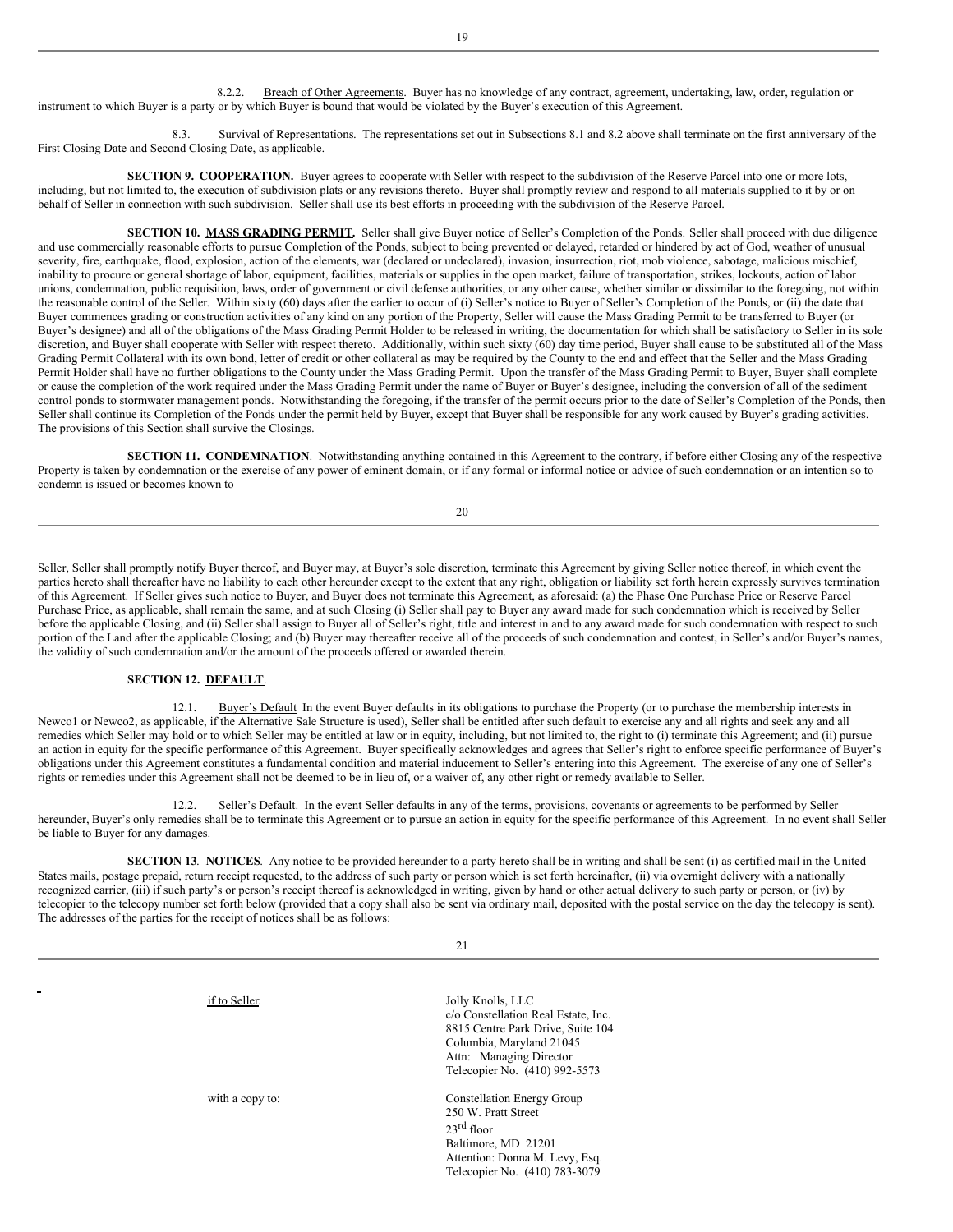| with a copy to: | Richard Rubin, Esq.                      |
|-----------------|------------------------------------------|
|                 | Neuberger, Quinn, Gielen, Rubin &        |
|                 | Gibber, P.A.                             |
|                 | One South Street, 27 <sup>th</sup> Floor |
|                 | Baltimore, MD 21202                      |
|                 | Telecopier No. (410) 332-8562            |
| if to Buyer:    | Corporate Office Properties, L.P.        |
|                 | 8815 Centre Park Drive                   |
|                 | Columbia, Maryland 21045                 |
|                 | Attn: General Counsel                    |
|                 | Telecopier No. (410) 992-7534            |

subject to the right of any party to designate a different address by notice similarly given. Any notice, demand, request, consent, approval, designation or other communication so sent shall be deemed to have been given, made or communicated as the case may be, on the second day after the date the same was deposited in the United States mail as certified mail with postage thereon fully prepaid, on the first business day after the date the same was delivered to a nationally recognized overnight carrier, on the same day as sent by hand delivery or in the case of telecopy, then the time of transmission.

**SECTION 14. COMMISSIONS**. Each party hereto hereby represents and warrants to the other that in connection with the sale and purchase of the Property, the party so representing and warranting has not dealt with any real estate broker, agent or finder, and there is no commission, charge or other compensation due on account thereof. Each party hereto shall indemnify and hold harmless the other against and from any inaccuracy in such party's representation.

22

## **SECTION 15. GENERAL**.

15.1. Complete Understanding. This Agreement represents the complete understanding between the parties hereto as to the subject matter hereof, and supersedes all prior written or oral negotiations, representations, guaranties, warranties, promises, statements or agreements between the parties hereto as to the Property, the condition thereof or any other matter whatsoever, made or furnished by any real estate broker, agent, employee or other person representing or purporting to represent either party hereto.

15.2. Amendment. This Agreement may be amended by and only by an instrument executed and delivered by each party hereto.

15.3. Waiver. No party hereto shall be deemed to have waived the exercise of any right which it holds hereunder unless such waiver is made expressly and in writing (and no delay or omission by any party hereto in exercising any such right shall be deemed a waiver of its future exercise). No such waiver made as to any instance involving the exercise of any such right shall be deemed a waiver as to any other such instance, or any other such right.

15.4. Applicable Law. This Agreement shall be given effect and construed by application of the laws of Maryland, and any action or proceeding arising hereunder shall be brought in the courts of Maryland.

15.5. Headings. The headings of the sections, subsections, paragraphs and subparagraphs hereof are provided herein for and only for convenience of reference, and shall not be considered in construing their contents.

15.6. Assignment; Guaranty by Buyer. Except as hereinafter provided in this Subsection, Buyer may not transfer and assign, in whole or in part, its rights and interests under this Agreement without the prior written consent of Seller, which consent shall not be unreasonably withheld or delayed. Buyer may assign this Agreement in whole or in part without the consent of Seller to (i) any entity controlled by, controlling, or under common control with Buyer or COPT (where control shall mean owning directly or indirectly fifty percent (50%) or more of the voting stock or voting interest of such entity), or (ii) any purchaser or transferee, or any entity controlled by, controlling, or under common control with any purchaser or transferee, of all or a portion of Buyer's real property within National Business Park. Buyer shall notify Seller of any permitted transfer or assignment at least ten (10) days prior to such transfer or assignment. Buyer acknowledges that Seller is relying on the expertise and financial ability of Buyer. Therefore, in the event of an assignment by Buyer, Corporate Office Properties, L.P. shall, by virtue of such assignment, automatically be deemed to guaranty to Seller, its successors and assigns, all the obligations of the assignee, as buyer, under this Agreement. If such assignee defaults under this Agreement, Corporate Office Properties, L.P. shall promptly perform such assignee's obligations hereunder. The liability of the Corporate Office Properties, L.P. under this Subsection shall be primary, direct and immediate and not conditional or contingent on pursuit by Seller of any remedies it may have against the assignee buyer. Corporate Office Properties, L.P. agrees that Seller may, without affecting Corporate Office Properties, L.P. rights hereunder, modify, waive, amend or terminate any of the provisions of this Agreement. Corporate Office Properties, L.P. shall

23

pay to Seller all costs and expenses (including reasonable attorneys' fees and court costs) incurred by Seller in enforcing this guaranty . The provisions of this Subsection shall survive the Closings.

15.7. Survival. The respective representations, warranties, covenants, indemnifications, obligations and agreements made by the parties hereto in this Agreement or in any certificate or other writing delivered pursuant to this Agreement shall be deemed to be material to, and to have been relied upon by, the party to whom they are made, and shall survive the Closings or any termination of this Agreement.

15.8. Severability. No determination by any court, governmental or administrative entity or otherwise that any provision of this Agreement or any amendment hereof is invalid or unenforceable in any instance shall affect the validity or enforceability of (a) any other such provision, or (b) such provision in any circumstance not controlled by such determination. Each such provision shall be valid and enforceable to the fullest extent allowed by, and shall be construed wherever possible as being consistent with, applicable law.

15.9. Time of Essence. Time shall be of the essence in the performance of all terms of this Agreement.

15.10. Attorneys' Fees. In the event of any litigation arising out of this Agreement, the prevailing party shall be entitled to reasonable attorneys' fees and court costs.

15.11. Binding Effect. This Agreement shall be binding upon and inure to the benefit of Seller and Buyer and their respective heirs, personal representatives, successors and assigns.

15.12. Disclaimer of Partnership Status. Nothing in the provisions of this Agreement shall be deemed in any way to create between the parties hereto any relationship of partnership, joint venture or association, and the parties hereto hereby disclaim the existence of any such relationship.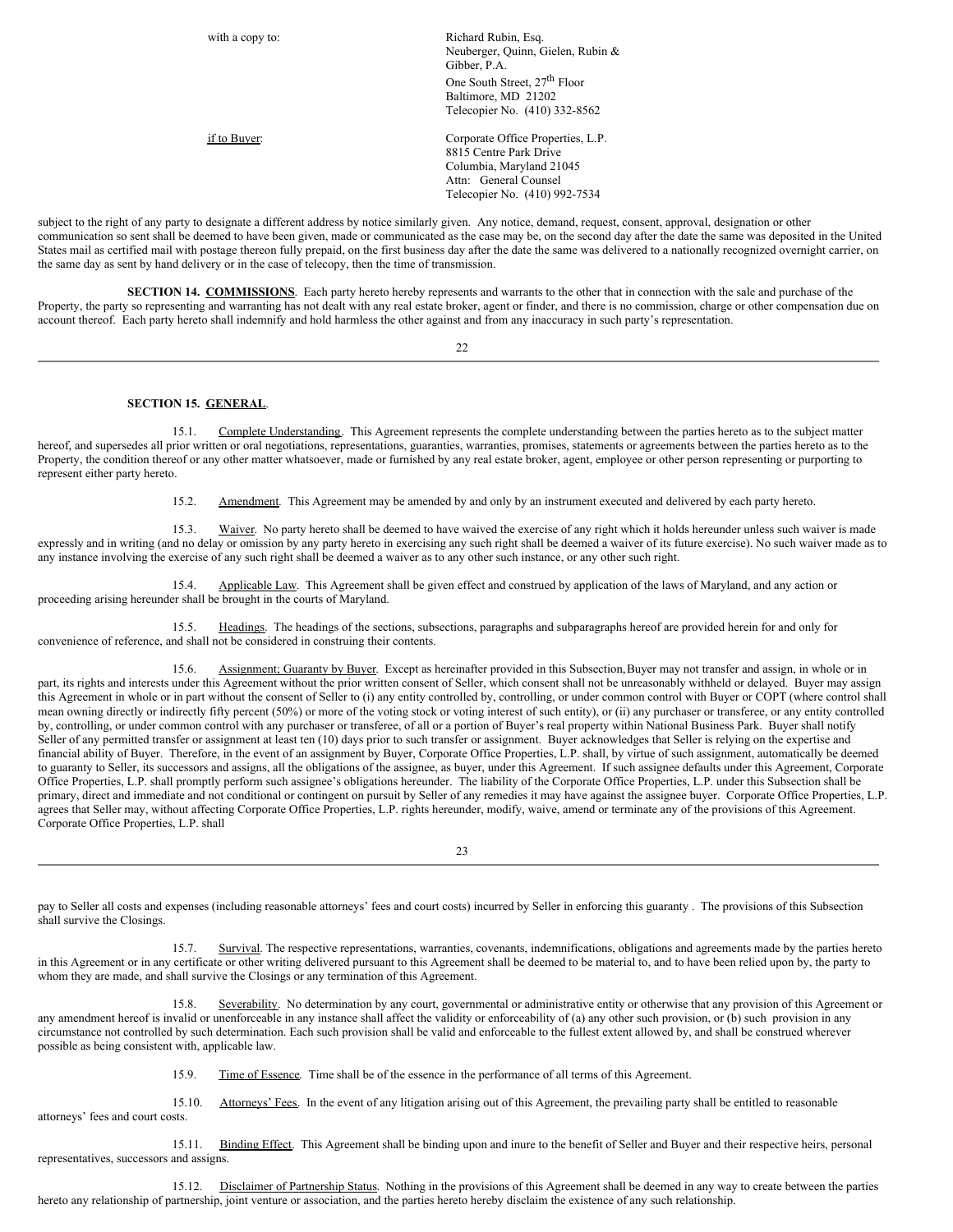15.13. Interpretation. Both parties to this Agreement have been represented by counsel and all provisions of this Agreement have been fully negotiated. No provision of this Agreement shall be interpreted against either party merely because such provision was drafted by such party or such party's counsel.

15.14. Rule Against Perpetuities. If the rule against perpetuities or any other rule of law would invalidate this Agreement orany portion hereof or would limit the time during which this entire Agreement or any portion hereof shall be effective due to the potential failure of an interest in property created herein to vest within a particular time, then each such interest in property shall be effective only from the date hereof until the passing of twenty-one (21) years after the death of the last survivor of the members of the Senate of the United States of America representing the State of Maryland who are serving on the date hereof, but each such interest in property shall be extinguished after such time, and all other interests in property created herein and all other provisions hereof shall remain valid and effective without modification.

24

15.15. Performance Dates. If any date for the performance of any obligation shall fall on a weekend or a legal banking holiday, then the date for the performance of such obligation shall be extended to the next weekday which is not a legal banking holiday.

15.16. Counterparts. This Agreement may be executed in any number of counterparts, each of which shall be deemed anoriginal and all of which together shall comprise but one and the same instrument.

prefatory thereto.

15.17. Recitals. The parties agree that the Background section of this Agreement shall be an integral part of this Agreement and not merely

15.18. Exhibits. Each document referred to herein as being annexed hereto as an exhibit or schedule or otherwisedesignated herein as an exhibit or schedule hereto is hereby made a part hereof.

Listing of Exhibits

| A-1. | Form of Note                                    |
|------|-------------------------------------------------|
| A-2. | Form of Guaranty                                |
| A-3. | Form of Deed of Trust                           |
| A-4  | Form of Reserve Parcel Note                     |
| A-5  | Form of Reserve Parcel Guaranty                 |
| A-6  | Form of Reserve Parcel Deed of Trust            |
| В.   | Form of Owner's Affidavit                       |
| C-1. | Form of FAR Covenant                            |
| C-2. | Form of Second FAR Covenant                     |
| D.   | Special Taxing District Form                    |
| E.   | Form of Easement Agreement                      |
| F.   | <b>Existing Title Information</b>               |
| G-1. | Form of Assignment Agreement (Declarant)        |
| G-2. | Form of Second Assignment Agreement (Declarant) |
| Н.   | Form of Assignment of Member Interests          |
| I-1. | Form of Opinion Letter-Phase One                |
| I-2  | Form of Opinion Letter-Reserve Parcel           |
| J.   | <b>Intentionally Deleted</b>                    |
| K.   | Form of Deed                                    |
| L.   | Copy of Mass Grading Permit                     |
|      |                                                 |

*Signatures begin on next page*

25

IN WITNESS WHEREOF, each party hereto has executed this Agreement, or caused it to be executed on its behalf by its duly authorized representatives, with the intention of creating a document under seal on the date first above written.

**WITNESS: SELLER:**

# **JOLLY KNOLLS, LLC**

# By: **CPI Jolly Knolls,**

/s/ Steven D. Kesler By: /s/ Steven S. Koren (SEAL)

Steven S. Koren, Managing Director

**BUYER:**

## **CORPORATE OFFICE PROPERTIES, L.P.**

By: **Corporate Office** 

/s/ John H. Gurley By: /s/ Randall M. Griffin (SEAL)

Name: RANDALL M. GRIFFIN<br>Title: PRESIDENT & COO PRESIDENT & COO

**Inc.**, sole member

**Properties Trust**, general partner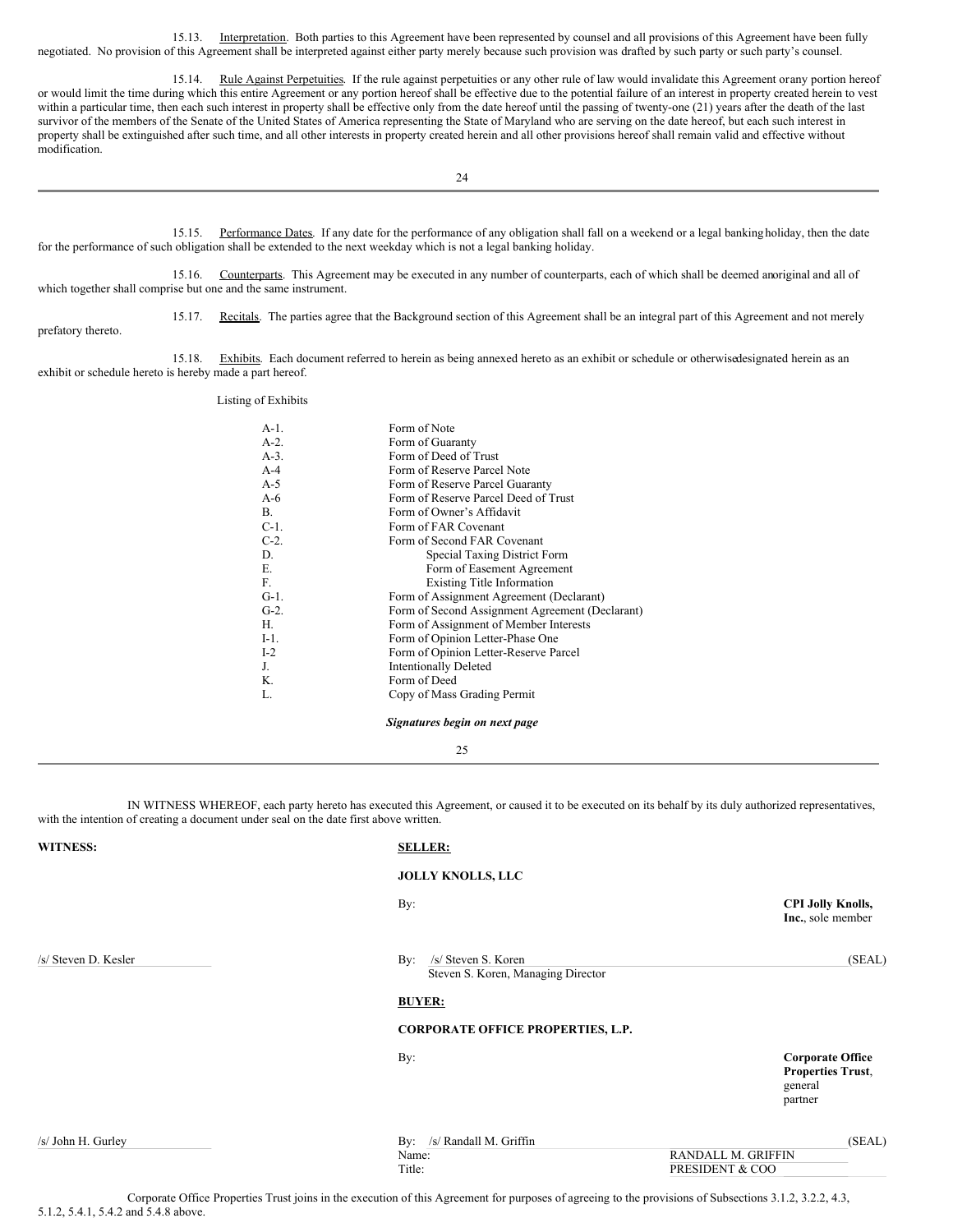/s/ John H. Gurley By: /s/ Randall M. Griffin (SEAL) Name: RANDALL M. GRIFFIN Title: PRESIDENT & COO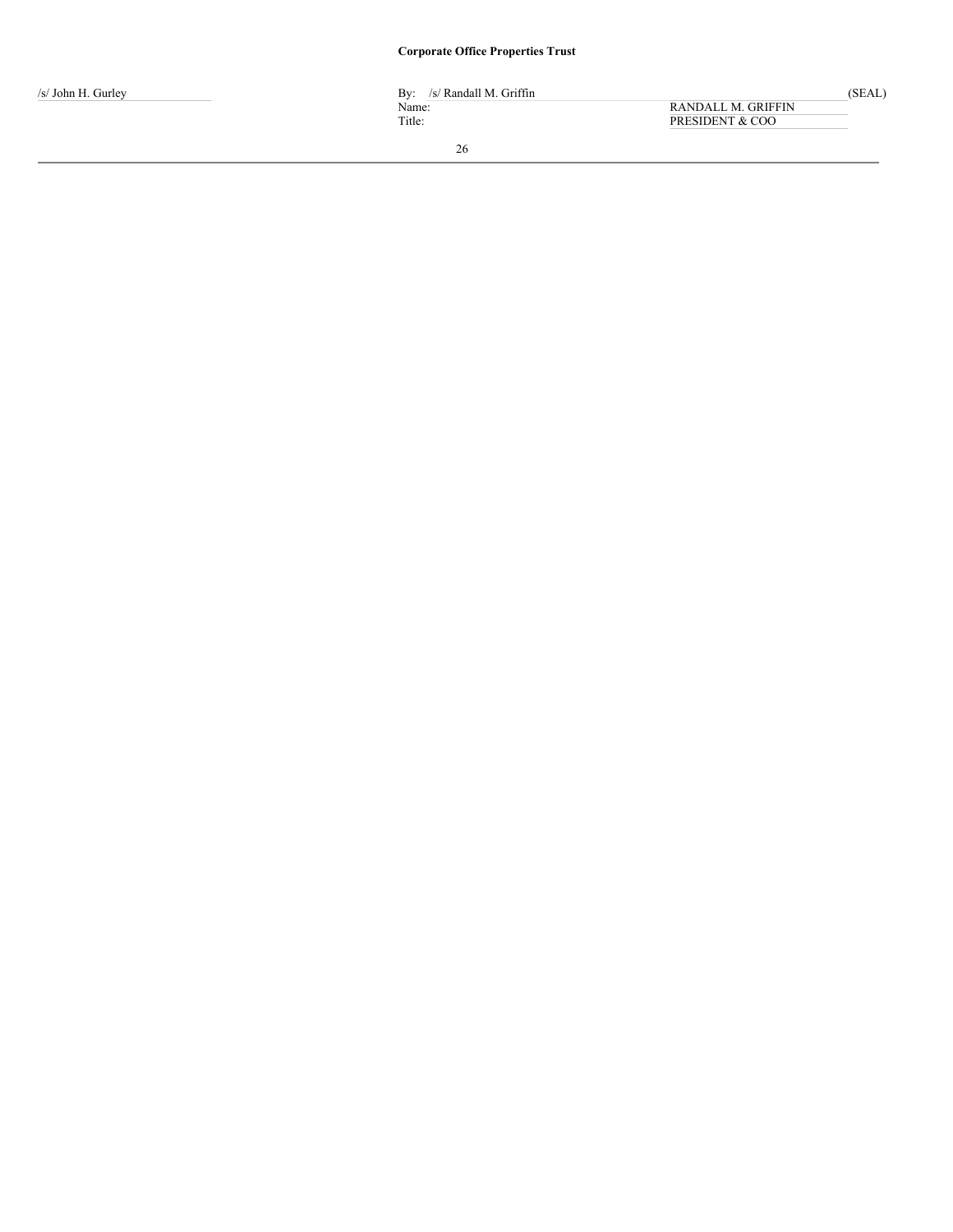## **INDEMNITY DEED OF TRUST NOTE**

\$18,433,083.00 Columbia, Maryland January 24, 2003

**FOR VALUE RECEIVED, CORPORATE OFFICE PROPERTIES, L.P.**, a Delaware limited partnership ("**Borrower**"), promises to pay to the order of**JOLLY KNOLLS, LLC**, a Maryland limited liability company ("**Lender**"; the Lender and any assignee or other lawful owner of this Note being hereinafter called the "**Holder**"), at its principal office in Columbia, Maryland, or at such other place or to such other party as the holder hereof may from time to time designate, the principal sum of Eighteen Million Four Hundred Thirty-Three Thousand Eighty-Three Dollars and Zero Cents (\$18,433,083.00) (the "**Principal Sum**"), together with interest on the unpaid Principal Sum, on the terms set forth in this Note. Every word or term in this Note that is capitalized for the purpose of indicating a particular meaning and not specifically defined herein has the meaning set forth in the Deed of Trust (hereinafter defined).

## **BORROWER FURTHER PROMISES, COVENANTS AND AGREES AS FOLLOWS**:

## 1. **Definitions, Rules of Construction.**

1.1 Definitions. As used in this Note, the terms defined in the preamble hereto shall have the respective meanings specified therein, and the following terms, when used in this Note, shall have the definitions provided in this Section 1:

Deed of Trust.

"**Additional Guaranty**" means a Guaranty of even date herewith from COPT I, as guarantor, to Lender, which is secured, in part, by the

"**Business Day**" means a day other than a Saturday, Sunday or legal holiday.

"**COPT I**" means Jolly COPT I, LLC, a Maryland limited liability company, which has the Borrower as its sole member.

"**County**" means Anne Arundel County, Maryland.

"**Deed of Trust**" means the Indemnity Deed of Trust, Assignment of Leases and Rents and Security Agreement from COPT I, recorded or intended to be recorded in the Land Records of the County from Borrower to Richard Rubin and Susan M. Wilkins, Trustees, covering, *inter alia*, certain real property located in the County, as described therein (the "**Property**").

1

"**Default Rate**" means an annual interest rate equal to the greater of (i) fifteen percent (15%); and (ii) the rate of eight percent (8%) in excess of the "prime rate" as announced from time to time in the "Money Rates" section of the Wall Street Journal.

"**Financing Statement**" means the UCC-1 financing statement, perfecting Lender's security interest in those items secured by the Deed of Trust and required or permitted to be perfected by a financing statement.

"**Guaranty**" means a Guaranty of even date herewith from Corporate Office Properties Trust, as guarantor, to Lender.

"**Loan Documents**" means this Note, the Guaranty, the Additional Guaranty, the Deed of Trust, the Financing Statement, the Declaration Regarding FAR and the Master FAR Declaration recorded or intended to be recorded prior to the Deed of Trust, and any certificates, assignments, and other documents executed in connection herewith or therewith, and all current and future supplements, amendments and attachments thereto.

"**Maturity Date**" means December 31, 2007.

"**Note**" means this Indemnity Deed of Trust Note.

"**Payment Address**" is defined in Section 4 below.

Deed of Trust.

1.2 Capitalized Terms. Any capitalized term used herein and not otherwise defined herein shall have the meaning given to such term in the

1.3 Rules of Construction. All references made (a) in the neuter, masculine or feminine gender shall be deemed to have been made in all

such genders, and (b) in the singular or plural number shall be deemed to have been made, respectively, in the plural or singular number as well. 2. **Interest.** Commencing as of October 1, 2002 (which date is prior to the date hereof) and continuing until repayment in full of all sums due

hereunder, the unpaid Principal Sum shall bear interest and be payable at the rate of three percent (3 %) per annum. All interest payable under the terms of this Note shall be calculated on the basis of a 365-day year and the actual number of days elapsed.

2

# 3. **Payments, Maturity Date.**

3.1 Payments. The unpaid Principal Sum, together with interest thereon at the rate provided above, shall be payable by Borrower to the Holder in five (5) yearly installments in the following manner:

(i) On or before January 10, 2004, a principal payment in the amount of Three Million Six Hundred Eighty-Six Thousand Six Hundred Sixteen Dollars and Sixty Cents (\$3,686,616.60), together with accrued and unpaid interest on the Principal Sum;

(ii) On or before January 10, 2005, a principal payment in the amount of Three Million Six Hundred Eighty-Six Thousand Six Hundred Sixteen Dollars and Sixty Cents (\$3,686,616.60), together with accrued and unpaid interest on the unpaid Principal Sum;

(iii) On or before January 10, 2006, a principal payment in the amount of Three Million Six Hundred Eighty-Six Thousand Six Hundred Sixteen Dollars and Sixty Cents (\$3,686,616.60), together with accrued and unpaid interest on the unpaid Principal Sum;

(iv) On or before January 10, 2007, a principal payment in the amount of Three Million Six Hundred Eighty-Six Thousand Six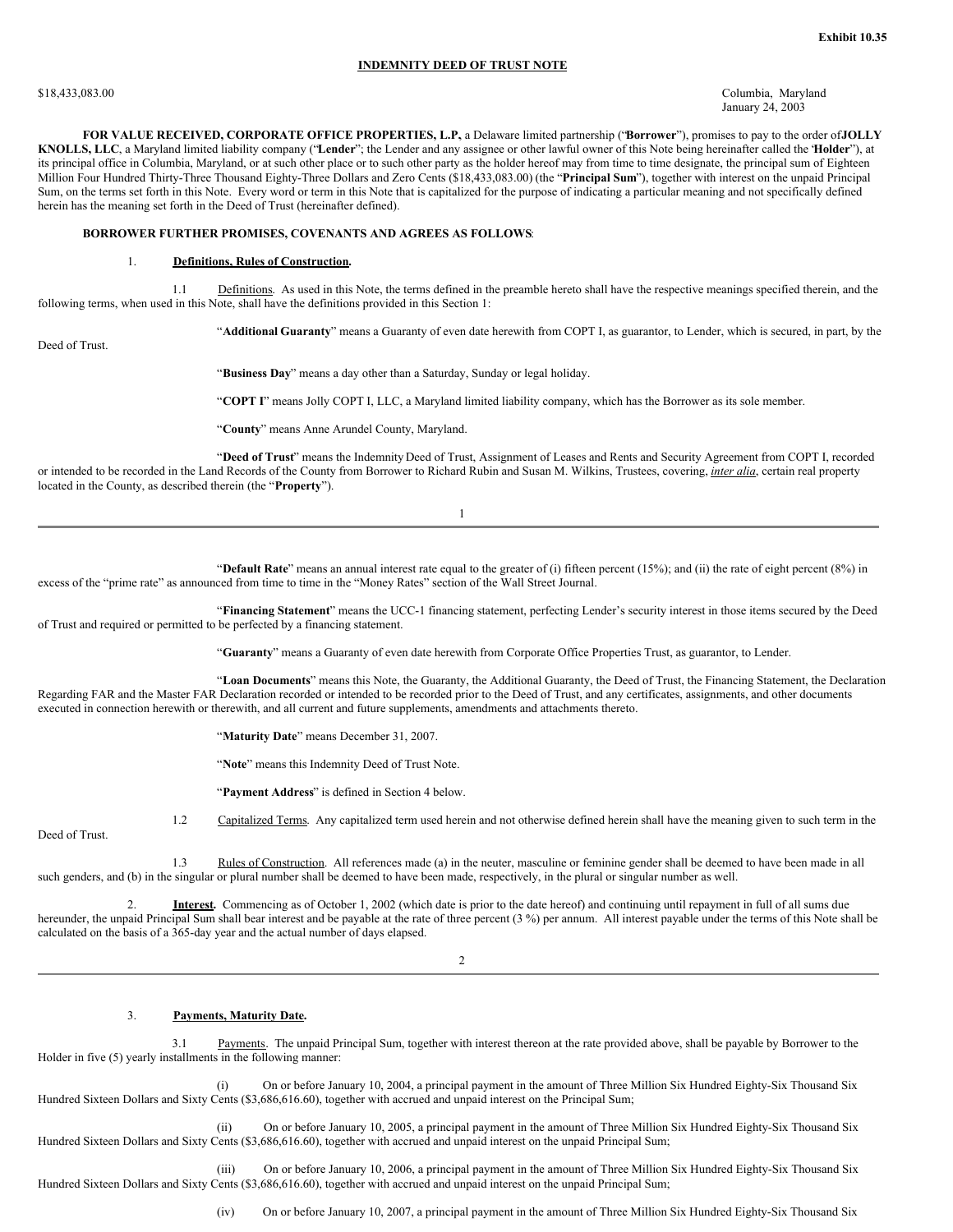Hundred Sixteen Dollars and Sixty Cents (\$3,686,616.60), together with accrued and unpaid interest on the unpaid Principal Sum; and

penalty.

(v) On or before the Maturity Date, the remaining unpaid balance of the Principal Sum, together with accrued and unpaid interest on the unpaid Principal Sum, shall be due and payable.

3.2 Principal Curtailment. If Borrower makes a principal payment to Holder in excess of that required under Subsection 3.1 above, then such excess principal payment shall be credited against the next principal payment installment.

4. **Place and Time of Payment**. All payments of principal and interest shall be made during regular business hours at the principal office of Lender at 8815 Centre Park Drive, Suite 104, Columbia, Maryland 21045, or at such other place as the Holder may from time to time designate in writing (the "**Payment Address**") and shall be made in coin or currency of the United States of America, which at the time of payment is legal tender for the payment of public or private debts.

5. **Security for Note**. This Note is given to evidence a loan in the amount of the Principal Sum made to the Borrower by the Lender (the Borrower's receipt of which is hereby acknowledged), and is secured by the Guaranty and the Additional Guaranty.

3

6. **Application of Payments**. All payments made hereunder shall be applied first to late charges or other sums owing to the Holder, next to accrued interest, and then to principal.

7. **Prepayment.** The Borrower may prepay the unpaid Principal Sum in whole or in part, at any time or from time to time, without premium or

8. Default. If default be made in the payment of the whole or any part of the debt evidenced hereby beyond any applicable notice and cure period, or if an Event of Default (as defined in the Deed of Trust) be made in the performance of any of the terms, agreements, covenants, or conditions contained herein or contained in the Guaranty, Additional Guaranty or in any Loan Document, then, in any of these events, the entire unpaid balance of the Principal Sum due hereunder, plus all accrued interest, together with all other sums evidenced hereby or secured by the Guaranty and/or Additional Guaranty, shall, at the option of the holder hereof, at once become and be due and payable, without notice to Borrower or any other person.

9. **Default Rate of Interest**. On default for ten (10) days after written notice to Borrower in the payment of any installment of principal or interest, or either (provided that Borrower shall not be entitled to more than two notices of monetary default in any twelve month period), the entire unpaid principal balance shall bear interest thereafter at the Default Rate. Interest at the Default Rate shall be payable with the payment of the overdue amount, and otherwise shall be compounded on the first day of each and every calendar month until paid in full. Such interest calculation shall be made on the basis of a 365 day year.

10. **Late Charge**. Borrower covenants and agrees that if any sum required hereunder or under the Deed of Trust should not be received by the holder hereof within ten (10) days from its due date, a late charge of five percent (5%) of such overdue payment, including principal and interest, may (in addition to any other remedies provided for hereunder) be charged for the purpose of defraying expenses incident to handling such delinquent payments.

11. **Payment of Costs.** If, after any default hereunder or under the Deed of Trust, the Guaranty or the Additional Guaranty which continues beyond any applicable notice and cure period, the Holder retains an attorney with respect to any enforcement action which the Holder may be entitled to take, including but not limited to, any suit or action, which is instituted to collect any or all of the Principal Sum, any interest accrued thereon or any other sum falling due under the provisions of this Note, or if this Note is placed in the hands of an attorney for collection, the Borrower hereby agrees to pay all reasonable costs thereby incurred by the Holder, including reasonable attorneys' fees, all of which shall be added to and become part of the debt evidenced hereby.

4

12. **Confessed Judgment**. Upon the occurrence of a default in the payment of the whole or any part of the debt evidenced hereby beyond any applicable notice and cure period, or if an Event of Default (as defined in the Deed of Trust) be made in the performance of any of the terms, agreements, covenants, or conditions contained herein or contained in the Additional Guaranty, the Deed of Trust or in any Loan Document, Borrower authorizes and empowers any attorney or any clerk of any court of record in the United States of America to appear on behalf of Borrower in any court having jurisdiction, in one or more proceedings, or before any clerk thereof or other court official, and **TO CONFESS JUDGMENT AGAINST BORROWER, WITHOUT PRIOR NOTICE OR OPPORTUNITY OF BORROWER FOR PRIOR HEARING**, in favor of Lender or the Holder for and in the amount of the unpaid Principal Sum, all interest accrued and unpaid thereon, all other amounts due and payable by Borrower to Lender or the Holder under the terms of this Note, court costs, expenses, and attorneys' fees of five percent (5%) of the total amount then due hereunder. Notwithstanding the Lender's right to the attorneys' fees described above in connection with any confession of judgment proceeding, the Lender may only collect such actual reasonable attorneys' fees and expenses that are incurred by its counsel in connection therewith, and upon payment of the amount of the judgment, including such actual reasonable attorneys' fees and expenses, the judgment shall be considered satisfied. Borrower waives and releases, to the extent permitted by applicable law, the benefit of any and every statute, ordinance, rule of court and all errors and all rights of exemption, appeal, stay of execution, inquisition, other relief from the enforcement or immediate enforcement of a judgment or related proceedings on a judgment, and other rights to which Borrower may otherwise be entitled under the laws of the United States of America or of any state or possession of the United States of America now in force or which may hereafter be enacted. The authority and power to appear for and enter judgment against Borrower shall not be exhausted by one or more exercises thereof, or by any imperfect exercise thereof, and shall not be extinguished by any judgment entered pursuant thereto. Such authority and power may be exercised on one or more occasions, from time to time, in the same or different jurisdictions as often as Lender or the Holder shall deem necessary or advisable, for all of which this Note shall be sufficient authority.

13. **Commercial Loan**. Borrower stipulates and warrants that (a) the loan evidenced hereby is a "commercial loan" within the meaning of Section 12-101(c) of the Commercial Law Article of the Annotated Code of Maryland, and (b) all loan proceeds will be used for such commercial loan purpose.

Severability. If any provision (or any part of any provision) contained in this Note shall for any reason be held to be invalid, illegal, or unenforceable in any respect, such invalidity, illegality, or unenforceability shall not affect any other provision (or remaining part of the affected provision) of this Note, but this Note shall be construed as if such invalid, illegal or unenforceable provision (or part thereof) had never been contained herein, but only to the extent it is invalid, illegal, or unenforceable.

15. **Governing Law; Jurisdiction; Service of Process**. Borrower hereby acknowledges, consents and agrees (a) that the provisions of this Note

5

and the rights of all parties mentioned herein shall be governed by Maryland law and interpreted and construed in accordance with such laws (excluding Maryland conflict of laws), and (b) that the United States District Court for the Northern District of Maryland, or any Maryland court of competent jurisdiction, shall have jurisdiction in any proceeding instituted to enforce this Note, and any objections to venue are hereby waived. Borrower hereby consents to process being served in any suit, action, or proceeding instituted in connection with this Note by (a) the mailing of a copy thereof by certified mail, postage prepaid, return receipt requested, to it at its address designated herein and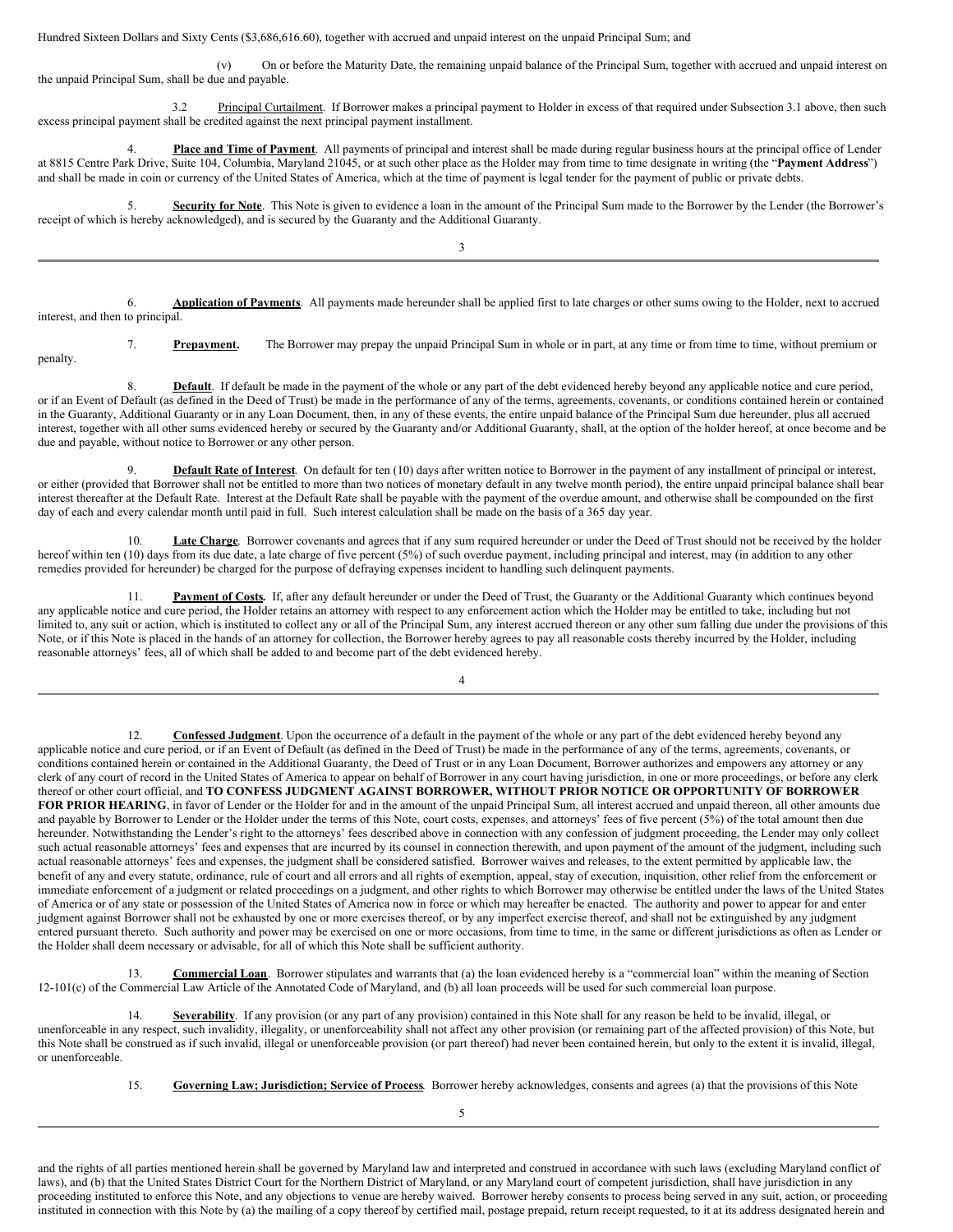(b) serving a copy thereof upon John H. Gurley, Esquire, the agent hereby designated and appointed by Borrower as Borrower's agent for service of process. Borrower irrevocably agrees that such service shall be deemed in every respect to be effective service of process in any such suit, action, or proceeding. Nothing in this Note shall affect the right of Lender to serve process in any manner otherwise permitted by law and nothing in this Note will limit the right of Lender otherwise to bring proceedings against Borrower in the courts of any other appropriate jurisdiction or jurisdictions.

16. **Time of the Essence**. The Borrower agrees that time is strictly of the essence hereof.

17. **Extensions**. The Maturity Date and/or any other date by which payment is required to be made hereunder may be extended by the Holder from time to time in its sole discretion, without in any way altering or impairing the Borrower's liability hereunder.

18. **Estoppel Certificates**. The Borrower agrees to furnish to the Holder at any time and from time to time, within fifteen (15) days after written request therefor, a written estoppel certificate, duly executed and acknowledged, setting forth the amount then due under this Note, and whether any claim, offset or defense then exists hereunder.

19. **Remedies Cumulative**. Each right, power, and remedy of Lender as provided for in this Note or any of the other Loan Documents, or now or hereafter existing under any applicable law or otherwise shall be cumulative and concurrent and shall be in addition to every other right, power or remedy provided for in this Note or any of the other Loan Documents or now or hereafter existing under any applicable law. The exercise or beginning of the exercise by Lender of any one or more of such rights, powers, or remedies shall not preclude the simultaneous or later exercise by Lender of any or all such other rights, powers or remedies. No failure or delay by Lender to insist on the strict performance of any term, condition, covenant or agreement of this Note or any of the other Loan Documents, or to exercise any right, power or remedy consequent on a breach thereof, shall constitute a waiver of any such term, condition, covenant, or agreement or of any such breach, or preclude Lender from exercising any such right, power or remedy at a later time or times. No provision hereof may be waived or modified orally, but all such waivers or modifications shall be in writing, expressly waiving or modifying such provision and signed by the party against whom enforcement of any waiver or modification is sought.

6

20. **Assignability**. This Note may be assigned by the Lender or any subsequent Holder at any time and from time to time, and shall inure to the benefit of and shall be enforceable by the Lender and its successors and assigns and any other person to whom the Lender may grant an interest in the Borrower's obligations to the Lender, and shall be binding and enforceable against the Borrower and the Borrower's successors and assigns.

21. Waiver of Jury Trial BORROWER, ON BEHALF OF ITSELF AND ITS SUCCESSORS AND ASSIGNS, WAIVES TO THE FULLEST EXTENT PERMITTED BY LAW ALL RIGHT TO TRIAL BY JURY OF ANY AND ALL CLAIMS ARISING UNDER THIS NOTE, THE DEED OF TRUST, OR **ANY OTHER DOCUMENTS AND AGREEMENTS EXECUTED IN CONNECTION, DIRECTLY OR INDIRECTLY, WITH THIS LOAN TRANSACTION,** AND ANY AND ALL CLAIMS ARISING UNDER COMMON LAW OR UNDER ANY STATUTE OF ANY STATE OR THE UNITED STATES OF AMERICA, WHETHER ANY SUCH CLAIMS BE NOW EXISTING OR HEREAFTER ARISING, NOW KNOWN OR UNKNOWN. IN MAKING THIS WAIVER BORROWER ACKNOWLEDGES AND AGREES THAT ANY AND ALL CLAIMS MADE BY THE HOLDER OF THIS NOTE AGAINST THE BORROWER AND ALL CLAIMS MADE BY BORROWER AGAINST THE HOLDER OF THIS NOTE SHALL BE HEARD BY A JUDGE OF A COURT OF PROPER JURISDICTION AND SHALL NOT BE HEARD BY A JURY. THIS WAIVER IS KNOWINGLY, WILLINGLY AND VOLUNTARILY MADE BY THE BORROWER, AND THE BORROWER HEREBY REPRESENTS AND WARRANTS THAT NO REPRESENTATIONS OF FACT OR OPINION HAVE BEEN MADE BY ANY INDIVIDUAL TO INDUCE THIS WAIVER OF TRIAL BY JURY OR TO IN ANY WAY MODIFY OR NULLIFY ITS EFFECT. THE BORROWER FURTHER REPRESENTS AND WARRANTS THAT IT HAS BEEN REPRESENTED IN THE SIGNING OF THIS NOTE AND IN THE MAKING OF THIS WAIVER BY INDEPENDENT LEGAL COUNSEL, SELECTED OF ITS OWN FREE WILL, AND THAT IT HAS HAD THE **OPPORTUNITY TO DISCUSS THIS WAIVER WITH COUNSEL.**

#### **Signature Appears on Next Page**

7

**IN WITNESS WHEREOF**, Borrower has executed this Deed of Trust Note on the day and year first above written, intending it to be a sealed instrument.

| <b>WITNESS:</b>          | <b>BORROWER:</b>                                                                                                           |  |  |  |  |  |  |  |
|--------------------------|----------------------------------------------------------------------------------------------------------------------------|--|--|--|--|--|--|--|
|                          | <b>CORPORATE OFFICE PROPERTIES, L.P.</b>                                                                                   |  |  |  |  |  |  |  |
|                          | By:<br><b>Corporate Office Properties Trust,</b><br>general partner                                                        |  |  |  |  |  |  |  |
| /s/ Stephanie L. Shack   | (SEAL)<br>/s/ Roger A. Waesche, Jr.<br>$\mathbf{By:}$<br>Roger A. Waesche, Jr.<br>Name:<br>Senior Vice President<br>Title: |  |  |  |  |  |  |  |
| <b>STATE OF MARYLAND</b> | TO WIT:                                                                                                                    |  |  |  |  |  |  |  |
| <b>COUNTY OF HOWARD</b>  |                                                                                                                            |  |  |  |  |  |  |  |

**I HEREBY CERTIFY** that on January 24, 2003, before me, a Notary Public of the State of Maryland, personally appeared Roger A. Waesche, Jr., who acknowledged himself to be the Sr. Vice President of Corporate Office Properties Trust, a Maryland corporation, general partner of **Corporate Office Properties, L.P**., a Delaware limited partnership, and that he as such officer, being authorized so to do, executed the foregoing instrument on behalf of the corporation acting in its capacity as general partner of the limited partnership.

**WITNESS** my hand and Notarial Seal.

/s/ M. C. Powel Notary Public My Commission Expires: 6/ /06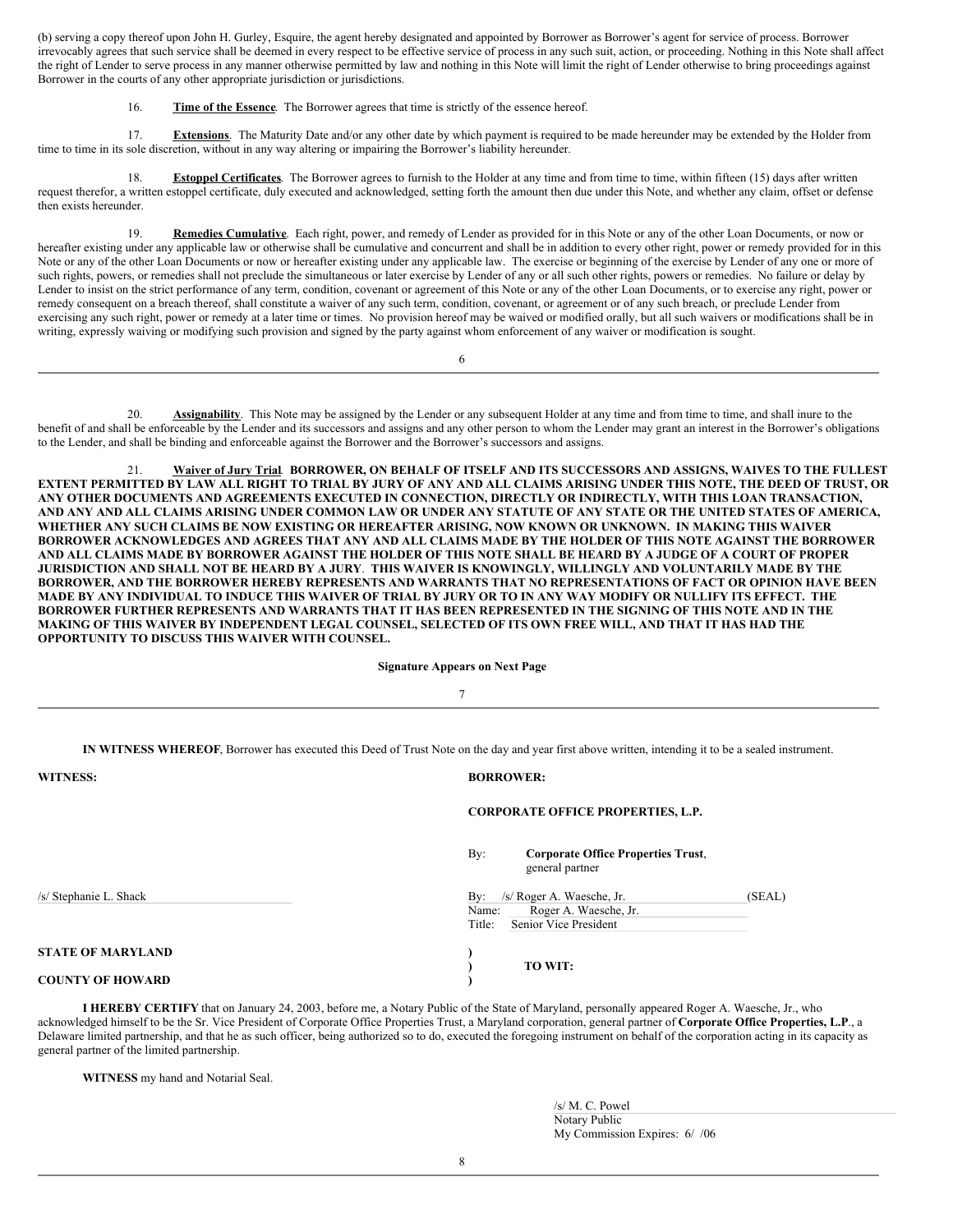## **Selected Financial Data**

The following table contains summary financial data as of and for each of the years ended December 31, 1998 through 2002. Since this information is only a summary, you should refer to our Consolidated Financial Statements and notes thereto and the section of this report entitled "Management's Discussion and Analysis of Financial Condition and Results of Operations" for additional information.

# **Corporate Office Properties Trust (Dollar and share information in thousands, except ratios and per share data)**

|                                                                                        |                               | 2002      |                | 2001     |                      | 2000     |                         | 1999    |                      | 1998              |
|----------------------------------------------------------------------------------------|-------------------------------|-----------|----------------|----------|----------------------|----------|-------------------------|---------|----------------------|-------------------|
| <b>Real Estate Operations:</b>                                                         |                               |           |                |          |                      |          |                         |         |                      |                   |
| Revenues                                                                               |                               |           |                |          |                      |          |                         |         |                      |                   |
| Rental revenue                                                                         | $\mathbb{S}$                  | 132,079   | $\mathbb{S}$   | 107.166  | $\mathbb{S}$         | 89.946   | $\mathbb{S}$            | 66.747  | $\mathbf S$          | 34.764            |
| Tenant recoveries and other revenue                                                    |                               | 15,916    |                | 14,489   |                      | 15,196   |                         | 10,733  |                      | 4,508             |
| Revenue from real estate operations                                                    |                               | 147,995   |                | 121,655  |                      | 105,142  |                         | 77,480  |                      | 39,272            |
| Expenses                                                                               |                               |           |                |          |                      |          |                         |         |                      |                   |
| Property operating                                                                     |                               | 43,929    |                | 35,413   |                      | 30,162   |                         | 21,187  |                      | 9,377             |
| Interest                                                                               |                               | 39.067    |                | 32,289   |                      | 29,786   |                         | 21,190  |                      | 11,994            |
| Amortization of deferred financing costs                                               |                               | 2,189     |                | 1,818    |                      | 1,382    |                         | 975     |                      | 423               |
| Depreciation and other amortization                                                    |                               | 28,517    |                | 20,405   |                      | 16,513   |                         | 11,646  |                      | 6,194             |
| Reformation $costs^{(1)}$                                                              |                               |           |                |          |                      |          |                         |         |                      | 637               |
| Expenses from real estate operations                                                   |                               | 113,702   |                | 89,925   |                      | 77,843   |                         | 54,998  |                      | 28,625            |
| Earnings from real estate operations before equity in income of unconsolidated real    |                               |           |                |          |                      |          |                         |         |                      |                   |
| estate joint ventures                                                                  |                               | 34,293    |                | 31,730   |                      | 27,299   |                         | 22,482  |                      | 10,647            |
| Equity in income of unconsolidated real estate joint ventures                          |                               | 169       |                | 208      |                      |          |                         |         |                      |                   |
| Earnings from real estate operations                                                   |                               | 34,462    |                | 31.938   |                      | 27,299   |                         | 22,482  |                      | 10.647            |
| (Losses) earnings from service operations                                              |                               | (875)     |                | (782)    |                      | (310)    |                         | 198     |                      | 139               |
| General and administrative expenses                                                    |                               | (6,697)   |                | (5,289)  |                      | (4, 867) |                         | (3,204) |                      | (1,890)           |
| Income before gain on sales of real estate, minority interests, income taxes,          |                               |           |                |          |                      |          |                         |         |                      |                   |
| discontinued operations, extraordinary item and cumulative effect of accounting        |                               |           |                |          |                      |          |                         |         |                      |                   |
| change                                                                                 |                               | 26,890    |                | 25,867   |                      | 22,122   |                         | 19,476  |                      | 8,896             |
| Gain on sales of real estate <sup>(2)</sup>                                            |                               | 2,564     |                | 1,618    |                      | 107      |                         | 1.140   |                      |                   |
| Income before minority interests, income taxes, discontinued operations, extraordinary |                               |           |                |          |                      |          |                         |         |                      |                   |
| item and cumulative effect of accounting change                                        |                               | 29,454    |                | 27,485   |                      | 22,229   |                         | 20,616  |                      | 8,896             |
| Minority interests                                                                     |                               | (7, 451)  |                | (8, 487) |                      | (8,016)  |                         | (5,788) |                      | (4, 524)          |
| Income before income taxes, discontinued operations, extraordinary item and            |                               |           |                |          |                      |          |                         |         |                      |                   |
| cumulative effect of accounting change                                                 |                               | 22,003    |                | 18,998   |                      | 14,213   |                         | 14,828  |                      | 4,372             |
| Income tax benefit, net of minority interests                                          |                               | 242       |                | 269      |                      |          |                         |         |                      |                   |
| Income from discontinued operations, net of minority interests $(3)$                   |                               | 1,273     |                | 970      |                      | 1.034    |                         | 1.117   |                      | 324               |
| Extraordinary item - loss on early retirement of debt, net of minority interests       |                               | (217)     |                | (141)    |                      | (113)    |                         | (862)   |                      | $\qquad \qquad -$ |
| Cumulative effect of accounting change, net of minority interests $(4)$                |                               |           |                | (174)    |                      |          |                         |         |                      |                   |
| Net income                                                                             |                               | 23.301    |                | 19.922   |                      | 15,134   |                         | 15,083  |                      | 4,696             |
| Preferred share dividends                                                              |                               | (10, 134) |                | (6, 857) |                      | (3,802)  |                         | (2,854) |                      | (327)             |
| Net income available to common shareholders                                            | $\mathbb{S}$                  | 13,167    | $\mathbb{S}$   | 13,065   | $\mathbb{S}$         | 11,332   | $\mathbb{S}$            | 12,229  | $\mathbb{S}$         | 4,369             |
|                                                                                        |                               |           |                |          |                      |          |                         |         |                      |                   |
| Basic earnings per common share                                                        |                               |           |                |          |                      |          |                         |         |                      |                   |
| Income before discontinued operations, extraordinary item and cumulative effect of     |                               | 0.54      |                | 0.62     |                      | 0.55     |                         | 0.71    |                      | 0.44              |
| accounting change<br>Net income available to common shareholders                       | \$<br>$\overline{\mathbb{S}}$ | 0.59      | $rac{1}{s}$    |          | \$<br>$\overline{s}$ |          | $rac{s}{s}$             | 0.72    | \$<br>$\overline{s}$ |                   |
|                                                                                        |                               |           |                | 0.65     |                      | 0.60     |                         |         |                      | 0.48              |
| Diluted earnings per common share                                                      |                               |           |                |          |                      |          |                         |         |                      |                   |
| Income before discontinued operations, extraordinary item and cumulative effect of     |                               |           |                |          |                      |          |                         |         |                      |                   |
| accounting change                                                                      | \$                            | 0.52      | \$             | 0.60     | \$                   | 0.54     | \$                      | 0.64    | \$                   | 0.44              |
| Net income available to common shareholders                                            | $\mathbf S$                   | 0.56      | $\overline{s}$ | 0.63     | $\overline{s}$       | 0.59     | $\overline{\mathbf{s}}$ | 0.66    | $\overline{s}$       | 0.47              |
| Weighted average common shares outstanding - basic                                     |                               | 22.472    |                | 20.099   |                      | 18,818   |                         | 16,955  |                      | 9.099             |
| Weighted average common shares outstanding - diluted                                   |                               | 24,547    |                | 21,623   |                      | 19,213   |                         | 22,574  |                      | 19,237            |
|                                                                                        |                               |           |                |          |                      |          |                         |         |                      |                   |

|                                                                                           | 2002             |               | 2001      |               | 2000     |              | 1999       |               | 1998       |
|-------------------------------------------------------------------------------------------|------------------|---------------|-----------|---------------|----------|--------------|------------|---------------|------------|
| <b>Balance Sheet Data (as of period end):</b>                                             |                  |               |           |               |          |              |            |               |            |
| Investment in real estate <sup>(5)</sup>                                                  | \$<br>1,059,129  | S.            | 927,053   | S             | 751,587  | S            | 696,489    | S             | 546,887    |
| Total assets                                                                              | 1,126,471        |               | 984,210   | S.            | 794,837  | S            | 721,034    | S             | 563,677    |
| Mortgage and other loans payable                                                          | 705,056          |               | 573,327   |               | 474,349  | S            | 399.627    |               | 306,824    |
| Total liabilities                                                                         | 737,088          | S             | 615,507   | <sup>S</sup>  | 495,549  | S.           | 416,298    | S             | 317,700    |
| Minority interests                                                                        | 100,886          |               | 104,782   |               | 105,560  | S            | 112,635    | S             | 77,196     |
| Shareholders' equity                                                                      | \$<br>288,497    | <sup>\$</sup> | 263,921   | \$.           | 193,728  | S            | 192,101    | S             | 168,781    |
| Debt to market capitalization                                                             | 54.4%            |               | 53.7%     |               | 57.3%    |              | 57.6%      |               | 58.7%      |
| Debt to undepreciated real estate assets                                                  | 62.1%            |               | 58.6%     |               | 60.4%    |              | 55.9%      |               | 55.1%      |
| Other Financial Data (for the year ended):                                                |                  |               |           |               |          |              |            |               |            |
| Cash flows provided by (used in):                                                         |                  |               |           |               |          |              |            |               |            |
| Operating activities                                                                      | \$<br>62,242     | S             | 50,875    | S             | 35,026   | S            | 32,296     | S             | 12,863     |
| Investing activities                                                                      | \$<br>(128, 571) | <sup>S</sup>  | (155,741) | <sup>S</sup>  | (73,256) | <sup>S</sup> | (125, 836) | <sup>\$</sup> | (183, 650) |
| Financing activities                                                                      | \$<br>65,680     | S.            | 106,525   | S             | 40,835   | \$           | 93,567     | S             | 169,741    |
| Funds from operations <sup><math>(6)(7)</math></sup>                                      | \$<br>47,666     | <sup>\$</sup> | 40,419    | \$.           | 34,587   | S            | 27,428     | S             | 11,778     |
| Funds from operations assuming conversion of share options, common unit                   |                  |               |           |               |          |              |            |               |            |
| warrants, preferred units and preferred shares $(6)(7)$                                   | \$<br>50,824     | S             | 43,214    | \$.           | 37,504   | S            | 31,401     | S             | 15,517     |
| Adjusted funds from operations assuming conversion of share options,                      |                  |               |           |               |          |              |            |               |            |
| common unit warrants, preferred units and preferred shares <sup><math>(7)(8)</math></sup> | \$<br>41,795     | S             | 34,609    | <sup>\$</sup> | 30,554   | S            | 26,056     | S             | 13,194     |
| Cash dividends declared per common share                                                  | \$<br>0.86       | S             | 0.82      |               | 0.78     | S            | 0.74       | S             | 0.66       |
| Payout ratio <sup>(7)(9)</sup>                                                            | 60.5%            |               | 62.6%     |               | 67.0%    |              | 64.3%      |               | 77.7%      |

1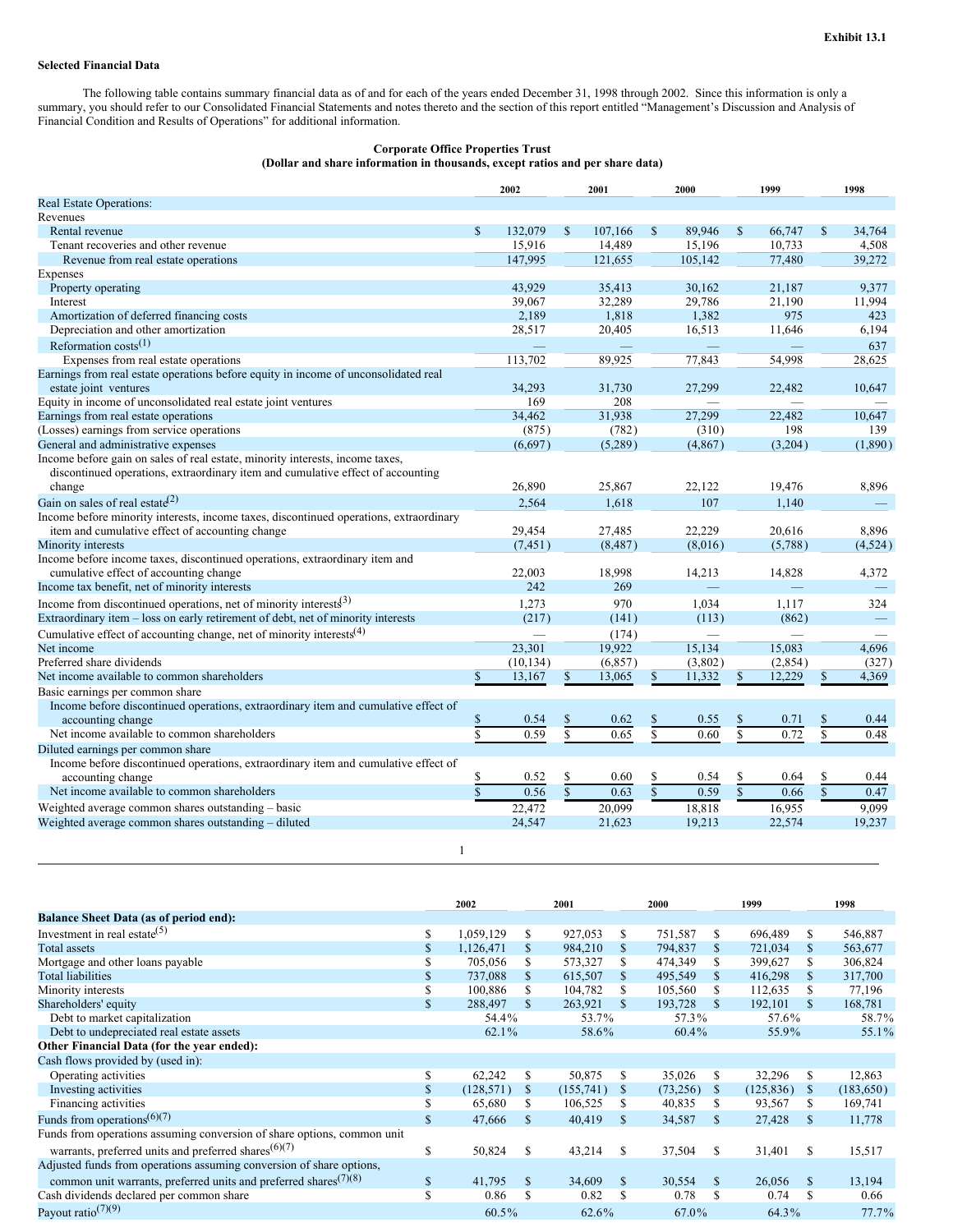| Ratio of earnings to combined fixed charges and preferred share dividends |       | .29   |       | .48   |       |
|---------------------------------------------------------------------------|-------|-------|-------|-------|-------|
| <b>Property Data (as of period end):</b>                                  |       |       |       |       |       |
| Number of properties owned $(8)$                                          | 10    | QR    |       |       |       |
| Total rentable square feet owned (in thousands) $10$ )                    | 8.942 | 7.801 | 6.473 | 6.076 | 4.977 |

(1) Reflects a non-recurring expense of \$637 associated with our reformation as a Maryland Real Estate Investment Trust ("REIT") during the first quarter of 1998.

- (3) Reflects income derived from real estate properties held for sale at December 31, 2002.
- (4) Reflects loss recognized upon our adoption of Statement of Financial Accounting Standards No. 133, "Accounting for Derivative Instruments and Hedging Activities" (discussed in Note 3 to our Consolidated Financial Statements).
- (5) Certain prior period amounts have been reclassified to conform with the current presentation.
- (6) We consider Funds from Operations ("FFO") to be meaningful to investors as a measure of the financial performance of an equity REIT when considered with the financial data presented under generally accepted accounting principles ("GAAP"). Under the National Association of Real Estate Investment Trusts' ("NAREIT") definition, FFO means net income (loss) computed using GAAP, excluding gains (or losses) from debt restructuring and sales of real estate, plus real estate-related depreciation and amortization and after adjustments for unconsolidated partnerships and joint ventures, although we have included gains from the sales of properties to the extent such gains related to sales of non-operating properties and development services provided on operating properties. FFO adjusted for the conversion of dilutive securities adjusts FFO assuming conversion of securities that are convertible into our common shares when such conversion does not increase our diluted FFO per share in a given period. The FFO we present may not be comparable to the FFO of other REITs since they may interpret the current NAREIT definition of FFO differently or they may not use the current NAREIT definition of FFO. FFO is not the same as cash generated from operating activities or net income determined in accordance with GAAP. FFO is not necessarily an indication of our cash flow available to fund cash needs. Additionally, it should not be used as an alternative to net income when evaluating our financial performance or to cash flow from operating, investing and financing activities when evaluating our liquidity or ability to make cash distributions or pay debt service. See the section entitled "Funds from Operations" within the section entitled "Management's Discussion and Analysis of Financial Condition and Results of Operations" for a reconciliation of income before minority interests, income taxes, discontinued operations, extraordinary item and cumulative effect of accounting change to FFO.
- (7) The amounts reported for 1998 are restated from amounts previously reported due to a change in NAREIT's definition of FFO.
- (8) We compute adjusted funds from operations assuming conversion of share options, common unit warrants, preferred units and preferred shares by subtracting straightline rent adjustments and recurring capital improvements from FFO assuming conversion of share options, common unit warrants, preferred units and preferred shares.
- (9) We compute payout ratio by dividing total common and convertible preferred share dividends and total distributions reported for the year by FFO assuming conversion of share options, common unit warrants, preferred units and preferred shares.
- (10) Amounts reported for December 31, 2001 include two properties totaling 135,428 rentable square feet held through two joint ventures.

2

## **Management's Discussion and Analysis of Financial Condition and Results of Operations**

## **Overview**

Corporate Office Properties Trust ("COPT") and subsidiaries (collectively, the "Company") is a fully- integrated and self-managed real estate investment trust ("REIT"). We focus principally on the ownership, management, leasing, acquisition and development of suburban office properties located in select submarkets in the Mid-Atlantic region of the United States. COPT is qualified as a REIT as defined in the Internal Revenue Code of 1986 and is the successor to a corporation organized in 1988. We conduct our real estate ownership activity through our operating partnership, Corporate Office Properties, L.P. (the "Operating Partnership"), for which we are the managing general partner. The Operating Partnership owns real estate both directly and through subsidiary partnerships and limited liability companies. The Operating Partnership also owns Corporate Office Management, Inc. ("COMI"), which owns interests in entities that provide real estate-related services primarily to us but also to third parties (see Note 1 to the Consolidated Financial Statements). We refer to COMI and its subsidiaries as the "Service Companies" and their operating activity as the "Service Operations."

Interests in our Operating Partnership are in the form of common and preferred units. As of December 31, 2002, we owned approximately 71% of the outstanding common units and approximately 81% of the outstanding preferred units. The remaining common and preferred units in our Operating Partnership were owned by third parties, which included certain of our officers and Trustees.

The table entitled "Selected Financial Data" that precedes this section illustrates the significant growth our Company underwent over the periods reported. Most of this growth, particularly pertaining to revenues and earnings from real estate operations and total assets, was attributable to our addition of properties through acquisition and construction activities. We financed most of the acquisition and construction activities using debt and preferred and common equity, as indicated by the growth in our interest expense, preferred share dividends and weighted average common shares outstanding. The growth in our general and administrative expenses reflects the growth in management resources required to support the increased size of our portfolio.

In this section, we discuss our financial condition and results of operations for 2002 and 2001. This section includes discussions on, among other things:

- why various components of our Consolidated Statements of Operations changed from 2001 to 2002 and from 2000 to 2001;
- our accounting policies that require our most difficult, subjective or complex judgments and are most important to the portrayal of our financial condition and results of operations;
- our primary sources and uses of cash in 2002;
- how we raised cash for acquisitions and other capital expenditures during 2002;
- our off-balance sheet arrangements in place that are reasonably likely to affect our financial condition, results of operations and liquidity;
- how we intend to generate cash for short and long-term capital needs; and
- the computation of our Funds from Operations for 2002, 2001 and 2000.

You should refer to our Consolidated Financial Statements and Selected Financial Data table as you read this section.

This section contains "forward-looking" statements, as defined in the Private Securities Litigation Reform Act of 1995, that are based on our current expectations, estimates and projections about future events and financial trends affecting the financial condition and operations of our business. Forward-looking statements can be

<sup>(2)</sup> Reflects gain from sales of properties and unconsolidated real estate joint ventures.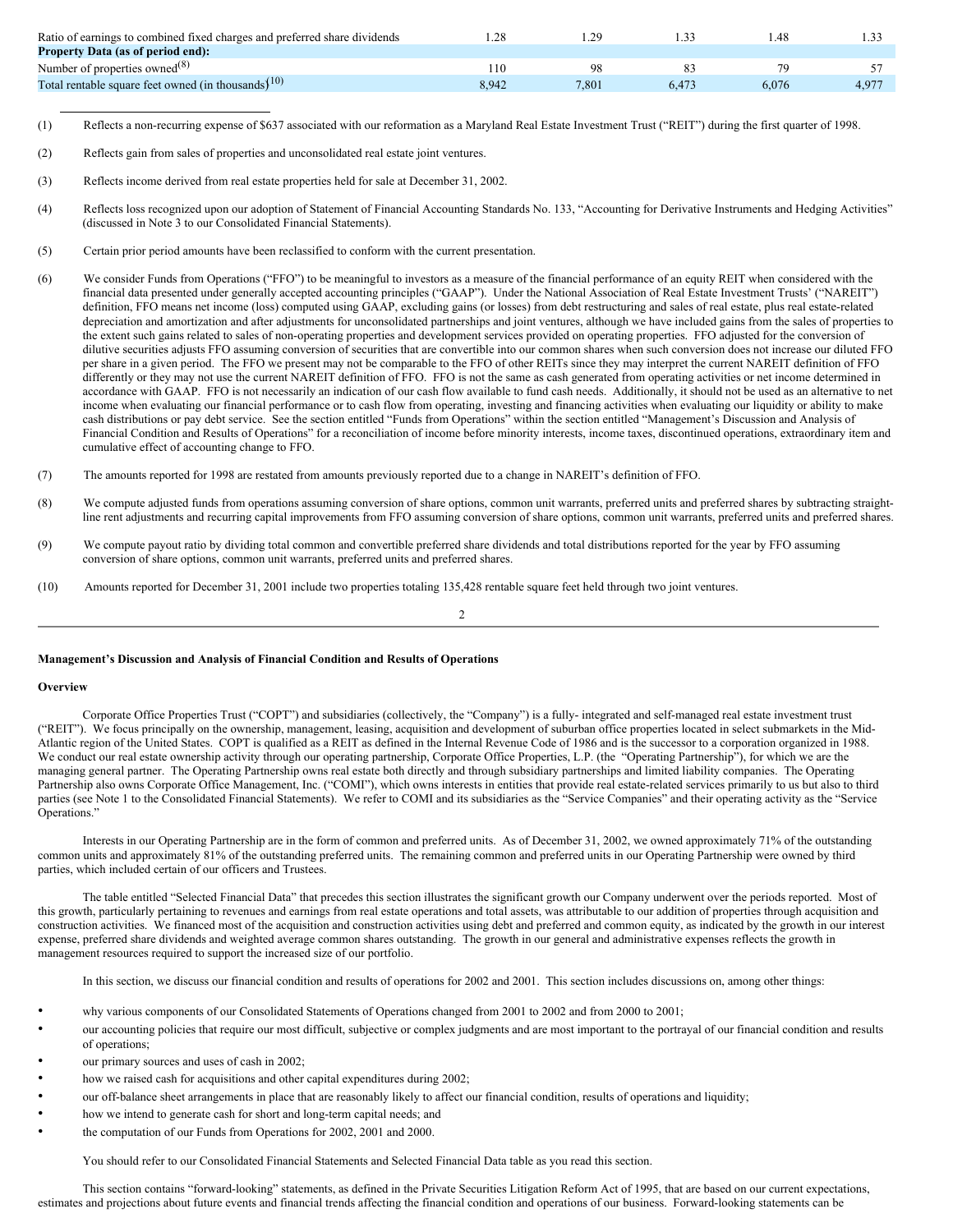identified by the use of words such as "may," "will," "should," "expect," "estimate" or other comparable terminology. Forward-looking statements are inherently subject to risks and uncertainties, many of which we cannot predict with accuracy and some of which we might not even anticipate. Although we believe that the expectations, estimates and projections reflected in such forward-looking statements are based on reasonable assumptions at the time made, we can give no assurance that these expectations, estimates and projections will be achieved. Future events and actual results may differ materially from those discussed in the forward-looking statements. Important factors that may affect these expectations, estimates and projections include, but are not limited to: our ability to borrow on favorable terms; general economic and business conditions, which will, among other things, affect office property demand and rents, tenant creditworthiness, interest rates and financing availability; adverse changes in the real estate markets including, among other things, increased competition with other companies; risks of real estate acquisition and development, including, among other things, risks that

3

development projects may not be completed on schedule, that tenants may not take occupancy or pay rent or that development or operating costs may be greater than anticipated; risks of investing through joint venture structures, including risks that our joint venture partners may not fulfill their financial obligations as investors or may take actions that are inconsistent with our objectives; governmental actions and initiatives; and environmental requirements. We undertake no obligation to update or supplement forward-looking statements.

## 4

#### **Corporate Office Properties Trust Operating Data Variance Analysis**

#### **(Dollars for this table are in thousands, except per share data)**

|                                                                                                                               |                    | For the Years Ended December 31, |              |          |              |          |                           | For the Years Ended December 31, |                    |          |                    |          |               |         |            |
|-------------------------------------------------------------------------------------------------------------------------------|--------------------|----------------------------------|--------------|----------|--------------|----------|---------------------------|----------------------------------|--------------------|----------|--------------------|----------|---------------|---------|------------|
| Real Estate Operations:                                                                                                       |                    | 2002                             |              | 2001     |              | Variance | $\sqrt[6]{\text{Change}}$ |                                  |                    | 2001     |                    | 2000     | Variance      |         | $% Change$ |
| Revenues                                                                                                                      |                    |                                  |              |          |              |          |                           |                                  |                    |          |                    |          |               |         |            |
| Rental revenue                                                                                                                | $\mathbb{S}$       | 132,079                          | $\mathbb{S}$ | 107,166  |              | 24,913   |                           | 23%                              | $\mathbf{\hat{s}}$ | 107,166  | $\mathbb{S}$       | 89,946   |               | 17,220  | 19%        |
| Tenant recoveries and other                                                                                                   |                    |                                  |              |          |              |          |                           |                                  |                    |          |                    |          |               |         |            |
| revenue                                                                                                                       |                    | 15,916                           |              | 14,489   |              | 1,427    |                           | 10%                              |                    | 14,489   |                    | 15,196   |               | (707)   | $(4\%)$    |
| Revenues from real estate                                                                                                     |                    |                                  |              |          |              |          |                           |                                  |                    |          |                    |          |               |         |            |
| operations                                                                                                                    |                    | 147,995                          |              | 121,655  |              | 26,340   |                           | 22%                              |                    | 121,655  |                    | 105,142  |               | 16,513  | 16%        |
| Expenses                                                                                                                      |                    |                                  |              |          |              |          |                           |                                  |                    |          |                    |          |               |         |            |
| Property operating<br>Interest and amortization of                                                                            |                    | 43.929                           |              | 35.413   |              | 8.516    |                           | 24%                              |                    | 35,413   |                    | 30.162   |               | 5,251   | 17%        |
| deferred financing costs                                                                                                      |                    | 41,256                           |              | 34,107   |              | 7,149    |                           | 21%                              |                    | 34,107   |                    | 31,168   |               | 2,939   | 9%         |
| Depreciation and other                                                                                                        |                    |                                  |              |          |              |          |                           |                                  |                    |          |                    |          |               |         |            |
| amortization                                                                                                                  |                    | 28,517                           |              | 20,405   |              | 8,112    |                           | 40%                              |                    | 20,405   |                    | 16,513   |               | 3,892   | 24%        |
| Expenses from real estate                                                                                                     |                    |                                  |              |          |              |          |                           |                                  |                    |          |                    |          |               |         |            |
| operations                                                                                                                    |                    | 113,702                          |              | 89,925   |              | 23,777   |                           | 26%                              |                    | 89,925   |                    | 77,843   |               | 12,082  | 16%        |
| Earnings from real estate                                                                                                     |                    |                                  |              |          |              |          |                           |                                  |                    |          |                    |          |               |         |            |
| operations before equity in                                                                                                   |                    |                                  |              |          |              |          |                           |                                  |                    |          |                    |          |               |         |            |
| income of unconsolidated real                                                                                                 |                    |                                  |              |          |              |          |                           |                                  |                    |          |                    |          |               |         |            |
| estate joint ventures                                                                                                         |                    | 34,293                           |              | 31,730   |              | 2,563    |                           | 8%                               |                    | 31,730   |                    | 27,299   |               | 4,431   | 16%        |
| Equity in income of                                                                                                           |                    |                                  |              |          |              |          |                           |                                  |                    |          |                    |          |               |         |            |
| unconsolidated real estate<br>joint ventures                                                                                  |                    | 169                              |              | 208      |              |          |                           | $(19\%)$                         |                    | 208      |                    |          |               | 208     | N/A        |
| Earnings from real estate                                                                                                     |                    |                                  |              |          |              | (39)     |                           |                                  |                    |          |                    |          |               |         |            |
| operations                                                                                                                    |                    | 34,462                           |              | 31,938   |              | 2,524    |                           | 8%                               |                    | 31,938   |                    | 27,299   |               | 4,639   | 17%        |
| Losses from service operations                                                                                                |                    | (875)                            |              | (782)    |              | (93)     |                           | 12%                              |                    | (782)    |                    | (310)    |               | (472)   | 152%       |
| General and administrative                                                                                                    |                    |                                  |              |          |              |          |                           |                                  |                    |          |                    |          |               |         |            |
| expense                                                                                                                       |                    | (6,697)                          |              | (5,289)  |              | (1, 408) |                           | 27%                              |                    | (5,289)  |                    | (4, 867) |               | (422)   | 9%         |
| Gain on sales of real estate                                                                                                  |                    | 2,564                            |              | 1,618    |              | 946      |                           | 58%                              |                    | 1,618    |                    | 107      |               | 1,511   | 1412%      |
| Income before minority interests,<br>income taxes, discontinued<br>operations, extraordinary item<br>and cumulative effect of |                    |                                  |              |          |              |          |                           |                                  |                    |          |                    |          |               |         |            |
| accounting change                                                                                                             |                    | 29,454                           |              | 27,485   |              | 1,969    |                           | $7\%$                            |                    | 27,485   |                    | 22,229   |               | 5,256   | 24%        |
| Minority interests                                                                                                            |                    | (7, 451)                         |              | (8, 487) |              | 1,036    |                           | $(12\%)$                         |                    | (8, 487) |                    | (8,016)  |               | (471)   | 6%         |
| Income tax benefit, net                                                                                                       |                    | 242                              |              | 269      |              | (27)     |                           | $(10\%)$                         |                    | 269      |                    |          |               | 269     | $\rm N/A$  |
| Income from discontinued                                                                                                      |                    |                                  |              |          |              |          |                           |                                  |                    |          |                    |          |               |         |            |
| operations, net                                                                                                               |                    | 1,273                            |              | 970      |              | 303      |                           | 31%                              |                    | 970      |                    | 1,034    |               | (64)    | $(6\%)$    |
| Extraordinary item - loss on                                                                                                  |                    |                                  |              |          |              |          |                           |                                  |                    |          |                    |          |               |         |            |
| early retirement of debt, net                                                                                                 |                    | (217)                            |              | (141)    |              | (76)     |                           | 54%                              |                    | (141)    |                    | (113)    |               | (28)    | 25%        |
| Cumulative effect of accounting                                                                                               |                    |                                  |              |          |              |          |                           |                                  |                    |          |                    |          |               |         |            |
| change, net                                                                                                                   |                    |                                  |              | (174)    |              | 174      | $(100\%)$                 |                                  |                    | (174)    |                    |          |               | (174)   | N/A        |
| Net income                                                                                                                    |                    | 23,301                           |              | 19,922   |              | 3,379    |                           | 17%                              |                    | 19,922   |                    | 15,134   |               | 4,788   | 32%        |
| Preferred share dividends<br>Net income available to common                                                                   |                    | (10, 134)                        |              | (6, 857) |              | (3,277)  |                           | 48%                              |                    | (6, 857) |                    | (3,802)  |               | (3,055) | 80%        |
| shareholders                                                                                                                  | $\mathbf{\hat{s}}$ | 13,167                           | $\mathbb{S}$ | 13,065   | $\mathbf{s}$ | 102      |                           | $1\%$                            | $\mathbf{s}$       | 13,065   | $\mathcal{S}$      | 11,332   | \$            | 1,733   | 15%        |
| Basic earnings per common share<br>Income before discontinued                                                                 |                    |                                  |              |          |              |          |                           |                                  |                    |          |                    |          |               |         |            |
| operations, extraordinary<br>item and cumulative effect                                                                       |                    |                                  |              |          |              |          |                           |                                  |                    |          |                    |          |               |         |            |
| of accounting change                                                                                                          | $\mathbf S$        | 0.54                             | $\mathbf S$  | 0.62     | $\mathbb{S}$ | (0.08)   |                           | $(13\%)$                         | \$                 | 0.62     | $\mathcal{S}$      | 0.55     | $\mathbf S$   | 0.07    | 13%        |
| Net income available to                                                                                                       |                    |                                  |              |          |              |          |                           |                                  |                    |          |                    |          |               |         |            |
| common shareholders<br>Diluted earnings per common                                                                            | \$                 | 0.59                             | \$           | 0.65     | $\mathbb{S}$ | (0.06)   |                           | $(9\%)$                          | \$                 | 0.65     | <sup>\$</sup>      | 0.60     | <sup>\$</sup> | 0.05    | 8%         |
| share<br>Income before discontinued                                                                                           |                    |                                  |              |          |              |          |                           |                                  |                    |          |                    |          |               |         |            |
| operations, extraordinary<br>item and cumulative effect                                                                       |                    |                                  |              |          |              |          |                           |                                  |                    |          |                    |          |               |         |            |
| of accounting change                                                                                                          | \$                 | 0.52                             | S            | 0.60     | $\mathbb{S}$ | (0.08)   | $(13\%)$                  |                                  | \$                 | 0.60     | \$                 | 0.54     | \$            | 0.06    | 11%        |
| Net income available to<br>common shareholders                                                                                | $\mathsf{\$}$      | 0.56                             | $\mathbf S$  | 0.63     | $\mathbb{S}$ | (0.07)   |                           | $(11\%)$                         | \$                 | 0.63     | $\mathbf{\hat{s}}$ | 0.59     | $\mathcal{S}$ | 0.04    | $7\%$      |
|                                                                                                                               |                    |                                  |              |          |              |          |                           |                                  |                    |          |                    |          |               |         |            |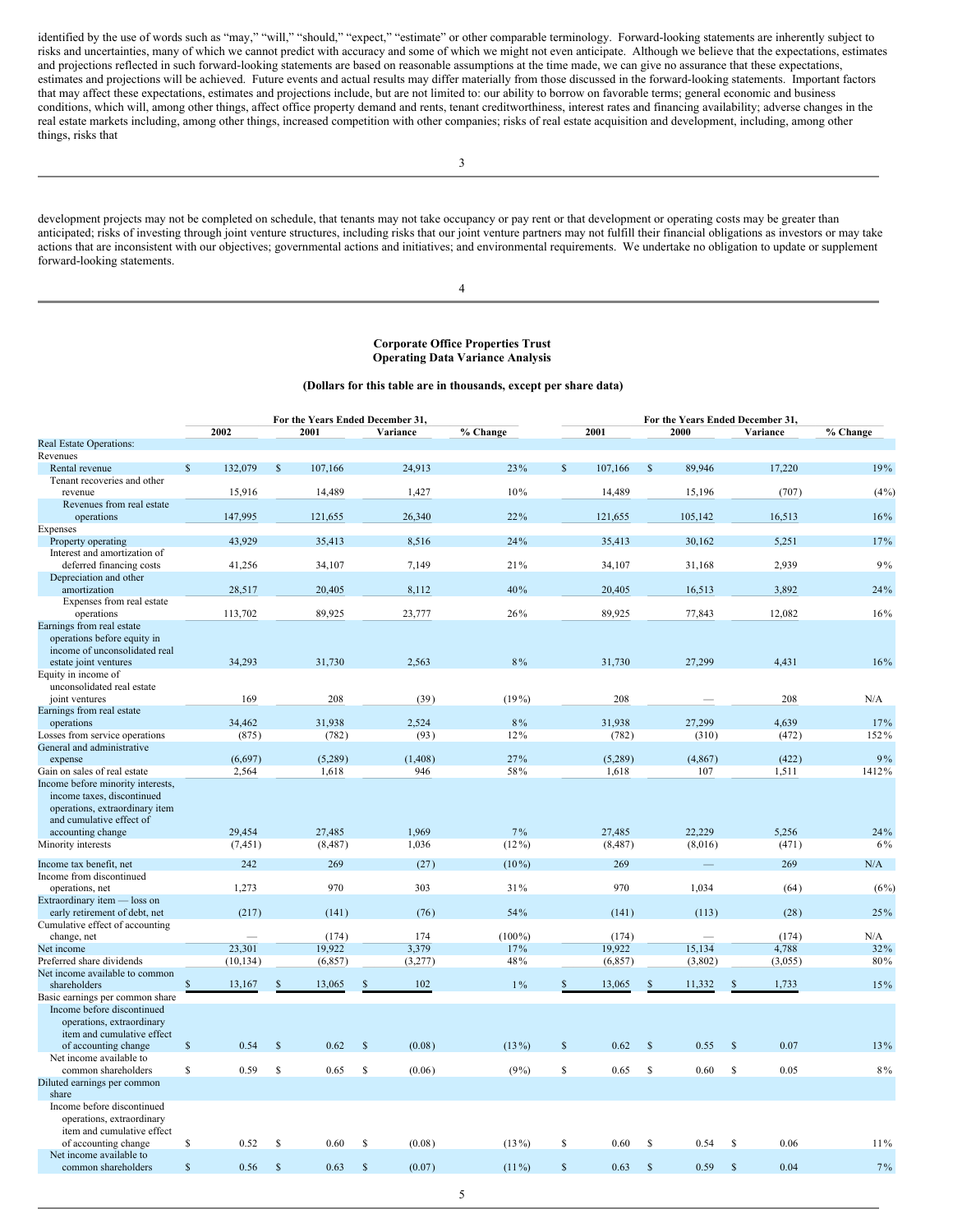#### **Results of Operations**

While reviewing this section, you should refer to the "Operating Data Variance Analysis" table set forth on the preceding page, as it reflects the computation of the variances described in this section.

#### *Comparison of the Years Ended December 31, 2002 and 2001*

Overall, we believe that the economic slowdown in the United States affected our 2002 operations by decreasing occupancy in certain of our properties, which in turn led to decreased revenues in those properties. Occupancy in our portfolio decreased from 96.1% at December 31, 2001 to 93.0% at December 31, 2002; this decrease was felt most in our Baltimore/Washington Corridor properties, where occupancy decreased from 95.7% at December 31, 2001 to 91.0% at December 31, 2002. Lower occupancy rates and the resulting increased competition for tenants in our operating regions placed downward pressure on rental rates in most of these regions, a trend that will affect us further as we lease vacant space and renew leases scheduled to expire on occupied space. Our exposure to continued pressure on occupancy and rental rates in the short term is reduced somewhat by the fact that as of December 31, 2002, leases on only 9% of our occupied square feet were scheduled to expire in 2003.

The United States defense industry (comprised of the United States Government and defense contractors) expanded significantly in the Baltimore/Washington Corridor and Northern Virginia; the industry's expansion helped minimize the decrease in our occupancy levels in those regions, despite the otherwise softening leasing environment. Due to our increased leasing to tenants in the defense industry, the percentage of our total "annualized rental revenue" (defined as monthly contractual rental revenue plus expense reimbursements as of a specified date, annualized) derived from that industry increased as set forth below:

|                               | % of Total Annualized<br><b>Rental Revenue as of</b><br>December 31, |       |
|-------------------------------|----------------------------------------------------------------------|-------|
|                               | 2002                                                                 | 2001  |
| <b>Total Portfolio</b>        | 37.6%                                                                | 25.7% |
| Baltimore/Washington Corridor | $45.4\%$                                                             | 32.3% |
| Northern Virginia             | 81.8%                                                                | 66.4% |

We expect the percentage of our total annualized rental revenue derived from the defense industry to continue to increase.

We believe that the economic slowdown adversely affected a number of our tenants during the year. Although this trend did not result in significant increases in tenant receivables or bad debt expense, it did lead to an increased amount of tenant lease terminations, space downsizings and sub-leasing, as well as a slightly reduced tenant retention rate. We also had several tenants who were current in fulfilling their lease obligations as of December 31, 2002 that we believe could encounter financial difficulties in the foreseeable future.

We acquired two buildings in Northern Virginia, six in the Baltimore/Washington Corridor and one in Suburban Washington, D.C.; we also completed construction of five buildings in the Baltimore/Washington Corridor. The table below sets forth the changes in our regional allocation of annualized rental revenue resulting from these acquisition and construction activities and changes in leasing activity:

|                               | % of Total Annualized<br><b>Rental Revenue as of</b><br>December 31. |           |  |  |  |  |  |  |
|-------------------------------|----------------------------------------------------------------------|-----------|--|--|--|--|--|--|
| <b>Region</b>                 | 2002                                                                 | 2001      |  |  |  |  |  |  |
| Baltimore/Washington Corridor | 62.2%                                                                | $65.1\%$  |  |  |  |  |  |  |
| Northern/Central New Jersey   | $11.5\%$                                                             | 13.5%     |  |  |  |  |  |  |
| Northern Virginia             | $11.2\%$                                                             | $7.2\%$   |  |  |  |  |  |  |
| Greater Philadelphia          | $6.5\%$                                                              | $7.3\%$   |  |  |  |  |  |  |
| Harrisburg, Pennsylvania      | $6.2\%$                                                              | $6.9\%$   |  |  |  |  |  |  |
| Suburban Washington, D.C.     | $2.4\%$                                                              | $0.0\%$   |  |  |  |  |  |  |
|                               | 100.0%                                                               | $100.0\%$ |  |  |  |  |  |  |

We typically view our changes in revenues from real estate operations and property operating expenses as being comprised of three main components:

• Changes attributable to the operations of properties owned and 100% operational throughout the two years being compared. We define these as changes from "Same-Store Properties." For example, when comparing 2001 and 2002, Same-Store Properties would be properties owned and 100% operational from January 1, 2001 through December 31, 2002. For further discussion of the concept of "operational," you should refer to the section entitled "Critical Accounting Policies and Estimates."

6

• Changes attributable to operating properties acquired during the two years being compared and newly-constructed properties that were placed into service and not 100% operational throughout the two years being compared. We define these as changes from "Property Additions."

• Changes attributable to properties sold. We define these as changes from "Sold Properties."

The table below sets forth the components of our changes in revenues from real estate operations and property operating expenses (dollars in thousands):

|                                      | <b>Property</b><br><b>Additions</b> |                                        |     | <b>Same-Store Properties</b> |                      |   | Sold<br><b>Properties</b> | Other                    |  | <b>Total</b>            |  |
|--------------------------------------|-------------------------------------|----------------------------------------|-----|------------------------------|----------------------|---|---------------------------|--------------------------|--|-------------------------|--|
|                                      |                                     | <b>Dollar</b><br>Change <sup>(1)</sup> |     | <b>Dollar</b><br>Change      | Percentage<br>Change |   | Dollar<br>Change          | <b>Dollar</b><br>Change  |  | <b>Dollar</b><br>Change |  |
| Revenues from real estate operations |                                     |                                        |     |                              |                      |   |                           |                          |  |                         |  |
| Rental revenue                       |                                     | 24.894                                 | \$. | .267                         | $1\%$                | S | $(1,248)$ \$              | $\overline{\phantom{a}}$ |  | 24,913                  |  |
| Tenant recoveries and other revenue  |                                     | 4.746                                  |     | (884)                        | $(8\%)$              |   | (86)                      | (2,349)                  |  | 1,427                   |  |
| Total                                |                                     | 29,640                                 |     | 383                          | $0\%$                |   | (1, 334)                  | (2, 349)                 |  | 26,340                  |  |
| Property operating expenses          |                                     | 10,203                                 |     | (1,457)                      | $(5\%)$              |   | (402)                     | 172                      |  | 8,516                   |  |
| Revenues from real estate operations |                                     |                                        |     |                              |                      |   |                           |                          |  |                         |  |
| less property operating expenses     |                                     | 19,437                                 |     | 1,840                        | $3\%$                |   | $(932)$ \$                | (2,521)                  |  | 17,824                  |  |
| Number of operating properties       |                                     | 31                                     |     | 78                           | N/A                  |   |                           | N/A                      |  | 111                     |  |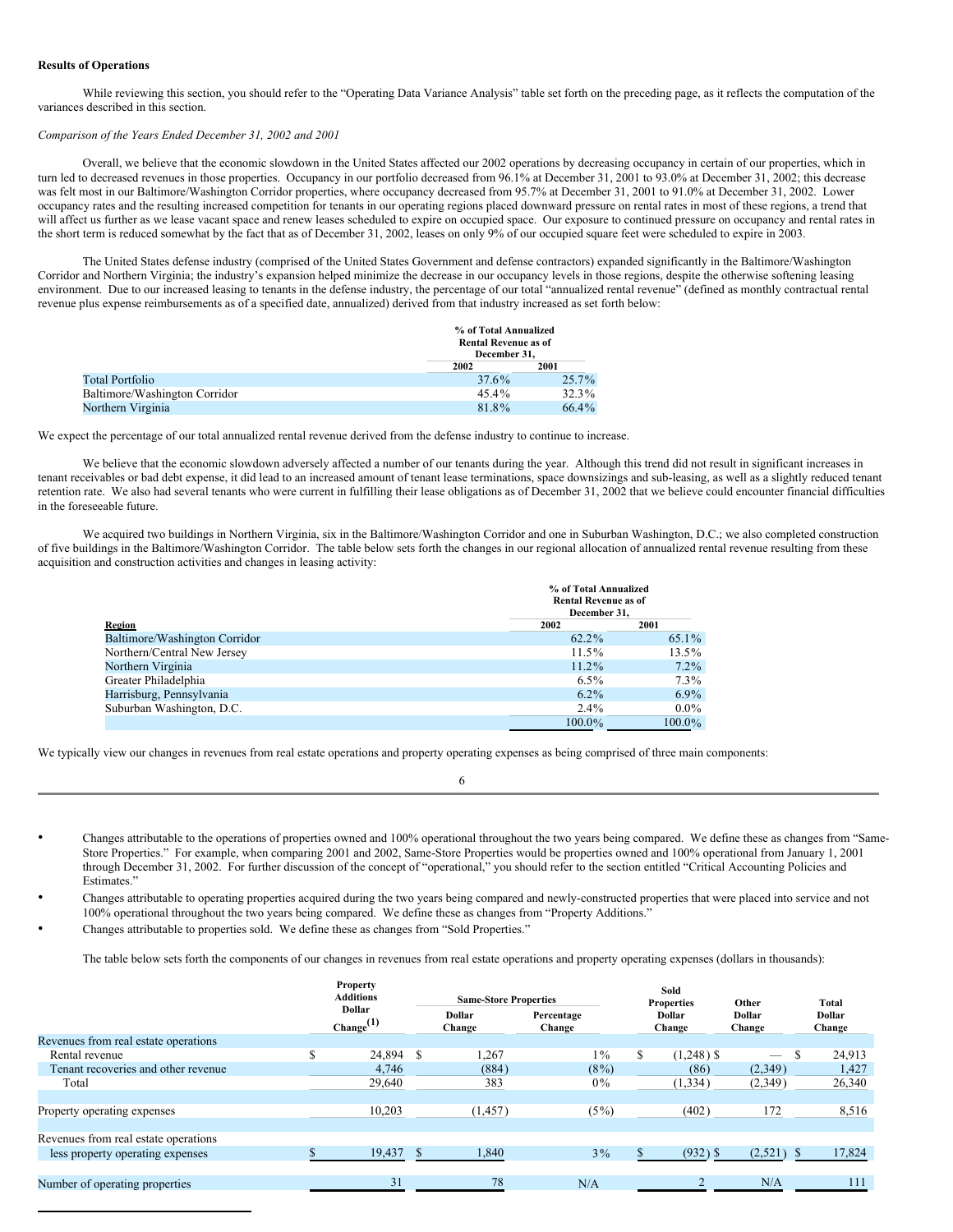#### (1) Includes 23 acquired properties and 8 newly-constructed properties.

As the table above indicates, our total increase in revenues from real estate operations and property operating expenses was attributable primarily to the Property Additions. However, the total revenues from these properties were adversely affected by property vacancies and the slow lease-up of newly-constructed buildings, conditions that we believe were attributable to the economic slowdown.

The increase in rental revenue from the Same-Store Properties includes a \$2.4 million increase in net revenue from the early termination of leases. To explain further, when tenants terminate their lease obligations early, they typically pay a fee to break these obligations. We recognize such fees as revenue at the time of the lease terminations and write-off any deferred rents receivable (as described in the section of Note 3 to the Consolidated Financial Statements entitled "Revenue Recognition") associated with the leases against that revenue, the resulting remainder being the net revenue from the early termination of the leases. The \$2.4 million increase includes \$2.4 million in net revenue earned from one lease termination in December 2002.

The fact that our rental revenue from the Same-Store Properties would have decreased had it not been for the net revenue from early termination of leases described above was due mostly to decreased occupancy in these properties; the average month-end occupancy levels in these properties decreased from 96.6% in 2001 to 93.6% in 2002. We attribute the decrease in occupancy to the economic slowdown in the United States, which we believe adversely affected business conditions and office occupancy rates in most of our regions. This trend increased competition for tenants and placed downward pressure on rental rates. The decrease in tenant recoveries and other revenue from the Same-Store Properties was due primarily to the decrease in occupancy and decreased property operating expenses.

The decrease in the Same-Store Properties' property operating expenses included the following:

- \$601,000, or 74%, decrease in expense associated with doubtful or uncollectible receivables, \$518,000 of which was attributable to one tenant that declared bankruptcy in 2001;
- \$582,000, or 30%, decrease in exterior repair and grounds maintenance due primarily to fewer special projects undertaken and the discontinuance of certain services in the spring and summer months due to drought conditions;
- \$477,000, or 7%, decrease in utilities, most of which was attributable to certain tenants assuming responsibility for property utility payments;

7

- \$270,000, or 38%, increase in property administrative costs due to increased general and administrative costs associated with employees engaged in property operating activities;
- \$261,000, or 5%, increase in real estate taxes resulting primarily from increased assessments of property value; and
- \$260,000, or 6%, decrease in cleaning due in large part to service no longer needed in certain vacated space.

The \$2.3 million decrease in tenant recoveries and other revenue from other sources is attributable primarily to a \$2.5 million decrease in fees earned for certain nonrecurring real estate services.

Our interest expense and amortization of deferred financing costs increased 21% due primarily to a 29% increase in our average outstanding debt balance resulting from our 2001 and 2002 acquisition and construction activities, offset by a decrease in our weighted average interest rates from 7.6% to 6.5%. Of the \$8.1 million increase in our depreciation and other amortization expense, \$6.5 million was attributable to the Property Additions.

General and administrative expenses increased \$1.4 million or 27%, of which \$1.0 million was attributable to additional employee bonus expense, including additional discretionary bonuses awarded to officers in the current year that were associated with performance in the prior year.

We had more real estate sale transactions in 2002, the combined gain for which exceeded the gain from our one sale in 2001; Notes 4 and 5 to the Consolidated Financial Statements contain further information regarding these real estate sales.

The amounts reported for minority interests on our Consolidated Statements of Operations represent primarily the portion of the Operating Partnership's net income not allocated to us. The 12% decrease in our income allocation to minority interests before giving effect to income tax benefit, discontinued operations, extraordinary item and cumulative effect of accounting change was due primarily to the increase in our ownership of the Operating Partnership resulting from common and preferred units acquired by us in 2001 and 2002 using proceeds from our sale of common shares of beneficial interest ("common shares") and classes of preferred shares during those periods.

The 48% increase in preferred share dividends was attributable to our issuance of three new series of preferred shares in 2001 (discussed in Note 10 to our Consolidated Financial Statements).

Basic and diluted earnings per common share decreased due to the effect of the additional common shares and common share equivalents outstanding in 2002 exceeding our growth in net income available to common shareholders.

*Comparison of the Years Ended December 31, 2001 and 2000*

The table below sets forth the components of our changes in revenues from real estate operations and property operating expenses (dollars in thousands):

|                                      | <b>Property Additions</b>              |   | <b>Same-Store Properties</b> |                      | Sold<br><b>Properties</b> |                         | Other |   | Total                   |  |
|--------------------------------------|----------------------------------------|---|------------------------------|----------------------|---------------------------|-------------------------|-------|---|-------------------------|--|
|                                      | <b>Dollar</b><br>Change <sup>(1)</sup> |   | Dollar<br>Change             | Percentage<br>Change | <b>Dollar</b><br>Change   | <b>Dollar</b><br>Change |       |   | <b>Dollar</b><br>Change |  |
| Revenues from real estate operations |                                        |   |                              |                      |                           |                         |       |   |                         |  |
| Rental revenue                       | \$<br>17,474                           | S | 1,367                        | $2\%$                | \$<br>$(1,621)$ \$        |                         |       | S | 17,220                  |  |
| Tenant recoveries and other revenue  | 1,436                                  |   | (2,567)                      | $(20\%)$             | (267)                     |                         | 691   |   | (707)                   |  |
| Total                                | 18,910                                 |   | (1,200)                      | $(1\%)$              | (1,888)                   |                         | 691   |   | 16,513                  |  |
|                                      |                                        |   |                              |                      |                           |                         |       |   |                         |  |
| Property operating expenses          | 4,279                                  |   | 1,482                        | $5\%$                | (512)                     |                         |       |   | 5,251                   |  |
|                                      |                                        |   |                              |                      |                           |                         |       |   |                         |  |
| Revenues from real estate operations |                                        |   |                              |                      |                           |                         |       |   |                         |  |
| less property operating expenses     | 14,631                                 |   | (2,682)                      | $(4\%)$              | (1,376)                   |                         | 689   |   | 11,262                  |  |
|                                      |                                        |   |                              |                      |                           |                         |       |   |                         |  |
| Number of operating properties       | 23                                     |   | 75                           | N/A                  |                           |                         | N/A   |   | 102                     |  |

(1) Includes 15 acquired properties and 8 newly-constructed properties.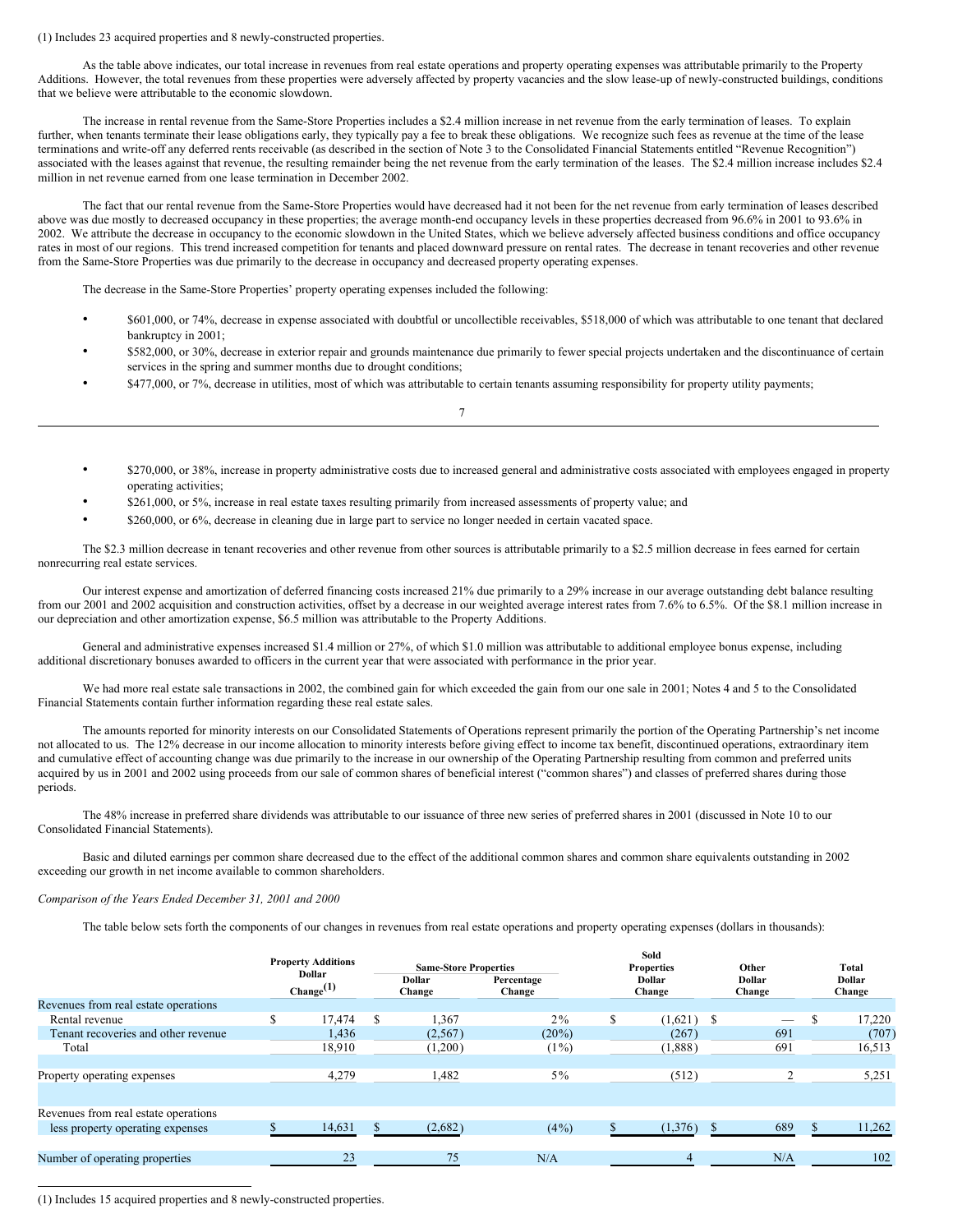As the table above indicates, our total increase in revenues from real estate operations and property operating expenses was attributable primarily to the Property Additions component.

The increase in rental revenue from the Same-Store Properties was attributable primarily to increases in rental rates on renewed and re-tenanted space. The decrease in tenant recoveries and other revenue from the Same-Store Properties was attributable primarily to a decrease in anticipated operating cost levels in 2001 compared to 2000 and a change in our tenant composition.

The increase in the Same Store Properties' property operating expenses included the following:

- \$737,000 due to increased expense associated with doubtful or uncollectible receivables, of which \$614,000 was attributable to a tenant that declared bankruptcy;
- \$425,000 due to increases in real estate taxes resulting primarily from increased assessments of property value; and
- \$330,000 due to increased repair and maintenance costs related primarily to building exterior and ground improvement projects and heating and ventilation units.

The \$691,000 increase in tenant recoveries and other revenue from other sources was attributable primarily to a \$778,000 increase in fees earned for certain nonrecurring real estate services.

The 9% increase in our interest expense and amortization of deferred financing costs was due primarily to a 14% increase in our average outstanding debt balance resulting from our 2000 and 2001 acquisition and construction activities, offset somewhat by a decrease in our weighted average interest rates from 7.8% to 7.6%. Of the \$3.9 million increase in our depreciation and other amortization expense, \$2.8 million was attributable to the Property Additions.

Our gain on sales of real estate increased substantially because the gain on the one 2001 real estate sale exceeded the combined gains from three real estate sales in 2000; Note 4 to the Consolidated Financial Statements contains further information regarding the 2001 real estate sale.

The 80% increase in preferred share dividends was attributable to our issuance of three new series of preferred shares in 2001.

The \$174,000 loss due to the cumulative effect of an accounting change resulted from our adoption of Statement of Financial Accounting Standards No. 133, "Accounting for Derivative Instruments and Hedging Activities" (discussed in Note 3 to our Consolidated Financial Statements).

#### **Critical Accounting Policies and Estimates**

Our Consolidated Financial Statements are prepared in accordance with generally accepted accounting principles ("GAAP"), which require us to make certain estimates and assumptions. A summary of our significant accounting policies is provided in Note 3 to our Consolidated Financial Statements. The following section is a summary of certain aspects of those accounting policies that both require our most difficult, subjective or complex judgments and are most important to the portrayal of our financial condition and results of operations. It is possible that the use of different reasonable estimates or assumptions in making these judgments could result in materially different amounts being reported in our Consolidated Financial Statements.

- When we acquire real estate properties, we allocate the components of these acquisitions using relative fair values computed using our estimates and assumptions. These estimates and assumptions affect the amount of costs allocated between land and different categories of building improvements as well as the amount of costs assigned to individual properties in multiple property acquisitions. These allocations also impact depreciation expense and gains or losses recorded on sales of real estate.
- When we construct or develop a property, we capitalize all costs associated with that property. Such costs include not only direct construction costs but also interest, real estate taxes and other costs associated with owning the property. We continue to capitalize these costs while construction and development activities are underway until a building becomes "operational." A building becomes operational the earlier of when leases commence on its space or one year from the completion of major construction activities on the building (the "construction completion date"). Our determination of the date construction and development activities are underway and the construction completion date occasionally requires judgments and estimates. These judgments and estimates affect how much in costs associated with these properties are capitalized or expensed. Since depreciation expense begins to be recorded when a building is operational, these judgments and estimates also affect depreciation expense.

| ٧                      |
|------------------------|
| ×                      |
| I<br>I<br>ł<br>۰.<br>v |

- When leases commence on portions of a newly-constructed building's space at different times in the period prior to one year from the construction completion date, we consider that building "partially operational." When a building is partially operational, we allocate the costs referred to in the previous paragraph that are associated with the building between the portion that is operational and the portion under construction. The allocation of such costs requires estimates and assumptions that affect how much of these costs are capitalized or expensed.
- When our employees are engaged in activities associated with construction and development and acquiring real estate under construction or development, we capitalize direct labor and allocable overhead costs to these activities. Our capitalization process is designed to reflect the actual direct labor and allocable overhead costs by using estimates of these costs to derive hourly rates for employees directly engaged in these activities. We then multiply the actual hours that those employees were engaged in the activities by the hourly rates to compute the amounts to be capitalized.
- When we acquire an operating property, we value in-place operating leases carrying rents above or below market as of the date of the acquisition; we then amortize such values over the lives of the related leases. Our determination of these values requires us to estimate market rents for each of the leases and make certain other assumptions; these estimates and assumptions affect how much rental revenue we recognize for these leases.
- We recognize an impairment loss on a real estate asset if the asset's undiscounted expected future cash flows are less than its depreciated cost. We compute a real estate asset's undiscounted expected future cash flows using certain estimates and assumptions. As a result, these estimates and assumptions impact the amount of impairment loss that we recognize.
- We use four different accounting methods to report our investments in entities: the consolidation method, the equity method, the cost method and the financing method (see Note 2 to the Consolidated Financial Statements). We use the consolidation method when we own most of the outstanding voting interests in an entity and can control its operations. We use the equity method when we own an interest in an entity and can exert significant influence over the entity's operations but cannot control the entity's operations. We use the cost method when we own an interest in an entity and cannot exert significant influence over the entity's operations. We use the financing method when we contribute real estate into a joint venture in exchange for cash and an ownership interest when there are provisions that give us the option in the future to acquire the ownership interests in the joint venture not owned by us. We review investments regularly for possible impairment using certain estimates and assumptions regarding undiscounted expected future cash flows. We also review these investments regularly for proper accounting treatment, although a key factor in this review, the determination of whether or not we can control or exert significant influence over an entity's operations, can be subjective in nature. Beginning in 2003, our determination of the accounting method to use for our investments in entities will be affected by Financial Accounting Standards Board Interpretation No. 46, "Consolidation of Variable Interest Entities" ("FIN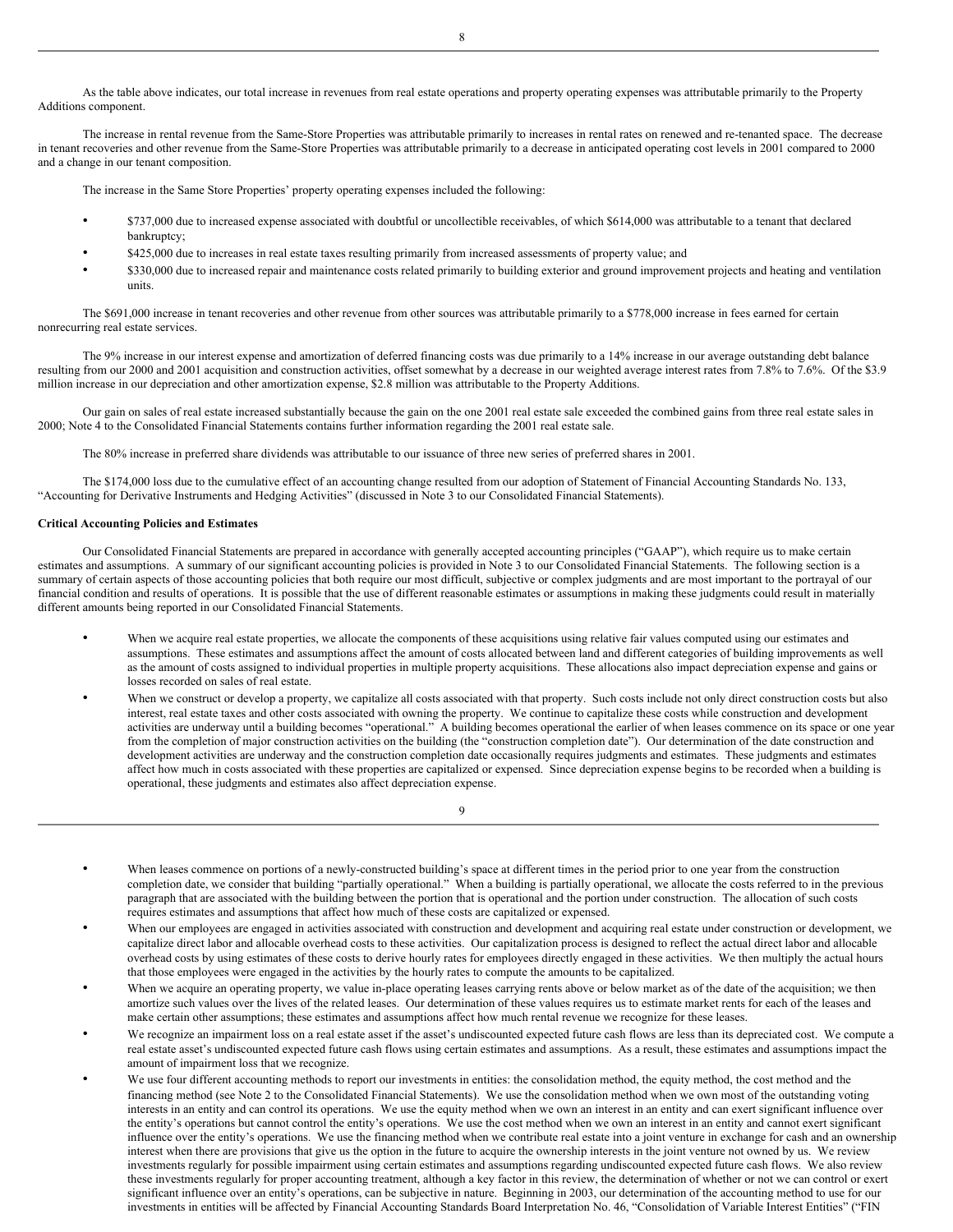46"), which was issued in January 2003. You should refer to Note 3 to our Consolidated Financial Statements for further information regarding FIN 46. • We review our receivables regularly for potential collection problems in computing the allowance recorded against our receivables; this review process requires that we make certain judgments regarding collections that are inherently difficult to predict.

### **Liquidity and Capital Resources**

In our discussion of liquidity and capital resources set forth below, we describe certain of our risks and uncertainties; however, they are not the only ones that we face.

Cash provided from operations is our primary source of liquidity to fund dividends and distributions, pay debt service and fund working capital requirements. We expect to continue to use cash provided by operations to meet our short-term capital needs, including all property operating expenses, general and administrative expenses, debt service, dividend and distribution requirements and recurring capital improvements and leasing commissions. We do not anticipate borrowing to meet these requirements. Factors that could negatively affect our ability to generate cash from operations in the future include the following:

- We earn revenue from renting our properties. Our operating costs do not necessarily fluctuate in relation to changes in our rental revenue. This means that our costs will not necessarily decline and may increase even if our revenues decline.
- When leases expire for our properties, our tenants may not renew or may renew on terms less favorable to us than the terms of their original leases. For new tenants, or upon lease expiration of existing tenants, we generally must make improvements and pay other tenant-related costs for which we may not receive increased rents. We also may incur building-related capital improvements for which tenants

10

may not reimburse us. If a tenant leaves, we can expect to experience a vacancy for some period of time, as well as higher capital costs than if a tenant renews.

- As of December 31, 2002, three tenants accounted for approximately 25.2% of our total annualized rental revenue. Most of the leases of one of these tenants, the United States Government, provide for one-year terms or provide for early termination rights. The government may terminate most of its leases if, among other reasons, the Congress of the United States fails to provide funding. Our cash flow from operations would be negatively affected if any of our three largest tenants fail to make rental payments to us, or if the United States Government elects to terminate several of its leases and the space cannot be re-leased on satisfactory terms.
- One of our larger tenants or a number of our smaller tenants could experience financial difficulties, including bankruptcy, insolvency or general downturn of business, and be unable to fulfill their lease obligations by paying their rental payments in a timely manner or be less likely to renew their leases upon expiration.
- As mentioned in the section entitled "Results of Operations," the United States defense industry (comprised of the United States Government and defense contractors) accounted for a significant percentage of our annualized rental revenue at December 31, 2002; we expect that this percentage will continue to increase. A reduction in government spending for defense could result in the reduced ability to fulfill lease obligations or decreased likelihood of lease renewal in the case of defense contractors or the early termination of leases or decreased likelihood of lease renewal in the case of the United States **Government**
- A decline in the real estate market or economic conditions could occur in the Mid-Atlantic region of the United States, where all of our properties were located as of December 31, 2002, or in the Baltimore/Washington Corridor, where 62.2% of our annualized office rents were generated as of December 31, 2002.
- Numerous commercial properties compete for tenants with our properties. We believe that the recent economic slowdown in the United States adversely affected occupancy rates in our regions and our properties and, in turn, placed downward pressure on rental rates. Some of the properties competing with ours may be newer or have more desirable locations or the competing properties' owners may be willing to accept lower rents than are acceptable to us. If occupancy rates in our regions do not improve or further decline, we may have difficulty leasing both existing vacant space and space associated with future lease expirations at rental rates that are sufficient to meeting our short-term capital needs.
- Much of our growth in recent years is attributable to our acquisition of properties. As we continue to acquire properties in the future, the operating performance of those properties may fall short of our expectations and adversely affect our financial performance.
- If short-term interest rates were to increase, the interest payments on our variable-rate debt would increase, although this increase may be reduced to the extent that we had interest rate swap and cap agreements outstanding.
- We may not be able to refinance our existing indebtedness on terms as favorable as the terms of our existing indebtedness, which would result in higher interest expense.
- Although we believe that we adequately insure our properties, we are subject to the risk that our insurance may not cover all of the costs to restore properties damaged by a fire or other catastrophic event.

We historically have financed our long-term capital needs, including property acquisition and construction activities, through a combination of the following:

- cash from operations;
- borrowings from our secured revolving credit facility with Bankers Trust Company (the "Revolving Credit Facility");
- borrowings from new loans;
- additional equity issuances of common shares, preferred shares, common units and/or preferred units;
- contributions from outside investors into real estate joint ventures; and
- proceeds from sales of real estate.

We often use our Revolving Credit Facility to initially finance much of our investing and financing activities. We then pay down our Revolving Credit Facility using proceeds from long-term borrowings collateralized by our properties as attractive financing conditions arise and equity issuances as attractive equity market conditions arise. Amounts available under the Revolving Credit Facility are generally computed based on 65% of the appraised value of properties pledged as collateral. As of March 6, 2003, the maximum amount available under our Revolving Credit Facility was \$148.5 million, of which \$17.0 million was unused.

Factors that could negatively affect our ability to finance our long-term capital needs in the future include the following:

- As a REIT, we must distribute 90% of our annual taxable income, which limits the amount of cash we have available for other business purposes, including amounts to fund our long-term capital needs.
- Our strategy is to operate with higher debt levels than most other REITs. However, these high debt levels could make it difficult to obtain additional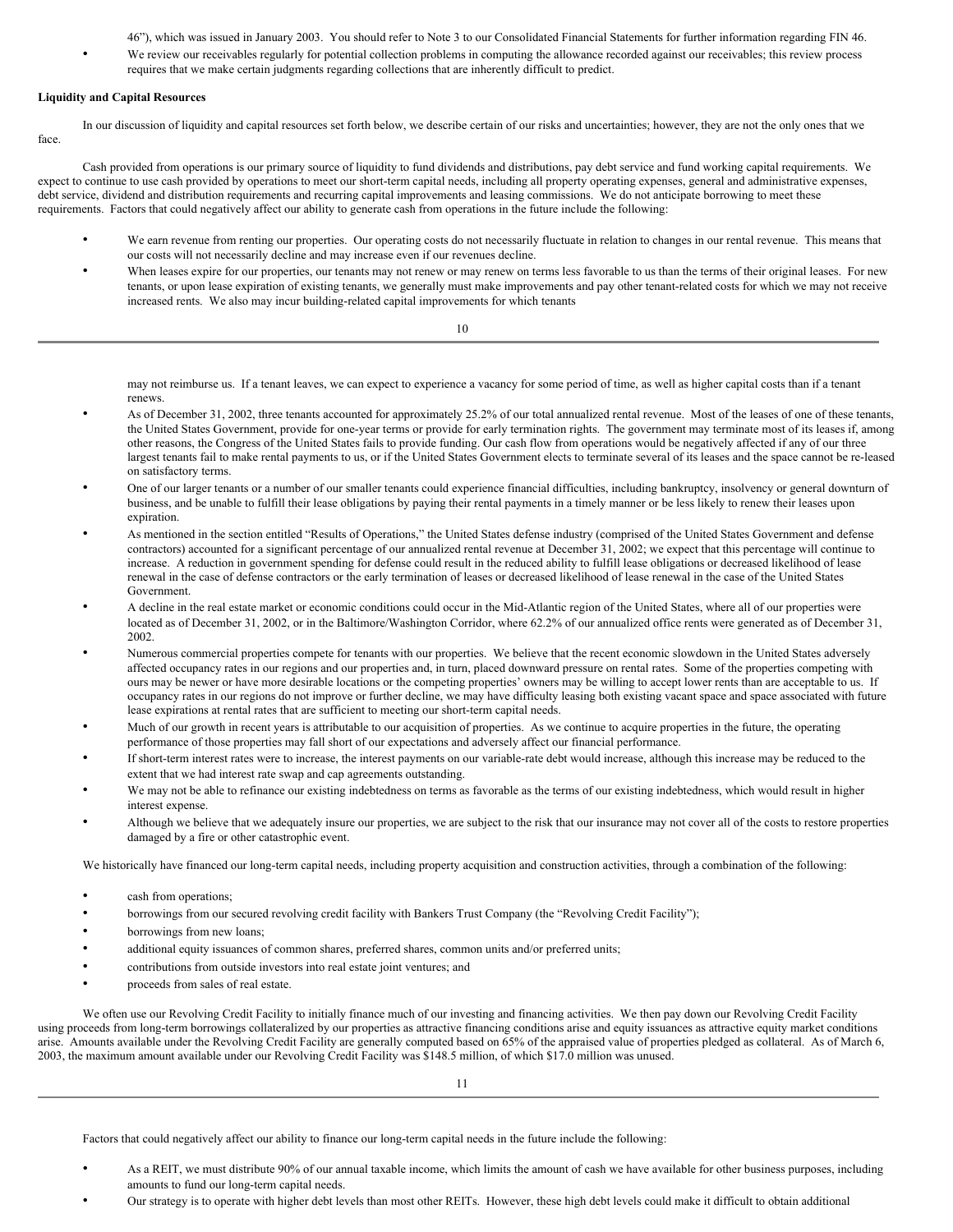financing when required and could also make us more vulnerable to an economic downturn.

- We may not be able to refinance our existing indebtedness.
- Much of our ability to raise capital through the issuance of preferred shares, common shares or securities that are convertible into our common shares, including common units and convertible preferred units in our Operating Partnership, is dependent on the value of our common and preferred shares. As is the case with any publicly traded securities, certain factors outside of our control could influence the value of these shares. Moreover, if our financial position or results of operations decline, the value of the shares could be adversely affected.
- When we develop and construct properties, we run the risks that actual costs will exceed our budgets, that we will experience construction or development delays and that projected leasing will not occur.
- We finance certain real estate investments through joint ventures. Such investments run the risk that our joint venture partners may not fulfill their financial obligations as investors, in which case we may need to fund such partners' share of additional capital requirements.
- Equity real estate investments like our properties are relatively difficult to sell and convert to cash quickly, especially if market conditions are poor. The Internal Revenue Code imposes certain penalties on a REIT that sells property held for less than four years. In addition, for certain of our properties that we acquired from the sellers using units in our Operating Partnership, we are restricted from entering into transactions (such as the sale or refinancing of the acquired property) that will result in a taxable gain to the sellers without the sellers' consent. Due to all of these factors, we may be unable to sell a property at an advantageous time to fund our long-term capital needs.

#### **Off-Balance Sheet Arrangements**

We own real estate through joint ventures when suitable equity partners are available at attractive terms. Each of our real estate joint ventures has a two-member management committee that is responsible for making major decisions (as defined in the joint venture agreement), and we control one of the management committee positions in each case. All of our real estate joint venture investments owned during 2002 can be classified into one of the following two categories described below:

**•** Externally-managed construction joint ventures (the "Externally-Managed JVs"). These joint ventures construct buildings to be sold to third-parties or purchased by us. Our partners in all of these joint ventures are controlled by a company that owns, manages, leases and develops property in the Baltimore/Washington Corridor; that company also serves as the project manager for all of these joint ventures. During 2002, we were invested in six of these joint ventures, four of which were remaining at December 31, 2002; all of these were accounted for using the equity method of accounting (see Note 3 to the Consolidated Financial Statements). These joint ventures enable us to make use of the expertise of our partner and, in the case of certain projects, provide us with exposure to build for sale real estate opportunities not within our normal focus; the use of the joint venture structures provides further leverage to us both from a financing and risk perspective. We generally guarantee the repayment of construction loans for these projects in amounts proportional to our ownership percentage. In addition, we are obligated to acquire our partners' membership interest in each of the joint ventures in the event that all of the following occur:

- (1) an 18-month period passes from the date of completion of the shell of the final building to be constructed by the joint venture;
- (2) at the end of the 18-month period, the aggregate leasable square footage of the joint venture's buildings is 90% leased and occupied by tenants who are not in default under their leases; and
- (3) six months pass from the end of the 18-month period and either the buildings have not been sold or we have not acquired our partners' interests.

The amount we would need to pay for our partners' membership interest is computed based on the amount that the partners would receive under the respective joint venture agreements in the event that the buildings were sold for a capitalized fair value (as defined in the agreements) on a defined date. As of December 31, 2002, none of the four remaining Externally-Managed JVs had completed the shell construction on their final buildings. We estimate the aggregate amount we would need to pay for our partners' membership interests in these joint ventures to be \$2.1 million; however, since the determination of this amount is

#### 12

dependent on the operations of the properties and none of these properties are both completed and occupied, this estimate is preliminary and could be materially different from the actual obligation.

• Construction joint ventures managed by us (the "Internally-Managed JVs"). During 2002, we invested in three of these joint ventures, one of which was remaining at December 31, 2002; two of these were accounted for using the financing method of accounting and one using the equity method of accounting (see Note 3 to the Consolidated Financial Statements). Our partners in these projects typically own a majority of the joint ventures and we serve as the project manager. The primary purpose behind the use of joint venture structures for these projects is to enable us to leverage most of the equity requirements and reduce our risk in construction and development projects. We serve as the sole guarantor for repayment of construction loans for these projects. The Internally-Managed JVs in which we were invested during 2002 all carried provisions making us solely responsible for funding defined additional investments in the joint venture to the extent that costs to complete construction exceed amounts funded by member investments previously made and existing construction loans. These projects also each carried provisions giving us the option to purchase our partner's joint venture interest for a pre-determined purchase price over a limited period of time; if we do not elect to exercise this purchase option in a project, our partner can appoint an additional representative to the joint venture's management committee, giving it control of such committee. Our partners can also typically gain control of the management committees of these joint ventures if the respective projects fail to attain certain defined performance criteria, such as construction completion and tenant occupancy target dates, although if this were to occur in a project, we would have the option to acquire the partner's interest for a pre-determined purchase price. The earliest date that we can exercise our option to acquire our partner's joint venture interest in the one Internally-Managed JV remaining as of December 31, 2002 is February 1, 2004, on which date the purchase price would be \$5.4 million. Our partner in the one Internally-Managed JV remaining at December 31, 2002 can gain control of the project's management committee if construction of the building is not completed by November 2003, although if that were to occur, we would have the option of acquiring our partner's interest for \$5.4 million.

The table below sets forth certain additional information regarding these categories of real estate joint ventures (in thousands):

| from (to)<br>Guaranteed<br>Investment<br>from<br>Category<br>by Us at<br><b>Balances</b><br>Category<br>Category<br>in 2002 <sup>(1)</sup><br>12/31/02<br>at $12/31/02$<br>in 2002<br>in 2002<br><b>Category of Real Estate Joint Venture</b> | Unilaterally<br><b>Fund Additional</b><br><b>Project Costs</b><br>$(i$ f necessary $)(2)$ |
|-----------------------------------------------------------------------------------------------------------------------------------------------------------------------------------------------------------------------------------------------|-------------------------------------------------------------------------------------------|
| 5,908<br>1,324<br>Externally-Managed JVs<br>7,769<br>.717<br>$-$                                                                                                                                                                              |                                                                                           |
| 230<br>(6,570)<br>2,849<br>158<br>63<br>Internally-Managed JVs                                                                                                                                                                                | 4,000                                                                                     |
| 7.999<br>1,387<br>158<br>(4, 853)<br>8,757                                                                                                                                                                                                    | 4,000                                                                                     |

(1) Fees earned by us for construction, asset management and property management services provided to projects.

(2) Amounts reported in this column represent additional investments we could be required to fund on a unilateral basis. We and our partners are also required to fund proportionally (based on our ownership percentage) additional amounts when needed by the Externally-Managed JVs. In addition, we are required to fund 50% of additional amounts needed by the Internally-Managed JVs. We do not expect that any of these additional fundings will be necessary.

The net cash flow from Externally-Managed JVs during the year included \$2.3 million generated from the sale of two projects during 2002; the income from Externally-Managed JVs included \$1.2 million in gains earned from project sales. The net cash flow to Internally-Managed JVs included \$11.8 million paid to acquire our partners' interests in two projects.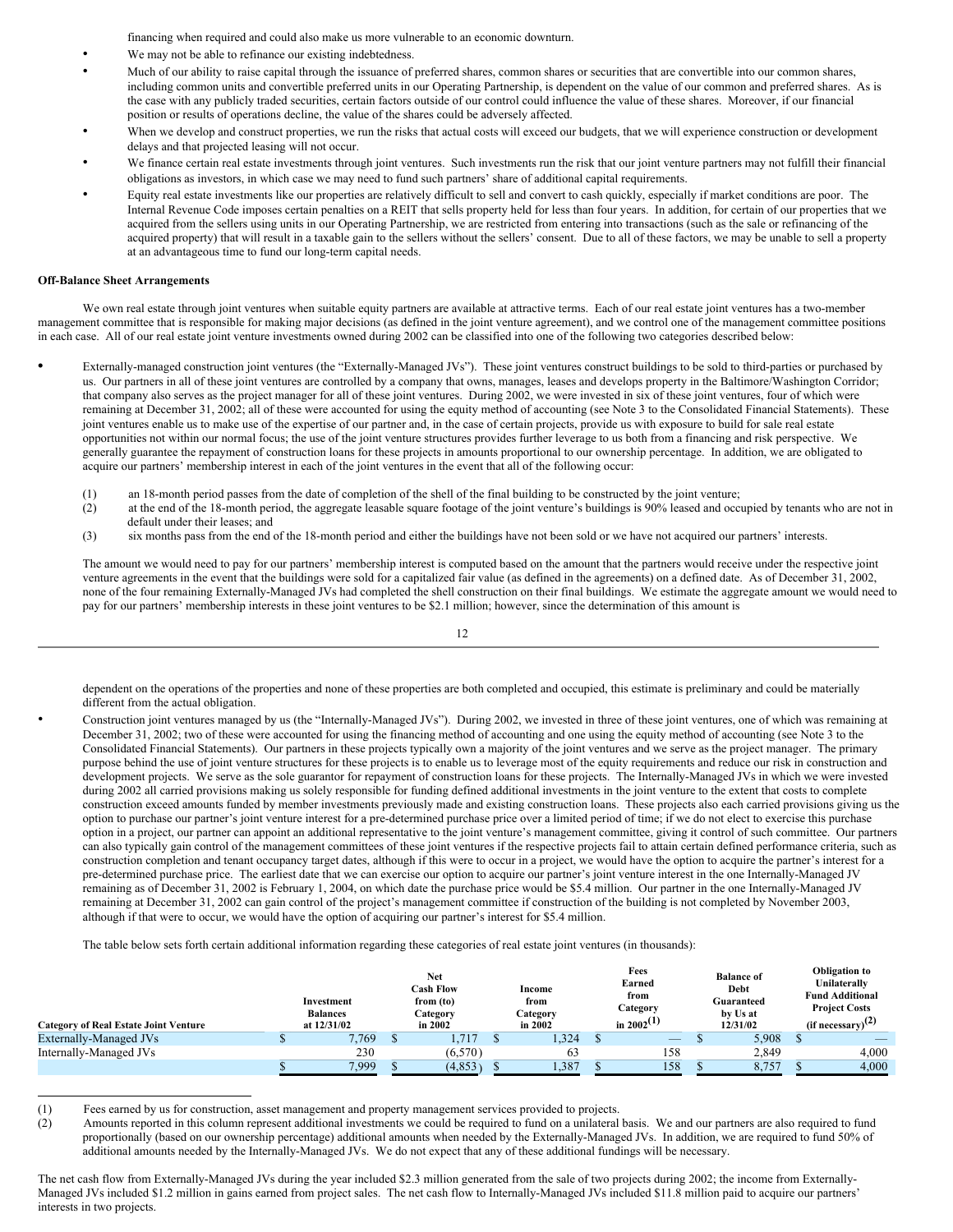You should refer to Notes 5 and 18 for additional information pertaining to our investments in unconsolidated real estate joint ventures.

At December 31, 2002, we had \$6.7 million in secured letters of credit with Bankers Trust Company for the purpose of further securing one of our mortgage loans payable with Teachers Insurance and Annuity Association of America ("TIAA"). These letters of credit were canceled in February 2003 when we added an additional building as security for the TIAA mortgage loan.

We had no other material off-balance sheet arrangements during 2002.

#### **Tabular Disclosure of Contractual Obligations**

The following table summarizes certain of our material contractual cash obligations associated with investing and financing activities as of December 31, 2002 (in thousands):

|                                                        |      | For the Years Ended December 31, |                 |                          |                 |                          |            |         |   |         |
|--------------------------------------------------------|------|----------------------------------|-----------------|--------------------------|-----------------|--------------------------|------------|---------|---|---------|
|                                                        | 2003 |                                  | 2004 to<br>2005 |                          | 2006 to<br>2007 |                          | Thereafter |         |   | Total   |
| Contractual obligations                                |      |                                  |                 |                          |                 |                          |            |         |   |         |
| Mortgage loans payable $(1)$                           | S    | 104.718                          | S               | 188,965                  | S               | 129,346                  |            | 282,027 | S | 705,056 |
| Acquisitions of properties <sup><math>(2)</math></sup> |      | 29,809                           |                 | $\qquad \qquad - \qquad$ |                 | $\overline{\phantom{a}}$ |            |         |   | 29,809  |
| Capital lease obligations <sup>(3)</sup>               |      | 38                               |                 | 44                       |                 | $\mathcal{F}$            |            |         |   | 85      |
| Operating leases $^{(3)}$                              |      | 1,362                            |                 | 2,205                    |                 | 1,061                    |            | 32,064  |   | 36,692  |
| Total contractual cash obligations                     |      | 135,927                          |                 | 191,214                  |                 | 130,410                  |            | 314,091 |   | 771,642 |
| Other commitments <sup><math>(4)</math></sup>          |      |                                  |                 |                          |                 |                          |            |         |   |         |
| Guarantees of joint venture loans <sup>(5)</sup>       |      | 5,908                            |                 | 2,849                    |                 |                          |            |         |   | 8,757   |

(1) Our loan maturities in 2003 include \$10.9 million in April, \$16.0 million in August and \$36.0 million in November, each of which may be extended for a one-year period, subject to certain conditions; they also include a \$12.0 million maturity in July that may be extended for two six-month terms, subject to certain conditions. We expect to repay our other 2003 loan maturities primarily by obtaining new loans.

(2) Represents a 108-acre land parcel we were under contract to acquire for \$29,809 from Constellation Real Estate, Inc., a related party. We acquired the first phase of this project on January 24, 2003 for \$20,993, of which \$18,433 was financed by a seller-provided mortgage loan. We expect to acquire the second phase by mid-2003 using proceeds from an additional seller-provided mortgage loan.

(3) We expect to pay these items using cash generated from operations.

(4) Not included in this section are amounts contingently payable by us to acquire the membership interests of certain real estate joint venture partners. See the section entitled "Off-Balance Sheet Arrangements" for further discussion of such amounts.

(5) We do not expect to have to fulfill our obligation as guarantor of joint venture loans.

In addition to the commitments set forth above, we had tenant improvement costs to incur on leases in place at December 31, 2002 that we expect to fund using cash flow from operations. We also had preliminary construction costs to incur on two projects that we expect to finance initially using cash reserves and long-term using construction loan facilities expected to be obtained. We had no other material contractual obligations as of December 31, 2002.

#### **Investing and financing activities for the year ended December 31, 2002**

During 2002, we acquired nine office buildings totaling 839,364 square feet for \$107.3 million, three parcels of land for \$8.2 million and a leasehold interest carrying a right to purchase an additional parcel of land for \$466,000. These acquisitions were financed using the following:

- \$62.6 million in borrowings from our Revolving Credit Facility;
- \$46.7 million from new and assumed mortgage loans; and
- cash reserves for the balance.

During 2002, we completed the construction of five office buildings in the Baltimore/Washington Corridor totaling 410,551 square feet (excluding the construction activities of unconsolidated real estate joint ventures). Costs incurred on these buildings through December 31, 2002 totaled \$66.0 million. These costs were funded in part using \$36.3 million in proceeds from three construction loan facilities, all of which were repaid using borrowings from new loans. We also used \$9.6 million in contributions from joint venture partners prior to our acquisition of the joint venture partners' interests in 2002 for \$11.8 million; the acquisition of the joint venture partners' interests was funded using proceeds from a new loan and borrowings on our Revolving Credit Facility. The balance of the construction costs was funded primarily using proceeds from our Revolving Credit Facility and cash reserves.

As of December 31, 2002, we had construction activities underway on one new building totaling 123,743 square feet that was 60% operational and 63% leased (excluding the construction activities of unconsolidated real estate joint ventures). We estimate that land and construction costs will total approximately \$23.1 million upon completion of this project. Land and construction costs incurred on this project through December 31, 2002 totaled \$21.1 million. We have a construction loan facility in place totaling \$14.0 million to finance the construction of this project; borrowings under this facility totaled \$11.6 million at December 31, 2002. We also

14

used borrowings from our Revolving Credit Facility and cash reserves funded by a portion of our debt refinancing proceeds.

The table below sets forth the major components of our 2002 property additions (in thousands):

|                                                                        | For the Year             |
|------------------------------------------------------------------------|--------------------------|
|                                                                        | Ended                    |
|                                                                        | <b>December 31, 2002</b> |
| Acquisitions                                                           | 116,087                  |
| Property additions upon acquisition of joint venture partner interests | 29,067(1)                |
| Construction and development                                           | 15.555                   |
|                                                                        |                          |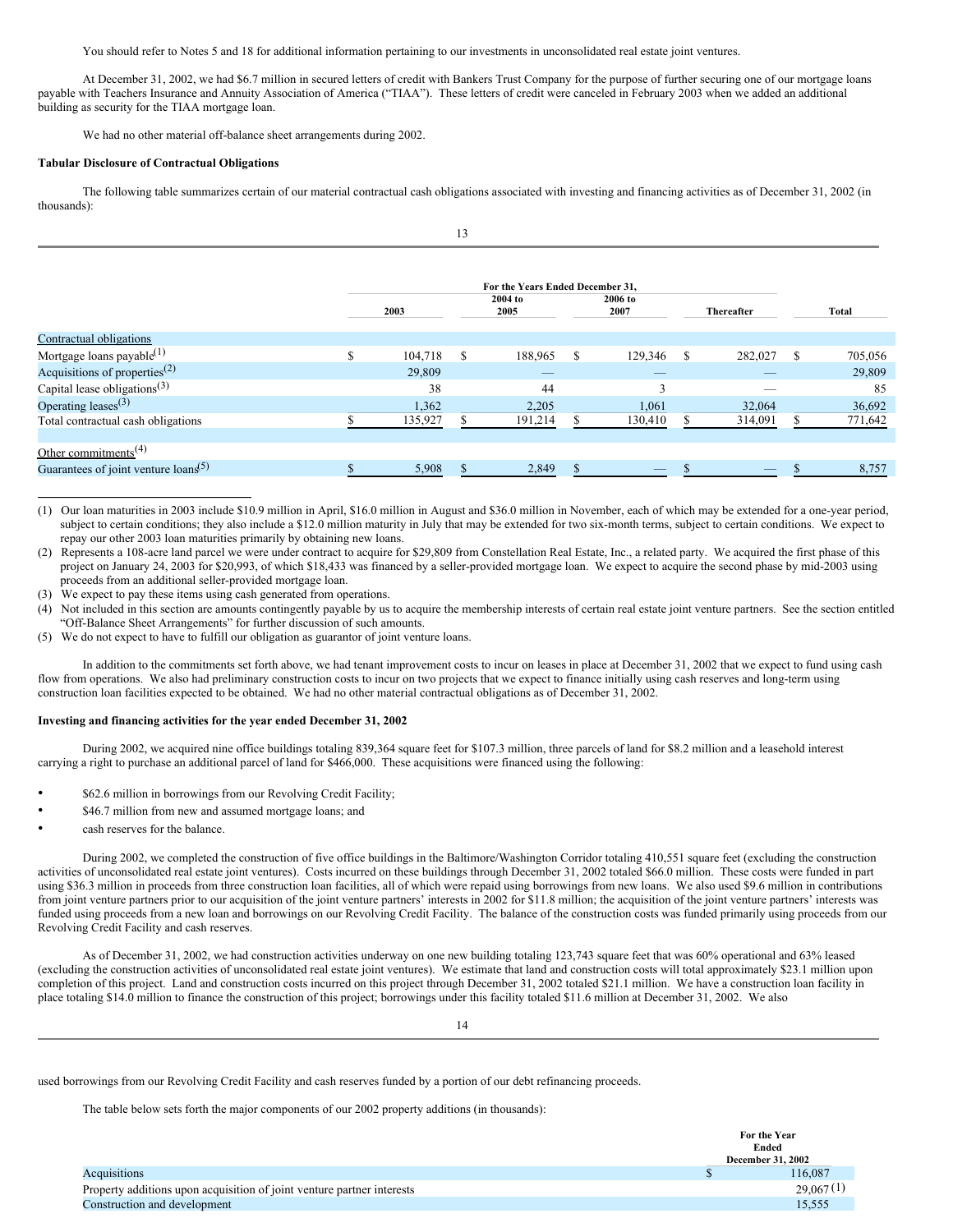| Tenant improvements on operating properties  |         |
|----------------------------------------------|---------|
| Capital improvements on operating properties | 3.264   |
|                                              | 168.186 |

- (1) During 2002, we acquired the ownership interests of partners in two real estate joint ventures for \$11,809. Prior to these acquisitions, we were accounting for our investments in these joint ventures using the financing method of accounting (see Note 3 to our Consolidated Financial Statements). We recorded \$29,067 in property additions upon completion of these acquisitions.
- (2) Tenant improvement costs incurred on newly-constructed properties are classified in this table as construction and development.

Significant activity during 2002 pertaining to our investments in unconsolidated real estate joint ventures included the following:

- sale of our investment in MOR Montpelier LLC for net proceeds of \$1.1 million;
- acquisition of a 50% interest in MOR Montpelier 3 LLC, an entity developing a parcel of land located in Columbia, Maryland;
- sale of our investment in MOR Forbes LLC for net proceeds of \$1.2 million; and
- acquisition of an 80% interest in MOR Forbes 2 LLC, an entity developing a parcel of land located in Lanham, Maryland.

Our investments in unconsolidated real estate joint ventures decreased \$3.0 million during 2002 due primarily to a reimbursement to us of advances we had previously made to NBP 140, LLC combined with the net effect of the transactions described above.

During 2002, we sold an office building and three land parcels for \$10.6 million, providing \$2.3 million in mortgage loans to the purchasers. The net proceeds from these sales after transaction costs and the loans provided by us to the purchasers totaled \$7.5 million; these proceeds were used as follows:

- \$3.5 million to pay down our Revolving Credit Facility; and
- the balance to fund cash reserves.

During 2002, we borrowed \$217.1 million under mortgages and other loans, excluding our Revolving Credit Facility; the proceeds from these borrowings were used as follows:

- \$116.8 million to repay other loans;
- \$51.3 million to finance acquisitions;
- \$40.8 million to pay down our Revolving Credit Facility;
- \$3.4 million to finance construction activities; and
- the balance to fund cash reserves.

On March 5, 2002, we participated in an offering of 10,961,000 common shares to the public at a price of \$12.04 per share; Constellation Real Estate, Inc. ("Constellation") sold 8,876,172 of these shares and we sold 2,084,828 of these shares. With the completion of this transaction, Constellation, which had been our largest common shareholder, no longer owned any of our shares. We contributed the net proceeds from the sale of the newly issued shares to our Operating Partnership in exchange for 2,084,828 common units. The Operating Partnership used most of the proceeds to pay down our Revolving Credit Facility.

15

#### **Investing and financing activities subsequent to December 31, 2002**

On January 23, 2003, we entered into a secured revolving credit agreement with Wachovia Bank, National Association, for a maximum principal amount of \$25.0 million. This credit facility carries an interest rate of LIBOR plus 1.65% to 2.15%, depending on the amount of debt we carry relative to our total assets; we expect, based on our financing strategy, that the interest rate on this loan will be LIBOR plus 1.9%. The credit facility matures in two years, although individual borrowings under the loan mature one year from the borrowing date. We expect to use borrowings under this facility to finance acquisitions or pay down our Revolving Credit Facility. We borrowed \$8.4 million on January 23, 2003, the proceeds of which were used primarily to pay down our Revolving Credit Facility.

On January 24, 2003, we completed the first phase of a \$29.8 million, 108-acre land parcel acquisition from Constellation. The first phase was acquired for \$21.0 million. This acquisition was financed primarily using an \$18.4 million seller-provided mortgage loan that carries a stated fixed interest rate of 3% and provides for repayment with five equal annual installments. The purchase price and the mortgage loan were recorded at a discount to reflect the below market interest rate.

On January 31, 2003, we contributed a developed land parcel into a real estate joint venture called NBP 220, LLC ("NBP 220") and subsequently received a \$4.0 million distribution. Upon completion of this transaction, we owned a 20% interest in NBP 220. This real estate joint venture is an Internally-Managed JV, as defined in the section entitled "Off-Balance Sheet Arrangements."

On March 4, 2003, we acquired an office building in Annapolis, Maryland totaling approximately 155,000 square feet for \$18.0 million. This acquisition was financed primarily using proceeds from our Revolving Credit Facility.

#### **Cash Flows**

We generated net cash flow from operating activities of \$62.2 million for the year ended December 31, 2002, an increase of \$11.4 million from the prior year; this increase was due primarily to operating cash flow generated from our newly-acquired and newly-constructed properties. Our net cash flow used in investing activities for the year ended December 31, 2002 decreased \$27.2 million from the prior year due primarily to a \$20.8 million decrease in cash invested in and advanced to unconsolidated real estate joint ventures. Our net cash flow provided by financing activities for the year ended December 31, 2002 decreased \$40.8 million from the prior year; this decrease included the following: a \$123.8 million decrease in proceeds from mortgage and other loans; a \$47.8 million decrease in proceeds from the issuance of equity instruments; a \$14.0 million decrease in cash flow associated with other liabilities (due mostly to the acquisition of our partners' interests in two real estate joint ventures accounted for using the financing method of accounting, as discussed in Note 3 to the Consolidated Financial Statements); and a \$153.4 million decrease in repayments of mortgage and other loans.

#### **Funds From Operations**

We consider Funds from Operations ("FFO") to be meaningful to investors as a measure of the financial performance of an equity REIT when considered with the financial data presented under GAAP. Under the National Association of Real Estate Investment Trusts' ("NAREIT") definition, FFO means net income (loss) computed using GAAP, excluding gains (or losses) from debt restructuring and sales of real estate, plus real estate-related depreciation and amortization and after adjustments for unconsolidated partnerships and joint ventures, although we have included gains from the sales of real estate to the extent such gains related to sales of non-operating properties and development services provided on operating properties. FFO adjusted for the conversion of dilutive securities adjusts FFO assuming conversion of securities that are convertible into our common shares when such conversion does not increase our diluted FFO per share in a given period. The FFO we present may not be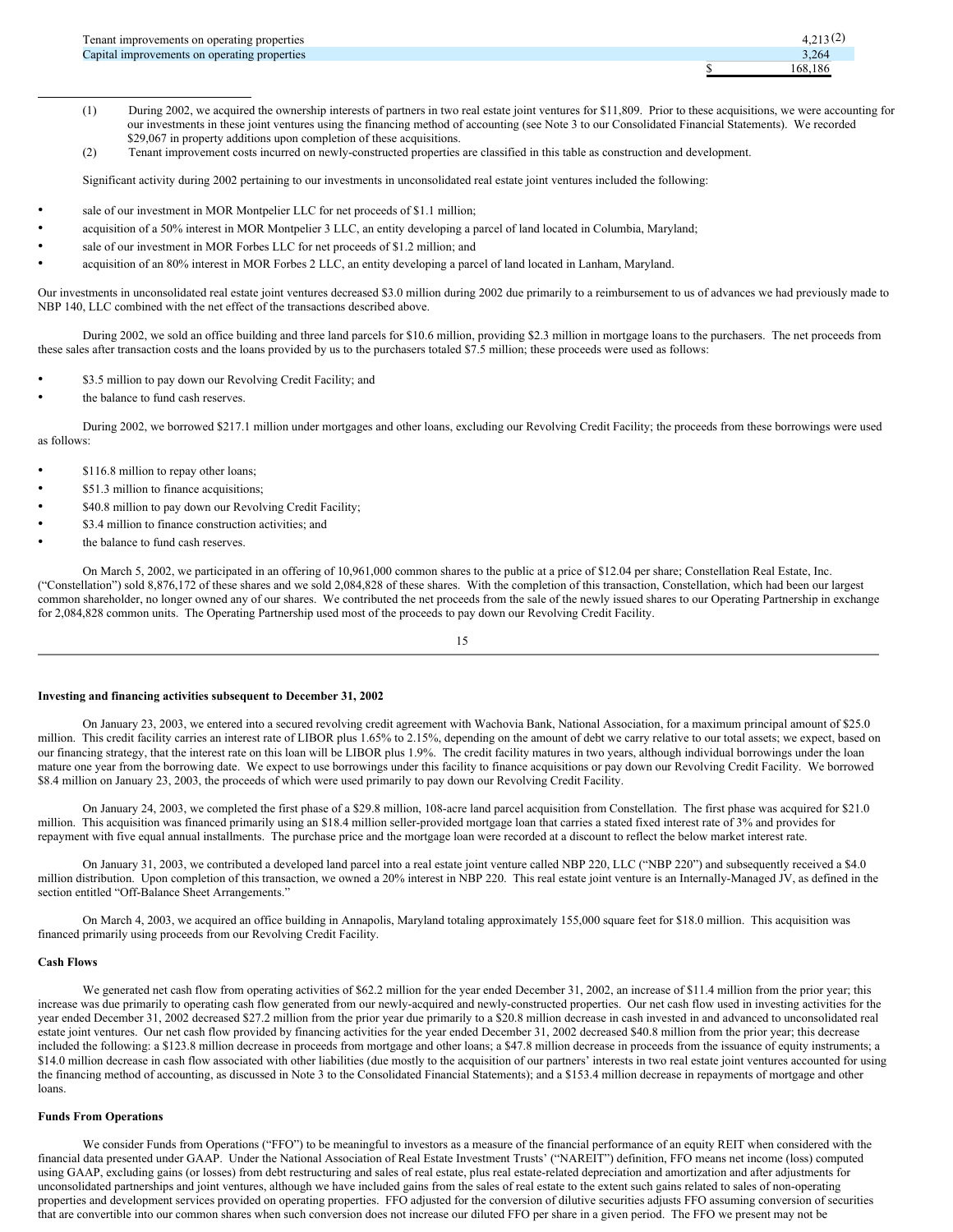comparable to the FFO of other REITs since they may interpret the current NAREIT definition of FFO differently or they may not use the current NAREIT definition of FFO. FFO is not the same as cash generated from operating activities or net income determined in accordance with GAAP. FFO is not necessarily an indication of our cash flow available to fund cash needs. Additionally, it should not be used as an alternative to net income when evaluating our financial performance or to cash flow from operating, investing and financing activities when evaluating our liquidity or ability to make cash distributions or pay debt service. Our FFO for the years ended December 31, 2002, 2001 and 2000 are summarized in the following table:

|                                                                                                                   | For the Years Ended December 31. |           |              |                                   |              |          |
|-------------------------------------------------------------------------------------------------------------------|----------------------------------|-----------|--------------|-----------------------------------|--------------|----------|
|                                                                                                                   |                                  |           |              | (Dollars and shares in thousands) |              |          |
|                                                                                                                   |                                  | 2002      |              | 2001                              |              | 2000     |
| Income before minority interests, income taxes, discontinued operations, extraordinary item and cumulative effect |                                  |           |              |                                   |              |          |
| of accounting change                                                                                              | \$                               | 29,454    | $\mathbb{S}$ | 27,485                            | <sup>S</sup> | 22,229   |
| Add: Real estate-related depreciation and amortization                                                            |                                  | 28,656    |              | 20,702                            |              | 16,887   |
| Add: Discontinued operations, gross                                                                               |                                  | 1,839     |              | 1,467                             |              | 1,646    |
| Less: Preferred unit distributions                                                                                |                                  | (2, 287)  |              | (2, 287)                          |              | (2,240)  |
| Less: Preferred share dividends                                                                                   |                                  | (10, 134) |              | (6, 857)                          |              | (3,802)  |
| Minority interest in other consolidated entities                                                                  |                                  | 59        |              | (84)                              |              | (26)     |
| Less: Gain on sales of real estate properties, excluding redevelopment portion $(1)$                              |                                  | (268)     |              | (416)                             |              | (107)    |
| Add: Income tax benefit, gross                                                                                    |                                  | 347       |              | 409                               |              |          |
| Funds from operations                                                                                             |                                  | 47.666    |              | 40.419                            |              | 34,587   |
| Add: Preferred unit distributions                                                                                 |                                  | 2,287     |              | 2,287                             |              | 2,240    |
| Add: Convertible preferred share dividends                                                                        |                                  | 544       |              | 508                               |              | 677      |
| Add: Restricted common share dividends                                                                            |                                  | 283       |              |                                   |              |          |
| Expense associated with dilutive options                                                                          |                                  | 44        |              |                                   |              |          |
| Funds from operations assuming conversion of share options, common units warrants, preferred units and            |                                  |           |              |                                   |              |          |
| preferred shares                                                                                                  |                                  | 50,824    |              | 43,214                            |              | 37,504   |
|                                                                                                                   |                                  | (2,389)   |              | (3,175)                           |              | (4,107)  |
| Less: Straight-line rent adjustments                                                                              |                                  |           |              |                                   |              |          |
| Less: Recurring capital improvements                                                                              |                                  | (6,640)   |              | (5, 430)                          |              | (2, 843) |
| Adjusted funds from operations assuming conversion of share options, common unit warrants, preferred units and    | \$                               | 41,795    |              | 34,609                            |              | 30,554   |
| preferred shares                                                                                                  |                                  |           |              |                                   |              |          |
| Weighted average common shares                                                                                    |                                  | 22,472    |              | 20,099                            |              | 18,818   |
| Conversion of weighted average common units                                                                       |                                  | 9,282     |              | 9,437                             |              | 9,652    |
| Weighted average common shares/units                                                                              |                                  | 31,754    |              | 29,536                            |              | 28,470   |
| Conversion of share options                                                                                       |                                  | 936       |              | 406                               |              | 164      |
| Conversion of common unit warrants                                                                                |                                  |           |              |                                   |              | 231      |
| Conversion of weighted average preferred shares                                                                   |                                  | 1.197     |              | 1.118                             |              | 918      |
| Conversion of weighted average preferred units                                                                    |                                  | 2,421     |              | 2,421                             |              | 2,371    |
| Restricted common shares                                                                                          |                                  | 326       |              |                                   |              |          |
| Weighted average common shares/units assuming conversion of share options, common unit warrants, preferred        |                                  |           |              |                                   |              |          |
| units and preferred shares                                                                                        |                                  | 36,634    |              | 33,481                            |              | 32,154   |

(1) A portion of the gain from the sales of real estate that is attributable to sales of non-operating properties and development services performed on operating properties is included in FFO.

#### **Inflation**

We were not significantly affected by inflation during the periods presented in this report due primarily to the relatively low inflation rates in our markets. Most of our tenants are obligated to pay their share of a building's operating expenses to the extent such expenses exceed amounts established in their leases, based on historical expense levels. In addition, some of our tenants are obligated to pay their full share of a building's operating expenses. These arrangements somewhat reduce our exposure to increases in such costs resulting from inflation.

#### **Quantitative and Qualitative Disclosures about Market Risk**

We are exposed to certain market risks, the most predominant of which is change in interest rates. Increases in interest rates can result in increased interest expense under our Revolving Credit Facility and our other mortgage loans payable carrying variable interest rate terms. Increases in interest rates can also result in increased interest expense when our loans payable carrying fixed interest rate terms mature and need to be refinanced. Our debt strategy favors long-term, fixed-rate, secured debt over variable-rate debt to minimize the risk of short-term increases in interest rates. As of December 31, 2002, 68.2% of our mortgage and other loans

payable balance carried fixed interest rates. We also use interest rate swap and interest rate cap agreements to reduce the impact of interest rate changes.

The following table sets forth our long-term debt obligations, principal cash flows by scheduled maturity and weighted average interest rates at December 31, 2002 (dollars in thousands):

|                       |   | For the Years Ended December 31. |  |              |  |                          |  |                          |  |          |  |            |          |
|-----------------------|---|----------------------------------|--|--------------|--|--------------------------|--|--------------------------|--|----------|--|------------|----------|
|                       |   | $2003^{(1)}$                     |  | $2004^{(2)}$ |  | 2005                     |  | 2006                     |  | 2007     |  | Thereafter | Total    |
| Long term debt:       |   |                                  |  |              |  |                          |  |                          |  |          |  |            |          |
| Fixed rate            | Φ | 8.783                            |  | 35.052       |  | 25.913                   |  | 69.610                   |  | 59.736   |  | 282,027    | 481.121  |
| Average interest rate |   | $7.12\%$                         |  | $7.15\%$     |  | $7.16\%$                 |  | $7.08\%$                 |  | $7.07\%$ |  | $6.24\%$   | $6.67\%$ |
| Variable rate         |   | 95.935                           |  | 128,000      |  | $\overline{\phantom{0}}$ |  | $\overline{\phantom{0}}$ |  |          |  |            | 223.935  |
| Average interest rate |   | $3.25\%$                         |  | $3.15\%$     |  | _                        |  |                          |  |          |  |            | $3.24\%$ |

(1) Includes maturities of \$10.9 million in April, \$16.0 million in August and \$36.0 million in November, each of which may be extended for a one-year period, subject to certain conditions; also includes a \$12.0 million maturity in July that may be extended for two six-month terms, subject to certain conditions.

17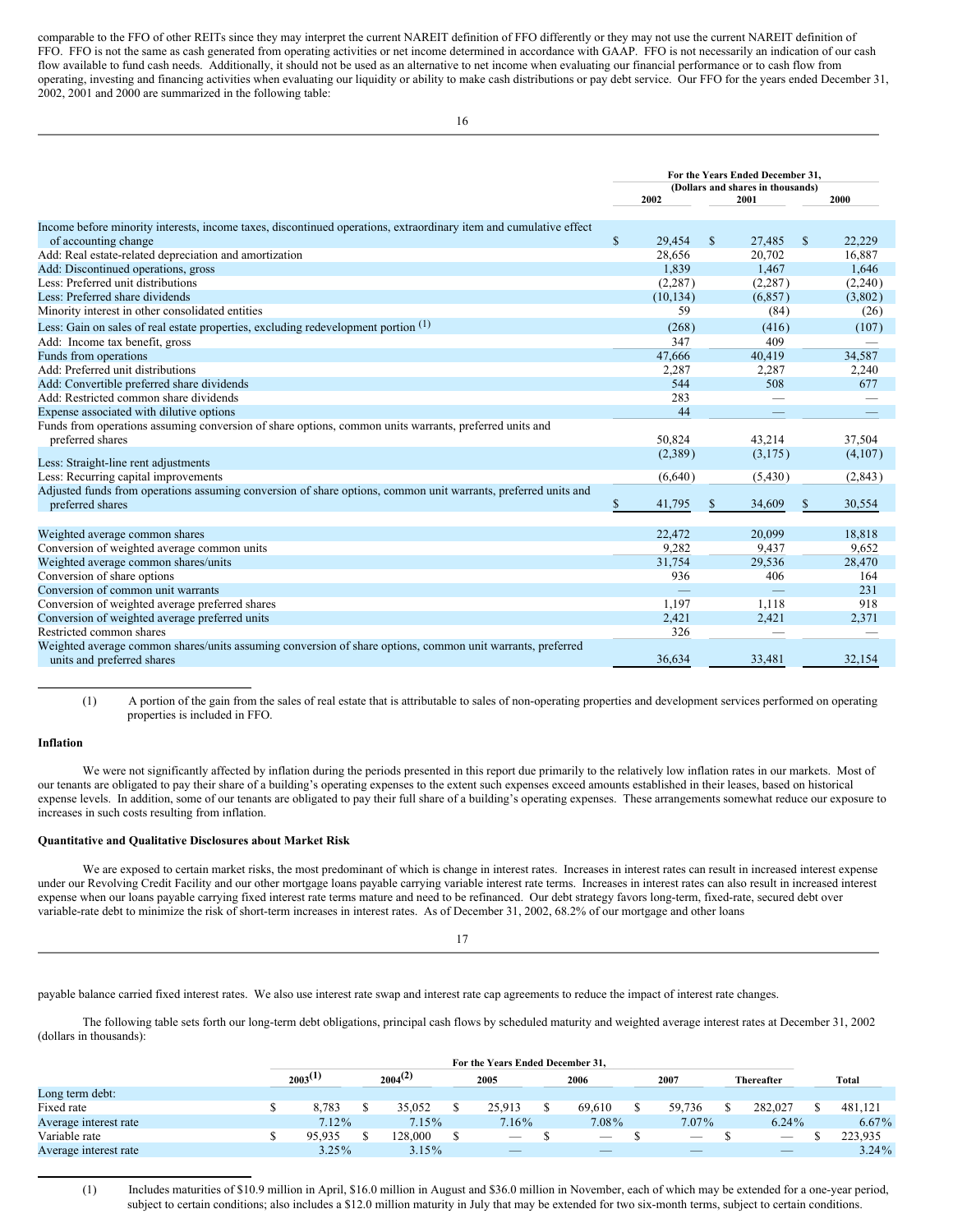#### (2) Includes maturities of \$128.0 million in March and \$25.8 million in August, each of which may be extended for a one-year period, subject to certain conditions.

The fair market value of our mortgage and other loans payable was \$741.6 million at December 31, 2002 and \$584.7 million at December 31, 2001.

The following table sets forth information pertaining to our derivative contracts in place as of December 31, 2002 and their respective fair values:

| Nature of<br><b>Derivative</b> | Notional<br>Amount<br>(in<br>millions) | <b>One-Month</b><br><b>LIBOR</b> base | <b>Effective</b><br>Date | Expiration<br>Date | Fair value on<br>December 31,<br>$2002$ (in<br>thousands) |
|--------------------------------|----------------------------------------|---------------------------------------|--------------------------|--------------------|-----------------------------------------------------------|
| Interest rate swap             | 100.0                                  | 5.760%                                | 1/2/01                   | 1/2/03             | (12)                                                      |
| Interest rate swap             | 50.0                                   | 2.308%                                | 1/2/03                   | 1/3/05             | (482)                                                     |
| Total                          |                                        |                                       |                          |                    | (494)                                                     |

On January 3, 2003, we entered into an interest rate swap agreement with Deutsche Bank AG that fixes the one-month LIBOR base rate at 1.52% on a notional amount of \$50.0 million. This swap agreement became effective on January 7, 2003 and carries a one-year term.

Based on our variable-rate debt balances, our interest expense would have increased by \$1.5 million in 2002 and \$1.1 million in 2001 if interest rates were 1% higher. Interest expense in 2002 was more sensitive to a change in interest rates than 2001 due to a higher average variable rate debt balance in 2002.

#### **Recent Accounting Pronouncements**

For disclosure regarding recent accounting pronouncements and the anticipated impact they will have on our operations, you should refer to Note 3 to our Consolidated Financial Statements.

| I<br>× |
|--------|
| w<br>۹ |

#### **Corporate Office Properties Trust and Subsidiaries Consolidated Balance Sheets (Dollars in thousands)**

|                                                                                                                        |              | December 31, |               |           |
|------------------------------------------------------------------------------------------------------------------------|--------------|--------------|---------------|-----------|
|                                                                                                                        |              | 2002         |               | 2001      |
| <b>Assets</b>                                                                                                          |              |              |               |           |
| Investment in real estate:                                                                                             |              |              |               |           |
| Operating properties, net                                                                                              | $\mathbf S$  | 999,771      | $\mathsf{\$}$ | 851,762   |
| Property held for sale, net                                                                                            |              | 16,792       |               |           |
| Projects under construction or development                                                                             |              | 34,567       |               | 64,244    |
| Total commercial real estate properties, net                                                                           |              | 1,051,130    |               | 916,006   |
| Investments in and advances to unconsolidated real estate joint ventures                                               |              | 7,999        |               | 11,047    |
| Investment in real estate, net                                                                                         |              | 1,059,129    |               | 927,053   |
| Cash and cash equivalents                                                                                              |              | 5.991        |               | 6,640     |
| Restricted cash                                                                                                        |              | 9,739        |               | 4,947     |
| Accounts receivable, net                                                                                               |              | 3,509        |               | 3,805     |
| Investments in and advances to other unconsolidated entities                                                           |              | 1,621        |               | 2,112     |
| Deferred rent receivable                                                                                               |              | 13,698       |               | 11,447    |
| Deferred charges, net                                                                                                  |              | 19,848       |               | 16,884    |
| Prepaid and other assets                                                                                               |              | 11,260       |               | 9,551     |
| Furniture, fixtures and equipment, net                                                                                 |              | 1,676        |               | 1,771     |
| <b>Total assets</b>                                                                                                    | \$           | 1,126,471    | $\$$          | 984,210   |
| Liabilities and shareholders' equity                                                                                   |              |              |               |           |
| Liabilities:                                                                                                           |              |              |               |           |
| Mortgage and other loans payable                                                                                       | $\mathbb{S}$ | 705,056      | \$            | 573,327   |
| Accounts payable and accrued expenses                                                                                  |              | 11,670       |               | 10,674    |
| Rents received in advance and security deposits                                                                        |              | 8,253        |               | 6,567     |
| Dividends and distributions payable                                                                                    |              | 9,794        |               | 8,965     |
| Fair value of derivatives                                                                                              |              | 494          |               | 3,781     |
| Other liabilities                                                                                                      |              | 1,821        |               | 12,193    |
| <b>Total liabilities</b>                                                                                               |              | 737,088      |               | 615,507   |
| Minority interests:                                                                                                    |              |              |               |           |
| Preferred units in the Operating Partnership                                                                           |              | 24,367       |               | 24,367    |
| Common units in the Operating Partnership                                                                              |              | 76,519       |               | 80,158    |
| Other consolidated partnerships                                                                                        |              |              |               | 257       |
| Total minority interests                                                                                               |              | 100,886      |               | 104,782   |
| Commitments and contingencies (Note 18)                                                                                |              |              |               |           |
| Shareholders' equity:                                                                                                  |              |              |               |           |
| Preferred Shares of beneficial interest (\$0.01 par value; 10,000,000 shares authorized) 40,693 designated as Series A |              |              |               |           |
| Convertible Preferred Shares of beneficial interest (shares issued of 0 at December 31, 2002 and 1 at December 31,     |              |              |               |           |
| 2001)                                                                                                                  |              |              |               |           |
| 1,725,000 designated as Series B Cumulative Redeemable Preferred Shares of beneficial interest (1,250,000 shares       |              |              |               |           |
| issued with an aggregate liquidation preference of \$31,250 at December 31, 2002 and 2001)                             |              | 13           |               | 13        |
| 544,000 designated as Series D Cumulative Convertible Redeemable Preferred Shares of beneficial interest (544,000      |              |              |               |           |
| shares issued with an aggregate liquidation preference of \$13,600 at December 31, 2002 and 2001)                      |              | 5            |               | 5         |
| 1,265,000 designated as Series E Cumulative Redeemable Preferred Shares of beneficial interest (1,150,000 shares       |              |              |               |           |
| issued with an aggregate liquidation preference of \$28,750 at December 31, 2002 and 2001)                             |              | 11           |               | 11        |
| 1,425,000 designated as Series F Cumulative Redeemable Preferred Shares of beneficial interest (1,425,000 shares       |              |              |               |           |
| issued with an aggregate liquidation preference of \$35,625 at December 31, 2002 and 2001)                             |              | 14           |               | 14        |
| Common Shares of beneficial interest (\$0.01 par value; 45,000,000 shares authorized, shares issued of 23,772,732 at   |              |              |               |           |
| December 31, 2002 and 20,814,701 at December 31, 2001)                                                                 |              | 238          |               | 208       |
| Additional paid-in capital                                                                                             |              | 313,786      |               | 285,362   |
| Cumulative distributions in excess of net income                                                                       |              | (21,067)     |               | (14, 502) |
|                                                                                                                        |              |              |               |           |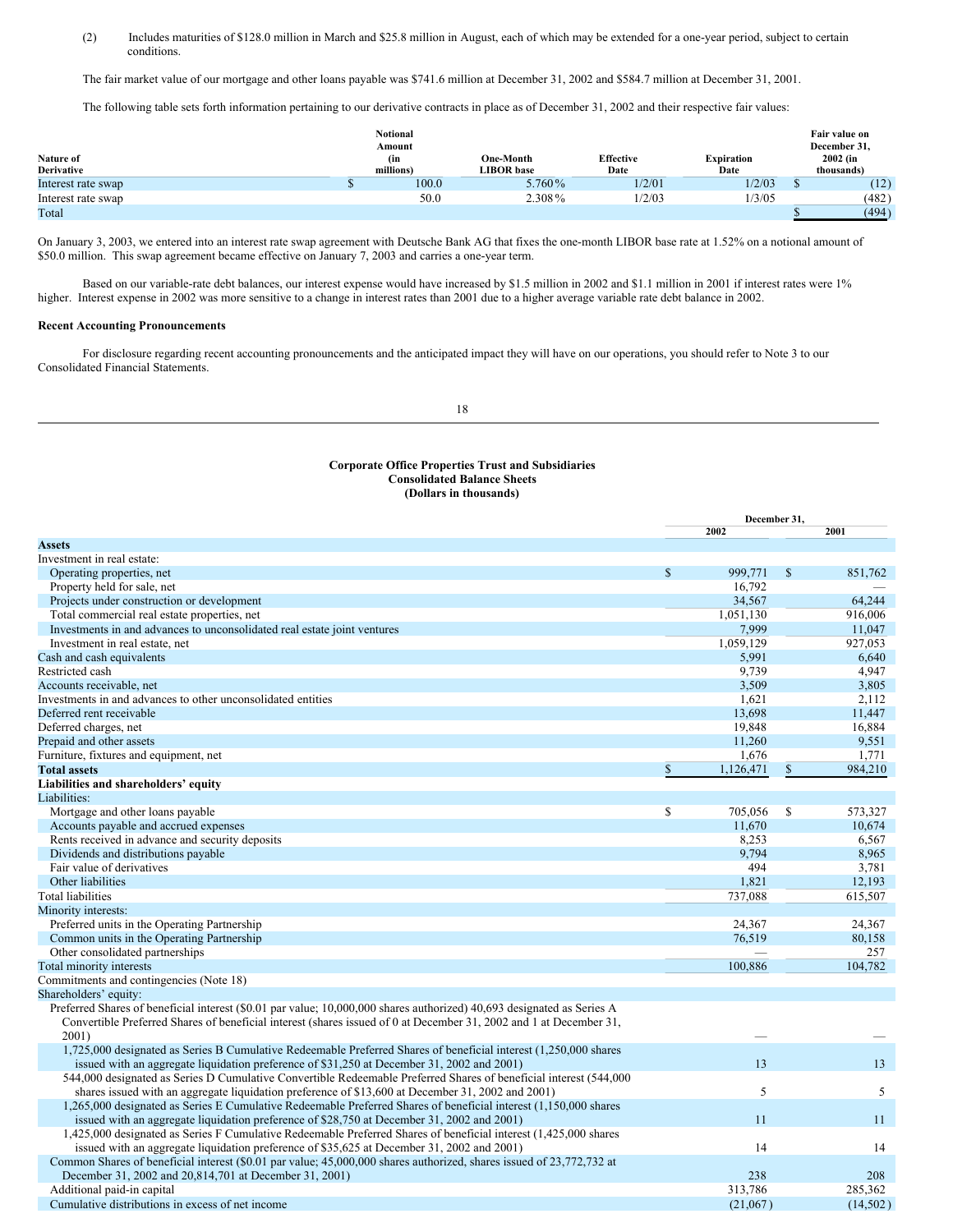| Value of unearned restricted common share grants | (2,739)  | (3,275)  |  |
|--------------------------------------------------|----------|----------|--|
| Treasury shares, at cost (166,600 shares)        | (1, 415) | (1, 415) |  |
| Accumulated other comprehensive loss             | (349)    | (2,500)  |  |
| Total shareholders' equity                       | 288,497  | 263.921  |  |
| Total liabilities and shareholders' equity       | 126.47   | 984.210  |  |

See accompanying notes to consolidated financial statements.

19

## **Corporate Office Properties Trust and Subsidiaries Consolidated Statements of Operations (Dollars in thousands, except per share data)**

|                                                                                                       | For the Years Ended December 31, |           |    |          |              |          |
|-------------------------------------------------------------------------------------------------------|----------------------------------|-----------|----|----------|--------------|----------|
|                                                                                                       |                                  | 2002      |    | 2001     |              | 2000     |
| Real Estate Operations:                                                                               |                                  |           |    |          |              |          |
| Revenues                                                                                              |                                  |           |    |          |              |          |
| Rental revenue                                                                                        | \$                               | 132,079   | \$ | 107,166  | $\mathbb{S}$ | 89,946   |
| Tenant recoveries and other revenue                                                                   |                                  | 15,916    |    | 14,489   |              | 15,196   |
| Revenue from real estate operations                                                                   |                                  | 147,995   |    | 121,655  |              | 105,142  |
| Expenses                                                                                              |                                  |           |    |          |              |          |
| Property operating                                                                                    |                                  | 43,929    |    | 35,413   |              | 30,162   |
| Interest                                                                                              |                                  | 39,067    |    | 32,289   |              | 29,786   |
| Amortization of deferred financing costs                                                              |                                  | 2,189     |    | 1,818    |              | 1,382    |
| Depreciation and other amortization                                                                   |                                  | 28,517    |    | 20,405   |              | 16,513   |
| Expenses from real estate operations                                                                  |                                  | 113,702   |    | 89,925   |              | 77,843   |
| Earnings from real estate operations before equity in income of unconsolidated real estate joint      |                                  |           |    |          |              |          |
| ventures                                                                                              |                                  | 34,293    |    | 31,730   |              | 27,299   |
| Equity in income of unconsolidated real estate joint ventures                                         |                                  | 169       |    | 208      |              |          |
| Earnings from real estate operations                                                                  |                                  | 34,462    |    | 31,938   |              | 27,299   |
| Service operations:                                                                                   |                                  |           |    |          |              |          |
| Revenues                                                                                              |                                  | 3,888     |    | 3,864    |              |          |
| Expenses                                                                                              |                                  | (4,192)   |    | (4, 354) |              |          |
| Equity in loss of unconsolidated Service Companies                                                    |                                  | (571)     |    | (292)    |              | (310)    |
| Losses from service operations                                                                        |                                  | (875)     |    | (782)    |              | (310)    |
| General and administrative expenses                                                                   |                                  | (6,697)   |    | (5,289)  |              | (4, 867) |
| Income before gain on sales of properties, minority interests, income taxes, discontinued operations, |                                  |           |    |          |              |          |
| extraordinary item and cumulative effect of accounting change                                         |                                  | 26,890    |    | 25,867   |              | 22,122   |
| Gain on sales of real estate                                                                          |                                  | 2,564     |    | 1,618    |              | 107      |
| Income before minority interests, income taxes, discontinued operations, extraordinary item and       |                                  |           |    |          |              |          |
| cumulative effect of accounting change                                                                |                                  | 29,454    |    | 27,485   |              | 22,229   |
| Minority interests                                                                                    |                                  |           |    |          |              |          |
| Common units in the Operating Partnership                                                             |                                  | (5,223)   |    | (6, 116) |              | (5,750)  |
| Preferred units in the Operating Partnership                                                          |                                  |           |    |          |              |          |
|                                                                                                       |                                  | (2, 287)  |    | (2, 287) |              | (2,240)  |
| Other consolidated entities                                                                           |                                  | 59        |    | (84)     |              | (26)     |
| Income before income taxes, discontinued operations, extraordinary item and cumulative effect of      |                                  |           |    |          |              |          |
| accounting change                                                                                     |                                  | 22,003    |    | 18,998   |              | 14,213   |
| Income tax benefit, net of minority interests                                                         |                                  | 242       |    | 269      |              |          |
| Income before discontinued operations, extraordinary item and cumulative effect of accounting         |                                  |           |    |          |              |          |
| change                                                                                                |                                  | 22,245    |    | 19,267   |              | 14,213   |
| Income from discontinued operations, net of minority interests                                        |                                  | 1,273     |    | 970      |              | 1,034    |
| Income before extraordinary item and cumulative effect of accounting change                           |                                  | 23,518    |    | 20,237   |              | 15,247   |
| Extraordinary item-loss on early retirement of debt, net of minority interests                        |                                  | (217)     |    | (141)    |              | (113)    |
| Income before cumulative effect of accounting change                                                  |                                  | 23,301    |    | 20,096   |              | 15,134   |
| Cumulative effect of accounting change, net of minority interests                                     |                                  |           |    | (174)    |              |          |
| Net income                                                                                            |                                  | 23,301    |    | 19,922   |              | 15,134   |
| Preferred share dividends                                                                             |                                  | (10, 134) |    | (6, 857) |              | (3,802)  |
| Net income available to common shareholders                                                           | \$                               | 13,167    | \$ | 13,065   | \$           | 11,332   |
| Basic earnings per common share                                                                       |                                  |           |    |          |              |          |
| Income before discontinued operations, extraordinary item and cumulative effect of accounting         |                                  |           |    |          |              |          |
| change                                                                                                | \$                               | 0.54      | \$ | 0.62     | \$           | 0.55     |
| Discontinued operations                                                                               |                                  | 0.06      |    | 0.05     |              | 0.06     |
| Extraordinary item                                                                                    |                                  | (0.01)    |    | (0.01)   |              | (0.01)   |
| Cumulative effect of accounting change                                                                |                                  |           |    | (0.01)   |              |          |
| Net income available to common shareholders                                                           | \$                               | 0.59      | \$ | 0.65     | $\mathbb{S}$ | 0.60     |
| Diluted earnings per common share                                                                     |                                  |           |    |          |              |          |
| Income before discontinued operations, extraordinary item and cumulative effect of accounting         |                                  |           |    |          |              |          |
| change                                                                                                | \$                               | 0.52      | \$ | 0.60     | \$           | 0.54     |
| Discontinued operations                                                                               |                                  | 0.05      |    | 0.04     |              | 0.06     |
| Extraordinary item                                                                                    |                                  | (0.01)    |    |          |              | (0.01)   |
| Cumulative effect of accounting change                                                                |                                  |           |    | (0.01)   |              |          |
| Net income available to common shareholders                                                           | \$                               | 0.56      | S  | 0.63     | \$           | 0.59     |

See accompanying notes to consolidated financial statements.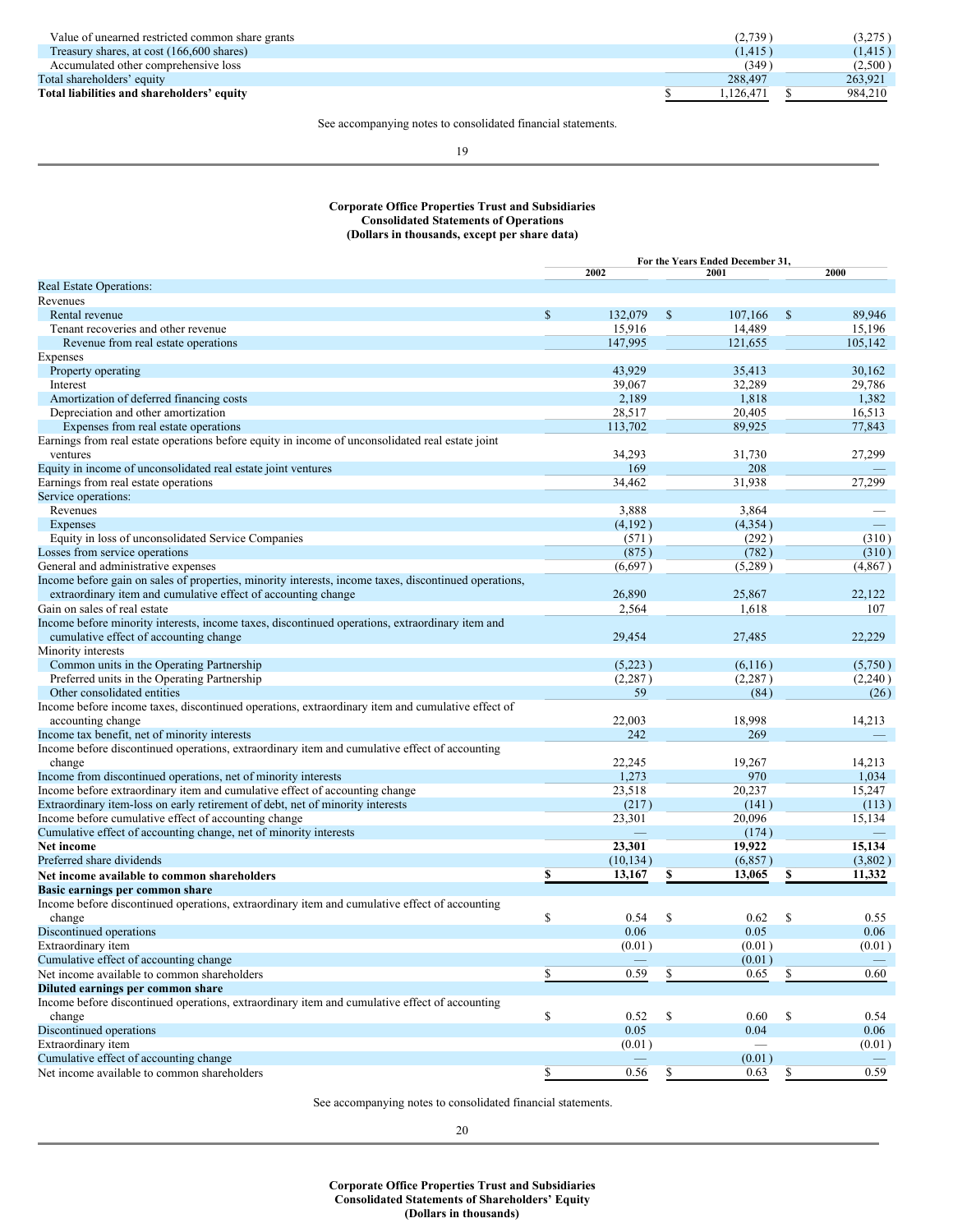|                                           | Preferred             | Common               | Additional<br>Paid-in    | Cumulative<br><b>Distributions</b><br>in Excess of | Value of<br>Unearned<br><b>Restricted</b><br><b>Common Share</b> | <b>Treasury</b>          | Accumulated<br>Other<br>Comprehensive |                          |
|-------------------------------------------|-----------------------|----------------------|--------------------------|----------------------------------------------------|------------------------------------------------------------------|--------------------------|---------------------------------------|--------------------------|
| (Dollars in thousands)                    | <b>Shares</b>         | <b>Shares</b>        | Capital                  | <b>Net Income</b>                                  | Grants                                                           | <b>Shares</b>            | Loss                                  | Total                    |
| Balance at December 31, 1999              | $\mathbf S$<br>22     | <sup>\$</sup><br>176 | $\mathbb{S}$<br>202,867  | $\mathbb{S}$<br>(7, 547)                           | (3, 417)<br>S                                                    | <sup>\$</sup>            | $\mathbb{S}$                          | 192,101<br>$\mathsf{\$}$ |
| Conversion of common units to common      |                       |                      |                          |                                                    |                                                                  |                          |                                       |                          |
| shares (1,047,545 shares)                 |                       | 11                   | 8,514                    |                                                    |                                                                  |                          |                                       | 8,525                    |
| Conversion of Preferred shares (984,307   |                       |                      |                          |                                                    |                                                                  |                          |                                       |                          |
| shares)                                   | (10)                  | 19                   | (9)                      |                                                    |                                                                  |                          |                                       |                          |
| Restricted common share grants issued     |                       |                      |                          |                                                    |                                                                  |                          |                                       |                          |
| $(12,500$ Shares)                         |                       |                      | 97                       |                                                    | (97)                                                             |                          |                                       |                          |
| Value of earned restricted share grants   |                       |                      | $\overline{4}$           |                                                    | 115                                                              |                          |                                       | 119                      |
| Exercise of share options (24,467 shares) | -                     |                      | 169                      |                                                    |                                                                  |                          |                                       | 169                      |
| Issuance of share options                 |                       |                      | 206                      |                                                    |                                                                  |                          |                                       | 206                      |
| Acquisition of treasury shares (166,600   |                       |                      |                          |                                                    |                                                                  |                          |                                       |                          |
| shares)                                   |                       |                      |                          |                                                    | -                                                                | (1, 415)                 |                                       | (1, 415)                 |
| Adjustments to minority interests         |                       |                      |                          |                                                    |                                                                  |                          |                                       |                          |
| resulting from changes in ownership       |                       |                      |                          |                                                    |                                                                  |                          |                                       |                          |
| of Operating Partnership by COPT          |                       |                      | (2,460)                  |                                                    |                                                                  |                          |                                       | (2,460)                  |
| Net income                                |                       |                      | $\overline{\phantom{m}}$ | 15,134                                             |                                                                  |                          |                                       | 15,134                   |
| Dividends                                 |                       |                      |                          | (18, 651)                                          |                                                                  |                          |                                       | (18, 651)                |
| Balance at December 31, 2000              | 12                    | 206                  | 209,388                  | (11,064)                                           | (3,399)                                                          | (1, 415)                 |                                       | 193,728                  |
| Conversion of common units to common      |                       |                      |                          |                                                    |                                                                  |                          |                                       |                          |
| shares (90,519 shares)                    |                       | $\overline{1}$       | 918                      |                                                    |                                                                  |                          |                                       | 919                      |
| Series D Cumulative Convertible           |                       |                      |                          |                                                    |                                                                  |                          |                                       |                          |
| Redeemable Preferred Shares issued        |                       |                      |                          |                                                    |                                                                  |                          |                                       |                          |
| privately (544,000 shares)                | 5                     |                      | 11,887                   |                                                    |                                                                  |                          |                                       | 11,892                   |
| Series E Cumulative Redeemable            |                       |                      |                          |                                                    |                                                                  |                          |                                       |                          |
| Preferred Shares issued to the public     |                       |                      |                          |                                                    |                                                                  |                          |                                       |                          |
| $(1,150,000 \text{ shares})$              | 12                    |                      | 26,894                   |                                                    |                                                                  |                          |                                       | 26,906                   |
| Series F Cumulative Redeemable            |                       |                      |                          |                                                    |                                                                  |                          |                                       |                          |
| Preferred Shares issued to the public     |                       |                      |                          |                                                    |                                                                  |                          |                                       |                          |
| $(1,425,000 \text{ shares})$              | 14                    |                      | 33,549                   |                                                    |                                                                  |                          |                                       | 33.563                   |
| Decrease in fair value of derivatives     |                       |                      |                          |                                                    |                                                                  |                          | (2,500)                               | (2,500)                  |
| Restricted common share grants issued     |                       |                      |                          |                                                    |                                                                  |                          |                                       |                          |
| $(23,000 \text{ shares})$                 |                       |                      | 234                      |                                                    | (234)                                                            |                          |                                       |                          |
| Value of earned restricted share grants   |                       |                      | 103                      |                                                    | 358                                                              |                          |                                       | 461                      |
| Exercise of share options (125,246)       |                       |                      |                          |                                                    |                                                                  |                          |                                       |                          |
| shares)                                   |                       | -1                   | 997                      |                                                    |                                                                  |                          |                                       | 998                      |
| Expense associated with share options     |                       |                      | 574                      |                                                    |                                                                  |                          |                                       | 574                      |
| Adjustments to minority interests         |                       |                      |                          |                                                    |                                                                  |                          |                                       |                          |
| resulting from changes in ownership       |                       |                      |                          |                                                    |                                                                  |                          |                                       |                          |
| of Operating Partnership by COPT          |                       |                      | 818                      |                                                    |                                                                  |                          |                                       | 818                      |
| Net income                                |                       |                      |                          | 19,922                                             |                                                                  |                          |                                       | 19,922                   |
| Dividends                                 |                       |                      |                          | (23,360)                                           |                                                                  |                          |                                       | (23,360)                 |
| Balance at December 31, 2001              | 43                    | 208                  | 285,362                  | (14, 502)                                          | (3,275)                                                          | (1, 415)                 | (2,500)                               | 263,921                  |
| Conversion of common units to common      |                       |                      |                          |                                                    |                                                                  |                          |                                       |                          |
| shares $(617,510$ shares)                 |                       | 6                    | 8,617                    |                                                    |                                                                  |                          |                                       | 8,623                    |
| Common shares issued to the public        |                       |                      |                          |                                                    |                                                                  |                          |                                       |                          |
| $(2,084,828 \text{ shares})$              |                       | 21                   | 23,391                   |                                                    |                                                                  |                          |                                       | 23,412                   |
| Increase in fair value of derivatives     |                       |                      |                          |                                                    |                                                                  |                          | 2,151                                 | 2,151                    |
| Value of earned restricted share grants   |                       |                      | 325                      |                                                    | 536                                                              |                          |                                       | 861                      |
| Exercise of share options (255,692)       |                       |                      |                          |                                                    |                                                                  |                          |                                       |                          |
| shares)                                   |                       | 3                    | 2,125                    |                                                    |                                                                  |                          |                                       | 2,128                    |
| Net expense reversal associated with      |                       |                      |                          |                                                    |                                                                  |                          |                                       |                          |
| share options                             |                       |                      | (64)                     |                                                    |                                                                  |                          |                                       | (64)                     |
| Adjustments to minority interests         |                       |                      |                          |                                                    |                                                                  |                          |                                       |                          |
| resulting from changes in ownership       |                       |                      |                          |                                                    |                                                                  |                          |                                       |                          |
| of Operating Partnership by COPT          |                       |                      | (5,970)                  |                                                    |                                                                  |                          |                                       | (5,970)                  |
| Net income                                |                       |                      |                          | 23,301                                             |                                                                  |                          |                                       | 23,301                   |
| Dividends                                 |                       |                      | $\overline{\phantom{0}}$ | (29, 866)                                          |                                                                  |                          |                                       | (29, 866)                |
| Balance at December 31, 2002              | $\overline{43}$<br>\$ | 238<br>\$            | $313,786$ \$<br>-S       | (21,067)                                           | (2,739)<br>$\mathbb{S}$                                          | (1, 415)<br>$\mathbb{S}$ | $\mathbb{S}$<br>(349)                 | 288,497<br>\$            |
|                                           |                       |                      |                          |                                                    |                                                                  |                          |                                       |                          |

See accompanying notes to consolidated financial statements.

21

#### **Corporate Office Properties Trust and Subsidiaries Consolidated Statements of Cash Flows (Dollars in thousands)**

|                                                                                   | For the Years Ended December 31. |          |   |         |  |        |  |
|-----------------------------------------------------------------------------------|----------------------------------|----------|---|---------|--|--------|--|
|                                                                                   | 2002                             |          |   | 2001    |  | 2000   |  |
| Cash flows from operating activities                                              |                                  |          |   |         |  |        |  |
| Net income                                                                        |                                  | 23,301   | S | 19.922  |  | 15,134 |  |
| Adjustments to reconcile net income to net cash provided by operating activities: |                                  |          |   |         |  |        |  |
|                                                                                   |                                  | 8,028    |   | 8,963   |  | 8,588  |  |
| Minority interests                                                                |                                  |          |   |         |  |        |  |
| Depreciation and other amortization                                               |                                  | 25,557   |   | 19.128  |  | 15,983 |  |
| Other amortization                                                                |                                  | 3,439    |   | 1,848   |  | 994    |  |
| Amortization of deferred financing costs                                          |                                  | 2,189    |   | 1,818   |  | 1,382  |  |
| Equity in loss of unconsolidated entities                                         |                                  | 402      |   | 84      |  | 310    |  |
| Gain on sales of real estate                                                      |                                  | (2, 564) |   | (1,618) |  | (107)  |  |
| Extraordinary item-loss on early retirement of debt                               |                                  | 312      |   | 213     |  | 153    |  |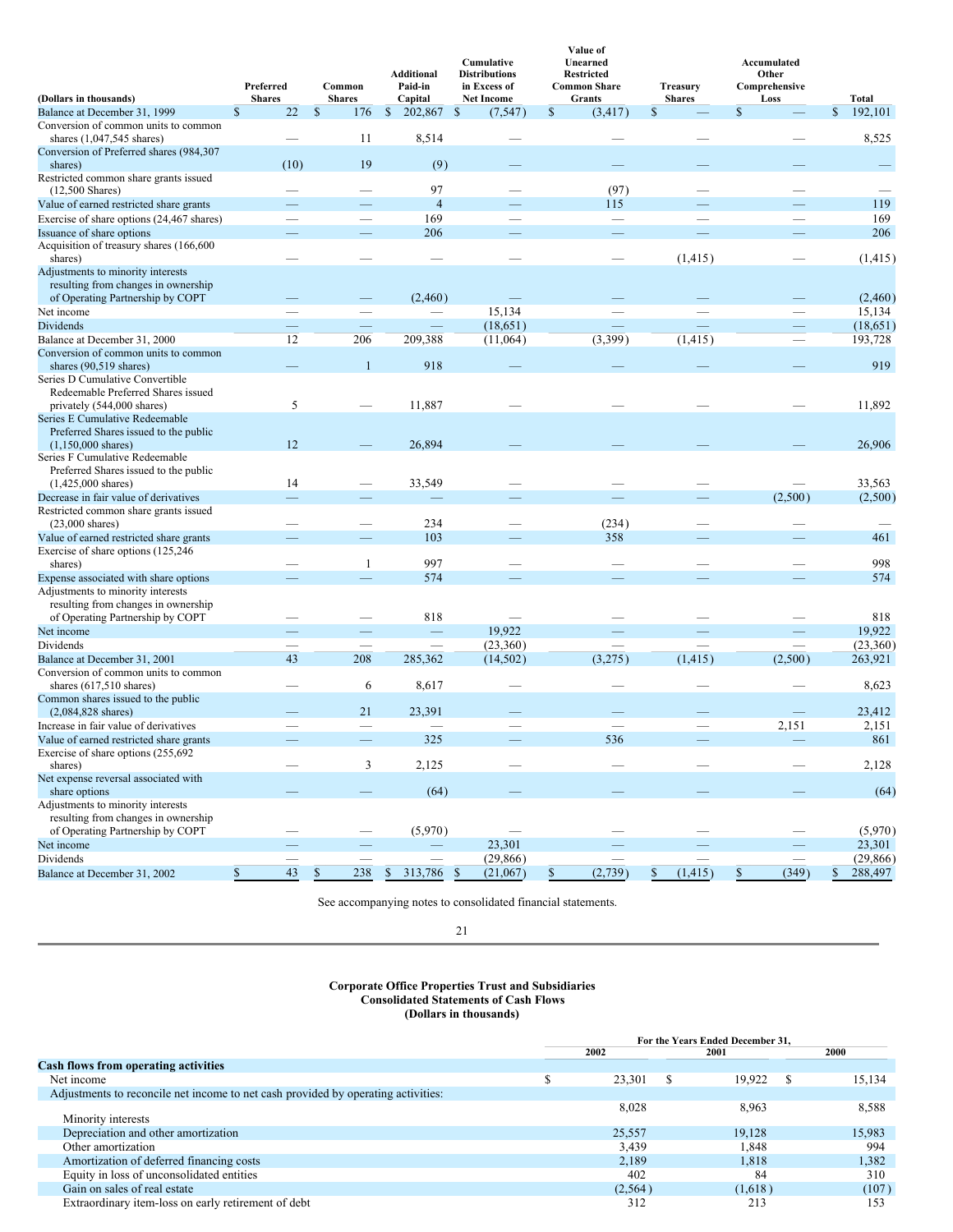| Cumulative effect of accounting change                                                          |             | 263         |             |
|-------------------------------------------------------------------------------------------------|-------------|-------------|-------------|
| Changes in operating assets and liabilities:                                                    |             |             |             |
| Increase in deferred rent receivable                                                            | (2,327)     | (3,125)     | (4,113)     |
| Increase in accounts receivable, restricted cash and prepaid and other assets                   | (1,904)     | (1,758)     | (4,225)     |
| Increase in accounts payable, accrued expenses, rents received in advance and security deposits | 4,721       | 2,660       | 927         |
| Other                                                                                           | 1,088       | 2,477       |             |
| Net cash provided by operating activities                                                       | 62,242      | 50,875      | 35,026      |
| Cash flows from investing activities                                                            |             |             |             |
| Purchases of and additions to commercial real estate properties                                 | (133, 553)  | (134, 015)  | (65, 130)   |
| Proceeds from sales of properties                                                               | 7,509       | 3,818       | 4,435       |
| Cash from acquisition of real estate joint venture                                              |             | 688         |             |
| Cash from acquisition of Service Companies                                                      |             | 568         |             |
| Investments in and advances to unconsolidated real estate joint ventures                        | 2,089       | (18, 739)   | (3,616)     |
| Proceeds from sales of unconsolidated real estate joint ventures                                | 2,283       |             |             |
| Investments in and advances to other unconsolidated entities                                    |             | (808)       | (2,773)     |
| Leasing commissions paid                                                                        | (5,974)     | (3,540)     | (6,176)     |
| Decrease (increase) in advances to certain real estate joint ventures                           | 2,583       | (2, 583)    |             |
| Other                                                                                           | (3,508)     | (1, 130)    | 4           |
| Net cash used in investing activities                                                           | (128, 571)  | (155, 741)  | (73, 256)   |
| Cash flows from financing activities                                                            |             |             |             |
| Proceeds from mortgage and other loans payable                                                  | 306,317     | 430,120     | 140,479     |
| Repayments of mortgage and other loans payable                                                  | (210, 628)  | (364,000)   | (69, 493)   |
| Deferred financing costs paid                                                                   | (2,397)     | (4,071)     | (1,774)     |
| (Decrease) increase in other liabilities                                                        | (11, 336)   | 2,623       |             |
| Net proceeds from issuance of preferred shares                                                  |             | 72,361      |             |
| Net proceeds from issuance of common shares                                                     | 25,541      | 998         | 286         |
| Net proceeds from issuance of share options                                                     |             |             | 206         |
| Purchase of treasury shares                                                                     |             |             | (1, 415)    |
| Dividends paid                                                                                  | (28,997)    | (21,626)    | (18, 265)   |
| Distributions paid                                                                              | (10, 265)   | (9,880)     | (9,189)     |
| Other                                                                                           | (2,555)     |             |             |
| Net cash provided by financing activities                                                       | 65,680      | 106,525     | 40,835      |
|                                                                                                 |             |             |             |
| Net (decrease) increase in cash and cash equivalents                                            | (649)       | 1,659       | 2,605       |
|                                                                                                 |             |             |             |
| Cash and cash equivalents                                                                       |             |             |             |
| Beginning of year                                                                               | 6,640       | 4,981       | 2,376       |
| End of year                                                                                     | 5,991<br>\$ | 6,640<br>\$ | \$<br>4,981 |
|                                                                                                 |             |             |             |

See accompanying notes to consolidated financial statements.

22

## **Corporate Office Properties Trust and Subsidiaries**

#### **Notes to Consolidated Financial Statements (Dollars in thousands, except per share data)**

# **1. Organization**

Corporate Office Properties Trust ("COPT") and subsidiaries (collectively, the "Company") is a fully- integrated and self-managed real estate investment trust ("REIT"). We focus principally on the ownership, management, leasing, acquisition and development of suburban office properties located in select submarkets in the Mid-Atlantic region of the United States. COPT is qualified as a REIT as defined in the Internal Revenue Code and is the successor to a corporation organized in 1988. As of December 31, 2002, our portfolio included 110 office properties.

We conduct almost all of our operations through our operating partnership, Corporate Office Properties, L.P. (the "Operating Partnership"), for which we are the managing general partner. The Operating Partnership owns real estate both directly and through subsidiary partnerships and limited liability companies ("LLCs"). A summary of our Operating Partnership's forms of ownership and the percentage of those ownership forms owned by COPT follows:

|                                 |         | December 31. |  |  |
|---------------------------------|---------|--------------|--|--|
|                                 | 2002    | 2001         |  |  |
| Common Units                    | $71\%$  | 66%          |  |  |
| Series A Preferred Units        | $100\%$ | $100\%$      |  |  |
| Series B Preferred Units        | $100\%$ | $100\%$      |  |  |
| Series C Preferred Units        | $0\%$   | $0\%$        |  |  |
| Series D Preferred Units        | $100\%$ | $100\%$      |  |  |
| Series E Preferred Units        | $100\%$ | $100\%$      |  |  |
| <b>Series F Preferred Units</b> | $100\%$ | $100\%$      |  |  |

The Operating Partnership also owns 100% of Corporate Office Management, Inc. ("COMI") (together with its subsidiaries defined as the "Service Companies") (see Note 6). COMI's consolidated subsidiaries are set forth below:

| <b>Entity Name</b>                          | <b>Type of Service Business</b> |
|---------------------------------------------|---------------------------------|
| Corporate Realty Management, LLC ("CRM")    | Real Estate Management          |
| Corporate Development Services, LLC ("CDS") | Construction and Development    |
| Corporate Cooling and Controls, LLC ("CCC") | Heating and Air Conditioning    |

COMI owns 100% of these entities, although COMI only owned 75% of CRM prior to July 2000 and 80% of CCC prior to May 2002. Most of the services that CRM and CDS provide are for us.

#### **2. Basis of Presentation**

We use four different accounting methods to report our investments in entities: the consolidation method, the equity method, the cost method and the financing method.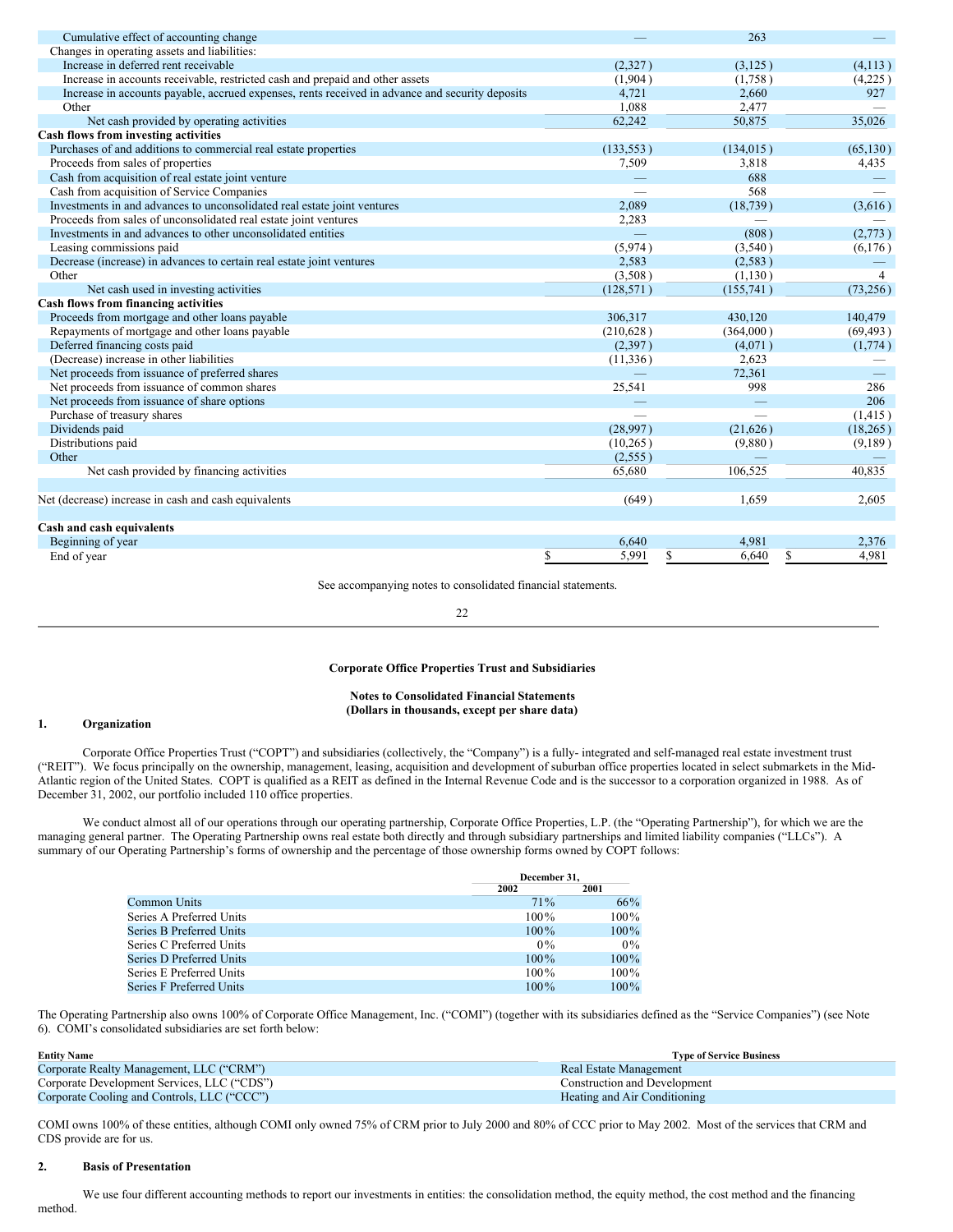### **Consolidation Method**

We use the consolidation method when we own most of the outstanding voting interests in an entity and can control its operations. This means the accounts of the entity are combined with our accounts. We eliminate balances and transactions between companies when we consolidate these accounts. Our Consolidated Financial Statements include the accounts of:

- COPT;
- the Operating Partnership and its subsidiary partnerships and LLCs;
- the Service Companies; and
- Corporate Office Properties Holdings, Inc. (of which we own 100%).

 $23$ 

The Service Companies became consolidated subsidiaries effective January 1, 2001 (see Note 6). Prior to that date, we accounted for our investment in the Service Companies using the equity method of accounting (discussed below).

### **Equity Method**

We use the equity method of accounting when we own an interest in an entity and can exert significant influence over the entity's operations but cannot control the entity's operations. Under the equity method, we report:

- our ownership interest in the entity's capital as an investment on our Consolidated Balance Sheets; and
- our percentage share of the earnings or losses from the entity in our Consolidated Statements of Operations.

## **Cost Method**

We use the cost method of accounting when we own an interest in an entity and cannot exert significant influence over the entity's operations. Under the cost method, we report:

- the cost of our investment in the entity as an investment on our Consolidated Balance Sheets; and
- distributions to us of the entity's earnings in our Consolidated Statements of Operations.

## **Financing Method**

See Note 3

#### **3. Summary of Significant Accounting Policies**

### **Use of Estimates in the Preparation of Financial Statements**

We make estimates and assumptions when preparing financial statements under generally accepted accounting principles ("GAAP"). These estimates and assumptions affect various matters, including:

- the reported amounts of assets and liabilities in our Consolidated Balance Sheets at the dates of the financial statements;
- the disclosure of contingent assets and liabilities at the dates of the financial statements; and
- the reported amounts of revenues and expenses in our Consolidated Statements of Operations during the reporting periods.

These estimates involve judgments with respect to, among other things, future economic factors that are difficult to predict and are often beyond management's control. As a result, actual amounts could differ from these estimates.

#### **Commercial Real Estate Properties**

We report commercial real estate properties at our depreciated cost. The amounts reported for our commercial real estate properties include our costs of:

- acquisitions;
- development and construction;
- building and land improvements; and
- tenant improvements paid by us.

We capitalize interest expense, real estate taxes, direct internal labor (including allocable overhead costs) and other costs associated with real estate undergoing construction and development activities to the cost of such activities. We continue to capitalize these costs while construction and development activities are underway until a building becomes "operational," which is the earlier of when leases commence on space or one year from the cessation of major construction activities. When leases commence on portions of a newly-constructed building's space in the period prior to one year from the construction completion date, we consider that building "partially operational." When a building is partially operational, we allocate the costs associated with the building between the portion that is operational and the portion under construction. We start depreciating newly-constructed properties when they become operational.

We depreciate our assets evenly over their estimated useful lives as follows:

|           | Building and building improvements | $10-40$ years       |
|-----------|------------------------------------|---------------------|
| ٠         | Land improvements                  | $10-20$ years       |
| $\bullet$ | Tenant improvements                | Related lease terms |
| $\bullet$ | Equipment and personal property    | $3-10$ years        |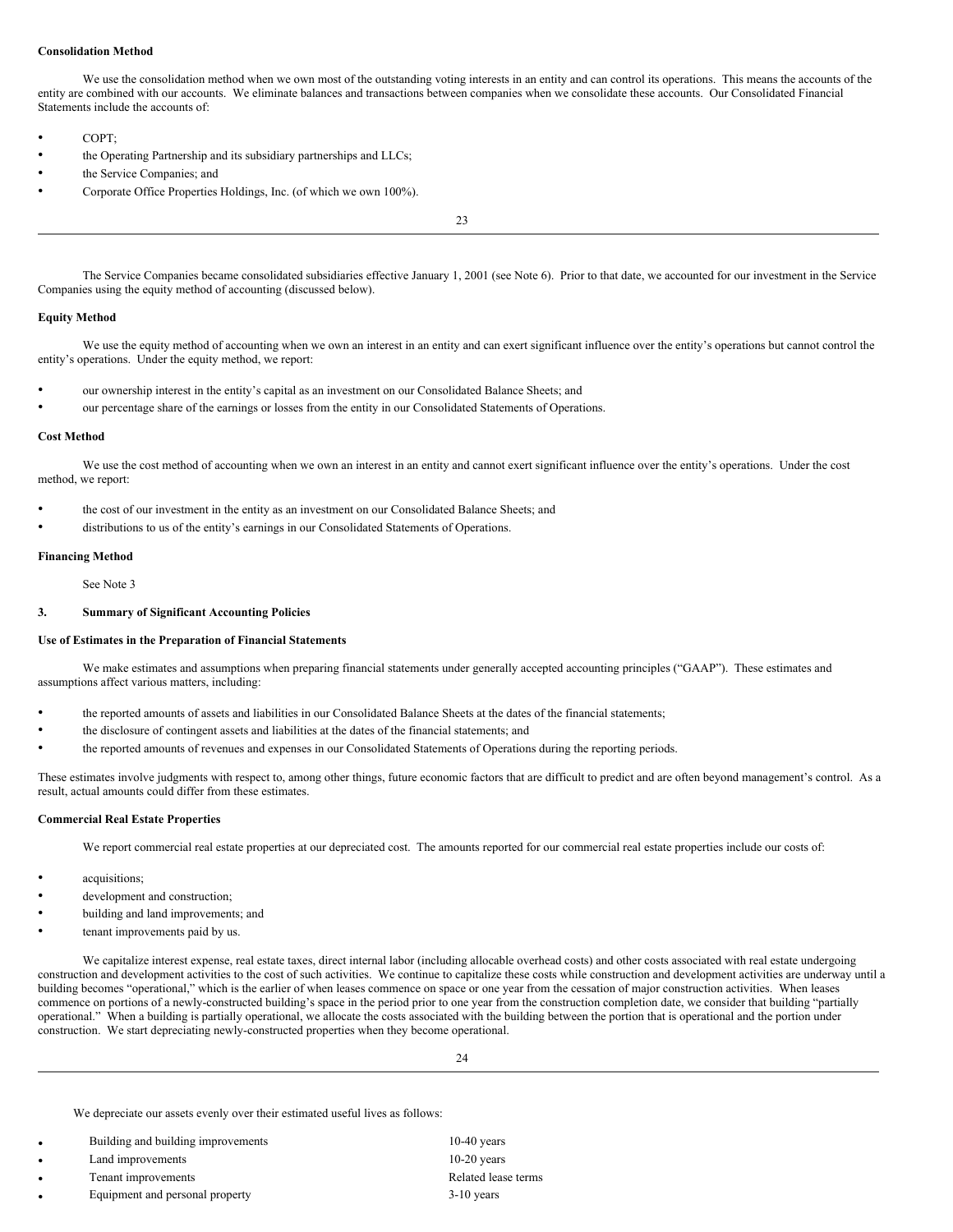We recognize an impairment loss on a real estate asset if its undiscounted expected future cash flows are less than its depreciated cost. We have not recognized impairment losses on our real estate assets to date.

We expense property maintenance and repair costs when incurred.

#### **Financing Method of Accounting for Certain Real Estate Joint Ventures**

Prior to 2002, we contributed parcels of land into two real estate joint ventures. In exchange for the contributions of land, we received joint venture interests and \$9,600 in cash. Each of these joint ventures constructed office buildings on the land parcels. Each of the joint ventures' operating agreements provided us with the option to acquire the joint venture partners' interests for a pre-determined purchase price over a limited period of time. In February 2002, we acquired the joint venture partner's interest in one of these joint ventures for the pre-determined purchase price of \$5,448. In June 2002, we acquired the joint venture partner's interest in the other joint venture for the pre-determined purchase price of \$6,361. For periods prior to acquiring the joint venture partners' interests, we accounted for our interests in these joint ventures using the financing method of accounting, details of which are described below:

- the costs associated with these land parcels at the time of their respective contributions were reported as commercial real estate properties on our Consolidated Balance Sheets;
- the cash received from these joint ventures in connection with the land contributions was reported as other liabilities on our Consolidated Balance Sheets. These liabilities were accreted towards the pre-determined purchase price over the life of our option to acquire the joint venture partners' interests. We also reported interest expense in connection with the accretion of these liabilities;
- as construction of the buildings on these land parcels was completed and operations commenced, we reported 100% of the revenues and expenses associated with these properties on our Consolidated Statements of Operations; and
- construction costs and debt activity for these projects relating to periods after the respective land contributions were not reported by us.

Upon completion of these acquisitions, we began consolidating the accounts of the entities with our accounts.

## **Cash and Cash Equivalents**

Cash and cash equivalents include all cash and liquid investments that mature three months or less from when they are purchased. Cash equivalents are reported at cost, which approximates fair value. We maintain our cash in bank accounts in amounts that may exceed federally insured limits at times. We have not experienced any losses in these accounts in the past and believe we are not exposed to significant credit risk.

### **Accounts Receivable**

Our accounts receivable are reported net of an allowance for bad debts of \$767 at December 31, 2002 and \$723 at December 31, 2001.

#### **Revenue Recognition**

We recognize rental revenue evenly over the term of tenant leases. Many of our leases provide for contractual rent increases; for these leases, we average the noncancelable rental revenues over the lease term to evenly recognize such revenues. We consider rental revenue under a lease to be noncancelable when a tenant (1) may not terminate its lease obligation early or (2) may terminate its lease obligation early in exchange for a fee or penalty that we consider material enough such that termination would be highly unlikely. We report revenues recognized in advance of payments received as deferred rent receivable on our Consolidated Balance Sheets. We report prepaid tenant rents as rents received in advance on our Consolidated Balance Sheets.

Some of our retail tenants' leases provide for additional rental payments if the tenants meet certain sales targets. We do not recognize additional rental revenue under these leases until the tenants meet the sales targets.

| ×,<br>I<br>۰.<br>$\sim$ |
|-------------------------|
|-------------------------|

We recognize tenant recovery revenue in the same periods we incur the related expenses. Tenant recovery revenue includes payments from tenants as reimbursement for property taxes, insurance and other property operating expenses.

We recognize fees for services provided by us once services are rendered, fees are determinable and collectibility assured.

# **Major Tenants**

The following table summarizes the respective percentages of our rental revenue earned from our largest tenants (individually) and our five largest tenants (in aggregate):

|                                    | For the Years Ended December 31, |        |       |  |
|------------------------------------|----------------------------------|--------|-------|--|
|                                    | 2002                             | 2001   | 2000  |  |
| United States Government           | 10%                              | $11\%$ | 13%   |  |
| AT&T Local Services <sup>(1)</sup> | 6%                               | $7\%$  | $4\%$ |  |
| Unisys                             | 6%                               | $7\%$  | $8\%$ |  |
|                                    |                                  |        |       |  |
| Five largest tenants               | 29%                              | 31%    | 31%   |  |

(1) Includes affiliated organizations and agencies.

## **Geographical Concentration**

All of our operations are geographically concentrated in the Mid-Atlantic region of the United States. Our properties in the Baltimore/Washington Corridor accounted for 64% of our total revenue from real estate operations in 2002, 66% in 2001 and 61% in 2000.

## **Deferred Charges**

We capitalize costs that we incur to obtain new tenant leases or extend existing tenant leases. We amortize these costs evenly over the lease terms. When tenant leases are terminated early, we expense any unamortized deferred leasing costs associated with those leases.

We also capitalize costs for long-term financing arrangements and amortize these costs over the related loan terms. We expense any unamortized loan costs as an extraordinary item when loans are retired early.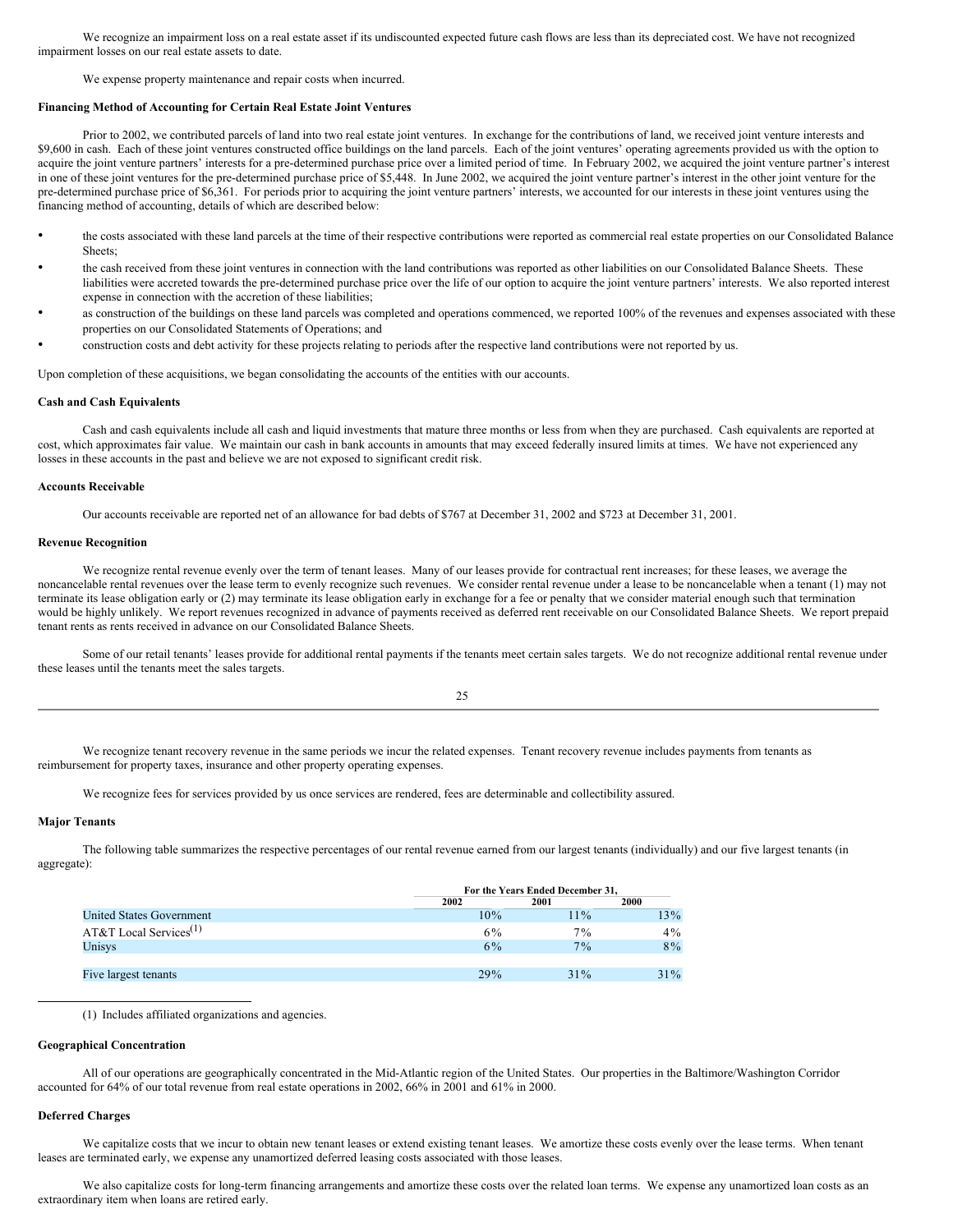We capitalize goodwill in connection with the acquisition of interests in entities. We test goodwill annually for impairment and in interim periods if certain events occur indicating that the carrying value of goodwill may be impaired. We recognize an impairment loss when the discounted expected future cash flows associated with the related reporting unit are less than its unamortized cost. Prior to 2002, we amortized goodwill over useful lives ranging from 5 to 20 years.

## **Derivatives**

We are exposed to the effect of interest rate changes in the normal course of business. We use interest rate swap and interest rate cap agreements to reduce the impact of such interest rate changes. Interest rate differentials that arise under these contracts are recognized in interest expense over the life of the respective contracts. We do not use such derivatives for trading or speculative purposes. We manage counter-party risk by only entering into contracts with major financial institutions based upon their credit ratings and other risk factors.

In June 1998, the Financial Accounting Standards Board ("FASB") issued Statement of Financial Accounting Standards No. 133 ("SFAS 133"), "Accounting for Derivative Instruments and Hedging Activities." We adopted this standard beginning January 1, 2001. SFAS 133 establishes accounting and reporting standards for derivative financial instruments and for hedging activities. It requires that an entity recognize all derivatives as assets or liabilities in the balance sheet at fair value with the offset to:

- the accumulated other comprehensive loss component of shareholders' equity ("AOCL"), net of the share attributable to minority interests, for any derivatives designated as cash flow hedges to the extent such derivatives are deemed effective in hedging risks (risk in the case of our existing derivatives being defined as changes in interest rates);
- other revenue on our Statements of Operations for any derivatives designated as cash flow hedges to the extent such derivatives are deemed ineffective in hedging risks; or
- other revenue on our Statements of Operations for any derivatives designated as fair value hedges.

26

We use standard market conventions and techniques such as discounted cash flow analysis, option pricing models, replacement cost and termination cost in computing the fair value of derivatives at each balance sheet date.

Prior to January 1, 2001, we amortized gains and losses on terminated interest rate swaps accounted for as hedges over the remaining lives of the related swaps and recognized any unamortized gain or loss when the underlying debt was terminated.

#### **Minority Interests**

As discussed previously, we consolidate the accounts of our Operating Partnership and its subsidiaries into our financial statements. However, we do not own 100% of the Operating Partnership. Our Operating Partnership also did not own 11% of one of its subsidiary partnerships until September 11, 2002, when it acquired that remaining interest for \$124 from Clay W. Hamlin, III, our Chief Executive Officer. In addition, COMI did not own 20% of one of its subsidiaries, CCC, until May 31, 2002, when it acquired that remaining interest. The amounts reported for minority interests on our Consolidated Balance Sheets represent the portion of these consolidated entities' equity that we do not own. The amounts reported for minority interests on our Consolidated Statements of Operations represent the portion of these consolidated entities' net income not allocated to us.

Common units of the Operating Partnership ("common units") are substantially similar economically to our common shares of beneficial interest ("common shares"). Common units are also exchangeable into our common shares, subject to certain conditions.

The only preferred units in the Operating Partnership not owned by us during the reporting periods were 1,016,662 Series C Preferred Units. The Series C Preferred Units carry a liquidation preference of \$25.00 per unit, plus any accrued and unpaid return, and may be redeemed for cash by the Operating Partnership at any time after December 20, 2009. The owner of these units is entitled to a priority annual return equal to 9% of their liquidation preference through December 20, 2009, 10.5% for the five following years and 12% thereafter. These units are convertible, subject to certain restrictions, into common units on the basis of 2.381 common units for each Series C Preferred Unit, plus any accrued and unpaid return. The common units would then be exchangeable for common shares, subject to certain conditions.

## **Stock-Based Compensation**

We and the Service Companies recognize expense from share options issued to employees using the intrinsic value method. As a result, we do not record compensation expense for share option grants except as set forth below:

- When the exercise price of a share option grant is less than the market price of our common shares on the option grant date, we recognize compensation expense equal to the difference between the exercise price and the grant-date market price; this compensation expense is recognized over the service period to which the options relate.
- In 1999, we reduced the exercise price of 360,500 share options from \$9.25 to \$8.00. We recognize compensation expense on the share price appreciation and future vesting associated with the re-priced share options. As of December 31, 2002, 7,700 of these shares options were outstanding. In July 2002, we paid \$694 to employees to redeem 105,300 of the re-priced share options. The expense we recognized in 2002 relating to the cash redemption was substantially offset by the reversal of previously recorded compensation expense on the share options resulting from share price appreciation.
- We recognize compensation expense on share options granted to employees of CRM and CCC prior to January 1, 2001 equal to the difference between the exercise price of such share options and the market price of our common shares on January 1, 2001, to the extent such amount relates to service periods remaining after January 1, 2001.
- In 2000, we recognized compensation expense equal to the fair value of options granted to employees of CRM and CCC from July 1, 2000 through December 31, 2000, to the extent such amount related to service periods within those dates.

We grant common shares subject to forfeiture restrictions to certain employees (see Note 10). We recognize compensation expense for such grants over the service periods to which the grants relate. We compute compensation expense for common share grants based on the value of such grants, as determined by the value of our common shares on the applicable measurement date, as defined below:

When forfeiture restrictions on grants require (1) that the recipient remain employed by us over defined periods of time and (2) that the Company meet certain performance criteria for such restrictions to lapse, the measurement date is the date that the performance criteria are deemed to be met.

When forfeiture restrictions on grants only require the recipient to remain employed by us over defined periods of time for such restrictions to lapse, the measurement date is the date the shares are granted.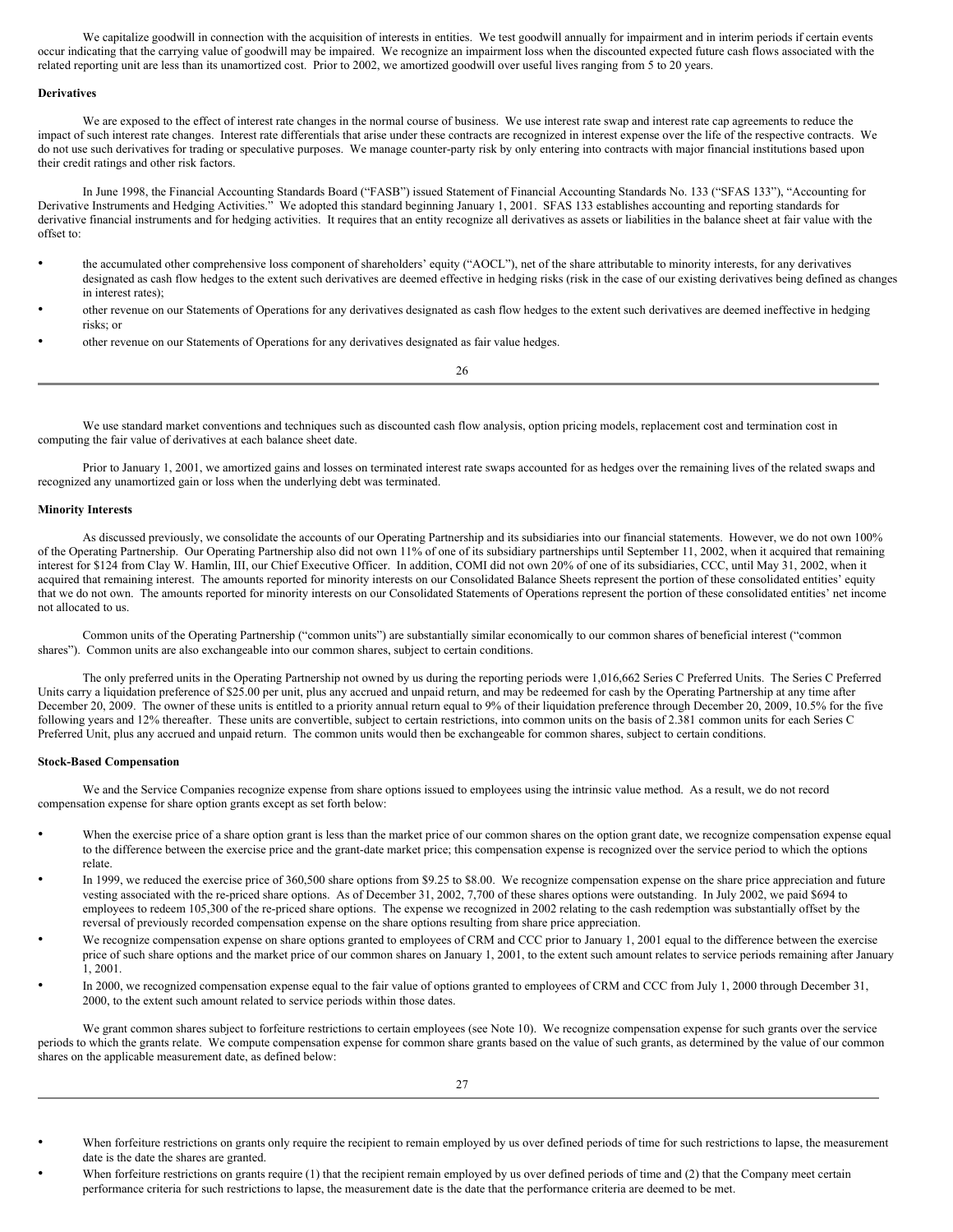Expenses from stock-based compensation are reflected in our Consolidated Statements of Operations as follows:

- an increase in general and administrative expenses of \$411 in 2002, \$977 in 2001 and \$502 in 2000; and
- a decrease in our earnings from service operations of \$136 in 2002, \$435 in 2001 and \$148 in 2000.

The following table summarizes our operating results as if we elected to account for our stock-based compensation under the fair value provisions of Statement of Financial Accounting Standards No. 123, "Accounting for Stock-Based Compensation:"

|                                                                                                    | For the Years Ended December 31, |        |  |        |  |        |
|----------------------------------------------------------------------------------------------------|----------------------------------|--------|--|--------|--|--------|
|                                                                                                    |                                  | 2002   |  | 2001   |  | 2000   |
| Net income available to common shareholders, as reported                                           |                                  | 13.167 |  | 13.065 |  | 11.332 |
| Add: Stock-based compensation expense, net of related tax effects and minority interests, included |                                  |        |  |        |  |        |
| in the determination of net income available to common shareholders                                |                                  | 341    |  | 820    |  | 412    |
| Less: Stock-based compensation expense determined under the fair value based method, net of        |                                  |        |  |        |  |        |
| related tax effects and minority interests                                                         |                                  | (847)  |  | (818)  |  | (796)  |
| Net income available to common shareholders, pro forma                                             |                                  | 12,661 |  | 13,067 |  | 10,948 |
| Basic earnings per share on net income available to common shareholders, as reported               |                                  | 0.59   |  | 0.65   |  | 0.60   |
| Basic earnings per share on net income available to common shareholders, pro forma                 |                                  | 0.56   |  | 0.65   |  | 0.58   |
| Diluted earnings per share on net income available to common shareholders, as reported             |                                  | 0.56   |  | 0.63   |  | 0.59   |
| Diluted earnings per share on net income available to common shareholders, pro forma               |                                  | 0.54   |  | 0.63   |  | 0.57   |

The stock-based compensation expense under the fair value method, as reported in the above table, was computed using the Black-Scholes option-pricing model; the assumptions we used in that model are set forth below:

|                         |          | For the Years Ended December 31. |          |  |  |
|-------------------------|----------|----------------------------------|----------|--|--|
|                         | 2002     | 2001                             |          |  |  |
|                         |          |                                  |          |  |  |
| Risk-free interest rate | $4.09\%$ | $4.81\%$                         | $6.60\%$ |  |  |
| Expected life-years     | 3.68     | 3.60                             | 4.58     |  |  |
| Expected volatility     | 24.46%   | 25.85%                           | 26.04%   |  |  |
| Expected dividend yield | 7.90%    | $8.06\%$                         | 8.17%    |  |  |

### **Earnings Per Share ("EPS")**

We present both basic and diluted EPS. We compute basic EPS by dividing income available to common shareholders by the weighted average number of common shares outstanding during the year. Our computation of diluted EPS is similar except that:

- the denominator is increased to include the weighted average number of potential additional common shares that would have been outstanding if securities that are convertible into our common shares were converted; and
- the numerator is adjusted to add back any convertible preferred dividends and any other changes in income or loss that would result from the assumed conversion into common shares.

28

Our computation of diluted EPS does not assume conversion of securities into our common shares if conversion of those securities would increase our diluted EPS in a given year. A summary of the numerator and denominator for purposes of basic and diluted EPS calculations is set forth below (dollars and shares in thousands, except per share data):

|                                                                                                         |    |         |               |        | For the Years Ended December 31, |         |  |  |
|---------------------------------------------------------------------------------------------------------|----|---------|---------------|--------|----------------------------------|---------|--|--|
|                                                                                                         |    | 2002    |               | 2001   |                                  | 2000    |  |  |
| Numerator:                                                                                              |    |         |               |        |                                  |         |  |  |
| Net income available to common shareholders                                                             | S  | 13.167  | S             | 13.065 | S                                | 11,332  |  |  |
| Add: Cumulative effect of accounting change, net                                                        |    |         |               | 174    |                                  |         |  |  |
| Add: Extraordinary item, net                                                                            |    | 217     |               | 141    |                                  | 113     |  |  |
| Less: Income from discontinued operations, net                                                          |    | (1,273) |               | (970)  |                                  | (1,034) |  |  |
| Numerator for basic EPS before discontinued operations, extraordinary item and cumulative effect        |    |         |               |        |                                  |         |  |  |
| of accounting change                                                                                    |    | 12,111  |               | 12,410 |                                  | 10,411  |  |  |
| Add: Series D Preferred Share dividends                                                                 |    | 544     |               | 508    |                                  |         |  |  |
| Numerator for diluted EPS before discontinued operations, extraordinary item and cumulative effect      |    | 12,655  |               | 12,918 |                                  | 10,411  |  |  |
| of accounting change                                                                                    |    |         |               |        |                                  |         |  |  |
| Add: Income from discontinued operations, net                                                           |    | 1,273   |               | 970    |                                  | 1,034   |  |  |
| Numerator for diluted EPS before extraordinary item and cumulative effect of accounting change          |    | 13,928  |               | 13,888 |                                  | 11,445  |  |  |
| Less: Extraordinary item, net                                                                           |    | (217)   |               | (141)  |                                  | (113)   |  |  |
| Numerator for diluted EPS before cumulative effect of accounting change                                 |    | 13,711  |               | 13,747 |                                  | 11,332  |  |  |
| Less: Cumulative effect of accounting change, net                                                       |    |         |               | (174)  |                                  |         |  |  |
| Numerator for diluted EPS on net income available to common shareholders                                | S  | 13,711  | S.            | 13,573 | S                                | 11,332  |  |  |
| Denominator (all weighted averages):                                                                    |    |         |               |        |                                  |         |  |  |
| Common shares – basic                                                                                   |    | 22,472  |               | 20,099 |                                  | 18,818  |  |  |
| Assumed conversion of share options                                                                     |    | 878     |               | 406    |                                  | 164     |  |  |
| Assumed conversion of Series D Preferred Shares                                                         |    | 1,197   |               | 1,118  |                                  |         |  |  |
| Assumed conversion of common unit warrants                                                              |    |         |               |        |                                  | 231     |  |  |
| Denominator for diluted EPS                                                                             |    | 24,547  |               | 21,623 |                                  | 19,213  |  |  |
| <b>Basic EPS:</b>                                                                                       |    |         |               |        |                                  |         |  |  |
|                                                                                                         |    |         |               |        |                                  |         |  |  |
| Income before discontinued operations, extraordinary item and cumulative effect of accounting<br>change | \$ | 0.54    | <sup>\$</sup> | 0.62   | <sup>\$</sup>                    | 0.55    |  |  |
| Income from discontinued operations                                                                     |    | 0.06    |               | 0.05   |                                  | 0.06    |  |  |
| Extraordinary item                                                                                      |    | (0.01)  |               | (0.01) |                                  | (0.01)  |  |  |
| Cumulative effect of accounting change                                                                  |    |         |               | (0.01) |                                  |         |  |  |
| Net income available to common shareholders                                                             |    | 0.59    | S             | 0.65   |                                  | 0.60    |  |  |
| Diluted EPS:                                                                                            |    |         |               |        |                                  |         |  |  |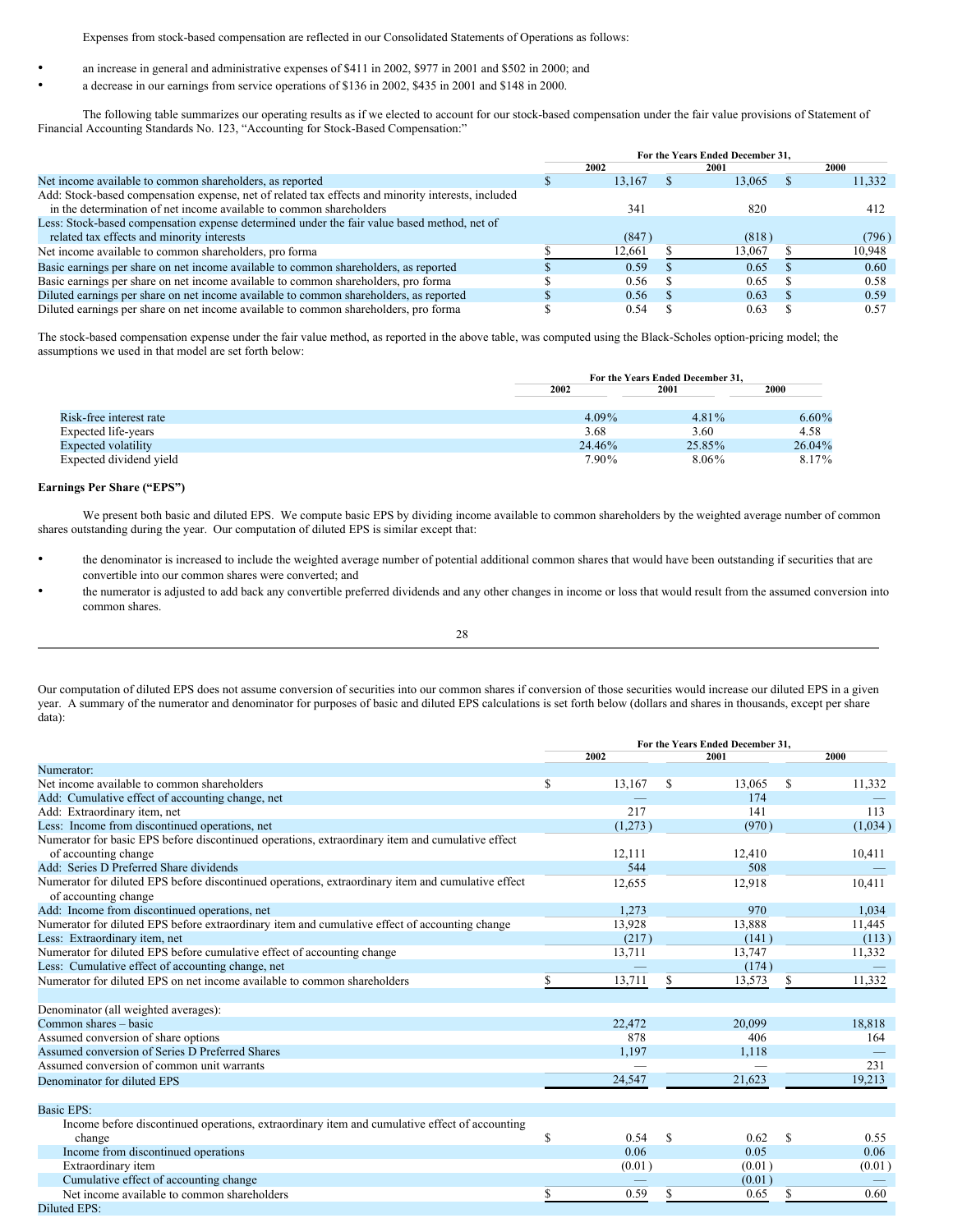Income before discontinued operations, extraordinary item and cumulative effect of accounting

| change                                      | 0.52                     | 0.60   | 0.54                     |
|---------------------------------------------|--------------------------|--------|--------------------------|
| Income from discontinued operations         | 0.05                     | 0.04   | 0.06                     |
| Extraordinary item                          | (0.01)                   |        | (0.01)                   |
| Cumulative effect of accounting change      | $\overline{\phantom{a}}$ | (0.01) | $\overline{\phantom{a}}$ |
| Net income available to common shareholders |                          |        |                          |
|                                             | 0.56                     | 0.63   | 0.59                     |
|                                             |                          |        |                          |

Our diluted EPS computation for 2002 and 2001 only assumes conversion of share options and Series D Cumulative Convertible Redeemable Preferred Shares of beneficial interest (the "Series D Preferred Shares") because conversions of preferred units, Series A Convertible Preferred Shares of beneficial interest (the "Series A Preferred Shares") and common units and vesting of restricted common shares would increase diluted EPS in those years. Our diluted EPS computation for 2000 assumes no conversions of preferred units or common units since such conversions would increase diluted EPS in that year.

29

#### **Fair Value of Financial Instruments**

Our financial instruments include primarily notes receivable, mortgage and other loans payable and interest rate derivatives. The fair values of notes receivable were not materially different from their carrying or contract values at December 31, 2002 and 2001. You should refer to Notes 8 and 9 for fair value of mortgage and other loans payable and derivative information.

#### **Reclassification**

We reclassified certain amounts from prior periods to conform to the current year presentation of our Consolidated Financial Statements. These reclassifications did not affect consolidated net income or shareholders' equity.

#### **Recent Accounting Pronouncements**

On July 1, 2001, we adopted Statement of Financial Accounting Standards No. 141, "Business Combinations" ("SFAS 141"). SFAS 141 requires that the purchase method of accounting be used for all business combinations initiated after June 30, 2001. SFAS 141 also requires upon the acquisition of operating real estate that value be assigned to in-place operating leases carrying rents above or below market; such value is then amortized over the lives of the related leases. Since SFAS 141 required prospective application, we were not affected upon adoption, although we were required to change our methodology for recording property acquisitions subsequent to our adoption.

On January 1, 2002, we adopted Statement of Financial Accounting Standards No. 142, "Goodwill and Other Intangible Assets" ("SFAS 142"). The provisions of SFAS 142 require that (1) amortization of goodwill, including goodwill recorded in past business combinations, be discontinued upon adoption of this standard and (2) goodwill be tested annually for impairment and in interim periods if certain events occur indicating that the carrying value of goodwill may be impaired. After completing an evaluation of our unamortized goodwill under the provisions of SFAS 142, we concluded that our carrying value of goodwill was not impaired as of January 1, 2002 and December 31, 2002. The following table summarizes our goodwill amortization in total and net of minority interests in 2001 and 2000:

|                                                                      | For the Years Ended<br>December 31, |              |
|----------------------------------------------------------------------|-------------------------------------|--------------|
|                                                                      | 2001                                | $2000^{(1)}$ |
| Amortization of goodwill                                             | 165                                 | 132          |
| Amortization of goodwill, net of minority interests and income taxes | 66                                  | 46           |

(1) Amortization of goodwill in 2000 took place in the Service Companies, which at that time were unconsolidated entities.

Basic and diluted EPS on net income available to common shareholders reported on our Consolidated Statements of Operations would not have changed if goodwill amortization did not occur in 2001 and 2000.

On January 1, 2002, we adopted Statement of Financial Accounting Standards No. 144, "Accounting for the Impairment or Disposal of Long-Lived Assets" ("SFAS 144"). SFAS 144 provides new guidance on recognition of impairment losses on long-lived assets to be held and used and broadens the definition of what constitutes a discontinued operation and how the results of discontinued operations are to be measured. The primary impact of our adoption of this standard is that revenues and expenses associated with our property held for sale at December 31, 2002 are classified as discontinued operations on our Consolidated Statements of Operations for all periods reported.

In April 2002, the Financial Accounting Standards Board ("FASB") issued Statement of Financial Accounting Standards No. 145, "Rescission of FASB Statements No. 4, 44 and 64, Amendment of FASB Statement No. 13, and Technical Corrections" ("SFAS No. 145"). SFAS 145 generally eliminates the requirement that gains and losses from the retirement of debt be aggregated and, if material, classified as an extraordinary item, net of the related income tax effect. SFAS 145 also eliminates previously existing inconsistencies between the accounting for sale-leaseback transactions and certain lease modifications that have economic effects similar to that of sale-leaseback transactions. SFAS 145 is effective for us on January 1, 2003, although certain aspects of the standard are effective for transactions occurring after May 15, 2002. Upon adoption, SFAS 145 requires that gains or losses from retirement of debt reported as an extraordinary item in

30

prior periods presented be reclassified. We expect the only impact of our adoption on January 1, 2003 will be the reclassification of all prior period losses on early retirement of debt from the line on the Consolidated Statements of Operations entitled "extraordinary item" to the line entitled "amortization of deferred financing costs." These reclassifications will not result in changes to net income available to common shareholders or basic and diluted EPS on net income available to common shareholders.

In November 2002, the FASB issued FASB Interpretation No. 45, "Guarantor's Accounting and Disclosure Requirements for Guarantees, Including Indirect Guarantees of Indebtedness of Others" ("FIN 45"). FIN 45 clarifies the requirements of Statement of Financial Accounting Standards No. 5, "Accounting for Contingencies," relating to a guarantor's accounting for, and disclosure of, the issuance of certain types of guarantees. It requires that a guarantor recognize a liability for the fair value of the obligation it assumes under that guarantee. We adopted FIN 45 on a prospective basis for guarantees issued or modified after December 31, 2002, although we were required to adopt certain disclosure requirements for purposes of these Consolidated Financial Statements. Since our adoption of the provisions is prospective, we will not be affected for our guarantees previously in place. However, since we expect to enter into guarantee arrangements covered within the scope of FIN 45 as we have in the past, we expect that we will be affected in the future primarily by having to record liabilities associated with such arrangements.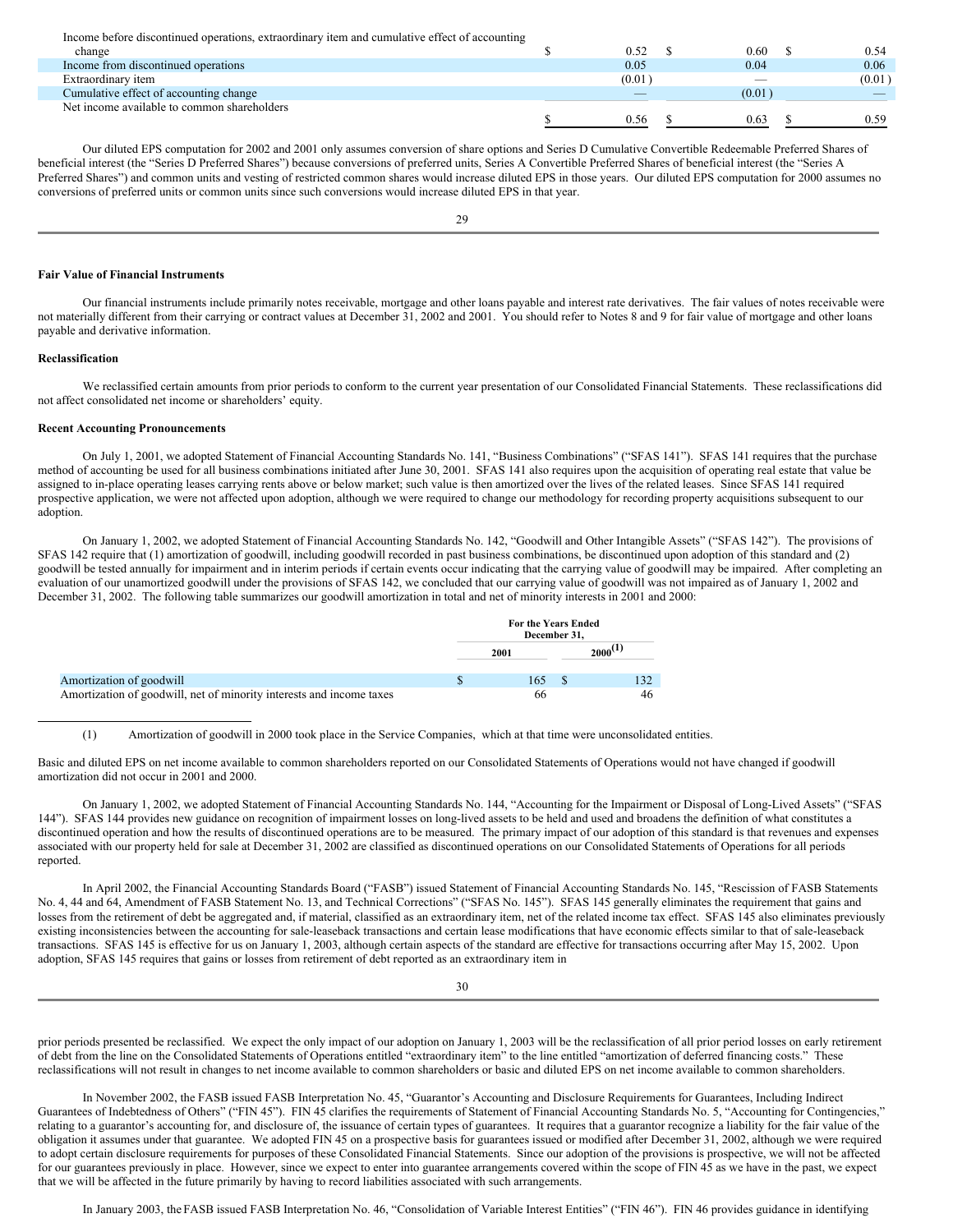situations in which an entity is controlled by its owners without such owners owning most of the outstanding voting rights in the entity; it defines the entity in such situations as a variable interest entity ("VIE"). Situations identified by FIN 46 include when the equity owners do not have the characteristics of controlling financial interest or do not have sufficient equity at risk for the entity to finance its activities without additional subordinated financial support from other parties. FIN 46 then provides guidance in determining when an owner of a VIE should use the consolidation method in accounting for its investment in the VIE. It also provides for additional disclosure requirements for certain owners of VIEs. We will adopt FIN 44 on July 1, 2003 for VIEs created before February 1, 2003 and immediately for all subsequently created VIEs, although we were required to adopt certain disclosure requirements for purposes of these Consolidated Financial Statements. While we are currently reviewing the provisions of FIN 46 and assessing the impact upon adoption, it is reasonably possible that we will need to begin using the consolidation method of accounting for certain of our unconsolidated real estate joint venture investments. See Note 5 for disclosures pertaining to our unconsolidated real estate joint ventures.

### **4. Commercial Real Estate Properties**

Operating properties consisted of the following:

|                                | December 31. |           |  |  |
|--------------------------------|--------------|-----------|--|--|
|                                | 2002         | 2001      |  |  |
| Land                           | 191.587      | 164,994   |  |  |
| Buildings and improvements     | 882.388      | 738,320   |  |  |
|                                | 1,073,975    | 903,314   |  |  |
| Less: accumulated depreciation | (74.204)     | (51, 552) |  |  |
|                                | 999.77       | 851.762   |  |  |

As of December 31, 2002, we were negotiating the sale of our office property and adjacent undeveloped land parcel located in Oxon Hill, Maryland. As a result, these properties were classified as held for sale. The components associated with these properties at December 31, 2002 included the following:

|                                | December 31,<br>2002 |
|--------------------------------|----------------------|
| Land - operational             | 3,434                |
| Land - development             | 357                  |
| Buildings and improvements     | 14,892               |
|                                | 18,683               |
| Less: accumulated depreciation | (1,891)              |
|                                | 16.792               |

We entered into a contract in January 2003 to sell these properties for \$21,288. We expect that this sale will be completed in March 2003.

Projects we had under construction or development consisted of the following:

|                          | December 31 |  |        |  |
|--------------------------|-------------|--|--------|--|
|                          | 2002        |  | 2001   |  |
| Land                     | 24.641      |  | 26,751 |  |
| Construction in progress | 9.926       |  | 37.493 |  |
|                          | 34.567      |  | 64.244 |  |

## **2002 Acquisitions**

We acquired the following properties during 2002:

| <b>Project Name</b>         | Location          | Date of<br>Acquisition | <b>Number</b><br>of<br><b>Buildings</b> | Total<br>Rentable<br>Square<br>Feet |   | Initial<br>Cost |
|-----------------------------|-------------------|------------------------|-----------------------------------------|-------------------------------------|---|-----------------|
| 7320 Parkway Drive          | Hanover, MD       | 4/4/2002               |                                         | 57,176                              | S | 4,957           |
| Rivers 95                   | Columbia, MD      | 4/4/2002               | 4                                       | 109,696                             |   | 11,564          |
| 7000 Columbia Gateway Drive | Columbia, MD      | 5/31/2002              |                                         | 145,806                             |   | 16,196          |
| 11800 Tech Road             | Silver Spring, MD | 8/1/2002               |                                         | 236,441                             |   | 27,184          |
| Greens I and II             | Chantilly, VA     | 8/14/2002              |                                         | 290,245                             |   | 47,416          |
|                             |                   | 32                     |                                         |                                     |   |                 |

We also acquired the following during 2002:

- a parcel of land located in Annapolis Junction, Maryland that is contiguous to certain of our existing operating properties for \$3,757 on January 31, 2002 from an affiliate of Constellation Real Estate, Inc. ("Constellation"), who at the time owned 43% of our common shares and had the right to designate nominees for two of the eight positions on our Board of Trustees (see Note 10);
- a parcel of land located in Chantilly, Virginia for \$3,620 on July 18, 2002;
- a leasehold interest carrying a right to purchase a parcel of land located in Chantilly, Virginia that is contiguous to two of our existing operating properties for \$466 on August 14, 2002; and
- a parcel of land located in Annapolis Junction, Maryland that is adjacent to one of our existing operating properties for \$834 from an affiliate of Constellation on October 3, 2002.

#### **2002 Construction/Development**

During 2002, we completed the construction of five buildings totaling 410,551 square feet. The buildings are located in the Baltimore/Washington Corridor.

As of December 31, 2002, we also were nearing completion on the construction of one new building totaling 123,743 square feet.

# **2002 Dispositions**

We sold the following properties during 2002: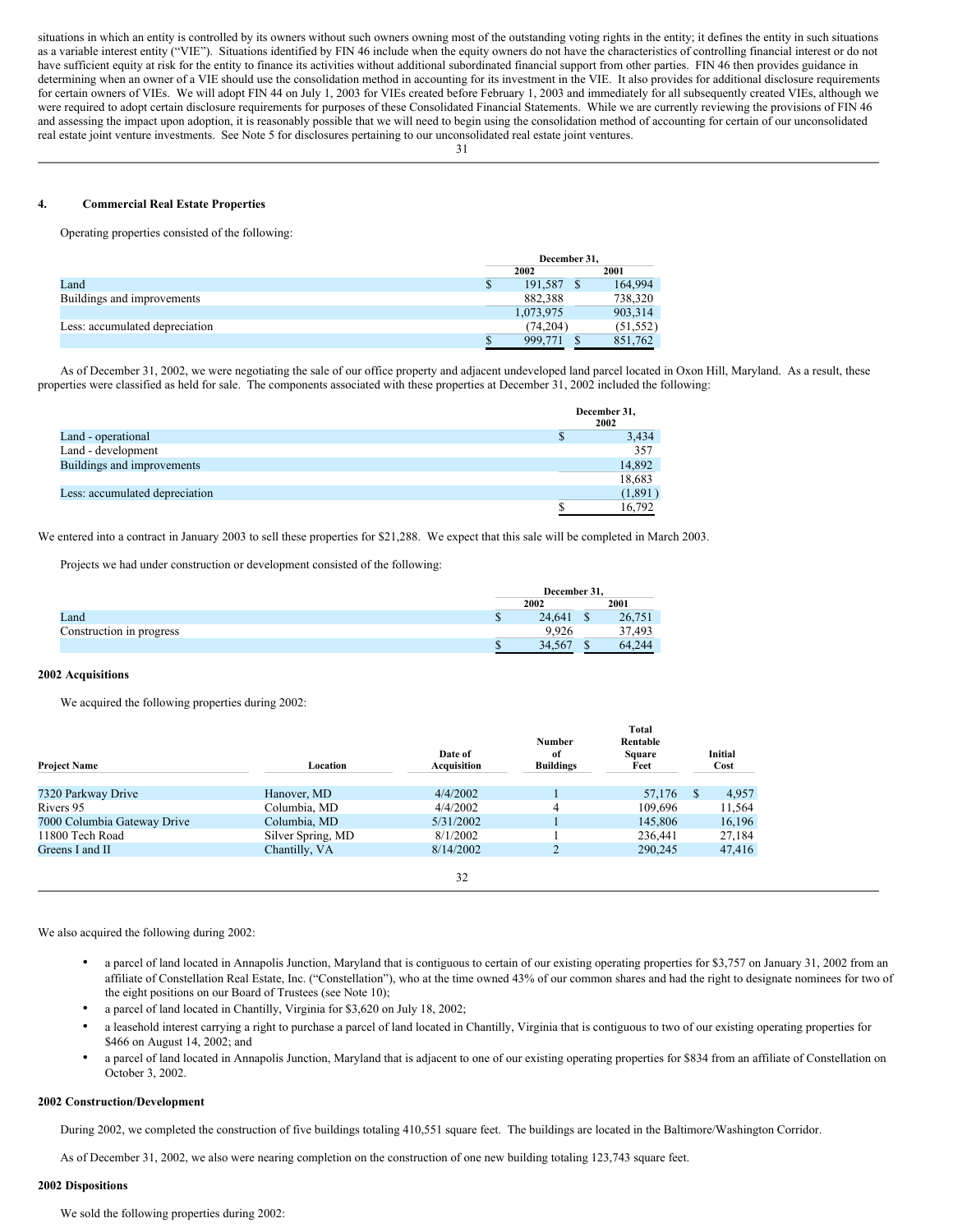- a parcel of land located in Hanover, Maryland for \$1,300 on March 29, 2002 to a first cousin of Clay W. Hamlin, III, our Chief Executive Officer; we realized a gain of \$596 on this sale;
- a 53,782 square foot office building located in Columbia, Maryland for \$7,175 on July 17, 2002, realizing a gain of \$374. We occupy a portion of this building under leases carrying four-year terms. Because we continue to lease the property, the gain on the sale was deferred for recognition over the lease terms. Additionally, because we continue to manage the property, the results of operations and the portion of the gain on sale recognized are reflected in continuing operations on our Consolidated Statements of Operations;
- a parcel of land located in Cranbury, New Jersey for \$1,500 on August 9, 2002 to a first cousin of Clay W. Hamlin, III; we realized a gain of \$291 on this sale; and
- a parcel of land located in Oxon Hill, Maryland for \$600 on September 30, 2002, realizing a gain of \$481.

The terms of the land parcel sales to Mr. Hamlin's cousins described above were determined as a result of arms-length negotiations. In management's opinion, the resulting sales prices reflected fair value for the properties based on management's knowledge of and experience in the respective real estate markets.

## **2001 Acquisitions**

We acquired the following properties during 2001:

| <b>Project Name</b>                               | Location      | Date of<br>Acquisition | <b>Number</b><br>of<br><b>Buildings</b> | Total<br>Rentable<br><b>Square</b><br>Feet | Initial<br>Cost |
|---------------------------------------------------|---------------|------------------------|-----------------------------------------|--------------------------------------------|-----------------|
| State Farm Properties $(1)$                       | Columbia, MD  | 5/14/2001              |                                         | 141.530                                    | \$15,502        |
| Airport Square Partners Properties <sup>(2)</sup> | Linthicum, MD | 7/2/2001               |                                         | 314.594                                    | 33,858          |
| Airport Square I                                  | Linthicum, MD | 8/3/2001               |                                         | 97.161                                     | 11.479          |
| Gateway 63 Properties                             | Columbia, MD  | 8/30/2001              | 4                                       | 187,132                                    | 23,866          |
| Washington Technology Park <sup>(3)</sup>         | Chantilly, VA | 11/30/2001             |                                         | 470,406                                    | 58,968          |

(1) Includes a 30,855 square foot office building requiring redevelopment that was completed in 2002.

(2) On March 7, 2001, we acquired a 40% interest in Airport Square Partners, LLC. On March 21, 2001, this joint venture acquired five office buildings for \$33,617. We accounted for this investment using the equity method of accounting until July 2, 2001, when we acquired the remaining 60% interest in Airport Square Partners, LLC. The amount reported on the table above is the recorded cost of the five office buildings upon completion of these transactions.

(3) Includes a contiguous 17-acre land parcel for future development.

33

We also acquired the following properties during 2001:

- two parcels of land located in Oxon Hill, Maryland that are contiguous to one of our existing operating properties for \$469 on July 30, 2001 from an affiliate of Constellation (see Note 10); and
- a parcel of land located in Linthicum, Maryland for \$638 on December 19, 2001.

## **2001 Construction/Development**

During 2001, we completed the construction of one office building totaling 78,460 square feet located in Columbia, Maryland.

## **2001 Disposition**

We sold a 65,277 square foot office building located in Cranbury, New Jersey for \$11,525 on June 18, 2001. We realized a gain of \$1,618 on the sale of this property.

## **5. Investments in and Advances to Unconsolidated Real Estate Joint Ventures**

Our investments in and advances to unconsolidated real estate joint ventures accounted for using the equity method of accounting included the following:

|                         | <b>Balance</b> at<br>December 31. |       |               | Date     | Ownership<br>$%$ at | Nature of | Total<br>Assets at               |          | Maximum<br><b>Exposure</b> |              |        |
|-------------------------|-----------------------------------|-------|---------------|----------|---------------------|-----------|----------------------------------|----------|----------------------------|--------------|--------|
|                         |                                   | 2002  |               | 2001     | Acquired            | 12/31/02  | Activity                         | 12/31/02 |                            | to $Loss(1)$ |        |
|                         |                                   |       |               |          |                     |           | Owns newly-constructed           |          |                            |              |        |
| Gateway 67, LLC         | ж                                 | 4,130 | <sup>\$</sup> | 3,904    | 9/28/00             | 80%       | buildings                        | \$       | 10,653                     |              | 15,330 |
| Gateway 70 LLC          |                                   | 2,472 |               | 2,326    | 4/5/01              | 80%       | Developing land parcel           |          | 3,484                      |              | 2,472  |
| <b>MOR Forbes 2 LLC</b> |                                   | 712   |               |          | 12/24/02            | 80%       | Constructing building            |          | 2,231                      |              | 5,224  |
| MOR Montpelier 3 LLC    |                                   | 455   |               |          | 2/21/02             | 50%       | Developing land parcel           |          | 888                        |              | 455    |
| <b>NBP 140. LLC</b>     |                                   | 230   |               | 2.885(2) | 12/27/01            | 10%       | Constructing building            |          | 8,700                      |              | 18,330 |
| MOR Montpelier LLC      |                                   |       |               | 1,008    | 2/1/01              | N/A       | Constructed and sold<br>building |          |                            |              |        |
| MOR Forbes LLC          |                                   | __    |               | 924      | 5/18/01             | N/A       | Constructed and sold<br>building |          |                            |              |        |
|                         |                                   | 7,999 |               | 11,047   |                     |           |                                  |          | 25,956                     |              | 41,811 |

(1) Derived from the sum of our investment balance, loan guarantees (based on maximum loan balance) and maximum additional unilateral capital contributions required from us. Not reported above are additional amounts that we and our partners are required to fund when needed by these joint ventures; these funding requirements are proportional to our ownership percentage, except in the case of NBP 140, LLC, in which we are required to fund 50% of additional fundings.

(2) Investment at December 31, 2001 included a \$2,640 loan receivable.

The properties owned by each of the joint ventures set forth above are located in the Baltimore/Washington Corridor. A two-member management committee is responsible for making major decisions (as defined in the joint venture agreement) for each of these joint ventures and we control one of the management committee positions in each case. We have additional commitments pertaining to our real estate joint ventures that are disclosed in Note 18.

During 2002, the buildings owned by MOR Montpelier LLC and MOR Forbes LLC were sold and the joint ventures dissolved. We recognized \$1,155 in gains on the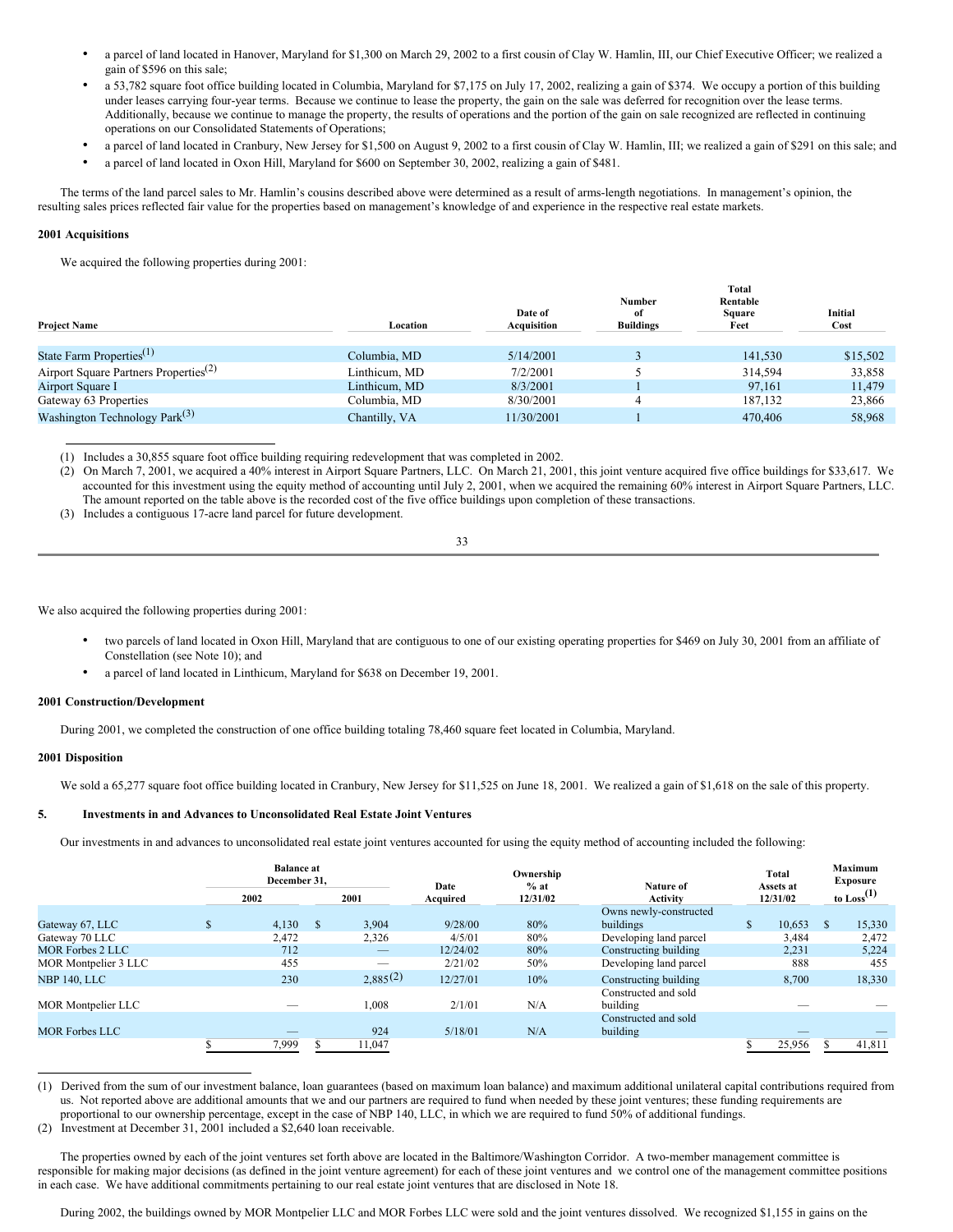The following table sets forth condensed combined balance sheets for these unconsolidated real estate joint ventures:

34

|                                      |   | December 31. |        |  |  |  |
|--------------------------------------|---|--------------|--------|--|--|--|
|                                      |   | 2002         | 2001   |  |  |  |
| Commercial real estate property      |   | 25,463<br>S  | 28,306 |  |  |  |
| Other assets                         |   | 493          | 1,321  |  |  |  |
| Total assets                         |   | 25,956       | 29,627 |  |  |  |
| Liabilities                          | S | 12,636       | 18,935 |  |  |  |
| Owners' equity                       |   | 13.320       | 10,692 |  |  |  |
| Total liabilities and owners' equity |   | 25,956       | 29,627 |  |  |  |

As discussed in Note 3, we are currently reviewing the provisions of FIN 46 and assessing the impact upon our adoption, but it is reasonably possible that we will need to begin using the consolidation method of accounting for certain of our unconsolidated real estate joint venture investments.

#### **6. Investments in and Advances to Other Unconsolidated Entities**

Our investments in and advances to other unconsolidated entities included the following:

|                                                | <b>Balance at</b><br>December 31. |        | Date         | Ownership<br>$%$ at | Investment<br>Accounting |
|------------------------------------------------|-----------------------------------|--------|--------------|---------------------|--------------------------|
|                                                | 2002                              | 2001   | Acquired     | 12/31/02            | Method                   |
| MediTract, $LLC^{(1)}$                         | 1,621                             | 1,621  | Various 2000 | $5\%$               | Cost                     |
| Paragon Smart Technologies, LLC <sup>(2)</sup> | $\overline{\phantom{a}}$          | 491(3) | 2/28/01      | 22%                 | Equity                   |
|                                                | 1,621                             | 2.112  |              |                     |                          |

(1) MediTract, LLC ("MediTract") has developed an Internet-based contract imaging and management system for sale to real estate owners and healthcare providers. (2) Paragon Smart Technologies, LLC ("Paragon") provides computer consulting services to businesses and broadband Internet access and companion services to real estate owners in the Baltimore/Washington Corridor.

(3) The investment balance at December 31, 2001 included \$245 in notes receivable.

In December 2002, Paragon's board of directors approved a plan to dissolve that entity. Since we do not expect to recover our investment, we expensed \$534, representing the balance of our investment in Paragon, in 2002; this expense is reflected in the line entitled "equity in loss of unconsolidated service companies" on our Consolidated Statements of Operations.

Prior to 2001, the Operating Partnership owned 95% of the capital stock in COMI, including 1% of the voting stock. During that period, in addition to owning investments in service entities, COMI also provided us with asset management, managerial, financial and legal support. On January 1, 2001, we acquired all of the stock in COMI that we did not previously own for \$26 and all of COMI's employees became our employees. We accounted for the acquisition of COMI using the purchase method of accounting. We also elected to have COMI treated as a taxable REIT subsidiary ("TRS") under the REIT Modernization Act effective January 1, 2001.

## **7. Deferred Charges**

Deferred charges consisted of the following:

| December 31. |          |  |
|--------------|----------|--|
| 2002         | 2001     |  |
| \$19,267     | \$13,298 |  |
| 11,458       | 9,599    |  |
| 1,880        | 1,320    |  |
| 155          | 154      |  |
| 32,760       | 24,371   |  |
| (12, 912)    | (7, 487) |  |
| \$19,848     | \$16,884 |  |
|              |          |  |

(1) Included accumulated amortization associated with other intangibles of \$151 at December 31, 2002 and \$132 at December 31, 2001.

36

#### **8. Mortgage and Other Loans Payable**

Mortgage and other loans payable consisted of the following:

|                                                                                                     | 2002    | 2001    |
|-----------------------------------------------------------------------------------------------------|---------|---------|
| Bankers Trust Company, Revolving Credit Facility, LIBOR + 1.75%, maturing March 2004 <sup>(1)</sup> | 128,000 | 110,000 |
| Teachers Insurance and Annuity Association of America, 6.89%, maturing November 2008                | 78.999  | 80.634  |
| Teachers Insurance and Annuity Association of America, 7.72%, maturing October 2006                 | 57.168  | 58,138  |
| KeyBank National Association, LIBOR + 1.75%, maturing November 2003 <sup>(1)</sup>                  | 36,000  | 36,000  |
| Metropolitan Life Insurance Company, 6.91%, maturing June 2007                                      | 33.741  |         |
| Teachers Insurance and Annuity Association of America, 7.0%, maturing March 2009                    | 33,727  |         |
| Allstate Life Insurance Company, 5.6%, maturing January 2013                                        | 29,400  |         |

**December 31,**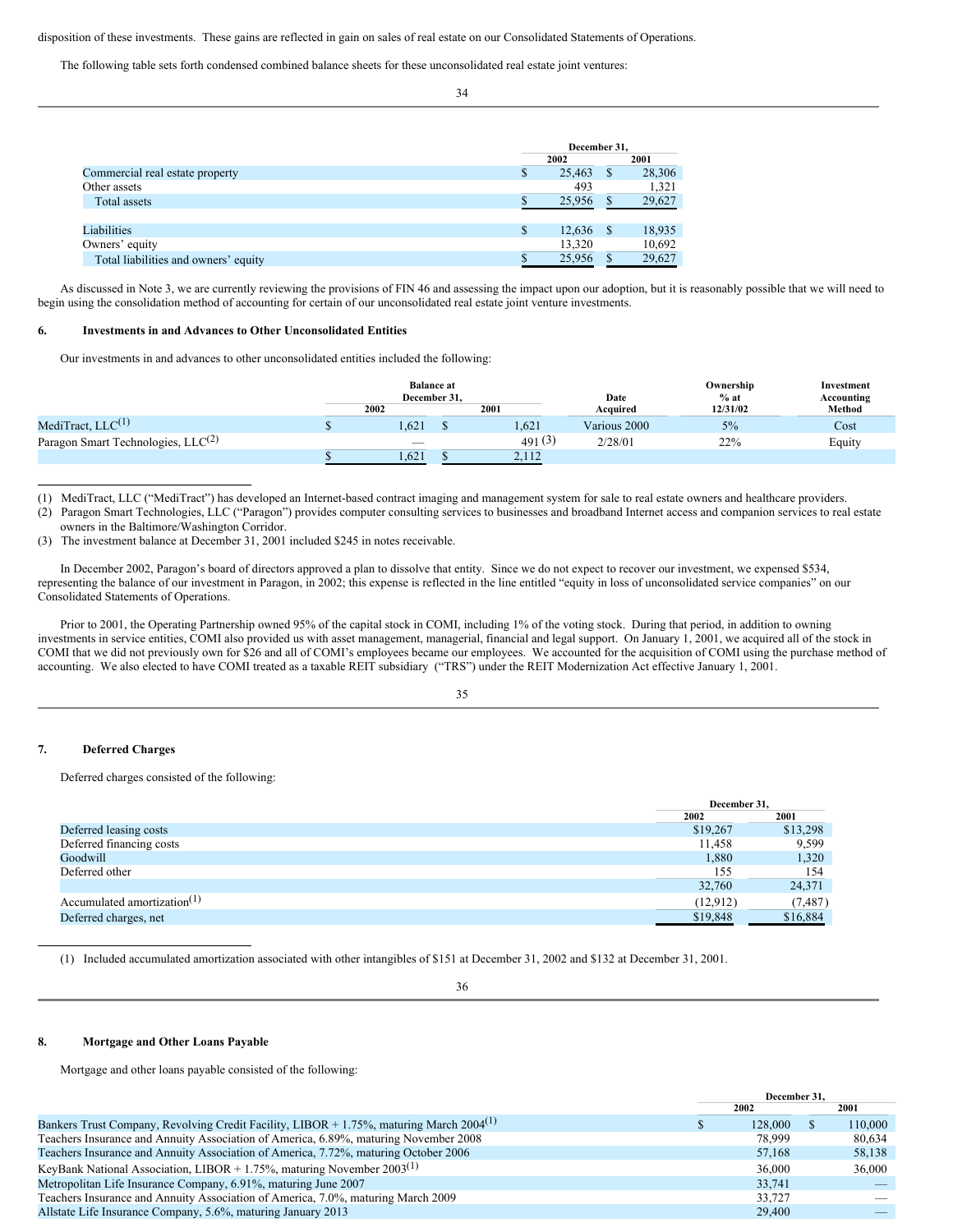| State Farm Life Insurance Company, 6.51%, maturing August 2012                                 | 27,601       |         |
|------------------------------------------------------------------------------------------------|--------------|---------|
| Mutual of New York Life Insurance Company, 7.79%, maturing August 2004 <sup>(1)</sup>          | 26,530       | 26,969  |
| Transamerica Life Insurance and Annuity Company, 7.18%, maturing August 2009                   | 25,995       | 26,406  |
| State Farm Life Insurance Company, 7.9%, maturing April 2008                                   | 25,408       | 25,743  |
| Transamerica Occidental Life Insurance Company, 7.3%, maturing May 2008                        | 20,671       | 20,996  |
| Allstate Life Insurance Company, 6.93%, maturing July 2008                                     | 20,533       | 20,840  |
| Allstate Life Insurance Company, 5.6%, maturing January 2013                                   | 19,600       |         |
| Transamerica Life Insurance and Annuity Company, 8.3%, maturing October 2005                   | 17,127       | 17,372  |
| KeyBank National Association, LIBOR + 2.0%, maturing August $2003^{(1)}$                       | 16,000       |         |
| Northwestern Mutual Life Insurance Company, 7.0%, maturing February 2010                       | 15,907       |         |
| Allstate Life Insurance Company, 7.14%, maturing September 2007                                | 15.677       | 15,922  |
| IDS Life Insurance Company, 7.9%, maturing March 2008                                          | 13,274       | 13,466  |
| SunTrust Bank, LIBOR + 1.5%, maturing July 2003 <sup>(2)</sup>                                 | 12,000       |         |
| Bank of America, LIBOR + 1.75%, maturing December $2003(4)$                                    | 11,571       | 10,396  |
| Allfirst Bank, LIBOR +1.75%, maturing April $2003^{(1)(3)}$                                    | 10,940       | 11,000  |
| Teachers Insurance and Annuity Association of America, 8.35%, maturing October 2006            | 7,741        | 7,862   |
| Allfirst Bank, LIBOR + 1.75%, maturing July 2003                                               | 6,425        | 6,500   |
| Aegon USA Realty Advisors, Inc., 8.29%, maturing May 2007                                      | 5,666        | 5,864   |
| Citibank Federal Savings Bank, 6.93%, maturing July 2008                                       | 4,889        | 4,962   |
| Constellation Real Estate, Inc., Prime rate, maturing January 2003                             | 3,000        |         |
| Seller loan, 8.0%, maturing May 2007                                                           | 1,466        | 1,527   |
| KeyBank National Association, LIBOR + 1.75%, repaid June 2002                                  |              | 25,000  |
| KeyBank National Association, LIBOR + 2.0%, repaid December 2002                               |              | 25,000  |
| Mercantile-Safe Deposit and Trust Company, Prime rate, repaid July 2002                        |              | 15,750  |
| Provident Bank of Maryland, LIBOR + 1.75%, repaid December 2002                                |              | 6,980   |
| Chevy Chase Bank, F.S.B., LIBOR + 1.6%, borrowed \$22,000 in August 2002, repaid December 2002 |              |         |
|                                                                                                | S<br>705,056 | 573,327 |

(1) May be extended for a one-year period, subject to certain conditions.

(2) May be extended for two six-month periods, subject to certain conditions.

(3) Loan with a total commitment of \$12,000.

(4) Construction loan with a total commitment of \$14,000.

The LIBOR interest rate in effect at December 31, 2002 on our LIBOR-based variable rate loans ranged from 1.38% to 1.42%. The Prime interest rate in effect at December 31, 2002 on our Prime-based variable rate loans was 4.25%.

We have guaranteed the repayment of \$224.8 million of the mortgage and other loans set forth above.

In the case of each of our mortgage and construction loans, we have pledged certain of our real estate assets as collateral. As of December 31, 2002, substantially all of our real estate properties were collateralized on loan obligations. Certain of our mortgage loans require that we comply with a number of restrictive financial covenants, including adjusted consolidated net worth, minimum property interest coverage, minimum property hedged interest coverage, minimum consolidated interest coverage, maximum consolidated unhedged floating rate debt and maximum consolidated total indebtedness. As of December 31, 2002, we were in compliance with these financial covenants.

37

Our mortgage loans mature on the following schedule (excluding extension options):

| 2003       | \$<br>104,718 |
|------------|---------------|
| 2004       | 163,052       |
| 2005       | 25,913        |
| 2006       | 69,610        |
| 2007       | 59,736        |
| Thereafter | 282,027       |
| Total      | \$<br>705,056 |

We estimate the fair value of our mortgage and other loans was \$741,587 at December 31, 2002 and \$584,733 at December 31, 2001.

Weighted average borrowings under our secured revolving credit facility with Bankers Trust Company totaled \$120,348 in 2002 and \$69,143 in 2001. The weighted average interest rate on this credit facility totaled 3.61% in 2002 and 5.93% in 2001.

Weighted average borrowings under our revolving credit facility with Prudential Securities, which expired in June 2001, totaled \$14,118 in 2001. The weighted average interest rate on this credit facility totaled 6.84% in 2001.

The amount available under our secured revolving credit facility with Bankers Trust Company is generally computed based on 65% of the appraised value of properties pledged as collateral for this loan. As of December 31, 2002, the maximum amount available under this line of credit totaled \$150,000, of which \$17,000 was unused.

We capitalized interest costs of \$3,091 in 2002, \$5,295 in 2001 and \$3,889 in 2000.

We had mortgage loans payable that were retired early during 2002, 2001 and 2000 using proceeds from sales of properties and refinancings. We recognized a loss on these early debt retirements, net of minority interests, of \$217 in 2002, \$141 in 2001 and \$113 in 2000.

## **9. Derivatives**

The following table sets forth our derivative contracts and their respective fair values:

|                             |                                            |       |                                       |                   |                    | Fair Value at December 31. |       |  |       |
|-----------------------------|--------------------------------------------|-------|---------------------------------------|-------------------|--------------------|----------------------------|-------|--|-------|
| <b>Nature of Derivative</b> | <b>Notional</b><br>Amount in<br>(millions) |       | <b>One-Month</b><br><b>LIBOR base</b> | Effective<br>Date | Expiration<br>Date |                            | 2002  |  | 2001  |
| Interest rate swap          |                                            | 100.0 | 5.760%                                | 1/2/2001          | 1/2/2003           |                            | $\pm$ |  | 3.781 |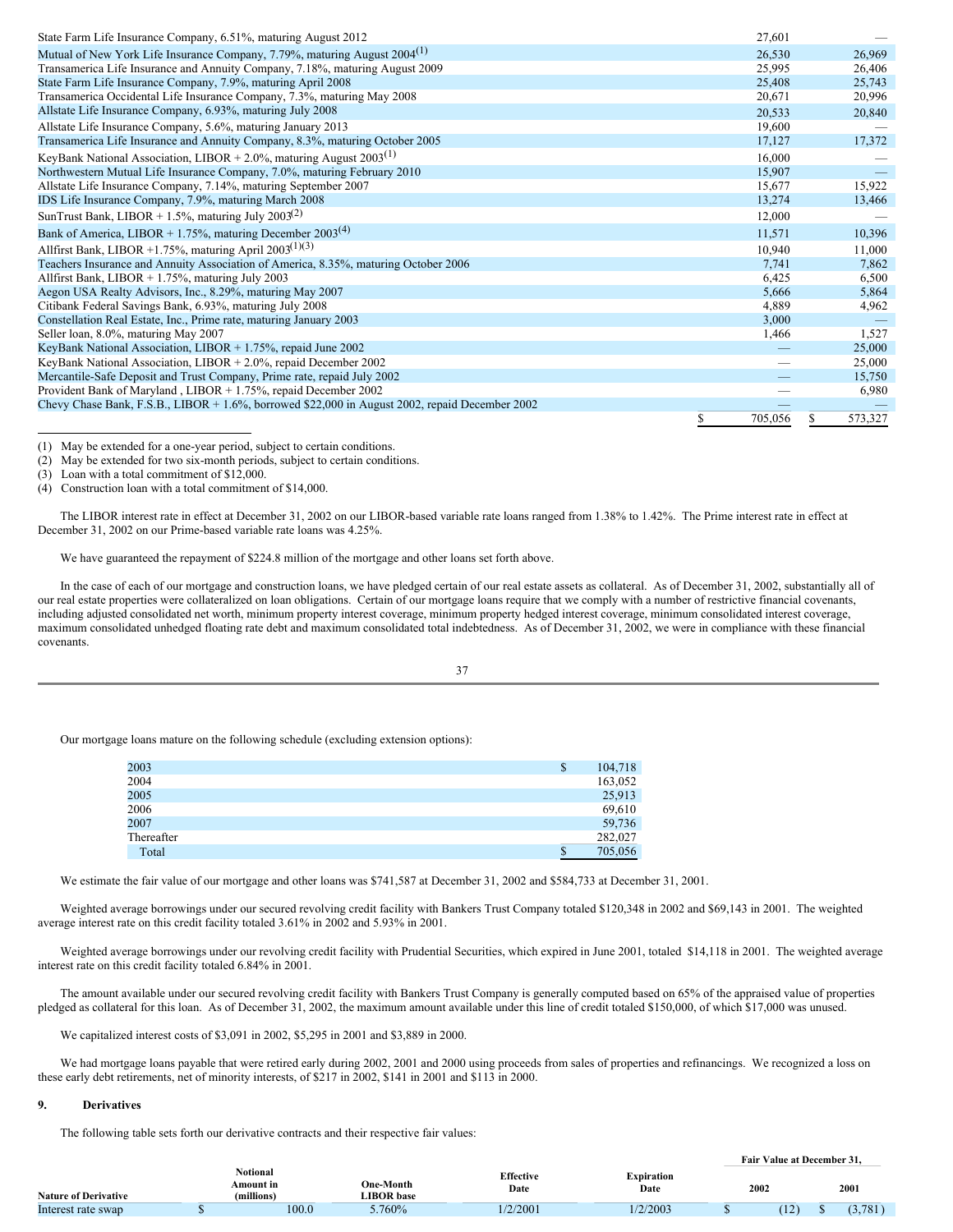| Interes<br>swan<br>rate | 50.0 | 2.308% | /2/2003 | $'200$ : | 482                      | $\overline{\phantom{a}}$ |
|-------------------------|------|--------|---------|----------|--------------------------|--------------------------|
| Interest rate<br>can    | 50.0 | .700%  | 1/2000  | /2002    | $\overline{\phantom{a}}$ |                          |
| Total                   |      |        |         |          | $\Delta$                 |                          |

We have designated each of these derivatives as cash flow hedges. All of these derivatives are hedging the risk of changes in interest rates on certain of our one-month LIBOR-based variable rate borrowings. At December 31, 2002, our outstanding interest rate swaps were considered highly effective cash flow hedges under SFAS 133.

The table below sets forth our accounting application of changes in derivative fair values:

| 38                                                                         |                                     |         |
|----------------------------------------------------------------------------|-------------------------------------|---------|
|                                                                            | For the Years Ended<br>December 31. |         |
|                                                                            | 2002                                | 2001    |
| Increase (decrease) in fair value applied to AOCL and minority interests   | 3,285                               | (3,533) |
| Increase (decrease) in fair value recognized as gain $(\text{loss})^{(1)}$ | 2                                   | (8)     |

(1) Represents hedge ineffectiveness and is included in tenant recoveries and other revenue on our Consolidated Statements of Operations.

Over time, the unrealized loss held in AOCL and minority interests associated with our interest rate swaps will be reclassified to earnings as interest payments occur on our LIBOR-based borrowings. Within the next twelve months, we expect to reclassify to earnings \$477 of the balances held in AOCL and minority interests.

Upon adoption of FAS 133 on January 1, 2001, we reduced AOCL and minority interests in total by \$246 as a cumulative effect adjustment to recognize the net fair value of our interest rate swap contracts on that date. We also recognized an unrealized loss of \$263 (\$174 net of minority interests' portion) on the book value associated with these derivatives at January 1, 2001; this loss was reported as a cumulative effect of an accounting change on our Consolidated Statements of Operations.

On January 3, 2003, we entered into an interest rate swap agreement with Deutsche Bank AG that fixes the one-month LIBOR base rate at 1.52% on a notional amount of \$50.0 million. This swap agreement became effective on January 7, 2003 and carries a one-year term.

#### **10. Shareholders' Equity**

#### **Preferred Shares**

Constellation owned our one Series A Preferred Share outstanding at December 31, 2001. On March 5, 2002, Constellation converted this share into 1.8748 common shares. Constellation sold one of these common shares and we redeemed the fractional share. As holder of the Series A Preferred Share, Constellation had the right to nominate two members for election to our Board of Trustees; with the conversion of its Series A Preferred Share into common shares, Constellation no longer has that right. Constellation's nominated members still served on our Board of Trustees as of December 31, 2002.

Set forth below is a summary of our other series of preferred shares of beneficial interest:

| <b>Series of Preferred</b> |               |                 |                 |                 | Annual    | <b>Earliest</b> |  |            |
|----------------------------|---------------|-----------------|-----------------|-----------------|-----------|-----------------|--|------------|
| <b>Share of Beneficial</b> | # of Shares   | <b>Month of</b> | <b>Dividend</b> | <b>Dividend</b> |           |                 |  | Redemption |
| Interest                   | <b>Issued</b> | <b>Issuance</b> | Yield(1)        |                 | Per Share | Date            |  |            |
| Series B                   | 1.250.000     | July 1999       | 10.000%         |                 | 2.50000   | 7/15/04         |  |            |
| Series D                   | 544,000       | January 2001    | 4.000%          |                 | .00000    | 1/25/06         |  |            |
| Series E                   | .150.000      | April 2001      | 10.250%         |                 | 2.56250   | 7/15/06         |  |            |
| Series F                   | .425.000      | September 2001  | 9.875%          |                 | 2.46875   | 10/15/06        |  |            |

(1) Yield computed based on \$25 per share redemption price.

All of the classes of preferred shares set forth in the table above are nonvoting and redeemable for cash at \$25.00 per share at our option on or after the earliest redemption date. Holders of these shares are entitled to cumulative dividends, payable quarterly (as and if declared by the Board of Trustees). The Series D Preferred Shares also are convertible by the holder on or after January 1, 2004 into common shares on the basis of 2.2 common shares for each Series D Preferred Share. In the case of each series of preferred shares, there is a series of preferred units in the Operating Partnership owned by us that carries substantially the same terms.

## **Common Shares**

On March 5, 2002, we participated in an offering of 10,961,000 common shares to the public at a price of \$12.04 per share; Constellation sold 8,876,172 of these shares and we sold 2,084,828 of these shares. With the completion of this transaction, Constellation, which had been our largest common shareholder, no longer owned

39

any of our shares. We contributed the net proceeds from the sale of the newly issued shares to our Operating Partnership in exchange for 2,084,828 common units.

Over the three years ended December 31, 2002, common units in our Operating Partnership were converted into common shares on the basis of one common share for each common unit in the amount of 617,510 in 2002, 90,519 in 2001 and 1,047,545 in 2000.

On December 16, 1999, we issued 471,875 common shares subject to forfeiture restrictions to certain officers; we issued an additional 12,500 common shares to an officer in 2000 that were subject to the same restrictions. The forfeiture restrictions of specified percentages of these shares lapse annually throughout their respective terms provided that the officers remain employed by us. The lapsing of these forfeiture restrictions was also dependent on the Company's attainment of defined earnings or shareholder return targets, although all such targets were met. These shares may not be sold, transferred or encumbered while the forfeiture restrictions are in place. Forfeiture restrictions lapsed on these shares in the amount of 72,659 shares in 2002, 48,428 shares in 2001 and 15,625 shares in 2000.

In July 2001, we issued 23,000 common shares subject to forfeiture restrictions to an officer. The forfeiture restrictions lapse annually from 2003 to 2005 as the officer remains employed by us. These shares may not be sold, transferred or encumbered while the forfeiture restrictions are in place.

Over the three years ended December 31, 2002, we issued common shares in connection with the exercise of share options of 255,692 in 2002 and 125,246 in 2001 and 24,467 in 2000.

The table below sets forth the activity in the accumulated other comprehensive loss component of shareholders' equity: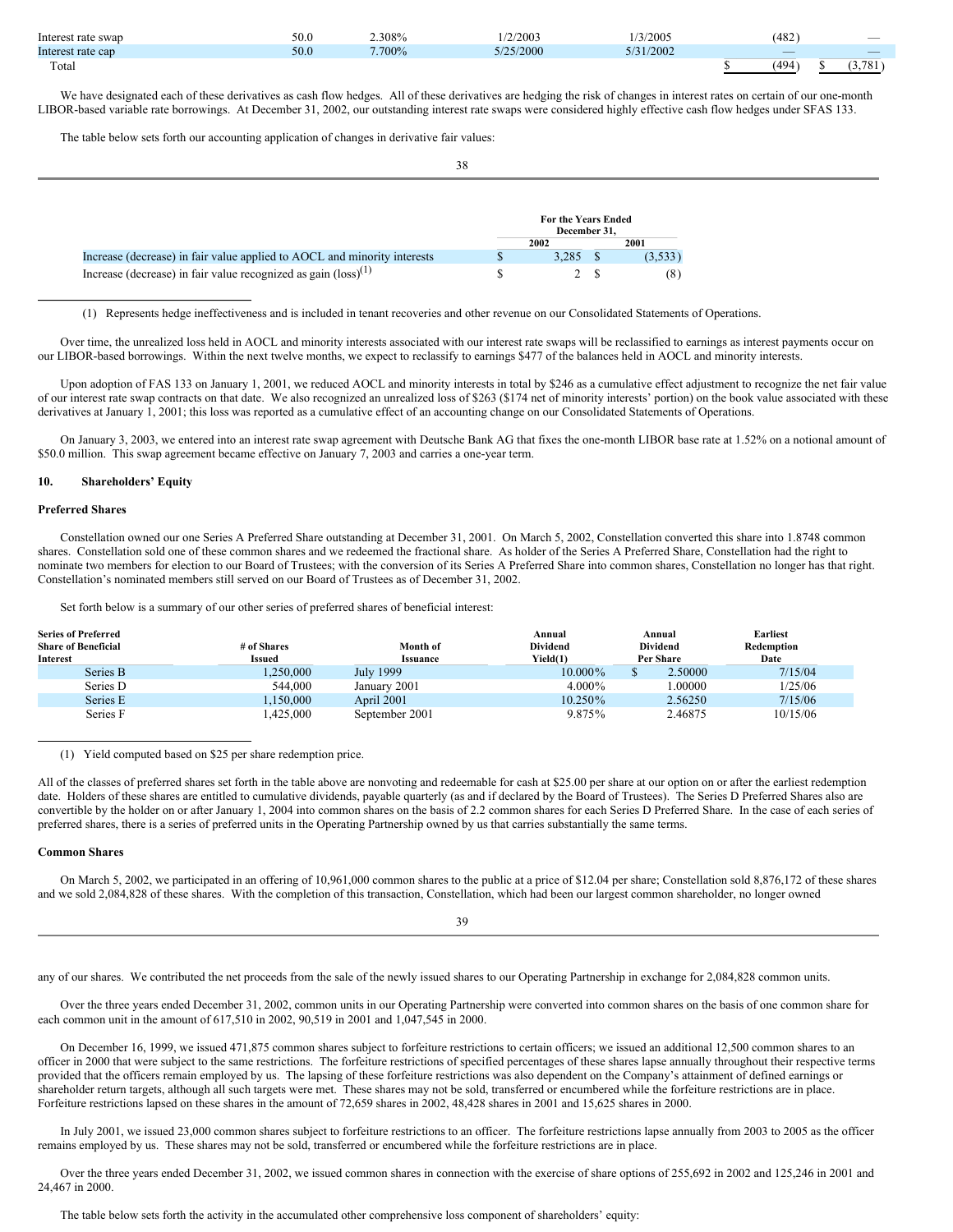|                                                                                      | For the Years Ended |              |  |         |  |
|--------------------------------------------------------------------------------------|---------------------|--------------|--|---------|--|
|                                                                                      |                     | December 31. |  |         |  |
|                                                                                      |                     | 2002         |  | 2001    |  |
| Beginning balance                                                                    |                     | (2,500)      |  |         |  |
| Unrealized gain (loss) on interest rate swaps, net of minority interests             |                     | 2.151        |  | (2,337) |  |
| Cumulative effect adjustment on January 1, 2001 for unrealized loss on interest rate |                     |              |  |         |  |
| swap, net of minority interests                                                      |                     |              |  | (163)   |  |
| Ending balance                                                                       |                     | (349)        |  | (2,500) |  |

### **11. Share Options**

In 1993, we adopted a share option plan for Trustees under which we have 75,000 common shares reserved for issuance. These options expire ten years after the date of grant and are all exercisable.

In March 1998, we adopted a long-term incentive plan for our Trustees, our employees and employees of the Service Companies. This plan provides for the award of share options, common shares subject to forfeiture restrictions and dividend equivalents. We are authorized to issue awards under the plan amounting to no more than 13% of the total of (1) our common shares outstanding plus (2) the number of shares that would be outstanding upon redemption of all units of the Operating Partnership or other securities that are convertible into our common shares. Trustee options under this plan become exercisable beginning on the first anniversary of their grant. The vesting periods for employees' options under this plan range from immediately to 5 years. Options expire ten years after the date of grant.

The following table summarizes share option transactions under the plans described above:

<sup>40</sup>

|                                                 | <b>Shares</b> | <b>Range of Exercise</b><br>Price per Share | Weighted<br>Average<br><b>Exercise Price</b><br>per Share |
|-------------------------------------------------|---------------|---------------------------------------------|-----------------------------------------------------------|
| Outstanding at December 31, 1999                | 1,427,975     | $$5.25 - $12.25$                            | \$<br>8.46                                                |
| Granted $-2000$                                 | 977,425       | $$7.63 - $9.75$                             | \$<br>8.23                                                |
| $Forfeited - 2000$                              | (50, 915)     | $\$7.63 - \$8.00$                           | \$<br>7.95                                                |
| $Exercised - 2000$                              | (24, 467)     | $$5.25 - $8.00$                             | \$<br>6.89                                                |
| Outstanding at December 31, 2000                | 2,330,018     | $$5.25 - $12.25$                            | \$<br>8.34                                                |
| Granted $-2001$                                 | 799,685       | $$9.54 - $10.58$                            | \$<br>9.87                                                |
| $Forfeited - 2001$                              | (104, 874)    | $\$7.63 \rightarrow \$10.00$                | \$<br>8.94                                                |
| $Exercised - 2001$                              | (125, 246)    | $$5.38 - $9.94$                             | \$<br>8.00                                                |
| Outstanding at December 31, 2001                | 2,899,583     | $$5.25 - $12.25$                            | \$<br>8.79                                                |
| Granted $-2002$                                 | 856,303       | $$10.58 - $14.30$                           | \$<br>12.18                                               |
| Forfeited $-2002$                               | (194, 651)    | $$7.63 - $11.87$                            | \$<br>8.99                                                |
| $Exercised - 2002$                              | (255, 692)    | $$5.25 - $10.58$                            | \$<br>8.32                                                |
| Outstanding at December 31, 2002                | 3,305,543     | $$5.25 - $14.30$                            | \$<br>9.69                                                |
| Available for future grant at December 31, 2002 | 464,763       |                                             |                                                           |
| Exercisable at December 31, 2000                | 1,039,502     | $$5.25 - $12.25$                            | \$<br>8.46                                                |
| Exercisable at December 31, 2001                | 1,465,030     | $$5.25 - $12.26$                            | \$<br>8.64                                                |
| Exercisable at December 31, 2002                | 1,768,919     | (1)                                         | \$<br>9.37                                                |

(1) 412,582 of these options had an exercise price ranging from \$5.25 to \$7.99, 1,052,019 had an exercise price ranging from \$8.00 to \$10.99 and 304,318 had an exercise price ranging from \$11.00 to \$14.30.

The weighted average remaining contractual life of the options at December 31, 2002 was approximately 8 years.

A summary of the weighted average grant-date fair value per option granted is as follows:

|                                                                 | For the Years Ended December 31. |  |      |      |                   |  |  |  |
|-----------------------------------------------------------------|----------------------------------|--|------|------|-------------------|--|--|--|
|                                                                 | 2002                             |  | 2001 | 2000 |                   |  |  |  |
| Weighted average grant-date fair value                          | 1.13                             |  | 1.00 |      | 1.03              |  |  |  |
| Weighted average grant-date fair value-exercise price equals    |                                  |  |      |      |                   |  |  |  |
| market price on grant-date                                      | 1.11                             |  | 1.02 |      | 1.02 <sub>1</sub> |  |  |  |
| Weighted average grant-date fair value-exercise price exceeds   |                                  |  |      |      |                   |  |  |  |
| market price on grant-date                                      | 1.01                             |  | 0.94 |      | 0.99              |  |  |  |
| Weighted average grant-date fair value-exercise price less than |                                  |  |      |      |                   |  |  |  |
| market price on grant-date                                      | .41                              |  | 1.09 |      | 1.31              |  |  |  |
|                                                                 |                                  |  |      |      |                   |  |  |  |

#### **12. Related Party Transactions**

This section includes references to our transactions with the Service Companies in 2000. The Service Companies became consolidated subsidiaries effective January 1, 2001. As a result, our transactions with the Service Companies in 2001 and 2002 were eliminated when we consolidated their accounts with our accounts.

The table below sets forth revenues earned and costs incurred in our transactions with related parties:

41

|                                        | For the Years Ended December 31. |  |      |      |     |  |  |  |  |  |
|----------------------------------------|----------------------------------|--|------|------|-----|--|--|--|--|--|
|                                        | 2002                             |  | 2001 | 2000 |     |  |  |  |  |  |
| Rental revenue earned from:            |                                  |  |      |      |     |  |  |  |  |  |
| Constellation                          | 56                               |  | 103  |      | 712 |  |  |  |  |  |
| COMI and CRM                           | N/A                              |  | N/A  |      | 538 |  |  |  |  |  |
| Additional entity related to a Trustee |                                  |  | _    |      | 50  |  |  |  |  |  |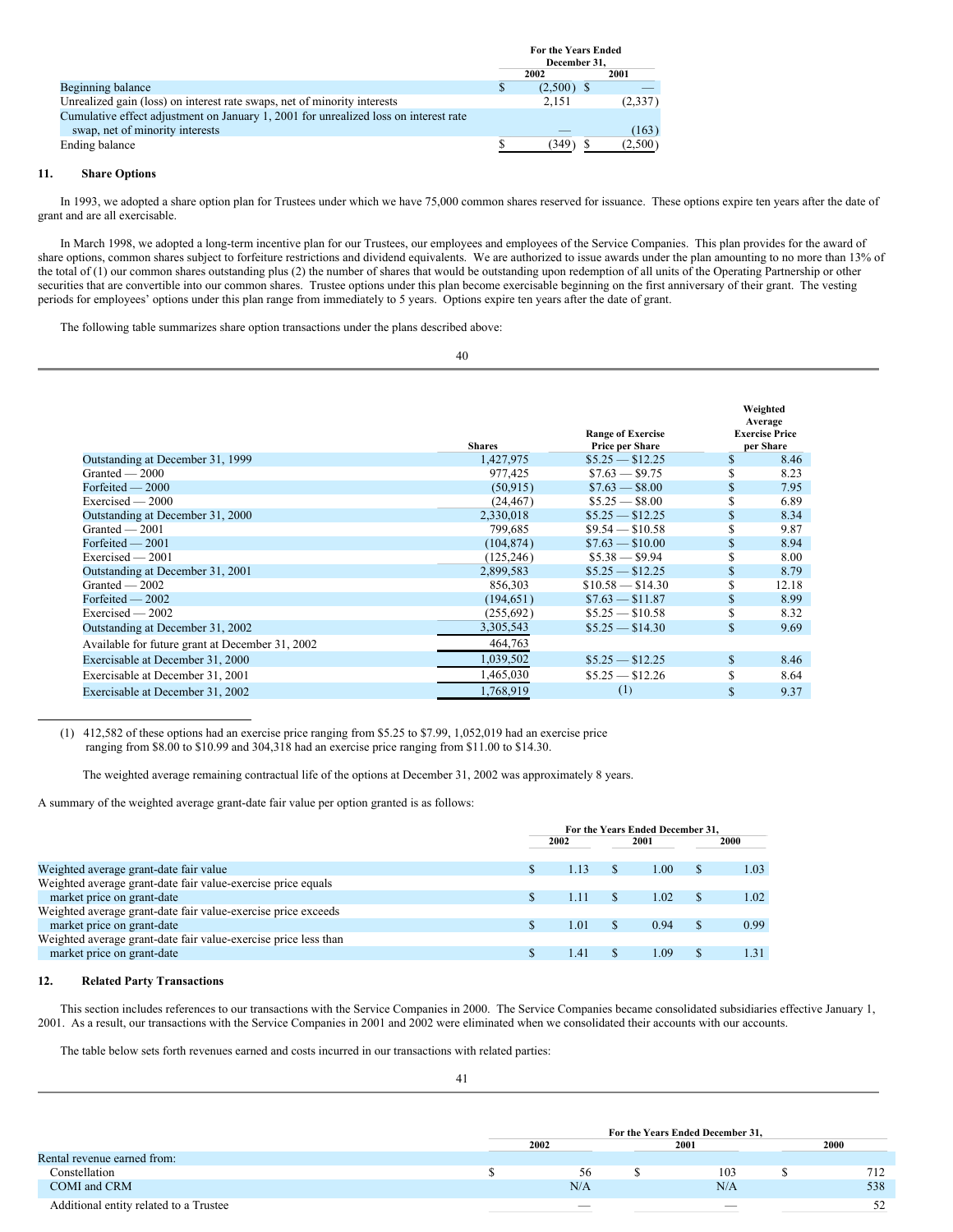|                                               | 56  |    | 103 | 1,302 |
|-----------------------------------------------|-----|----|-----|-------|
| Interest income earned from:                  |     |    |     |       |
| Unconsolidated real estate joint venture      | 126 | \$ | _   |       |
| Service Companies                             | N/A |    | N/A | 325   |
|                                               | 126 |    |     | 325   |
|                                               |     |    |     |       |
| Other fee revenue earned from:                |     |    |     |       |
| Unconsolidated real estate joint ventures     | 158 | S  | 712 | 502   |
| MediTract                                     |     |    | 75  | 225   |
|                                               | 158 |    | 787 | 727   |
|                                               |     |    |     |       |
| Costs incurred for services provided by:      |     |    |     |       |
| COMI under management agreement               | N/A |    | N/A | 4,420 |
| CRM under property management agreement       | N/A |    | N/A | 5,208 |
| CDS for construction and development services | N/A |    | N/A | 1,544 |
|                                               |     |    |     |       |

During the reporting periods, we acquired properties from Constellation; these acquisitions are described in Note 4.

During 2002, we sold properties to first cousins of Clay W. Hamlin, III, our Chief Executive Officer; these sales are described in Note 4.

Baltimore Gas and Electric Company ("BGE"), an affiliate of Constellation, provided utility services to most of our properties in the Baltimore/Washington Corridor during each of the last three years.

In addition to our related party transactions described above, the Service Companies earned fee revenue in 2000 from transactions with the following parties related to us:

| Constellation                            |     |
|------------------------------------------|-----|
| <b>BGE</b>                               | 101 |
| Unconsolidated real estate joint venture | 1 Q |
|                                          | 270 |

# **13. Operating Leases**

We lease our properties to tenants under operating leases with various expiration dates extending to the year 2013. Gross minimum future rentals on noncancelable leases at December 31, 2002 were as follows:

| For the Years Ended December 31, |               |
|----------------------------------|---------------|
| 2003                             | \$<br>131,805 |
| 2004                             | 123,564       |
| 2005                             | 110,169       |
| 2006                             | 93,098        |
| 2007                             | 73,242        |
| Thereafter                       | 134,097       |
| Total                            | 665,975       |

We consider a lease to be noncancelable when a tenant (1) may not terminate its lease obligation early or (2) may terminate its lease obligation early in exchange for a fee or penalty that we consider material enough such that termination would be highly unlikely.

## **14. Supplemental Information to Statements of Cash Flows**

|                                                                                             |               | 2002   |    | 2001     |               | 2000   |
|---------------------------------------------------------------------------------------------|---------------|--------|----|----------|---------------|--------|
| Interest paid, net of capitalized interest                                                  |               | 38,963 | S  | 34,198   |               | 28,029 |
| Supplemental schedule of non-cash investing and financing activities:                       |               |        |    |          |               |        |
| Purchase of commercial real estate properties by acquiring joint venture partner interests: |               |        |    |          |               |        |
| Operating properties                                                                        | \$            |        | \$ | 34,607   | \$.           |        |
| Investments in and advances to unconsolidated real estate joint ventures                    |               |        |    | (11,516) |               |        |
| Restricted cash                                                                             |               |        |    | 86       |               |        |
| Deferred costs                                                                              |               |        |    | 197      |               |        |
| Prepaid and other assets                                                                    |               |        |    | 182      |               |        |
| Mortgage and other loans payable                                                            |               |        |    | (24,068) |               |        |
| Rents received in advance and security deposits                                             |               |        |    | (176)    |               |        |
| Cash from purchase                                                                          |               |        |    | (688)    | <sup>\$</sup> |        |
| Acquisition of Service Companies:                                                           |               |        |    |          |               |        |
| Investments in and advances to other unconsolidated entities                                | <sup>\$</sup> |        | \$ | (4,529)  | $\mathcal{S}$ |        |
| Restricted cash                                                                             |               |        |    |          |               |        |
| Accounts receivable, net                                                                    |               |        |    | 2,005    |               |        |
| Deferred costs, net                                                                         |               |        |    | 1,537    |               |        |
| Prepaid and other assets                                                                    |               |        |    | 1,033    |               |        |
| Furniture, fixtures and equipment, net                                                      |               |        |    | 1,603    |               |        |
| Mortgage and other loans payable                                                            |               |        |    | (40)     |               |        |
| Accounts payable and accrued expenses                                                       |               |        |    | (2,106)  |               |        |
| Rents received in advance and security deposits                                             |               |        |    | (20)     |               |        |
| Other liabilities                                                                           |               |        |    | (10)     |               |        |
| Minority interest                                                                           |               |        |    | (46)     |               |        |
| Cash from acquisition of Service Companies                                                  |               |        |    | (568)    |               |        |
| Debt repaid in connection with sales of properties                                          |               |        |    | 7,000    |               | 6,943  |
| Debt assumed in connection with acquisitions                                                |               | 36,040 |    | 15,750   |               | 10,679 |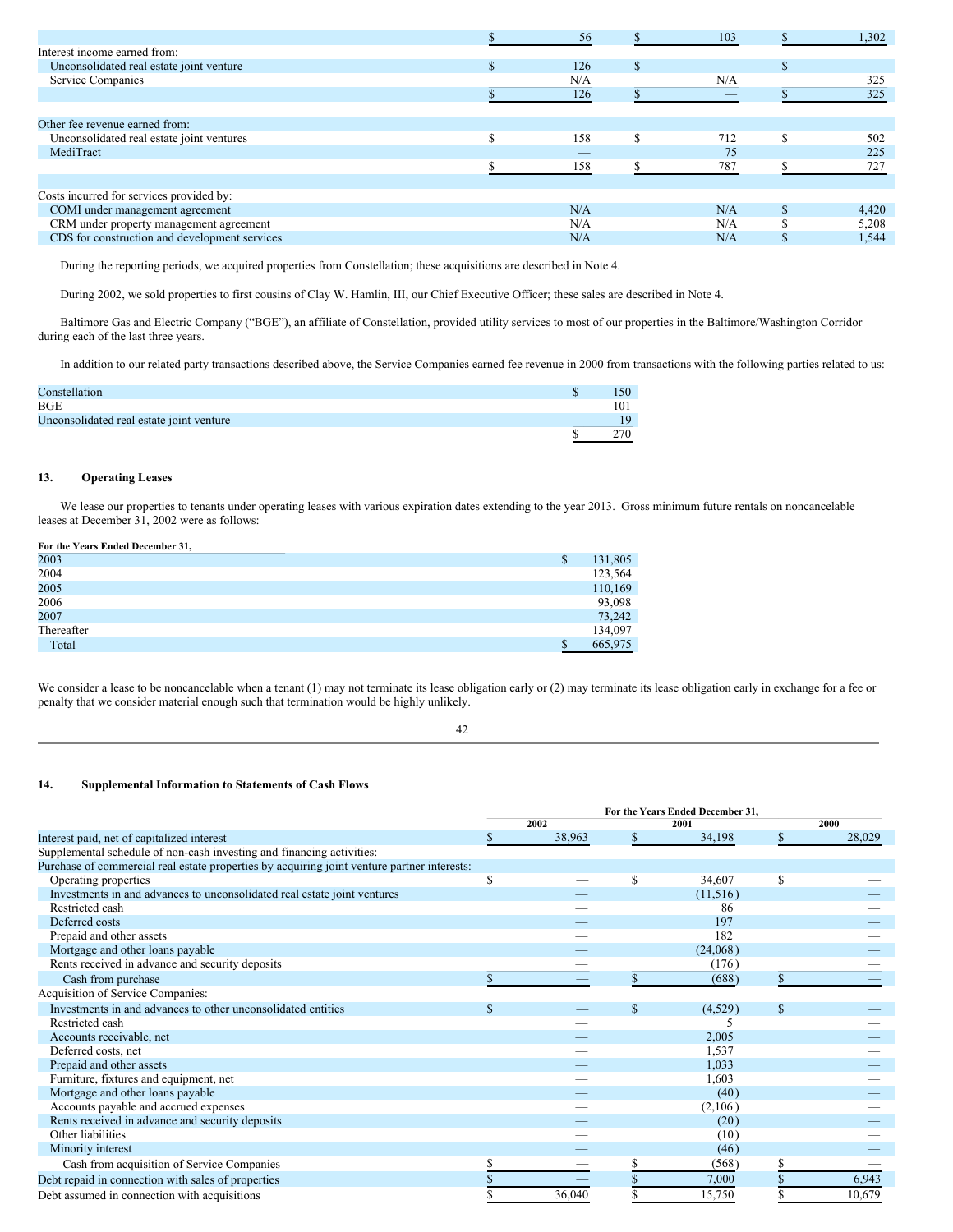| Increase in minority interests resulting from issuance of preferred and common units in    |         |         |       |
|--------------------------------------------------------------------------------------------|---------|---------|-------|
| connection with property acquisitions                                                      |         | 3,249   |       |
| Notes receivable assumed upon sales of real estate                                         | 2,326   |         |       |
| (Decrease) increase in accrued capital improvements                                        | (1,408) | (2,632) | 2,810 |
| Reclassification of other liabilities from projects under construction or development      |         | 9,600   |       |
| Increase (decrease) in fair value of derivatives applied to accumulated other              |         |         |       |
| comprehensive loss and minority interests                                                  | 3,285   | (3,778) |       |
| Adjustments to minority interests resulting from changes in ownership of Operating         |         |         |       |
| Partnership by COPT                                                                        | 5,970   | 818     | 2,460 |
| Dividends/distribution payable                                                             | 9,794   | 8,965   | 7,090 |
| Decrease in minority interests and increase in shareholders' equity in connection with the |         |         |       |
| conversion of common units into common shares                                              | 8,623   | 919     | 8,527 |
| Changes in shareholders' equity in connection with issuance of restricted common shares    |         | 234     |       |
| 43                                                                                         |         |         |       |
|                                                                                            |         |         |       |

### **15. Information by Business Segment**

We have six office property segments: Baltimore/Washington Corridor, Greater Philadelphia, Northern/Central New Jersey, Greater Harrisburg, Northern Virginia and Suburban Washington, D.C.

The table below reports segment financial information. Our segment entitled "Other" includes assets and operations not specifically associated with the other defined segments. We measure the performance of our segments based on total revenues less property operating expenses. Accordingly, we do not report other expenses by segment in the table below.

|                                              |   | Baltimore/             |              | Greater      |              | <b>Northern</b><br><b>Central New</b> |              | Greater    |               | Northern                        |              | Suburban                 |              |        |    |           |
|----------------------------------------------|---|------------------------|--------------|--------------|--------------|---------------------------------------|--------------|------------|---------------|---------------------------------|--------------|--------------------------|--------------|--------|----|-----------|
|                                              |   | Washington<br>Corridor |              | Philadelphia |              | <b>Jersey</b>                         |              | Harrisburg |               | Virginia                        |              | Washington,<br>D.C.      |              | Other  |    | Total     |
| Year Ended December 31, 2002:                |   |                        |              |              |              |                                       |              |            |               |                                 |              |                          |              |        |    |           |
| Revenues                                     | S | 97,585                 | S            | 10,025       | S            | 18,991                                | S            | 9,553      | S             | 13,713                          | S            | 1,706                    | S            | 391    | S  | 151,964   |
| Property operating expenses                  |   | 29,760                 |              | 151          |              | 6,925                                 |              | 2,562      |               | 5,463                           |              | 426                      |              |        |    | 45,287    |
| Earnings from operations                     |   | 67,825                 |              | 9,874        |              | 12,066                                |              | 6,991      |               | 8,250                           |              | 1,280                    |              | 391    |    | 106,677   |
| Commercial real estate property expenditures |   | 85,607                 |              | 563          |              | 1,095                                 |              | 956        |               | 52,778                          |              | 27,187                   |              |        |    | 168,186   |
| Segment assets at December 31, 2002          |   | 664,739                |              | 103,686      |              | 106,928                               |              | 70,431     |               | 109,987                         |              | 27,413                   |              | 43,287 |    | 1,126,471 |
| Year Ended December 31, 2001:                |   |                        |              |              |              |                                       |              |            |               |                                 |              |                          |              |        |    |           |
| Revenues                                     | S | 82,696                 | $\mathbf{s}$ | 10,025       | $\mathbf{s}$ | 19,464                                | $\mathbb{S}$ | 9,677      | $\mathbf{s}$  | 947                             | $\mathbf{s}$ | $\overline{\phantom{0}}$ | $\mathbb{S}$ | 2,737  | S  | 125,546   |
| Property operating expenses                  |   | 26,094                 |              | 117          |              | 7,552                                 |              | 2,600      |               | 419                             |              |                          |              |        |    | 36,782    |
| Earnings from operations                     |   | 56,602                 |              | 9,908        |              | 11,912                                | S.           | 7,077      | \$.           | 528                             | \$.          |                          |              | 2,737  |    | 88,764    |
| Commercial real estate property expenditures |   | 130,106                |              | 517          |              | 3,825                                 |              | 1,173      |               | 58,968                          |              | $\qquad \qquad$          |              |        |    | 194,589   |
| Segment assets at December 31, 2001          |   | 596,618                |              | 105,091      |              | 110,681                               |              | 71,106     |               | 59,045                          |              |                          |              | 41,669 |    | 984,210   |
| Year Ended December 31, 2000:                |   |                        |              |              |              |                                       |              |            |               |                                 |              |                          |              |        |    |           |
| Revenues                                     | S | 66,548                 | S            | 10,025       | S            | 20,311                                | S            | 9,169      | <sup>\$</sup> |                                 | \$.          | --                       | S            | 2,940  | -S | 108,993   |
| Property operating expenses                  |   | 21,104                 |              | 103          |              | 7,501                                 |              | 2,310      |               |                                 |              |                          |              | 217    |    | 31,235    |
| Earnings from operations                     |   | 45,444                 |              | 9,922        |              | 12,810                                |              | 6,859      |               | $\hspace{0.1mm}-\hspace{0.1mm}$ |              | $\qquad \qquad$          |              | 2,723  |    | 77,758    |
| Commercial real estate property expenditures |   | 66,455                 |              | 421          |              | 10,069                                |              | 1,577      |               |                                 |              |                          |              | 97     |    | 78,619    |
| Segment assets at December 31, 2000          |   | 475,330                |              | 106,349      |              | 118,656                               |              | 71,210     |               |                                 |              |                          |              | 23,292 |    | 794,837   |
|                                              |   |                        |              |              |              | 44                                    |              |            |               |                                 |              |                          |              |        |    |           |

The following table reconciles our earnings from operations for reportable segments to income before income taxes, discontinued operations, extraordinary item and cumulative effect of accounting change as reported in our Consolidated Statements of Operations:

|                                                                                                  | For the Years Ended December 31, |           |  |           |  |             |  |  |
|--------------------------------------------------------------------------------------------------|----------------------------------|-----------|--|-----------|--|-------------|--|--|
|                                                                                                  |                                  | 2002      |  | 2001      |  | <b>2000</b> |  |  |
| Income from operations for reportable segments                                                   |                                  | 106,677   |  | 88,764    |  | 77,758      |  |  |
| Equity in income of unconsolidated real estate joint ventures                                    |                                  | 169       |  | 208       |  |             |  |  |
| Losses from service operations                                                                   |                                  | (875)     |  | (782)     |  | (310)       |  |  |
| Add: Gain on sales of real estate                                                                |                                  | 2,564     |  | 1,618     |  | 107         |  |  |
| Less:                                                                                            |                                  |           |  |           |  |             |  |  |
| Interest                                                                                         |                                  | (39,067)  |  | (32, 289) |  | (29, 786)   |  |  |
| Depreciation and other amortization                                                              |                                  | (28, 517) |  | (20, 405) |  | (16, 513)   |  |  |
| General and administrative                                                                       |                                  | (6,697)   |  | (5,289)   |  | (4,867)     |  |  |
| Amortization of deferred financing costs                                                         |                                  | (2,189)   |  | (1,818)   |  | (1,382)     |  |  |
| Minority interests                                                                               |                                  | (7, 451)  |  | (8, 487)  |  | (8,016)     |  |  |
| Discontinued operations                                                                          |                                  | (2,611)   |  | (2,522)   |  | (2,778)     |  |  |
| Income before income taxes, discontinued operations, extraordinary item and cumulative effect of |                                  |           |  |           |  |             |  |  |
| accounting change                                                                                |                                  | 22,003    |  | 18,998    |  | 14.213      |  |  |

We did not allocate gain on sales of real estate, interest expense, amortization of deferred financing costs and depreciation and other amortization to segments since they are not included in the measure of segment profit reviewed by management. We also did not allocate equity in income of unconsolidated real estate joint ventures, losses from service operations, general and administrative expense and minority interests since these items represent general corporate expenses not attributable to segments.

#### **16. Income Taxes**

Corporate Office Properties Trust elected to be treated as a REIT under Sections 856 through 860 of the Internal Revenue Code. To qualify as a REIT, we must meet a number of organizational and operational requirements, including a requirement that we distribute at least 90% of our adjusted taxable income to our shareholders. As a REIT, we generally will not be subject to Federal income tax if we distribute at least 100% of our REIT taxable income to our shareholders and satisfy certain other requirements (see discussion below). If we fail to qualify as a REIT in any tax year, we will be subject to Federal income tax on our taxable income at regular corporate rates and may not be able to qualify as a REIT for four subsequent tax years.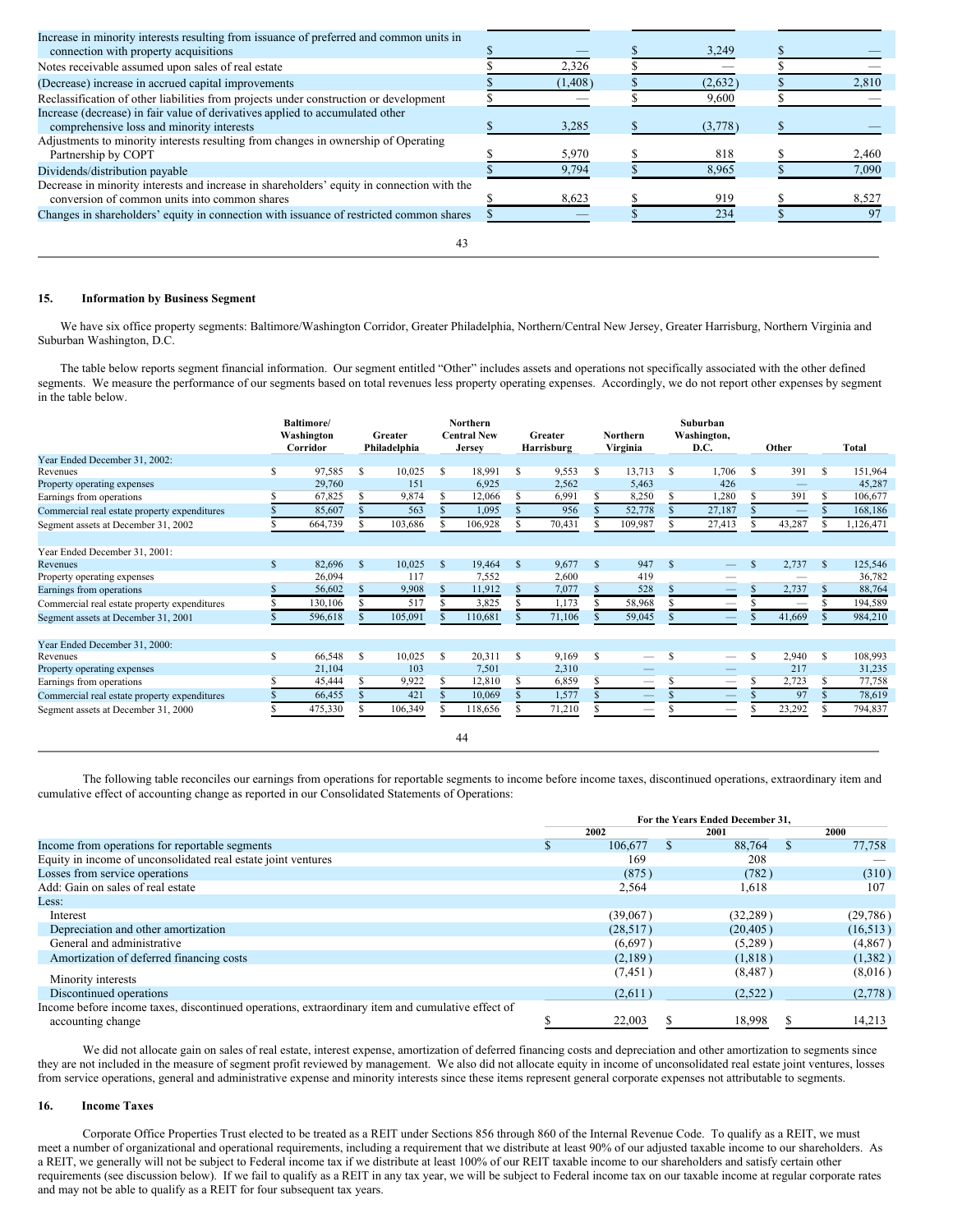The differences between taxable income reported on our income tax return (estimated 2002 and actual 2001 and 2000) and net income as reported on our Consolidated Statements of Operations are set forth below (unaudited):

|                                                         | For the Years Ended December 31, |             |               |         |    |         |  |
|---------------------------------------------------------|----------------------------------|-------------|---------------|---------|----|---------|--|
|                                                         | 2002                             |             |               | 2001    |    | 2000    |  |
|                                                         |                                  | (Estimated) |               |         |    |         |  |
| Net income                                              |                                  |             |               |         |    |         |  |
|                                                         | \$.                              | 23,301      | <sup>\$</sup> | 19,922  | -S | 15,134  |  |
| Adjustments:                                            |                                  |             |               |         |    |         |  |
| Rental revenue recognition                              |                                  | 51          |               | (784)   |    | (3,565) |  |
| Compensation expense recognition                        |                                  | (171)       |               | 208     |    | 32      |  |
| Operating expense recognition                           |                                  | 52          |               | 637     |    | 29      |  |
| Gain on sales of properties                             |                                  | (726)       |               | (1,618) |    | (624)   |  |
| Interest income                                         |                                  | (25)        |               | 308     |    | (167)   |  |
| Losses from service operations                          |                                  | 875         |               | 782     |    | 310     |  |
| Income tax benefit, net                                 |                                  | (347)       |               | (269)   |    | $-$     |  |
| Loss from cost method investments                       |                                  | (701)       |               | (667)   |    | (237)   |  |
| Depreciation and amortization                           |                                  | (404)       |               | 770     |    | 1,735   |  |
| Earnings from unconsolidated real estate joint ventures |                                  | (816)       |               | (355)   |    | 272     |  |
| Minority interests                                      |                                  | 251         |               | 102     |    | 425     |  |
| Other                                                   |                                  | 26          |               | 193     |    | 266     |  |
| Taxable income                                          |                                  | 21,366      |               | 19,229  |    | 13,610  |  |

For Federal income tax purposes, dividends to shareholders may be characterized as ordinary income, capital gains or return of capital. The characterization of dividends declared on our common shares during each of the last three years was as follows (unaudited):

|                        |         | For the Years Ended December 31. |                          |  |  |  |  |
|------------------------|---------|----------------------------------|--------------------------|--|--|--|--|
|                        | 2002    | 2000<br>2001                     |                          |  |  |  |  |
| Ordinary income        | 59.5%   | 83.9%                            | 71.0%                    |  |  |  |  |
| Return of capital      | 31.2%   | $16.1\%$                         | 29.0%                    |  |  |  |  |
| Long term capital gain | $9.3\%$ |                                  | $\overline{\phantom{a}}$ |  |  |  |  |

The dividends declared on our preferred shares during each of the last three years were all characterized as ordinary income. We distributed all of our REIT taxable income in 2000, 2001 and 2002 and, as a result, did not incur Federal income tax in those years on such income.

In December 1999, legislation containing the REIT Modernization Act was signed into law. This law was effective January 1, 2001 and included the following changes:

- REITs are now allowed to own up to 100% investments in the stock of a TRS, subject to certain restrictions relating to the size of such investments. TRSs can provide services to REIT tenants and others without adversely impacting the income requirements to which REITs are subject;
- REITs are no longer able to enter into new arrangements to own more than 10% of the vote or value of the securities in a non-REIT C corporation unless such C corporation elects to be treated as a TRS; and
- the percentage of REIT taxable income that REITs are required to distribute to shareholders was reduced from 95% to 90%.

On January 1, 2001, we acquired all of the stock in COMI which we did not previously own. We also elected to have COMI treated as a TRS effective January 1, 2001. COMI is subject to Federal and state income taxes. COMI had losses before income taxes under generally accepted accounting principles of \$910 in 2002 and \$1,106 in 2001; COMI earned an income tax benefit on these losses of \$347 in 2002 and \$409 in 2001. COMI's income tax benefit for 2002 and 2001 consisted of the following:

|              |          | For the Years Ended<br>December 31, |
|--------------|----------|-------------------------------------|
|              | 2002     | 2001                                |
| Current      |          |                                     |
| Federal      | S<br>182 | S<br>202                            |
| <b>State</b> | 39       | 37                                  |
|              | 221      | 239                                 |
| Deferred     |          |                                     |
| Federal      | 104      | 140                                 |
| <b>State</b> | 22       | 30                                  |
|              | 126      | 170                                 |
| Total        | 347      | 409<br>S                            |

A reconciliation of COMI's Federal statutory rate of 35% to the effective tax rate for income tax reported on our Statements of Operations is set forth below:

|                                                  |           | For the Years Ended<br>December 31. |  |  |  |
|--------------------------------------------------|-----------|-------------------------------------|--|--|--|
|                                                  | 2002      | 2001                                |  |  |  |
| Income taxes at U.S. statutory rate              | 35.0%     | 35.0%                               |  |  |  |
| State and local, net of U.S. Federal tax benefit | $4.4\%$   | 4.4%                                |  |  |  |
| Other                                            | $(1.5)\%$ | $(2.4)\%$                           |  |  |  |
| Effective tax rate                               | 37.9%     | 37.0%                               |  |  |  |

Items contributing to temporary differences that lead to deferred taxes include depreciation and amortization, certain accrued compensation, compensation made in the form of contributions to a deferred nonqualified compensation plan and expenses associated with stock-based compensation.

We are subject to certain state and local income and franchise taxes. The expense associated with these state and local taxes is included in general and administrative expense on our Consolidated Statements of Operations. We did not separately state these amounts on our Consolidated Statements of Operations because they are insignificant.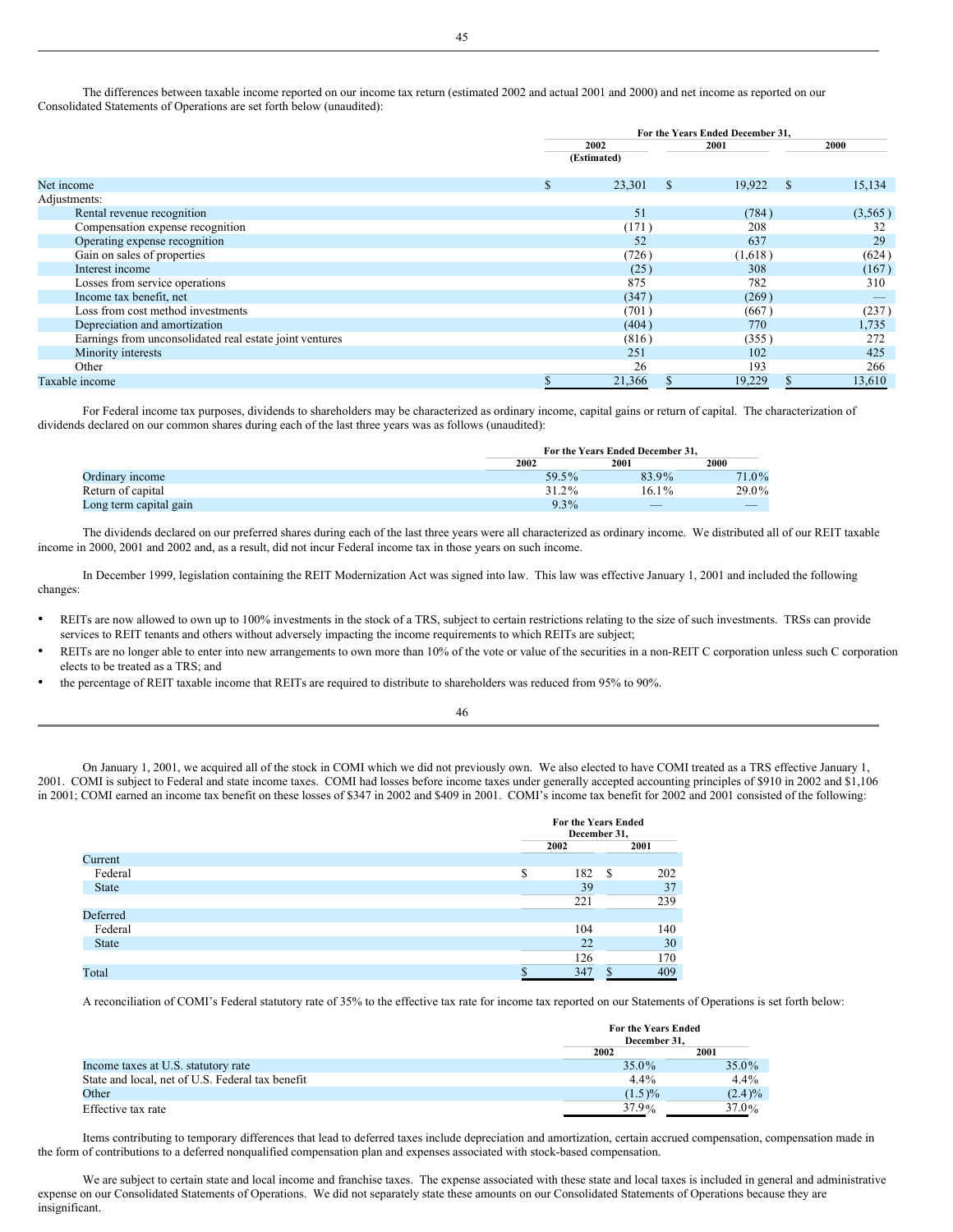#### **17. Discontinued Operations**

Income from discontinued operations includes revenues and expenses associated with our operating properties located in Oxon Hill, Maryland, which are classified as held for sale at December 31, 2002. The table below sets forth the components of income from discontinued operations:

47

|                                               | For the Years Ended December 31. |         |  |          |  |         |  |
|-----------------------------------------------|----------------------------------|---------|--|----------|--|---------|--|
|                                               | 2002                             |         |  | 2001     |  | 2000    |  |
| Revenue                                       |                                  | 3,969   |  | 3,891    |  | 3,851   |  |
| Property operating expenses                   |                                  | (1,358) |  | (1, 369) |  | (1,073) |  |
| Depreciation and amortization                 |                                  | (481)   |  | (571)    |  | (464)   |  |
| Interest expense                              |                                  | (291    |  | (484)    |  | (668)   |  |
| Earnings from discontinued operations         |                                  | 1,839   |  | 1,467    |  | 1,646   |  |
| Minority interests in discontinued operations |                                  | (566)   |  | (497)    |  | (612)   |  |
| Income from discontinued operations           |                                  | 1,273   |  | 970      |  | 1,034   |  |

### **18. Commitments and Contingencies**

In the normal course of business, we are involved in legal actions arising from our ownership and administration of properties. Management does not anticipate that any liabilities that may result will have a materially adverse effect on our financial position, operations or liquidity. We are subject to various Federal, state and local environmental regulations related to our property ownership and operation. We have performed environmental assessments of our properties, the results of which have not revealed any environmental liability that we believe would have a materially adverse effect on our financial position, operations or liquidity.

At December 31, 2002, we were under contract to acquire from Constellation a 108-acre land parcel for \$29,809. We acquired the first phase of this project on January 24, 2003 for \$20,993, of which \$18,433 was financed by a seller-provided mortgage loan. We expect to acquire the second phase by the middle of 2003.

At December 31, 2002, we had \$6,700 in secured letters of credit with Bankers Trust Company for the purpose of further securing one of our mortgage loans with Teacher's Insurance and Annuity Association of America.

### **Joint Ventures**

In the event that the costs to complete construction of a building owned by one of our joint ventures exceed amounts funded by existing credit facilities and member investments previously made, we will be responsible for making additional investments in this joint venture of up to \$4,000.

We may need to make our share of additional investments in our real estate joint ventures (generally based on our percentage ownership) in the event that additional funds are needed. In the event that the other members of these joint ventures do not pay their share of investments when additional funds are needed, we may then need to make even larger investments in these joint ventures.

As of December 31, 2002, we served as guarantor for the repayment of mortgage loans totaling \$8,757 for certain of our unconsolidated real estate joint ventures.

In four of our five unconsolidated real estate joint ventures owned as of December 31, 2002, we would be obligated to acquire the other members' interest in each of the joint ventures (20% in the case of three and 50% in the case of one) in the event that all of the following were to occur:

- (1) an 18-month period passes from the date of completion of the shell of the final building to be constructed by the joint venture;
- (2) at the end of the 18-month period, the aggregate leasable square footage of the joint venture's buildings is 90% leased and occupied by tenants who are not in default under their leases; and
- (3) six months pass from the end of the 18-month period and either the buildings have not been sold or we have not acquired the other members' interest.

The amount we would need to pay for those membership interests is computed based on the amount that the owners of those interests would receive under the joint venture agreements in the event that the buildings were

sold for a capitalized fair value (as defined in the agreements) on a defined date. As of December 31, 2002, none of the four real estate joint ventures had completed the shell construction on their final building. We estimate the aggregate amount we would need to pay for our partners' membership interests in these joint ventures to be \$2.1 million; however, since the determination of this amount is dependent on the operations of the properties and none of these properties are both completed and occupied, this estimate is preliminary and could be materially different from the actual obligation.

## **Operating Leases**

We are obligated under five operating leases for office space. Future minimum rental payments due under the terms of these leases as of December 31, 2002 were as follows:

| 2003 | Φ  | 701           |
|------|----|---------------|
| 2004 |    | 564           |
| 2005 |    | 548           |
| 2006 |    | 286           |
|      | \$ | 099<br>$\sim$ |

## **Land Leases**

We are obligated under leases for two parcels of land; we have a building located on one of these parcels and the other parcel is being developed. These leases provide for monthly rent on one parcel through March 2098 and the other through September 2099. Future minimum annual rental payments due under the terms of these leases as of December 31, 2002 were as follows:

| 2003 | S | 353 |
|------|---|-----|
| 2004 |   | 353 |
| 2005 |   | 353 |
| 2006 |   | 353 |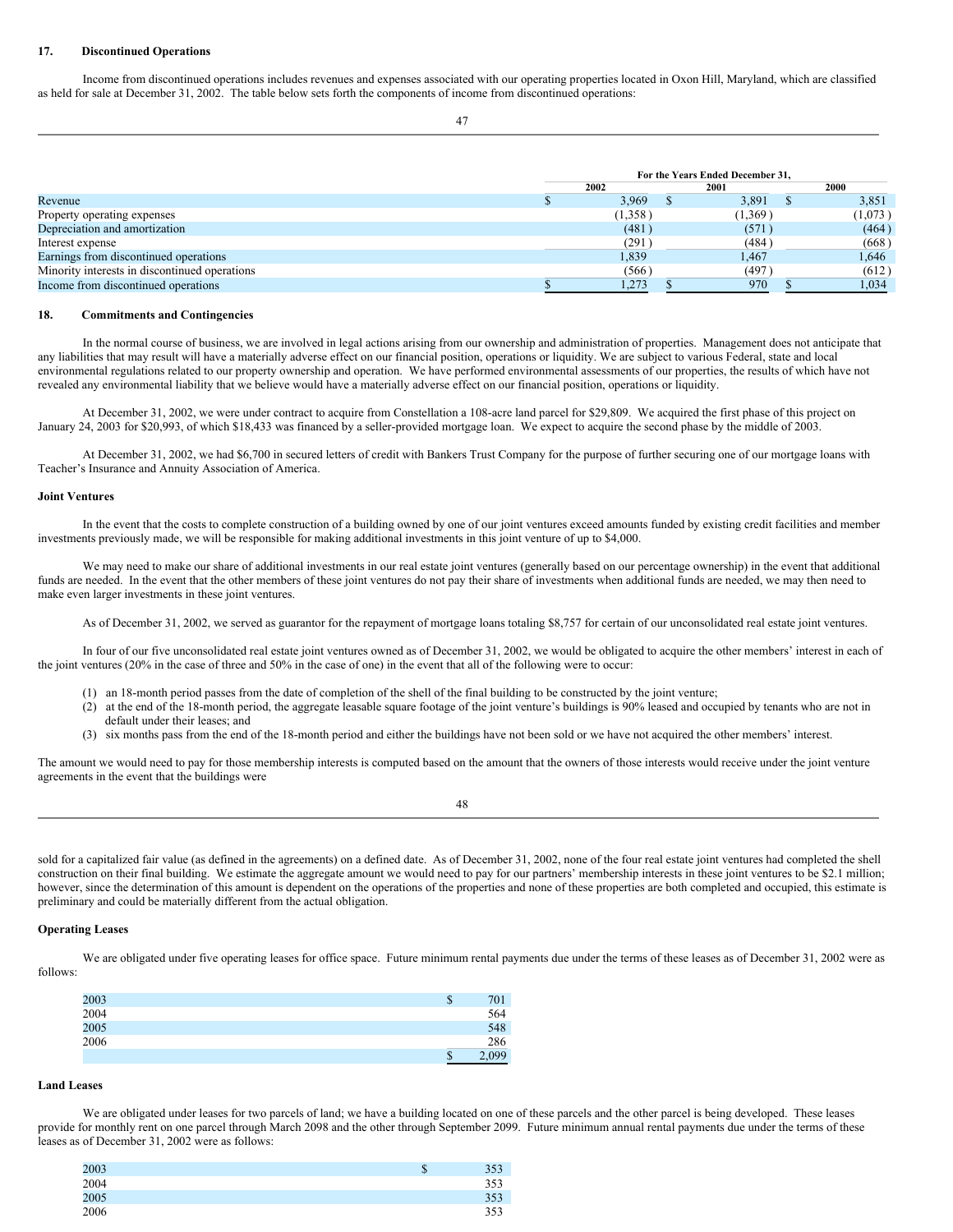| 2007       |        |
|------------|--------|
| Thereafter | 32,064 |
|            | ٠D     |

## **Vehicle Leases**

We are obligated under various leases for vehicles. Future minimum annual rental payments due under the terms of these leases as of December 31, 2002 were as follows:

| 2003 | Φ | 308 |
|------|---|-----|
| 2004 |   | 236 |
| 2005 |   | 151 |
| 2006 |   | 69  |
|      |   | 764 |
|      |   |     |
|      |   | 49  |
|      |   |     |

# **19. Quarterly data (Unaudited)**

|                                                                                                 | For the Year Ended December 31, 2002 |                |          |          |       |          |  |          |
|-------------------------------------------------------------------------------------------------|--------------------------------------|----------------|----------|----------|-------|----------|--|----------|
|                                                                                                 | First                                |                |          | Second   | Third |          |  | Fourth   |
|                                                                                                 |                                      | <b>Quarter</b> |          | Ouarter  |       | Ouarter  |  | Ouarter  |
| Revenues                                                                                        |                                      | 34,498         | <b>S</b> | 36,934   |       | 38,806   |  | 41,645   |
| Income before minority interests, income taxes, discontinued operations, and extraordinary item |                                      | 6,765          |          | 7,665    |       | 7,803    |  | 7,221    |
| Minority interests                                                                              |                                      | (1,785)        |          | (1,982)  |       | (1,898)  |  | (1,786)  |
| Income tax benefit (expense), net                                                               |                                      | 27             |          | 25       |       | (9)      |  | 199      |
| Income before discontinued operations and extraordinary item                                    |                                      | 5,007          |          | 5,708    |       | 5,896    |  | 5,634    |
| Discontinued operations, net                                                                    |                                      | 316            |          | 285      |       | 268      |  | 404      |
| Extraordinary item, net                                                                         |                                      | (28)           |          | (109)    |       | (2)      |  | (78)     |
| Net income                                                                                      |                                      | 5,295          |          | 5,884    |       | 6,162    |  | 5,960    |
| Preferred share dividends                                                                       |                                      | (2, 533)       |          | (2, 534) |       | (2, 533) |  | (2, 534) |
| Net income available to common shareholders                                                     |                                      | 2,762          |          | 3,350    |       | 3,629    |  | 3,426    |
| Basic earnings per share:                                                                       |                                      |                |          |          |       |          |  |          |
| Income before discontinued operations and extraordinary item                                    |                                      | 0.12           |          | 0.14     |       | 0.15     |  | 0.13     |
| Net income available to common shareholders                                                     |                                      | 0.13           |          | 0.15     |       | 0.16     |  | 0.15     |
| Diluted earnings per share:                                                                     |                                      |                |          |          |       |          |  |          |
| Income before discontinued operations and extraordinary item                                    |                                      | 0.11           |          | 0.13     |       | 0.14     |  | 0.13     |
| Net income available to common shareholders                                                     |                                      | 0.13           |          | 0.14     |       | 0.15     |  | 0.14     |
| Weighted average common shares:                                                                 |                                      |                |          |          |       |          |  |          |
| Basic                                                                                           |                                      | 20,889         |          | 22,704   |       | 23,029   |  | 23,234   |
| Diluted                                                                                         |                                      | 22,851         |          | 24,872   |       | 25,149   |  | 25,329   |
|                                                                                                 |                                      |                |          |          |       |          |  |          |

|                                                                                                 | For the Year Ended December 31, 2001 |                   |               |                   |               |                         |     |                   |
|-------------------------------------------------------------------------------------------------|--------------------------------------|-------------------|---------------|-------------------|---------------|-------------------------|-----|-------------------|
|                                                                                                 | First                                |                   |               | Second<br>Quarter |               | <b>Third</b><br>Ouarter |     | Fourth<br>Quarter |
| Revenues                                                                                        |                                      | Quarter<br>29,855 | $\mathbb{S}$  | 29,016            | <sup>\$</sup> | 32,643                  | \$  | 34,005            |
| Income before minority interests, income taxes, discontinued operations, extraordinary item and |                                      |                   |               |                   |               |                         |     |                   |
| cumulative effect of accounting change                                                          | \$                                   | 5.690             | S             | 7,232             | S             | 7,068                   | S   | 7,495             |
| Minority interests                                                                              |                                      | (2,014)           |               | (2,315)           |               | (2,160)                 |     | (1,998)           |
| Income tax benefit (expense), net                                                               |                                      | 81                |               | (29)              |               | 81                      |     | 136               |
| Income before discontinued operations, extraordinary item and cumulative effect of accounting   |                                      |                   |               |                   |               |                         |     |                   |
| change                                                                                          |                                      | 3,757             |               | 4,888             |               | 4,989                   |     | 5,633             |
| Discontinued operations, net                                                                    |                                      | 213               |               | 259               |               | 233                     |     | 265               |
| Extraordinary item, net                                                                         |                                      | (70)              |               | (66)              |               |                         |     | (5)               |
| Cumulative effect of accounting change, net                                                     |                                      | (174)             |               |                   |               |                         |     |                   |
| Net income                                                                                      |                                      | 3,726             |               | 5,081             |               | 5,222                   |     | 5,893             |
| Preferred share dividends                                                                       |                                      | (881)             |               | (1,613)           |               | (1, 830)                |     | (2, 533)          |
| Net income available to common shareholders                                                     |                                      | 2,845             | \$.           | 3,468             |               | 3,392                   |     | 3,360             |
| Basic earnings per share:                                                                       |                                      |                   |               |                   |               |                         |     |                   |
| Income before discontinued operations, extraordinary item, and cumulative effect of             |                                      |                   |               |                   |               |                         |     |                   |
| accounting change                                                                               |                                      | 0.14              | $\mathbb{S}$  | 0.16              |               | 0.16                    | \$  | 0.15              |
| Net income available to common shareholders                                                     |                                      | 0.14              | \$.           | 0.17              |               | 0.17                    | S.  | 0.17              |
|                                                                                                 |                                      |                   |               |                   |               |                         |     |                   |
| Diluted earnings per share:                                                                     |                                      |                   |               |                   |               |                         |     |                   |
| Income before discontinued operations, extraordinary item, and cumulative effect of             |                                      | 0.14              | S.            | 0.16              | \$.           | 0.15                    | \$  | 0.15              |
| accounting change                                                                               |                                      |                   |               |                   |               |                         |     |                   |
| Net income available to common shareholders                                                     |                                      | 0.14              | $\mathcal{S}$ | 0.17              | $\mathbf{s}$  | 0.16                    | \$. | 0.16              |
| Weighted average common shares:                                                                 |                                      |                   |               |                   |               |                         |     |                   |
| <b>Basic</b>                                                                                    |                                      | 19,982            |               | 20,077            |               | 20,141                  |     | 20,186            |
| Diluted                                                                                         |                                      | 21,133            |               | 21,608            |               | 21,819                  |     | 21,973            |
|                                                                                                 |                                      |                   |               |                   |               |                         |     |                   |
| 51                                                                                              |                                      |                   |               |                   |               |                         |     |                   |

## **20. Pro Forma Financial Information (Unaudited)**

We accounted for our 2001 and 2002 acquisitions using the purchase method of accounting. We included the results of operations for the acquisitions in our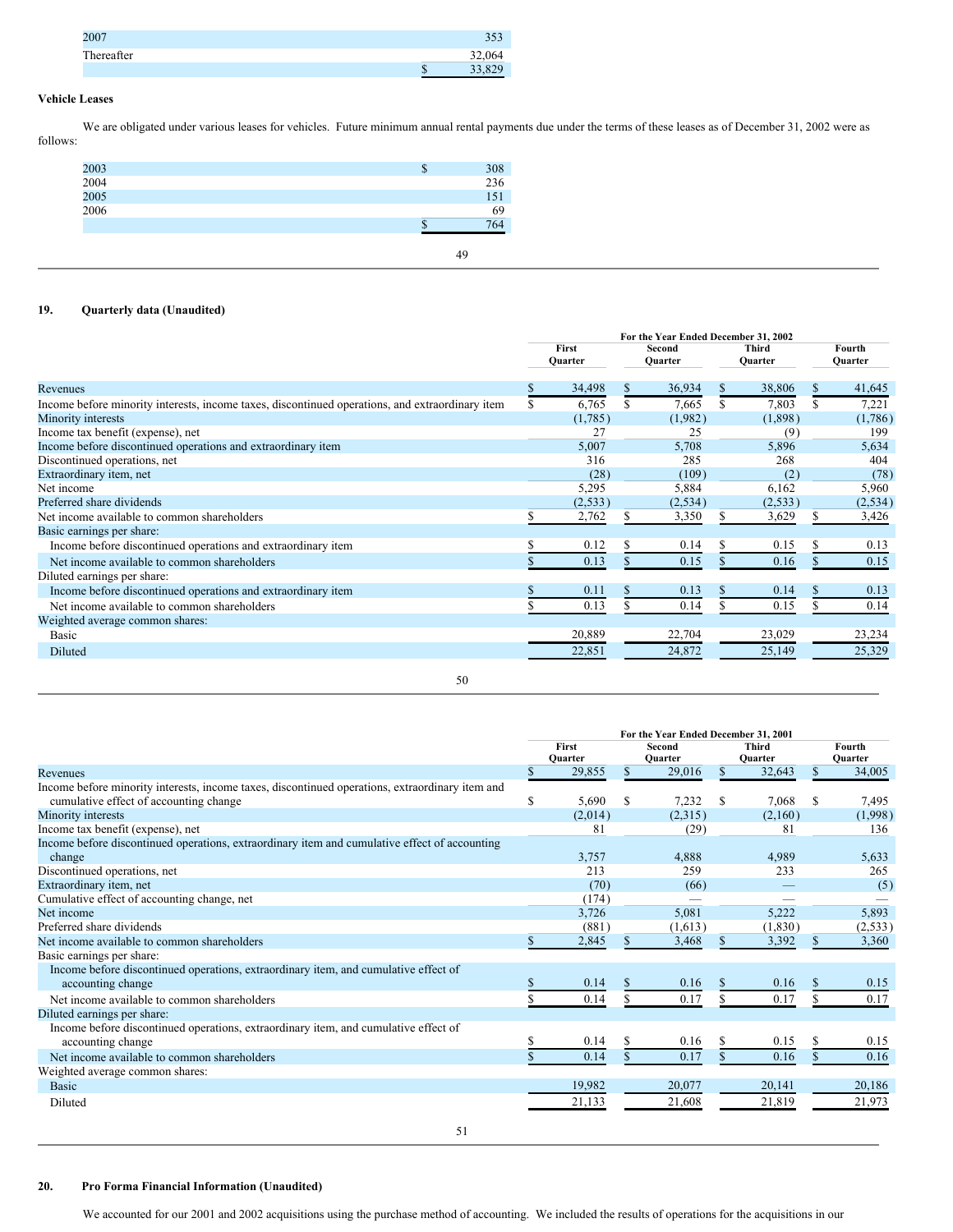#### Consolidated Statements of Operations from their respective purchase dates through December 31, 2002.

We prepared our pro forma condensed consolidated financial information presented below as if all of our 2001 and 2002 acquisitions and dispositions of operating properties had occurred on January 1, 2001. The pro forma financial information is unaudited and is not necessarily indicative of the results that actually would have occurred if these acquisitions and dispositions had occurred on January 1, 2001, nor does it intend to indicate our results of operations for future periods.

|                                                                                    | For the Years Ended December 31. |             |  |  |
|------------------------------------------------------------------------------------|----------------------------------|-------------|--|--|
|                                                                                    | 2002                             | 2001        |  |  |
|                                                                                    | (Unaudited)                      | (Unaudited) |  |  |
| Pro forma total revenues                                                           | 159,004                          | 152,342     |  |  |
| Pro forma net income available to common shareholders                              | 14.513                           | 13,325      |  |  |
| Pro forma earnings per common share on net income available to common shareholders |                                  |             |  |  |
| Basic                                                                              | 0.65                             | 0.66        |  |  |
| Diluted                                                                            | 0.61                             | 0.64        |  |  |

### **21. Subsequent Events**

On January 23, 2003, we entered into a secured revolving credit agreement with Wachovia Bank, National Association, for a maximum principal amount of \$25,000. This credit facility carries an interest rate of LIBOR plus 1.65% to 2.15%, depending on the amount of debt we carry relative to our total assets; we expect, based on our financing strategy, that the interest rate on this loan will be LIBOR plus 1.9%. The credit facility matures in two years, although individual borrowings under the loan mature one year from the borrowing date. We expect to use borrowings under this facility to finance acquisitions or pay down our secured revolving credit facility with Bankers Trust Company.

On January 31, 2003, we contributed a developed land parcel into a real estate joint venture called NBP 220, LLC ("NBP 220") and subsequently received a \$4,000 distribution. Upon completion of this transaction, we owned a 20% interest in NBP 220.

On March 4, 2003, we acquired an office building in Annapolis, Maryland totaling approximately 155,000 square feet for \$18,000.

You should refer to Note 18 for information pertaining to a land parcel acquired from Constellation in January 2003.

52

### **Report of Independent Accountants**

To the Board of Trustees and Shareholders of Corporate Office Properties Trust

In our opinion, the accompanying consolidated balance sheets and the related consolidated statements of operations, of shareholders' equity and of cash flows present fairly, in all material respects, the financial position of Corporate Office Properties Trust and its subsidiaries (the "Company") at December 31, 2002 and 2001, and the results of their operations and their cash flows for each of the three years in the period ended December 31, 2002 in conformity with accounting principles generally accepted in the United States of America. These financial statements are the responsibility of the Company's management; our responsibility is to express an opinion on these financial statements based on our audits. We conducted our audits of these statements in accordance with auditing standards generally accepted in the United States of America, which require that we plan and perform the audit to obtain reasonable assurance about whether the financial statements are free of material misstatement. An audit includes examining, on a test basis, evidence supporting the amounts and disclosures in the financial statements, assessing the accounting principles used and significant estimates made by management, and evaluating the overall financial statement presentation. We believe that our audits provide a reasonable basis for our opinion.

As discussed in Note 3 to the consolidated financial statements, the Company adopted Financial Accounting Standards Board Statement No. 144, "Accounting for the Impairment or Disposal of Long-Lived Assets" in 2002.

/s/ PricewaterhouseCoopers LLP

PricewaterhouseCoopers LLP Baltimore, Maryland February 21, 2003 (except with respect to the acquisition of the property in Annapolis, Maryland described in Note 21, as to which the date is March 4, 2003)

53

### **Market for Registrant's Common Equity and Related Shareholder Matters**

Our common shares trade on the New York Stock Exchange ("NYSE") under the symbol "OFC." The table below shows the range of the high and low sale prices for our common shares as reported on the NYSE, as well as the quarterly common share dividends per share declared.

|                       |   | <b>Price Range</b> |              |       |               |                               |  |  |
|-----------------------|---|--------------------|--------------|-------|---------------|-------------------------------|--|--|
|                       |   | Low                | High         |       |               | <b>Dividends</b><br>Per Share |  |  |
| 2002                  |   |                    |              |       |               |                               |  |  |
| First Quarter         | S | 11.62              | \$           | 13.20 | <sup>\$</sup> | 0.21                          |  |  |
| <b>Second Quarter</b> |   | 12.95              |              | 14.69 |               | 0.21                          |  |  |
| Third Quarter         |   | 11.97              |              | 14.50 |               | 0.22                          |  |  |
| Fourth Quarter        |   | 11.60              |              | 14.16 |               | 0.22                          |  |  |
|                       |   | <b>Price Range</b> |              |       |               |                               |  |  |
|                       |   |                    |              |       |               | <b>Dividends</b>              |  |  |
|                       |   |                    |              |       |               |                               |  |  |
|                       |   | Low                |              | High  |               | Per Share                     |  |  |
| 2001                  |   |                    |              |       |               |                               |  |  |
| First Quarter         | S | 9.03               | $\mathbb{S}$ | 9.98  | <sup>\$</sup> | 0.20                          |  |  |
| <b>Second Quarter</b> |   | 9.36               |              | 10.60 |               | 0.20                          |  |  |
| Third Quarter         |   | 9.86               |              | 11.50 |               | 0.21                          |  |  |
| Fourth Quarter        |   | 10.75              |              | 12.71 |               | 0.21                          |  |  |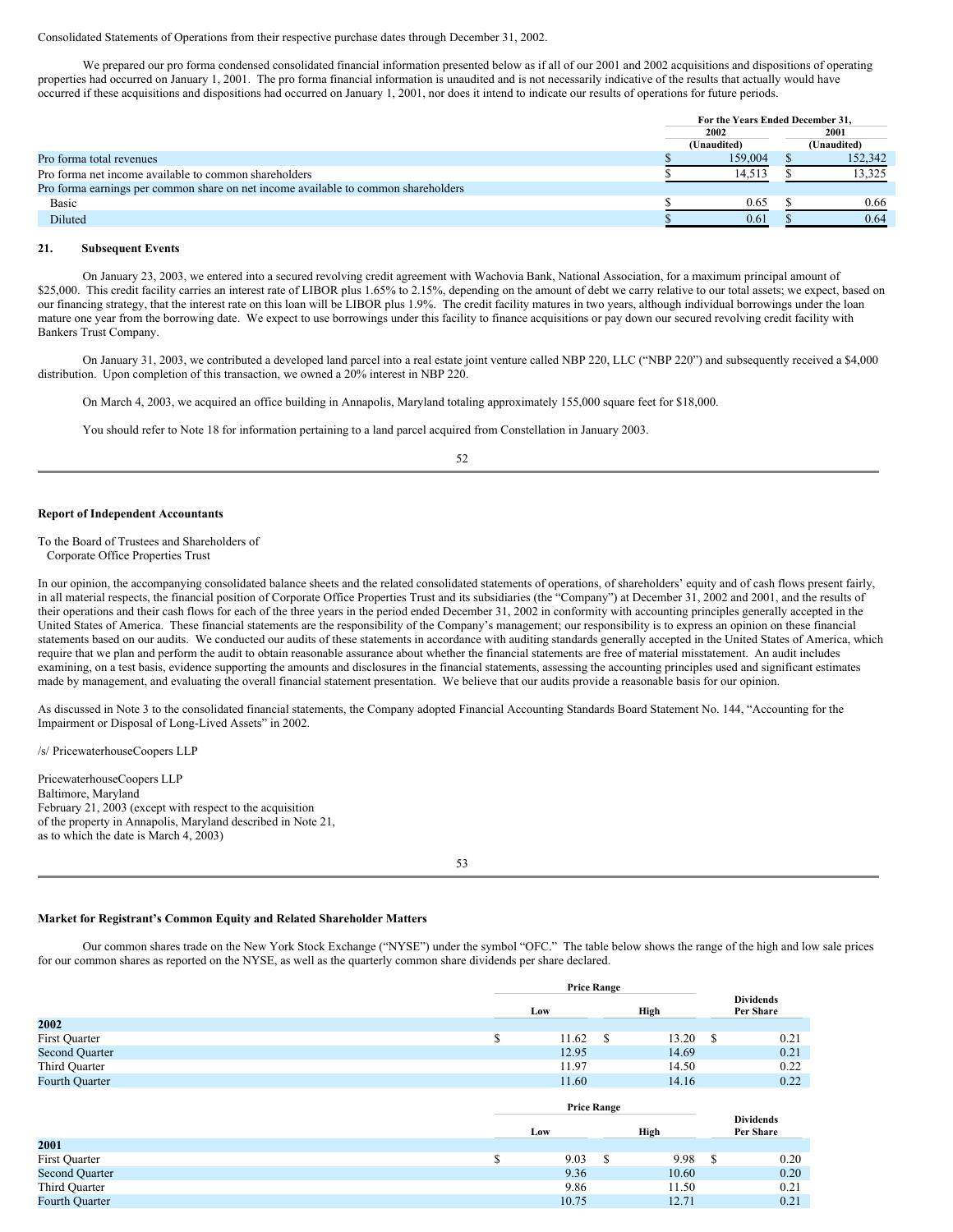The number of holders of record of our shares was 247as of December 31, 2002**.** This number does not include shareholders whose shares are held of record by a brokerage house or clearing agency, but does include any such brokerage house or clearing agency as one record holder.

We will pay future dividends at the discretion of our Board of Trustees. Our ability to pay cash dividends in the future will be dependent upon (i) the income and cash flow generated from our operations, (ii) cash generated or used by our financing and investing activities and (iii) the annual distribution requirements under the REIT provisions of the Code described above and such other factors as the Board of Trustees deems relevant. Our ability to make cash dividends will also be limited by the terms of our Operating Partnership Agreement and our financing arrangements as well as limitations imposed by state law and the agreements governing any future indebtedness.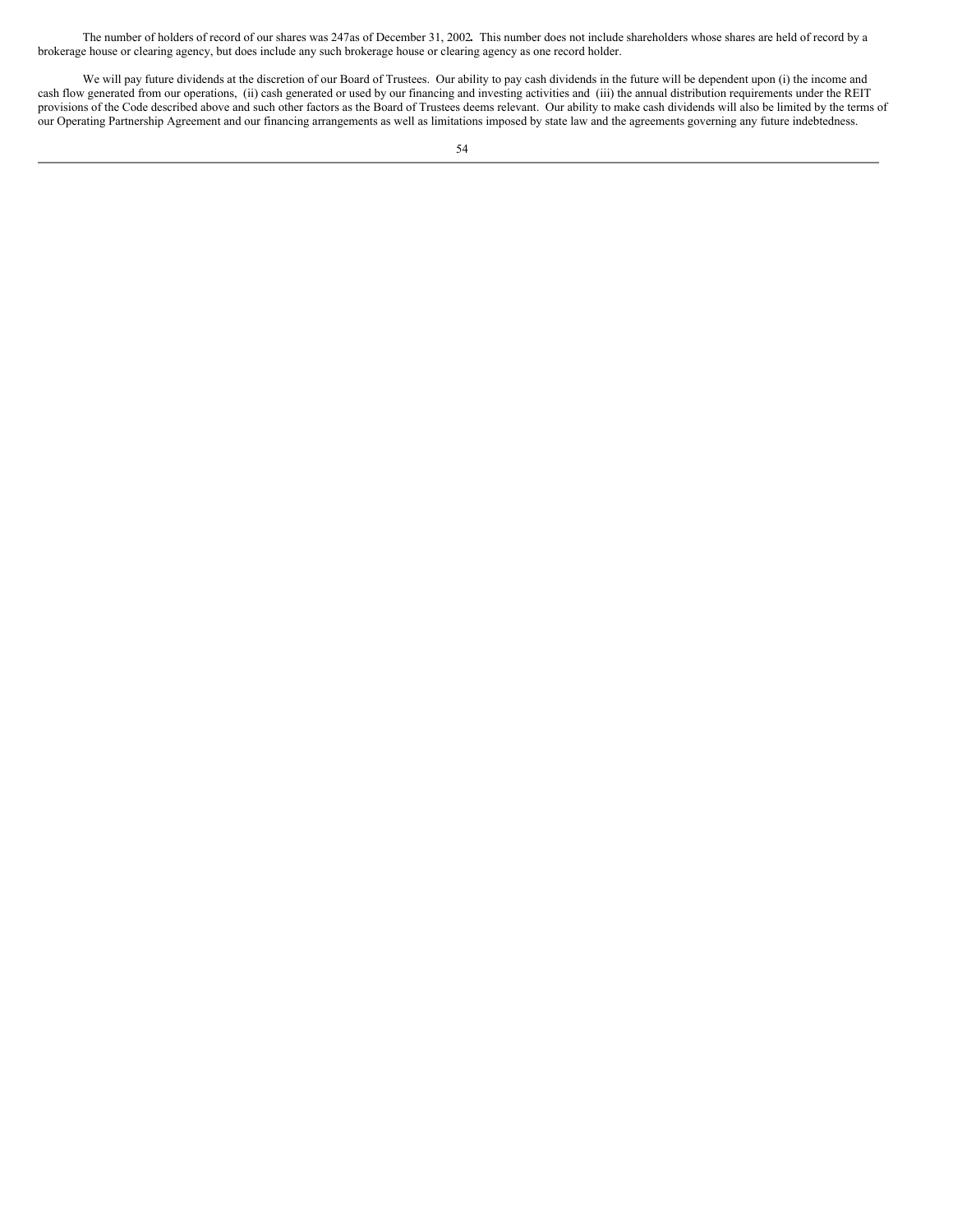#### **Corporate Office Properties Trust Schedule III — Real Estate Depreciation and Amortization December 31, 2002 (Dollars in thousands)**

**Initial Cost**

|                                                              |                                        | <b>Building</b>  |                     |                     | <b>Building and</b><br>Land | <b>Costs Capitalized</b><br><b>Subsequent to</b> | <b>Amounts</b><br>Carried at<br><b>Close of</b> | Accumulated    | <b>Year Built</b><br>or | Date                    | Depreciation         |
|--------------------------------------------------------------|----------------------------------------|------------------|---------------------|---------------------|-----------------------------|--------------------------------------------------|-------------------------------------------------|----------------|-------------------------|-------------------------|----------------------|
| <b>Property</b>                                              | Location                               | <b>Type</b>      | <b>Encumbrances</b> | Land                | <b>Improvements</b>         | Acquisition                                      | Period                                          | Depreciation   | Renovated               | Acquired                | Life                 |
| 751, 753 760, 785 Jolly Road                                 | Blue Bell, PA                          | Office           | S                   | 65,218 \$ 23,371 \$ | 88,451 \$                   | 99                                               | -S<br>$111,921$ \$                              | (11, 538)      | 1966/1996               | 10/14/1997              | 40 Years             |
| 15000 Conference Center Drive                                | Chantilly, VA                          | Office           | 33.741              | 9,458               | 49,808                      | 711                                              | 59,977                                          | (1,971)        | 1989                    | 11/30/2001              | 40 Years             |
| 2730 Hercules Road                                           | Annapolis Junction, MD                 | Office           | 23,616              | 8,737               | 31,612                      | $\overline{1}$                                   | 40,350                                          | (3,367)        | 1990                    | 9/28/1998               | 40 Years             |
| 15049 Conference Center Drive                                | Chantilly, VA                          | Office           | 15,907              | 5,519               | 22,079                      |                                                  | 27,598                                          | (313)          | 1997                    | 8/14/2002               | 40 Years             |
| 11800 Tech Road                                              | Silver Spring, MD                      | Office           | 19,600              | 5,437               | 21,747                      | 3                                                | 27,187                                          | (337)          | 1969/1989               | 8/1/2002                | 40 Years             |
| 2711 Technology Drive                                        | Annapolis Junction, MD                 | Office           | 19,146              | 3,055               | 21,631                      |                                                  | 24,686                                          | (450)          | 2002                    | 11/13/2000              | 40 Years             |
| 695 Route 46                                                 | Fairfield, NJ                          | Office           | 10,554              | 3,734               | 14,936                      | 3,325                                            | 21,995                                          | (2,660)        | 1990                    | 5/28/1998               | 40 Years             |
| 6731 Columbia Gateway Drive                                  | Columbia, MD                           | Office           | 11,570              | 3.948               | 17,174                      | 10                                               | 21,132                                          | (214)          | 2002                    | 3/29/2000               | 40 Years             |
| 431 Ridge Road                                               | Dayton, NJ                             | Office           | 11,977              | 2,782               | 11,128                      | 6,936                                            | 20,846                                          | (2,480)        | 1958/1998               | 10/14/1997              | 40 Years             |
| 7200 Riverwood Drive                                         | Columbia, MD                           | Office           | 10,013              | 4,089               | 16,356                      | 70                                               | 20,515                                          | (1, 724)       | 1986                    | 10/13/1998              | 40 Years             |
| 15059 Conference Center Drive                                | Chantilly, VA                          | Office           | 16,000              | 3,965               | 15,862                      | 228                                              | 20.055                                          | (238)          | 2000                    | 8/14/2002               | 40 Years             |
| 9690 Deereco Road                                            | Timonium, MD                           | Office           | 9,525               | 3,431               | 13,723                      | 1,329                                            | 18,483                                          | (1, 392)       | 1988                    | 12/21/1999              | 40 Years             |
| 6009 - 6011 Oxon Hill Road                                   | Oxon Hill, MD                          | Office           | 10,824              | 3,435               | 13,738                      | 1,154                                            | 18,327                                          | (1, 892)       | 1990                    | 9/28/1998               | 40 Years             |
| 2701 Technology Drive                                        | Annapolis Junction, MD                 | Office           | 14,581              | 3,031               | 15,119                      | 5                                                | 18,155                                          | (560)          | 2001                    | 5/26/2000               | 40 Years             |
| 6950 Columbia Gateway Drive                                  | Columbia, MD                           | Office           | 10,175              | 3,596               | 14,269                      | 47                                               | 17,912                                          | (1, 496)       | 1998                    | 10/21/1998              | 40 Years             |
| 2721 Technology Drive                                        | Annapolis Junction, MD<br>Columbia, MD | Office<br>Office | 13,574<br>12,000    | 2,947<br>3,239      | 14,652<br>12,957            | 6                                                | 17,605<br>16,196                                | (804)<br>(260) | 2000<br>1999            | 10/21/1999<br>5/31/2002 | 40 Years<br>40 Years |
| 7000 Columbia Gateway Drive<br>132 National Business Parkway | Annapolis Junction, MD                 | Office           | 11,834              | 2,917               | 12,427                      | 21                                               | 15,365                                          | (869)          | 2000                    | 5/28/1999               | 40 Years             |
| 429 Ridge Road                                               | Dayton, NJ                             | Office           | 12,624              | 2,932               | 11,729                      | 356                                              | 15,017                                          | (1, 593)       | 1966/1996               | 10/14/1997              | 40 Years             |
| 1306 Concourse Drive                                         | Linthicum, MD                          | Office           | 10,025              | 2,796               | 11,186                      | 429                                              | 14,411                                          | (998)          | 1990                    | 11/18/1999              | 40 Years             |
| 1304 Concourse Drive                                         | Linthicum, MD                          | Office           | 11,775              | 1,999               | 12,136                      | 5                                                | 14,140                                          | (182)          | 2002                    | 11/18/1999              | 40 Years             |
| 6750 Alexander Bell Drive                                    | Columbia, MD                           | Office           | 9,004               | 1,263               | 12,459                      | 21                                               | 13,743                                          | (808)          | 2000                    | 12/31/1998              | 40 Years             |
| 6940 Columbia Gateway Drive                                  | Columbia, MD                           | Office           | 9,343               | 3,545               | 9,914                       | 164                                              | 13,623                                          | (841)          | 1999                    | 11/13/1998              | 40 Years             |
| 7067 Columbia Gateway Drive                                  | Columbia, MD                           | Office           | 9,269               | 1,829               | 11,677                      | $\overline{2}$                                   | 13,508                                          | (302)          | 2001                    | 8/30/2001               | 40 Years             |
| 375 W. Padonia Road                                          | Timonium, MD                           | Office           | 6,549               | 2,604               | 10,415                      | 148                                              | 13,167                                          | (792)          | 1986                    | 12/21/1999              | 40 Years             |
| 133 National Business Parkway                                | Annapolis Junction, MD                 | Office           | 9,937               | 2,517               | 10,068                      | 492                                              | 13,077                                          | (1,248)        | 1997                    | 9/28/1998               | 40 Years             |
| 710 Route 46                                                 | Fairfield, NJ                          | Office           | 5,666               | 2,154               | 8,615                       | 1,545                                            | 12,314                                          | (1, 363)       | 1985                    | 5/28/1998               | 40 Years             |
| 135 National Business Parkway                                | Annapolis Junction, MD                 | Office           | 7,742               | 2,484               | 9,750                       | 67                                               | 12,301                                          | (1,017)        | 1998                    | 12/30/1998              | 40 Years             |
| 141 National Business Parkway                                | Annapolis Junction, MD                 | Office           | 7,418               | 2,398               | 9,590                       | 279                                              | 12,267                                          | (1, 112)       | 1990                    | 9/28/1998               | 40 Years             |
| 870 - 880 Elkridge Landing Road                              | Linthicum, MD                          | Office           |                     | 2,298               | 9,168                       | 729                                              | 12.195                                          | (360)          | 1981                    | 8/3/2001                | 40 Years             |
| 1615 and 1629 Thames Street                                  | Baltimore, MD                          | Office           | 6,711               | 2,080               | 8,322                       | 1,142                                            | 11,544                                          | (1, 195)       | 1989                    | 9/28/1998               | 40 Years             |
| 2605 Interstate Drive                                        | Harrisburg, PA                         | Office           |                     | 2,089               | 8,355                       | 862                                              | 11,306                                          | (1,237)        | 1990                    | 10/14/1997              | 40 Years             |
| 134 National Business Parkway                                | Annapolis Junction, MD                 | Office           | 7,783               | 3,684               | 7,530                       | 23                                               | 11,237                                          | (703)          | 1999                    | 11/13/1998              | 40 Years             |
| 920 Elkridge Landing Road                                    | Linthicum, MD                          | Office           | 8,917               | 2,200               | 8,778                       | 75<br>492                                        | 11,053                                          | (328)          | 1982                    | 7/2/2001                | 40 Years             |
| 1302 Concourse Drive                                         | Linthicum, MD                          | Office           | 7,451               | 2,078               | 8,313                       |                                                  | 10,883                                          | (849)          | 1996                    | 11/18/1999              | 40 Years             |
| 900 Elkridge Landing Road                                    | Linthicum, MD                          | Office           | 7,168               | 1,993               | 7,972                       | 402                                              | 10,367                                          | (1,066)        | 1982                    | 4/30/1998               | 40 Years             |
| 131 National Business Parkway                                | Annapolis Junction, MD                 | Office           | 5,989               | 1,906               | 7,623                       | 802                                              | 10,331                                          | (1,067)        | 1990                    | 9/28/1998               | 40 Years             |
| 2601 Market Place                                            | Harrisburg, PA                         | Office           | 5,951               | 1,928               | 7,713                       | 381                                              | 10,022                                          | (1,072)        | 1989                    | 10/14/1997              | 40 Years             |
| 68 Culver Road                                               | Dayton, NJ                             | Office           | 8,314               | 861                 | 8,794                       | $\overline{4}$                                   | 9,659                                           | (509)          | 2000                    | 7/9/1999                | 40 Years             |
| 999 Corporate Boulevard                                      | Linthicum, MD                          | Office           | 7.741               | 1.187               | 8.334                       | 6                                                | 9.527                                           | (535)          | 2000                    | 8/1/1999                | 40 Years             |
| 6700 Alexander Bell Drive                                    | Columbia, MD                           | Office           | 5,176               | 1,755               | 7,019                       | 531                                              | 9,305                                           | (303)          | 1988                    | 5/14/2001               | 40 Years             |
| 7467 Ridge Road                                              | Hanover, MD                            | Office           | 5,894               | 1,629               | 6,517                       | 553                                              | 8,699                                           | (847)          | 1990                    | 4/28/1999               | 40 Years             |
| 1199 Winterson Road                                          | Linthicum, MD                          | Office           | 5,750               | 1,599               | 6,395                       | 411                                              | 8,405                                           | (775)          | 1988                    | 4/30/1998               | 40 Years             |
| 7240 Parkway Drive                                           | Hanover, MD                            | Office           | 4,330               | 1,496               | 5,985                       | 686                                              | 8,167                                           | (483)          | 1985                    | 4/18/2000               | 40 Years             |
| 6740 Alexander Bell Drive                                    | Columbia, MD                           | Office           | 4,672               | 1,424               | 5,696                       | 984                                              | 8,104                                           | (939)          | 1992                    | 12/31/1998              | 40 Years             |
| 14502 Greenview Drive                                        | Laurel, MD                             | Office           | 4,900               | 1,482               | 5,899                       | 516                                              | 7,897                                           | (844)          | 1988                    | 9/28/1998               | 40 Years             |
| 849 International Drive                                      | Linthicum, MD                          | Office           | 4,877               | 1,356               | 5,426                       | 916                                              | 7,698                                           | (735)          | 1988                    | 2/23/1999               | 40 Years             |
| 14504 Greenview Drive                                        | Laurel, MD                             | Office           | 4,628               | 1,429               | 5,716                       | 288                                              | 7,433                                           | (737)          | 1985                    | 9/28/1998               | 40 Years             |
| 1099 Winterson Road<br>1190 Winterson Road                   | Linthicum, MD<br>Linthicum, MD         | Office<br>Office | 4,759<br>4,802      | 1,323<br>1,335      | 5,293<br>5,340              | 781<br>697                                       | 7,397<br>7,372                                  | (816)<br>(739) | 1988<br>1987            | 4/30/1998<br>4/30/1998  | 40 Years<br>40 Years |
| 9140 Route 108                                               | Columbia, MD                           | Office           | 6,425               | 1,637               | 5,500                       | 109                                              | 7,246                                           | (309)          | 1974/1985               | 12/14/2000              | 40 Years             |
| 6716 Alexander Bell Drive                                    | Columbia, MD                           | Office           | 4,075               | 1,242               | 4,969                       | 992                                              | 7,203                                           | (880)          | 1990                    | 12/31/1998              | 40 Years             |
| 911 Elkridge Landing Road                                    | Linthicum, MD                          | Office           | 4,371               | 1,215               | 4,861                       | 820                                              | 6,896                                           | (836)          | 1985                    | 4/30/1998               | 40 Years             |
| 104 Interchange Plaza                                        | Cranbury, NJ                           | Office           | 4,539               | 1,329               | 5,315                       | 132                                              | 6,776                                           | (570)          | 1990                    | 10/30/1998              | 40 Years             |
| 6345 Flank Drive                                             | Harrisburg, PA                         | Office           | 4,359               | 1,324               | 5,268                       | 134                                              | 6,726                                           | (479)          | 1989                    | 12/3/1999               | 40 Years             |
| 101 Interchange Plaza                                        | Cranbury, NJ                           | Office           | 3,980               | 1,160               | 4,666                       | 673                                              | 6,499                                           | (694)          | 1985                    | 10/30/1998              | 40 Years             |
| 4301 Route 1                                                 | Monmouth Junction, NJ                  | Office           | 4,276               | 1,208               | 4,832                       | 424                                              | 6,464                                           | (715)          | 1986                    | 6/24/1999               | 40 Years             |
| 1201 Winterson Road                                          | Linthicum, MD                          | Office           | 4,634               | 1,288               | 5,154                       | 21                                               | 6,463                                           | (605)          | 1985                    | 4/30/1998               | 40 Years             |
| 6340 Flank Drive                                             | Harrisburg, PA                         | Office           | 4,196               | 1,274               | 5,071                       | 50                                               | 6,395                                           | (396)          | 1988                    | 12/3/1999               | 40 Years             |
| 6711 Columbia Gateway Drive                                  | Columbia, MD                           | Office           |                     | 3,970               | 2,405                       |                                                  | 6,375                                           |                | (1)                     | 1/31/2002               | 40 Years             |
| 891 Elkridge Landing Road                                    | Linthicum, MD                          | Office           | 4,416               | 1,233               | 4,926                       | 142                                              | 6,301                                           | (191)          | 1984                    | 7/2/2001                | 40 Years             |
|                                                              |                                        |                  |                     |                     |                             |                                                  |                                                 |                |                         |                         |                      |

|                             |                        |                 |                     |       | <b>Initial Cost</b>         |                                                  |                               |              |                   |            |                     |
|-----------------------------|------------------------|-----------------|---------------------|-------|-----------------------------|--------------------------------------------------|-------------------------------|--------------|-------------------|------------|---------------------|
|                             |                        |                 |                     |       |                             |                                                  | <b>Gross</b>                  |              |                   |            |                     |
|                             |                        |                 |                     |       |                             |                                                  | <b>Amounts</b>                |              |                   |            |                     |
|                             |                        | <b>Building</b> |                     |       | <b>Building and</b><br>Land | <b>Costs Capitalized</b><br><b>Subsequent to</b> | <b>Carried</b> at<br>Close of | Accumulated  | <b>Year Built</b> | Date       | <b>Depreciation</b> |
| <b>Property</b>             | Location               | Type            | <b>Encumbrances</b> | Land  | <b>Improvements</b>         | Acquisition                                      | Period                        | Depreciation | or<br>Renovated   | Acquired   | Life                |
| 901 Elkridge Landing Road   | Linthicum, MD          | Office          | 4,103               | 1,148 | 4,574                       | 381                                              | 6,103                         | (211)        | 1984              | 7/2/2001   | 40 Years            |
| 938 Elkridge Landing Road   | Linthicum, MD          | Office          | 4,950               | 1,195 | 4,775                       | 48                                               | 6,018                         | (182)        | 1984              | 7/2/2001   | 40 Years            |
| 5035 Ritter Road            | Harrisburg, PA         | Office          | 3,676               | 1,116 | 4,442                       | 16                                               | 5,574                         | (345)        | 1988              | 12/3/1999  | 40 Years            |
| 6400 Flank Drive            | Harrisburg, PA         | Office          | 3,600               | 1,093 | 4,350                       | 25                                               | 5,468                         | (339)        | 1992              | 12/3/1999  | 40 Years            |
| 881 Elkridge Landing Road   | Linthicum, MD          | Office          | 3,720               | 1,034 | 4,137                       | 290                                              | 5,461                         | (510)        | 1986              | 4/30/1998  | 40 Years            |
| 7065 Columbia Gateway Drive | Columbia, MD           | Office          | 3,711               | 1,081 | 4,326                       |                                                  | 5,408                         | (144)        | 2000              | 8/30/2001  | 40 Years            |
| 939 Elkridge Landing Road   | Linthicum, MD          | Office          | 3,377               | 939   | 3,756                       | 688                                              | 5,383                         | (584)        | 1983              | 4/30/1998  | 40 Years            |
| 6724 Alexander Bell Drive   | Columbia, MD           | Office          | 3.118               | 449   | 4,836                       | $\overline{2}$                                   | 5,287                         | (74)         | 2002              | 5/14/2001  | 40 Years            |
| 900 International Drive     | Linthicum, MD          | Office          | 3,643               | 1,013 | 4,053                       | 219                                              | 5,285                         | (491)        | 1986              | 4/30/1998  | 40 Years            |
| 921 Elkridge Landing Road   | Linthicum, MD          | Office          | 3,755               | 1,044 | 4,176                       | 50                                               | 5,270                         | (491)        | 1983              | 4/30/1998  | 40 Years            |
| 7063 Columbia Gateway Drive | Columbia, MD           | Office          | 3.483               | 1,036 | 4,144                       |                                                  | 5,181                         | (138)        | 2000              | 8/30/2001  | 40 Years            |
| 930 International Drive     | Linthicum, MD          | Office          | 3,526               | 981   | 3,922                       | 264                                              | 5,167                         | (475)        | 1986              | 4/30/1998  | 40 Years            |
| 7321 Parkway Drive          | Hanover, MD            | Office          | 3,401               | 940   | 3,760                       | 365                                              | 5,065                         | (463)        | 1984              | 4/16/1999  | 40 Years            |
| 940 Elkridge Landing Road   | Linthicum, MD          | Office          | 3,758               | 986   | 3,924                       | 66                                               | 4,976                         | (150)        | 1984              | 7/2/2001   | 40 Years            |
| 7320 Parkway Drive          | Hanover, MD            | Office          |                     | 991   | 3,966                       | $\hspace{0.05cm}$                                | 4,957                         | (110)        | 1983              | 4/4/2002   | 40 Years            |
| 7318 Parkway Drive          | Hanover, MD            | Office          | 3,517               | 972   | 3,888                       | 91                                               | 4,951                         | (376)        | 1984              | 4/16/1999  | 40 Years            |
| 6760 Alexander Bell Drive   | Columbia, MD           | Office          | 2,920               | 890   | 3,561                       | 335                                              | 4,786                         | (390)        | 1991              | 12/31/1998 | 40 Years            |
| 6360 Flank Drive            | Harrisburg, PA         | Office          | 2.999               | 911   | 3,625                       | 238                                              | 4,774                         | (356)        | 1988              | 12/3/1999  | 40 Years            |
| 1340 Ashton Road            | Hanover, MD            | Office          | 3,274               | 905   | 3,620                       |                                                  | 4,526                         | (332)        | 1989              | 4/28/1999  | 40 Years            |
| 9140 Guilford Road          | Columbia, MD           | Office          | 3,173               | 878   | 3,513                       | 116                                              | 4,507                         | (92)         | 1983              | 4/4/2002   | 40 Years            |
| 6708 Alexander Bell Drive   | Columbia, MD           | Office          | 2,646               | 897   | 3,588                       | 3                                                | 4.488                         | (142)        | 1988              | 5/14/2001  | 40 Years            |
| 7061 Columbia Gateway Drive | Columbia, MD           | Office          | 2,783               | 827   | 3,310                       |                                                  | 4,138                         | (110)        | 2000              | 8/30/2001  | 40 Years            |
| 6385 Flank Drive            | Harrisburg, PA         | Office          | 2,502               | 811   | 3,242                       | 46                                               | 4.099                         | (436)        | 1995              | 10/14/1997 | 40 Years            |
| 2720 Technology Drive       | Annapolis Junction, MD | Office          | 3,000               | 3,757 | 306                         |                                                  | 4,063                         |              | (1)               | (3)        | 40 Years            |
| 800 International Drive     | Linthicum, MD          | Office          | 2,786               | 775   | 3,099                       | 117                                              | 3,991                         | (373)        | 1988              | 4/30/1998  | 40 Years            |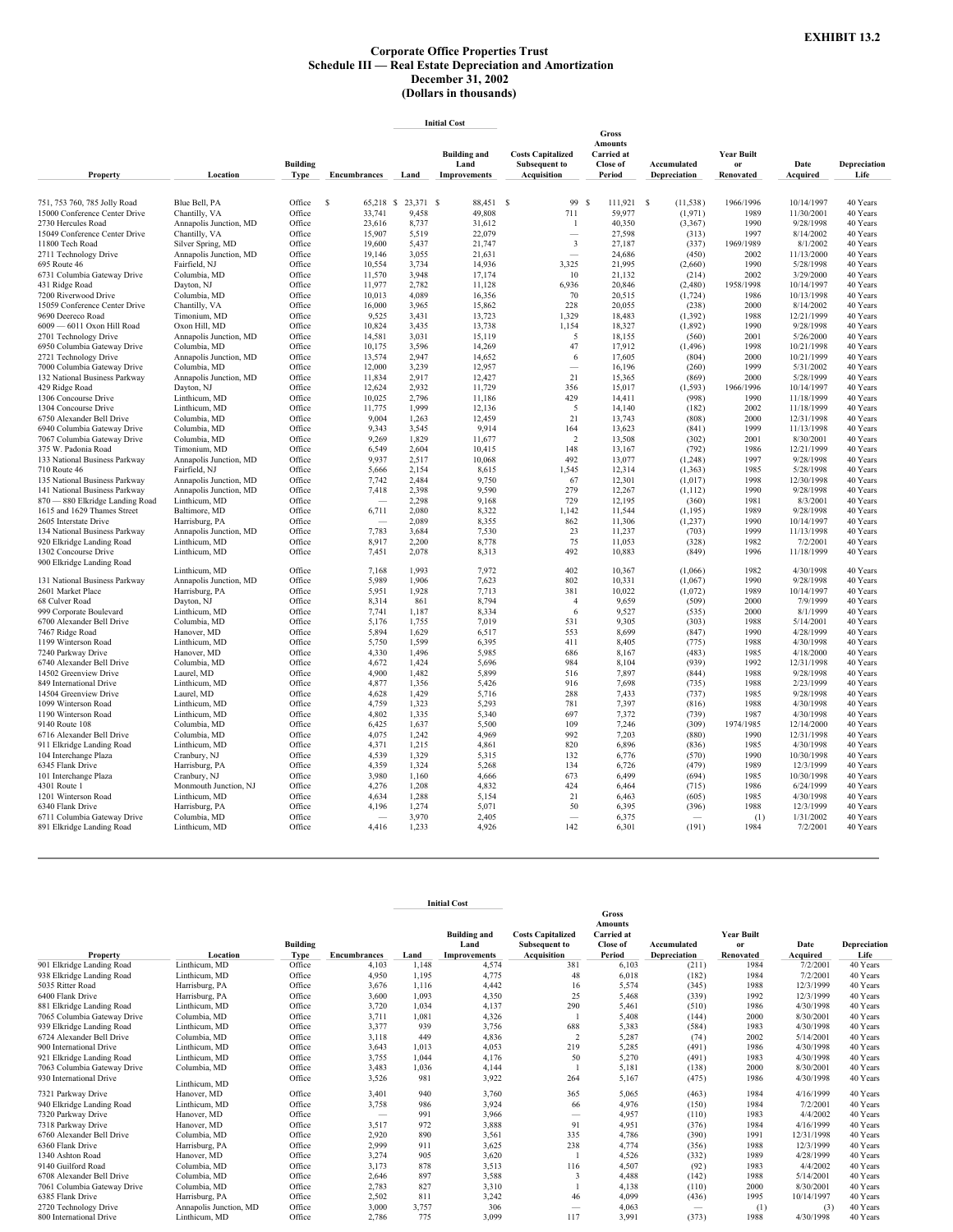| 9160 Guilford Road            | Columbia, MD           | Office | 2.788                    | 772                      | 3,088       | 27                       | 3,887     | (80)                     | 1984      | 4/4/2002   | 40 Years |
|-------------------------------|------------------------|--------|--------------------------|--------------------------|-------------|--------------------------|-----------|--------------------------|-----------|------------|----------|
| 1334 Ashton Road              | Hanover, MD            | Office | 2,664                    | 736                      | 2,946       | 101                      | 3,783     | (331)                    | 1989      | 4/28/1999  | 40 Years |
| 47 Commerce Drive             | Cranbury, NJ           | Office | 2,584                    | 756                      | 3,025       |                          | 3,782     | (315)                    | 1992/1998 | 10/30/1998 | 40 Years |
| Stonecroft Land               | Chantilly, VA          | Office | $\overline{\phantom{m}}$ | 3,620                    | 23          | $\hspace{0.05cm}$        | 3,643     | $\overline{\phantom{a}}$ | (2)       | 7/18/2002  | N/A      |
| 437 Ridge Road                | Dayton, NJ             | Office | 3.085                    | 717                      | 2.866       | 28                       | 3,611     | (381)                    | 1962/1996 | 10/14/1997 | 40 Years |
| 114 National Business Parkway | Annapolis Junction, MD | Retail |                          | 364                      | 3,052       |                          | 3,419     | (61)                     | 2002      | 6/30/2000  | 40 Years |
| 6405 Flank Drive              | Harrisburg, PA         | Office | 2,159                    | 656                      | 2,610       | 6                        | 3,272     | (202)                    | 1991      | 12/3/1999  | 40 Years |
| 5070 Ritter Road-Bldg A       | Harrisburg, PA         | Office | 1,920                    | 583                      | 2,320       | 211                      | 3,114     | (258)                    | 1989      | 12/3/1999  | 40 Years |
| 6380 Flank Drive              | Harrisburg, PA         | Office | 1.941                    | 589                      | 2,346       | 74                       | 3,009     | (201)                    | 1991      | 12/3/1999  | 40 Years |
| 1331 Ashton Road              | Hanover, MD            | Office | 2,122                    | 587                      | 2,347       | $\hspace{0.05cm}$        | 2,934     | (215)                    | 1989      | 4/28/1999  | 40 Years |
| 5070 Ritter Road-Bldg B       | Harrisburg, PA         | Office | 1.680                    | 510                      | 2,030       | 44                       | 2,584     | (176)                    | 1989      | 12/3/1999  | 40 Years |
| 7 Centre Drive                | Cranbury, NJ           | Office | 1,606                    | 470                      | 1,881       | 122                      | 2,473     | (277)                    | 1989      | 10/30/1998 | 40 Years |
| 2 Centre Drive                | Cranbury, NJ           | Office | 1.641                    | 480                      | 1,922       |                          | 2,402     | (200)                    | 1989      | 10/30/1998 | 40 Years |
| 95 Shannon Road               | Harrisburg, PA         | Office | 1,459                    | 472                      | 1,891       | 3                        | 2,366     | (162)                    | 1995      | 8/12/1999  | 40 Years |
| 75 Shannon Road               | Harrisburg, PA         | Office | 1.388                    | 450                      | 1,799       | 107                      | 2,356     | (181)                    | 1995      | 8/12/1999  | 40 Years |
| 8 Centre Drive                | Cranbury, NJ           | Office | 1,327                    | 388                      | 1,554       | 256                      | 2,198     | (294)                    | 1986      | 10/30/1998 | 40 Years |
| 1350 Dorsey Road              | Hanover, MD            | Office | 1,423                    | 393                      | 1,573       | 218                      | 2,184     | (194)                    | 1989      | 4/28/1999  | 40 Years |
| 1344 Ashton Road              | Hanover, MD            | Office | 1,285                    | 355                      | 1,421       | 124                      | 1,900     | (146)                    | 1989      | 4/28/1999  | 40 Years |
| 9150 Guilford Road            | Columbia, MD           | Office | 1.348                    | 373                      | 1,492       | 29                       | 1,894     | (39)                     | 1984      | 4/4/2002   | 40 Years |
| 6375 Flank Drive              | Harrisburg, PA         | Office | 1,119                    | 191                      | 1,622       |                          | 1,813     | (81)                     | 2000      | 11/4/1999  | 40 Years |
| 1341 Ashton Road              | Hanover, MD            | Office | 1,106                    | 306                      | 1,223       | 79                       | 1,608     | (154)                    | 1989      | 4/28/1999  | 40 Years |
| 9130 Guilford Road            | Columbia, MD           | Office | 1.046                    | 289                      | 1.158       | 29                       | 1.476     | (31)                     | 1984      | 4/4/2002   | 40 Years |
| 85 Shannon Road               | Harrisburg, PA         | Office | 855                      | 277                      | 1,109       |                          | 1,389     | (95)                     | 1995      | 8/12/1999  | 40 Years |
| 1343 Ashton Road              | Hanover, MD            | Office | 700                      | 193                      | 774         |                          | 968       | (71)                     | 1989      | 4/28/1999  | 40 Years |
| Commerce 2 Building           | Harrisburg, PA         | Office | $\overline{\phantom{a}}$ | -                        | 768         |                          | 768       |                          | (1)       | (3)        | N/A      |
| Airport Square XXII           | Linthicum, MD          | Office | -                        | 630                      | 13          |                          | 643       |                          | (2)       | 12/19/2001 | N/A      |
| 4851 Stonecroft Boulevard     | Chantilly, VA          | Office | -                        | 466                      | $\mathbf Q$ |                          | 475       |                          | (2)       | 8/14/2002  | N/A      |
| 6013&6007 Oxon Hill Road      | Oxon Hill, MD          | Office |                          | 357                      |             |                          | 357       | -                        | (2)       | 7/30/2001  | 40 Years |
| Other Developments            | Various                | Office | $\overline{\phantom{a}}$ | $\overline{\phantom{a}}$ | 111         | $\overline{\phantom{a}}$ | 111       | -                        | (1)       | (3)        |          |
| 1338 Ashton Road              | Hanover, MD            | Office | 36                       | 50                       |             | 12                       | 62        | (1)                      | (2)       | 4/28/1999  | 40 Years |
|                               |                        |        | 698,994                  | $$219,923$ \$            | 870,229 \$  | 37,073                   | 1,127,225 | (76,095)<br>s            |           |            |          |
|                               |                        |        |                          |                          |             |                          |           |                          |           |            |          |

 $\mbox{(1)}$  Under construction or development at December 31, 2002.

(2)  $H$ eld for future development at December 31, 2002.

(3) Development in progress in anticipation of acquisition

1

The following table summarizes our changes in cost of properties (in thousands):

| Balance at December 31, 2001                                                                                           | \$<br>967,558 |
|------------------------------------------------------------------------------------------------------------------------|---------------|
| Property acquisitions                                                                                                  | 145,154       |
| Building and land improvements                                                                                         | 23,032        |
| <b>Sales</b>                                                                                                           | (8,519)       |
| Balance at December 31, 2002                                                                                           | 1,127,225     |
| The following table summarizes our changes in accumulated depreciation (in thousands):<br>Balance at December 31, 2001 | \$<br>51,552  |
| Depreciation expense                                                                                                   | 25,049        |
| <b>Sales</b>                                                                                                           | (506)         |
| Balance at December 31, 2002                                                                                           | 76,095        |
|                                                                                                                        |               |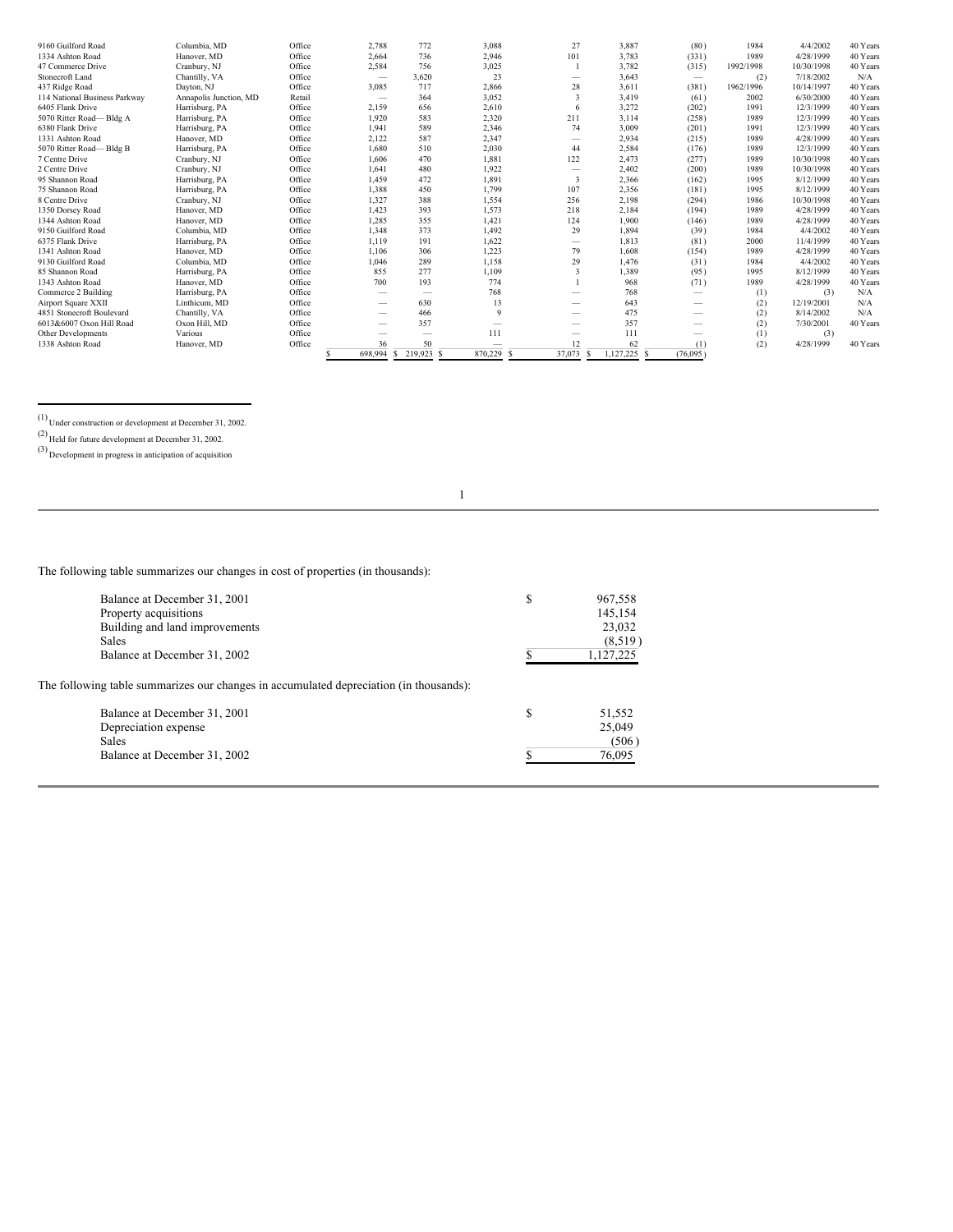#### **CORPORATE OFFICE PROPERTIES TRUST** SUBSIDIARIES OF REGISTRANT

Delaware Airport Square Holdings I, LLC Airport Square Holdings VI and VII, LLC Blue Bell Investment Company, LP Comcourt Investors, LP COPT Acquisitions, Inc. COPT Concourse, LLC Corporate Office Properties, LP Corporate Office Properties Holdings, Inc. Delaware Airport III, LLC Delaware Airport VIII, LLC Delaware Airport IX, LLC South Brunswick Investors, LP 11800 Tech Road, LLC

## **Maryland**

Airport Square, LLC Airport Square II, LLC Airport Square IV, LLC Airport Square V, LLC Airport Square X, LLC Airport Square XI, LLC Airport Square XIII, LLC Airport Square XIV, LLC Airport Square XV, LLC Airport Square XIX, LLC Airport Square XX, LLC Airport Square XXI, LLC Airport Square XXII, LLC Airport Square Storms, LLC Atrium Building, LLC Brown's Wharf, LLC Commons Office Research, LLC Concourse 1304, LLC COPT Columbia, LLC COPT Gate 63, LLC COPT Gate 6700-6708-6724, LLC COPT Gateway, LLC COPT Montpelier, LLC COR, LLC Corporate Cooling & Controls, LLC Corporate Development Services, LLC Corporate Gatespring, LLC Corporate Gatespring II, LLC Corporate Management Services, LLC Corporate Office Management, Inc. Corporate Office Services, LLC Corporate Paragon, LLC Corporate Property, LLC Corporate Realty Management, LLC Corporate Realty Advisors, LLC

Cornucopia Holdings, LLC Cornucopia Holdings II, LLC Gateway 44, LLC Gateway 63, LLC Honeyland 108, LLC Lakeview at the Greens, LLC MOR Forbes, LLC NBP One, LLC NBP Huff & Puff, LLC NBP Lot 3-A, LLC NBP Retail, LLC NBP 131-133-141, LLC NBP 132, LLC NBP 134, LLC NBP 135, LLC NBP 201, LLC NBP 201 Holdings, LLC NBP 211, LLC NBP 211 Holdings, LLC NBP 220, LLC NBP 221, LLC St. Barnabas, LLC Tech Park I, LLC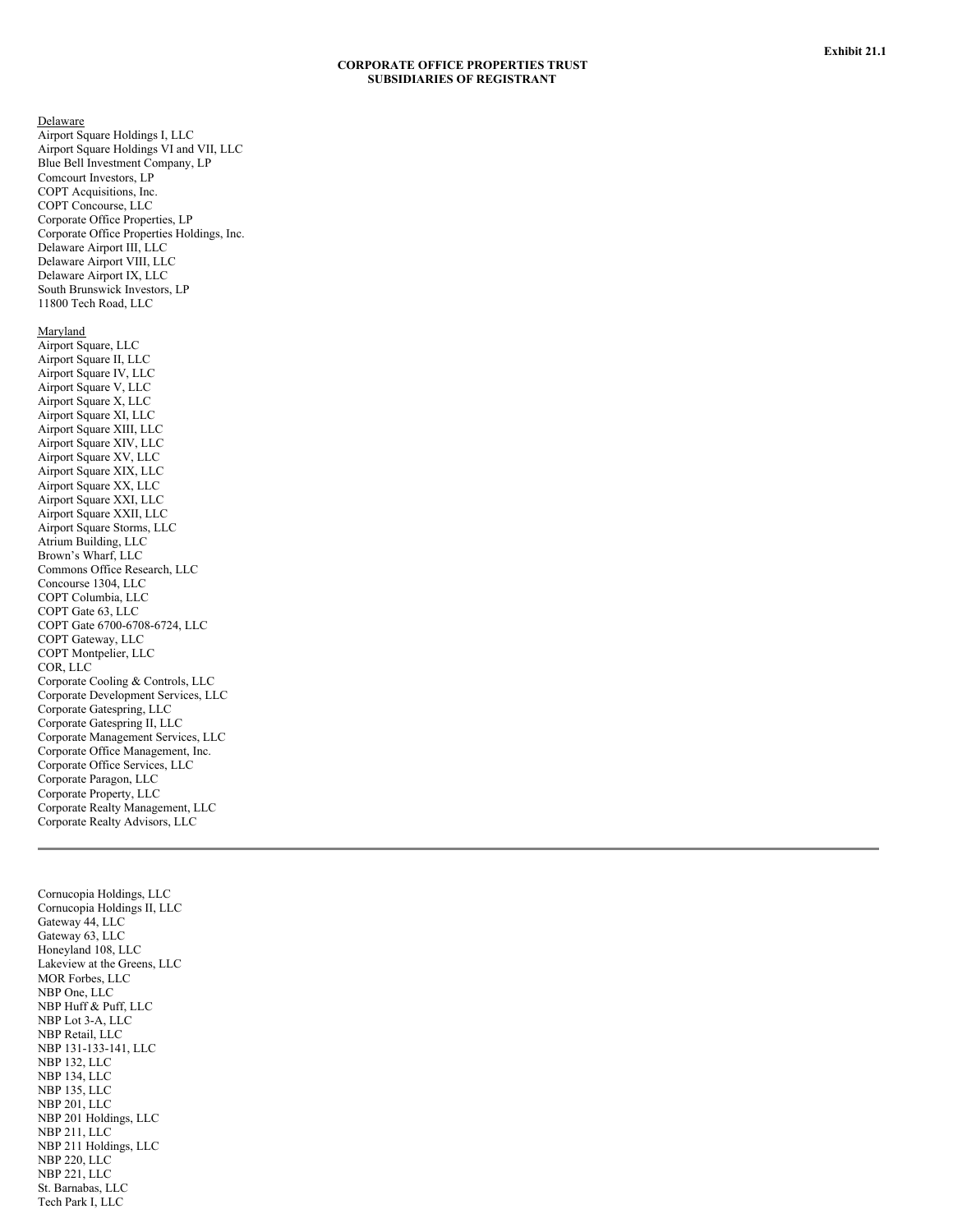Tech Park II, LLC Tech Park IV, LLC Three Centre Park, LLC Gateway, LLC Gateway, LLC Honeys, LLC Riverwood, LLC Parkway Drive Enterprises, LLC Parkway Drive Enterprises, LLC Parkway Drive Enterprises, LLC Parkway Drive Enterprises, LLC Deereco Road, LLC

# New Jersey

Cuaba Associates, LLC Princeton Executive, LLC 68 Culver, LLC

# Pennsylvania

Bolivar Associates, LLC Corporate Gateway General Partnership COPT Gateway, LP Gateway Central Limited Partnership 6385 Flank Drive, LP

#### Virginia

COPT Chantilly, LLC COPT Greens I, LLC COPT Greens II, LLC COPT Greens III, LLC COPT Stonecroft, LLC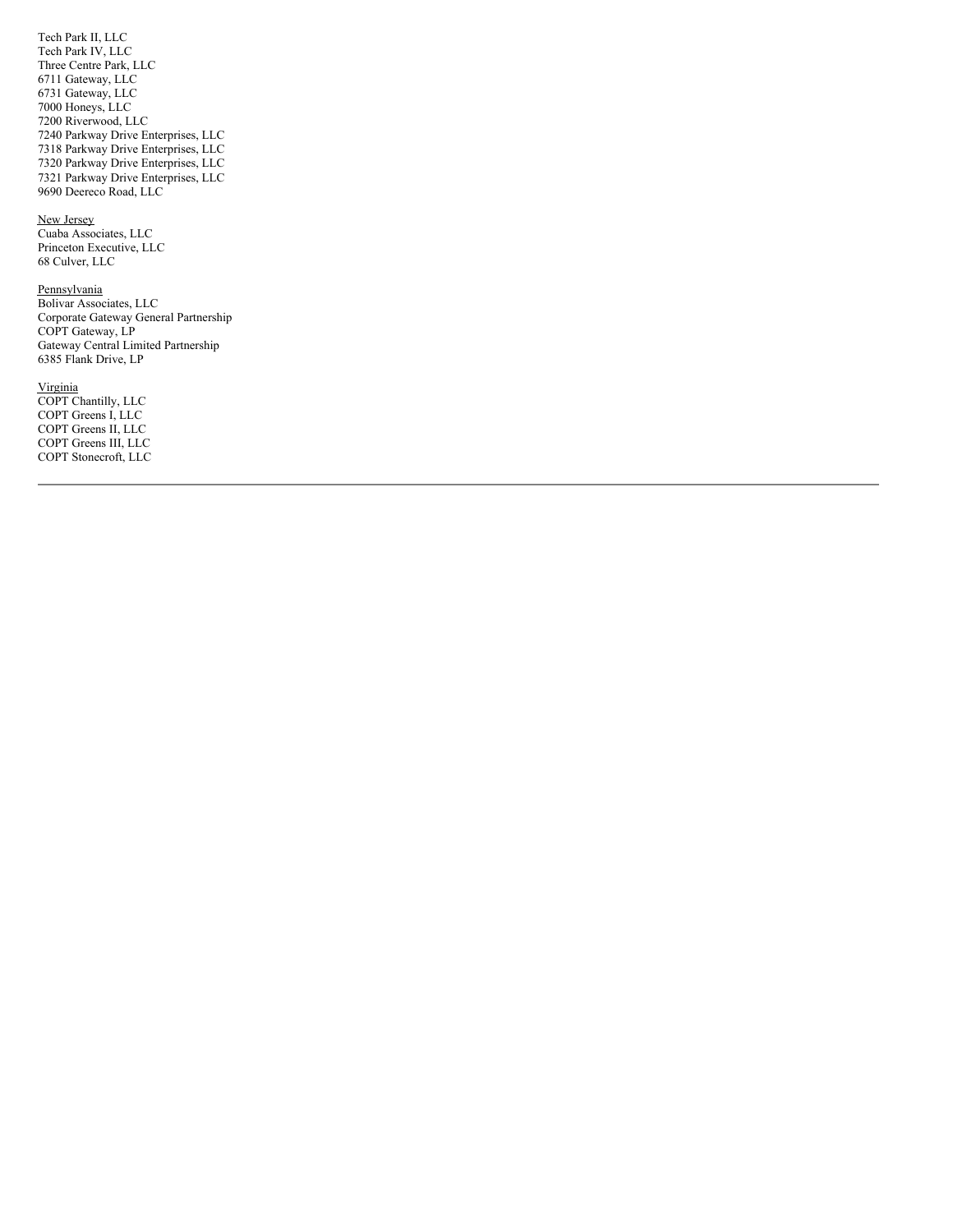## CONSENT OF INDEPENDENT ACCOUNTANTS

We hereby consent to the incorporation by reference in the Registration Statements on Form S-3A (No. 333-85210), Forms S-3 (No. 333-59766, No. 333-71807, No. 333-60379), and Forms S-8 (No. 333-88711, No. 333-85210) of Corporate Office Properties Trust of our report dated February 21, 2003 (except with respect to the acquisition of the property in Annapolis, Maryland described in Note 21, for which the date is March 4, 2003) relating to the financial statements, which appears in the Annual Report to Shareholders, which is incorporated in this Annual Report on Form 10-K.

/s/ PricewaterhouseCoopers LLP

Baltimore, Maryland March 27, 2003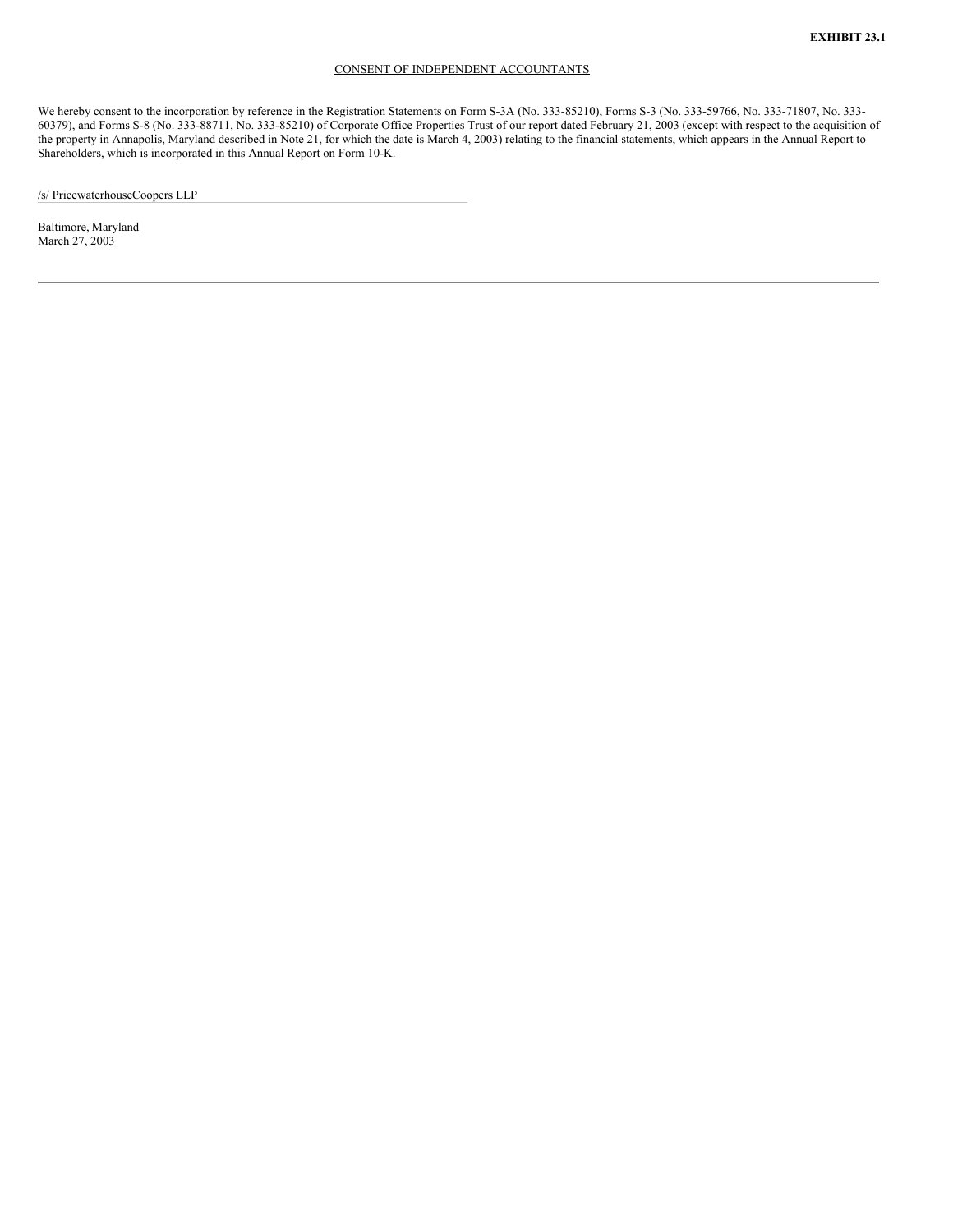### **Corporate Office Properties Trust**

## **Certification by the Chief Executive Officer Relating to a Periodic Report Containing Financial Statements**

I, Clay W. Hamlin, III, Chief Executive Officer of Corporate Office Properties Trust, a Maryland real estate investment trust (the "Company"), hereby certify, based on my knowledge, that:

(1) The Company's annual report on Form 10-K for the period ended December 31, 2002 (the "Form 10-K") fully complies with the requirements of Section 13(a) or 15(d) of the Securities Exchange Act of 1934, as amended; and

(2) The information contained in the Form 10-K fairly presents, in all material respects, the financial condition and results of operations of the Company.

\* \* \*

/s/ Clay W. Hamlin, III Clay W. Hamlin, III Chief Executive Officer Date: March 27, 2003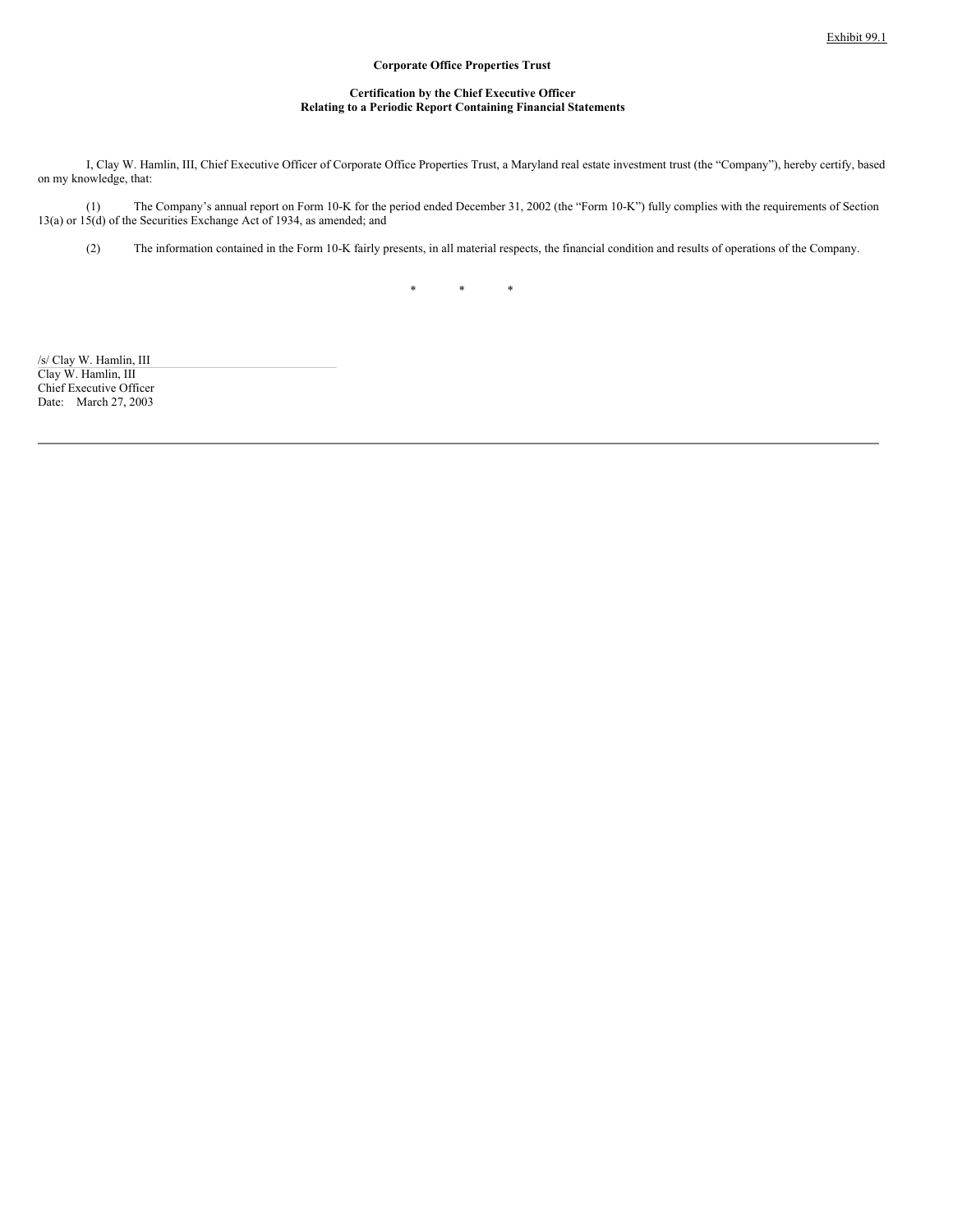# **Corporate Office Properties Trust**

#### **Certification by the Chief Operating Officer Relating to a Periodic Report Containing Financial Statements**

I, Randall M. Griffin, Chief Operating Officer of Corporate Office Properties Trust, a Maryland real estate investment trust (the "Company"), hereby certify, based on my knowledge, that:

(1) The Company's annual report on Form 10-K for the period ended December 31, 2002 (the "Form 10-K") fully complies with the requirements of Section 13(a) or 15(d) of the Securities Exchange Act of 1934, as amended; and

(2) The information contained in the Form 10-K fairly presents, in all material respects, the financial condition and results of operations of the Company.

\* \* \*

/s/ Randall M. Griffin Randall M. Griffin

Chief Operating Officer<br>Date: March 27, 20 March 27, 2003